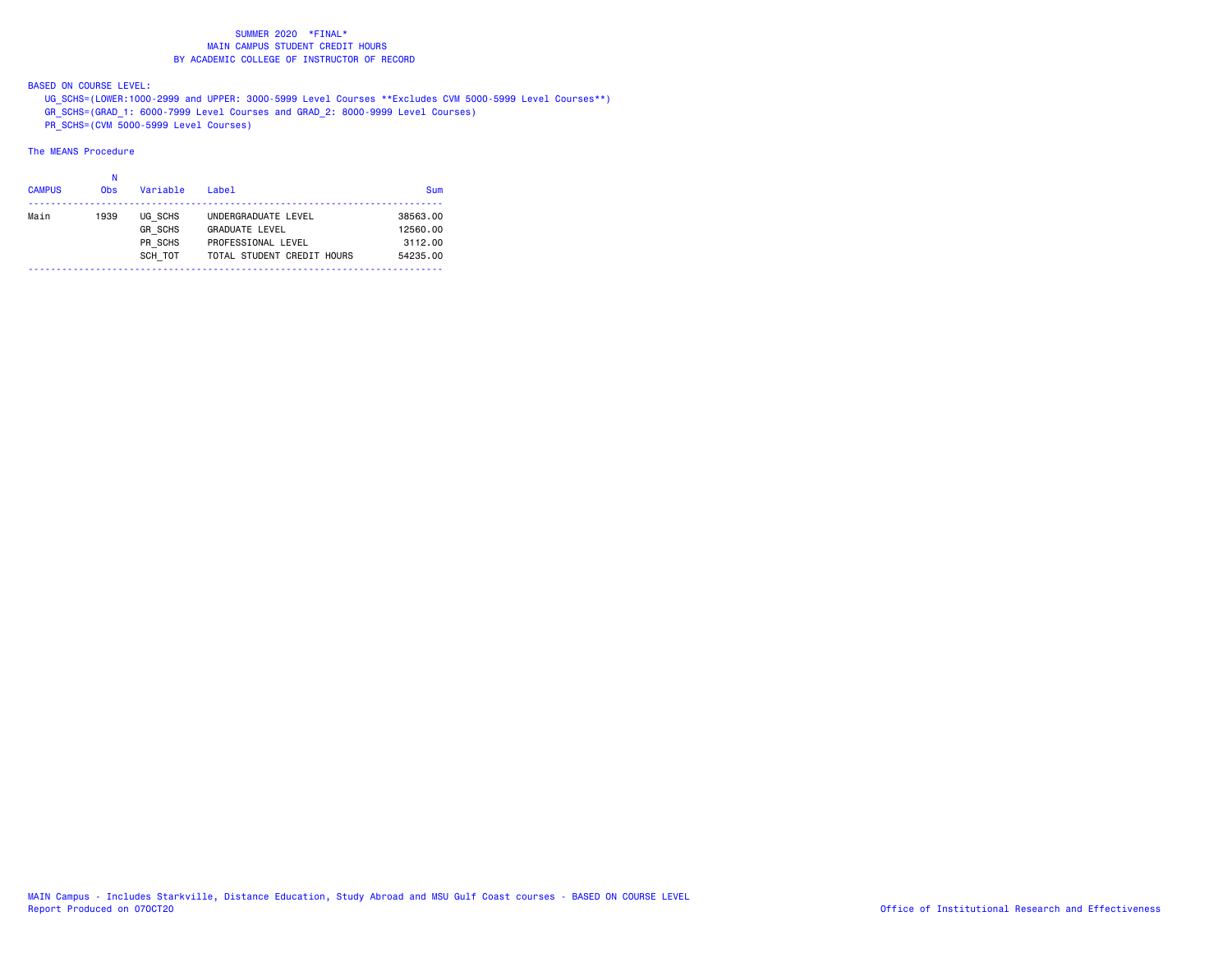BASED ON COURSE LEVEL:

UG\_SCHS=(LOWER:1000-2999 and UPPER: 3000-5999 Level Courses \*\*Excludes CVM 5000-5999 Level Courses\*\*)

- GR\_SCHS=(GRAD\_1: 6000-7999 Level Courses and GRAD\_2: 8000-9999 Level Courses)
- PR\_SCHS=(CVM 5000-5999 Level Courses)

| <b>COURSE CAMPUS</b> | N<br><b>Obs</b> | Variable | Label                      | <b>Sum</b> |
|----------------------|-----------------|----------|----------------------------|------------|
| Starkville           | 1490            | UG SCHS  | UNDERGRADUATE LEVEL        | 28585.00   |
|                      |                 | GR SCHS  | <b>GRADUATE LEVEL</b>      | 7139.00    |
|                      |                 | PR_SCHS  | PROFESSIONAL LEVEL         | 3112.00    |
|                      |                 | SCH TOT  | TOTAL STUDENT CREDIT HOURS | 38836.00   |
| Distance Education   | 441             | UG SCHS  | UNDERGRADUATE LEVEL        | 9849,00    |
|                      |                 | GR SCHS  | <b>GRADUATE LEVEL</b>      | 5418.00    |
|                      |                 | PR SCHS  | PROFESSIONAL LEVEL         | 0.00       |
|                      |                 | SCH TOT  | TOTAL STUDENT CREDIT HOURS | 15267.00   |
| Gulf Coast           | 8               | UG SCHS  | UNDERGRADUATE LEVEL        | 129,00     |
|                      |                 | GR SCHS  | <b>GRADUATE LEVEL</b>      | 3,00       |
|                      |                 | PR SCHS  | PROFESSIONAL LEVEL         | 0.00       |
|                      |                 | SCH TOT  | TOTAL STUDENT CREDIT HOURS | 132.00     |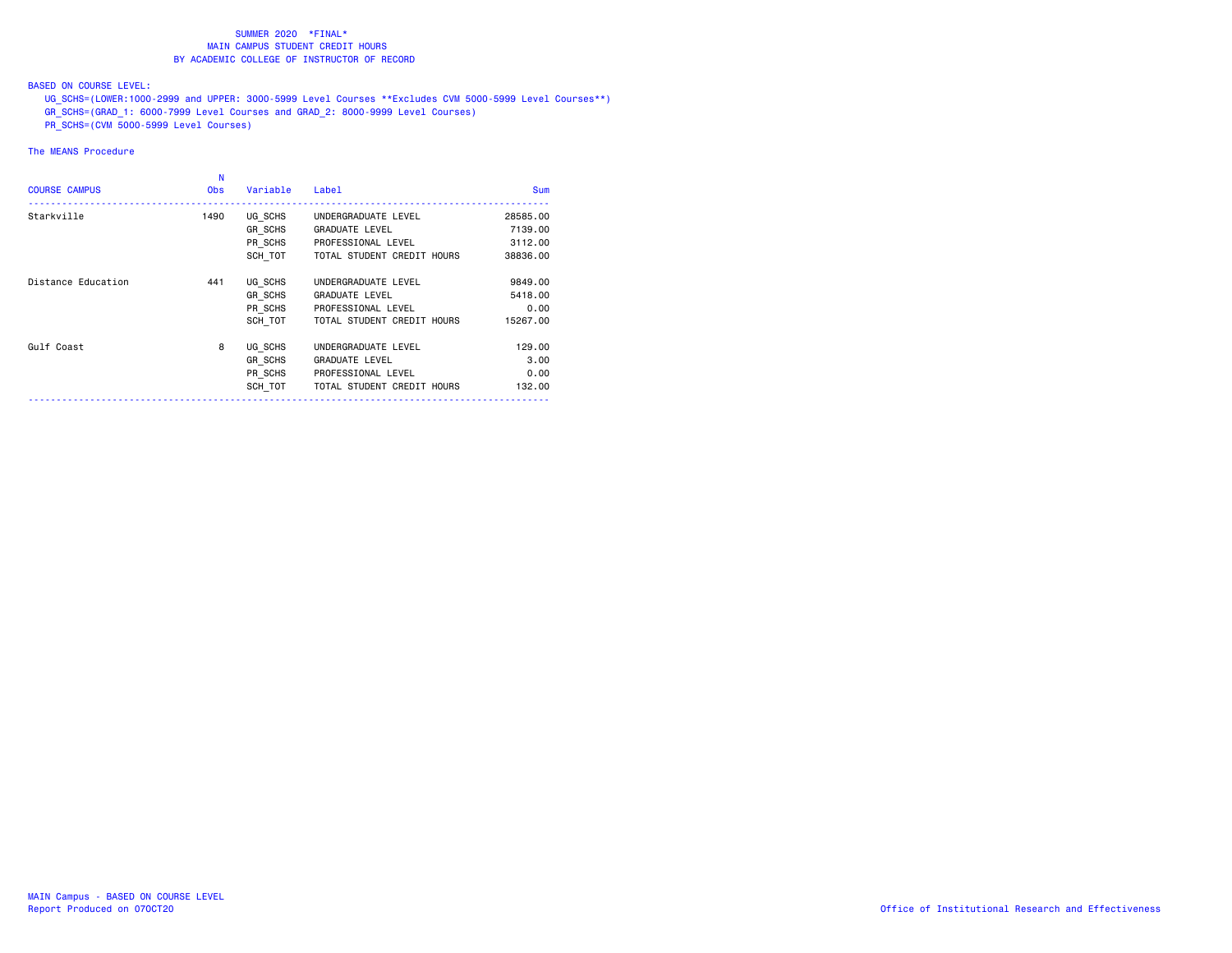## BASED ON COURSE LEVEL:

UG\_SCHS=(LOWER:1000-2999 and UPPER: 3000-5999 Level Courses \*\*Excludes CVM 5000-5999 Level Courses\*\*)

- GR\_SCHS=(GRAD\_1: 6000-7999 Level Courses and GRAD\_2: 8000-9999 Level Courses)
- PR\_SCHS=(CVM 5000-5999 Level Courses)

| ACADEMIC COLLEGE            | N<br><b>Obs</b> | Variable Label |                            | Sum      |
|-----------------------------|-----------------|----------------|----------------------------|----------|
| Agriculture & Life Sciences | 286             | UG_SCHS        | UNDERGRADUATE LEVEL        | 2316.00  |
|                             |                 | GR SCHS        | GRADUATE LEVEL             | 1685.50  |
|                             |                 | PR_SCHS        | PROFESSIONAL LEVEL         | 0.00     |
|                             |                 | SCH TOT        | TOTAL STUDENT CREDIT HOURS | 4001.50  |
| Architecture, Art & Design  | 33              | UG_SCHS        | UNDERGRADUATE LEVEL        | 1455.00  |
|                             |                 | GR SCHS        | GRADUATE LEVEL             | 0.00     |
|                             |                 | PR SCHS        | PROFESSIONAL LEVEL         | 0.00     |
|                             |                 | SCH TOT        | TOTAL STUDENT CREDIT HOURS | 1455.00  |
| Arts & Sciences             | 626             | UG SCHS        | UNDERGRADUATE LEVEL        | 17849.00 |
|                             |                 | GR SCHS        | GRADUATE LEVEL             | 2155.80  |
|                             |                 | PR_SCHS        | PROFESSIONAL LEVEL         | 0.00     |
|                             |                 | SCH TOT        | TOTAL STUDENT CREDIT HOURS | 20004.80 |
| <b>Business</b>             | 125             | UG SCHS        | UNDERGRADUATE LEVEL        | 6019.00  |
|                             |                 | GR_SCHS        | <b>GRADUATE LEVEL</b>      | 2053.00  |
|                             |                 | PR SCHS        | PROFESSIONAL LEVEL         | 0.00     |
|                             |                 | SCH TOT        | TOTAL STUDENT CREDIT HOURS | 8072.00  |
| Education                   | 319             | UG SCHS        | UNDERGRADUATE LEVEL        | 5655.00  |
|                             |                 | GR SCHS        | GRADUATE LEVEL             | 4349.00  |
|                             |                 | PR SCHS        | PROFESSIONAL LEVEL         | 0.00     |
|                             |                 | SCH TOT        | TOTAL STUDENT CREDIT HOURS | 10004.00 |
| Engineering                 | 301             | UG SCHS        | UNDERGRADUATE LEVEL        | 4701.00  |
|                             |                 | GR_SCHS        | GRADUATE LEVEL             | 1642.50  |
|                             |                 | PR SCHS        | PROFESSIONAL LEVEL         | 0.00     |
|                             |                 | SCH TOT        | TOTAL STUDENT CREDIT HOURS | 6343.50  |
| Forest Resources            | 79              | UG SCHS        | UNDERGRADUATE LEVEL        | 273.00   |
|                             |                 | GR_SCHS        | GRADUATE LEVEL             | 480.20   |
|                             |                 | PR_SCHS        | PROFESSIONAL LEVEL         | 0.00     |
|                             |                 | SCH_TOT        | TOTAL STUDENT CREDIT HOURS | 753.20   |
| Veterinary Medicine         | 164             | UG SCHS        | UNDERGRADUATE LEVEL        | 220.00   |
|                             |                 | GR SCHS        | GRADUATE LEVEL             | 194.00   |
|                             |                 | PR SCHS        | PROFESSIONAL LEVEL         | 3112.00  |
|                             |                 | SCH TOT        | TOTAL STUDENT CREDIT HOURS | 3526.00  |
| Academic Affairs            | 6               | UG_SCHS        | UNDERGRADUATE LEVEL        | 75.00    |
|                             |                 | GR SCHS        | GRADUATE LEVEL             | 0.00     |
|                             |                 | PR SCHS        | PROFESSIONAL LEVEL         | 0.00     |
|                             |                 | SCH_TOT        | TOTAL STUDENT CREDIT HOURS | 75.00    |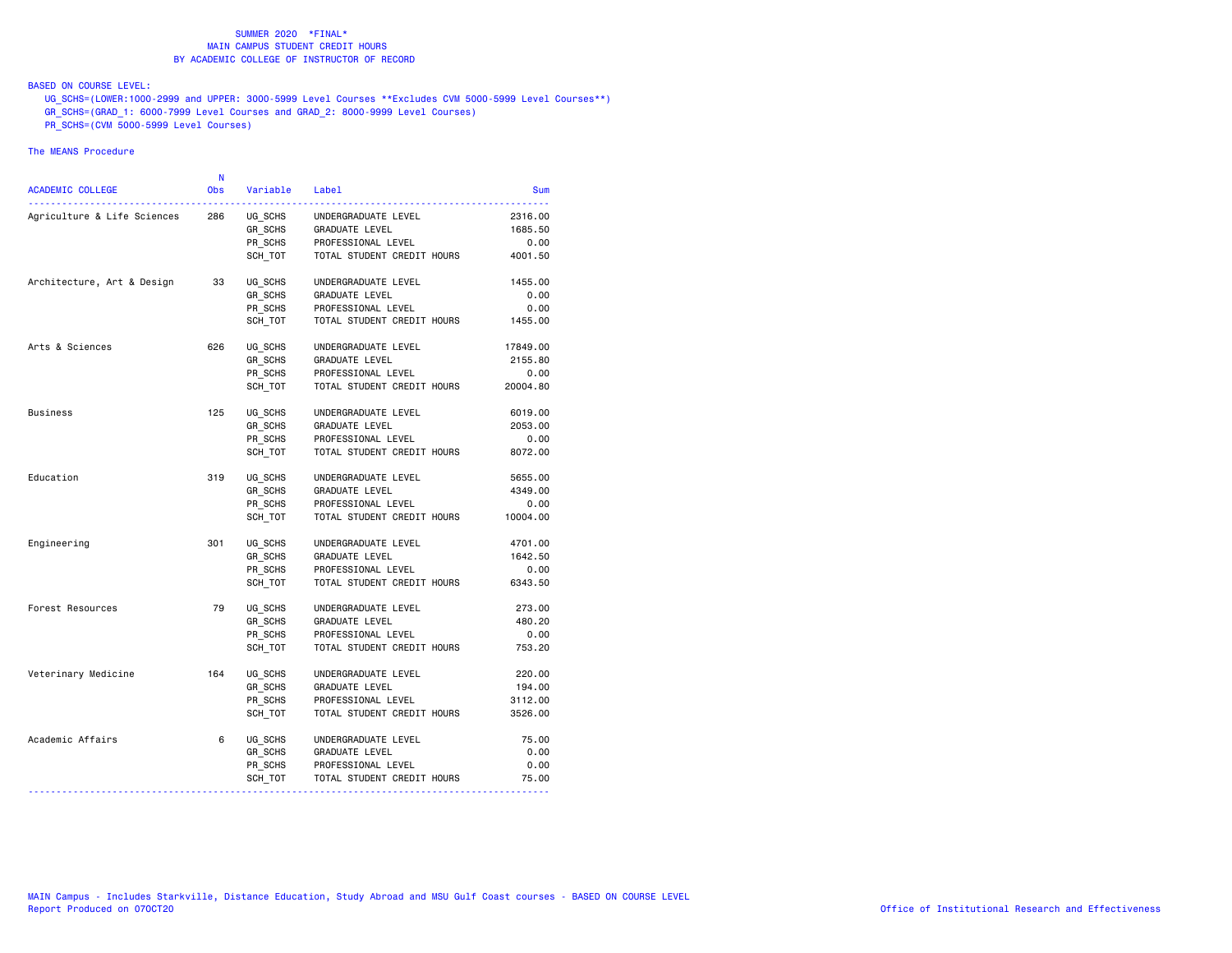BASED ON COURSE LEVEL:

UG\_SCHS=(LOWER:1000-2999 and UPPER: 3000-5999 Level Courses \*\*Excludes CVM 5000-5999 Level Courses\*\*)

- GR\_SCHS=(GRAD\_1: 6000-7999 Level Courses and GRAD\_2: 8000-9999 Level Courses)
- PR\_SCHS=(CVM 5000-5999 Level Courses)

|                                        |                      | - N        |          |                            |            |
|----------------------------------------|----------------------|------------|----------|----------------------------|------------|
| ACADEMIC COLLEGE                       | <b>COURSE CAMPUS</b> | <b>Obs</b> | Variable | Label                      | <b>Sum</b> |
| Agriculture & Life Sciences Starkville |                      | 231        | UG SCHS  | UNDERGRADUATE LEVEL        | 1375.00    |
|                                        |                      |            | GR_SCHS  | GRADUATE LEVEL             | 1323.00    |
|                                        |                      |            | PR SCHS  | PROFESSIONAL LEVEL         | 0.00       |
|                                        |                      |            | SCH TOT  | TOTAL STUDENT CREDIT HOURS | 2698.00    |
|                                        | Distance Education   | 55         | UG SCHS  | UNDERGRADUATE LEVEL        | 941.00     |
|                                        |                      |            | GR SCHS  | <b>GRADUATE LEVEL</b>      | 362.50     |
|                                        |                      |            | PR_SCHS  | PROFESSIONAL LEVEL         | 0.00       |
|                                        |                      |            | SCH TOT  | TOTAL STUDENT CREDIT HOURS | 1303.50    |
| Architecture, Art & Design             | Starkville           | 28         | UG_SCHS  | UNDERGRADUATE LEVEL        | 1326.00    |
|                                        |                      |            | GR_SCHS  | <b>GRADUATE LEVEL</b>      | 0.00       |
|                                        |                      |            | PR_SCHS  | PROFESSIONAL LEVEL         | 0.00       |
|                                        |                      |            | SCH_TOT  | TOTAL STUDENT CREDIT HOURS | 1326.00    |
|                                        | Distance Education   | 5          | UG SCHS  | UNDERGRADUATE LEVEL        | 129.00     |
|                                        |                      |            | GR SCHS  | <b>GRADUATE LEVEL</b>      | 0.00       |
|                                        |                      |            | PR SCHS  | PROFESSIONAL LEVEL         | 0.00       |
|                                        |                      |            | SCH_TOT  | TOTAL STUDENT CREDIT HOURS | 129.00     |
| Arts & Sciences                        | Starkville           | 462        | UG SCHS  | UNDERGRADUATE LEVEL        | 12253.00   |
|                                        |                      |            | GR_SCHS  | GRADUATE LEVEL             | 1067.00    |
|                                        |                      |            | PR SCHS  | PROFESSIONAL LEVEL         | 0.00       |
|                                        |                      |            | SCH_TOT  | TOTAL STUDENT CREDIT HOURS | 13320.00   |
|                                        | Distance Education   | 164        | UG SCHS  | UNDERGRADUATE LEVEL        | 5596.00    |
|                                        |                      |            | GR_SCHS  | GRADUATE LEVEL             | 1088.80    |
|                                        |                      |            | PR SCHS  | PROFESSIONAL LEVEL         | 0.00       |
|                                        |                      |            | SCH_TOT  | TOTAL STUDENT CREDIT HOURS | 6684.80    |
| <b>Business</b>                        | Starkville           | 96         | UG SCHS  | UNDERGRADUATE LEVEL        | 4809.00    |
|                                        |                      |            | GR_SCHS  | <b>GRADUATE LEVEL</b>      | 1168.00    |
|                                        |                      |            | PR SCHS  | PROFESSIONAL LEVEL         | 0.00       |
|                                        |                      |            | SCH_TOT  | TOTAL STUDENT CREDIT HOURS | 5977.00    |
|                                        | Distance Education   | 29         | UG_SCHS  | UNDERGRADUATE LEVEL        | 1210.00    |
|                                        |                      |            | GR_SCHS  | GRADUATE LEVEL             | 885.00     |
|                                        |                      |            | PR_SCHS  | PROFESSIONAL LEVEL         | 0.00       |
|                                        |                      |            | SCH_TOT  | TOTAL STUDENT CREDIT HOURS | 2095.00    |
| Education                              | Starkville           | 205        | UG_SCHS  | UNDERGRADUATE LEVEL        | 3942.00    |
|                                        |                      |            | GR SCHS  | <b>GRADUATE LEVEL</b>      | 1657.00    |
|                                        |                      |            | PR SCHS  | PROFESSIONAL LEVEL         | 0.00       |
|                                        |                      |            | SCH_TOT  | TOTAL STUDENT CREDIT HOURS | 5599.00    |
|                                        | Distance Education   | 112        | UG SCHS  | UNDERGRADUATE LEVEL        | 1695.00    |
|                                        |                      |            | GR_SCHS  | <b>GRADUATE LEVEL</b>      | 2692.00    |
|                                        |                      |            | PR_SCHS  | PROFESSIONAL LEVEL         | 0.00       |
|                                        |                      |            | SCH_TOT  | TOTAL STUDENT CREDIT HOURS | 4387.00    |
|                                        |                      |            |          |                            |            |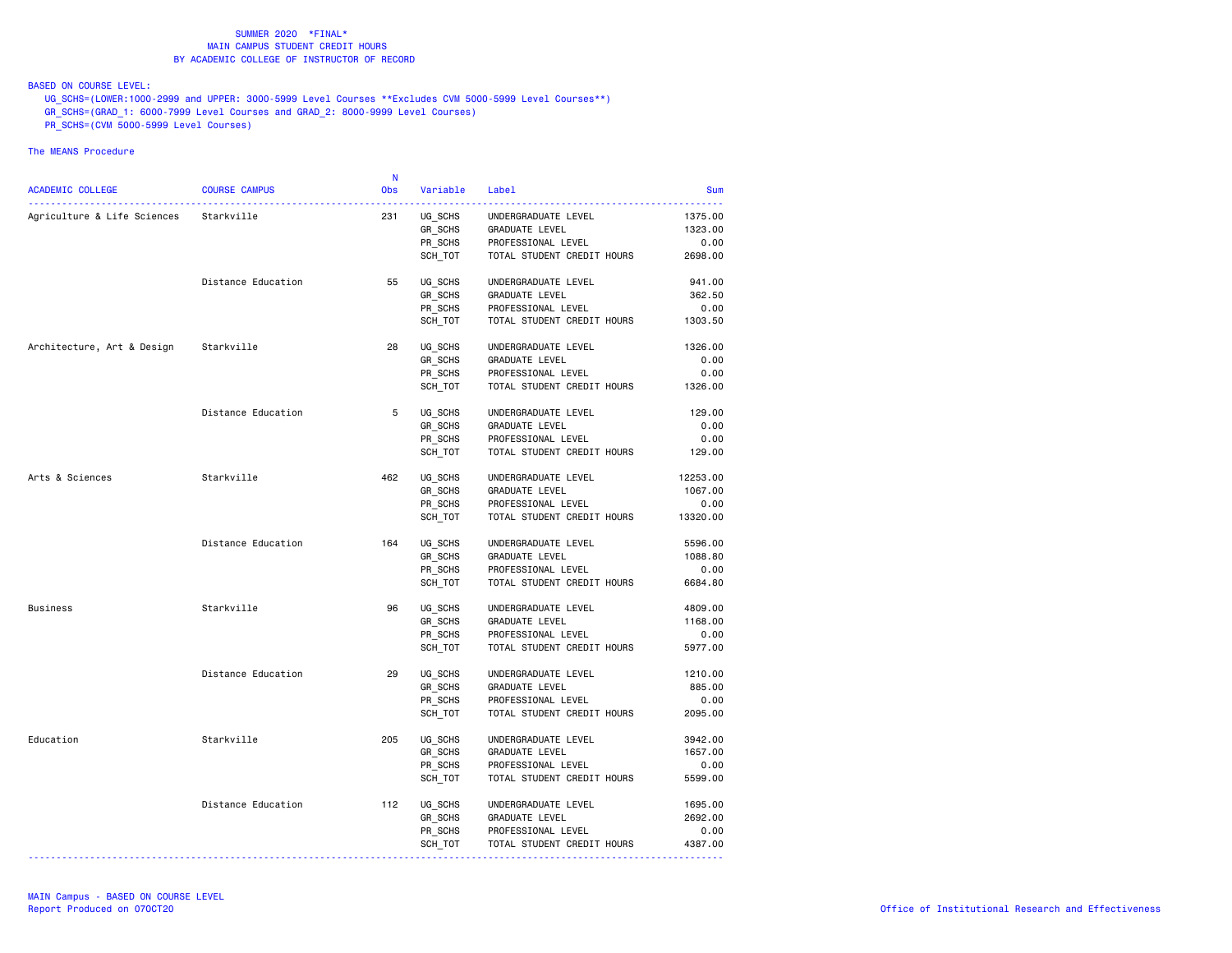BASED ON COURSE LEVEL:

UG\_SCHS=(LOWER:1000-2999 and UPPER: 3000-5999 Level Courses \*\*Excludes CVM 5000-5999 Level Courses\*\*)

- GR\_SCHS=(GRAD\_1: 6000-7999 Level Courses and GRAD\_2: 8000-9999 Level Courses)
- PR\_SCHS=(CVM 5000-5999 Level Courses)

|                         |                      | <b>N</b>       |                      |                            |            |
|-------------------------|----------------------|----------------|----------------------|----------------------------|------------|
| <b>ACADEMIC COLLEGE</b> | <b>COURSE CAMPUS</b> | <b>Obs</b>     | Variable<br><u>.</u> | Label                      | <b>Sum</b> |
| Education               | Gulf Coast           | $\overline{2}$ | UG SCHS              | UNDERGRADUATE LEVEL        | 18.00      |
|                         |                      |                | GR_SCHS              | GRADUATE LEVEL             | 0.00       |
|                         |                      |                | PR_SCHS              | PROFESSIONAL LEVEL         | 0.00       |
|                         |                      |                | SCH TOT              | TOTAL STUDENT CREDIT HOURS | 18.00      |
| Engineering             | Starkville           | 228            | UG SCHS              | UNDERGRADUATE LEVEL        | 4426.00    |
|                         |                      |                | GR SCHS              | GRADUATE LEVEL             | 1261.00    |
|                         |                      |                | PR SCHS              | PROFESSIONAL LEVEL         | 0.00       |
|                         |                      |                | SCH_TOT              | TOTAL STUDENT CREDIT HOURS | 5687.00    |
|                         | Distance Education   | 67             | UG SCHS              | UNDERGRADUATE LEVEL        | 164.00     |
|                         |                      |                | GR SCHS              | GRADUATE LEVEL             | 378.50     |
|                         |                      |                | PR_SCHS              | PROFESSIONAL LEVEL         | 0.00       |
|                         |                      |                | SCH TOT              | TOTAL STUDENT CREDIT HOURS | 542.50     |
|                         | Gulf Coast           | 6              | UG SCHS              | UNDERGRADUATE LEVEL        | 111.00     |
|                         |                      |                | GR_SCHS              | GRADUATE LEVEL             | 3.00       |
|                         |                      |                | PR SCHS              | PROFESSIONAL LEVEL         | 0.00       |
|                         |                      |                | SCH TOT              | TOTAL STUDENT CREDIT HOURS | 114.00     |
| Forest Resources        | Starkville           | 74             | UG SCHS              | UNDERGRADUATE LEVEL        | 234.00     |
|                         |                      |                | GR SCHS              | GRADUATE LEVEL             | 469.00     |
|                         |                      |                | PR SCHS              | PROFESSIONAL LEVEL         | 0.00       |
|                         |                      |                | SCH TOT              | TOTAL STUDENT CREDIT HOURS | 703.00     |
|                         | Distance Education   | 5              | UG SCHS              | UNDERGRADUATE LEVEL        | 39.00      |
|                         |                      |                | GR_SCHS              | <b>GRADUATE LEVEL</b>      | 11.20      |
|                         |                      |                | PR SCHS              | PROFESSIONAL LEVEL         | 0.00       |
|                         |                      |                | SCH TOT              | TOTAL STUDENT CREDIT HOURS | 50.20      |
| Veterinary Medicine     | Starkville           | 164            | UG SCHS              | UNDERGRADUATE LEVEL        | 220.00     |
|                         |                      |                | GR_SCHS              | GRADUATE LEVEL             | 194.00     |
|                         |                      |                | PR SCHS              | PROFESSIONAL LEVEL         | 3112.00    |
|                         |                      |                | SCH TOT              | TOTAL STUDENT CREDIT HOURS | 3526.00    |
| Academic Affairs        | Starkville           | $\overline{2}$ | UG_SCHS              | UNDERGRADUATE LEVEL        | 0.00       |
|                         |                      |                | GR SCHS              | GRADUATE LEVEL             | 0.00       |
|                         |                      |                | PR SCHS              | PROFESSIONAL LEVEL         | 0.00       |
|                         |                      |                | SCH TOT              | TOTAL STUDENT CREDIT HOURS | 0.00       |
|                         | Distance Education   | $\overline{4}$ | UG_SCHS              | UNDERGRADUATE LEVEL        | 75.00      |
|                         |                      |                | GR_SCHS              | GRADUATE LEVEL             | 0.00       |
|                         |                      |                | PR SCHS              | PROFESSIONAL LEVEL         | 0.00       |
|                         |                      |                | SCH_TOT              | TOTAL STUDENT CREDIT HOURS | 75.00      |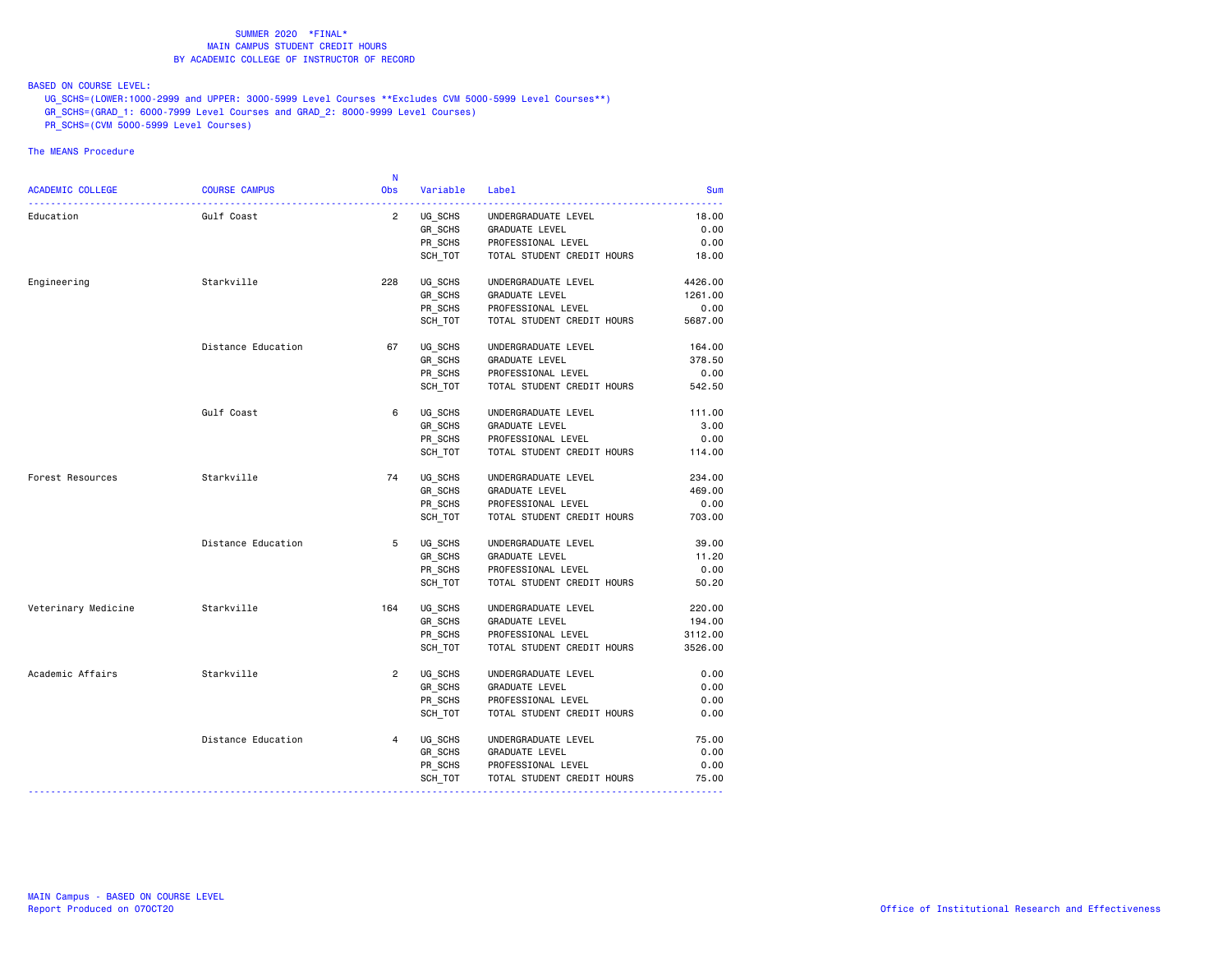## BASED ON COURSE LEVEL:

UG\_SCHS=(LOWER:1000-2999 and UPPER: 3000-5999 Level Courses \*\*Excludes CVM 5000-5999 Level Courses\*\*)

GR\_SCHS=(GRAD\_1: 6000-7999 Level Courses and GRAD\_2: 8000-9999 Level Courses)

PR\_SCHS=(CVM 5000-5999 Level Courses)

| ACADEMIC DEPARTMENT                                           | <b>UNDERGRADUATE</b><br><b>LEVEL</b> | <b>GRADUATE</b><br><b>LEVEL</b> | <b>PROFESSIONAL</b><br><b>LEVEL</b> | <b>TOTAL</b> |
|---------------------------------------------------------------|--------------------------------------|---------------------------------|-------------------------------------|--------------|
|                                                               |                                      |                                 |                                     |              |
| Ag & Bio Engineering                                          | 0.00                                 | 89.00                           | 0.00                                | 89.00        |
| Agricultural Economics                                        | 42.00                                | 151.00                          | 0.00                                | 193.00       |
| Animal Dairy Science                                          | 451.00                               | 159.00                          | 0.00                                | 610.00       |
| Biochemistry, Molecular Biology, Entomology & Plant Pathology | 343,00                               | 285.00                          | 0.00                                | 628.00       |
| Food Science, Nutrition & Health Promotion                    | 210.00                               | 293.00                          | 0.00                                | 503.00       |
| Landscape Architecture                                        | 76.00                                | 18.00                           | 0.00                                | 94.00        |
| Plant & Soil Sciences                                         | 210.00                               | 356.00                          | 0.00                                | 566,00       |
| Poultry Science                                               | 75.00                                | 59.00                           | 0.00                                | 134.00       |
| School of Human Sciences                                      | 909.00                               | 275.50                          | 0.00                                | 1184.50      |
|                                                               |                                      |                                 |                                     |              |
|                                                               | 2316.00                              | 1685.50                         | 0.00                                | 4001.50      |
|                                                               | ---------                            |                                 |                                     |              |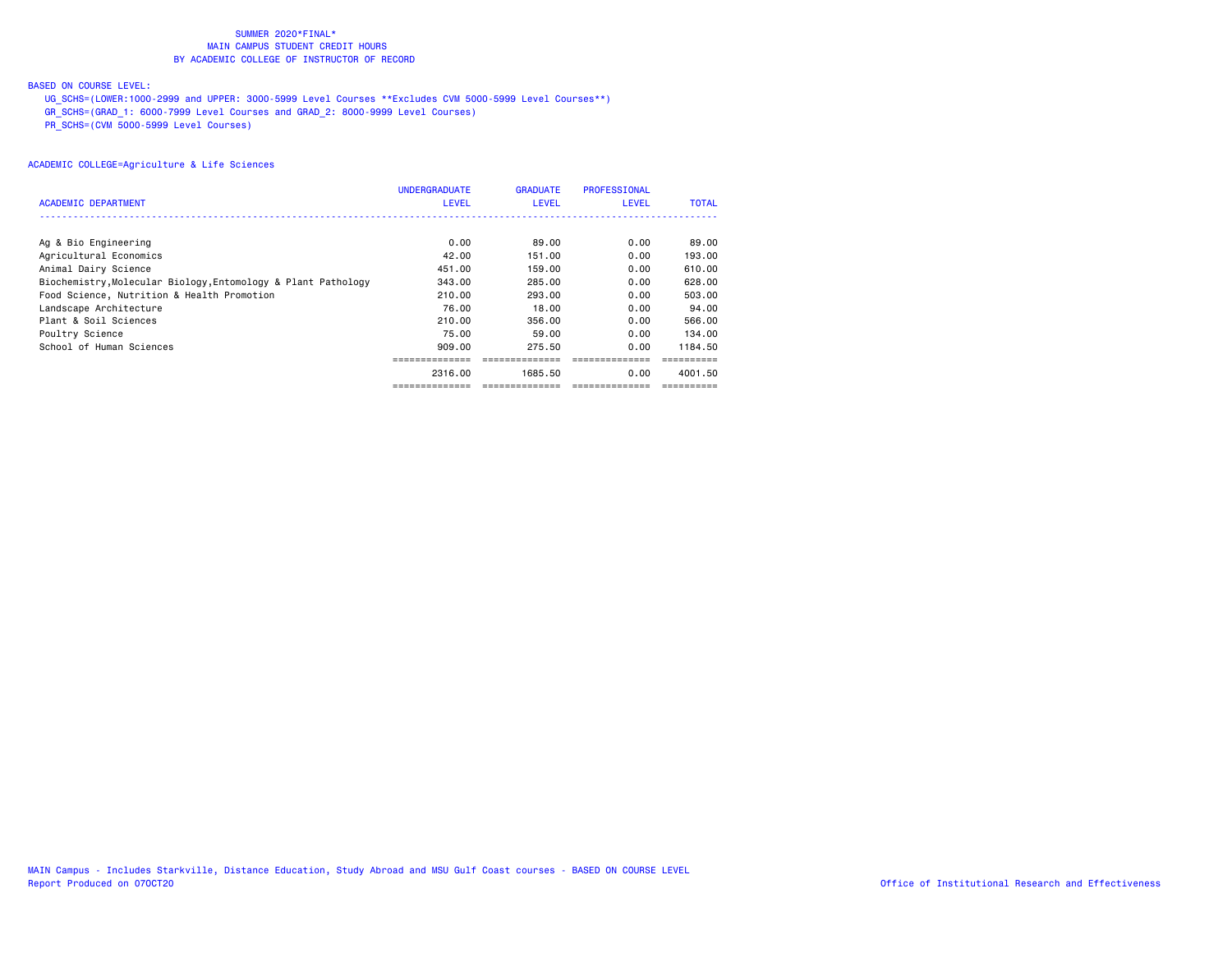## BASED ON COURSE LEVEL:

UG\_SCHS=(LOWER:1000-2999 and UPPER: 3000-5999 Level Courses \*\*Excludes CVM 5000-5999 Level Courses\*\*)

GR\_SCHS=(GRAD\_1: 6000-7999 Level Courses and GRAD\_2: 8000-9999 Level Courses)

PR\_SCHS=(CVM 5000-5999 Level Courses)

|                               | <b>UNDERGRADUATE</b> | <b>GRADUATE</b> | <b>PROFESSIONAL</b> |              |
|-------------------------------|----------------------|-----------------|---------------------|--------------|
| <b>ACADEMIC DEPARTMENT</b>    | <b>LEVEL</b>         | <b>LEVEL</b>    | <b>LEVEL</b>        | <b>TOTAL</b> |
|                               |                      |                 |                     |              |
| Art AAD                       | 594.00               | 0.00            | 0.00                | 594.00       |
| Building Construction Science | 354.00               | 0.00            | 0.00                | 354,00       |
| Interior Design               | 206.00               | 0.00            | 0.00                | 206,00       |
| School of Architecture        | 301,00               | 0.00            | 0.00                | 301.00       |
|                               |                      |                 |                     |              |
|                               | 1455.00              | 0.00            | 0.00                | 1455.00      |
|                               |                      |                 |                     |              |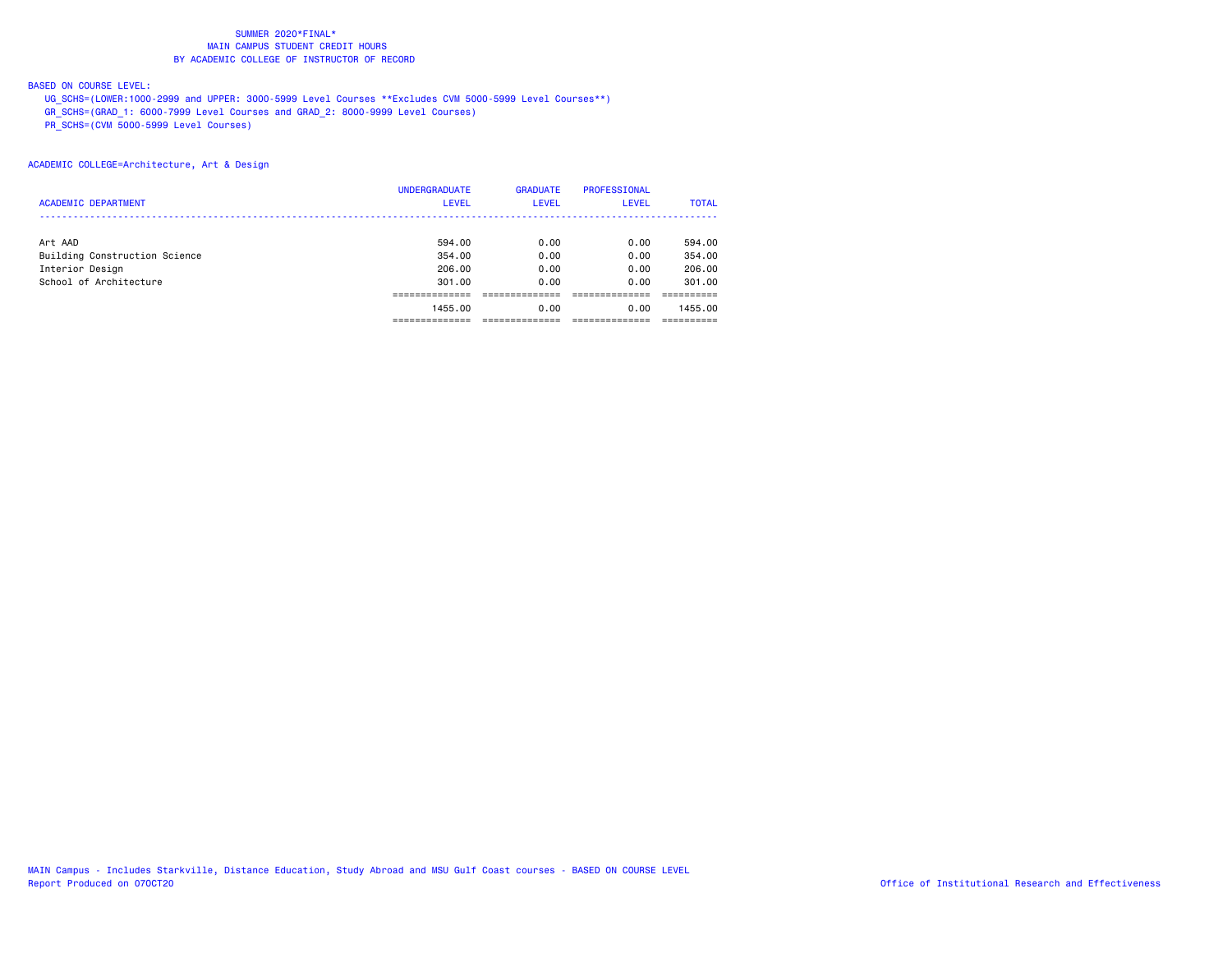## BASED ON COURSE LEVEL:

UG\_SCHS=(LOWER:1000-2999 and UPPER: 3000-5999 Level Courses \*\*Excludes CVM 5000-5999 Level Courses\*\*)

GR\_SCHS=(GRAD\_1: 6000-7999 Level Courses and GRAD\_2: 8000-9999 Level Courses)

PR\_SCHS=(CVM 5000-5999 Level Courses)

## ACADEMIC COLLEGE=Arts & Sciences

|                                            | <b>UNDERGRADUATE</b> | <b>GRADUATE</b> | <b>PROFESSIONAL</b> |              |
|--------------------------------------------|----------------------|-----------------|---------------------|--------------|
| <b>ACADEMIC DEPARTMENT</b>                 | LEVEL                | LEVEL           | <b>LEVEL</b>        | <b>TOTAL</b> |
|                                            |                      |                 |                     |              |
| African American Studies                   | 72.00                | 0.00            | 0.00                | 72.00        |
| Anthropology & Middle Eastern Cultures     | 120.00               | 0.00            | 0.00                | 120.00       |
| Biological Sciences                        | 2314.00              | 118,00          | 0.00                | 2432.00      |
| Chemistry                                  | 1619,00              | 366,00          | 0.00                | 1985.00      |
| Classical & Modern Languages & Literatures | 1057.00              | 39,00           | 0.00                | 1096.00      |
| Communication                              | 1493.00              | 27.00           | 0.00                | 1520.00      |
| English                                    | 1345,00              | 66.00           | 0.00                | 1411.00      |
| Geosciences                                | 1772.00              | 970.80          | 0.00                | 2742.80      |
| History                                    | 495,00               | 24.00           | 0.00                | 519.00       |
| Mathematics & Statistics                   | 3471.00              | 126,00          | 0.00                | 3597.00      |
| Philosophy & Religion                      | 717.00               | 0.00            | 0.00                | 717.00       |
| Physics & Astronomy                        | 680.00               | 30.00           | 0.00                | 710.00       |
| Political Science & Public Administration  | 417.00               | 152.00          | 0.00                | 569,00       |
| Psychology                                 | 1292.00              | 183,00          | 0.00                | 1475.00      |
| Sociology                                  | 985,00               | 54.00           | 0.00                | 1039,00      |
|                                            |                      | ==============  | ---------------     |              |
|                                            | 17849.00             | 2155.80         | 0.00                | 20004.80     |
|                                            | ==============       | ==============  | ==============      |              |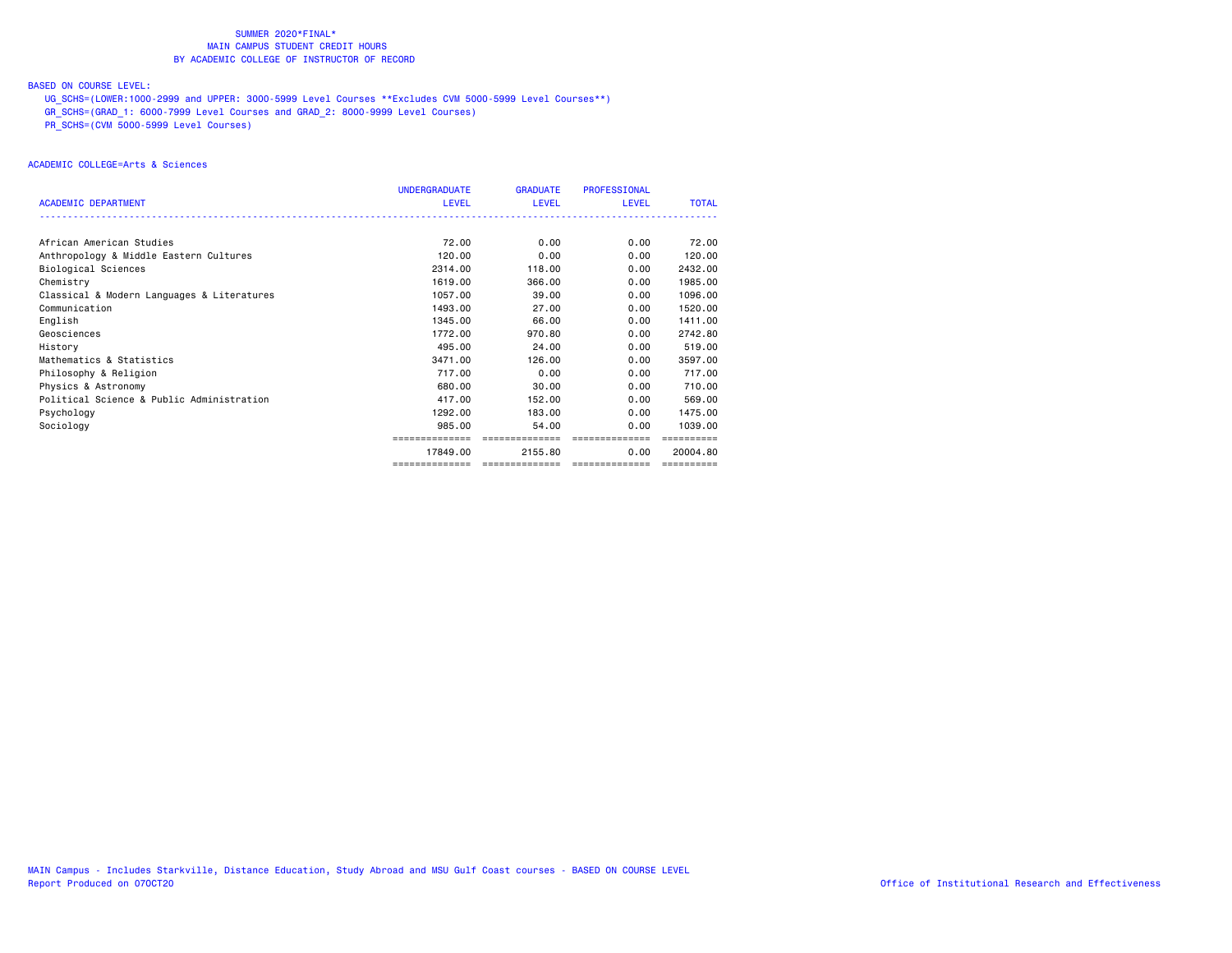## BASED ON COURSE LEVEL:

UG\_SCHS=(LOWER:1000-2999 and UPPER: 3000-5999 Level Courses \*\*Excludes CVM 5000-5999 Level Courses\*\*)

GR\_SCHS=(GRAD\_1: 6000-7999 Level Courses and GRAD\_2: 8000-9999 Level Courses)

PR\_SCHS=(CVM 5000-5999 Level Courses)

## ACADEMIC COLLEGE=Business

|                                                 | <b>UNDERGRADUATE</b> | <b>GRADUATE</b> | <b>PROFESSIONAL</b> |              |
|-------------------------------------------------|----------------------|-----------------|---------------------|--------------|
| <b>ACADEMIC DEPARTMENT</b>                      | <b>LEVEL</b>         | LEVEL           | LEVEL               | <b>TOTAL</b> |
|                                                 |                      |                 |                     |              |
| Finance & Economics                             | 1615.00              | 105.00          | 0.00                | 1720.00      |
| Management & Information Systems                | 1517.00              | 550.00          | 0.00                | 2067.00      |
| Marketing, Quantitative Analysis & Business Law | 1726.00              | 516.00          | 0.00                | 2242.00      |
| School of Accountancy                           | 1161.00              | 882.00          | 0.00                | 2043.00      |
|                                                 |                      |                 |                     |              |
|                                                 | 6019.00              | 2053.00         | 0.00                | 8072.00      |
|                                                 |                      |                 |                     |              |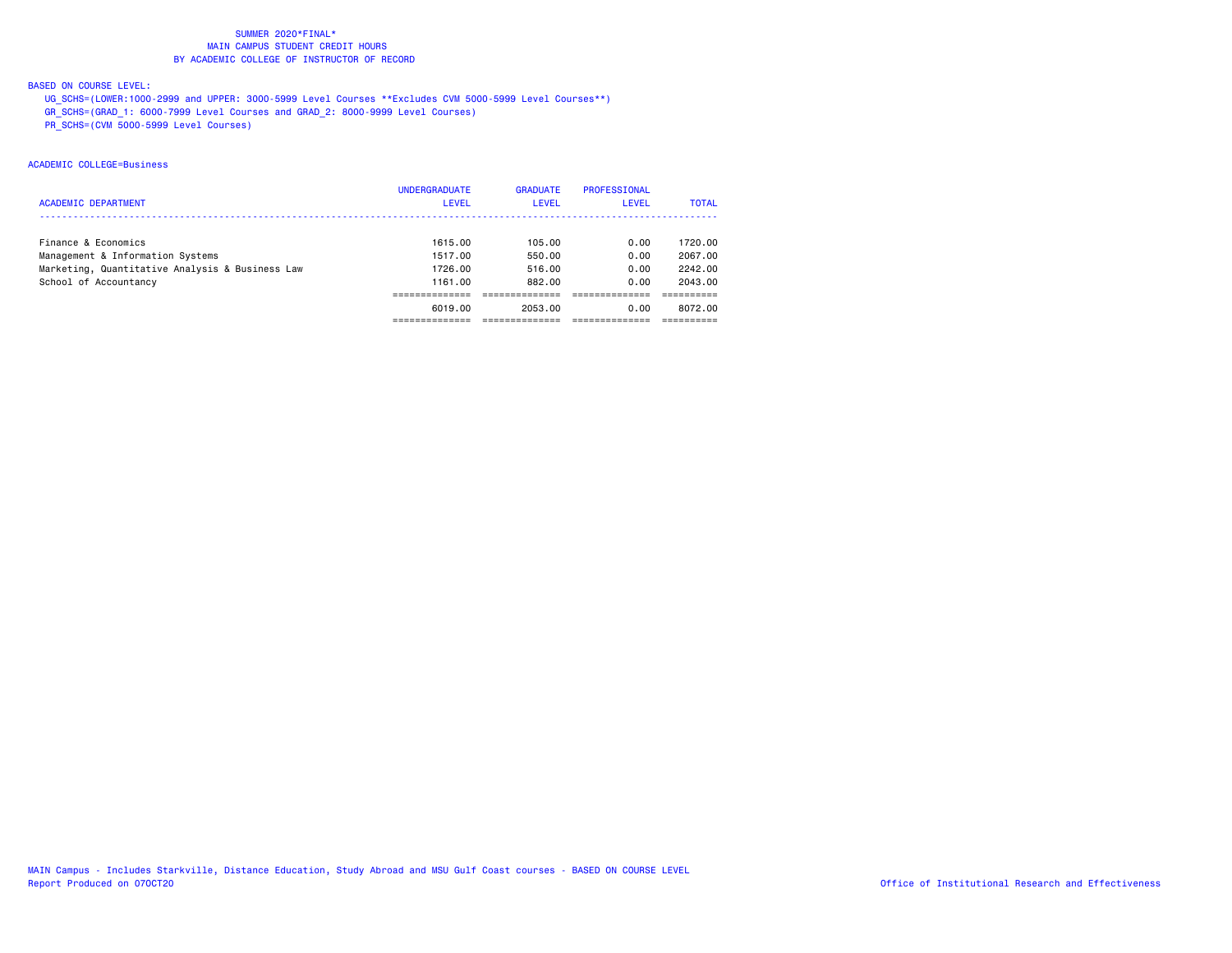## BASED ON COURSE LEVEL:

UG\_SCHS=(LOWER:1000-2999 and UPPER: 3000-5999 Level Courses \*\*Excludes CVM 5000-5999 Level Courses\*\*)

GR\_SCHS=(GRAD\_1: 6000-7999 Level Courses and GRAD\_2: 8000-9999 Level Courses)

PR\_SCHS=(CVM 5000-5999 Level Courses)

## ACADEMIC COLLEGE=Education

|                                                     | <b>UNDERGRADUATE</b> | <b>GRADUATE</b> | <b>PROFESSIONAL</b> |              |
|-----------------------------------------------------|----------------------|-----------------|---------------------|--------------|
| <b>ACADEMIC DEPARTMENT</b>                          | <b>LEVEL</b>         | LEVEL           | <b>LEVEL</b>        | <b>TOTAL</b> |
|                                                     |                      |                 |                     |              |
| Counseling, Educational Psychology, and Foundations | 1293.00              | 857.00          | 0.00                | 2150.00      |
| Curriculum, Instruction & Special Education         | 834.00               | 1755.00         | 0.00                | 2589.00      |
| Educational Leadership                              | 396.00               | 1068.00         | 0.00                | 1464.00      |
| Instructional Systems & Workforce Development       | 844.00               | 251.00          | 0.00                | 1095.00      |
| Kinesiology                                         | 1916.00              | 108.00          | 0.00                | 2024.00      |
| Music                                               | 372.00               | 310.00          | 0.00                | 682.00       |
|                                                     |                      |                 |                     |              |
|                                                     | 5655.00              | 4349.00         | 0.00                | 10004.00     |
|                                                     |                      |                 |                     |              |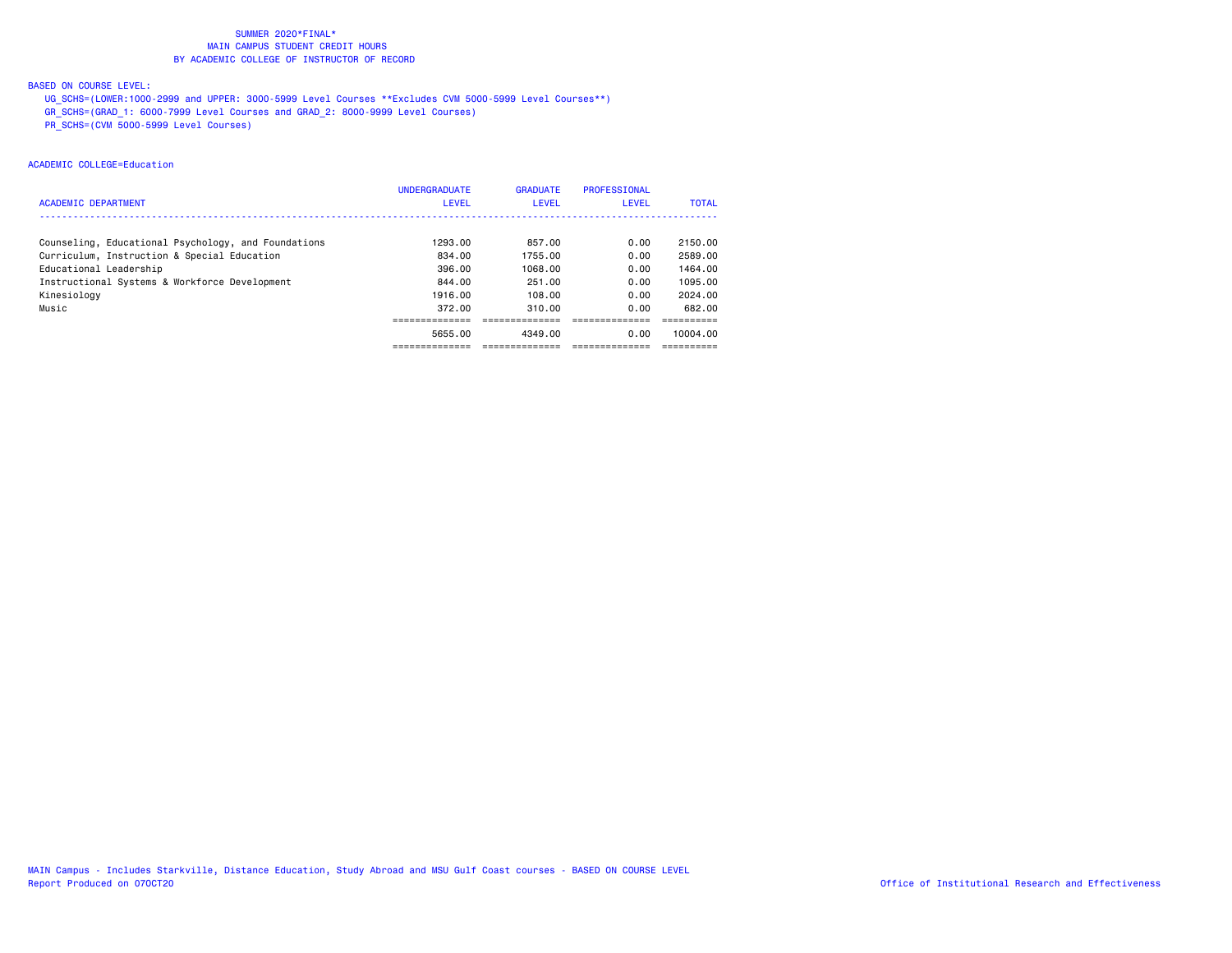## BASED ON COURSE LEVEL:

UG\_SCHS=(LOWER:1000-2999 and UPPER: 3000-5999 Level Courses \*\*Excludes CVM 5000-5999 Level Courses\*\*)

GR\_SCHS=(GRAD\_1: 6000-7999 Level Courses and GRAD\_2: 8000-9999 Level Courses)

PR\_SCHS=(CVM 5000-5999 Level Courses)

## ACADEMIC COLLEGE=Engineering

|                                   | <b>UNDERGRADUATE</b> | <b>GRADUATE</b> | <b>PROFESSIONAL</b> |              |
|-----------------------------------|----------------------|-----------------|---------------------|--------------|
| <b>ACADEMIC DEPARTMENT</b>        | <b>LEVEL</b>         | LEVEL           | <b>LEVEL</b>        | <b>TOTAL</b> |
|                                   |                      |                 |                     |              |
| Aerospace Engineering             | 870.00               | 175.00          | 0.00                | 1045,00      |
| Ag & Bio Engineering              | 0.00                 | 51,00           | 0.00                | 51.00        |
| Civil & Environmental Engineering | 261.00               | 125.00          | 0.00                | 386.00       |
| Computer Science & Engineering    | 700.00               | 187.00          | 0.00                | 887.00       |
| Electrical & Computer Engineering | 593.00               | 246,00          | 0.00                | 839,00       |
| Industrial & Systems Engineering  | 741.00               | 453.50          | 0.00                | 1194.50      |
| Mechanical Engineering            | 705.00               | 306,00          | 0.00                | 1011.00      |
| School of Chemical Engineering    | 831.00               | 99.00           | 0.00                | 930.00       |
|                                   |                      |                 |                     |              |
|                                   | 4701.00              | 1642.50         | 0.00                | 6343.50      |
|                                   | ==============       | ==============  | ==============      | ==========   |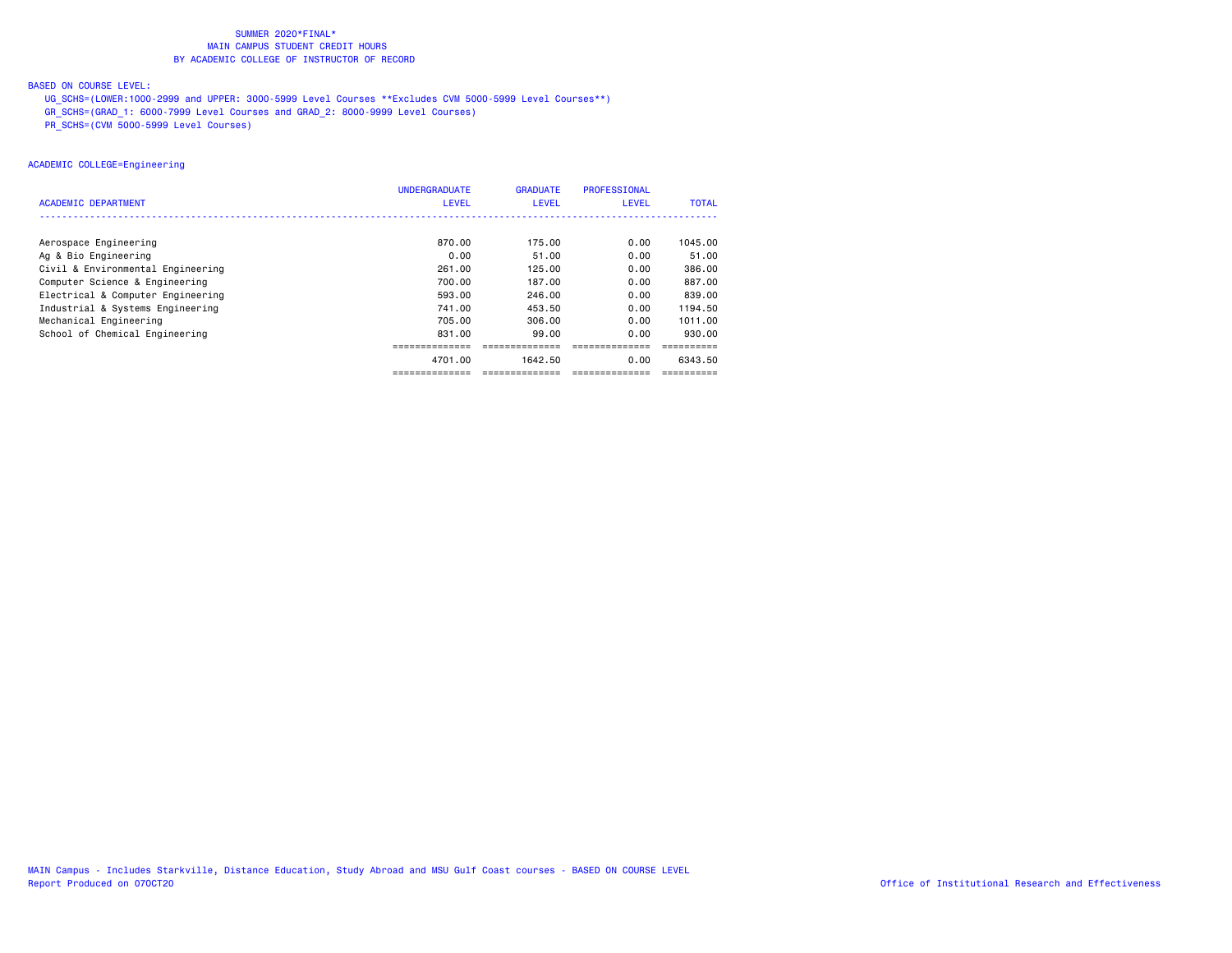## BASED ON COURSE LEVEL:

UG\_SCHS=(LOWER:1000-2999 and UPPER: 3000-5999 Level Courses \*\*Excludes CVM 5000-5999 Level Courses\*\*)

GR\_SCHS=(GRAD\_1: 6000-7999 Level Courses and GRAD\_2: 8000-9999 Level Courses)

PR\_SCHS=(CVM 5000-5999 Level Courses)

## ACADEMIC COLLEGE=Forest Resources

|                                   | <b>UNDERGRADUATE</b> | <b>GRADUATE</b> | <b>PROFESSIONAL</b> |              |
|-----------------------------------|----------------------|-----------------|---------------------|--------------|
| <b>ACADEMIC DEPARTMENT</b>        | <b>LEVEL</b>         | <b>LEVEL</b>    | <b>LEVEL</b>        | <b>TOTAL</b> |
|                                   |                      |                 |                     |              |
| Forestry                          | 57.00                | 104.00          | 0.00                | 161.00       |
| Sustainable Bioproducts           | 0.00                 | 117.00          | 0.00                | 117.00       |
| Wildlife, Fisheries & Aquaculture | 216,00               | 259.20          | 0.00                | 475.20       |
|                                   |                      |                 |                     |              |
|                                   | 273.00               | 480.20          | 0.00                | 753.20       |
|                                   |                      |                 |                     |              |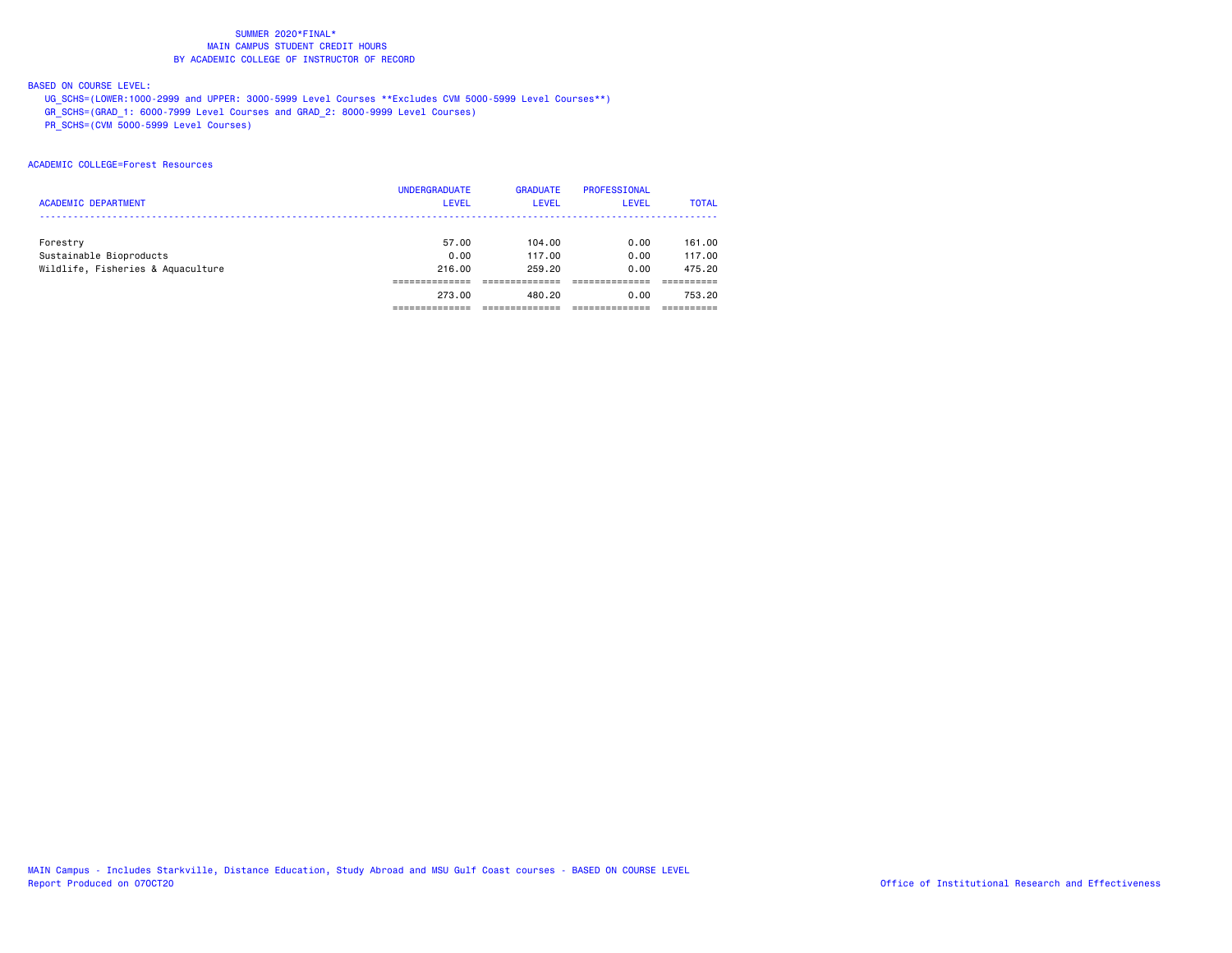BASED ON COURSE LEVEL:

UG\_SCHS=(LOWER:1000-2999 and UPPER: 3000-5999 Level Courses \*\*Excludes CVM 5000-5999 Level Courses\*\*)

GR\_SCHS=(GRAD\_1: 6000-7999 Level Courses and GRAD\_2: 8000-9999 Level Courses)

PR\_SCHS=(CVM 5000-5999 Level Courses)

#### ACADEMIC COLLEGE=Veterinary Medicine

| <b>ACADEMIC DEPARTMENT</b> | <b>UNDERGRADUATE</b><br><b>LEVEL</b> | <b>GRADUATE</b><br><b>LEVEL</b> | <b>PROFESSIONAL</b><br><b>LEVEL</b> | <b>TOTAL</b> |
|----------------------------|--------------------------------------|---------------------------------|-------------------------------------|--------------|
| Veterinary Medicine        | 220.00                               | 194.00                          | 3112.00                             | 3526.00      |
|                            | 220.00                               | 194.00                          | 3112.00                             | 3526.00      |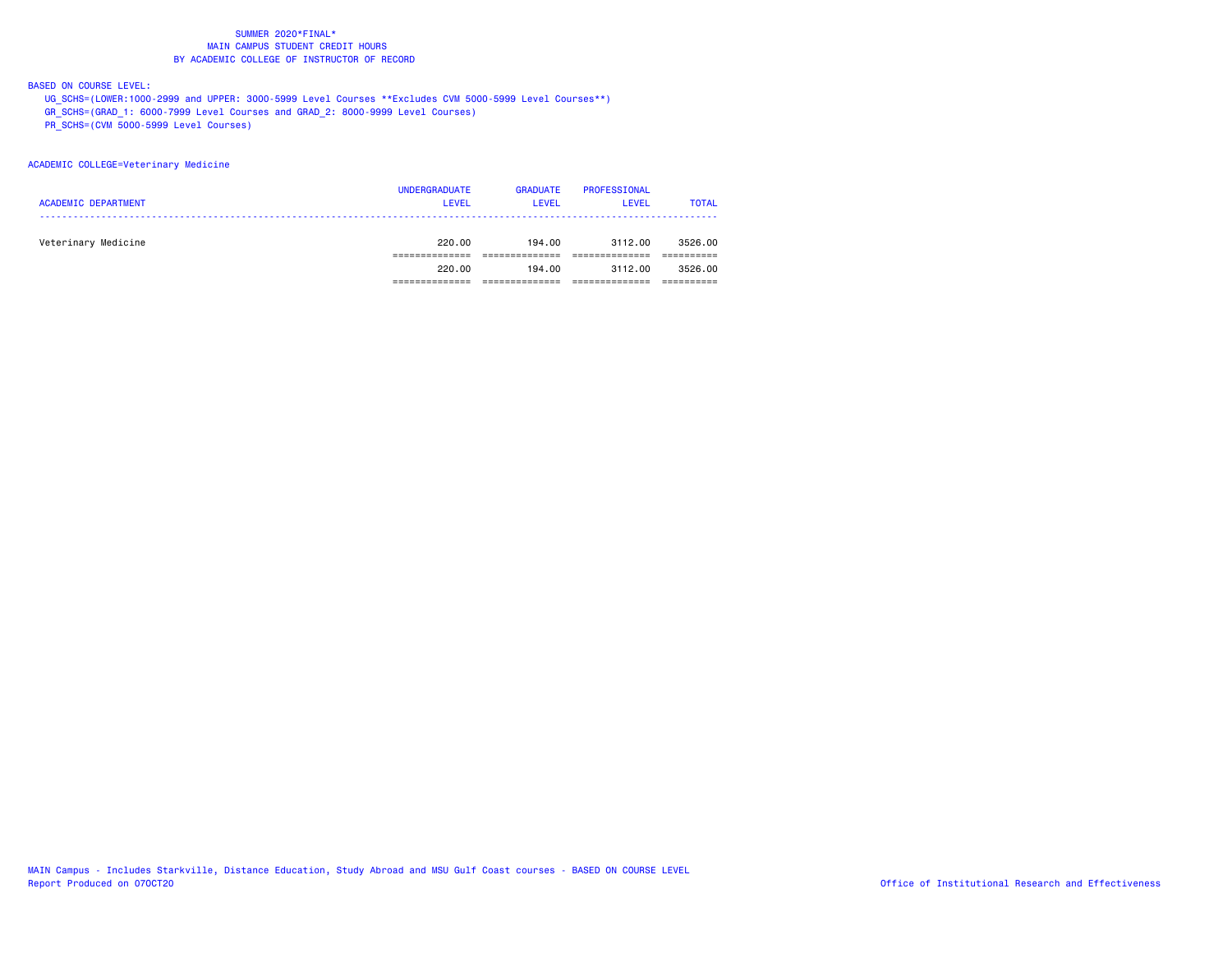### BASED ON COURSE LEVEL:

UG\_SCHS=(LOWER:1000-2999 and UPPER: 3000-5999 Level Courses \*\*Excludes CVM 5000-5999 Level Courses\*\*)

GR\_SCHS=(GRAD\_1: 6000-7999 Level Courses and GRAD\_2: 8000-9999 Level Courses)

PR\_SCHS=(CVM 5000-5999 Level Courses)

### ACADEMIC COLLEGE=Academic Affairs

| <b>ACADEMIC DEPARTMENT</b> | <b>UNDERGRADUATE</b><br><b>LEVEL</b> | <b>GRADUATE</b><br><b>LEVEL</b> | PROFESSIONAL<br><b>LEVEL</b> | <b>TOTAL</b> |
|----------------------------|--------------------------------------|---------------------------------|------------------------------|--------------|
| Library                    | 75.00                                | 0.00                            | 0.00                         | 75.00        |
|                            | 75.00                                | 0.00                            | 0.00                         | 75.00        |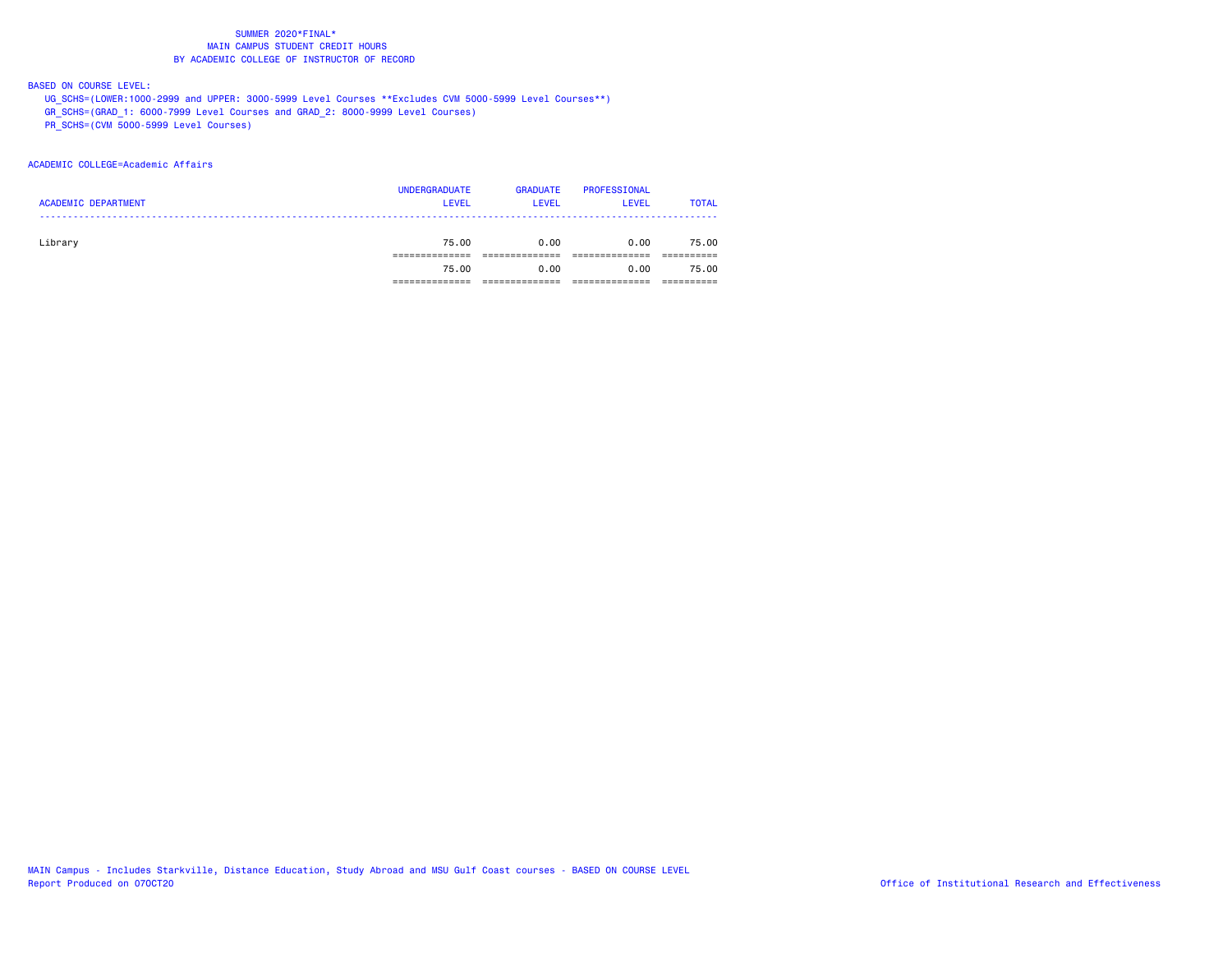| <b>ACADEMIC DEPARTMENT</b>                                    | Instructor Name    | Rank                              | <b>Tenure</b><br><b>Status</b> | <b>Course</b><br>Cip# | <b>CRN</b>   | Course                | <b>Sec</b> | Crs          | Type Title        | Inst<br>Per | <b>UG</b><br><b>SCHS</b>                                                                                    | <b>GR</b><br><b>SCHS</b>                                                                                                                                                                 | <b>PR</b><br><b>SCHS</b>                                                                                                          | Total<br><b>SCHS</b>        |
|---------------------------------------------------------------|--------------------|-----------------------------------|--------------------------------|-----------------------|--------------|-----------------------|------------|--------------|-------------------|-------------|-------------------------------------------------------------------------------------------------------------|------------------------------------------------------------------------------------------------------------------------------------------------------------------------------------------|-----------------------------------------------------------------------------------------------------------------------------------|-----------------------------|
| Ag & Bio Engineering                                          | Bora, Ganesh       | Associate Professor Tenured       |                                |                       |              | 140301 23740 ABE 9000 | 103 D      |              | Research / Diss   | 1.00        | 0.00                                                                                                        | 6.00                                                                                                                                                                                     | 0.00                                                                                                                              | 6.00                        |
|                                                               |                    |                                   |                                |                       |              |                       |            |              |                   |             | --------<br>0.00                                                                                            | 6.00                                                                                                                                                                                     | 0.00                                                                                                                              | 6.00                        |
|                                                               | Chesser, Gary      | Assistant Professor Ten Track     |                                |                       |              | 140301 23732 ABE 8000 | 106 D      |              | Research / Thesis | 1.00        | 0.00                                                                                                        | 12.00                                                                                                                                                                                    | 0.00                                                                                                                              | 12.00                       |
|                                                               |                    |                                   |                                |                       |              |                       |            |              |                   |             | .<br>0.00                                                                                                   | 12.00                                                                                                                                                                                    | 0.00                                                                                                                              | 12.00                       |
|                                                               | Linhoss, Anna      | Associate Professor Tenured       |                                |                       |              | 140301 23743 ABE 9000 | 106 D      |              | Research / Diss   | 1.00        | 0.00                                                                                                        | 12.00                                                                                                                                                                                    | 0.00                                                                                                                              | 12.00                       |
|                                                               |                    |                                   |                                |                       |              |                       |            |              |                   |             | <u>.</u><br>0.00                                                                                            | - - - - -<br>12.00                                                                                                                                                                       | .<br>0.00                                                                                                                         | .<br>12.00                  |
|                                                               | Linhoss, John      | Assistant Professor Ten Track     |                                |                       |              | 140301 23378 ABE 8000 | 101 D      |              | Research / Thesis | 1.00        | 0.00                                                                                                        | 6.00                                                                                                                                                                                     | 0.00                                                                                                                              | 6.00                        |
|                                                               |                    |                                   |                                |                       |              |                       |            |              |                   |             | --------<br>0.00                                                                                            | 6.00                                                                                                                                                                                     | 0.00                                                                                                                              | 6.00                        |
|                                                               | Priddy, Lauren     | Assistant Professor Ten Track     |                                |                       |              | 140301 24044 ABE 9000 | 52         | D            | Research / Diss   | 1.00        | 0.00                                                                                                        | 6.00                                                                                                                                                                                     | 0.00                                                                                                                              | 6.00                        |
|                                                               |                    |                                   |                                |                       |              |                       |            |              |                   |             | <u>.</u><br>0.00                                                                                            | 6.00                                                                                                                                                                                     | 0.00                                                                                                                              | 6.00                        |
|                                                               | Simpson, Chartrisa | Associate Professor Tenured       |                                |                       | 140301 23731 | ABE 8000              | 105 D      |              | Research / Thesis | 1.00        | 0.00                                                                                                        | 5.00                                                                                                                                                                                     | 0.00                                                                                                                              | 5.00                        |
|                                                               |                    |                                   |                                |                       |              | 24039 ABE 8000        | 52 D       |              | Research / Thesis | 1.00        | 0.00<br>----                                                                                                | 3.00                                                                                                                                                                                     | 0.00                                                                                                                              | 3.00                        |
|                                                               |                    |                                   |                                |                       |              |                       |            |              |                   |             | 0.00                                                                                                        | 8.00                                                                                                                                                                                     | 0.00                                                                                                                              | 8.00                        |
|                                                               | Tagert, Mary       | Extension Assoc Pro Non-Ten Track |                                |                       |              | 140301 23632 ABE 8000 | $103$ D    |              | Research / Thesis | 1.00        | 0.00                                                                                                        | 15.00                                                                                                                                                                                    | 0.00                                                                                                                              | 15.00                       |
|                                                               |                    |                                   |                                |                       |              |                       |            |              |                   |             | $\frac{1}{2} \left( \frac{1}{2} \right) \left( \frac{1}{2} \right) \left( \frac{1}{2} \right)$<br>.<br>0.00 | .<br>15.00                                                                                                                                                                               | $\frac{1}{2} \left( \frac{1}{2} \right) \left( \frac{1}{2} \right) \left( \frac{1}{2} \right) \left( \frac{1}{2} \right)$<br>0.00 | 15.00                       |
|                                                               | Zhao, Yang         | Assistant Professor Ten Track     |                                |                       | 140301 23751 | ABE 9000              | 114 D      |              | Research / Diss   | 1.00        | 0.00                                                                                                        | 12.00                                                                                                                                                                                    | 0.00                                                                                                                              | 12.00                       |
|                                                               |                    |                                   |                                |                       |              | 24048 ABE 9000        | 56         | $\mathsf{D}$ | Research / Diss   | 1.00        | 0.00<br>.                                                                                                   | 12.00<br>$\frac{1}{2} \left( \frac{1}{2} \right) \left( \frac{1}{2} \right) \left( \frac{1}{2} \right) \left( \frac{1}{2} \right) \left( \frac{1}{2} \right) \left( \frac{1}{2} \right)$ | 0.00<br>.                                                                                                                         | 12.00<br>.                  |
|                                                               |                    |                                   |                                |                       |              |                       |            |              |                   |             | 0.00                                                                                                        | 24.00                                                                                                                                                                                    | 0.00                                                                                                                              | 24.00                       |
| =====================================<br>Ag & Bio Engineering |                    |                                   |                                |                       |              |                       |            |              |                   |             | ========<br>0.00                                                                                            | ========<br>89.00                                                                                                                                                                        | ========<br>0.00                                                                                                                  | ==========<br>89.00         |
| -----------------------------------                           |                    |                                   |                                |                       |              |                       |            |              |                   |             | ========                                                                                                    |                                                                                                                                                                                          |                                                                                                                                   | -------- -------- --------- |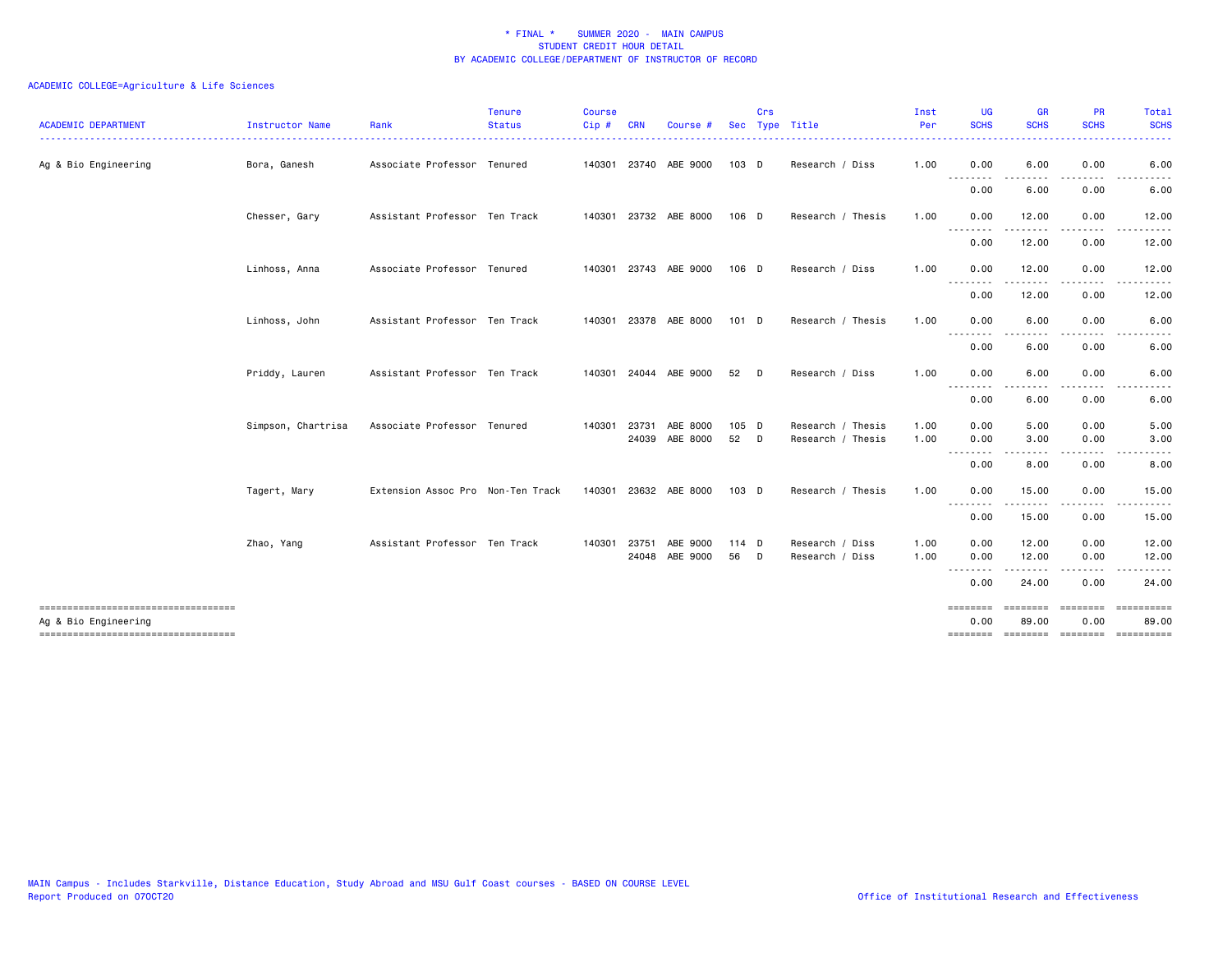| <b>ACADEMIC DEPARTMENT</b> | Instructor Name                                        | Rank                          | <b>Tenure</b><br><b>Status</b> | <b>Course</b><br>Cip# | <b>CRN</b>                   | Course #                    |                | Crs | Sec Type Title                           | Inst<br>Per  | <b>UG</b><br><b>SCHS</b> | <b>GR</b><br><b>SCHS</b> | PR<br><b>SCHS</b>                   | <b>Total</b><br><b>SCHS</b>                                                                                                       |
|----------------------------|--------------------------------------------------------|-------------------------------|--------------------------------|-----------------------|------------------------------|-----------------------------|----------------|-----|------------------------------------------|--------------|--------------------------|--------------------------|-------------------------------------|-----------------------------------------------------------------------------------------------------------------------------------|
| Agricultural Economics     | Coatney, Kalyn                                         | Associate Professor Tenured   |                                |                       |                              | 010103 23618 AEC 8000       | 102 D          |     | Research / Thesis                        | 1.00         | 0.00<br>.                | 3.00<br>.                | 0.00                                | 3.00                                                                                                                              |
|                            |                                                        |                               |                                |                       |                              |                             |                |     |                                          |              | 0.00                     | 3.00                     | 0.00                                | 3.00                                                                                                                              |
|                            | Collart Dinarte, Alb Extension Assist Pr Non-Ten Track |                               |                                |                       |                              | 010103 23641 AEC 8000 112 D |                |     | Research / Thesis                        | 1.00         | 0.00                     | 3.00                     | 0.00                                | 3.00                                                                                                                              |
|                            |                                                        |                               |                                |                       |                              |                             |                |     |                                          |              | .<br>0.00                | .<br>3.00                | .<br>0.00                           | $   -$<br>3.00                                                                                                                    |
|                            | Harri, Ardian                                          | Professor                     | Tenured                        |                       | 010103 23620<br>450602 20043 | AEC 8000<br>AEC 8843        | 104 D<br>001 C |     | Research / Thesis<br>Survey Design & Exp | 1.00<br>0.66 | 0.00<br>0.00             | 3.00<br>21.78            | 0.00<br>0.00                        | 3.00<br>21.78                                                                                                                     |
|                            |                                                        |                               |                                |                       |                              |                             |                |     |                                          |              | 0.00                     | 24.78                    | 0.00                                | 24.78                                                                                                                             |
|                            | Interis, Matthew                                       | Associate Professor Tenured   |                                |                       |                              | 450602 20043 AEC 8843       | 001 C          |     | Survey Design & Exp                      | 0.34         | 0.00<br>.                | 11.22                    | 0.00                                | 11.22                                                                                                                             |
|                            |                                                        |                               |                                |                       |                              |                             |                |     |                                          |              | 0.00                     | 11.22                    | 0.00                                | 11.22                                                                                                                             |
|                            | Janzen, Matthew                                        | Instructor                    | Non-Ten Track                  |                       |                              | 010103 21729 AEC 6113 501 C |                |     | Agribus Firm Mgt                         | 0.49         | 0.00                     | 10.29                    | 0.00                                | 10.29                                                                                                                             |
|                            |                                                        |                               |                                |                       |                              |                             |                |     |                                          |              | .<br>0.00                | <u>.</u><br>10.29        | .<br>0.00                           | .<br>10.29                                                                                                                        |
|                            | Li, Xiaofei                                            | Assistant Professor Ten Track |                                |                       | 010101 21166                 | AEC 6363                    | 501 C          |     | Economics of Precisi                     | 1.00         | 0.00                     | 15.00                    | 0.00                                | 15.00                                                                                                                             |
|                            |                                                        |                               |                                |                       | 010103 21729                 | AEC 6113                    | 501 C          |     | Agribus Firm Mgt                         | 0.51         | 0.00                     | 10.71                    | 0.00                                | 10.71                                                                                                                             |
|                            |                                                        |                               |                                |                       |                              | 23622 AEC 8000              | 106 D          |     | Research / Thesis                        | 1.00         | 0.00<br>1.1.1.1.1.1.1    | 9.00<br>.                | 0.00<br>$\sim$ $\sim$ $\sim$ $\sim$ | 9.00                                                                                                                              |
|                            |                                                        |                               |                                |                       |                              |                             |                |     |                                          |              | 0.00                     | 34.71                    | 0.00                                | 34.71                                                                                                                             |
|                            | Little, Randall                                        | Professor                     | Tenured                        |                       | 010101 20041                 | AEC 4530                    | 101 E          |     | Internship AEC-AGBM                      | 1.00         | 11.00                    | 0.00                     | 0.00                                | 11.00                                                                                                                             |
|                            |                                                        |                               |                                |                       | 20042                        | AEC 6530                    | 101 E          |     | Internship AEC-AGBM                      | 1.00         | 0.00                     | 12.00                    | 0.00                                | 12.00                                                                                                                             |
|                            |                                                        |                               |                                |                       | 21165                        | AEC 4530                    | 501 E          |     | Internship AEC-AGBM                      | 1.00         | 1.00                     | 0.00                     | 0.00                                | 1.00                                                                                                                              |
|                            |                                                        |                               |                                |                       |                              | 21167 AEC 6530              | 501 E          |     | Internship AEC-AGBM                      | 1.00         | 0.00<br>.                | 16.00<br>.               | 0.00<br>.                           | 16.00<br>.                                                                                                                        |
|                            |                                                        |                               |                                |                       |                              |                             |                |     |                                          |              | 12.00                    | 28.00                    | 0.00                                | 40.00                                                                                                                             |
|                            | Maples, Joshua                                         | Assistant Professor Ten Track |                                |                       |                              | 010103 23623 AEC 8000       | 107 D          |     | Research / Thesis                        | 1.00         | 0.00<br><u>.</u>         | 6.00<br><u>.</u>         | 0.00<br>$- - - -$                   | 6.00<br>$\frac{1}{2} \left( \frac{1}{2} \right) \left( \frac{1}{2} \right) \left( \frac{1}{2} \right) \left( \frac{1}{2} \right)$ |
|                            |                                                        |                               |                                |                       |                              |                             |                |     |                                          |              | 0.00                     | 6.00                     | 0.00                                | 6.00                                                                                                                              |
|                            | Maples, McKenzie                                       | Instructor                    | Non-Ten Track                  |                       |                              | 010101 21961 AEC 3133       | 001 C          |     | Introductory Agribus 1.00                |              | 30.00                    | 0.00                     | 0.00                                | 30.00                                                                                                                             |
|                            |                                                        |                               |                                |                       |                              |                             |                |     |                                          |              | 30.00                    | 0.00                     | 0.00                                | 30.00                                                                                                                             |
|                            | Park, Eunchun                                          | Assistant Professor Ten Track |                                |                       |                              | 010103 23624 AEC 8000       | 108 D          |     | Research / Thesis                        | 1.00         | 0.00<br>$  -$<br>.       | 12.00                    | 0.00                                | 12.00                                                                                                                             |
|                            |                                                        |                               |                                |                       |                              |                             |                |     |                                          |              | 0.00                     | 12.00                    | 0.00                                | 12.00                                                                                                                             |
|                            | Petrolia, Daniel                                       | Professor                     | Tenured                        |                       |                              | 010103 23625 AEC 8000 109 D |                |     | Research / Thesis                        | 1.00         | 0.00                     | 9.00                     | 0.00                                | 9.00                                                                                                                              |
|                            |                                                        |                               |                                |                       |                              |                             |                |     |                                          |              | .<br>0.00                | $- - - - -$<br>9.00      | .<br>0.00                           | 9.00                                                                                                                              |
|                            | Yun, Seong Do                                          | Assistant Professor Ten Track |                                |                       |                              | 010103 23626 AEC 8000       | 110 D          |     | Research / Thesis                        | 1.00         | 0.00<br>.                | 9.00<br>-----            | 0.00<br>المالم عامات                | 9.00<br>$- - - - -$                                                                                                               |
|                            |                                                        |                               |                                |                       |                              |                             |                |     |                                          |              | 0.00                     | 9.00                     | 0.00                                | 9.00                                                                                                                              |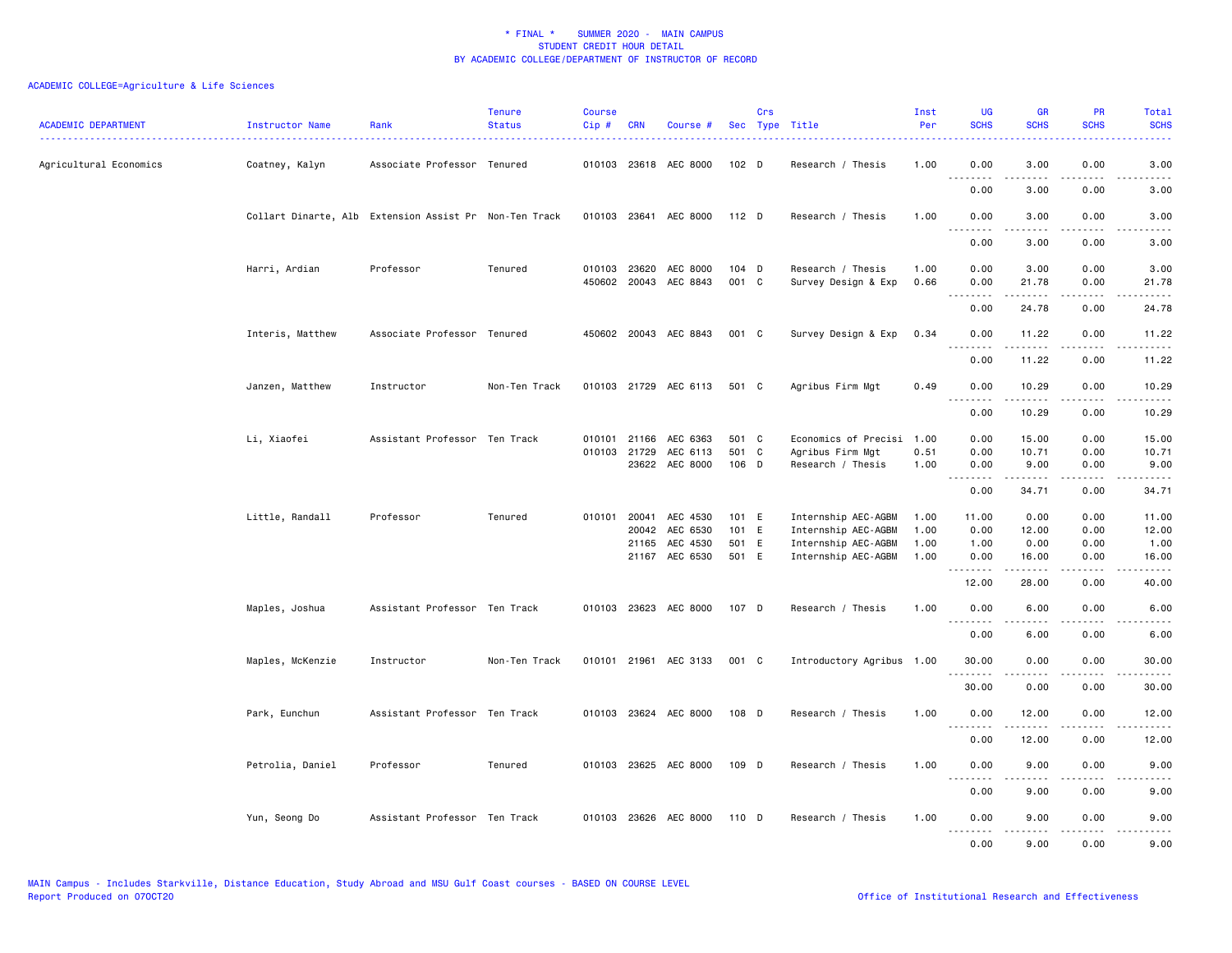### ACADEMIC COLLEGE=Agriculture & Life Sciences

|                     |                 |      | Tenure | Course: |                                   |  | Tnst | <b>TIG</b> | <b>GR</b> |                              | Total |
|---------------------|-----------------|------|--------|---------|-----------------------------------|--|------|------------|-----------|------------------------------|-------|
| ACADEMIC DEPARTMENT | Instructor Name | Rank | Status |         | Cip # CRN Course # Sec Type Title |  |      |            |           | Per SCHS SCHS SCHS SCHS SCHS |       |
|                     |                 |      |        |         |                                   |  |      |            |           |                              |       |

 =================================== ======== ======== ======== ========== Agricultural Economics 42.00 151.00 0.00 193.00 =================================== ======== ======== ======== ==========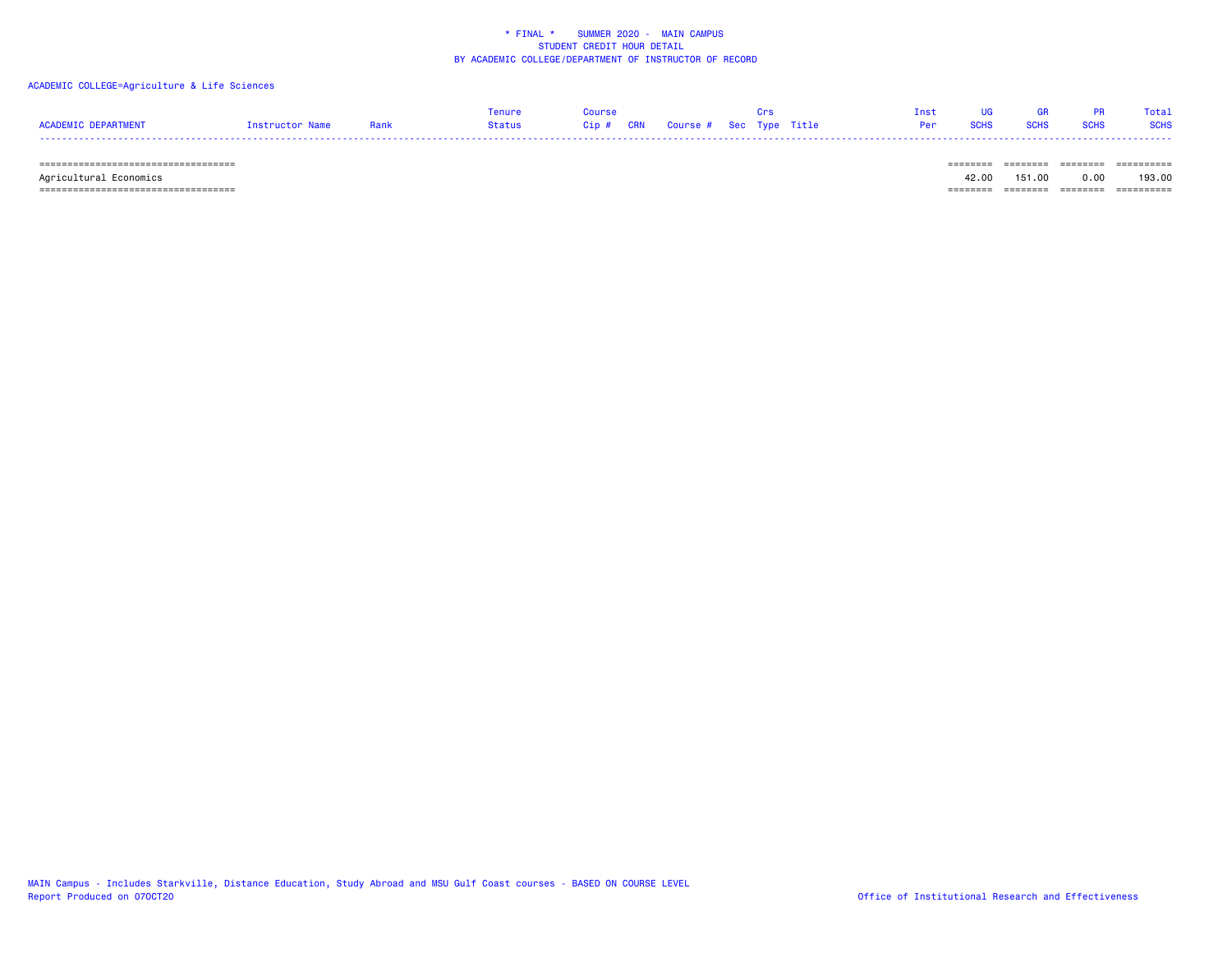| <b>ACADEMIC DEPARTMENT</b> | Instructor Name  | Rank                                                   | <b>Tenure</b><br><b>Status</b> | <b>Course</b><br>Cip# | <b>CRN</b>   | Course #              |         | Crs | Sec Type Title            | Inst<br>Per | <b>UG</b><br><b>SCHS</b> | <b>GR</b><br><b>SCHS</b> | PR<br><b>SCHS</b>                           | Total<br><b>SCHS</b>                                                                                                               |
|----------------------------|------------------|--------------------------------------------------------|--------------------------------|-----------------------|--------------|-----------------------|---------|-----|---------------------------|-------------|--------------------------|--------------------------|---------------------------------------------|------------------------------------------------------------------------------------------------------------------------------------|
| Animal Dairy Science       | Cavinder, Clay   | Professor                                              | Tenured                        | 010901                |              | 22477 ADS 9000        | 101 D   |     | Research/Diss             | 1.00        | 0.00                     | 3.00                     | 0.00                                        | 3.00                                                                                                                               |
|                            |                  |                                                        |                                |                       |              |                       |         |     |                           |             | .<br>0.00                | .<br>3.00                | 0.00                                        | 3.00                                                                                                                               |
|                            |                  | Devost-Burnett, Derr Assistant Professor Ten Track     |                                | 010901                |              | 22478 ADS 9000        | 102 D   |     | Research/Diss             | 1.00        | 0.00                     | 3.00                     | 0.00                                        | 3.00                                                                                                                               |
|                            |                  |                                                        |                                |                       |              | 010904 21833 ADS 8333 | 501 C   |     | Nutr BCHE of Livesto 1.00 |             | 0.00<br>.                | 15.00<br>.               | 0.00<br>.                                   | 15.00<br>.                                                                                                                         |
|                            |                  |                                                        |                                |                       |              |                       |         |     |                           |             | 0.00                     | 18.00                    | 0.00                                        | 18.00                                                                                                                              |
|                            | Dinh, Thu        | Assistant Professor Ten Track                          |                                |                       | 010401 21892 | ADS 3314              | 101 B   |     | Intro to Meat Scienc      | 1.00        | 52.00                    | 0.00                     | 0.00                                        | 52.00                                                                                                                              |
|                            |                  |                                                        |                                |                       | 21896        | FNH 3314              | 101 B   |     | Intro to Meat Scienc      | 1.00        | 4.00                     | 0.00                     | 0.00                                        | 4.00                                                                                                                               |
|                            |                  |                                                        |                                |                       | 22364        | ADS 8423              | 552 C   |     | Meat Science              | 1.00        | 0.00                     | 12.00                    | 0.00                                        | 12.00                                                                                                                              |
|                            |                  |                                                        |                                |                       | 24069        | FNH 8423              | 552 C   |     | Meat Science              | 1.00        | 0.00                     | 12.00                    | 0.00                                        | 12.00                                                                                                                              |
|                            |                  |                                                        |                                | 010901                | 22479        | ADS 9000              | 103 D   |     | Research/Diss             | 1.00        | 0.00                     | 1.00                     | 0.00                                        | 1.00                                                                                                                               |
|                            |                  |                                                        |                                |                       | 23896        | ADS 8000              | 02      | D   | Research/Thesis           | 1.00        | 0.00<br>.                | 3.00<br>.                | 0.00                                        | 3.00                                                                                                                               |
|                            |                  |                                                        |                                |                       |              |                       |         |     |                           |             | 56.00                    | 28.00                    | 0.00                                        | 84.00                                                                                                                              |
|                            | Graves, Jessica  | Instructor                                             | Non-Ten Track                  |                       |              | 010101 21163 ADS 4420 | 501 E   |     | ADS Internship            | 1.00        | 59.00<br><u>.</u>        | 0.00<br>.                | 0.00<br>.                                   | 59.00<br>.                                                                                                                         |
|                            |                  |                                                        |                                |                       |              |                       |         |     |                           |             | 59.00                    | 0.00                     | 0.00                                        | 59.00                                                                                                                              |
|                            | Karisch, Brandi  | Extension Assoc Pro Non-Ten Track                      |                                | 010901                | 22464        | ADS 8000              | $105$ D |     | Research/Thesis           | 1.00        | 0.00                     | 6.00                     | 0.00                                        | 6.00                                                                                                                               |
|                            |                  |                                                        |                                |                       | 22481        | ADS 9000              | 105 D   |     | Research/Diss             | 1.00        | 0.00                     | 9.00                     | 0.00                                        | 9.00                                                                                                                               |
|                            |                  |                                                        |                                |                       |              |                       |         |     |                           |             | .<br>0.00                | .<br>15.00               | $\omega$ is $\omega$ in<br>0.00             | $\frac{1}{2} \left( \frac{1}{2} \right) \left( \frac{1}{2} \right) \left( \frac{1}{2} \right) \left( \frac{1}{2} \right)$<br>15.00 |
|                            | Larson, Jamie    | Associate Professor Tenured                            |                                |                       |              | 010901 21162 ADS 1113 | 501 C   |     | Animal Science            | 1.00        | 57.00                    | 0.00                     | 0.00                                        | 57.00                                                                                                                              |
|                            |                  |                                                        |                                |                       |              |                       |         |     |                           |             | .<br>57.00               | .<br>0.00                | $\omega$ $\omega$ $\omega$ $\omega$<br>0.00 | .<br>57.00                                                                                                                         |
|                            |                  |                                                        |                                |                       |              |                       |         |     |                           |             |                          |                          |                                             |                                                                                                                                    |
|                            | Lemley, Caleb    | Associate Professor Tenured                            |                                | 010901                | 22466        | ADS 8000              | 107 D   |     | Research/Thesis           | 1.00        | 0.00                     | 6.00                     | 0.00                                        | 6.00                                                                                                                               |
|                            |                  |                                                        |                                |                       | 22483        | ADS 9000              | 107 D   |     | Research/Diss             | 1.00        | 0.00                     | 9.00                     | 0.00                                        | 9.00                                                                                                                               |
|                            |                  |                                                        |                                |                       | 23961        | ADS 9000              | 51      | D   | Research/Diss             | 1.00        | 0.00                     | 6.00                     | 0.00                                        | 6.00                                                                                                                               |
|                            |                  |                                                        |                                |                       | 24073        | ADS 8000              | 52      | D   | Research/Thesis           | 1.00        | 0.00<br>.                | 3.00<br><u>.</u>         | 0.00<br>.                                   | 3.00<br>.                                                                                                                          |
|                            |                  |                                                        |                                |                       |              |                       |         |     |                           |             | 0.00                     | 24.00                    | 0.00                                        | 24.00                                                                                                                              |
|                            | Liao, Shengfa    | Associate Professor Tenured                            |                                |                       | 010901 20026 | ADS 4114              | 101 C   |     | Animal Nutrition          | 1.00        | 148.00                   | 0.00                     | 0.00                                        | 148.00                                                                                                                             |
|                            |                  |                                                        |                                |                       |              | 22467 ADS 8000        | 108 D   |     | Research/Thesis           | 1.00        | 0.00                     | 9.00                     | 0.00                                        | 9.00                                                                                                                               |
|                            |                  |                                                        |                                |                       |              |                       |         |     |                           |             | <u>.</u><br>148.00       | .<br>9.00                | ----<br>0.00                                | $- - - - - -$<br>157.00                                                                                                            |
|                            |                  | Nguekam Feugang, Jea Research Assoc Prof Non-Ten Track |                                |                       |              | 010901 22469 ADS 8000 | 110 D   |     | Research/Thesis           | 1.00        | 0.00                     | 6.00                     | 0.00                                        | 6.00                                                                                                                               |
|                            |                  |                                                        |                                |                       |              |                       |         |     |                           |             | .                        |                          | .                                           |                                                                                                                                    |
|                            |                  |                                                        |                                |                       |              |                       |         |     |                           |             | 0.00                     | 6.00                     | 0.00                                        | 6.00                                                                                                                               |
|                            | Nicodemus, Molly | Associate Professor Tenured                            |                                | 010101                | 23984        | ADS 4420              | 502 E   |     | ADS Internship            | 1.00        | 4.00                     | 0.00                     | 0.00                                        | 4.00                                                                                                                               |
|                            |                  |                                                        |                                |                       | 010302 21978 | ADS 4511              | 551 L   |     | Companion Animal Lab      | 1.00        | 4.00                     | 0.00                     | 0.00                                        | 4.00                                                                                                                               |
|                            |                  |                                                        |                                |                       | 22497        | ADS 6511              | 551 L   |     | Companion Animal Lab      | 1.00        | 0.00                     | 1.00                     | 0.00                                        | 1.00                                                                                                                               |
|                            |                  |                                                        |                                | 010507                | 23385        | ADS 4333              | 01      | C   | Equine Exercise Phy       | 1.00        | 12.00                    | 0.00                     | 0.00                                        | 12.00                                                                                                                              |
|                            |                  |                                                        |                                | 010901                | 22470        | ADS 8000              | $111$ D |     | Research/Thesis           | 1.00        | 0.00                     | 6.00                     | 0.00                                        | 6.00                                                                                                                               |
|                            |                  |                                                        |                                |                       | 23482        | ADS 4513              | 551     | C   | Companion Animal Man      | 1.00        | 15.00                    | 0.00                     | 0.00                                        | 15.00                                                                                                                              |
|                            |                  |                                                        |                                |                       | 23483        | ADS 6513              | 551 C   |     | Companion Animal Man 1.00 |             | 0.00                     | 3.00                     | 0.00                                        | 3.00                                                                                                                               |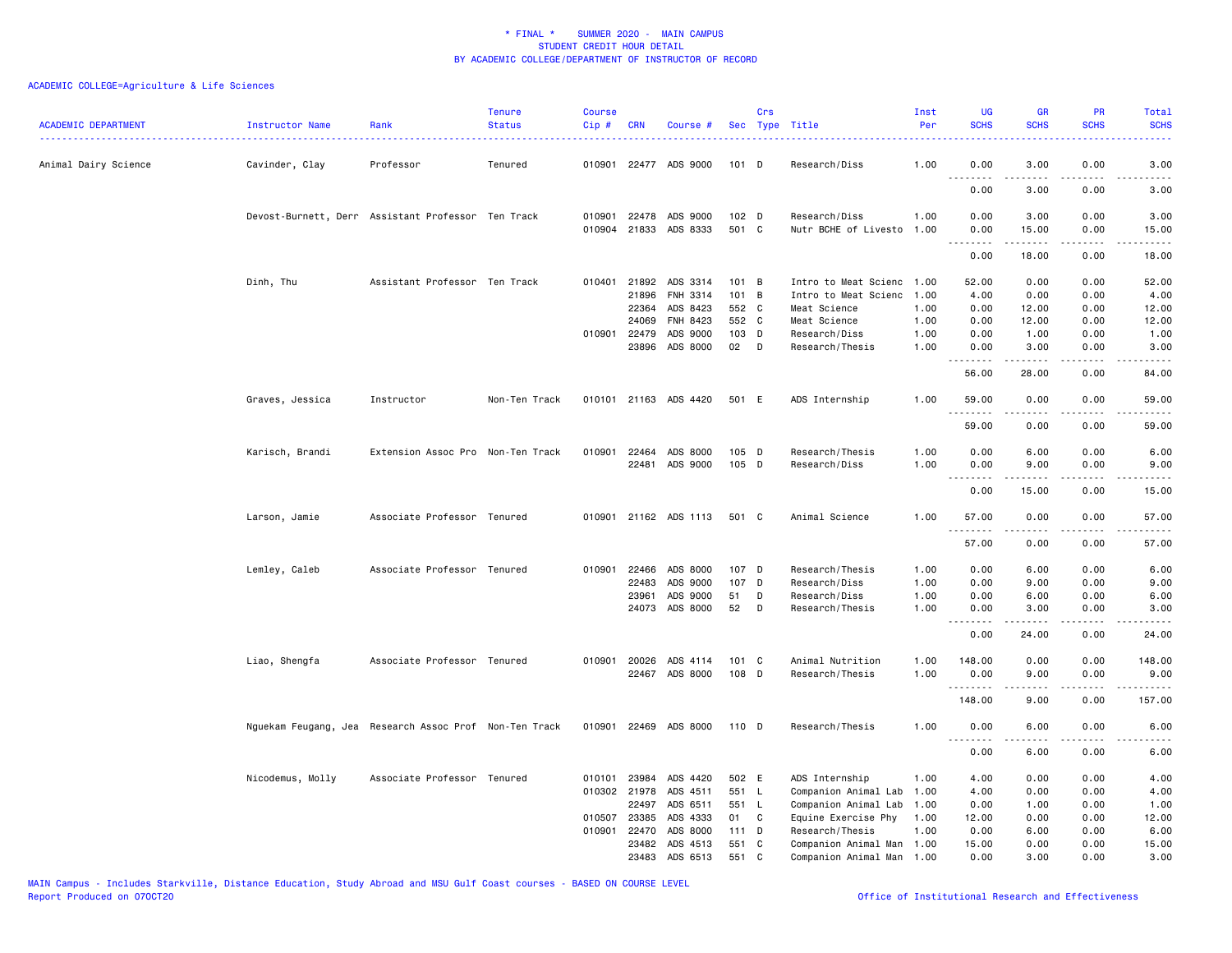| <b>ACADEMIC DEPARTMENT</b>           | Instructor Name  | Rank                              | <b>Tenure</b><br><b>Status</b> | <b>Course</b><br>Cip# | CRN   | Course                | <b>Sec</b> | Crs | Type Title           | Inst<br>Per | <b>UG</b><br><b>SCHS</b> | <b>GR</b><br><b>SCHS</b> | <b>PR</b><br><b>SCHS</b> | <b>Total</b><br><b>SCHS</b>                                                                                                                                                                                                                                                                                                                                                                                                                                                            |
|--------------------------------------|------------------|-----------------------------------|--------------------------------|-----------------------|-------|-----------------------|------------|-----|----------------------|-------------|--------------------------|--------------------------|--------------------------|----------------------------------------------------------------------------------------------------------------------------------------------------------------------------------------------------------------------------------------------------------------------------------------------------------------------------------------------------------------------------------------------------------------------------------------------------------------------------------------|
| Animal Dairy Science                 | Nicodemus, Molly | Associate Professor Tenured       |                                | 260706                | 23386 | ADS 6333              | 01         | - C | Equine Exercise Phy  | 1.00        | 0.00                     | 3.00                     | 0.00                     | 3.00                                                                                                                                                                                                                                                                                                                                                                                                                                                                                   |
|                                      |                  |                                   |                                |                       |       |                       |            |     |                      |             | .<br>35.00               | 13.00                    | 0.00                     | 48.00                                                                                                                                                                                                                                                                                                                                                                                                                                                                                  |
|                                      | Parish, Jane     | Professor                         | Tenured                        | 010901                | 22488 | ADS 9000              | $112$ D    |     | Research/Diss        | 1.00        | 0.00                     | 1.00                     | 0.00                     | 1.00                                                                                                                                                                                                                                                                                                                                                                                                                                                                                   |
|                                      |                  |                                   |                                |                       |       |                       |            |     |                      |             | --------<br>0.00         | 1.00                     | .<br>0.00                | $\frac{1}{2} \left( \frac{1}{2} \right) \left( \frac{1}{2} \right) \left( \frac{1}{2} \right)$<br><u>.</u><br>1.00                                                                                                                                                                                                                                                                                                                                                                     |
|                                      | Rivera, J.       | Extension Assoc Pro Non-Ten Track |                                | 010901                | 22490 | ADS 9000              | $114$ D    |     | Research/Diss        | 1.00        | 0.00                     | 6.00                     | 0.00                     | 6.00                                                                                                                                                                                                                                                                                                                                                                                                                                                                                   |
|                                      |                  |                                   |                                |                       |       |                       |            |     |                      |             | .<br>0.00                | 6.00                     | 0.00                     | 6.00                                                                                                                                                                                                                                                                                                                                                                                                                                                                                   |
|                                      | Smith, Trent     | Associate Professor Tenured       |                                | 010901                | 22475 | ADS 8000              | 116 D      |     | Research/Thesis      | 1.00        | 0.00                     | 6.00                     | 0.00                     | 6.00                                                                                                                                                                                                                                                                                                                                                                                                                                                                                   |
|                                      |                  |                                   |                                |                       |       | 22492 ADS 9000        | $116$ D    |     | Research/Diss        | 1.00        | 0.00                     | 6.00                     | 0.00                     | 6.00                                                                                                                                                                                                                                                                                                                                                                                                                                                                                   |
|                                      |                  |                                   |                                |                       |       | 010902 23402 ADS 4124 | 01         | - B | Animal Breeding      | 1.00        | 92.00<br>.               | 0.00                     | 0.00<br>. <b>.</b> .     | 92.00                                                                                                                                                                                                                                                                                                                                                                                                                                                                                  |
|                                      |                  |                                   |                                |                       |       |                       |            |     |                      |             | 92.00                    | 12.00                    | 0.00                     | 104.00                                                                                                                                                                                                                                                                                                                                                                                                                                                                                 |
|                                      | Stone, Amanda    | Assistant Professor Ten Track     |                                | 010901                | 23349 | ADS 8000              | 01         | D   | Research/Thesis      | 1.00        | 0.00                     | 6.00                     | 0.00                     | 6.00                                                                                                                                                                                                                                                                                                                                                                                                                                                                                   |
|                                      |                  |                                   |                                | 010903                | 23355 | ADS 4633              | 551 C      |     | Livestock Immun. and | 1.00        | 3.00                     | 0.00                     | 0.00                     | 3.00                                                                                                                                                                                                                                                                                                                                                                                                                                                                                   |
|                                      |                  |                                   |                                |                       | 23356 | ADS 6633              | 551 C      |     | Livestock Immun. and | 1.00        | 0.00                     | 18.00                    | 0.00                     | 18.00                                                                                                                                                                                                                                                                                                                                                                                                                                                                                  |
|                                      |                  |                                   |                                | 010999                | 20036 | ADS 4520              | 104 E      |     | Livestock Extension  | 1.00        | 1.00                     | 0.00                     | 0.00                     | 1.00                                                                                                                                                                                                                                                                                                                                                                                                                                                                                   |
|                                      |                  |                                   |                                |                       |       |                       |            |     |                      |             | 4.00                     | 24.00                    | 0.00                     | 28,00                                                                                                                                                                                                                                                                                                                                                                                                                                                                                  |
| ==================================== |                  |                                   |                                |                       |       |                       |            |     |                      |             | ========                 | ========                 | ========                 | -----------                                                                                                                                                                                                                                                                                                                                                                                                                                                                            |
| Animal Dairy Science                 |                  |                                   |                                |                       |       |                       |            |     |                      |             | 451,00                   | 159.00                   | 0.00                     | 610.00                                                                                                                                                                                                                                                                                                                                                                                                                                                                                 |
| ==================================== |                  |                                   |                                |                       |       |                       |            |     |                      |             | ========                 | ========                 |                          | $\begin{array}{cccccccccc} \multicolumn{2}{c}{} & \multicolumn{2}{c}{} & \multicolumn{2}{c}{} & \multicolumn{2}{c}{} & \multicolumn{2}{c}{} & \multicolumn{2}{c}{} & \multicolumn{2}{c}{} & \multicolumn{2}{c}{} & \multicolumn{2}{c}{} & \multicolumn{2}{c}{} & \multicolumn{2}{c}{} & \multicolumn{2}{c}{} & \multicolumn{2}{c}{} & \multicolumn{2}{c}{} & \multicolumn{2}{c}{} & \multicolumn{2}{c}{} & \multicolumn{2}{c}{} & \multicolumn{2}{c}{} & \multicolumn{2}{c}{} & \mult$ |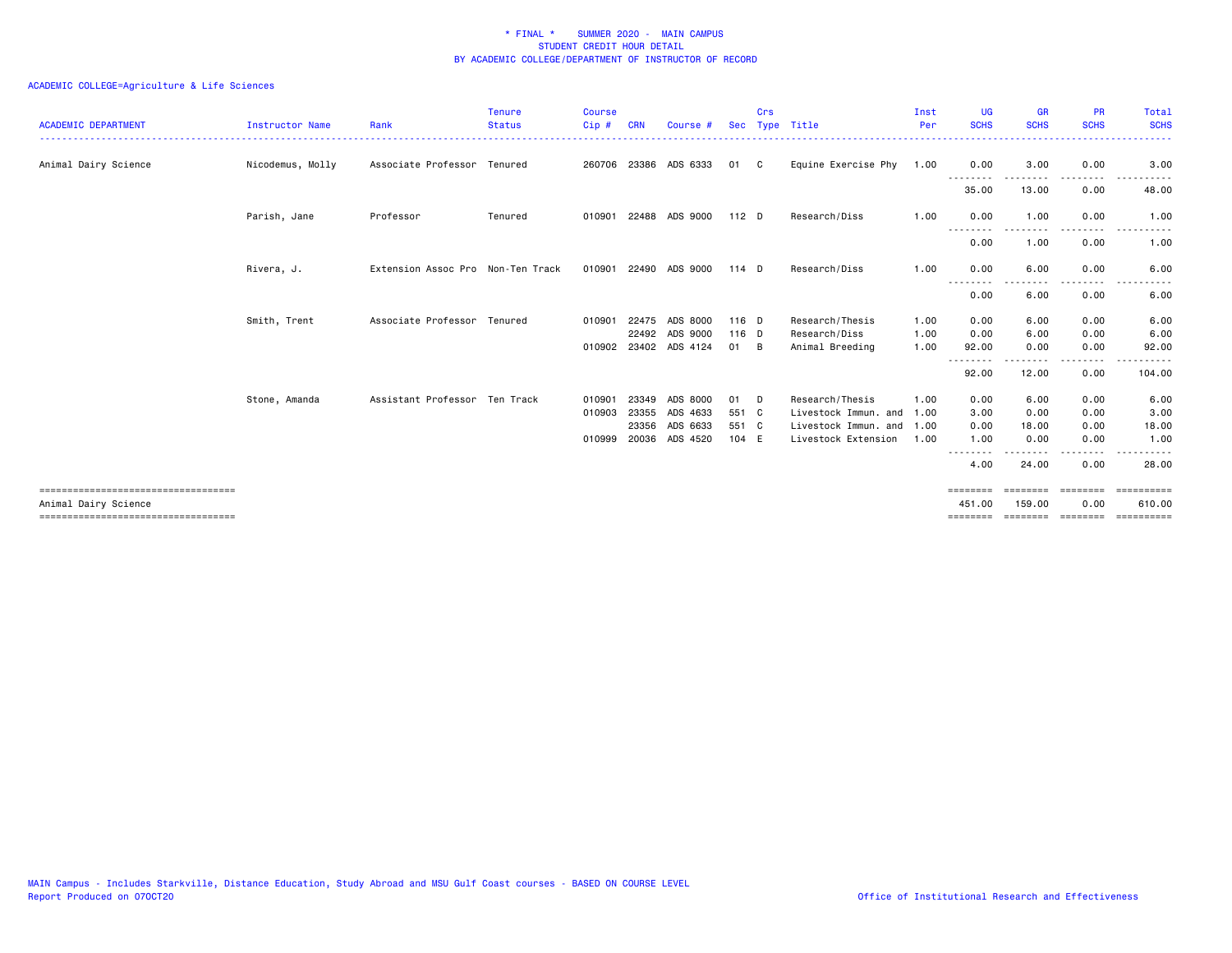| <b>ACADEMIC DEPARTMENT</b>                             | Instructor Name    | Rank                              | <b>Tenure</b><br><b>Status</b> | <b>Course</b><br>Cip# | <b>CRN</b>            | Course #                           |                | Crs | Sec Type Title                       | Inst<br>Per  | <b>UG</b><br><b>SCHS</b>                                                                                    | <b>GR</b><br><b>SCHS</b> | <b>PR</b><br><b>SCHS</b>  | Total<br><b>SCHS</b> |
|--------------------------------------------------------|--------------------|-----------------------------------|--------------------------------|-----------------------|-----------------------|------------------------------------|----------------|-----|--------------------------------------|--------------|-------------------------------------------------------------------------------------------------------------|--------------------------|---------------------------|----------------------|
| Biochemistry,Molecular Biology,Ento Aarattuthodi, Suja |                    | Research Assist Pro Non-Ten Track |                                |                       |                       | 030601 21993 WFA 8000              | 101 D          |     | Research / Thesis                    | 1.00         | 0.00<br>.                                                                                                   | 12.00<br>.               | 0.00<br>$\frac{1}{2}$     | 12.00<br>.           |
|                                                        |                    |                                   |                                |                       |                       |                                    |                |     |                                      |              | 0.00                                                                                                        | 12.00                    | 0.00                      | 12.00                |
|                                                        | Catchot, Angus     | Extension Professor Non-Ten Track |                                |                       |                       | 260702 23902 EPP 8000              | 105 D          |     | Research / Thesis                    | 1.00         | 0.00<br>.                                                                                                   | 24.00                    | 0.00                      | 24.00                |
|                                                        |                    |                                   |                                |                       |                       |                                    |                |     |                                      |              | 0.00                                                                                                        | 24.00                    | 0.00                      | 24.00                |
|                                                        | Chastain, Daryl    | Research Assist Pro Non-Ten Track |                                | 011101                | 010304 22506<br>22558 | PSS 8000<br>PSS 9000               | 109 D<br>110 D |     | Research / Thesis<br>Research / Diss | 1.00<br>1.00 | 0.00<br>0.00<br>.                                                                                           | 1.00<br>6.00<br>-----    | 0.00<br>0.00<br>$- - - -$ | 1.00<br>6.00         |
|                                                        |                    |                                   |                                |                       |                       |                                    |                |     |                                      |              | 0.00                                                                                                        | 7.00                     | 0.00                      | 7.00                 |
|                                                        | Dean, Jeffrey      | Professor                         | Tenured                        |                       |                       | 260202 23934 BCH 9000              | 111 D          |     | Research/Diss                        | 1.00         | 0.00<br>.                                                                                                   | 6.00<br>.                | 0.00<br>$- - - -$         | 6.00<br>$- - - -$    |
|                                                        |                    |                                   |                                |                       |                       |                                    |                |     |                                      |              | 0.00                                                                                                        | 6.00                     | 0.00                      | 6.00                 |
|                                                        | Goddard, Jerome    | Extension Professor Non-Ten Track |                                | 260702 23986          |                       | EPP 9000                           | 105 D          |     | Research / Diss                      | 1.00         | 0.00                                                                                                        | 1.00                     | 0.00                      | 1.00                 |
|                                                        |                    |                                   |                                |                       |                       |                                    |                |     |                                      |              | 0.00                                                                                                        | 1.00                     | 0.00                      | 1.00                 |
|                                                        | Gore, Jeffrey      | Research Professor                | Non-Ten Track                  |                       | 260202 23669          | <b>BCH 8000</b>                    | $102$ D        |     | Research / Thesis                    | 1.00         | 0.00<br>.<br>.                                                                                              | 12.00                    | 0.00                      | 12.00                |
|                                                        |                    |                                   |                                |                       |                       |                                    |                |     |                                      |              | 0.00                                                                                                        | 12.00                    | 0.00                      | 12.00                |
|                                                        | Harris, Jeffrey    | Extension Assoc Pro Non-Ten Track |                                |                       |                       | 260702 23890 EPP 9000              | 103 D          |     | Research / Diss                      | 1.00         | 0.00<br><u>.</u>                                                                                            | 7.00                     | 0.00                      | 7.00                 |
|                                                        |                    |                                   |                                |                       |                       |                                    |                |     |                                      |              | 0.00                                                                                                        | 7.00                     | 0.00                      | 7.00                 |
|                                                        | Hoffmann, Federico | Associate Professor Tenured       |                                |                       | 260202 21185<br>23501 | <b>BCH 4503</b><br><b>BCH 9000</b> | 501 C<br>102 D |     | Sci Comm Skills<br>Research/Diss     | 0.50<br>1.00 | 52.50<br>0.00                                                                                               | 0.00<br>3.00             | 0.00<br>0.00              | 52.50<br>3.00        |
|                                                        |                    |                                   |                                |                       |                       |                                    |                |     |                                      |              | 52.50                                                                                                       | 3.00                     | 0.00                      | 55.50                |
|                                                        | King, Jonas        | Assistant Professor Ten Track     |                                | 260202 23795          | 23797                 | <b>BCH 9000</b><br><b>BCH 8000</b> | 105 D<br>103 D |     | Research/Diss                        | 1.00<br>1.00 | 0.00<br>0.00                                                                                                | 15.00<br>1.00            | 0.00<br>0.00              | 15.00                |
|                                                        |                    |                                   |                                |                       |                       |                                    |                |     | Research / Thesis                    |              | .                                                                                                           | .                        | .                         | 1.00<br>.            |
|                                                        |                    |                                   |                                |                       |                       | 260202 24012 BCH 8000              | 107 D          |     | Research / Thesis                    | 1.00         | 0.00<br>0.00                                                                                                | 16.00<br>3.00            | 0.00<br>0.00              | 16.00                |
|                                                        | Krishnan, Natraj   | Associate Professor Tenured       |                                |                       |                       |                                    |                |     |                                      |              | .<br>0.00                                                                                                   | .<br>3.00                | ----<br>0.00              | 3.00<br>3.00         |
|                                                        |                    | Associate Professor Tenured       |                                | 260202 23793          |                       | <b>BCH 7000</b>                    | $101$ I        |     | Directed Indiv Study                 | 1.00         | 0.00                                                                                                        | 2.00                     | 0.00                      | 2.00                 |
|                                                        | Li, Jiaxu          |                                   |                                |                       | 23794                 | <b>BCH 7000</b>                    | $102$ I        |     | Directed Indiv Study                 | 1.00         | 0.00                                                                                                        | 2.00                     | 0.00                      | 2.00                 |
|                                                        |                    |                                   |                                |                       | 23841                 | <b>BCH 9000</b>                    | 108 D          |     | Research/Diss                        | 1.00         | 0.00<br>.<br>$\frac{1}{2} \left( \frac{1}{2} \right) \left( \frac{1}{2} \right) \left( \frac{1}{2} \right)$ | 7.00<br>$- - - - -$      | 0.00<br>.                 | 7.00                 |
|                                                        |                    |                                   |                                |                       |                       |                                    |                |     |                                      |              | 0.00                                                                                                        | 11.00                    | 0.00                      | 11.00                |
|                                                        | Lu, Shien          | Professor                         | Tenured                        |                       |                       | 260702 23865 EPP 9000              | 102 D          |     | Research / Diss                      | 1.00         | 0.00<br>.                                                                                                   | 6.00<br>$- - - - -$      | 0.00<br>.                 | 6.00                 |
|                                                        |                    |                                   |                                |                       |                       |                                    |                |     |                                      |              | 0.00                                                                                                        | 6.00                     | 0.00                      | 6.00                 |
|                                                        | Meyer, Florencia   | Associate Professor Tenured       |                                |                       |                       | 260202 23827 BCH 8000              | 105 D          |     | Research / Thesis                    | 1.00         | 0.00                                                                                                        | 6.00                     | 0.00                      | 6.00                 |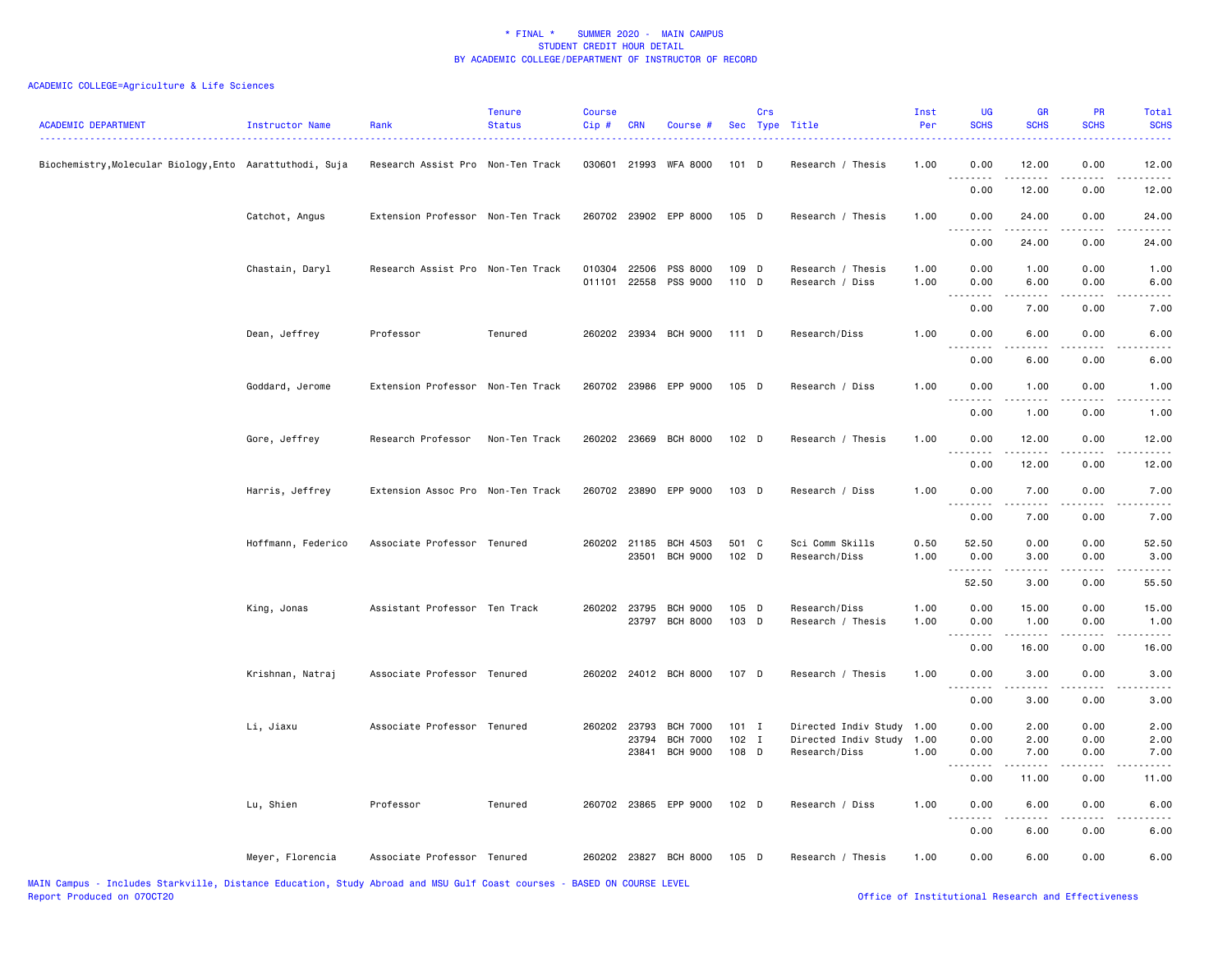| <b>ACADEMIC DEPARTMENT</b>                           | Instructor Name                         | Rank                              | <b>Tenure</b><br><b>Status</b> | <b>Course</b><br>Cip# | <b>CRN</b>   | Course #                          |                  | Crs | Sec Type Title                           | Inst<br>Per  | <b>UG</b><br><b>SCHS</b> | <b>GR</b><br><b>SCHS</b>                                                                                                                                     | PR<br><b>SCHS</b> | Total<br><b>SCHS</b>   |
|------------------------------------------------------|-----------------------------------------|-----------------------------------|--------------------------------|-----------------------|--------------|-----------------------------------|------------------|-----|------------------------------------------|--------------|--------------------------|--------------------------------------------------------------------------------------------------------------------------------------------------------------|-------------------|------------------------|
| Biochemistry,Molecular Biology,Ento Meyer, Florencia |                                         | Associate Professor Tenured       |                                |                       |              | 260202 23828 BCH 9000             | 107 D            |     | Research/Diss                            | 1.00         | 0.00                     | 6.00                                                                                                                                                         | 0.00              | 6.00                   |
|                                                      |                                         |                                   |                                |                       |              |                                   |                  |     |                                          |              | .<br>0.00                | $\cdots \cdots \cdots$<br>12.00                                                                                                                              | .<br>0.00         | $\frac{1}{2}$<br>12.00 |
|                                                      | Musser, Fred                            | Professor                         | Tenured                        | 011102 20986          |              | PSS 3423<br>260702 23826 EPP 8000 | 103 E<br>103 D   |     | Agronomy Internship<br>Research / Thesis | 1.00<br>1.00 | 6.00<br>0.00             | 0.00<br>8.00                                                                                                                                                 | 0.00<br>0.00      | 6.00<br>8.00           |
|                                                      |                                         |                                   |                                |                       |              |                                   |                  |     |                                          |              | .<br>6.00                | .<br>8.00                                                                                                                                                    | .<br>0.00         | .<br>14.00             |
|                                                      |                                         |                                   |                                |                       |              |                                   |                  |     |                                          |              |                          |                                                                                                                                                              |                   |                        |
|                                                      | Popescu, Sorina                         | Associate Professor Ten Track     |                                | 011101                | 23973        | BCH 6903                          | 501 C            |     | Plant Biochem & Mole                     | 1.00         | 0.00                     | 6.00                                                                                                                                                         | 0.00              | 6.00                   |
|                                                      |                                         |                                   |                                |                       | 260202 23796 | <b>BCH 9000</b>                   | 106 D            |     | Research/Diss                            | 1.00         | 0.00                     | 18.00                                                                                                                                                        | 0.00              | 18.00                  |
|                                                      |                                         |                                   |                                |                       |              | 23798 BCH 8000                    | 104 D            |     | Research / Thesis                        | 1.00         | 0.00<br>.                | 16.00<br>$\frac{1}{2}$                                                                                                                                       | 0.00<br>.         | 16.00<br>. <u>.</u> .  |
|                                                      |                                         |                                   |                                |                       |              |                                   |                  |     |                                          |              | 0.00                     | 40.00                                                                                                                                                        | 0.00              | 40.00                  |
|                                                      | Rai, Aswathy                            | Clinical Assist Pro Non-Ten Track |                                | 260202 21185          |              | BCH 4503                          | 501 C            |     | Sci Comm Skills                          | 0.50         | 52.50                    | 0.00                                                                                                                                                         | 0.00              | 52.50                  |
|                                                      |                                         |                                   |                                |                       | 21186        | BCH 4603                          | 501 C            |     | Gen Biochem I                            | 1.00         | 57.00                    | 0.00                                                                                                                                                         | 0.00              | 57.00                  |
|                                                      |                                         |                                   |                                |                       | 21187        | BCH 4613                          | 501 C            |     | Gen Biochem II                           | 1.00         | 30.00                    | 0.00                                                                                                                                                         | 0.00              | 30.00                  |
|                                                      |                                         |                                   |                                |                       | 21190        | <b>BCH 6603</b>                   | 501 C            |     | Gen Biochem I                            | 1.00         | 0.00                     | 9.00                                                                                                                                                         | 0.00              | 9.00                   |
|                                                      |                                         |                                   |                                |                       | 260204 23833 | BCH 6713                          | 101 C            |     | Molecular Biology                        | 1.00         | 0.00                     | 6.00                                                                                                                                                         | 0.00              | 6.00                   |
|                                                      |                                         |                                   |                                |                       |              | 260210 23832 BCH 4713             | 101 C            |     | Molecular Biology                        | 1.00         | 24.00<br>.               | 0.00<br>$\frac{1}{2} \left( \frac{1}{2} \right) \left( \frac{1}{2} \right) \left( \frac{1}{2} \right) \left( \frac{1}{2} \right) \left( \frac{1}{2} \right)$ | 0.00<br>د د د د   | 24.00<br>.             |
|                                                      |                                         |                                   |                                |                       |              |                                   |                  |     |                                          |              | 163.50                   | 15.00                                                                                                                                                        | 0.00              | 178.50                 |
|                                                      | Riggins, John                           | Associate Professor Tenured       |                                |                       |              | 260702 23709 EPP 8000             | 101 D            |     | Research / Thesis                        | 1.00         | 0.00<br>.                | 15.00<br>د د د د د                                                                                                                                           | 0.00              | 15.00<br>المتمام       |
|                                                      |                                         |                                   |                                |                       |              |                                   |                  |     |                                          |              | 0.00                     | 15.00                                                                                                                                                        | 0.00              | 15.00                  |
|                                                      | Shan, Xueyan                            | Research Assoc Prof Non-Ten Track |                                |                       |              | 260202 23897 BCH 9000             | 110 D            |     | Research/Diss                            | 1.00         | 0.00                     | 6.00                                                                                                                                                         | 0.00              | 6.00                   |
|                                                      |                                         |                                   |                                |                       |              |                                   |                  |     |                                          |              | <u>.</u><br>0.00         | <u>.</u><br>6.00                                                                                                                                             | .<br>0.00         | $\frac{1}{2}$<br>6.00  |
|                                                      | Sparks, Darrell                         | Associate Professor Tenured       |                                |                       |              | 260202 24025 BCH 8000             | 108 D            |     | Research / Thesis                        | 1.00         | 0.00                     | 6.00                                                                                                                                                         | 0.00              | 6.00                   |
|                                                      |                                         |                                   |                                |                       |              |                                   |                  |     |                                          |              | <u>.</u><br>0.00         | - - - - -<br>6.00                                                                                                                                            | $- - - -$<br>0.00 | $- - - -$<br>6.00      |
|                                                      |                                         |                                   |                                |                       |              | 260702 23802 EPP 8000             |                  |     |                                          | 1.00         | 0.00                     | 15.00                                                                                                                                                        |                   | 15.00                  |
|                                                      | Tomaso-Peterson, Mar Research Professor |                                   | Non-Ten Track                  |                       |              |                                   | 102 <sub>D</sub> |     | Research / Thesis                        |              | .                        | .                                                                                                                                                            | 0.00<br>.         | .                      |
|                                                      |                                         |                                   |                                |                       |              |                                   |                  |     |                                          |              | 0.00                     | 15.00                                                                                                                                                        | 0.00              | 15.00                  |
|                                                      | Vance, Carrie                           | Research Assist Pro Non-Ten Track |                                | 260202 21184          |              | BCH 4013                          | 501 C            |     | Principles of Bioche                     | 1.00         | 117.00                   | 0.00                                                                                                                                                         | 0.00              | 117.00                 |
|                                                      |                                         |                                   |                                |                       | 21188        | BCH 6013                          | 501 C            |     | Principles of Bioche                     | 1.00         | 0.00                     | 21.00                                                                                                                                                        | 0.00              | 21.00                  |
|                                                      |                                         |                                   |                                |                       | 23232        | <b>BCH 9000</b>                   | 101 D            |     | Research/Diss                            | 1.00         | 0.00                     | 9.00                                                                                                                                                         | 0.00              | 9.00                   |
|                                                      |                                         |                                   |                                |                       | 24086        | <b>BCH 4000</b>                   | $102$ I          |     | Directed Indiv Study                     | 1.00         | 4.00                     | 0.00                                                                                                                                                         | 0.00              | 4.00                   |
|                                                      |                                         |                                   |                                |                       | 260707 22968 | <b>PHY 8000</b>                   | 115 D            |     | Research / Thesis                        | 1.00         | 0.00                     | 9.00                                                                                                                                                         | 0.00              | 9.00                   |
|                                                      |                                         |                                   |                                |                       | 22985        | PHY 9000                          | $114$ D          |     | Research / Diss                          | 1.00         | 0.00<br>.                | 15.00                                                                                                                                                        | 0.00              | 15.00                  |
|                                                      |                                         |                                   |                                |                       |              |                                   |                  |     |                                          |              | 121.00                   | 54.00                                                                                                                                                        | 0.00              | 175.00                 |
|                                                      | Wilkerson, Teresa                       | Research Assist Pro Non-Ten Track |                                |                       |              | 260202 24072 BCH 8000             | 109 D            |     | Research / Thesis                        | 1.00         | 0.00                     | 6.00                                                                                                                                                         | 0.00              | 6.00                   |
|                                                      |                                         |                                   |                                |                       |              |                                   |                  |     |                                          |              | $\frac{1}{2}$<br>0.00    | 6.00                                                                                                                                                         | $- - - -$<br>0.00 | 6.00                   |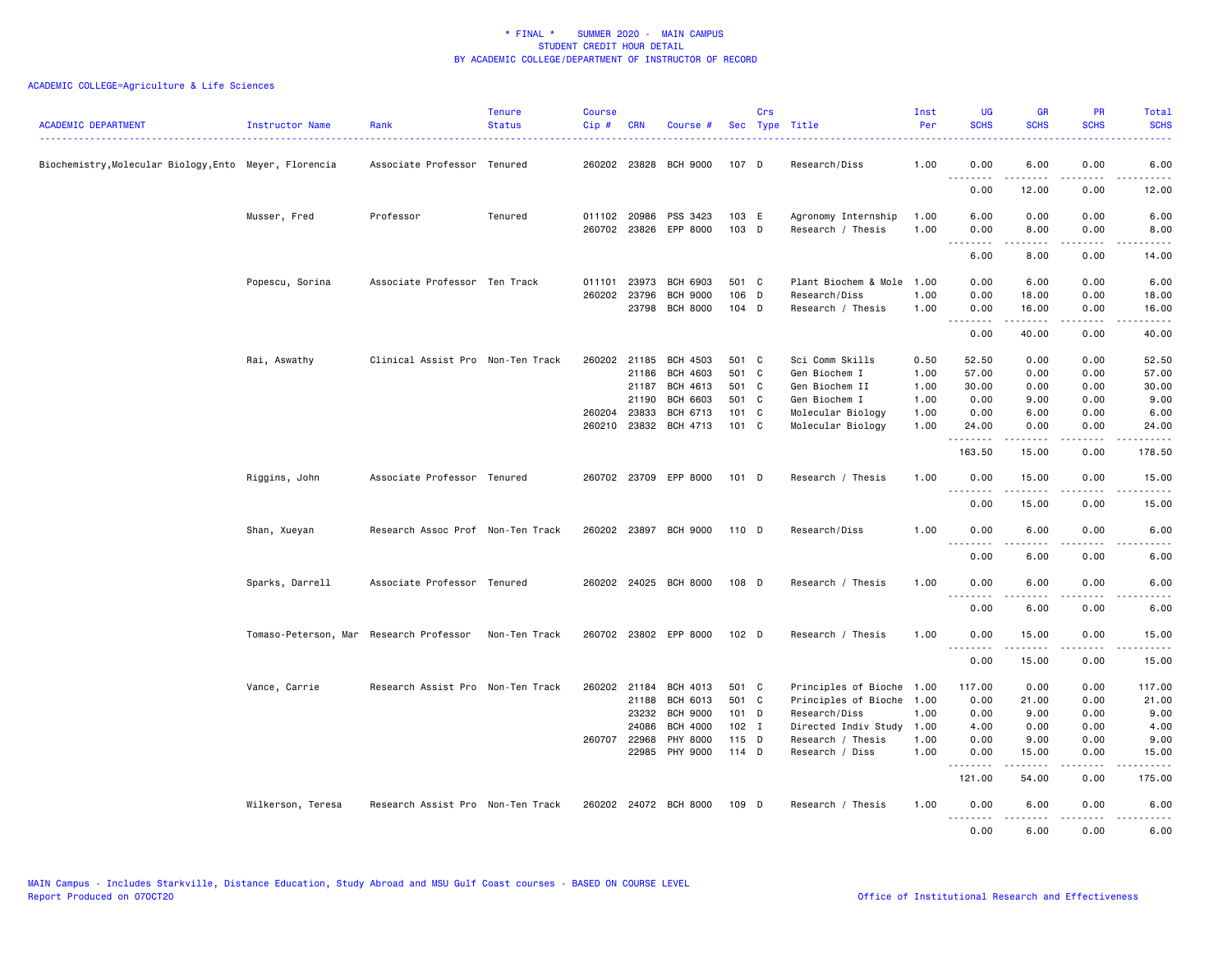### ACADEMIC COLLEGE=Agriculture & Life Sciences

|                     |                 |      | Tenure | Course                            |  |  | Tnst UG         | <b>GR</b>   |                  | <b>PR</b> Total |
|---------------------|-----------------|------|--------|-----------------------------------|--|--|-----------------|-------------|------------------|-----------------|
| ACADEMIC DEPARTMENT | Instructor Name | Rank | Status | Cip # CRN Course # Sec Type Title |  |  | <b>Per</b> SCHS | <b>SCHS</b> | <b>SCHS</b> SCHS |                 |
|                     |                 |      |        |                                   |  |  |                 |             |                  |                 |

 =================================== ======== ======== ======== ========== Biochemistry,Molecular Biology,Ento 343.00 285.00 0.00 628.00 =================================== ======== ======== ======== ==========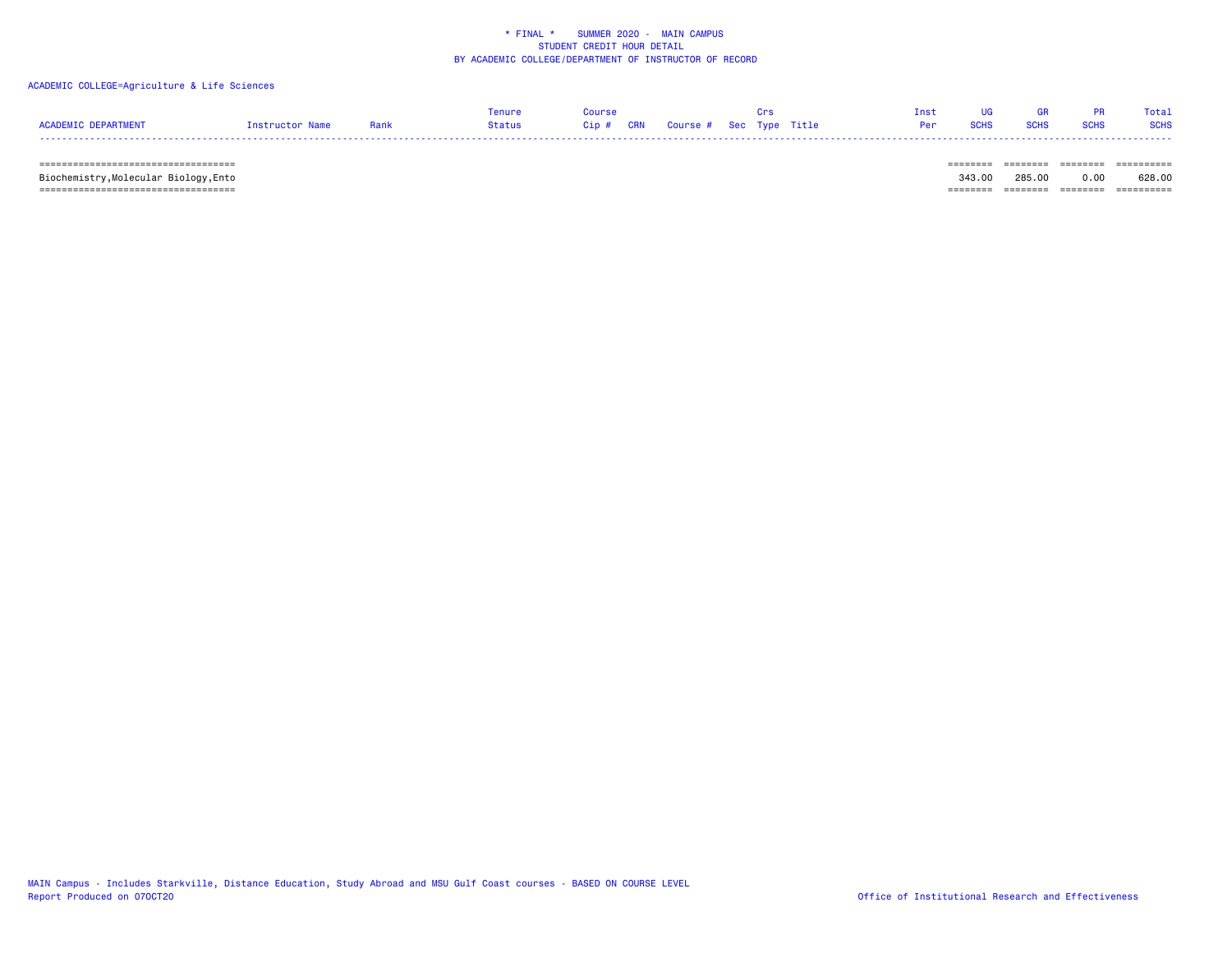| <b>ACADEMIC DEPARTMENT</b>                      | Instructor Name  | Rank                                             | <b>Tenure</b><br><b>Status</b> | <b>Course</b><br>Cip# | <b>CRN</b>     | Course #                           |                | Crs          | Sec Type Title                                    | Inst<br>Per  | <b>UG</b><br><b>SCHS</b>                    | <b>GR</b><br><b>SCHS</b>                                                                                                                                                                                                                                                                                                                             | PR<br><b>SCHS</b>                           | Total<br><b>SCHS</b>                                         |
|-------------------------------------------------|------------------|--------------------------------------------------|--------------------------------|-----------------------|----------------|------------------------------------|----------------|--------------|---------------------------------------------------|--------------|---------------------------------------------|------------------------------------------------------------------------------------------------------------------------------------------------------------------------------------------------------------------------------------------------------------------------------------------------------------------------------------------------------|---------------------------------------------|--------------------------------------------------------------|
| Food Science, Nutrition & Health Pr Buys, David |                  | Assistant Professor Ten Track                    |                                | 190599                |                | 22190 FNH 4990                     | 01             | C            | Special Topic in FNH 1.00                         |              | 66.00                                       | 0.00                                                                                                                                                                                                                                                                                                                                                 | 0.00                                        | 66.00                                                        |
|                                                 |                  |                                                  |                                |                       |                |                                    |                |              |                                                   |              | 66.00                                       | 0.00                                                                                                                                                                                                                                                                                                                                                 | 0.00                                        | 66.00                                                        |
|                                                 | Byrd, Sylvia     | Professor                                        | Tenured                        |                       |                | 190599 22016 FNH 8000              | 101 D          |              | Research/Thesis                                   | 1.00         | 0.00                                        | 5.00                                                                                                                                                                                                                                                                                                                                                 | 0.00                                        | 5.00                                                         |
|                                                 |                  |                                                  |                                |                       |                |                                    |                |              |                                                   |              | 0.00                                        | 5.00                                                                                                                                                                                                                                                                                                                                                 | 0.00                                        | 5.00                                                         |
|                                                 | Cheng, Wen-Hsing | Professor                                        | Tenured                        | 190599                | 22060<br>22074 | <b>FNH 9000</b><br><b>FNH 9000</b> | 103 D<br>03    | D            | Research/Diss<br>Research/Diss                    | 1.00<br>1.00 | 0.00<br>0.00<br>$\sim$ $\sim$ $\sim$ $\sim$ | 6.00<br>6.00<br>$\frac{1}{2} \left( \begin{array}{ccc} 1 & 0 & 0 & 0 \\ 0 & 0 & 0 & 0 \\ 0 & 0 & 0 & 0 \\ 0 & 0 & 0 & 0 \\ 0 & 0 & 0 & 0 \\ 0 & 0 & 0 & 0 \\ 0 & 0 & 0 & 0 \\ 0 & 0 & 0 & 0 \\ 0 & 0 & 0 & 0 \\ 0 & 0 & 0 & 0 \\ 0 & 0 & 0 & 0 & 0 \\ 0 & 0 & 0 & 0 & 0 \\ 0 & 0 & 0 & 0 & 0 \\ 0 & 0 & 0 & 0 & 0 \\ 0 & 0 & 0 & 0 & 0 \\ 0 & 0 & 0$ | 0.00<br>0.00<br>$\sim$ $\sim$ $\sim$ $\sim$ | 6.00<br>6.00<br>$\omega$ $\omega$ $\omega$ $\omega$ $\omega$ |
|                                                 |                  |                                                  |                                |                       |                |                                    |                |              |                                                   |              | 0.00                                        | 12.00                                                                                                                                                                                                                                                                                                                                                | 0.00                                        | 12.00                                                        |
|                                                 | Cox, Melissa     | Non-Faculty                                      | Not Applicable                 |                       |                | 512208 20640 FNH 8556              | 101 H          |              | Wellness Coaching In 0.40                         |              | 0.00<br>$   -$                              | 16.80<br>$- - - - -$                                                                                                                                                                                                                                                                                                                                 | 0.00<br>$- - - -$                           | 16.80<br>.                                                   |
|                                                 |                  |                                                  |                                |                       |                |                                    |                |              |                                                   |              | 0.00                                        | 16.80                                                                                                                                                                                                                                                                                                                                                | 0.00                                        | 16.80                                                        |
|                                                 | Evans, Marion    | Professor                                        | Tenured                        |                       |                | 512208 20640 FNH 8556              | 101 H          |              | Wellness Coaching In 0.60                         |              | 0.00                                        | 25.20                                                                                                                                                                                                                                                                                                                                                | 0.00                                        | 25.20                                                        |
|                                                 |                  |                                                  |                                |                       |                |                                    |                |              |                                                   |              | 0.00                                        | 25.20                                                                                                                                                                                                                                                                                                                                                | 0.00                                        | 25.20                                                        |
|                                                 | Gardner, Antonio | Assistant Professor Ten Track                    |                                | 190501<br>190599      | 21360<br>23937 | FNH 6783<br><b>FNH 7000</b>        | 501 C<br>551 I |              | Sch Comm Drug Use Pr 1.00<br>Directed Indiv Study | 1.00         | 0.00<br>0.00                                | 18.00<br>3.00                                                                                                                                                                                                                                                                                                                                        | 0.00<br>0.00                                | 18.00<br>3.00                                                |
|                                                 |                  |                                                  |                                |                       | 23938<br>23977 | <b>FNH 7000</b><br><b>FNH 7000</b> | 52<br>552 I    | $\mathbf{I}$ | Directed Indiv Study<br>Directed Indiv Study      | 1.00<br>1.00 | 0.00<br>0.00                                | 3.00<br>1.00                                                                                                                                                                                                                                                                                                                                         | 0.00<br>0.00                                | 3.00<br>1.00                                                 |
|                                                 |                  |                                                  |                                |                       | 512207 21362   | FNH 8623                           | 551 C          |              | Cur Issues School He                              | 1.00         | 0.00                                        | 30.00                                                                                                                                                                                                                                                                                                                                                | 0.00                                        | 30.00                                                        |
|                                                 |                  |                                                  |                                |                       |                | 21363 FNH 8653                     | 501 C          |              | Imp Eval Hp Prog                                  | 1.00         | 0.00<br>.                                   | 63.00                                                                                                                                                                                                                                                                                                                                                | 0.00<br>.                                   | 63.00<br>.                                                   |
|                                                 |                  |                                                  |                                |                       |                |                                    |                |              |                                                   |              | 0.00                                        | 118.00                                                                                                                                                                                                                                                                                                                                               | 0.00                                        | 118.00                                                       |
|                                                 | Hall, Michael    | Non-Employee                                     | Not Applicable                 |                       |                | 190501 21358 FNH 4773              | 501 C          |              | Intro to Env Health                               | 1.00         | 36.00<br>.                                  | 0.00<br>.                                                                                                                                                                                                                                                                                                                                            | 0.00<br>$\sim$ $\sim$ $\sim$ $\sim$         | 36.00<br>.                                                   |
|                                                 |                  |                                                  |                                |                       |                |                                    |                |              |                                                   |              | 36.00                                       | 0.00                                                                                                                                                                                                                                                                                                                                                 | 0.00                                        | 36.00                                                        |
|                                                 | Murphy, Timothy  | Non-Employee                                     | Not Applicable                 | 190504                |                | 21356 FNH 2293                     | 551 C          |              | Indiv & Family Nutri 1.00                         |              | 48.00                                       | 0.00                                                                                                                                                                                                                                                                                                                                                 | 0.00                                        | 48.00                                                        |
|                                                 |                  |                                                  |                                |                       |                | 21444 HS 2293                      | 551 C          |              | Indiv & Family Nutri 1.00                         |              | 33.00<br>.                                  | 0.00                                                                                                                                                                                                                                                                                                                                                 | 0.00                                        | 33.00<br>ه د د د د                                           |
|                                                 |                  |                                                  |                                |                       |                |                                    |                |              |                                                   |              | 81.00                                       | 0.00                                                                                                                                                                                                                                                                                                                                                 | 0.00                                        | 81.00                                                        |
|                                                 | Schilling, Mark  | Professor                                        | Tenured                        | 190599                | 22054          | <b>FNH 8000</b>                    | 61             | D            | Research/Thesis                                   | 1.00         | 0.00                                        | 4.00                                                                                                                                                                                                                                                                                                                                                 | 0.00                                        | 4.00                                                         |
|                                                 |                  |                                                  |                                |                       |                | 22068 FNH 9000                     | 111 D          |              | Research/Diss                                     | 1.00         | 0.00<br>.                                   | 6.00<br>$\frac{1}{2} \left( \frac{1}{2} \right) \left( \frac{1}{2} \right) \left( \frac{1}{2} \right) \left( \frac{1}{2} \right) \left( \frac{1}{2} \right)$                                                                                                                                                                                         | 0.00<br>.                                   | 6.00<br>$\frac{1}{2}$                                        |
|                                                 |                  |                                                  |                                |                       |                |                                    |                |              |                                                   |              | 0.00                                        | 10.00                                                                                                                                                                                                                                                                                                                                                | 0.00                                        | 10.00                                                        |
|                                                 | Silva, Juan      | Professor                                        | Tenured                        | 190599                | 22027          | <b>FNH 8000</b>                    | 112 D          |              | Research/Thesis                                   | 1.00         | 0.00                                        | 6.00                                                                                                                                                                                                                                                                                                                                                 | 0.00                                        | 6.00                                                         |
|                                                 |                  |                                                  |                                |                       | 22069          | FNH 9000                           | 112 D          |              | Research/Diss                                     | 1.00         | 0.00                                        | 6.00                                                                                                                                                                                                                                                                                                                                                 | 0.00                                        | 6.00                                                         |
|                                                 |                  |                                                  |                                |                       |                | 23838 FNH 7000                     | $101$ I        |              | Directed Indiv Study                              | 1.00         | 0.00<br><u>.</u>                            | 3.00<br>.                                                                                                                                                                                                                                                                                                                                            | 0.00<br>.                                   | 3.00<br>د د د د د                                            |
|                                                 |                  |                                                  |                                |                       |                |                                    |                |              |                                                   |              | 0.00                                        | 15.00                                                                                                                                                                                                                                                                                                                                                | 0.00                                        | 15.00                                                        |
|                                                 |                  | Tolar-Peterson, Tere Associate Professor Tenured |                                | 190599                | 22028          | <b>FNH 8000</b>                    | 113 D          |              | Research/Thesis                                   | 1.00         | 0.00                                        | 6.00                                                                                                                                                                                                                                                                                                                                                 | 0.00                                        | 6.00                                                         |
|                                                 |                  |                                                  |                                |                       | 22056          | FNH 8000                           | 63             | D            | Research/Thesis                                   | 1.00         | 0.00                                        | 1.00                                                                                                                                                                                                                                                                                                                                                 | 0.00                                        | 1.00                                                         |
|                                                 |                  |                                                  |                                |                       | 22070<br>22084 | <b>FNH 9000</b><br><b>FNH 9000</b> | 113 D<br>13    | D            | Research/Diss<br>Research/Diss                    | 1.00<br>1.00 | 0.00<br>0.00                                | 12.00<br>9.00                                                                                                                                                                                                                                                                                                                                        | 0.00<br>0.00                                | 12.00<br>9.00                                                |
|                                                 |                  |                                                  |                                |                       |                |                                    |                |              |                                                   |              |                                             |                                                                                                                                                                                                                                                                                                                                                      |                                             |                                                              |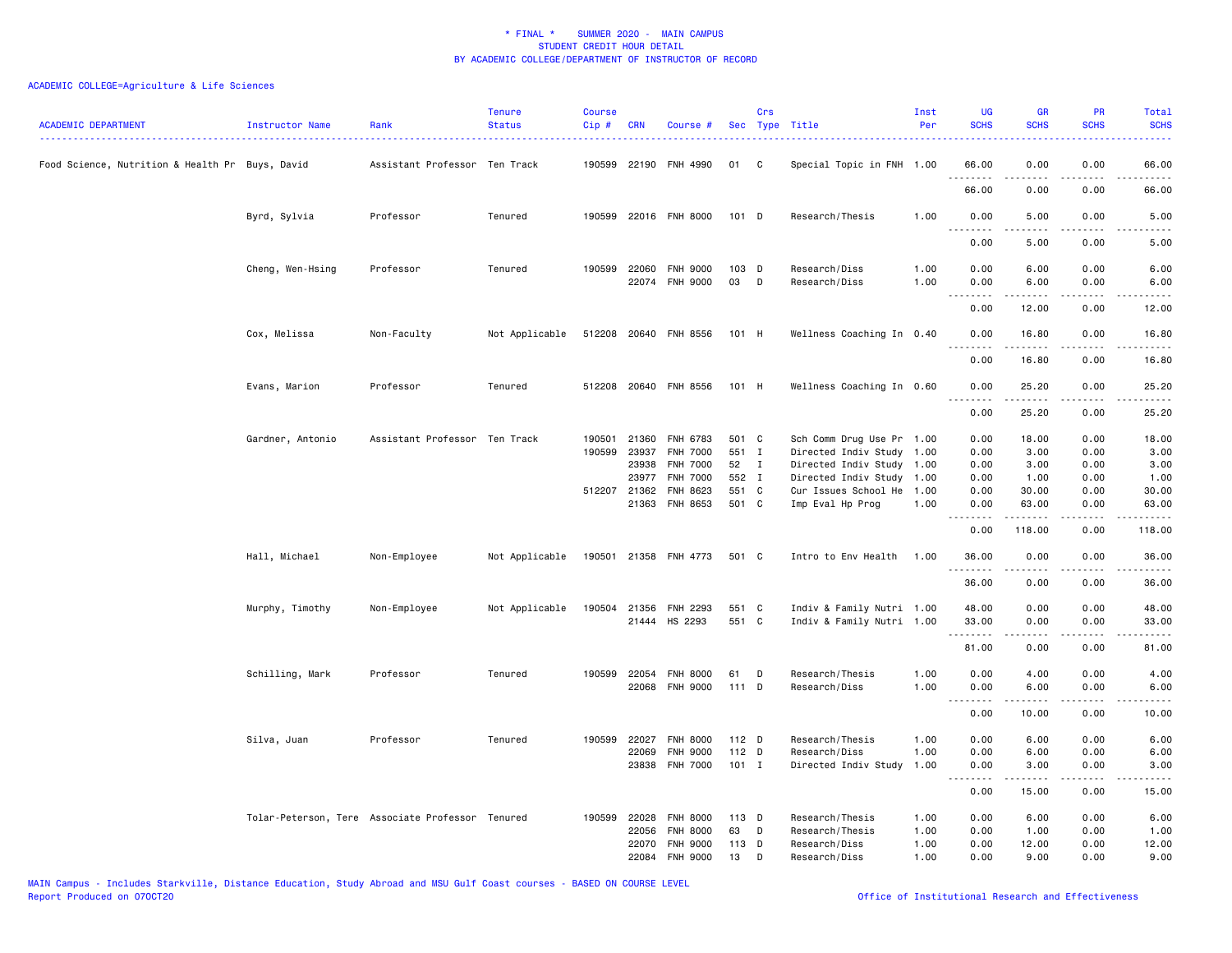| <b>ACADEMIC DEPARTMENT</b>                                                           | Instructor Name | Rank                          | <b>Tenure</b><br><b>Status</b> | Course<br>$Cip$ #          | <b>CRN</b>              | Course #                                       |                   | Crs | Sec Type Title                                                     | Inst<br>Per  | <b>UG</b><br><b>SCHS</b> | <b>GR</b><br><b>SCHS</b> | <b>PR</b><br><b>SCHS</b> | Total<br><b>SCHS</b>              |
|--------------------------------------------------------------------------------------|-----------------|-------------------------------|--------------------------------|----------------------------|-------------------------|------------------------------------------------|-------------------|-----|--------------------------------------------------------------------|--------------|--------------------------|--------------------------|--------------------------|-----------------------------------|
| Food Science, Nutrition & Health Pr Tolar-Peterson, Tere Associate Professor Tenured |                 |                               |                                | 190599<br>513101<br>513102 | 22098<br>20638<br>20631 | <b>FNH 9000</b><br><b>FNH 8273</b><br>FNH 3003 | 63<br>51<br>101 E | D.  | Research/Diss<br>Advan Clinical Nutri<br>Nutr Field Experienc 1.00 | 1.00<br>1.00 | 0.00<br>0.00<br>6.00     | 3.00<br>48.00<br>0.00    | 0.00<br>0.00<br>0.00     | 3.00<br>48.00<br>6.00             |
|                                                                                      |                 |                               |                                |                            |                         |                                                |                   |     |                                                                    |              | 6.00                     | 79.00                    | .<br>0.00                | 85.00                             |
|                                                                                      | White, Kelly    | Lecturer                      | Non-Ten Track                  | 190501<br>190504           | 21359<br>21357          | FNH 6223<br>FNH 4223                           | 501 C<br>501 C    |     | Sports Nutrition<br>Sports Nutrition                               | 1.00<br>1.00 | 0.00<br>21.00            | 9.00<br>0.00             | 0.00<br>0.00             | 9.00<br>21.00                     |
|                                                                                      |                 |                               |                                |                            |                         |                                                |                   |     |                                                                    |              | 21.00                    | 9.00                     | 0.00                     | 30.00                             |
|                                                                                      | White, Shecoya  | Assistant Professor Ten Track |                                |                            |                         | 190599 22043 FNH 8000                          | 14                | D.  | Research/Thesis                                                    | 1.00         | 0.00<br>---------        | 3.00<br>--------         | 0.00<br>--------         | 3.00<br>.                         |
|                                                                                      |                 |                               |                                |                            |                         |                                                |                   |     |                                                                    |              | 0.00                     | 3.00                     | 0.00                     | 3.00                              |
| ====================================                                                 |                 |                               |                                |                            |                         |                                                |                   |     |                                                                    |              |                          |                          |                          | ======                            |
| Food Science, Nutrition & Health Pr<br>====================================          |                 |                               |                                |                            |                         |                                                |                   |     |                                                                    |              | 210.00<br>========       | 293.00                   | 0.00<br>========         | 503.00<br>$=$ = = = = = = = = $=$ |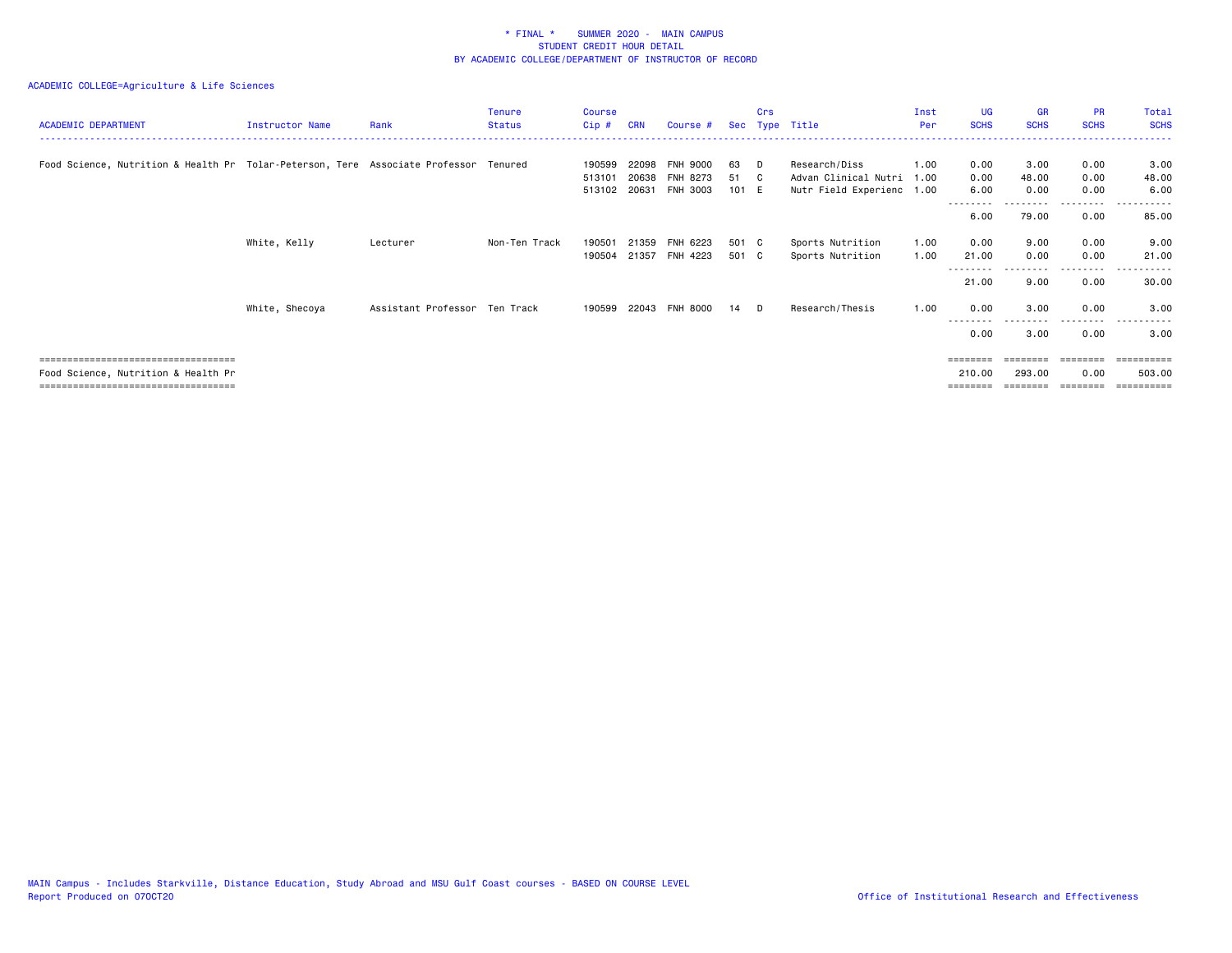| <b>ACADEMIC DEPARTMENT</b>                                      | Instructor Name                | Rank                          | <b>Tenure</b><br><b>Status</b> | Course<br>Cip# | CRN | <b>Course</b>        | <b>Sec</b>       | Crs | Type Title                | Inst<br>Per | <b>UG</b><br><b>SCHS</b>        | <b>GR</b><br><b>SCHS</b> | <b>PR</b><br><b>SCHS</b> | Total<br><b>SCHS</b>                 |
|-----------------------------------------------------------------|--------------------------------|-------------------------------|--------------------------------|----------------|-----|----------------------|------------------|-----|---------------------------|-------------|---------------------------------|--------------------------|--------------------------|--------------------------------------|
| Landscape Architecture                                          | Artunc, Sadik                  | Professor                     | Tenured                        | 040601         |     | 23854 LA 4000        | $101$ I          |     | Directed Indiv Study 1.00 |             | 4.00                            | 0.00                     | 0.00                     | 4.00                                 |
|                                                                 |                                |                               |                                |                |     | 23855 LA 4000        | $102$ I          |     | Directed Indiv Study 1.00 |             | 4.00                            | 0.00                     | 0.00                     | 4.00                                 |
|                                                                 |                                |                               |                                |                |     | 23859 LA 4000        | 103 I            |     | Directed Indiv Study 1.00 |             | 4.00                            | 0.00                     | 0.00                     | 4.00                                 |
|                                                                 |                                |                               |                                |                |     |                      |                  |     |                           |             | .<br>12.00                      | 0.00                     | ----<br>0.00             | 12.00                                |
|                                                                 | Brzuszek, Robert               | Professor                     | Tenured                        | 040601         |     | 23657 LA 7000        | $101$ I          |     | Directed Indiv Study 1.00 |             | 0.00                            | 3.00                     | 0.00                     | 3.00                                 |
|                                                                 |                                |                               |                                |                |     |                      |                  |     |                           |             | ----<br>---<br>0.00             | 3.00                     | 0.00                     | 3.00                                 |
|                                                                 | Currie, Melissa                | Assistant Professor Ten Track |                                |                |     | 040601 23713 LA 8000 | 102 <sub>D</sub> |     | Research / Thesis         | 1.00        | 0.00                            | 6.00                     | 0.00                     | 6.00                                 |
|                                                                 |                                |                               |                                |                |     |                      |                  |     |                           |             | .<br>0.00                       | 6.00                     | ----<br>0.00             | 6.00                                 |
|                                                                 | Gallo, Warren                  | Associate Professor Tenured   |                                |                |     | 040601 23712 LA 8000 | $101$ D          |     | Research / Thesis         | 1.00        | 0.00                            | 6.00                     | 0.00                     | 6.00                                 |
|                                                                 |                                |                               |                                |                |     |                      |                  |     |                           |             | $\cdots$<br>0.00                | 6.00                     | 0.00                     | 6.00                                 |
|                                                                 | Rood, Cynthia                  | Lecturer                      | Non-Ten Track                  | 040601         |     | 21481 LA 1803        | 501 C            |     | Land Arch Appre           | 1.00        | 48.00                           | 0.00                     | 0.00                     | 48.00                                |
|                                                                 |                                |                               |                                |                |     |                      |                  |     |                           |             | 48.00                           | 0.00                     | 0.00                     | 48.00                                |
|                                                                 | Schauwecker, Timothy Professor |                               | Tenured                        |                |     | 010605 20742 LA 1711 | 101 E            |     | LC Internship I           | 1.00        | 7.00                            | 0.00                     | 0.00                     | 7.00                                 |
|                                                                 |                                |                               |                                |                |     | 20743 LA 2711        | 101 E            |     | LC Internship II          | 1.00        | 4.00                            | 0.00                     | 0.00                     | 4.00                                 |
|                                                                 |                                |                               |                                |                |     | 20744 LA 3711        | 101 E            |     | LC Internship III         | 1.00        | 5.00<br>----                    | 0.00                     | 0.00                     | 5.00                                 |
|                                                                 |                                |                               |                                |                |     |                      |                  |     |                           |             | 16.00                           | 0.00                     | 0.00                     | 16.00                                |
|                                                                 | Summerlin, Peter               | Assistant Professor Ten Track |                                | 040601         |     | 24018 LA 8000        | 01               | D   | Research / Thesis         | 1.00        | 0.00<br>- - -<br>. <b>. .</b> . | 3.00                     | 0.00<br>$\cdots$         | 3.00<br>$\frac{1}{2}$                |
|                                                                 |                                |                               |                                |                |     |                      |                  |     |                           |             | 0.00                            | 3.00                     | 0.00                     | 3.00                                 |
| -------------------------------------<br>Landscape Architecture |                                |                               |                                |                |     |                      |                  |     |                           |             | ========<br>76.00               | 18.00                    | 0.00                     | 94.00                                |
| -----------------------------------                             |                                |                               |                                |                |     |                      |                  |     |                           |             |                                 |                          |                          | ======== ======== ======== ========= |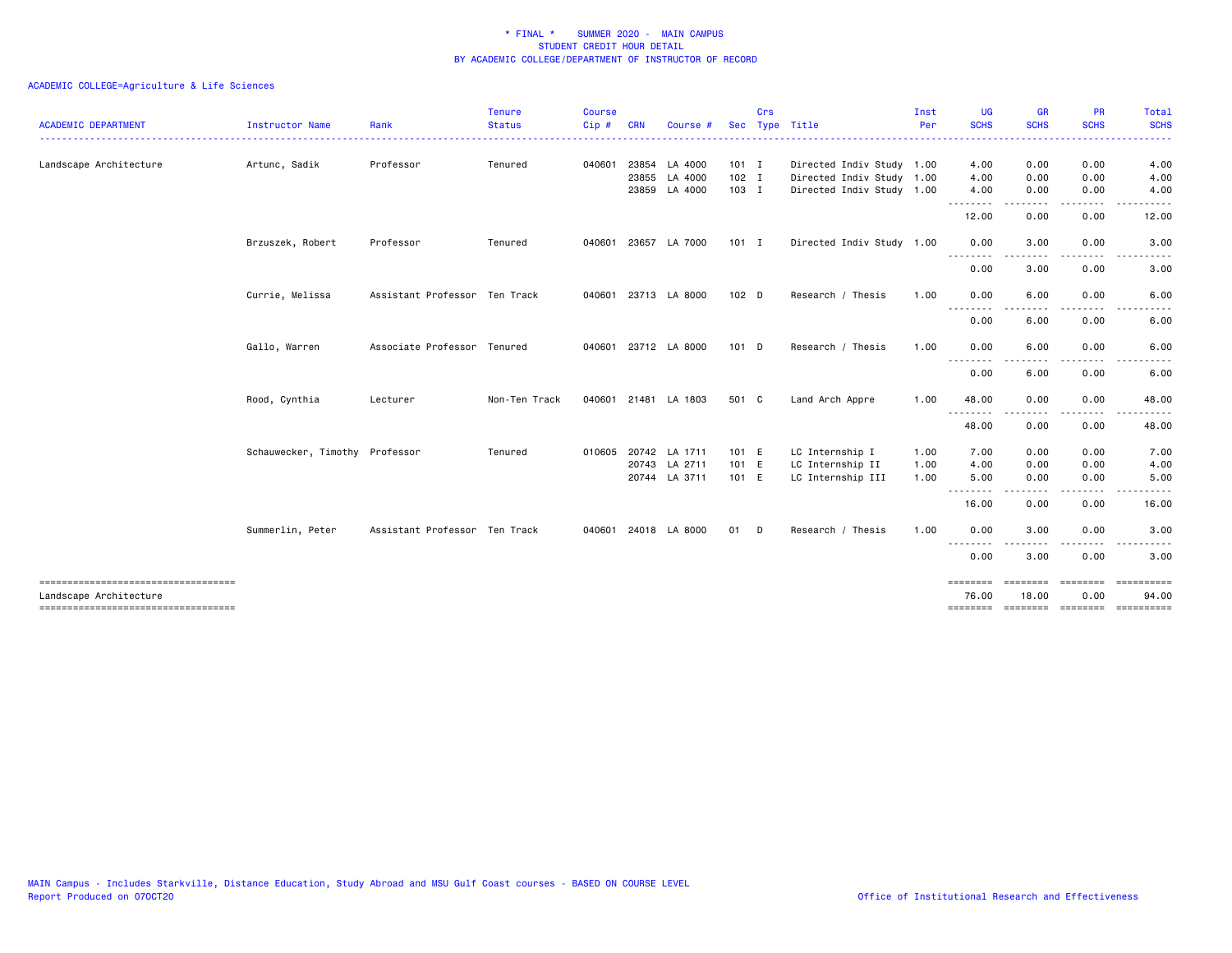| <b>ACADEMIC DEPARTMENT</b> | Instructor Name     | Rank                              | <b>Tenure</b><br><b>Status</b> | <b>Course</b><br>Cip # | <b>CRN</b>     | Course #                          |                           | Crs | Sec Type Title                           | Inst<br>Per  | <b>UG</b><br><b>SCHS</b>     | <b>GR</b><br><b>SCHS</b> | PR<br><b>SCHS</b>                                                                                                                 | Total<br><b>SCHS</b>          |
|----------------------------|---------------------|-----------------------------------|--------------------------------|------------------------|----------------|-----------------------------------|---------------------------|-----|------------------------------------------|--------------|------------------------------|--------------------------|-----------------------------------------------------------------------------------------------------------------------------------|-------------------------------|
| Plant & Soil Sciences      | Baldwin, Brian      | Professor                         | Tenured                        |                        | 010304 22499   | PSS 8000<br>011102 20985 PSS 3423 | 102 <sub>D</sub><br>102 E |     | Research / Thesis<br>Agronomy Internship | 1.00<br>1.00 | 0.00<br>9.00                 | 6.00<br>0.00             | 0.00<br>0.00                                                                                                                      | 6.00<br>9.00                  |
|                            |                     |                                   |                                |                        |                |                                   |                           |     |                                          |              | .<br>9.00                    | 6.00                     | $\frac{1}{2} \left( \frac{1}{2} \right) \left( \frac{1}{2} \right) \left( \frac{1}{2} \right)$<br>0.00                            | 15.00                         |
|                            |                     |                                   |                                |                        |                |                                   |                           |     |                                          |              |                              |                          |                                                                                                                                   |                               |
|                            | Barickman, Thomas   | Research Assist Pro Non-Ten Track |                                | 010304<br>011101       | 22501<br>22601 | PSS 8000<br>PSS 9000              | 104 D<br>04               | D   | Research / Thesis<br>Research / Diss     | 1.00<br>1.00 | 0.00<br>0.00                 | 3.00<br>6.00             | 0.00<br>0.00                                                                                                                      | 3.00<br>6.00                  |
|                            |                     |                                   |                                |                        |                |                                   |                           |     |                                          |              | .                            | .                        | $- - - -$                                                                                                                         | $- - - -$                     |
|                            |                     |                                   |                                |                        |                |                                   |                           |     |                                          |              | 0.00                         | 9.00                     | 0.00                                                                                                                              | 9.00                          |
|                            | Bi, Guihong         | Research Professor                | Non-Ten Track                  |                        |                | 011101 22553 PSS 9000             | 105 D                     |     | Research / Diss                          | 1.00         | 0.00<br>$\sim$ $\sim$ $\sim$ | 12.00                    | 0.00                                                                                                                              | 12.00                         |
|                            |                     |                                   |                                |                        |                |                                   |                           |     |                                          |              | 0.00                         | 12.00                    | 0.00                                                                                                                              | 12.00                         |
|                            | Bond, Jason         | Extension Professor Non-Ten Track |                                | 010304                 | 22503          | PSS 8000                          | 106 D                     |     | Research / Thesis                        | 1.00         | 0.00                         | 6.00                     | 0.00                                                                                                                              | 6.00                          |
|                            |                     |                                   |                                | 011101                 | 22554          | PSS 9000                          | 106 D                     |     | Research / Diss                          | 1.00         | 0.00                         | 18.00                    | 0.00                                                                                                                              | 18.00                         |
|                            |                     |                                   |                                |                        |                | 22832 PSS 9000                    | 55                        | D   | Research / Diss                          | 1.00         | 0.00<br><u>.</u>             | 6.00<br>$- - - - -$      | 0.00<br>.                                                                                                                         | 6.00<br>.                     |
|                            |                     |                                   |                                |                        |                |                                   |                           |     |                                          |              | 0.00                         | 30.00                    | 0.00                                                                                                                              | 30.00                         |
|                            | Bradford, Timothy   | Instructor                        | Non-Ten Track                  |                        | 010000 20003   | ABE 2543                          | 501 B                     |     | Precision Agricultur 1.00                |              | 9.00                         | 0.00                     | 0.00                                                                                                                              | 9.00                          |
|                            |                     |                                   |                                |                        | 20982          | PSS 2543                          | 101 B                     |     | Precision Agricultur 1.00                |              | 12.00                        | 0.00                     | 0.00                                                                                                                              | 12.00                         |
|                            |                     |                                   |                                |                        |                | 21526 PSS 2543                    | 501 B                     |     | Precision Agricultur 1.00                |              | 3.00<br>.                    | 0.00<br>.                | 0.00                                                                                                                              | 3.00                          |
|                            |                     |                                   |                                |                        |                |                                   |                           |     |                                          |              | 24.00                        | 0.00                     | 0.00                                                                                                                              | 24.00                         |
|                            | Byrd, John          | Extension Professor Non-Ten Track |                                |                        |                | 011101 22557 PSS 9000             | 109 D                     |     | Research / Diss                          | 1.00         | 0.00<br>.                    | 6.00<br>.                | 0.00<br>$- - - -$                                                                                                                 | 6.00<br>$- - - -$             |
|                            |                     |                                   |                                |                        |                |                                   |                           |     |                                          |              | 0.00                         | 6.00                     | 0.00                                                                                                                              | 6.00                          |
|                            | Cox, Michael        | Professor                         | Tenured                        | 010304                 | 22790          | PSS 8000                          | 60                        | D   | Research / Thesis                        | 1.00         | 0.00                         | 6.00                     | 0.00                                                                                                                              | 6.00                          |
|                            |                     |                                   |                                | 011102 20984           |                | PSS 3423                          | 101 E                     |     | Agronomy Internship                      | 1.00         | 3.00                         | 0.00                     | 0.00                                                                                                                              | 3.00                          |
|                            |                     |                                   |                                |                        | 20987          | PSS 3423                          | 104 E                     |     | Agronomy Internship                      | 1.00         | 15.00<br>.                   | 0.00                     | 0.00<br>$\sim$ $\sim$ $\sim$ $\sim$                                                                                               | 15.00<br>$\sim$ $\sim$ $\sim$ |
|                            |                     |                                   |                                |                        |                |                                   |                           |     |                                          |              | 18.00                        | 6.00                     | 0.00                                                                                                                              | 24.00                         |
|                            | Czarnecki, Joby     | Research Assist Pro Non-Ten Track |                                |                        |                | 010304 22509 PSS 8000             | $112$ D                   |     | Research / Thesis                        | 1.00         | 0.00                         | 6.00                     | 0.00                                                                                                                              | 6.00                          |
|                            |                     |                                   |                                |                        |                |                                   |                           |     |                                          |              | 0.00                         | 6.00                     | 0.00                                                                                                                              | 6.00                          |
|                            | Dhillon, Jagmandeep | Non-Employee                      | Not Applicable                 |                        |                | 010304 24007 PSS 8000             | 152 D                     |     | Research / Thesis                        | 1.00         | 0.00                         | 6.00                     | 0.00                                                                                                                              | 6.00                          |
|                            |                     |                                   |                                |                        |                |                                   |                           |     |                                          |              | .<br>0.00                    | 6.00                     | 0.00                                                                                                                              | 6.00                          |
|                            |                     | Professor                         | Tenured                        | 010304                 | 22511          | PSS 8000                          | $114$ D                   |     | Research / Thesis                        | 1.00         | 0.00                         | 6.00                     | 0.00                                                                                                                              | 6.00                          |
|                            | Dodds, Darrin       |                                   |                                |                        |                | 011101 22563 PSS 9000             | $115$ D                   |     | Research / Diss                          | 1.00         | 0.00                         | 6.00                     | 0.00                                                                                                                              | 6.00                          |
|                            |                     |                                   |                                |                        |                |                                   |                           |     |                                          |              | ----<br>0.00                 | 12.00                    | $\frac{1}{2} \left( \frac{1}{2} \right) \left( \frac{1}{2} \right) \left( \frac{1}{2} \right) \left( \frac{1}{2} \right)$<br>0.00 | 12.00                         |
|                            |                     |                                   |                                |                        |                |                                   |                           |     |                                          |              |                              |                          |                                                                                                                                   |                               |
|                            | Ebelhar, Maurice    | Research Professor                | Non-Ten Track                  |                        |                | 011101 22612 PSS 9000             | 15 D                      |     | Research / Diss                          | 1.00         | 0.00<br>.                    | 1.00<br>$- - - - -$      | 0.00<br>.                                                                                                                         | 1.00<br>$- - - -$             |
|                            |                     |                                   |                                |                        |                |                                   |                           |     |                                          |              | 0.00                         | 1.00                     | 0.00                                                                                                                              | 1.00                          |
|                            | Ferguson, Jason     | Assistant Professor Ten Track     |                                |                        |                | 010304 22513 PSS 8000             | 116 D                     |     | Research / Thesis                        | 1.00         | 0.00                         | 6.00                     | 0.00                                                                                                                              | 6.00                          |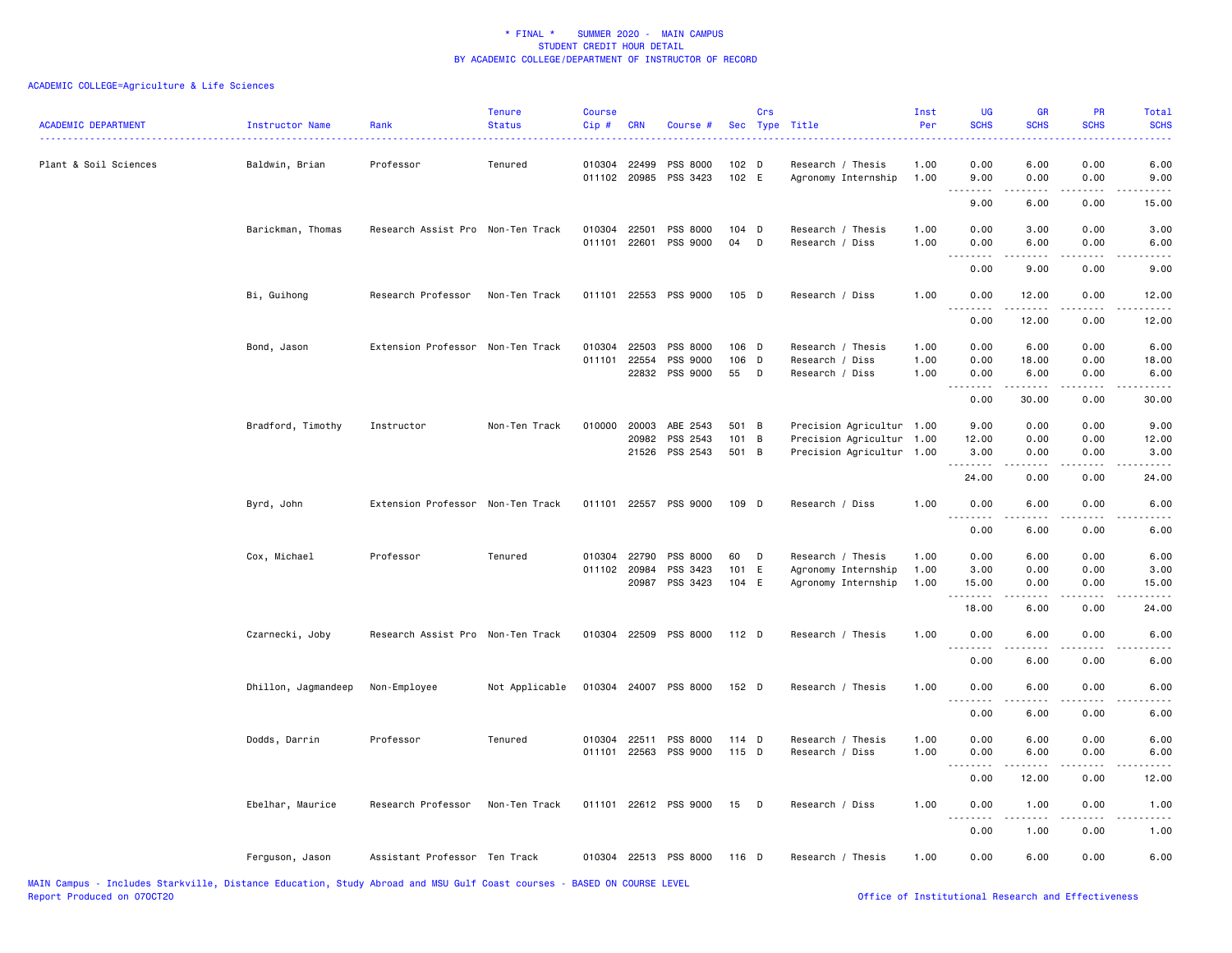| <b>ACADEMIC DEPARTMENT</b> | Instructor Name  | Rank                              | <b>Tenure</b><br><b>Status</b> | <b>Course</b><br>Cip# | CRN          | Course #              |               | Crs            | Sec Type Title            | Inst<br>Per | UG<br><b>SCHS</b> | <b>GR</b><br><b>SCHS</b> | <b>PR</b><br><b>SCHS</b>                                                                                                          | Total<br><b>SCHS</b>                |
|----------------------------|------------------|-----------------------------------|--------------------------------|-----------------------|--------------|-----------------------|---------------|----------------|---------------------------|-------------|-------------------|--------------------------|-----------------------------------------------------------------------------------------------------------------------------------|-------------------------------------|
| Plant & Soil Sciences      | Ferguson, Jason  | Assistant Professor Ten Track     |                                |                       |              | 011101 22564 PSS 9000 | 116 D         |                | Research / Diss           | 1.00        | 0.00<br>.         | 12.00<br>-----           | 0.00                                                                                                                              | 12.00                               |
|                            |                  |                                   |                                |                       |              |                       |               |                |                           |             | 0.00              | 18.00                    | $\frac{1}{2} \left( \frac{1}{2} \right) \left( \frac{1}{2} \right) \left( \frac{1}{2} \right) \left( \frac{1}{2} \right)$<br>0.00 | 18.00                               |
|                            | Fox, Amelia      | Clinical Assist Pro Non-Ten Track |                                |                       | 010304 22514 | PSS 8000              | 117 D         |                | Research / Thesis         | 1.00        | 0.00              | 3.00                     | 0.00                                                                                                                              | 3.00                                |
|                            |                  |                                   |                                | 011101                | 21895        | PSS 4383              | $101$ B       |                | Agriculture Remote S 1.00 |             | 6.00              | 0.00                     | 0.00                                                                                                                              | 6.00                                |
|                            |                  |                                   |                                |                       | 21928        | PSS 6383              | 101 B         |                | Agriculture Remote S 1.00 |             | 0.00              | 18.00                    | 0.00                                                                                                                              | 18.00                               |
|                            |                  |                                   |                                |                       | 011102 21986 | PSS 4733              | 101 B         |                | Ag. Flight Technolog 1.00 |             | 15.00             | 0.00                     | 0.00                                                                                                                              | 15.00                               |
|                            |                  |                                   |                                |                       | 21987        | PSS 6733              | $101 \quad B$ |                | Ag. Flight Technolog 1.00 |             | 0.00<br>.         | 12.00<br>.               | 0.00<br>.                                                                                                                         | 12.00<br>.                          |
|                            |                  |                                   |                                |                       |              |                       |               |                |                           |             | 21.00             | 33.00                    | 0.00                                                                                                                              | 54.00                               |
|                            | Golden, Bobby    | Extension Assoc Pro Non-Ten Track |                                | 010304                | 22517        | PSS 8000              | $120$ D       |                | Research / Thesis         | 1.00        | 0.00              | 6.00                     | 0.00                                                                                                                              | 6.00                                |
|                            |                  |                                   |                                | 011101                |              | 22567 PSS 9000        | 119 D         |                | Research / Diss           | 1.00        | 0.00<br>.         | 12.00<br>.               | 0.00<br>.                                                                                                                         | 12.00<br>.                          |
|                            |                  |                                   |                                |                       |              |                       |               |                |                           |             | 0.00              | 18.00                    | 0.00                                                                                                                              | 18.00                               |
|                            | Harkess, Richard | Professor                         | Tenured                        | 010601                | 20990        | PSS 3433              | 101 E         |                | Hort Internship           | 1.00        | 9.00              | 0.00                     | 0.00                                                                                                                              | 9.00                                |
|                            |                  |                                   |                                | 011101                | 22568        | PSS 9000              | 120 D         |                | Research / Diss           | 1.00        | 0.00<br>.         | 3.00<br>.                | 0.00<br>$\frac{1}{2}$                                                                                                             | 3.00<br>$\frac{1}{2}$               |
|                            |                  |                                   |                                |                       |              |                       |               |                |                           |             | 9.00              | 3.00                     | 0.00                                                                                                                              | 12.00                               |
|                            | Henry, William   | Professor                         | Tenured                        | 011101                | 22569        | PSS 9000              | $121$ D       |                | Research / Diss           | 1.00        | 0.00              | 6.00                     | 0.00                                                                                                                              | 6.00                                |
|                            |                  |                                   |                                |                       | 240102 20668 | GRD 9011              | 101 S         |                | Graduate Degree Comp      | 1.00        | 0.00              | 34.00                    | 0.00                                                                                                                              | 34.00                               |
|                            |                  |                                   |                                |                       | 21429        | GRD 9011              | 501 S         |                | Graduate Degree Comp      | 1.00        | 0.00<br>.         | 1.00<br>.                | 0.00<br>.                                                                                                                         | 1.00<br>$\sim$ $\sim$ $\sim$ $\sim$ |
|                            |                  |                                   |                                |                       |              |                       |               |                |                           |             | 0.00              | 41.00                    | 0.00                                                                                                                              | 41.00                               |
|                            | Irby, Jon        | Extension Assoc Pro Non-Ten Track |                                |                       |              | 010304 22520 PSS 8000 | 123 D         |                | Research / Thesis         | 1.00        | 0.00              | 12.00                    | 0.00                                                                                                                              | 12.00                               |
|                            |                  |                                   |                                |                       |              |                       |               |                |                           |             | 0.00              | 12.00                    | 0.00                                                                                                                              | 12.00                               |
|                            | Kaur, Gurpreet   | Research Assist Pro Non-Ten Track |                                |                       |              | 010304 22521 PSS 8000 | $124$ D       |                | Research / Thesis         | 1.00        | 0.00              | 3.00                     | 0.00                                                                                                                              | 3.00                                |
|                            |                  |                                   |                                |                       |              |                       |               |                |                           |             | .<br>0.00         | 3.00                     | 0.00                                                                                                                              | 3.00                                |
|                            | Kingery, William | Professor                         | Tenured                        |                       | 011102 20988 | PSS 3423              | 105 E         |                | Agronomy Internship       | 1.00        | 3.00              | 0.00                     | 0.00                                                                                                                              | 3.00                                |
|                            |                  |                                   |                                | 011201                | 23660        | PSS 4333              | 51            | B              | Soil Conservation         | 1.00        | 18.00             | 0.00                     | 0.00                                                                                                                              | 18.00                               |
|                            |                  |                                   |                                |                       | 23661        | PSS 6333              | 51            | $\overline{B}$ | Soil Conservation         | 1.00        | 0.00<br>.         | 12.00                    | 0.00                                                                                                                              | 12.00                               |
|                            |                  |                                   |                                |                       |              |                       |               |                |                           |             | 21.00             | 12.00                    | 0.00                                                                                                                              | 33.00                               |
|                            | Knight, Patricia | Research Professor                | Non-Ten Track                  |                       |              | 011101 22573 PSS 9000 | 125 D         |                | Research / Diss           | 1.00        | 0.00              | 3.00                     | 0.00                                                                                                                              | 3.00                                |
|                            |                  |                                   |                                |                       |              |                       |               |                |                           |             | .<br>0.00         | <u>.</u><br>3.00         | $\frac{1}{2}$<br>0.00                                                                                                             | 3.00                                |
|                            | Larson, Erick    | Extension Assoc Pro Non-Ten Track |                                |                       |              | 010304 22526 PSS 8000 | 129 D         |                | Research / Thesis         | 1.00        | 0.00              | 6.00                     | 0.00                                                                                                                              | 6.00                                |
|                            |                  |                                   |                                |                       |              |                       |               |                |                           |             | .<br>0.00         | 6.00                     | 0.00                                                                                                                              | 6.00                                |
|                            | Li, Tongyin      | Assistant Professor Ten Track     |                                |                       |              | 010304 22528 PSS 8000 | 131 D         |                | Research / Thesis         | 1.00        | 0.00              | 12.00                    | 0.00                                                                                                                              | 12.00                               |
|                            |                  |                                   |                                |                       |              |                       |               |                |                           |             | .<br>0.00         | .<br>12.00               | .<br>0.00                                                                                                                         | .<br>12.00                          |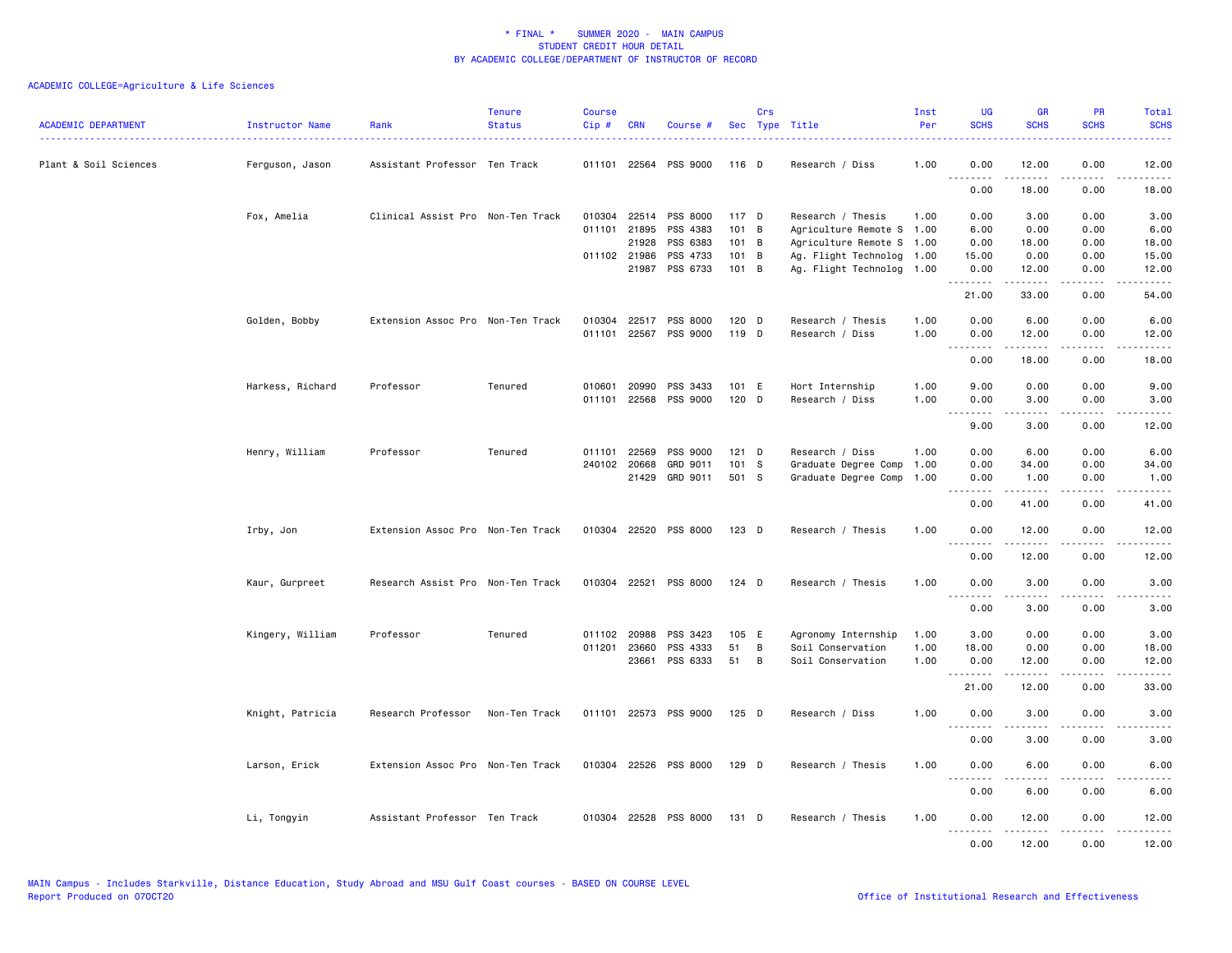| <b>ACADEMIC DEPARTMENT</b> | Instructor Name    | Rank                              | <b>Tenure</b><br><b>Status</b> | <b>Course</b><br>Cip# | <b>CRN</b> | Course #                   |                | Crs | Sec Type Title                        | Inst<br>Per  | <b>UG</b><br><b>SCHS</b>                                                                                              | <b>GR</b><br><b>SCHS</b>                                                                                                                                     | <b>PR</b><br><b>SCHS</b> | Total<br><b>SCHS</b> |
|----------------------------|--------------------|-----------------------------------|--------------------------------|-----------------------|------------|----------------------------|----------------|-----|---------------------------------------|--------------|-----------------------------------------------------------------------------------------------------------------------|--------------------------------------------------------------------------------------------------------------------------------------------------------------|--------------------------|----------------------|
| Plant & Soil Sciences      | McCurdy, James     | Assistant Professor Ten Track     |                                |                       |            | 010304 22530 PSS 8000      | 133 D          |     | Research / Thesis                     | 1.00         | 0.00                                                                                                                  | 6.00                                                                                                                                                         | 0.00                     | 6.00                 |
|                            |                    |                                   |                                |                       |            |                            |                |     |                                       |              | .<br>0.00                                                                                                             | .<br>6.00                                                                                                                                                    | ----<br>0.00             | 6.00                 |
|                            | McDougald, Lynette | Instructor                        | Non-Ten Track                  | 010608 20981          | 20983      | PSS 2343<br>PSS 3413       | 01<br>101 E    | B   | Floral Design<br>Floristry Internship | 1.00<br>1.00 | 39.00<br>21.00                                                                                                        | 0.00<br>0.00                                                                                                                                                 | 0.00<br>0.00             | 39.00<br>21.00       |
|                            |                    |                                   |                                |                       | 20991      | PSS 4023                   | 51             | C   | Floral Management                     | 1.00         | 21.00<br>.                                                                                                            | 0.00                                                                                                                                                         | 0.00                     | 21.00                |
|                            |                    |                                   |                                |                       |            |                            |                |     |                                       |              | 81.00                                                                                                                 | 0.00                                                                                                                                                         | 0.00                     | 81.00                |
|                            | Morrison, Jesse    | Research Assist Pro Non-Ten Track |                                |                       |            | 010304 22531 PSS 8000      | 134 D          |     | Research / Thesis                     | 1.00         | 0.00                                                                                                                  | 6.00                                                                                                                                                         | 0.00                     | 6.00                 |
|                            |                    |                                   |                                |                       |            |                            |                |     |                                       |              | 0.00                                                                                                                  | 6.00                                                                                                                                                         | 0.00                     | 6.00                 |
|                            | Peterson, Daniel   | Professor                         | Tenured                        |                       |            | 260202 23725 BCH 9000      | 104 D          |     | Research/Diss                         | 1.00         | 0.00<br><u>.</u>                                                                                                      | 6.00<br>$- - - - -$                                                                                                                                          | 0.00<br>.                | 6.00<br>$   -$       |
|                            |                    |                                   |                                |                       |            |                            |                |     |                                       |              | 0.00                                                                                                                  | 6.00                                                                                                                                                         | 0.00                     | 6.00                 |
|                            | Reddy, Kambham     | Research Professor                | Non-Ten Track                  |                       |            | 011101 22860 PSS 9000      | 83             | D   | Research / Diss                       | 1.00         | 0.00<br><u>.</u>                                                                                                      | 6.00<br>.                                                                                                                                                    | 0.00<br>$- - - -$        | 6.00<br>----         |
|                            |                    |                                   |                                |                       |            |                            |                |     |                                       |              | 0.00                                                                                                                  | 6.00                                                                                                                                                         | 0.00                     | 6.00                 |
|                            | Reynolds, Daniel   | Professor                         | Tenured                        |                       |            | 010304 22536 PSS 8000      | 139 D          |     | Research / Thesis                     | 1.00         | 0.00                                                                                                                  | 13.00                                                                                                                                                        | 0.00                     | 13.00                |
|                            |                    |                                   |                                |                       |            |                            |                |     |                                       |              | <u>.</u><br>0.00                                                                                                      | 13.00                                                                                                                                                        | 0.00                     | 13.00                |
|                            | Rushing, Jason     | Extension Assist Pr Non-Ten Track |                                |                       |            | 010304 22537 PSS 8000      | 140 D          |     | Research / Thesis                     | 1.00         | 0.00<br><u>.</u>                                                                                                      | 12.00<br>$- - - - -$                                                                                                                                         | 0.00                     | 12.00<br>.           |
|                            |                    |                                   |                                |                       |            |                            |                |     |                                       |              | 0.00                                                                                                                  | 12.00                                                                                                                                                        | 0.00                     | 12.00                |
|                            | Shankle, Mark      | Research Professor                | Non-Ten Track                  |                       |            | 010304 22538 PSS 8000      | 141 D          |     | Research / Thesis                     | 1.00         | 0.00                                                                                                                  | 6.00                                                                                                                                                         | 0.00                     | 6.00                 |
|                            |                    |                                   |                                |                       |            |                            |                |     |                                       |              | $\sim$ $\sim$ $\sim$<br>----<br>0.00                                                                                  | 6.00                                                                                                                                                         | ----<br>0.00             | 6.00                 |
|                            | Stafne, Eric       | Extension Professor Non-Ten Track |                                |                       |            | 010304 22541 PSS 8000      | 144 D          |     | Research / Thesis                     | 1.00         | 0.00<br>.                                                                                                             | 6.00<br>$\frac{1}{2} \left( \frac{1}{2} \right) \left( \frac{1}{2} \right) \left( \frac{1}{2} \right) \left( \frac{1}{2} \right) \left( \frac{1}{2} \right)$ | 0.00<br>.                | 6.00                 |
|                            |                    |                                   |                                |                       |            |                            |                |     |                                       |              | 0.00                                                                                                                  | 6.00                                                                                                                                                         | 0.00                     | 6.00                 |
|                            | Stewart, Barry     | Associate Professor Tenured       |                                | 011101                | 22591      | PSS 9000                   | 143 D          |     | Research / Diss                       | 1.00         | 0.00                                                                                                                  | 6.00                                                                                                                                                         | 0.00                     | 6.00                 |
|                            |                    |                                   |                                |                       |            | 011103 23676 PSS 1313      | 01             | B   | Plant Science                         | 1.00         | 24.00<br>.                                                                                                            | 0.00                                                                                                                                                         | 0.00                     | 24.00                |
|                            |                    |                                   |                                |                       |            |                            |                |     |                                       |              | 24.00                                                                                                                 | 6.00                                                                                                                                                         | 0.00                     | 30.00                |
|                            | Tseng, Te Ming     | Assistant Professor Ten Track     |                                | 010304<br>011101      | 22543      | PSS 8000<br>22592 PSS 9000 | 146 D<br>144 D |     | Research / Thesis<br>Research / Diss  | 1.00<br>1.00 | 0.00<br>0.00                                                                                                          | 6.00<br>12.00                                                                                                                                                | 0.00<br>0.00             | 6.00<br>12.00        |
|                            |                    |                                   |                                |                       |            |                            |                |     |                                       |              | .<br>0.00                                                                                                             | .<br>18.00                                                                                                                                                   | المتمالين<br>0.00        | .<br>18.00           |
|                            | Varco, Jac         | Professor                         | Tenured                        |                       |            | 010304 22690 PSS 8000      | 43             | D   | Research / Thesis                     | 1.00         | 0.00                                                                                                                  | 9.00                                                                                                                                                         | 0.00                     | 9.00                 |
|                            |                    |                                   |                                |                       |            |                            |                |     |                                       |              | $\sim$ $\sim$ $\sim$<br>$\frac{1}{2} \frac{1}{2} \frac{1}{2} \frac{1}{2} \frac{1}{2} \frac{1}{2} \frac{1}{2}$<br>0.00 | 9.00                                                                                                                                                         | 0.00                     | 9.00                 |
|                            | Wallace, Teddy     | Associate Professor Tenured       |                                |                       |            | 011102 20989 PSS 3423      | 106 E          |     | Agronomy Internship                   | 1.00         | 3.00                                                                                                                  | 0.00                                                                                                                                                         | 0.00                     | 3.00                 |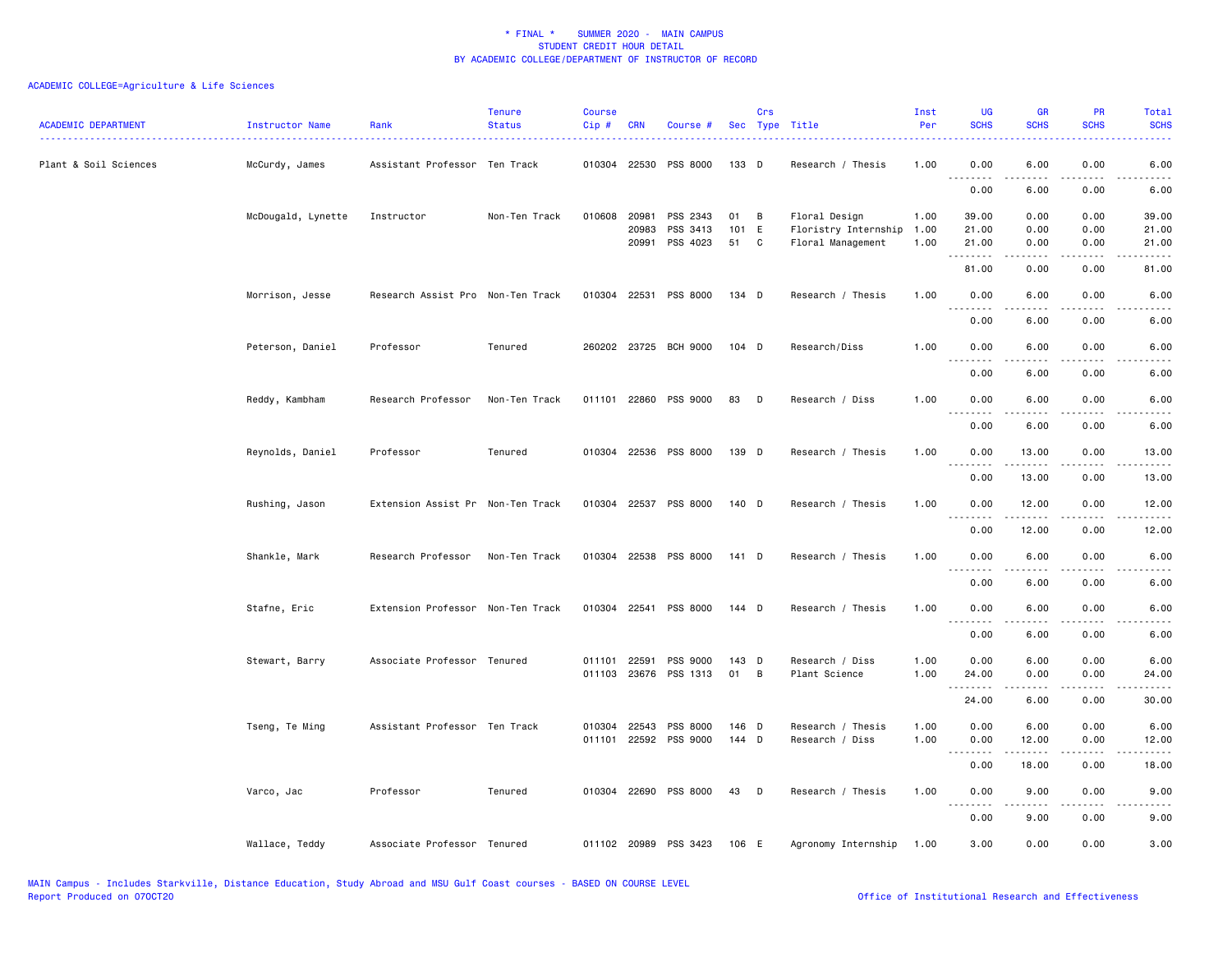| <b>ACADEMIC DEPARTMENT</b>            | Instructor Name    | Rank                          | <b>Tenure</b><br><b>Status</b> | Course<br>$Cip$ # | <b>CRN</b> | Course # Sec Type Title |       | Crs |                 | Inst<br>Per | UG<br><b>SCHS</b> | <b>GR</b><br><b>SCHS</b> | <b>PR</b><br><b>SCHS</b> | Total<br><b>SCHS</b> |
|---------------------------------------|--------------------|-------------------------------|--------------------------------|-------------------|------------|-------------------------|-------|-----|-----------------|-------------|-------------------|--------------------------|--------------------------|----------------------|
|                                       |                    |                               |                                |                   |            |                         |       |     |                 |             | ---------         | ---------                | .                        | .                    |
|                                       |                    |                               |                                |                   |            |                         |       |     |                 |             | 3.00              | 0.00                     | 0.00                     | 3.00                 |
| Plant & Soil Sciences                 | Williams, W.       | Non-Employee                  | Not Applicable                 |                   |            | 011101 22596 PSS 9000   | 148 D |     | Research / Diss | 1.00        | 0.00              | 1.00                     | 0.00                     | 1.00                 |
|                                       |                    |                               |                                |                   |            |                         |       |     |                 |             | 0.00              | 1.00                     | 0.00                     | .<br>1.00            |
|                                       | Zurweller, Brendan | Assistant Professor Ten Track |                                | 011101 22597      |            | PSS 9000                | 149 D |     | Research / Diss | 1.00        | 0.00              | 6.00                     | 0.00                     | 6.00                 |
|                                       |                    |                               |                                |                   |            |                         |       |     |                 |             | ---------<br>0.00 | 6.00                     | --------<br>0.00         | ------<br>6.00       |
|                                       |                    |                               |                                |                   |            |                         |       |     |                 |             | ========          |                          | ========                 | =========            |
| Plant & Soil Sciences                 |                    |                               |                                |                   |            |                         |       |     |                 |             | 210.00            | 356.00                   | 0.00                     | 566.00               |
| ===================================== |                    |                               |                                |                   |            |                         |       |     |                 |             |                   |                          | ========                 |                      |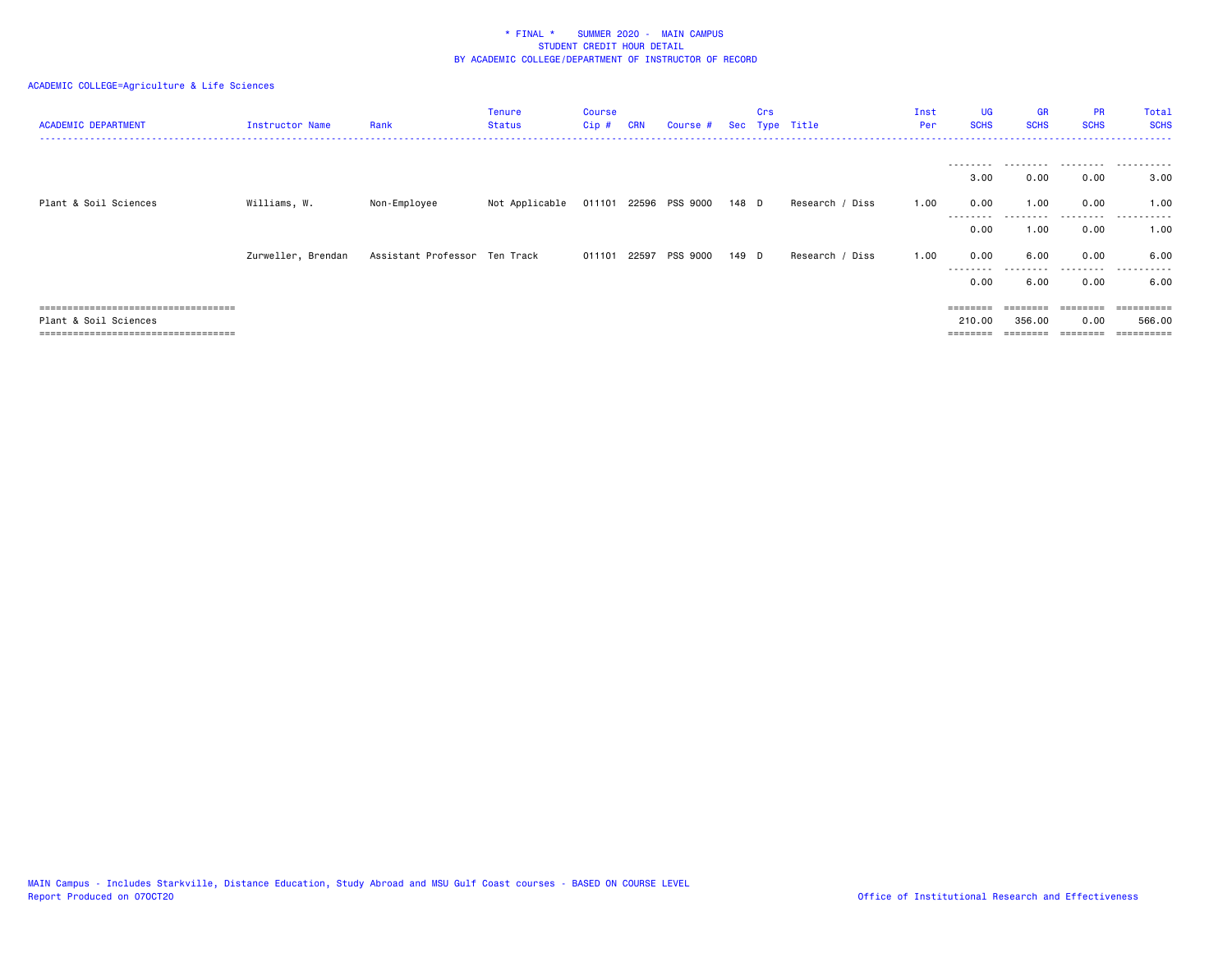| <b>ACADEMIC DEPARTMENT</b>          | Instructor Name | Rank                                               | <b>Tenure</b><br><b>Status</b><br>. | <b>Course</b><br>Cip# | <b>CRN</b> | Course #                              |                  | Crs | Sec Type Title                       | Inst<br>Per<br>. | <b>UG</b><br><b>SCHS</b><br>$\frac{1}{2} \left( \frac{1}{2} \right) \left( \frac{1}{2} \right) \left( \frac{1}{2} \right) \left( \frac{1}{2} \right) \left( \frac{1}{2} \right)$ | <b>GR</b><br><b>SCHS</b>                                                                                                                                      | <b>PR</b><br><b>SCHS</b> | Total<br><b>SCHS</b><br>.           |
|-------------------------------------|-----------------|----------------------------------------------------|-------------------------------------|-----------------------|------------|---------------------------------------|------------------|-----|--------------------------------------|------------------|----------------------------------------------------------------------------------------------------------------------------------------------------------------------------------|---------------------------------------------------------------------------------------------------------------------------------------------------------------|--------------------------|-------------------------------------|
| Poultry Science                     |                 | Acharya Adhikari, Pr Assistant Professor Ten Track |                                     |                       |            | 010907 23133 PO 8000<br>23198 PO 8443 | $101$ D<br>001 C |     | Research / Thesis<br>Avian Nutrition | 1.00<br>1.00     | 0.00<br>0.00                                                                                                                                                                     | 6.00<br>15.00                                                                                                                                                 | 0.00<br>0.00             | 6.00<br>15.00                       |
|                                     |                 |                                                    |                                     |                       |            |                                       |                  |     |                                      |                  | .<br>0.00                                                                                                                                                                        | $\frac{1}{2} \left( \frac{1}{2} \right) \left( \frac{1}{2} \right) \left( \frac{1}{2} \right) \left( \frac{1}{2} \right) \left( \frac{1}{2} \right)$<br>21.00 | .<br>0.00                | . <u>.</u><br>21.00                 |
|                                     | Kiess, Aaron    | Associate Professor Tenured                        |                                     |                       |            | 010907 23151 PO 9000                  | $103$ D          |     | Research / Diss                      | 1.00             | 0.00                                                                                                                                                                             | 6.00                                                                                                                                                          | 0.00                     | 6.00                                |
|                                     |                 |                                                    |                                     |                       |            |                                       |                  |     |                                      |                  | .<br>0.00                                                                                                                                                                        | 6.00                                                                                                                                                          | 0.00                     | 6.00                                |
|                                     | Peebles, Edgar  | Professor                                          | Tenured                             |                       |            | 010907 23135 PO 8000                  | 103 D            |     | Research / Thesis                    | 1.00             | 0.00<br>$- - - -$<br>$- - -$                                                                                                                                                     | 9.00<br>----                                                                                                                                                  | 0.00                     | 9.00                                |
|                                     |                 |                                                    |                                     |                       |            |                                       |                  |     |                                      |                  | 0.00                                                                                                                                                                             | 9.00                                                                                                                                                          | 0.00                     | 9.00                                |
|                                     |                 | Theradiyil Sukumaran Assistant Professor Ten Track |                                     |                       |            | 010907 23137 PO 8000                  | 105 D            |     | Research / Thesis                    | 1.00             | 0.00<br>$\sim$ $\sim$ .<br>$\sim$ $\sim$ $\sim$                                                                                                                                  | 6.00                                                                                                                                                          | 0.00                     | 6.00                                |
|                                     |                 |                                                    |                                     |                       |            |                                       |                  |     |                                      |                  | 0.00                                                                                                                                                                             | 6.00                                                                                                                                                          | 0.00                     | 6.00                                |
|                                     | Wamsley, Kelley | Associate Professor Tenured                        |                                     | 010907                | 23154      | P0 9000                               | 106 D            |     | Research / Diss                      | 1.00             | 0.00                                                                                                                                                                             | 4.00                                                                                                                                                          | 0.00                     | 4.00                                |
|                                     |                 |                                                    |                                     |                       |            | 24070 PO 8000                         | 51 D             |     | Research / Thesis                    | 1.00             | 0.00                                                                                                                                                                             | 3.00                                                                                                                                                          | 0.00                     | 3.00                                |
|                                     |                 |                                                    |                                     |                       |            |                                       |                  |     |                                      |                  | .<br>0.00                                                                                                                                                                        | -----<br>7.00                                                                                                                                                 | .<br>0.00                | .<br>7.00                           |
|                                     | Wells, Jessica  | Clinical Assist Pro Non-Ten Track                  |                                     | 010907                | 20967      | PO 3353                               | 101 E            |     | Poultry Prod Interns 1.00            |                  | 21.00                                                                                                                                                                            | 0.00                                                                                                                                                          | 0.00                     | 21.00                               |
|                                     |                 |                                                    |                                     |                       | 20968      | PO 3363                               | 101 E            |     | Poultry Processing I 1.00            |                  | 12.00                                                                                                                                                                            | 0.00                                                                                                                                                          | 0.00                     | 12.00                               |
|                                     |                 |                                                    |                                     |                       | 21523      | PO 3313                               | 501 C            |     | Com Poultry Prod                     | 1.00             | 30.00                                                                                                                                                                            | 0.00                                                                                                                                                          | 0.00                     | 30.00                               |
|                                     |                 |                                                    |                                     |                       | 21524      | PO 3353                               | 501 E            |     | Poultry Prod Interns 1.00            |                  | 3.00                                                                                                                                                                             | 0.00                                                                                                                                                          | 0.00                     | 3.00                                |
|                                     |                 |                                                    |                                     |                       |            | 21525 PO 3363                         | 501 E            |     | Poultry Processing I 1.00            |                  | 9.00<br>.                                                                                                                                                                        | 0.00<br>.                                                                                                                                                     | 0.00<br>$\frac{1}{2}$    | 9.00                                |
|                                     |                 |                                                    |                                     |                       |            |                                       |                  |     |                                      |                  | 75.00                                                                                                                                                                            | 0.00                                                                                                                                                          | 0.00                     | 75.00                               |
|                                     | Zhai, Wei       | Associate Professor Tenured                        |                                     |                       |            | 010907 23155 PO 9000                  | 107 D            |     | Research / Diss                      | 1.00             | 0.00                                                                                                                                                                             | 7.00                                                                                                                                                          | 0.00                     | 7.00                                |
|                                     |                 |                                                    |                                     |                       |            |                                       |                  |     |                                      |                  | $- - -$<br>$\frac{1}{2}$<br>0.00                                                                                                                                                 | 7.00                                                                                                                                                          | 0.00                     | 7.00                                |
|                                     | Zhang, Li       | Research Assist Pro Non-Ten Track                  |                                     |                       |            | 010907 23148 PO 8000                  | 109 D            |     | Research / Thesis                    | 1.00             | 0.00                                                                                                                                                                             | 3.00                                                                                                                                                          | 0.00                     | 3.00                                |
|                                     |                 |                                                    |                                     |                       |            |                                       |                  |     |                                      |                  | .<br>0.00                                                                                                                                                                        | $\frac{1}{2}$<br>3.00                                                                                                                                         | 0.00                     | 3.00                                |
|                                     |                 |                                                    |                                     |                       |            |                                       |                  |     |                                      |                  | ========                                                                                                                                                                         |                                                                                                                                                               |                          | ==========                          |
| Poultry Science                     |                 |                                                    |                                     |                       |            |                                       |                  |     |                                      |                  | 75.00                                                                                                                                                                            | 59.00                                                                                                                                                         | 0.00                     | 134.00                              |
| ----------------------------------- |                 |                                                    |                                     |                       |            |                                       |                  |     |                                      |                  |                                                                                                                                                                                  |                                                                                                                                                               |                          | -------- ------- -------- --------- |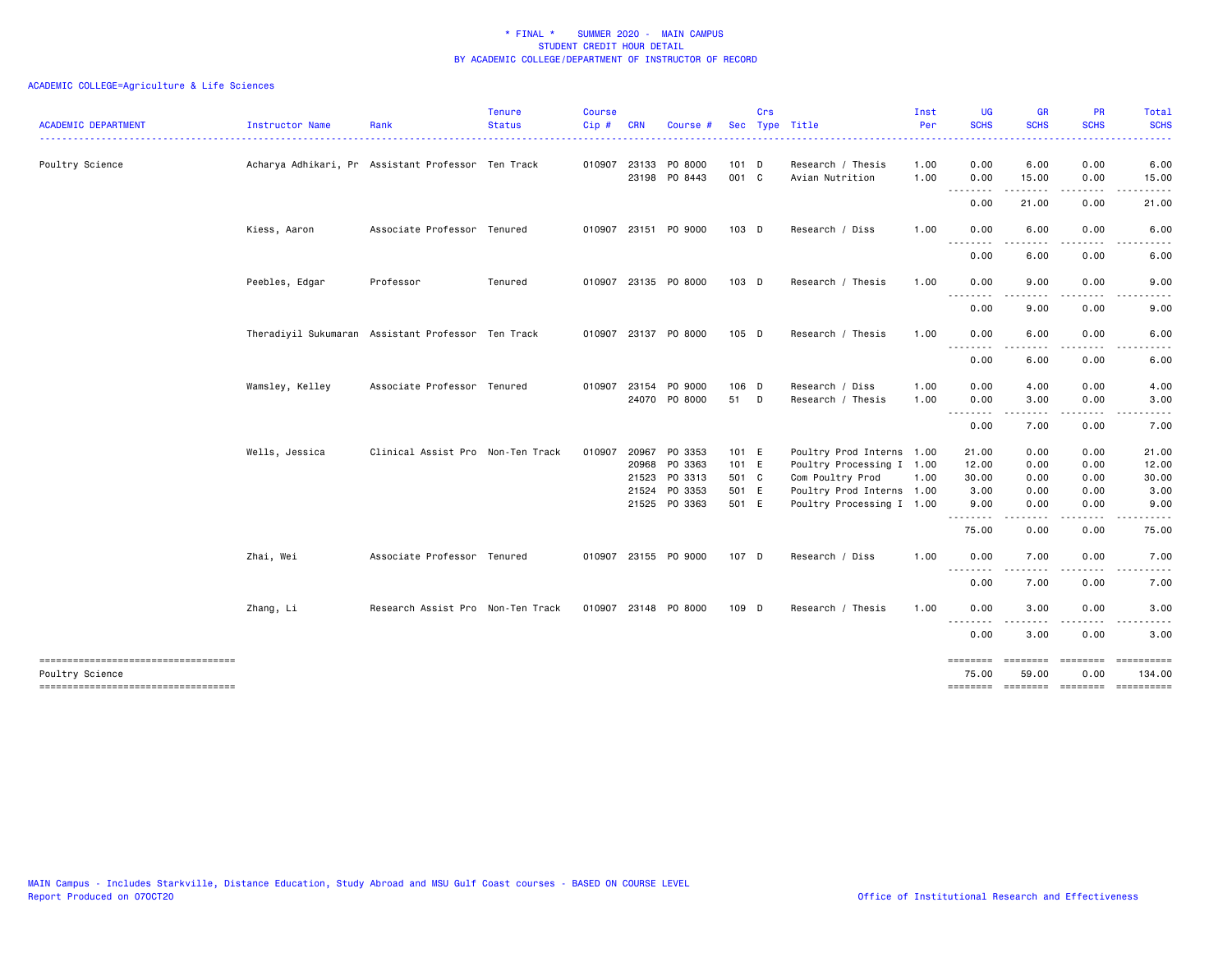| <b>ACADEMIC DEPARTMENT</b> | Instructor Name     | Rank                               | <b>Tenure</b><br><b>Status</b> | <b>Course</b><br>Cip# | <b>CRN</b>   | Course #                     |         | Crs          | Sec Type Title            | Inst<br>Per | <b>UG</b><br><b>SCHS</b>            | <b>GR</b><br><b>SCHS</b> | <b>PR</b><br><b>SCHS</b> | Total<br><b>SCHS</b> |
|----------------------------|---------------------|------------------------------------|--------------------------------|-----------------------|--------------|------------------------------|---------|--------------|---------------------------|-------------|-------------------------------------|--------------------------|--------------------------|----------------------|
| School of Human Sciences   | Black, Catherine    | Professor                          | Non-Ten Track                  | 190901                | 20555        | FDM 4763                     | 101 E   |              | FDM Internship            | 0.80        | 69.60                               | 0.00                     | 0.00                     | 69.60                |
|                            |                     |                                    |                                |                       | 20556        | FDM 4763                     | 102 E   |              | FDM Internship            | 1.00        | 36.00                               | 0.00                     | 0.00                     | 36.00                |
|                            |                     |                                    |                                |                       | 23690        | FDM 4763                     | 103 E   |              | FDM Internship            | 1.00        | 3.00                                | 0.00                     | 0.00                     | 3.00                 |
|                            |                     |                                    |                                |                       | 500407 23392 | FDM 4000                     | $101$ I |              | Directed Indiv Study      | 1.00        | 3.00                                | 0.00                     | 0.00                     | 3.00                 |
|                            |                     |                                    |                                |                       | 24027        | FDM 4000                     | 52      | $\mathbf{I}$ | Directed Indiv Study      | 1.00        | 3.00<br>.                           | 0.00                     | 0.00                     | 3.00                 |
|                            |                     |                                    |                                |                       |              |                              |         |              |                           |             | 114.60                              | 0.00                     | 0.00                     | 114.60               |
|                            | Boutwell, Angela    | Lecturer                           | Non-Ten Track                  |                       |              | 190708 21431 HDFS 3803 501 C |         |              | Creat & Play Young C 1.00 |             | 27.00<br>.                          | 0.00<br>.                | 0.00<br>$- - - -$        | 27.00<br>.           |
|                            |                     |                                    |                                |                       |              |                              |         |              |                           |             | 27.00                               | 0.00                     | 0.00                     | 27.00                |
|                            | Denny, Marina       | Assistant Professor Ten Track      |                                | 010801                | 20052        | AELC 8100 104 I              |         |              | Creative Component A 1.00 |             | 0.00                                | 4.00                     | 0.00                     | 4.00                 |
|                            |                     |                                    |                                |                       | 22768        | AELC 9000                    | $101$ D |              | Research/Dissertatio 1.00 |             | 0.00                                | 1.00                     | 0.00                     | 1.00                 |
|                            |                     |                                    |                                | 131301                |              | 22774 AELC 8000              | 101 D   |              | Research/Thesis in A 1.00 |             | 0.00<br>.                           | 1.00<br>.                | 0.00<br>$- - - -$        | 1.00                 |
|                            |                     |                                    |                                |                       |              |                              |         |              |                           |             | 0.00                                | 6.00                     | 0.00                     | 6.00                 |
|                            | Downey, Laura       | Extension Assoc Pro Non-Ten Track  |                                | 010801                | 22769        | AELC 9000 102 D              |         |              | Research/Dissertatio 1.00 |             | 0.00                                | 4.00                     | 0.00                     | 4.00                 |
|                            |                     |                                    |                                | 190701                |              | 23616 HDFS 9000 109 D        |         |              | Research/Dissertatio 1.00 |             | 0.00                                | 6.00                     | 0.00                     | 6.00                 |
|                            |                     |                                    |                                |                       |              |                              |         |              |                           |             | .<br>0.00                           | .<br>10.00               | 0.00                     | ----<br>10.00        |
|                            | Elmore-Staton, Lori | Associate Professor Tenured        |                                | 190101                | 24083        | <b>HDFS 7000</b>             | - 51    | $\mathbf I$  | Directed Indiv Study 1.00 |             | 0.00                                | 5.00                     | 0.00                     | 5.00                 |
|                            |                     |                                    |                                | 190701                | 22753        | <b>HDFS 8000</b>             | 103 D   |              | Research/Thesis           | 1.00        | 0.00                                | 1.00                     | 0.00                     | 1.00                 |
|                            |                     |                                    |                                |                       | 22761        | <b>HDFS 9000</b>             | 102 D   |              | Research/Dissertatio      | 1.00        | 0.00                                | 2.00                     | 0.00                     | 2.00                 |
|                            |                     |                                    |                                |                       |              |                              |         |              |                           |             | $\sim$ $\sim$ $\sim$ $\sim$<br>0.00 | 8.00                     | 0.00                     | 8.00                 |
|                            | Fason, Angel        | Instructor                         | Non-Ten Track                  | 190701                | 20670        | <b>HDFS 4740</b>             | 101 E   |              | PreK-K Teacher Cand       | 1.00        | 72.00                               | 0.00                     | 0.00                     | 72.00                |
|                            |                     |                                    |                                |                       | 20671        | <b>HDFS 4760</b>             | 101 E   |              | Child Development In 1.00 |             | 72.00                               | 0.00                     | 0.00                     | 72.00                |
|                            |                     |                                    |                                |                       | 20673        | <b>HDFS 4780</b>             | 101 E   |              | Youth Development In      | 1.00        | 36.00                               | 0.00                     | 0.00                     | 36.00                |
|                            |                     |                                    |                                |                       | 20674        | <b>HDFS 4790</b>             | 101 E   |              | Family Science Inter      | 1.00        | 12.00                               | 0.00                     | 0.00                     | 12.00                |
|                            |                     |                                    |                                |                       | 23381        | <b>HDFS 2023</b>             | 51      | C            | Trauma Informed Prac      | 1.00        | 57.00                               | 0.00                     | 0.00                     | 57.00                |
|                            |                     |                                    |                                |                       | 190704 21433 | HDFS 4803 501 C              |         |              | Parenting                 | 1.00        | 87.00<br>.                          | 0.00<br>.                | 0.00<br>$- - - -$        | 87.00<br>.           |
|                            |                     |                                    |                                |                       |              |                              |         |              |                           |             | 336.00                              | 0.00                     | 0.00                     | 336.00               |
|                            | Freeman, Charles    | Associate Professor Tenured        |                                |                       |              | 190904 23382 FDM 2524        | 51      | B            | Textiles for Apparel 1.00 |             | 32.00<br>.                          | 0.00                     | 0.00                     | 32.00                |
|                            |                     |                                    |                                |                       |              |                              |         |              |                           |             | 32.00                               | 0.00                     | 0.00                     | 32.00                |
|                            | Hardman, Alisha     | Assistant Professor Ten Track      |                                |                       | 190701 22754 | HDFS 8000 104 D              |         |              | Research/Thesis           | 1.00        | 0.00                                | 6.00                     | 0.00                     | 6.00                 |
|                            |                     |                                    |                                |                       | 22762        | HDFS 9000 103 D              |         |              | Research/Dissertatio 1.00 |             | 0.00                                | 9.00                     | 0.00                     | 9.00                 |
|                            |                     |                                    |                                |                       |              |                              |         |              |                           |             | .<br>0.00                           | المتمام المنابذ<br>15.00 | .<br>0.00                | .<br>15.00           |
|                            | Hutcheson, Alyssa   | Grad Research Assis Not Applicable |                                | 010802                | 20046        | AELC 3603                    | 101 E   |              | Internship-Agricultu 1.00 |             | 3.00                                | 0.00                     | 0.00                     | 3.00                 |
|                            |                     |                                    |                                |                       | 131301 20044 | AELC 3500                    | 101 E   |              | Internship Ag Leader 1.00 |             | 9.00                                | 0.00                     | 0.00                     | 9.00                 |
|                            |                     |                                    |                                |                       |              | 20045 AELC 3500 102 E        |         |              | Internship Ag Leader 1.00 |             | 60.00                               | 0.00                     | 0.00                     | 60.00                |
|                            |                     |                                    |                                |                       |              |                              |         |              |                           |             | .<br>72.00                          | 0.00                     | 0.00                     | 72.00                |
|                            | Kobia, Caroline     | Assistant Professor Ten Track      |                                |                       |              | 190901 20555 FDM 4763        | 101 E   |              | FDM Internship            | 0.10        | 8.70                                | 0.00                     | 0.00                     | 8.70                 |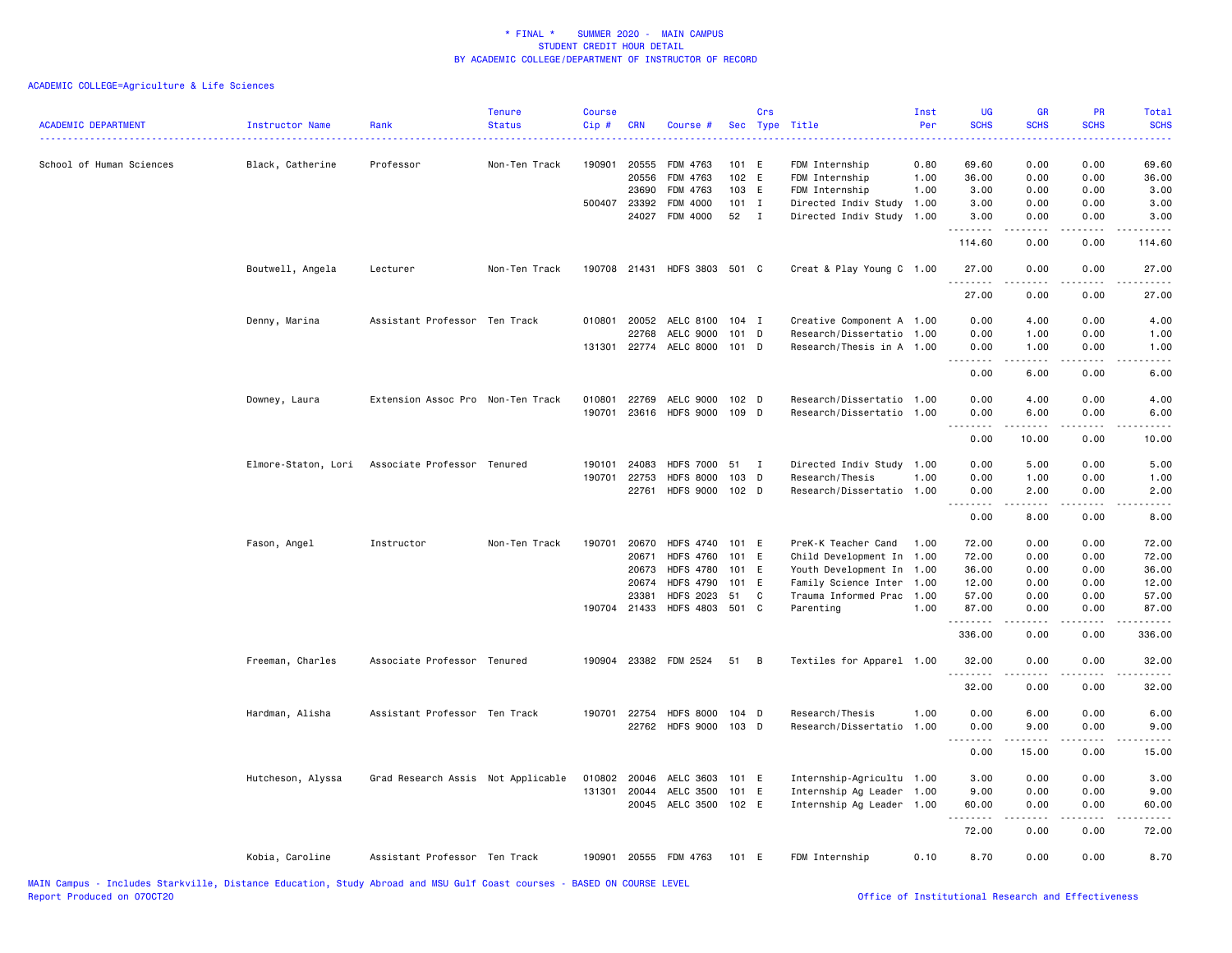| <b>ACADEMIC DEPARTMENT</b> | Instructor Name     | Rank                          | <b>Tenure</b><br><b>Status</b> | <b>Course</b><br>Cip# | <b>CRN</b>     | Course #                             |                | Crs          | Sec Type Title                            | Inst<br>Per | <b>UG</b><br><b>SCHS</b>                    | <b>GR</b><br><b>SCHS</b> | PR<br><b>SCHS</b> | Total<br><b>SCHS</b>                                                                                                                                         |
|----------------------------|---------------------|-------------------------------|--------------------------------|-----------------------|----------------|--------------------------------------|----------------|--------------|-------------------------------------------|-------------|---------------------------------------------|--------------------------|-------------------|--------------------------------------------------------------------------------------------------------------------------------------------------------------|
| School of Human Sciences   | Kobia, Caroline     | Assistant Professor Ten Track |                                |                       |                | 500407 23982 FDM 4000                | 51             | I            | Directed Indiv Study 1.00                 |             | 1.00<br>.                                   | 0.00<br>.                | 0.00<br>$- - - -$ | 1.00<br>$- - - - -$                                                                                                                                          |
|                            |                     |                               |                                |                       |                |                                      |                |              |                                           |             | 9.70                                        | 0.00                     | 0.00              | 9.70                                                                                                                                                         |
|                            | Lee, JuYoung        | Assistant Professor Ten Track |                                |                       | 190901 20555   | FDM 4763                             | 101 E          |              | FDM Internship                            | 0.10        | 8.70                                        | 0.00                     | 0.00              | 8.70                                                                                                                                                         |
|                            |                     |                               |                                |                       |                | 21340 FDM 3553                       | 501 B          |              | Merchandise Retail P 1.00                 |             | 24.00<br><u>.</u>                           | 0.00<br>22222            | 0.00<br>.         | 24.00<br>.                                                                                                                                                   |
|                            |                     |                               |                                |                       |                |                                      |                |              |                                           |             | 32.70                                       | 0.00                     | 0.00              | 32.70                                                                                                                                                        |
|                            | Morrison, Carley    | Assistant Professor Ten Track |                                |                       |                | 131301 22776 AELC 8000 103 D         |                |              | Research/Thesis in A 1.00                 |             | 0.00<br>.                                   | 3.00<br>-----            | 0.00<br>.         | 3.00<br>$\frac{1}{2} \left( \frac{1}{2} \right) \left( \frac{1}{2} \right) \left( \frac{1}{2} \right) \left( \frac{1}{2} \right) \left( \frac{1}{2} \right)$ |
|                            |                     |                               |                                |                       |                |                                      |                |              |                                           |             | 0.00                                        | 3.00                     | 0.00              | 3.00                                                                                                                                                         |
|                            | Newman, Michael     | Professor                     | Tenured                        | 010801                | 22771          | AELC 9000                            | 104 D          |              | Research/Dissertatio 1.00                 |             | 0.00                                        | 1.00                     | 0.00              | 1.00                                                                                                                                                         |
|                            |                     |                               |                                | 131301                |                | 24052 AELC 8000 01                   |                | D            | Research/Thesis in A 1.00                 |             | 0.00<br>.                                   | 2.00<br>.                | 0.00              | 2.00<br>-----                                                                                                                                                |
|                            |                     |                               |                                |                       |                |                                      |                |              |                                           |             | 0.00                                        | 3.00                     | 0.00              | 3.00                                                                                                                                                         |
|                            | Parker, Julie       | Associate Professor Tenured   |                                | 190701                | 22763          | <b>HDFS 9000</b>                     | 104 D          |              | Research/Dissertatio 1.00                 |             | 0.00                                        | 1.00                     | 0.00              | 1.00                                                                                                                                                         |
|                            |                     |                               |                                |                       | 190710 21980   | <b>HDFS 8543</b>                     | 501            | F            | Practicum I                               | 1.00        | 0.00                                        | 9.00                     | 0.00              | 9.00                                                                                                                                                         |
|                            |                     |                               |                                |                       | 22989          | HDFS 8513 551 C                      |                |              | Inclusion and FC EI                       | 1.00        | 0.00<br>$\omega$ $\omega$ $\omega$ $\omega$ | 30.00                    | 0.00              | 30.00                                                                                                                                                        |
|                            |                     |                               |                                |                       |                |                                      |                |              |                                           |             | 0.00                                        | 40.00                    | 0.00              | 40.00                                                                                                                                                        |
|                            | Phillips, Tommy     | Associate Professor Tenured   |                                |                       | 190101 22409   | <b>HDFS 4990</b>                     | 501 C          |              | Special Topics in HD 1.00                 |             | 27.00                                       | 0.00                     | 0.00              | 27.00                                                                                                                                                        |
|                            |                     |                               |                                |                       | 22410          | <b>HDFS 6990</b>                     | 501            | C            | Special Topic in HDF 1.00                 |             | 0.00                                        | 15.00                    | 0.00              | 15.00                                                                                                                                                        |
|                            |                     |                               |                                |                       | 190701 21432   | <b>HDFS 3813</b>                     | 501            | C            | Lifespan Theory                           | 1.00        | 24.00                                       | 0.00                     | 0.00              | 24.00                                                                                                                                                        |
|                            |                     |                               |                                |                       | 21434          | <b>HDFS 4883</b>                     | 551            | - C          | Risk, Resilience & P 1.00                 |             | 60.00                                       | 0.00                     | 0.00              | 60.00                                                                                                                                                        |
|                            |                     |                               |                                |                       | 21435<br>21436 | <b>HDFS 6883</b><br><b>HDFS 8313</b> | 551 C<br>551 C |              | Risk, Resilience & P 1.00<br>Youth Issues | 1.00        | 0.00<br>0.00                                | 3.00<br>9.00             | 0.00<br>0.00      | 3.00<br>9.00                                                                                                                                                 |
|                            |                     |                               |                                |                       | 22757          | <b>HDFS 8000</b>                     | 107 D          |              | Research/Thesis                           | 1.00        | 0.00                                        | 2.00                     | 0.00              | 2.00                                                                                                                                                         |
|                            |                     |                               |                                |                       | 22765          | <b>HDFS 9000</b>                     | 106 D          |              | Research/Dissertatio                      | 1.00        | 0.00                                        | 3.00                     | 0.00              | 3.00                                                                                                                                                         |
|                            |                     |                               |                                |                       |                |                                      |                |              |                                           |             | <u>.</u><br>111.00                          | 32.00                    | 0.00              | .<br>143.00                                                                                                                                                  |
|                            | Robertson, Mary     | Non-Faculty                   | Not Applicable                 |                       |                | 340199 20632 FNH 3103                | 01             | C.           | Intro to Health Prof 1.00                 |             | 75.00                                       | 0.00                     | 0.00              | 75.00                                                                                                                                                        |
|                            |                     |                               |                                |                       |                |                                      |                |              |                                           |             | 75.00                                       | 0.00                     | 0.00              | 75.00                                                                                                                                                        |
|                            | Sonnier-Netto, Mary | Lecturer                      | Non-Ten Track                  |                       |                | 190710 21437 HDFS 8533 501 C         |                |              | Instr Strat and Prac 1.00                 |             | 0.00                                        | 18.00                    | 0.00              | 18.00                                                                                                                                                        |
|                            |                     |                               |                                |                       |                |                                      |                |              |                                           |             | <u>.</u><br>0.00                            | .<br>18.00               | .<br>0.00         | .<br>18.00                                                                                                                                                   |
|                            | Swann, Tamra        | Non-Faculty                   | Not Applicable                 |                       |                | 140101 21372 GE 8003                 | 501 C          |              | MENG Capstone                             | 0.50        | 0.00                                        | 4.50                     | 0.00              | 4.50                                                                                                                                                         |
|                            |                     |                               |                                |                       |                |                                      |                |              |                                           |             | .<br>0.00                                   | 4.50                     | 0.00              | 4.50                                                                                                                                                         |
|                            | Swortzel, Kirk      | Professor                     | Tenured                        |                       |                | 010801 20047 AELC 4403               | 101 C          |              | Dev of Youth Program 1.00                 |             | 15.00                                       | 0.00                     | 0.00              | 15.00                                                                                                                                                        |
|                            |                     |                               |                                |                       | 20048          | AELC 6403                            | 101            | C            | Dev of Youth Program 1.00                 |             | 0.00                                        | 24.00                    | 0.00              | 24.00                                                                                                                                                        |
|                            |                     |                               |                                |                       | 20049          | AELC 8100                            | $101$ I        |              | Creative Component A 1.00                 |             | 0.00                                        | 8.00                     | 0.00              | 8.00                                                                                                                                                         |
|                            |                     |                               |                                |                       | 20056          | AELC 8693                            | 101 C          |              | Philos Found of AEE                       | 1.00        | 0.00                                        | 21.00                    | 0.00              | 21.00                                                                                                                                                        |
|                            |                     |                               |                                |                       | 22366          | AELC 8990                            | 101 C          |              | Special Topics in AE 1.00                 |             | 0.00                                        | 18.00                    | 0.00              | 18.00                                                                                                                                                        |
|                            |                     |                               |                                |                       | 22773          | AELC 9000                            | $106$ D        |              | Research/Dissertatio 1.00                 |             | 0.00                                        | 8.00                     | 0.00              | 8.00                                                                                                                                                         |
|                            |                     |                               |                                |                       |                | 23542 AELC 4990                      | 101            | $\mathbf{C}$ | Special Topics in AE 1.00                 |             | 24.00                                       | 0.00                     | 0.00              | 24.00                                                                                                                                                        |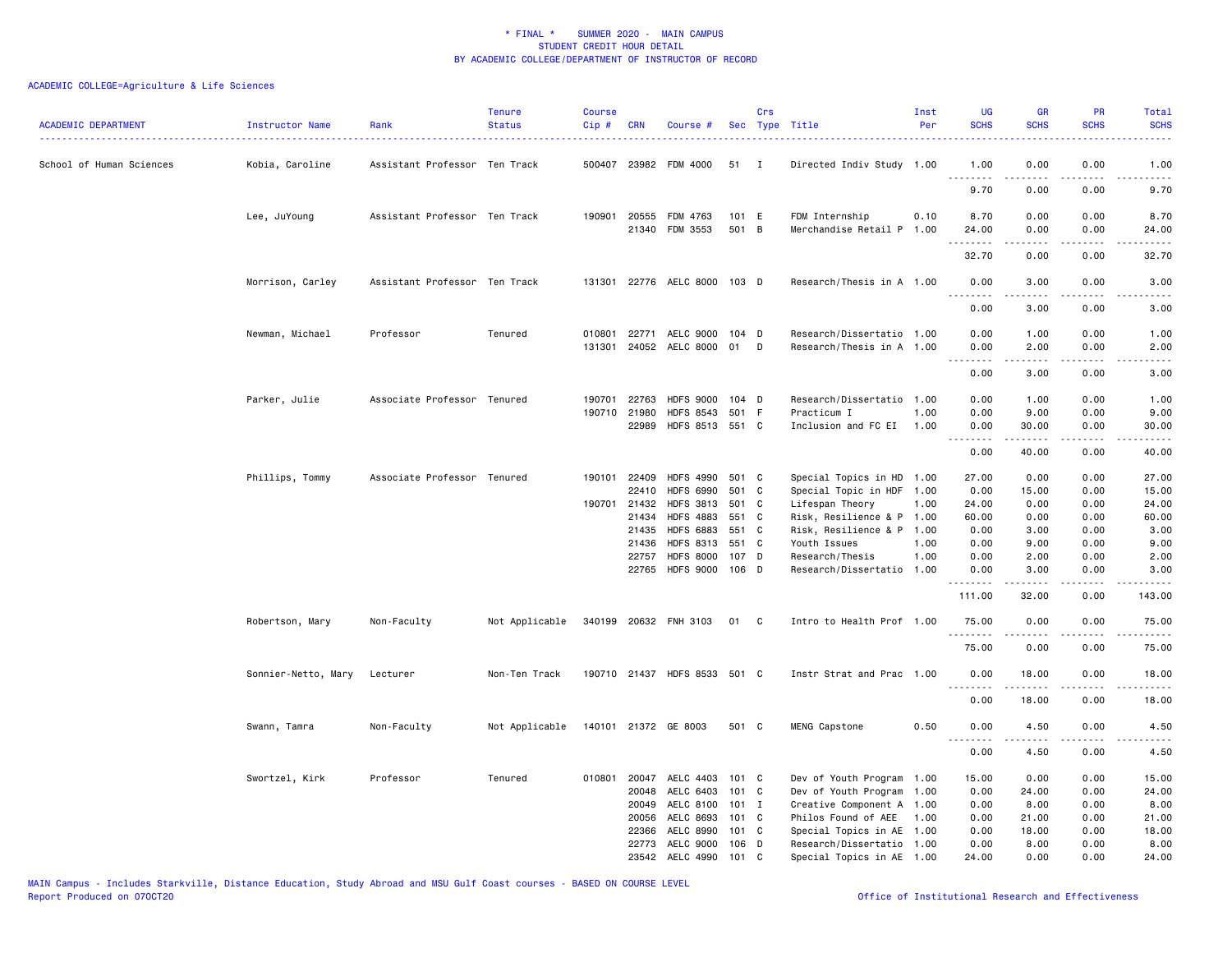| <b>ACADEMIC DEPARTMENT</b>            | <b>Instructor Name</b> | Rank                          | <b>Tenure</b><br><b>Status</b> | Course<br>Cip# | <b>CRN</b> | Course #              |         | Crs | Sec Type Title            | Inst<br>Per | UG<br><b>SCHS</b> | <b>GR</b><br><b>SCHS</b> | <b>PR</b><br><b>SCHS</b> | Total<br><b>SCHS</b> |
|---------------------------------------|------------------------|-------------------------------|--------------------------------|----------------|------------|-----------------------|---------|-----|---------------------------|-------------|-------------------|--------------------------|--------------------------|----------------------|
|                                       |                        |                               |                                |                |            |                       |         |     |                           |             |                   |                          |                          |                      |
| School of Human Sciences              | Swortzel, Kirk         | Professor                     | Tenured                        | 131301         | 20055      | AELC 8593 101 C       |         |     | Hist Found of AEE         | 1.00        | 0.00              | 21.00                    | 0.00                     | 21.00                |
|                                       |                        |                               |                                |                | 22779      | AELC 8000 106 D       |         |     | Research/Thesis in A 1.00 |             | 0.00              | 2.00                     | 0.00                     | 2.00                 |
|                                       |                        |                               |                                |                | 23941      | AELC 7000 101 I       |         |     | Directed Indiv Study 1.00 |             | 0.00              | 3.00                     | 0.00<br>-----            | 3.00<br>.            |
|                                       |                        |                               |                                |                |            |                       |         |     |                           |             | 39.00             | 105.00                   | 0.00                     | 144.00               |
|                                       | Wheeler, Brandan       | Assistant Professor Ten Track |                                | 190701         | 22758      | HDFS 8000 108 D       |         |     | Research/Thesis           | 1.00        | 0.00              | 3.00                     | 0.00                     | 3.00                 |
|                                       |                        |                               |                                |                |            | 22766 HDFS 9000 107 D |         |     | Research/Dissertatio      | 1.00        | 0.00              | 1.00                     | 0.00                     | 1.00                 |
|                                       |                        |                               |                                |                |            |                       |         |     |                           |             | 0.00              | 4.00                     | 0.00                     | 4.00                 |
|                                       | Wilmoth, Joe           | Professor                     | Tenured                        | 190101         | 24095      | <b>HDFS 7000</b>      | $101$ I |     | Directed Indiv Study 1.00 |             | 0.00              | 3.00                     | 0.00                     | 3.00                 |
|                                       |                        |                               |                                | 190701         | 22767      | HDFS 9000 108 D       |         |     | Research/Dissertatio 1.00 |             | 0.00              | 9.00                     | 0.00                     | 9.00                 |
|                                       |                        |                               |                                | 190704         |            | 20675 HDFS 4853 001 C |         |     | Family: Human Ecolog 1.00 |             | 36.00             | 0.00                     | 0.00                     | 36.00                |
|                                       |                        |                               |                                |                |            | 20676 HDFS 6853 001 C |         |     | Family: Human Ecolog 1.00 |             | 0.00              | 15.00                    | 0.00                     | 15.00                |
|                                       |                        |                               |                                |                |            |                       |         |     |                           |             | 36.00             | 27.00                    | --------<br>0.00         | . <b>.</b><br>63.00  |
|                                       | Woodward, Rachel       | Lecturer                      | Non-Ten Track                  | 500407         |            | 23401 FDM 1523        | 51 C    |     | Visual Dsgn & Dress       | 1.00        | 24.00             | 0.00                     | 0.00                     | 24.00                |
|                                       |                        |                               |                                |                |            |                       |         |     |                           |             | 24.00             | 0.00                     | 0.00                     | 24.00                |
| ===================================== |                        |                               |                                |                |            |                       |         |     |                           |             | =====             |                          |                          | =======              |
| School of Human Sciences              |                        |                               |                                |                |            |                       |         |     |                           |             | 909,00            | 275.50                   | 0.00                     | 1184.50              |
| ===================================== |                        |                               |                                |                |            |                       |         |     |                           |             | ========          | =================        |                          | ==========           |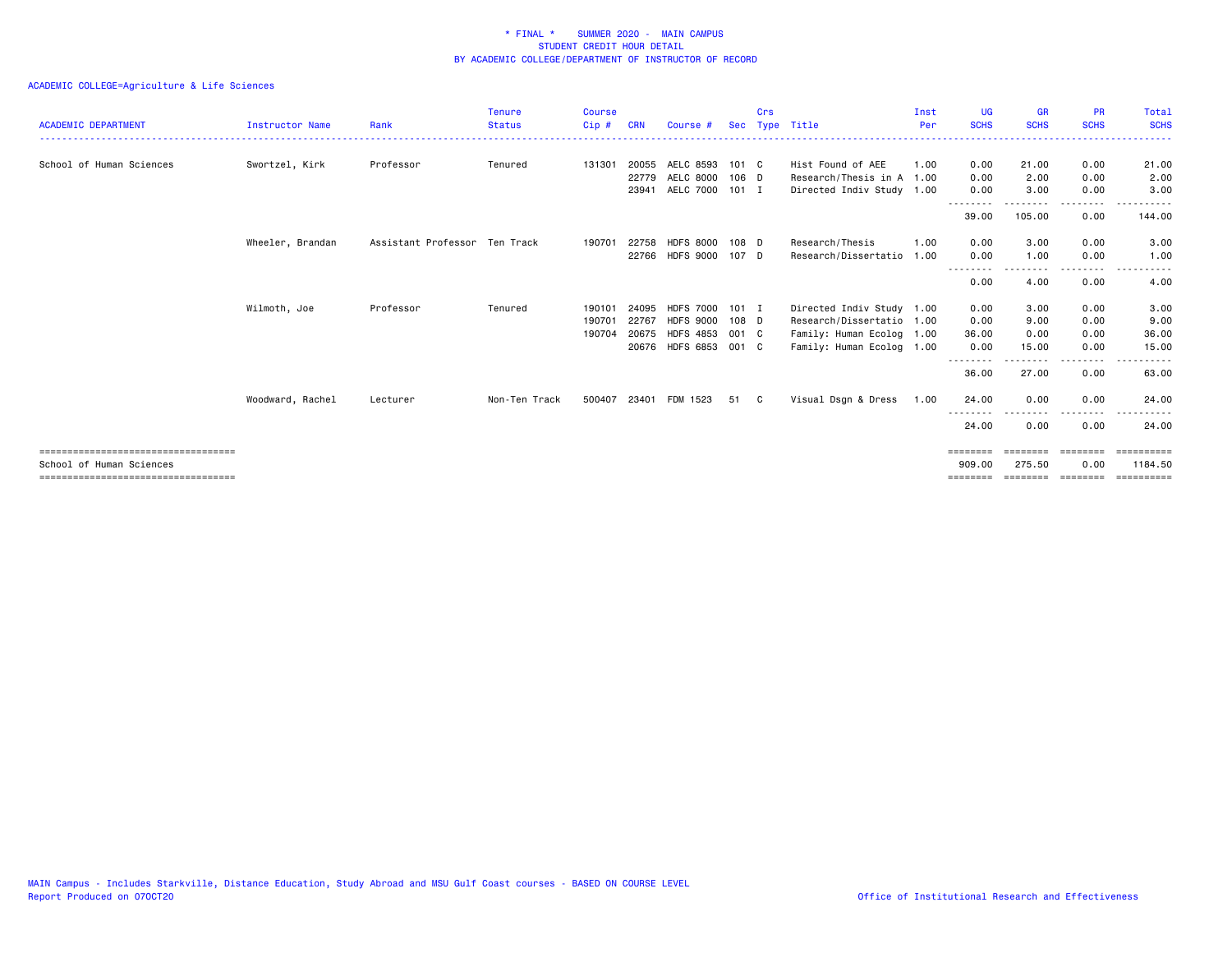| <b>ACADEMIC DEPARTMENT</b> | Instructor Name   | Rank                          | <b>Tenure</b><br><b>Status</b> | <b>Course</b><br>Cip # | <b>CRN</b>            | Course #                                |             | Crs          | Sec Type Title                                         | Inst<br>Per  | <b>UG</b><br><b>SCHS</b>  | <b>GR</b><br><b>SCHS</b> | <b>PR</b><br><b>SCHS</b> | Total<br><b>SCHS</b> |
|----------------------------|-------------------|-------------------------------|--------------------------------|------------------------|-----------------------|-----------------------------------------|-------------|--------------|--------------------------------------------------------|--------------|---------------------------|--------------------------|--------------------------|----------------------|
| Art AAD                    | Altomonte, Jenna  | Assistant Professor Ten Track |                                | 500703                 | 23265                 | ART 1023<br>500799 23293 ART 4990       | 51<br>02    | C<br>C       | History Of Art II<br>Special Topic In ART 1.00         | 1.00         | 21.00<br>21.00            | 0.00<br>0.00             | 0.00<br>0.00             | 21.00<br>21.00       |
|                            |                   |                               |                                |                        |                       |                                         |             |              |                                                        |              | .<br>42.00                | .<br>0.00                | .<br>0.00                | .<br>42.00           |
|                            | Bostic, Alexander | Associate Professor Tenured   |                                | 500799                 | 23299<br>23303        | ART 4990<br>ART 4990                    | 53<br>552 Q | Q            | Special Topic In ART 1.00<br>Special Topic In ART 1.00 |              | 12.00<br>6.00<br><u>.</u> | 0.00<br>0.00             | 0.00<br>0.00             | 12.00<br>6.00        |
|                            |                   |                               |                                |                        |                       |                                         |             |              |                                                        |              | 18.00                     | 0.00                     | 0.00                     | 18.00                |
|                            | Campbell, Frank   | Associate Professor Tenured   |                                |                        |                       | 500101 24054 ART 4693                   | 51          | $\mathsf{L}$ | Intern-Fine Art                                        | 1.00         | 3.00                      | 0.00                     | 0.00                     | 3.00                 |
|                            |                   |                               |                                |                        |                       |                                         |             |              |                                                        |              | .<br>3.00                 | .<br>0.00                | - - - -<br>0.00          | 3.00                 |
|                            | Gipson, Claire    | Assistant Professor Ten Track |                                |                        | 500799 23297<br>23307 | ART 4990<br>ART 4990                    | 51<br>554 Q | C            | Special Topic In ART 1.00<br>Special Topic In ART 1.00 |              | 15.00<br>15.00            | 0.00<br>0.00             | 0.00<br>0.00             | 15.00<br>15.00       |
|                            |                   |                               |                                |                        |                       |                                         |             |              |                                                        |              | .<br>30.00                | 0.00                     | 0.00                     | 30.00                |
|                            | Gootee, Marita    | Professor                     | Tenured                        |                        |                       | 500799 23300 ART 4990                   | 54          | Q            | Special Topic In ART 1.00                              |              | 21.00                     | 0.00                     | 0.00                     | 21.00                |
|                            |                   |                               |                                |                        |                       |                                         |             |              |                                                        |              | 21.00                     | 0.00                     | 0.00                     | 21.00                |
|                            | Gordon, Jeffery   | Lecturer                      | Non-Ten Track                  |                        |                       | 500703 21171 ART 1113<br>23245 ART 1113 | 501<br>01   | C<br>C       | Art Appreciation<br>Art Appreciation                   | 1.00<br>1.00 | 81.00<br>93.00<br>.       | 0.00<br>0.00<br>-----    | 0.00<br>0.00<br>.        | 81.00<br>93.00<br>.  |
|                            |                   |                               |                                |                        |                       |                                         |             |              |                                                        |              | 174.00                    | 0.00                     | 0.00                     | 174.00               |
|                            | Hitt, Candace     | Lecturer                      | Non-Ten Track                  |                        |                       | 500605 23101 ART 2103                   | 01 B        |              | Photography Survey                                     | 1.00         | 27.00<br>.                | 0.00                     | 0.00                     | 27.00                |
|                            |                   |                               |                                |                        |                       |                                         |             |              |                                                        |              | 27.00                     | 0.00                     | 0.00                     | 27,00                |
|                            | Hong, Ming        | Assistant Professor Ten Track |                                |                        |                       | 500401 21778 ART 1133                   | 51          | $\mathsf{L}$ | Design II                                              | 1.00         | 18.00<br><u>.</u>         | 0.00                     | 0.00                     | 18.00                |
|                            |                   |                               |                                |                        |                       |                                         |             |              |                                                        |              | 18.00                     | 0.00                     | 0.00                     | 18.00                |
|                            | Kornreich, Jordan | Lecturer                      | Non-Ten Track                  |                        |                       | 500703 20074 ART 1113                   | E51 C       |              | Art Appreciation                                       | 1.00         | 81.00<br>.                | 0.00                     | 0.00<br>- - - -          | 81.00                |
|                            |                   |                               |                                |                        |                       |                                         |             |              |                                                        |              | 81.00                     | 0.00                     | 0.00                     | 81.00                |
|                            | McElfish, Aaron   | Non-Faculty                   | Not Applicable                 |                        |                       | 500705 21775 ART 1213<br>21777 ART 1223 | 01<br>51    | - L<br>- L   | Drawing I<br>Drawing II                                | 1.00<br>1.00 | 15.00<br>30.00            | 0.00<br>0.00             | 0.00<br>0.00             | 15.00<br>30.00       |
|                            |                   |                               |                                |                        |                       |                                         |             |              |                                                        |              | <u>--------</u><br>45.00  | 0.00                     | 0.00                     | 45.00                |
|                            | Morzuch, Joseph   | Assistant Professor Ten Track |                                |                        |                       | 500401 21776 ART 1123                   | 01          | - L          | Design I                                               | 1.00         | 18.00                     | 0.00                     | 0.00                     | 18.00                |
|                            |                   |                               |                                |                        |                       |                                         |             |              |                                                        |              | .<br>18.00                | .<br>0.00                | 0.00                     | .<br>18.00           |
|                            | Neuenfeldt, Lori  | Instructor                    | Non-Ten Track                  | 500407                 | 21602                 | FDM 3573<br>500703 23244 ART 1013       | 01<br>01    | B<br>C       | Historic Costume<br>History Of Art I                   | 1.00<br>1.00 | 48.00<br>39.00            | 0.00<br>0.00             | 0.00<br>0.00             | 48.00<br>39.00       |
|                            |                   |                               |                                |                        |                       |                                         |             |              |                                                        |              | .<br>87.00                | .<br>0.00                | د د د د<br>0.00          | .<br>87.00           |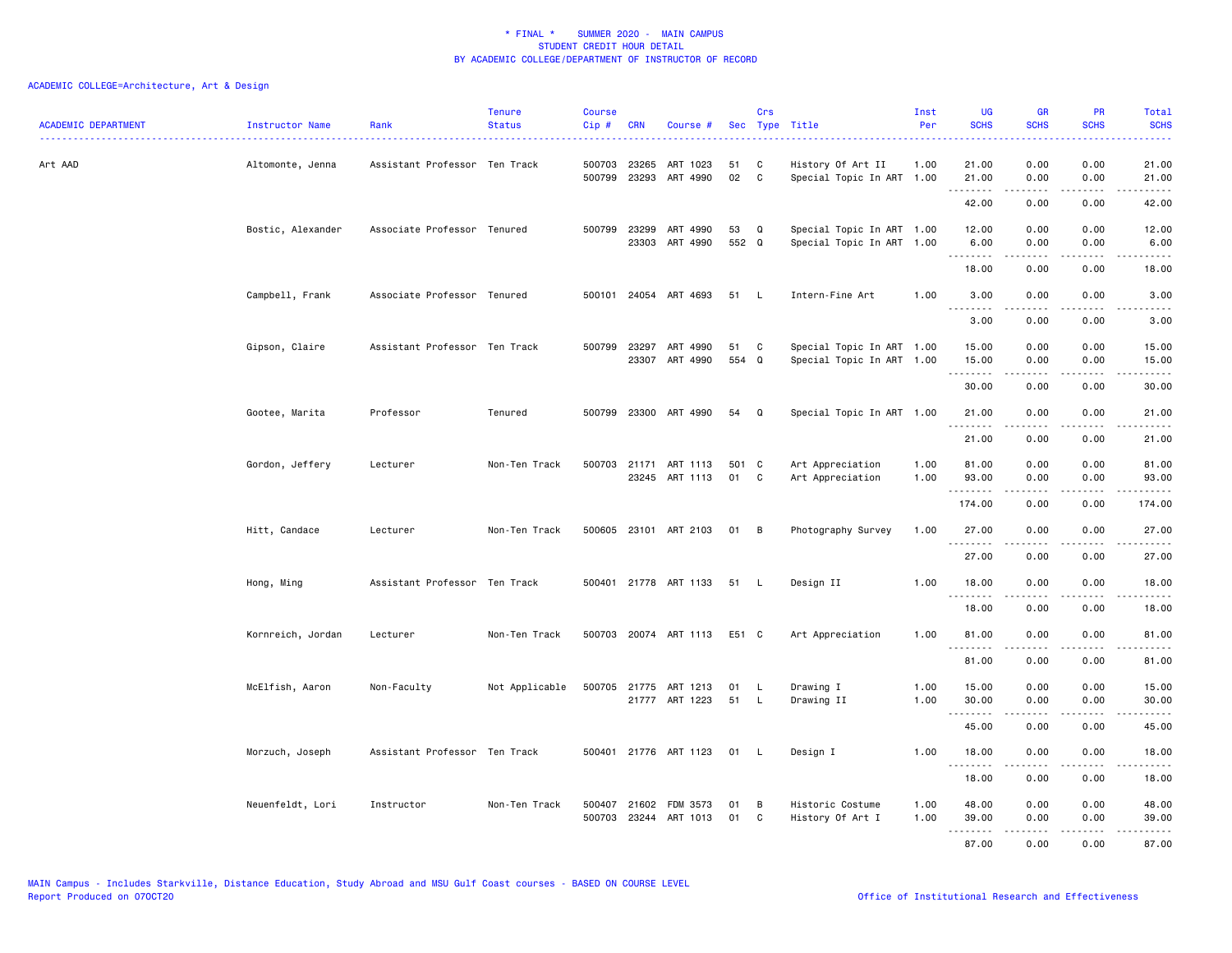| <b>ACADEMIC DEPARTMENT</b>                                                                                                        | Instructor Name | Rank                | <b>Tenure</b><br><b>Status</b> | Course<br>$Cip$ # | <b>CRN</b>     | Course #                   |             | Crs | Sec Type Title                               | Inst<br>Per  | <b>UG</b><br><b>SCHS</b>                   | <b>GR</b><br><b>SCHS</b>                  | <b>PR</b><br><b>SCHS</b>     | Total<br><b>SCHS</b>               |
|-----------------------------------------------------------------------------------------------------------------------------------|-----------------|---------------------|--------------------------------|-------------------|----------------|----------------------------|-------------|-----|----------------------------------------------|--------------|--------------------------------------------|-------------------------------------------|------------------------------|------------------------------------|
| Art AAD                                                                                                                           | Powney, Jeralyn | Associate Professor | Tenured                        | 500799            | 23294<br>23311 | ART<br>4990<br>ART<br>4990 | 04<br>502 C | C.  | Special Topic In ART<br>Special Topic In ART | 1.00<br>1.00 | 24.00<br>6.00<br>---------<br>30.00        | 0.00<br>0.00<br>.<br>0.00                 | 0.00<br>0.00<br>.<br>0.00    | 24.00<br>6.00<br>.<br>30.00        |
| ======================================<br>Art AAD<br>-------------------------------------<br>----------------------------------- |                 |                     |                                |                   |                |                            |             |     |                                              |              | ========<br>594.00<br>--------<br>-------- | ========<br>0.00<br>---------<br>-------- | ========<br>0.00<br>======== | ==========<br>594.00<br>========== |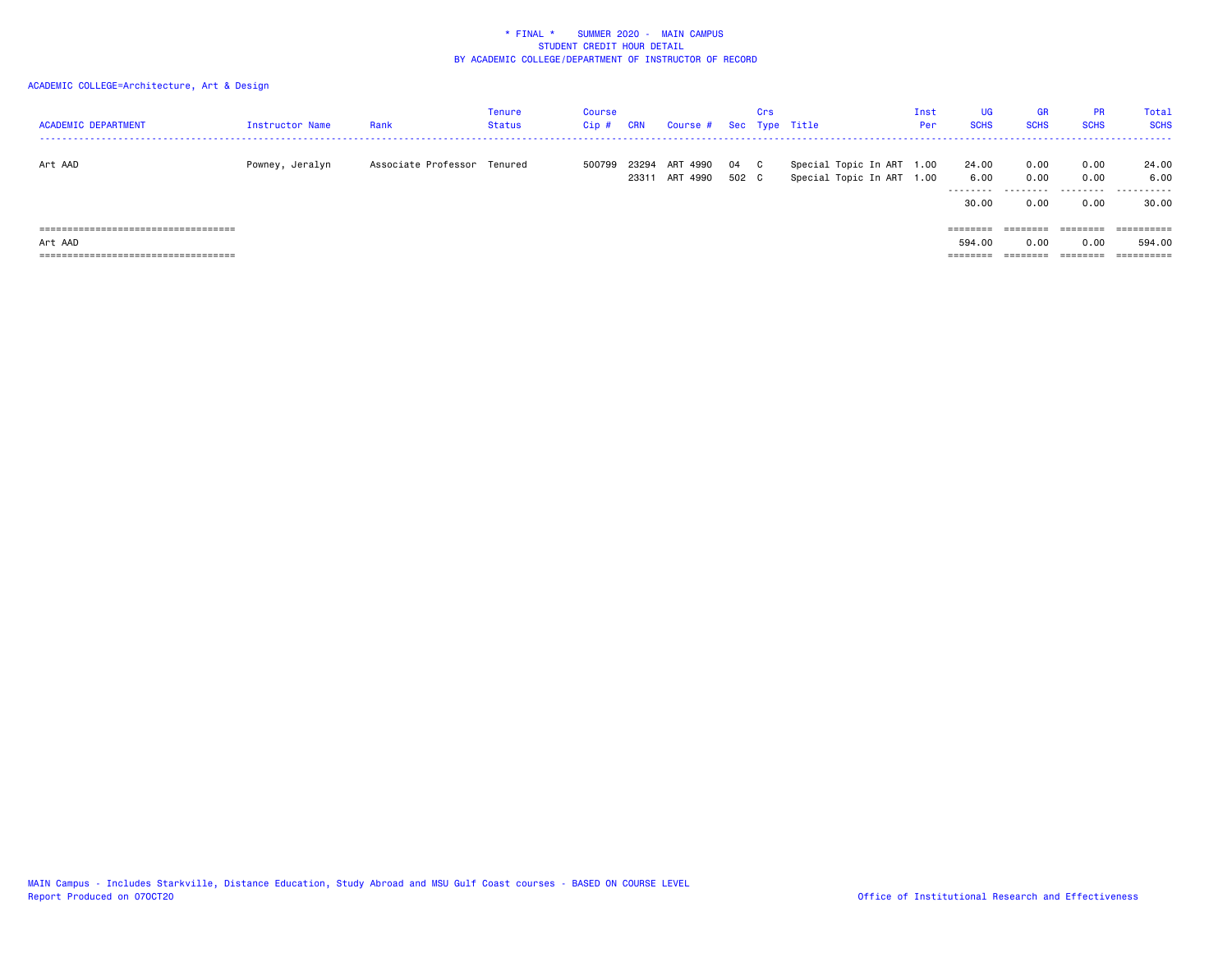| <b>ACADEMIC DEPARTMENT</b>                                                  | Instructor Name | Rank                                               | Tenure<br><b>Status</b> | Course<br>Cip# | <b>CRN</b> | Course # Sec Type Title | Crs      |                           | Inst<br>Per | <b>UG</b><br><b>SCHS</b> | <b>GR</b><br><b>SCHS</b> | <b>PR</b><br><b>SCHS</b> | Total<br><b>SCHS</b> |
|-----------------------------------------------------------------------------|-----------------|----------------------------------------------------|-------------------------|----------------|------------|-------------------------|----------|---------------------------|-------------|--------------------------|--------------------------|--------------------------|----------------------|
| Building Construction Science                                               | Rokooei, Saeed  | Assistant Professor Ten Track                      |                         | 522001         |            | 20086 BCS 1126 51       | $\Omega$ | Build Construct Stud 1.00 |             | 186.00<br>--------       | 0.00<br>.                | 0.00<br>.                | 186.00<br>.          |
|                                                                             |                 |                                                    |                         |                |            |                         |          |                           |             | 186.00                   | 0.00                     | 0.00                     | 186.00               |
|                                                                             |                 | Shojaei Kol Kachi, A Assistant Professor Ten Track |                         | 522001         |            | 21967 BCS 1116 01       | $\Omega$ | Build Construct Stud 1.00 |             | 168,00<br>---------      | 0.00<br>.                | 0.00<br>.                | 168.00<br>.          |
|                                                                             |                 |                                                    |                         |                |            |                         |          |                           |             | 168.00                   | 0.00                     | 0.00                     | 168.00               |
| =====================================                                       |                 |                                                    |                         |                |            |                         |          |                           |             | $=$ = = = = = = =        | :=======                 | ========                 | eeeeeeee             |
| Building Construction Science                                               |                 |                                                    |                         |                |            |                         |          |                           |             | 354.00                   | 0.00                     | 0.00                     | 354.00               |
| -----------------------------------<br>------------------------------------ |                 |                                                    |                         |                |            |                         |          |                           |             |                          | --------                 | ________                 | ==========           |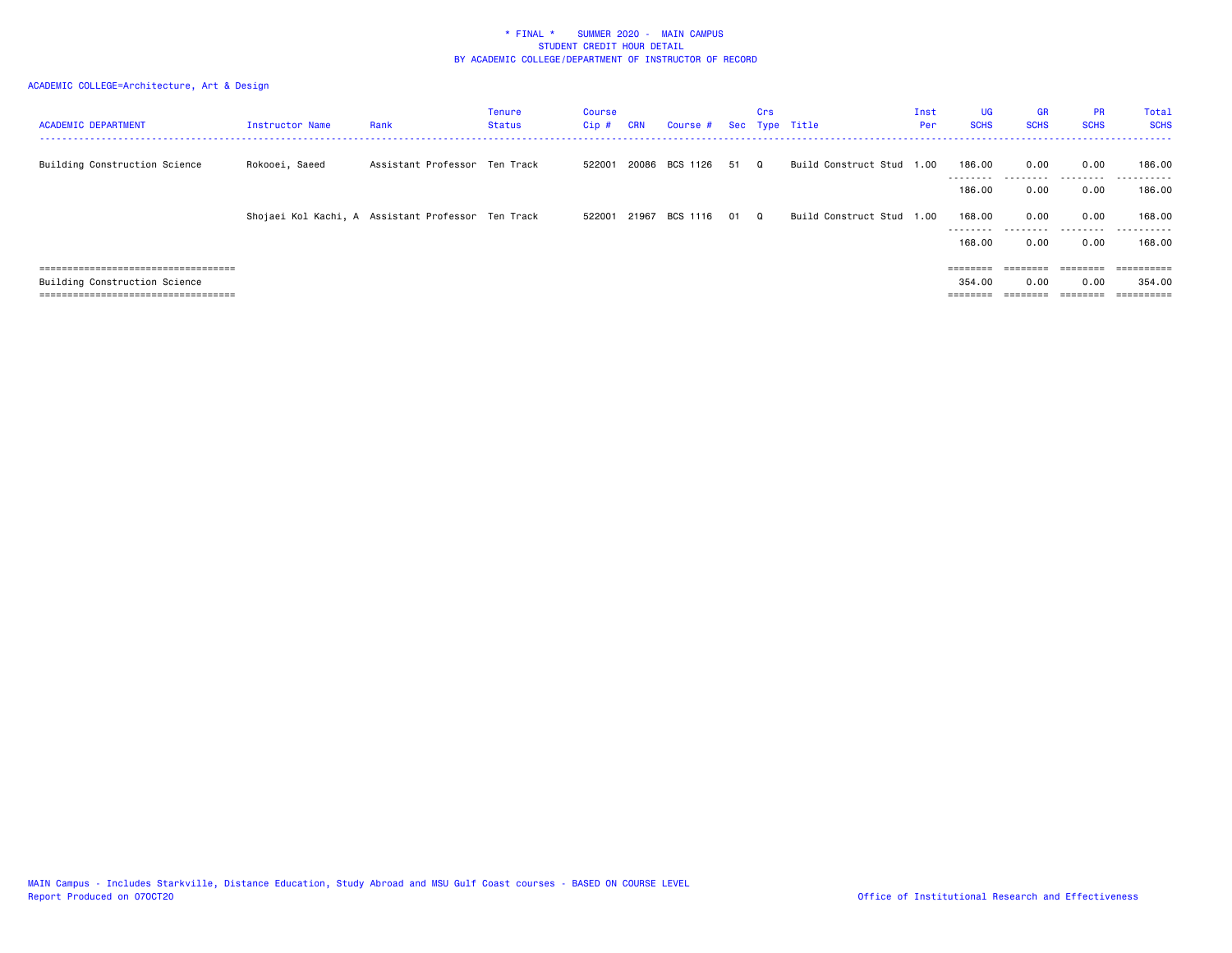# ACADEMIC COLLEGE=Architecture, Art & Design

| <b>ACADEMIC DEPARTMENT</b>            | Instructor Name | Rank                        | <b>Tenure</b><br><b>Status</b> | Course<br>Cip# | <b>CRN</b> | Course #                 |                | Crs | Sec Type Title                                         | Inst<br>Per | <b>UG</b><br><b>SCHS</b> | <b>GR</b><br><b>SCHS</b> | <b>PR</b><br><b>SCHS</b> | Total<br><b>SCHS</b> |
|---------------------------------------|-----------------|-----------------------------|--------------------------------|----------------|------------|--------------------------|----------------|-----|--------------------------------------------------------|-------------|--------------------------|--------------------------|--------------------------|----------------------|
| Interior Design                       | Chaney, Anna    | Instructor                  | Non-Ten Track                  | 500408 23097   |            | ID 2614                  | 02             | - B | ID Studio II                                           | 1.00        | 44.00                    | 0.00                     | 0.00                     | 44.00                |
|                                       |                 |                             |                                |                |            |                          |                |     |                                                        |             | --------<br>44.00        | 0.00                     | 0.00                     | .<br>44.00           |
|                                       | Miller, Beth    | Professor                   | Tenured                        | 500408         | 20713      | ID 4753<br>20714 ID 4753 | WO3 E<br>WO4 E |     | Interior Design Inte 1.00<br>Interior Design Inte 1.00 |             | 42.00<br>42.00           | 0.00<br>0.00             | 0.00<br>0.00             | 42.00<br>42.00       |
|                                       |                 |                             |                                |                |            |                          |                |     |                                                        |             | --------<br>84.00        | 0.00                     | 0.00                     | .<br>84.00           |
|                                       | Miller, Lyndsey | Associate Professor Tenured |                                | 151303         | 23098      | ID 3363                  | 51 B           |     | 3/D & CAD Modeling i 1.00                              |             | 30.00                    | 0.00                     | 0.00                     | 30.00                |
|                                       |                 |                             |                                | 500408         | 23096      | ID 3603                  | 001 C          |     | Digital Design for I 1.00                              |             | 48.00<br>--------        | 0.00                     | 0.00<br>---------        | 48.00<br>.           |
|                                       |                 |                             |                                |                |            |                          |                |     |                                                        |             | 78.00                    | 0.00                     | 0.00                     | 78.00                |
| ===================================== |                 |                             |                                |                |            |                          |                |     |                                                        |             | <b>EEEEEEE</b>           | ========                 | ========                 | ==========           |
| Interior Design                       |                 |                             |                                |                |            |                          |                |     |                                                        |             | 206.00                   | 0.00                     | 0.00                     | 206.00               |

=================================== ======== ======== ======== ==========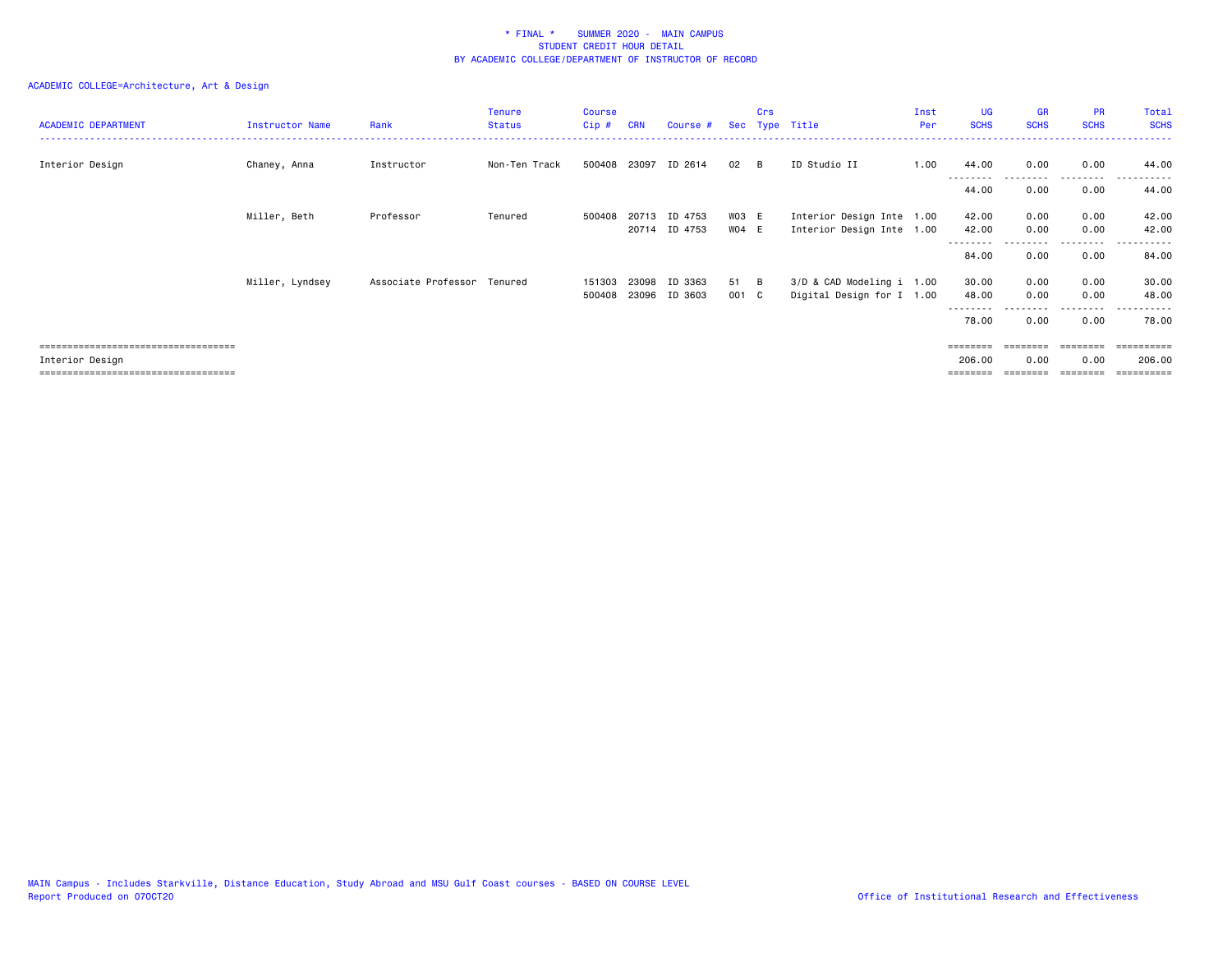# ACADEMIC COLLEGE=Architecture, Art & Design

| <b>ACADEMIC DEPARTMENT</b>                                     | Instructor Name | Rank                        | <b>Tenure</b><br><b>Status</b> | <b>Course</b><br>$Cip$ # | <b>CRN</b> | Course #                   | Sec      | Crs        | Type Title                         | Inst<br>Per  | <b>UG</b><br><b>SCHS</b> | <b>GR</b><br><b>SCHS</b> | <b>PR</b><br><b>SCHS</b> | Total<br><b>SCHS</b>   |
|----------------------------------------------------------------|-----------------|-----------------------------|--------------------------------|--------------------------|------------|----------------------------|----------|------------|------------------------------------|--------------|--------------------------|--------------------------|--------------------------|------------------------|
| School of Architecture                                         | Gregory, Alexis | Associate Professor Tenured |                                | 040201                   |            | 23630 ARC 3713             | 02       | B          | Assemblages                        | 1.00         | 60.00<br>---------       | 0.00<br>--------         | 0.00<br>--------         | 60.00<br>.             |
|                                                                |                 |                             |                                |                          |            |                            |          |            |                                    |              | 60.00                    | 0.00                     | 0.00                     | 60.00                  |
|                                                                | Herrmann, Hans  | Associate Professor Tenured |                                | 040201                   | 20062      | ARC 1536<br>20063 ARC 1546 | 01<br>52 | - B<br>- B | Arch Design I-A<br>Arch Design I-B | 1.00<br>1.00 | 72.00<br>72.00           | 0.00<br>0.00             | 0.00<br>0.00             | 72.00<br>72.00         |
|                                                                |                 |                             |                                |                          |            |                            |          |            |                                    |              | ---------<br>144.00      | 0.00                     | $\cdots$<br>0.00         | .<br>144.00            |
|                                                                | Kemp, Leah      | Non-Faculty                 | Not Applicable                 |                          |            | 040201 21170 ARC 1013      | 501 C    |            | Arch Appreciation                  | 1.00         | 21.00                    | 0.00                     | 0.00                     | 21.00                  |
|                                                                |                 |                             |                                |                          |            |                            |          |            |                                    |              | ---------<br>21.00       | <u>.</u><br>0.00         | ---------<br>0.00        | .<br>$\cdots$<br>21.00 |
|                                                                | Poros, John     | Professor                   | Tenured                        | 040201                   | 20066      | ARC 3904                   | 51       | - B        | Structures I                       | 1.00         | 64.00                    | 0.00                     | 0.00                     | 64.00                  |
|                                                                |                 |                             |                                |                          |            | 23525 BCS 3904             | 51       | B          | Structures I                       | 1.00         | 12.00<br>--------        | 0.00                     | 0.00<br>----             | 12.00<br>.             |
|                                                                |                 |                             |                                |                          |            |                            |          |            |                                    |              | 76.00                    | 0.00                     | 0.00                     | 76.00                  |
| ====================================<br>School of Architecture |                 |                             |                                |                          |            |                            |          |            |                                    |              | 301.00                   | 0.00                     | 0.00                     | :======<br>301.00      |
| .====================================                          |                 |                             |                                |                          |            |                            |          |            |                                    |              |                          |                          |                          | ======                 |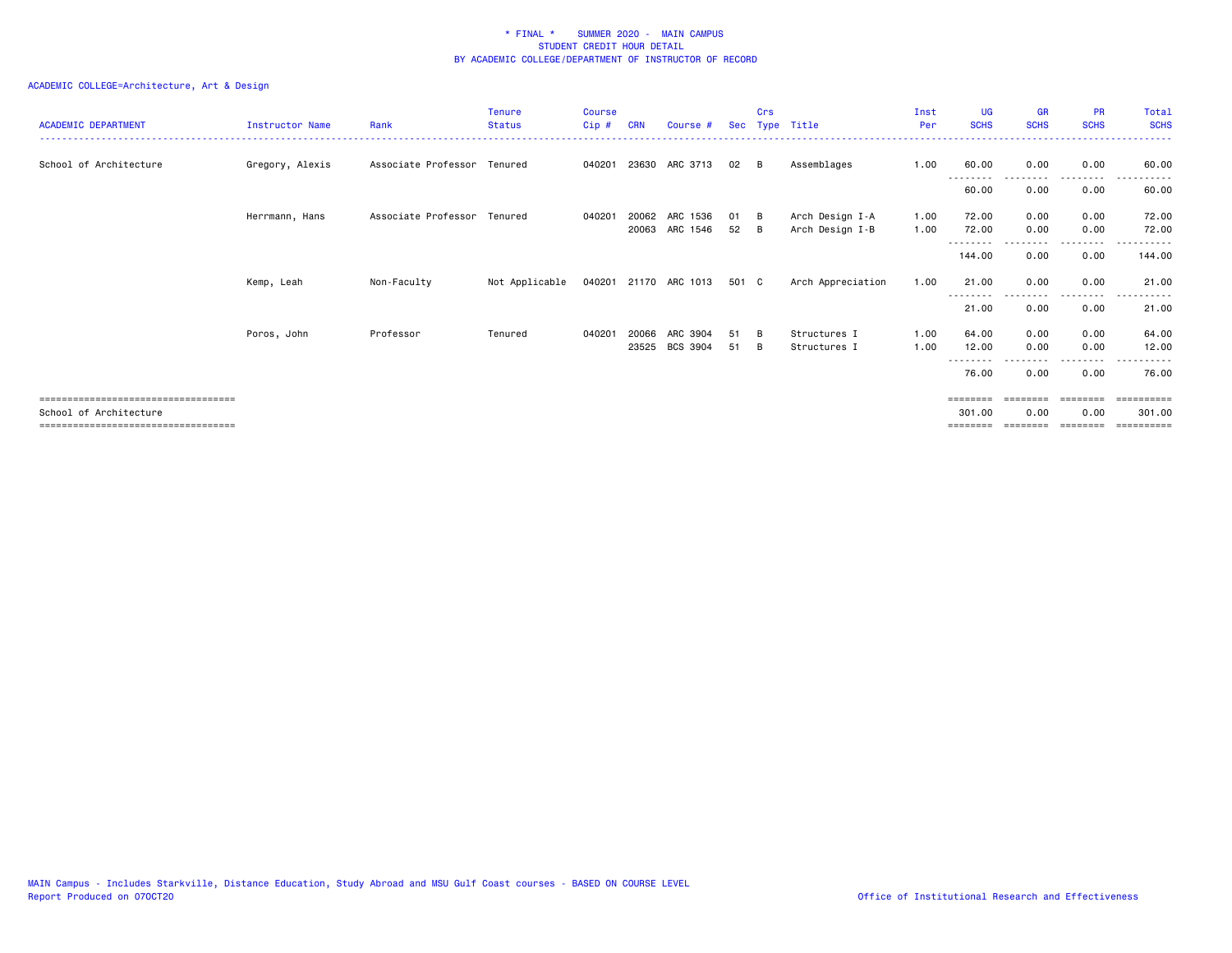| <b>ACADEMIC DEPARTMENT</b>             | Instructor Name | Rank              | Tenure<br>Status | Course<br>Cip | CRN | Course #            | Crs | Sec Type Title            | Inst<br>Per | UG<br><b>SCHS</b> | <b>GR</b><br><b>SCHS</b> | PR.<br><b>SCHS</b>   | Total<br><b>SCHS</b> |
|----------------------------------------|-----------------|-------------------|------------------|---------------|-----|---------------------|-----|---------------------------|-------------|-------------------|--------------------------|----------------------|----------------------|
| African American Studies               | Young, Britany  | Grad Teach Assist | Not Applicable   | 050201        |     | 20002 AAS 1063 01 C |     | Intro to African Ame 1.00 |             | 72.00<br>.        | 0.00<br>.                | 0.00<br>.            | 72.00<br>.           |
|                                        |                 |                   |                  |               |     |                     |     |                           |             | 72.00             | 0.00                     | 0.00                 | 72.00                |
| ====================================== |                 |                   |                  |               |     |                     |     |                           |             | $=$ = = = = = = = | :=======                 | ========             | ==========           |
| African American Studies               |                 |                   |                  |               |     |                     |     |                           |             | 72.00             | 0.00                     | 0.00                 | 72.00                |
| ====================================== |                 |                   |                  |               |     |                     |     |                           |             |                   | --------                 | ________<br>-------- | ==========           |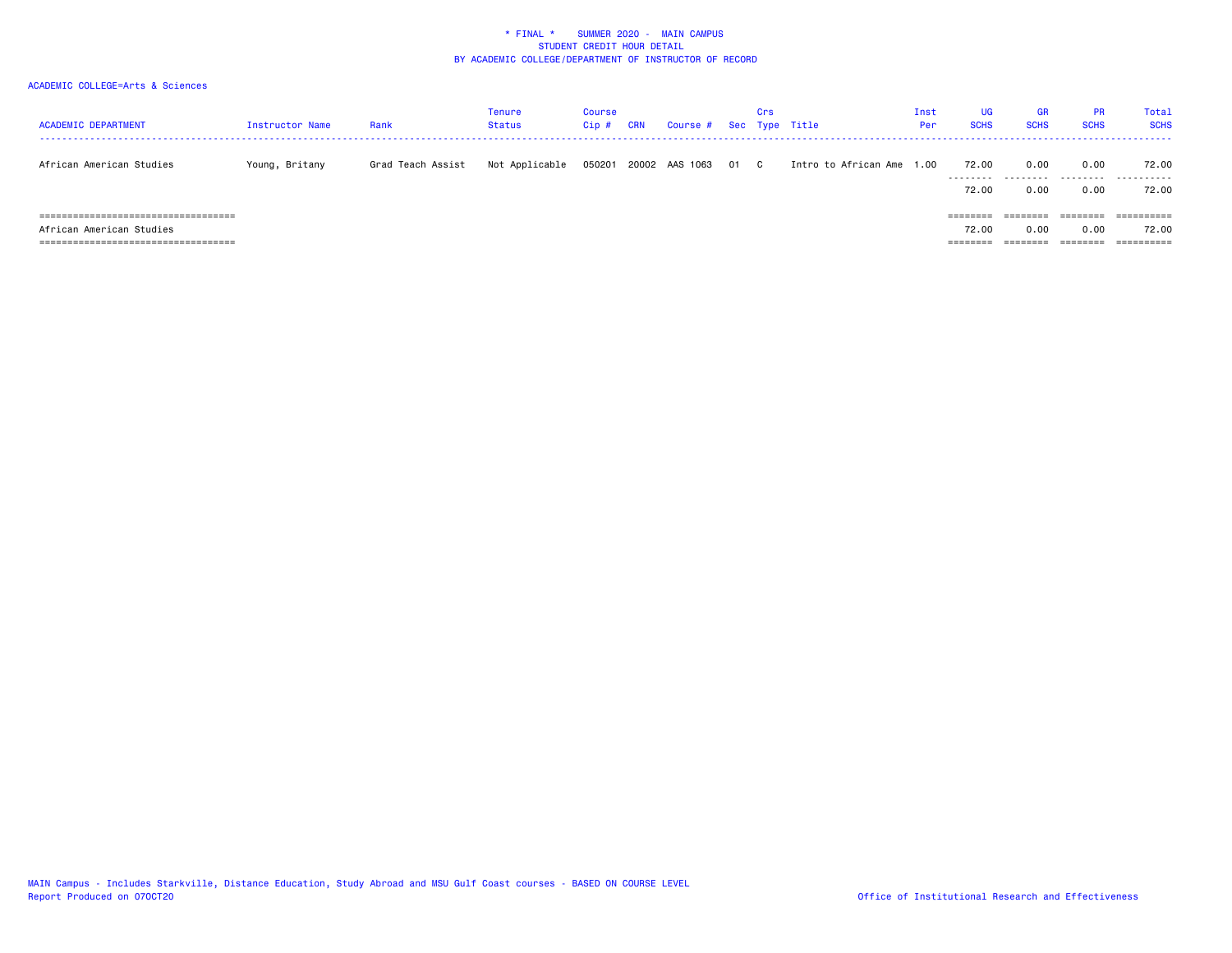# ACADEMIC COLLEGE=Arts & Sciences

| <b>ACADEMIC DEPARTMENT</b>                         | Instructor Name  | Rank                          | <b>Tenure</b><br><b>Status</b> | Course<br>Cip# | <b>CRN</b> | Course #      |              | Crs | Sec Type Title            | Inst<br>Per | <b>UG</b><br><b>SCHS</b> | <b>GR</b><br><b>SCHS</b> | <b>PR</b><br><b>SCHS</b> | Total<br><b>SCHS</b>   |
|----------------------------------------------------|------------------|-------------------------------|--------------------------------|----------------|------------|---------------|--------------|-----|---------------------------|-------------|--------------------------|--------------------------|--------------------------|------------------------|
| Anthropology & Middle Eastern Cultu Lambert, Shawn |                  | Assistant Professor Ten Track |                                | 450201         |            | 21975 AN 1103 | 501 C        |     | Intro To Anthro           | 1.00        | 42.00                    | 0.00                     | 0.00                     | 42.00                  |
|                                                    |                  |                               |                                |                |            |               |              |     |                           |             | 42.00                    | 0.00                     | .<br>0.00                | 42.00                  |
|                                                    | Miller, Darcy    | Assistant Professor Ten Track |                                | 450201         | 23928      | AN 4000       | $01 \quad I$ |     | Directed Indiv Study 1.00 |             | 3.00                     | 0.00                     | 0.00                     | 3.00                   |
|                                                    |                  |                               |                                |                | 23930      | AN 4000       | 52 I         |     | Directed Indiv Study 1.00 |             | 3.00                     | 0.00                     | 0.00                     | 3.00                   |
|                                                    |                  |                               |                                | 450301         | 23674      | AN 3510       | 51           | A   | Archy Field Meth: Ex 1.00 |             | 24.00                    | 0.00                     | 0.00                     | 24.00                  |
|                                                    |                  |                               |                                |                |            |               |              |     |                           |             | 30.00                    | 0.00                     | .<br>0.00                | 30.00                  |
|                                                    | Osterholtz, Anna | Assistant Professor Ten Track |                                | 450201         | 23667      | AN 1103       | 01           | C.  | Intro To Anthro           | 1.00        | 48.00                    | 0.00                     | 0.00<br>.                | 48.00<br>- - - - - - - |
|                                                    |                  |                               |                                |                |            |               |              |     |                           |             | 48.00                    | 0.00                     | 0.00                     | 48.00                  |
| -------------------------------------              |                  |                               |                                |                |            |               |              |     |                           |             | ========                 | ========                 |                          |                        |
| Anthropology & Middle Eastern Cultu                |                  |                               |                                |                |            |               |              |     |                           |             | 120,00                   | 0.00                     | 0.00                     | 120.00                 |
| =====================================              |                  |                               |                                |                |            |               |              |     |                           |             |                          |                          |                          |                        |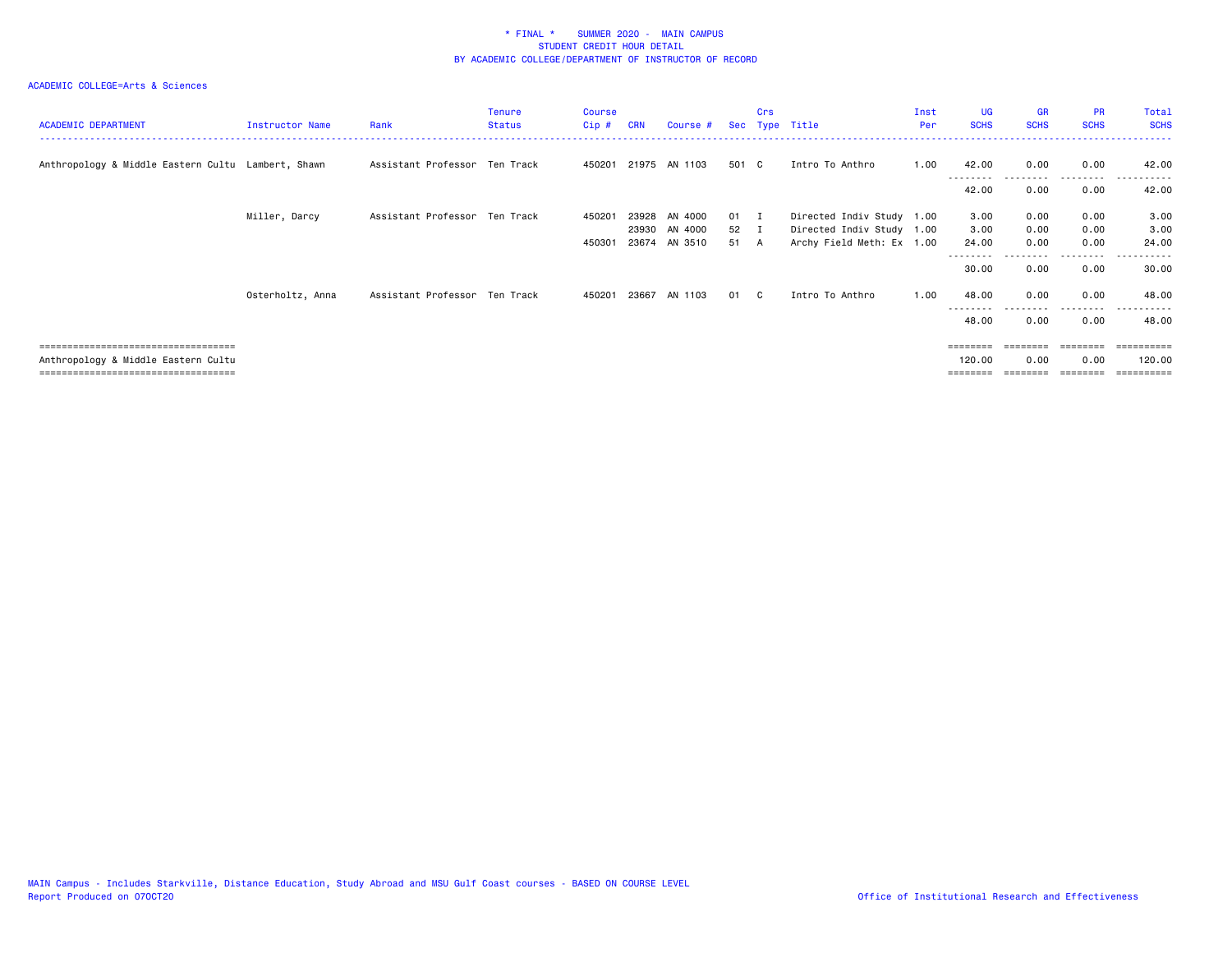| <b>ACADEMIC DEPARTMENT</b> | Instructor Name<br>. | Rank                          | <b>Tenure</b><br><b>Status</b> | <b>Course</b><br>Cip# | <b>CRN</b>   | Course #              |                  | Crs | Sec Type Title       | Inst<br>Per  | <b>UG</b><br><b>SCHS</b> | <b>GR</b><br><b>SCHS</b> | PR<br><b>SCHS</b>     | Total<br><b>SCHS</b>                                                                                                      |
|----------------------------|----------------------|-------------------------------|--------------------------------|-----------------------|--------------|-----------------------|------------------|-----|----------------------|--------------|--------------------------|--------------------------|-----------------------|---------------------------------------------------------------------------------------------------------------------------|
| Biological Sciences        | Barton, Brandon      | Assistant Professor Ten Track |                                |                       |              | 269999 22236 BIO 8000 | 102 <sub>D</sub> |     | Research/Thesis      | 1.00         | 0.00<br>.                | 1.00                     | 0.00                  | 1.00                                                                                                                      |
|                            |                      |                               |                                |                       |              |                       |                  |     |                      |              | 0.00                     | 1.00                     | 0.00                  | 1.00                                                                                                                      |
|                            | Barton, Martha       | Instructor                    | Non-Ten Track                  | 260101                | 20093        | BIO 1134              | 01               | C   | Biology I-SI         | 1.00         | 184.00                   | 0.00                     | 0.00                  | 184.00                                                                                                                    |
|                            |                      |                               |                                |                       | 20094        | BIO 1134              | 02               | К   | Biology I            | 1.00         | 0.00                     | 0.00                     | 0.00                  | 0.00                                                                                                                      |
|                            |                      |                               |                                |                       | 260799 20104 | BIO 2513              | 01               | C   | Animal Diversity     | 1.00<br>1.00 | 69.00                    | 0.00                     | 0.00                  | 69.00                                                                                                                     |
|                            |                      |                               |                                |                       |              | 20105 BIO 2513        | 02               | К   | Animal Diversity     |              | 0.00<br>.                | 0.00                     | 0.00                  | 0.00<br>.                                                                                                                 |
|                            |                      |                               |                                |                       |              |                       |                  |     |                      |              | 253.00                   | 0.00                     | 0.00                  | 253.00                                                                                                                    |
|                            | Bill, Brian          | Instructor                    | Non-Ten Track                  |                       |              | 260505 21783 BIO 3303 | 01               | B   | Parasitology         | 1.00         | 96.00                    | 0.00                     | 0.00                  | 96.00                                                                                                                     |
|                            |                      |                               |                                |                       |              |                       |                  |     |                      |              | 96.00                    | 0.00                     | 0.00                  | 96.00                                                                                                                     |
|                            | Brown, Matthew       | Associate Professor Tenured   |                                |                       |              | 269999 22261 BIO 9000 | 104 D            |     | Research / Diss      | 1.00         | 0.00                     | 1.00                     | 0.00                  | 1.00                                                                                                                      |
|                            |                      |                               |                                |                       |              |                       |                  |     |                      |              | .<br>0.00                | .<br>1.00                | 0.00                  | 1.00                                                                                                                      |
|                            | Counterman, Brian    | Associate Professor Tenured   |                                |                       |              | 269999 22285 BIO 8000 | 05               | D   | Research/Thesis      | 1.00         | 0.00                     | 1.00                     | 0.00                  | 1.00                                                                                                                      |
|                            |                      |                               |                                |                       |              |                       |                  |     |                      |              | .<br>0.00                | .<br>1.00                | $\frac{1}{2}$<br>0.00 | $- - - -$<br>1.00                                                                                                         |
|                            |                      |                               |                                |                       |              |                       |                  |     |                      |              |                          |                          |                       |                                                                                                                           |
|                            | Echols, Jeffrey      | Instructor                    | Non-Ten Track                  | 260101                | 20096        | BIO 1134              | E51 C            |     | Biology I-SI         | 1.00         | 68.00                    | 0.00                     | 0.00                  | 68.00                                                                                                                     |
|                            |                      |                               |                                |                       | 20097        | BIO 1134              | E52 K            |     | Biology I            | 1.00         | 0.00                     | 0.00                     | 0.00                  | 0.00                                                                                                                      |
|                            |                      |                               |                                | 260701                | 23157        | BIO 1004              | 101 C            |     | Anatomy & Physiology | 1.00         | 192.00                   | 0.00                     | 0.00                  | 192.00                                                                                                                    |
|                            |                      |                               |                                |                       |              |                       |                  |     |                      |              | 260.00                   | 0.00                     | 0.00                  | 260.00                                                                                                                    |
|                            | Ervin, Gary          | Professor                     | Tenured                        |                       |              | 269999 22265 BIO 9000 | 108 D            |     | Research / Diss      | 1.00         | 0.00<br>$- - -$          | 3.00                     | 0.00                  | 3.00                                                                                                                      |
|                            |                      |                               |                                |                       |              |                       |                  |     |                      |              | 0.00                     | 3.00                     | 0.00                  | 3.00                                                                                                                      |
|                            | Gordon, Donna        | Associate Professor Tenured   |                                | 260101                | 21196        | BIO 8191              | 501 S            |     | Seminar in General B | 1.00         | 0.00                     | 8.00                     | 0.00                  | 8.00                                                                                                                      |
|                            |                      |                               |                                |                       |              | 261201 21193 BIO 6033 | 501 C            |     | Fund Biotechnology   | 0.50         | 0.00                     | 24.00                    | 0.00                  | 24.00                                                                                                                     |
|                            |                      |                               |                                |                       |              |                       |                  |     |                      |              | د د د د                  | .                        | ----                  | $\frac{1}{2} \left( \frac{1}{2} \right) \left( \frac{1}{2} \right) \left( \frac{1}{2} \right) \left( \frac{1}{2} \right)$ |
|                            |                      |                               |                                |                       |              |                       |                  |     |                      |              | 0.00                     | 32.00                    | 0.00                  | 32.00                                                                                                                     |
|                            | Harrison, Lindsay    | Lecturer                      | Non-Ten Track                  |                       |              | 261201 21193 BIO 6033 | 501 C            |     | Fund Biotechnology   | 0.50         | 0.00<br>.                | 24.00<br>.               | 0.00<br>.             | 24.00<br>. <b>.</b>                                                                                                       |
|                            |                      |                               |                                |                       |              |                       |                  |     |                      |              | 0.00                     | 24.00                    | 0.00                  | 24.00                                                                                                                     |
|                            | Holder, Thomas       | Instructor                    | Non-Ten Track                  |                       | 260101 20098 | BIO 1144              | 51               | C   | Biology II-SI        | 1.00         | 196.00                   | 0.00                     | 0.00                  | 196.00                                                                                                                    |
|                            |                      |                               |                                |                       | 20099        | BIO 1144              | 52               | К   | Biology II           | 1.00         | 0.00                     | 0.00                     | 0.00                  | 0.00                                                                                                                      |
|                            |                      |                               |                                | 260701                | 23249        | BIO 1023              | 52               | К   | Plants & Humans      | 1.00         | 0.00                     | 0.00                     | 0.00                  | 0.00                                                                                                                      |
|                            |                      |                               |                                |                       | 23250        | BIO 1023              | 51               | C   | Plants & Humans      | 1.00         | 75.00                    | 0.00                     | 0.00                  | 75.00                                                                                                                     |
|                            |                      |                               |                                |                       |              |                       |                  |     |                      |              | 271.00                   | 0.00                     | 0.00                  | 271.00                                                                                                                    |
|                            | Jolley, Rachel       | Non-Employee                  | Not Applicable                 |                       |              | 261301 21194 BIO 8043 | 501 C            |     | Ecology & Environ    | 1.00         | 0.00<br><u>--------</u>  | 51.00<br>.               | 0.00<br>.             | 51.00                                                                                                                     |
|                            |                      |                               |                                |                       |              |                       |                  |     |                      |              | 0.00                     | 51.00                    | 0.00                  | 51.00                                                                                                                     |
|                            | Jordan, Heather      | Assistant Professor Ten Track |                                |                       |              | 260507 20115 BIO 4413 | 01               | C   | Immunology           | 1.00         | 105.00                   | 0.00                     | 0.00                  | 105.00                                                                                                                    |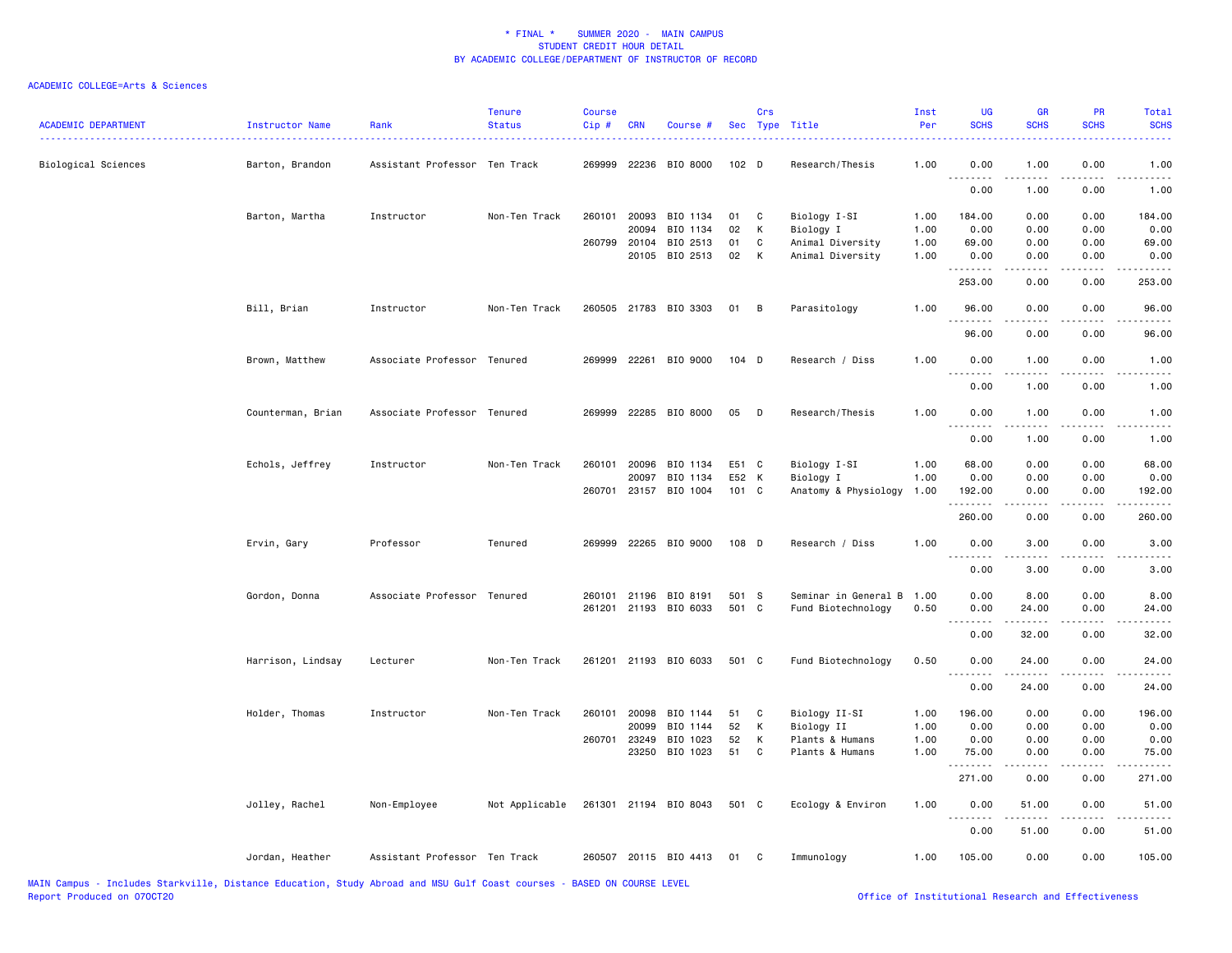| <b>ACADEMIC DEPARTMENT</b>                                                                         | Instructor Name   | Rank                          | <b>Tenure</b><br><b>Status</b> | <b>Course</b><br>Cip#        | <b>CRN</b>                     | Course #                                     |                      | Crs                                 | Sec Type Title                                                                                              | Inst<br>Per          | <b>UG</b><br><b>SCHS</b>        | <b>GR</b><br><b>SCHS</b>     | PR<br><b>SCHS</b>                                                                                                                                                                                                                                                                                                                                                                                                                                                                                                                                      | Total<br><b>SCHS</b>            |
|----------------------------------------------------------------------------------------------------|-------------------|-------------------------------|--------------------------------|------------------------------|--------------------------------|----------------------------------------------|----------------------|-------------------------------------|-------------------------------------------------------------------------------------------------------------|----------------------|---------------------------------|------------------------------|--------------------------------------------------------------------------------------------------------------------------------------------------------------------------------------------------------------------------------------------------------------------------------------------------------------------------------------------------------------------------------------------------------------------------------------------------------------------------------------------------------------------------------------------------------|---------------------------------|
| Biological Sciences                                                                                | Jordan, Heather   | Assistant Professor Ten Track |                                | 260507<br>269999             | 21789<br>22246                 | BIO 6413<br>BIO 8000                         | 01<br>$112$ D        | C                                   | Immunology<br>Research/Thesis                                                                               | 1.00<br>1.00         | 0.00<br>0.00                    | 3.00<br>1.00                 | 0.00<br>0.00                                                                                                                                                                                                                                                                                                                                                                                                                                                                                                                                           | 3.00<br>1.00                    |
|                                                                                                    |                   |                               |                                |                              |                                |                                              |                      |                                     |                                                                                                             |                      | .<br>105.00                     | .<br>4.00                    | .<br>0.00                                                                                                                                                                                                                                                                                                                                                                                                                                                                                                                                              | .<br>109.00                     |
|                                                                                                    | Kaplan, Evan      | Instructor                    | Non-Ten Track                  | 260401                       | 20101                          | BIO 2103<br>23251 BIO 2103                   | 01<br>001 C          | $\mathbf{C}$                        | Cell Biology<br>Cell Biology                                                                                | 1.00<br>1.00         | 141.00<br>87.00<br>.            | 0.00<br>0.00                 | 0.00<br>0.00                                                                                                                                                                                                                                                                                                                                                                                                                                                                                                                                           | 141.00<br>87.00<br>. <u>.</u> . |
|                                                                                                    |                   |                               |                                |                              |                                |                                              |                      |                                     |                                                                                                             |                      | 228.00                          | 0.00                         | 0.00                                                                                                                                                                                                                                                                                                                                                                                                                                                                                                                                                   | 228.00                          |
|                                                                                                    | Klink, Vincent    | Associate Professor Tenured   |                                | 269999                       | 260301 21781<br>21782          | BIO 2113<br>BIO 2113<br>22270 BIO 9000       | 01<br>02<br>113 D    | $\mathbf{C}$<br>K                   | Plant Biology<br>Plant Biology<br>Research / Diss                                                           | 1.00<br>1.00<br>1.00 | 99.00<br>0.00<br>0.00           | 0.00<br>0.00<br>1.00         | 0.00<br>0.00<br>0.00                                                                                                                                                                                                                                                                                                                                                                                                                                                                                                                                   | 99.00<br>0.00<br>1.00           |
|                                                                                                    |                   |                               |                                |                              |                                |                                              |                      |                                     |                                                                                                             |                      | .<br>99.00                      | 1.00                         | 0.00                                                                                                                                                                                                                                                                                                                                                                                                                                                                                                                                                   | 100.00                          |
|                                                                                                    | McCurdy, Victoria | Instructor                    | Non-Ten Track                  |                              |                                | 260806 21786 BIO 4133                        | 51                   | - C                                 | Human Genetics                                                                                              | 1.00                 | 93.00<br>.                      | 0.00                         | 0.00<br>$   -$                                                                                                                                                                                                                                                                                                                                                                                                                                                                                                                                         | 93.00                           |
|                                                                                                    |                   |                               |                                |                              |                                |                                              |                      |                                     |                                                                                                             |                      | 93.00                           | 0.00                         | 0.00                                                                                                                                                                                                                                                                                                                                                                                                                                                                                                                                                   | 93.00                           |
|                                                                                                    | Outlaw, Diana     | Associate Professor Tenured   |                                | 260706                       | 21790                          | BIO 4514<br>23252 BIO 4514                   | 51<br>001 B          | B                                   | Animal Physiology<br>Animal Physiology                                                                      | 1.00<br>1.00         | 108.00<br>44.00<br>.            | 0.00<br>0.00<br><u>.</u>     | 0.00<br>0.00<br>.                                                                                                                                                                                                                                                                                                                                                                                                                                                                                                                                      | 108.00<br>44.00<br>.            |
|                                                                                                    |                   |                               |                                |                              |                                |                                              |                      |                                     |                                                                                                             |                      | 152.00                          | 0.00                         | 0.00                                                                                                                                                                                                                                                                                                                                                                                                                                                                                                                                                   | 152.00                          |
|                                                                                                    | Roberts, Brandy   | Instructor                    | Non-Ten Track                  | 260701 21784<br>269999 24089 | 260502 20108<br>20109          | BIO 3304<br>BIO 3304<br>BIO 4503<br>BIO 4000 | 51<br>52<br>01<br>51 | <b>C</b><br>K<br>B<br>$\mathbf{I}$  | General Microbiology 1.00<br>General Microbiology<br>Vertebrate Histology 0.50<br>Directed Indiv Study 1.00 | 1.00                 | 228.00<br>0.00<br>16.50<br>1.00 | 0.00<br>0.00<br>0.00<br>0.00 | 0.00<br>0.00<br>0.00<br>0.00                                                                                                                                                                                                                                                                                                                                                                                                                                                                                                                           | 228.00<br>0.00<br>16.50<br>1.00 |
|                                                                                                    |                   |                               |                                |                              | 24090<br>24097<br>511005 20112 | BIO 4000<br>BIO 4000<br>BIO 4100             | 52<br>53<br>01       | $\mathbf{I}$<br>$\blacksquare$<br>H | Directed Indiv Study 1.00<br>Directed Indiv Study<br>Med Tech Clinicals                                     | 1.00<br>1.00         | 1.00<br>1.00<br>66.00           | 0.00<br>0.00<br>0.00         | 0.00<br>0.00<br>0.00                                                                                                                                                                                                                                                                                                                                                                                                                                                                                                                                   | 1.00<br>1.00<br>66.00           |
|                                                                                                    |                   |                               |                                |                              |                                | 20113 BIO 4100                               | 101 H                |                                     | Med Tech Clinicals                                                                                          | 1.00                 | 6.00<br>.                       | 0.00<br>.                    | 0.00<br>.                                                                                                                                                                                                                                                                                                                                                                                                                                                                                                                                              | 6.00<br>.                       |
|                                                                                                    |                   |                               |                                |                              |                                |                                              |                      |                                     |                                                                                                             |                      | 319.50                          | 0.00                         | 0.00                                                                                                                                                                                                                                                                                                                                                                                                                                                                                                                                                   | 319.50                          |
|                                                                                                    | Thornton, Justin  | Associate Professor Tenured   |                                |                              |                                | 260503 20117 BIO 4443                        | 51                   | $\mathbf{C}$                        | Bacterial Genetics                                                                                          | 1.00                 | 54.00                           | 0.00                         | 0.00                                                                                                                                                                                                                                                                                                                                                                                                                                                                                                                                                   | 54.00                           |
|                                                                                                    |                   |                               |                                |                              |                                |                                              |                      |                                     |                                                                                                             |                      | 54.00                           | 0.00                         | 0.00                                                                                                                                                                                                                                                                                                                                                                                                                                                                                                                                                   | 54.00                           |
|                                                                                                    | Williamson, Emily | Instructor                    | Non-Ten Track                  | 260701                       | 20090<br>20091                 | BIO 1123<br>BIO 1123                         | 01<br>02             | <b>C</b><br>K                       | Animal Biology<br>Animal Biology                                                                            | 1.00<br>1.00         | 69.00<br>0.00                   | 0.00<br>0.00                 | 0.00<br>0.00                                                                                                                                                                                                                                                                                                                                                                                                                                                                                                                                           | 69.00<br>0.00                   |
|                                                                                                    |                   |                               |                                |                              | 20106<br>20107                 | BIO 3004<br>BIO 3004                         | 51<br>52             | C<br>К                              | Human Anatomy<br>Human Anatomy                                                                              | 1.00<br>1.00         | 232.00<br>0.00                  | 0.00<br>0.00                 | 0.00<br>0.00                                                                                                                                                                                                                                                                                                                                                                                                                                                                                                                                           | 232.00<br>0.00                  |
|                                                                                                    |                   |                               |                                |                              | 21192                          | BIO 1123                                     | 551 B                |                                     | Animal Biology                                                                                              | 1.00                 | 66.00                           | 0.00                         | 0.00                                                                                                                                                                                                                                                                                                                                                                                                                                                                                                                                                   | 66.00                           |
|                                                                                                    |                   |                               |                                |                              | 21784                          | BIO 4503                                     | 01                   | B                                   | Vertebrate Histology                                                                                        | 0.50                 | 16.50                           | 0.00                         | 0.00                                                                                                                                                                                                                                                                                                                                                                                                                                                                                                                                                   | 16.50                           |
|                                                                                                    |                   |                               |                                |                              |                                |                                              |                      |                                     |                                                                                                             |                      | 383.50                          | 0.00                         | 0.00                                                                                                                                                                                                                                                                                                                                                                                                                                                                                                                                                   | 383.50                          |
| =====================================<br>Biological Sciences<br>---------------------------------- |                   |                               |                                |                              |                                |                                              |                      |                                     |                                                                                                             |                      | ========<br>2314.00<br>======== | ========<br>118.00           | $\begin{array}{c} \multicolumn{3}{c} {\small \texttt{m}} = \multicolumn{3}{c} {\small \texttt{m}} = \multicolumn{3}{c} {\small \texttt{m}} = \multicolumn{3}{c} {\small \texttt{m}} = \multicolumn{3}{c} {\small \texttt{m}} = \multicolumn{3}{c} {\small \texttt{m}} = \multicolumn{3}{c} {\small \texttt{m}} = \multicolumn{3}{c} {\small \texttt{m}} = \multicolumn{3}{c} {\small \texttt{m}} = \multicolumn{3}{c} {\small \texttt{m}} = \multicolumn{3}{c} {\small \texttt{m}} = \multicolumn{3}{c} {\small \texttt{$<br>0.00<br>======== ======== | ==========<br>2432.00           |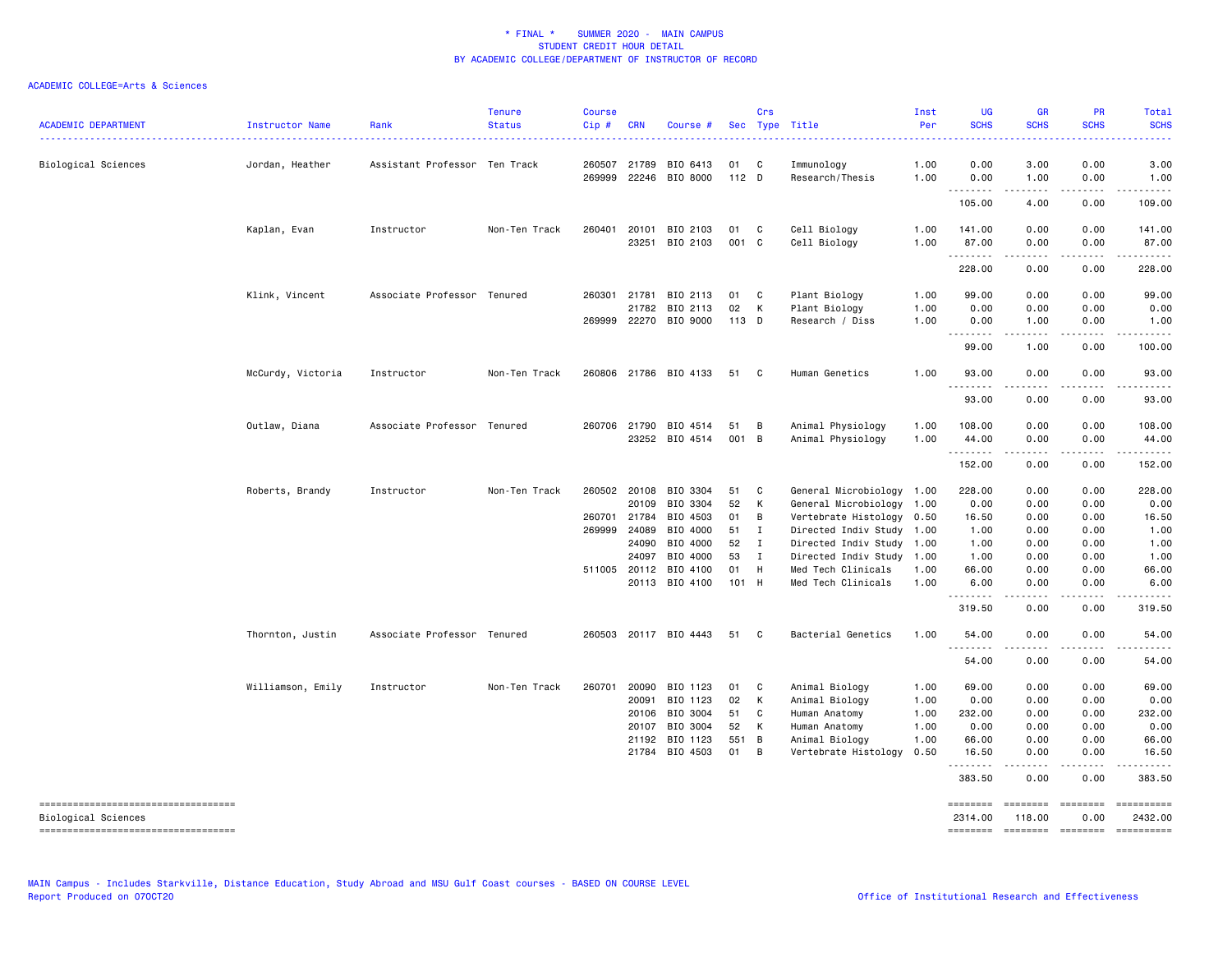| <b>ACADEMIC DEPARTMENT</b> | Instructor Name   | Rank                              | <b>Tenure</b><br><b>Status</b> | <b>Course</b><br>Cip# | <b>CRN</b> | Course #             |       | Crs<br>Sec Type Title |                           | Inst<br>Per | <b>UG</b><br><b>SCHS</b> | <b>GR</b><br><b>SCHS</b>                                                                                                                                     | PR<br><b>SCHS</b> | Total<br><b>SCHS</b> |
|----------------------------|-------------------|-----------------------------------|--------------------------------|-----------------------|------------|----------------------|-------|-----------------------|---------------------------|-------------|--------------------------|--------------------------------------------------------------------------------------------------------------------------------------------------------------|-------------------|----------------------|
| Chemistry                  | Brown, Teresa     | Lecturer                          | Non-Ten Track                  | 400501                | 20192      | CH 1211              | 01    | L                     | Invst In Chemistry I 1.00 |             | 12.00                    | 0.00                                                                                                                                                         | 0.00              | 12.00                |
|                            |                   |                                   |                                |                       | 20193      | CH 1211              | 02    | L                     | Invst In Chemistry I 1.00 |             | 11.00                    | 0.00                                                                                                                                                         | 0.00              | 11.00                |
|                            |                   |                                   |                                |                       | 20197      | CH 1221              | 51    | $\mathsf{L}$          | Invst Chemistry II        | 1.00        | 9.00                     | 0.00                                                                                                                                                         | 0.00              | 9.00                 |
|                            |                   |                                   |                                |                       | 20198      | CH 1221              | 52    | - L                   | Invst Chemistry II        | 1.00        | 10.00                    | 0.00                                                                                                                                                         | 0.00              | 10.00                |
|                            |                   |                                   |                                |                       | 20199      | CH 1221              | 53    | $\mathsf{L}$          | Invst Chemistry II        | 1.00        | 10.00                    | 0.00                                                                                                                                                         | 0.00              | 10.00                |
|                            |                   |                                   |                                |                       | 23395      | CH 1221              | 102 L |                       | Invst Chemistry II        | 1.00        | 8.00                     | 0.00                                                                                                                                                         | 0.00              | 8.00                 |
|                            |                   |                                   |                                |                       | 23396      | CH 1221              | 101 L |                       | Invst Chemistry II        | 1.00        | 10.00                    | 0.00                                                                                                                                                         | 0.00              | 10.00                |
|                            |                   |                                   |                                |                       | 23397      | CH 1211              | 101 L |                       | Invst In Chemistry I 1.00 |             | 12.00                    | 0.00                                                                                                                                                         | 0.00              | 12.00                |
|                            |                   |                                   |                                |                       | 23398      | CH 1211              | 102 L |                       | Invst In Chemistry I 1.00 |             | 10.00                    | 0.00                                                                                                                                                         | 0.00              | 10.00                |
|                            |                   |                                   |                                |                       | 23495      | CH 1211              | 03    | $\mathsf{L}$          | Invst In Chemistry I 1.00 |             | 11.00                    | 0.00                                                                                                                                                         | 0.00              | 11.00                |
|                            |                   |                                   |                                |                       | 23496      | CH 1211              | 04    | $\mathsf{L}$          | Invst In Chemistry I 1.00 |             | 10.00                    | 0.00                                                                                                                                                         | 0.00              | 10.00                |
|                            |                   |                                   |                                |                       | 23498      | CH 1221              | 54 L  |                       | Invst Chemistry II        | 1.00        | 10.00<br>.               | 0.00<br>.                                                                                                                                                    | 0.00<br>.         | 10.00<br>.           |
|                            |                   |                                   |                                |                       |            |                      |       |                       |                           |             | 123.00                   | 0.00                                                                                                                                                         | 0.00              | 123.00               |
|                            | Creutz, Sidney    | Assistant Professor Ten Track     |                                |                       |            | 400501 23543 CH 8000 | 01    | D                     | Research / Thesis         | 1.00        | 0.00                     | 12.00                                                                                                                                                        | 0.00              | 12.00                |
|                            |                   |                                   |                                |                       |            | 23575 CH 9000        | 51    | D                     | Research / Diss           | 1.00        | 0.00                     | 12.00<br>المتمالين                                                                                                                                           | 0.00<br>.         | 12.00<br>.           |
|                            |                   |                                   |                                |                       |            |                      |       |                       |                           |             | 0.00                     | 24.00                                                                                                                                                        | 0.00              | 24.00                |
|                            | Cui, Xin          | Assistant Professor Ten Track     |                                | 400501                | 23560      | CH 9000              | 02    | D                     | Research / Diss           | 1.00        | 0.00                     | 18.00                                                                                                                                                        | 0.00              | 18.00                |
|                            |                   |                                   |                                |                       |            | 23576 CH 9000        | 52    | D                     | Research / Diss           | 1.00        | 0.00                     | 9.00<br>$\frac{1}{2} \left( \frac{1}{2} \right) \left( \frac{1}{2} \right) \left( \frac{1}{2} \right) \left( \frac{1}{2} \right) \left( \frac{1}{2} \right)$ | 0.00<br>.         | 9.00<br>.            |
|                            |                   |                                   |                                |                       |            |                      |       |                       |                           |             | 0.00                     | 27.00                                                                                                                                                        | 0.00              | 27.00                |
|                            | Dornshuld, Eric   | Clinical Assist Pro Non-Ten Track |                                | 400501                | 20201      | CH 1223              | 52    | C                     | Chemistry II-SI           | 1.00        | 90.00                    | 0.00                                                                                                                                                         | 0.00              | 90.00                |
|                            |                   |                                   |                                |                       |            | 23400 CH 1223        | 101 C |                       | Chemistry II              | 1.00        | 84.00<br>.               | 0.00<br>.                                                                                                                                                    | 0.00<br>د د د د   | 84.00<br>.           |
|                            |                   |                                   |                                |                       |            |                      |       |                       |                           |             | 174.00                   | 0.00                                                                                                                                                         | 0.00              | 174.00               |
|                            | Emerson, Joseph   | Associate Professor Tenured       |                                |                       |            | 400501 20195 CH 1213 | 02    | C                     | Chemistry I               | 1.00        | 108.00                   | 0.00                                                                                                                                                         | 0.00              | 108.00               |
|                            |                   |                                   |                                |                       | 23593      | CH 8000              | 53    | D                     | Research / Thesis         | 1.00        | 0.00<br><u>.</u>         | 6.00                                                                                                                                                         | 0.00<br>----      | 6.00                 |
|                            |                   |                                   |                                |                       |            |                      |       |                       |                           |             | 108.00                   | 6.00                                                                                                                                                         | 0.00              | 114.00               |
|                            | Fitzkee, Nicholas | Associate Professor Tenured       |                                | 400501                | 23546      | CH 8000              | 04    | D                     | Research / Thesis         | 1.00        | 0.00                     | 6.00                                                                                                                                                         | 0.00              | 6.00                 |
|                            |                   |                                   |                                |                       | 23562      | CH 9000              | 04    | D                     | Research / Diss           | 1.00        | 0.00                     | 6.00                                                                                                                                                         | 0.00              | 6.00                 |
|                            |                   |                                   |                                |                       | 23578      | CH 9000              | 54    | D                     | Research / Diss           | 1.00        | 0.00                     | 3.00                                                                                                                                                         | 0.00              | 3.00                 |
|                            |                   |                                   |                                |                       | 23594      | CH 8000              | 54    | D                     | Research / Thesis         | 1.00        | 0.00<br>.                | 3.00<br>$\frac{1}{2} \left( \frac{1}{2} \right) \left( \frac{1}{2} \right) \left( \frac{1}{2} \right) \left( \frac{1}{2} \right) \left( \frac{1}{2} \right)$ | 0.00<br>.         | 3.00<br>د د د د د    |
|                            |                   |                                   |                                |                       |            |                      |       |                       |                           |             | 0.00                     | 18.00                                                                                                                                                        | 0.00              | 18.00                |
|                            | Gwaltney, Steven  | Professor                         | Tenured                        | 400501                | 23563      | CH 9000              | 05    | D                     | Research / Diss           | 1.00        | 0.00                     | 9.00                                                                                                                                                         | 0.00              | 9.00                 |
|                            |                   |                                   |                                |                       | 23579      | CH 9000              | 55    | D                     | Research / Diss           | 1.00        | 0.00                     | 6.00                                                                                                                                                         | 0.00              | 6.00                 |
|                            |                   |                                   |                                |                       | 23684      | CH 4000              | 01    | $\mathbf{I}$          | Directed Indiv Study      | 1.00        | 1.00                     | 0.00                                                                                                                                                         | 0.00              | 1.00                 |
|                            |                   |                                   |                                |                       | 23685      | CH 4000              | 51    | $\mathbf{I}$          | Directed Indiv Study      | 1.00        | 1.00                     | 0.00                                                                                                                                                         | 0.00              | 1.00                 |
|                            |                   |                                   |                                |                       |            | 24080 CH 4000        | 52    | $\mathbf{I}$          | Directed Indiv Study 1.00 |             | 1.00<br>.                | 0.00<br>$\frac{1}{2} \left( \frac{1}{2} \right) \left( \frac{1}{2} \right) \left( \frac{1}{2} \right) \left( \frac{1}{2} \right) \left( \frac{1}{2} \right)$ | 0.00<br>.         | 1.00<br>.            |
|                            |                   |                                   |                                |                       |            |                      |       |                       |                           |             | 3.00                     | 15.00                                                                                                                                                        | 0.00              | 18.00                |
|                            | Hollis, Thedford  | Associate Professor Tenured       |                                | 400501                | 23564      | CH 9000              | 06    | D                     | Research / Diss           | 1.00        | 0.00                     | 18.00                                                                                                                                                        | 0.00              | 18.00                |
|                            |                   |                                   |                                |                       | 23580      | CH 9000              | 56    | D                     | Research / Diss           | 1.00        | 0.00                     | 18.00                                                                                                                                                        | 0.00              | 18.00                |
|                            |                   |                                   |                                | 400504                | 20218      | CH 4523              | 52    | C                     | Organic Chemistry II 1.00 |             | 87.00                    | 0.00                                                                                                                                                         | 0.00              | 87.00                |
|                            |                   |                                   |                                |                       |            | 23730 CH 4523        | 54    | C                     | Organic Chemistry II 1.00 |             | 69.00                    | 0.00                                                                                                                                                         | 0.00              | 69.00                |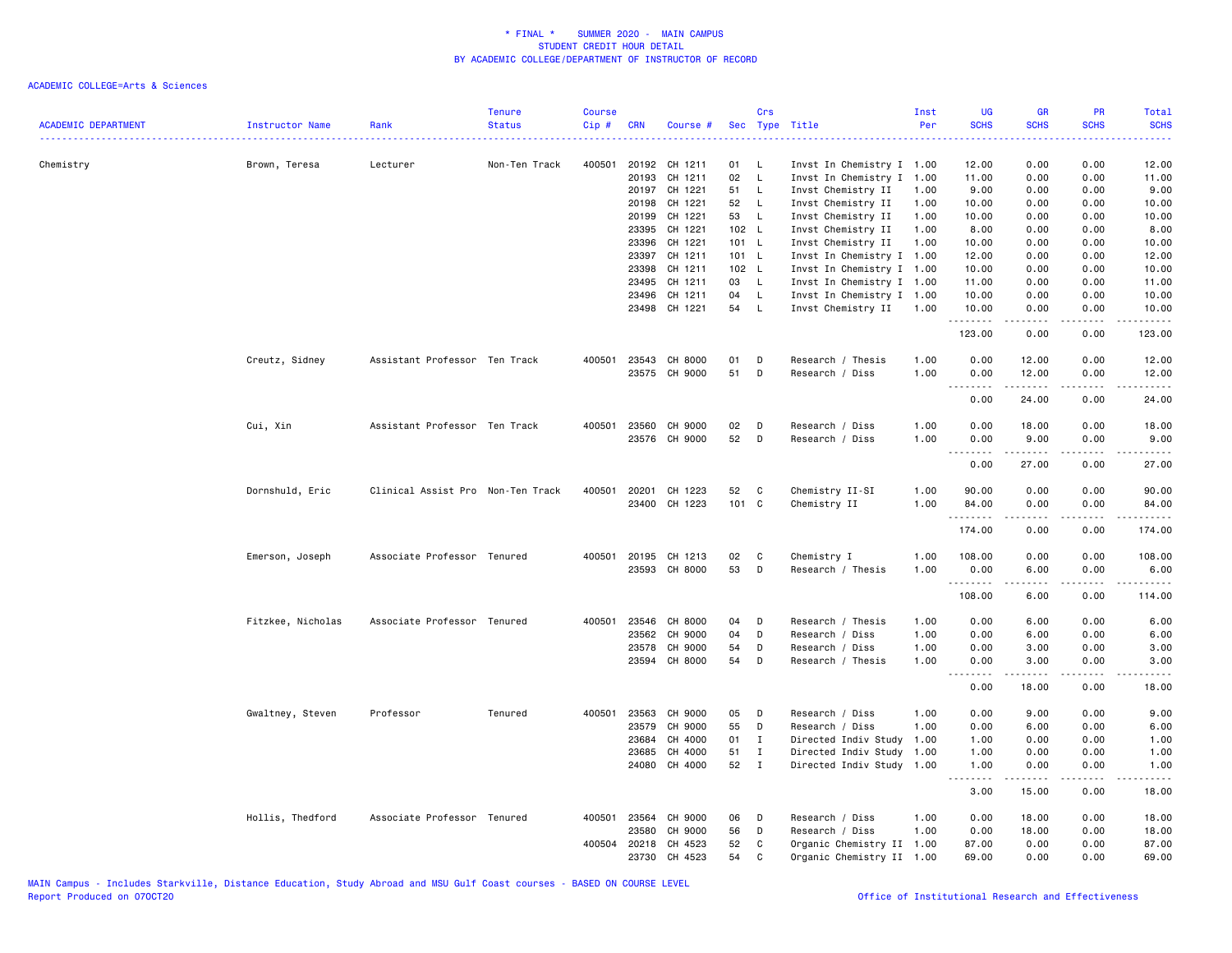| .<br>.<br><u>.</u><br>.<br>156.00<br>36.00<br>0.00<br>192.00<br>Assistant Professor Ten Track<br>400501<br>20194 CH 1213<br>Chemistry I<br>102.00<br>0.00<br>0.00<br>102.00<br>Chemistry<br>Mlsna, Debra<br>01<br>C<br>1.00<br>07<br>D<br>23565<br>CH 9000<br>1.00<br>0.00<br>9.00<br>0.00<br>9.00<br>Research / Diss<br>23581<br>CH 9000<br>57<br>1.00<br>D<br>Research / Diss<br>0.00<br>3.00<br>0.00<br>3.00<br>.<br>.<br>$\frac{1}{2}$<br>.<br>102.00<br>12.00<br>114.00<br>0.00<br>Mlsna, Todd<br>Professor<br>Tenured<br>400501<br>23550<br>CH 8000<br>08<br>D<br>Research / Thesis<br>1.00<br>0.00<br>3.00<br>0.00<br>3.00<br>23566<br>CH 9000<br>08<br>D<br>Research / Diss<br>1.00<br>0.00<br>12.00<br>0.00<br>12.00<br>23582<br>CH 9000<br>58<br>1.00<br>0.00<br>24.00<br>0.00<br>24.00<br>D<br>Research / Diss<br>CH 8000<br>23598<br>58<br>Research / Thesis<br>1.00<br>0.00<br>3.00<br>0.00<br>3.00<br>D<br>CH 4000<br>24022<br>03<br>Ι.<br>Directed Indiv Study<br>1.00<br>1.00<br>0.00<br>0.00<br>1.00<br>400509 23636<br>CH 4303<br>01<br>C<br>Environmental Chem<br>1.00<br>30.00<br>0.00<br>0.00<br>30.00<br>.<br>.<br>.<br>.<br>31.00<br>42.00<br>73.00<br>0.00<br>Montiel Palma, Virgi Assistant Professor Ten Track<br>400501 23567<br>CH 9000<br>09<br>Research / Diss<br>1.00<br>0.00<br>3.00<br>0.00<br>3.00<br>D<br>23583 CH 9000<br>59<br>D<br>1.00<br>Research / Diss<br>0.00<br>3.00<br>0.00<br>3.00<br><b></b><br>.<br>$\frac{1}{2} \left( \frac{1}{2} \right) \left( \frac{1}{2} \right) \left( \frac{1}{2} \right) \left( \frac{1}{2} \right) \left( \frac{1}{2} \right)$<br>$\frac{1}{2} \left( \frac{1}{2} \right) \left( \frac{1}{2} \right) \left( \frac{1}{2} \right) \left( \frac{1}{2} \right) \left( \frac{1}{2} \right)$<br>0.00<br>6.00<br>0.00<br>6.00<br>Munoz Hernandez, Mig Associate Professor Ten Track<br>400501 23568 CH 9000<br>10 <sub>1</sub><br>1.00<br>0.00<br>6.00<br>6.00<br>- D<br>Research / Diss<br>0.00<br>.<br>-----<br>.<br>$\frac{1}{2} \frac{1}{2} \frac{1}{2} \frac{1}{2} \frac{1}{2} \frac{1}{2} \frac{1}{2}$<br>0.00<br>6.00<br>6.00<br>0.00<br>Nettles, Charles<br>Instructor<br>Non-Ten Track<br>400504<br>20206<br>CH 4511<br>01<br><b>L</b><br>Org Chem Lab I<br>1.00<br>11.00<br>0.00<br>0.00<br>11.00<br>20207<br>CH 4511<br>02<br>$\mathsf{L}$<br>Org Chem Lab I<br>1.00<br>11.00<br>0.00<br>0.00<br>11.00<br>20208<br>CH 4511<br>04<br>Org Chem Lab I<br>1.00<br>9.00<br>0.00<br>9.00<br>L.<br>0.00<br>20210<br>CH 4513<br>01<br>C<br>Organic Chemistry I<br>1.00<br>87.00<br>0.00<br>0.00<br>87.00<br>CH 4521<br>Org Chem Lab II<br>20213<br>51<br>L.<br>0.80<br>8.80<br>0.00<br>0.00<br>8.80<br>20214<br>CH 4521<br>52<br>$\mathsf{L}$<br>Org Chem Lab II<br>0.80<br>9.60<br>0.00<br>0.00<br>9.60<br>20215<br>CH 4521<br>54<br>$\mathsf{L}$<br>Org Chem Lab II<br>0.80<br>8.80<br>0.00<br>0.00<br>8.80<br>CH 4523<br>Organic Chemistry II<br>20217<br>51<br>C<br>1.00<br>102.00<br>0.00<br>0.00<br>102.00<br>8.00<br>23488<br>CH 4511<br>101 L<br>Org Chem Lab I<br>1.00<br>8.00<br>0.00<br>0.00<br>23490<br>CH 4511<br>102 L<br>Org Chem Lab I<br>1.00<br>7.00<br>0.00<br>0.00<br>7.00<br>23491<br>CH 4513<br>101 C<br>Organic Chemistry I<br>54.00<br>0.00<br>54.00<br>1.00<br>0.00<br>23492<br>CH 4521<br>101 L<br>Org Chem Lab II<br>0.80<br>8.00<br>8.00<br>0.00<br>0.00<br>CH 4521<br>102 L<br>Org Chem Lab II<br>0.80<br>3.20<br>23493<br>0.00<br>0.00<br>3.20<br>CH 4511<br>03<br>$\mathsf{L}$<br>1.00<br>12.00<br>0.00<br>0.00<br>12.00<br>23671<br>Org Chem Lab I<br>23836 CH 4521<br>53 L<br>Org Chem Lab II<br>0.80<br>8.00<br>8.00<br>0.00<br>0.00<br>.<br>347.40<br>347.40<br>0.00<br>0.00<br>Nettles, Whitnee<br>Clinical Assist Pro Non-Ten Track<br>400501<br>20200<br>CH 1223<br>51<br>C<br>Chemistry II-SI<br>1.00<br>105.00<br>0.00<br>0.00<br>105.00<br>CH 1213<br>101 C<br>Chemistry I<br>23399<br>1.00<br>99.00<br>0.00<br>0.00<br>99.00<br>400504<br>20213<br>CH 4521<br>Org Chem Lab II<br>2.20<br>51<br>$\mathsf{L}$<br>0.20<br>0.00<br>0.00<br>2.20<br>20214 CH 4521<br>52<br>Org Chem Lab II<br>0.20<br>0.00<br>2.40<br>- L<br>2.40<br>0.00<br>20215<br>CH 4521<br>Org Chem Lab II<br>54<br>- L<br>0.20<br>2.20<br>0.00<br>0.00<br>2.20<br>23492<br>CH 4521<br>101 L<br>Org Chem Lab II<br>0.20<br>2.00<br>0.00<br>0.00<br>2.00<br>23493<br>CH 4521<br>102 L<br>Org Chem Lab II<br>0.20<br>0.80<br>0.00<br>0.00<br>0.80<br>23836 CH 4521 | <b>ACADEMIC DEPARTMENT</b> | Instructor Name | Rank | <b>Tenure</b><br><b>Status</b> | <b>Course</b><br>Cip# | <b>CRN</b> | Course # |    | Crs      | Sec Type Title  | Inst<br>Per | <b>UG</b><br><b>SCHS</b> | <b>GR</b><br><b>SCHS</b> | <b>PR</b><br><b>SCHS</b> | <b>Total</b><br><b>SCHS</b><br>. <b>.</b> . |
|---------------------------------------------------------------------------------------------------------------------------------------------------------------------------------------------------------------------------------------------------------------------------------------------------------------------------------------------------------------------------------------------------------------------------------------------------------------------------------------------------------------------------------------------------------------------------------------------------------------------------------------------------------------------------------------------------------------------------------------------------------------------------------------------------------------------------------------------------------------------------------------------------------------------------------------------------------------------------------------------------------------------------------------------------------------------------------------------------------------------------------------------------------------------------------------------------------------------------------------------------------------------------------------------------------------------------------------------------------------------------------------------------------------------------------------------------------------------------------------------------------------------------------------------------------------------------------------------------------------------------------------------------------------------------------------------------------------------------------------------------------------------------------------------------------------------------------------------------------------------------------------------------------------------------------------------------------------------------------------------------------------------------------------------------------------------------------------------------------------------------------------------------------------------------------------------------------------------------------------------------------------------------------------------------------------------------------------------------------------------------------------------------------------------------------------------------------------------------------------------------------------------------------------------------------------------------------------------------------------------------------------------------------------------------------------------------------------------------------------------------------------------------------------------------------------------------------------------------------------------------------------------------------------------------------------------------------------------------------------------------------------------------------------------------------------------------------------------------------------------------------------------------------------------------------------------------------------------------------------------------------------------------------------------------------------------------------------------------------------------------------------------------------------------------------------------------------------------------------------------------------------------------------------------------------------------------------------------------------------------------------------------------------------------------------------------------------------------------------------------------------------------------------------------------------------------------------------------------------------------------------------------------------------------------------------------------------------------------------------------------------------------------------------------------------------------------------------------------------------------------------------------------------------------------------------------------------------------------------------------------------------------------------------------------------------------------------------------------------------------------------------------------------------------------------------------------|----------------------------|-----------------|------|--------------------------------|-----------------------|------------|----------|----|----------|-----------------|-------------|--------------------------|--------------------------|--------------------------|---------------------------------------------|
|                                                                                                                                                                                                                                                                                                                                                                                                                                                                                                                                                                                                                                                                                                                                                                                                                                                                                                                                                                                                                                                                                                                                                                                                                                                                                                                                                                                                                                                                                                                                                                                                                                                                                                                                                                                                                                                                                                                                                                                                                                                                                                                                                                                                                                                                                                                                                                                                                                                                                                                                                                                                                                                                                                                                                                                                                                                                                                                                                                                                                                                                                                                                                                                                                                                                                                                                                                                                                                                                                                                                                                                                                                                                                                                                                                                                                                                                                                                                                                                                                                                                                                                                                                                                                                                                                                                                                                                                                                                   |                            |                 |      |                                |                       |            |          |    |          |                 |             |                          |                          |                          |                                             |
|                                                                                                                                                                                                                                                                                                                                                                                                                                                                                                                                                                                                                                                                                                                                                                                                                                                                                                                                                                                                                                                                                                                                                                                                                                                                                                                                                                                                                                                                                                                                                                                                                                                                                                                                                                                                                                                                                                                                                                                                                                                                                                                                                                                                                                                                                                                                                                                                                                                                                                                                                                                                                                                                                                                                                                                                                                                                                                                                                                                                                                                                                                                                                                                                                                                                                                                                                                                                                                                                                                                                                                                                                                                                                                                                                                                                                                                                                                                                                                                                                                                                                                                                                                                                                                                                                                                                                                                                                                                   |                            |                 |      |                                |                       |            |          |    |          |                 |             |                          |                          |                          |                                             |
|                                                                                                                                                                                                                                                                                                                                                                                                                                                                                                                                                                                                                                                                                                                                                                                                                                                                                                                                                                                                                                                                                                                                                                                                                                                                                                                                                                                                                                                                                                                                                                                                                                                                                                                                                                                                                                                                                                                                                                                                                                                                                                                                                                                                                                                                                                                                                                                                                                                                                                                                                                                                                                                                                                                                                                                                                                                                                                                                                                                                                                                                                                                                                                                                                                                                                                                                                                                                                                                                                                                                                                                                                                                                                                                                                                                                                                                                                                                                                                                                                                                                                                                                                                                                                                                                                                                                                                                                                                                   |                            |                 |      |                                |                       |            |          |    |          |                 |             |                          |                          |                          |                                             |
|                                                                                                                                                                                                                                                                                                                                                                                                                                                                                                                                                                                                                                                                                                                                                                                                                                                                                                                                                                                                                                                                                                                                                                                                                                                                                                                                                                                                                                                                                                                                                                                                                                                                                                                                                                                                                                                                                                                                                                                                                                                                                                                                                                                                                                                                                                                                                                                                                                                                                                                                                                                                                                                                                                                                                                                                                                                                                                                                                                                                                                                                                                                                                                                                                                                                                                                                                                                                                                                                                                                                                                                                                                                                                                                                                                                                                                                                                                                                                                                                                                                                                                                                                                                                                                                                                                                                                                                                                                                   |                            |                 |      |                                |                       |            |          |    |          |                 |             |                          |                          |                          |                                             |
|                                                                                                                                                                                                                                                                                                                                                                                                                                                                                                                                                                                                                                                                                                                                                                                                                                                                                                                                                                                                                                                                                                                                                                                                                                                                                                                                                                                                                                                                                                                                                                                                                                                                                                                                                                                                                                                                                                                                                                                                                                                                                                                                                                                                                                                                                                                                                                                                                                                                                                                                                                                                                                                                                                                                                                                                                                                                                                                                                                                                                                                                                                                                                                                                                                                                                                                                                                                                                                                                                                                                                                                                                                                                                                                                                                                                                                                                                                                                                                                                                                                                                                                                                                                                                                                                                                                                                                                                                                                   |                            |                 |      |                                |                       |            |          |    |          |                 |             |                          |                          |                          |                                             |
|                                                                                                                                                                                                                                                                                                                                                                                                                                                                                                                                                                                                                                                                                                                                                                                                                                                                                                                                                                                                                                                                                                                                                                                                                                                                                                                                                                                                                                                                                                                                                                                                                                                                                                                                                                                                                                                                                                                                                                                                                                                                                                                                                                                                                                                                                                                                                                                                                                                                                                                                                                                                                                                                                                                                                                                                                                                                                                                                                                                                                                                                                                                                                                                                                                                                                                                                                                                                                                                                                                                                                                                                                                                                                                                                                                                                                                                                                                                                                                                                                                                                                                                                                                                                                                                                                                                                                                                                                                                   |                            |                 |      |                                |                       |            |          |    |          |                 |             |                          |                          |                          |                                             |
|                                                                                                                                                                                                                                                                                                                                                                                                                                                                                                                                                                                                                                                                                                                                                                                                                                                                                                                                                                                                                                                                                                                                                                                                                                                                                                                                                                                                                                                                                                                                                                                                                                                                                                                                                                                                                                                                                                                                                                                                                                                                                                                                                                                                                                                                                                                                                                                                                                                                                                                                                                                                                                                                                                                                                                                                                                                                                                                                                                                                                                                                                                                                                                                                                                                                                                                                                                                                                                                                                                                                                                                                                                                                                                                                                                                                                                                                                                                                                                                                                                                                                                                                                                                                                                                                                                                                                                                                                                                   |                            |                 |      |                                |                       |            |          |    |          |                 |             |                          |                          |                          |                                             |
|                                                                                                                                                                                                                                                                                                                                                                                                                                                                                                                                                                                                                                                                                                                                                                                                                                                                                                                                                                                                                                                                                                                                                                                                                                                                                                                                                                                                                                                                                                                                                                                                                                                                                                                                                                                                                                                                                                                                                                                                                                                                                                                                                                                                                                                                                                                                                                                                                                                                                                                                                                                                                                                                                                                                                                                                                                                                                                                                                                                                                                                                                                                                                                                                                                                                                                                                                                                                                                                                                                                                                                                                                                                                                                                                                                                                                                                                                                                                                                                                                                                                                                                                                                                                                                                                                                                                                                                                                                                   |                            |                 |      |                                |                       |            |          |    |          |                 |             |                          |                          |                          |                                             |
|                                                                                                                                                                                                                                                                                                                                                                                                                                                                                                                                                                                                                                                                                                                                                                                                                                                                                                                                                                                                                                                                                                                                                                                                                                                                                                                                                                                                                                                                                                                                                                                                                                                                                                                                                                                                                                                                                                                                                                                                                                                                                                                                                                                                                                                                                                                                                                                                                                                                                                                                                                                                                                                                                                                                                                                                                                                                                                                                                                                                                                                                                                                                                                                                                                                                                                                                                                                                                                                                                                                                                                                                                                                                                                                                                                                                                                                                                                                                                                                                                                                                                                                                                                                                                                                                                                                                                                                                                                                   |                            |                 |      |                                |                       |            |          |    |          |                 |             |                          |                          |                          |                                             |
|                                                                                                                                                                                                                                                                                                                                                                                                                                                                                                                                                                                                                                                                                                                                                                                                                                                                                                                                                                                                                                                                                                                                                                                                                                                                                                                                                                                                                                                                                                                                                                                                                                                                                                                                                                                                                                                                                                                                                                                                                                                                                                                                                                                                                                                                                                                                                                                                                                                                                                                                                                                                                                                                                                                                                                                                                                                                                                                                                                                                                                                                                                                                                                                                                                                                                                                                                                                                                                                                                                                                                                                                                                                                                                                                                                                                                                                                                                                                                                                                                                                                                                                                                                                                                                                                                                                                                                                                                                                   |                            |                 |      |                                |                       |            |          |    |          |                 |             |                          |                          |                          |                                             |
|                                                                                                                                                                                                                                                                                                                                                                                                                                                                                                                                                                                                                                                                                                                                                                                                                                                                                                                                                                                                                                                                                                                                                                                                                                                                                                                                                                                                                                                                                                                                                                                                                                                                                                                                                                                                                                                                                                                                                                                                                                                                                                                                                                                                                                                                                                                                                                                                                                                                                                                                                                                                                                                                                                                                                                                                                                                                                                                                                                                                                                                                                                                                                                                                                                                                                                                                                                                                                                                                                                                                                                                                                                                                                                                                                                                                                                                                                                                                                                                                                                                                                                                                                                                                                                                                                                                                                                                                                                                   |                            |                 |      |                                |                       |            |          |    |          |                 |             |                          |                          |                          |                                             |
|                                                                                                                                                                                                                                                                                                                                                                                                                                                                                                                                                                                                                                                                                                                                                                                                                                                                                                                                                                                                                                                                                                                                                                                                                                                                                                                                                                                                                                                                                                                                                                                                                                                                                                                                                                                                                                                                                                                                                                                                                                                                                                                                                                                                                                                                                                                                                                                                                                                                                                                                                                                                                                                                                                                                                                                                                                                                                                                                                                                                                                                                                                                                                                                                                                                                                                                                                                                                                                                                                                                                                                                                                                                                                                                                                                                                                                                                                                                                                                                                                                                                                                                                                                                                                                                                                                                                                                                                                                                   |                            |                 |      |                                |                       |            |          |    |          |                 |             |                          |                          |                          |                                             |
|                                                                                                                                                                                                                                                                                                                                                                                                                                                                                                                                                                                                                                                                                                                                                                                                                                                                                                                                                                                                                                                                                                                                                                                                                                                                                                                                                                                                                                                                                                                                                                                                                                                                                                                                                                                                                                                                                                                                                                                                                                                                                                                                                                                                                                                                                                                                                                                                                                                                                                                                                                                                                                                                                                                                                                                                                                                                                                                                                                                                                                                                                                                                                                                                                                                                                                                                                                                                                                                                                                                                                                                                                                                                                                                                                                                                                                                                                                                                                                                                                                                                                                                                                                                                                                                                                                                                                                                                                                                   |                            |                 |      |                                |                       |            |          |    |          |                 |             |                          |                          |                          |                                             |
|                                                                                                                                                                                                                                                                                                                                                                                                                                                                                                                                                                                                                                                                                                                                                                                                                                                                                                                                                                                                                                                                                                                                                                                                                                                                                                                                                                                                                                                                                                                                                                                                                                                                                                                                                                                                                                                                                                                                                                                                                                                                                                                                                                                                                                                                                                                                                                                                                                                                                                                                                                                                                                                                                                                                                                                                                                                                                                                                                                                                                                                                                                                                                                                                                                                                                                                                                                                                                                                                                                                                                                                                                                                                                                                                                                                                                                                                                                                                                                                                                                                                                                                                                                                                                                                                                                                                                                                                                                                   |                            |                 |      |                                |                       |            |          |    |          |                 |             |                          |                          |                          |                                             |
|                                                                                                                                                                                                                                                                                                                                                                                                                                                                                                                                                                                                                                                                                                                                                                                                                                                                                                                                                                                                                                                                                                                                                                                                                                                                                                                                                                                                                                                                                                                                                                                                                                                                                                                                                                                                                                                                                                                                                                                                                                                                                                                                                                                                                                                                                                                                                                                                                                                                                                                                                                                                                                                                                                                                                                                                                                                                                                                                                                                                                                                                                                                                                                                                                                                                                                                                                                                                                                                                                                                                                                                                                                                                                                                                                                                                                                                                                                                                                                                                                                                                                                                                                                                                                                                                                                                                                                                                                                                   |                            |                 |      |                                |                       |            |          |    |          |                 |             |                          |                          |                          |                                             |
|                                                                                                                                                                                                                                                                                                                                                                                                                                                                                                                                                                                                                                                                                                                                                                                                                                                                                                                                                                                                                                                                                                                                                                                                                                                                                                                                                                                                                                                                                                                                                                                                                                                                                                                                                                                                                                                                                                                                                                                                                                                                                                                                                                                                                                                                                                                                                                                                                                                                                                                                                                                                                                                                                                                                                                                                                                                                                                                                                                                                                                                                                                                                                                                                                                                                                                                                                                                                                                                                                                                                                                                                                                                                                                                                                                                                                                                                                                                                                                                                                                                                                                                                                                                                                                                                                                                                                                                                                                                   |                            |                 |      |                                |                       |            |          |    |          |                 |             |                          |                          |                          |                                             |
|                                                                                                                                                                                                                                                                                                                                                                                                                                                                                                                                                                                                                                                                                                                                                                                                                                                                                                                                                                                                                                                                                                                                                                                                                                                                                                                                                                                                                                                                                                                                                                                                                                                                                                                                                                                                                                                                                                                                                                                                                                                                                                                                                                                                                                                                                                                                                                                                                                                                                                                                                                                                                                                                                                                                                                                                                                                                                                                                                                                                                                                                                                                                                                                                                                                                                                                                                                                                                                                                                                                                                                                                                                                                                                                                                                                                                                                                                                                                                                                                                                                                                                                                                                                                                                                                                                                                                                                                                                                   |                            |                 |      |                                |                       |            |          |    |          |                 |             |                          |                          |                          |                                             |
|                                                                                                                                                                                                                                                                                                                                                                                                                                                                                                                                                                                                                                                                                                                                                                                                                                                                                                                                                                                                                                                                                                                                                                                                                                                                                                                                                                                                                                                                                                                                                                                                                                                                                                                                                                                                                                                                                                                                                                                                                                                                                                                                                                                                                                                                                                                                                                                                                                                                                                                                                                                                                                                                                                                                                                                                                                                                                                                                                                                                                                                                                                                                                                                                                                                                                                                                                                                                                                                                                                                                                                                                                                                                                                                                                                                                                                                                                                                                                                                                                                                                                                                                                                                                                                                                                                                                                                                                                                                   |                            |                 |      |                                |                       |            |          |    |          |                 |             |                          |                          |                          |                                             |
|                                                                                                                                                                                                                                                                                                                                                                                                                                                                                                                                                                                                                                                                                                                                                                                                                                                                                                                                                                                                                                                                                                                                                                                                                                                                                                                                                                                                                                                                                                                                                                                                                                                                                                                                                                                                                                                                                                                                                                                                                                                                                                                                                                                                                                                                                                                                                                                                                                                                                                                                                                                                                                                                                                                                                                                                                                                                                                                                                                                                                                                                                                                                                                                                                                                                                                                                                                                                                                                                                                                                                                                                                                                                                                                                                                                                                                                                                                                                                                                                                                                                                                                                                                                                                                                                                                                                                                                                                                                   |                            |                 |      |                                |                       |            |          |    |          |                 |             |                          |                          |                          |                                             |
|                                                                                                                                                                                                                                                                                                                                                                                                                                                                                                                                                                                                                                                                                                                                                                                                                                                                                                                                                                                                                                                                                                                                                                                                                                                                                                                                                                                                                                                                                                                                                                                                                                                                                                                                                                                                                                                                                                                                                                                                                                                                                                                                                                                                                                                                                                                                                                                                                                                                                                                                                                                                                                                                                                                                                                                                                                                                                                                                                                                                                                                                                                                                                                                                                                                                                                                                                                                                                                                                                                                                                                                                                                                                                                                                                                                                                                                                                                                                                                                                                                                                                                                                                                                                                                                                                                                                                                                                                                                   |                            |                 |      |                                |                       |            |          |    |          |                 |             |                          |                          |                          |                                             |
|                                                                                                                                                                                                                                                                                                                                                                                                                                                                                                                                                                                                                                                                                                                                                                                                                                                                                                                                                                                                                                                                                                                                                                                                                                                                                                                                                                                                                                                                                                                                                                                                                                                                                                                                                                                                                                                                                                                                                                                                                                                                                                                                                                                                                                                                                                                                                                                                                                                                                                                                                                                                                                                                                                                                                                                                                                                                                                                                                                                                                                                                                                                                                                                                                                                                                                                                                                                                                                                                                                                                                                                                                                                                                                                                                                                                                                                                                                                                                                                                                                                                                                                                                                                                                                                                                                                                                                                                                                                   |                            |                 |      |                                |                       |            |          |    |          |                 |             |                          |                          |                          |                                             |
|                                                                                                                                                                                                                                                                                                                                                                                                                                                                                                                                                                                                                                                                                                                                                                                                                                                                                                                                                                                                                                                                                                                                                                                                                                                                                                                                                                                                                                                                                                                                                                                                                                                                                                                                                                                                                                                                                                                                                                                                                                                                                                                                                                                                                                                                                                                                                                                                                                                                                                                                                                                                                                                                                                                                                                                                                                                                                                                                                                                                                                                                                                                                                                                                                                                                                                                                                                                                                                                                                                                                                                                                                                                                                                                                                                                                                                                                                                                                                                                                                                                                                                                                                                                                                                                                                                                                                                                                                                                   |                            |                 |      |                                |                       |            |          |    |          |                 |             |                          |                          |                          |                                             |
|                                                                                                                                                                                                                                                                                                                                                                                                                                                                                                                                                                                                                                                                                                                                                                                                                                                                                                                                                                                                                                                                                                                                                                                                                                                                                                                                                                                                                                                                                                                                                                                                                                                                                                                                                                                                                                                                                                                                                                                                                                                                                                                                                                                                                                                                                                                                                                                                                                                                                                                                                                                                                                                                                                                                                                                                                                                                                                                                                                                                                                                                                                                                                                                                                                                                                                                                                                                                                                                                                                                                                                                                                                                                                                                                                                                                                                                                                                                                                                                                                                                                                                                                                                                                                                                                                                                                                                                                                                                   |                            |                 |      |                                |                       |            |          |    |          |                 |             |                          |                          |                          |                                             |
|                                                                                                                                                                                                                                                                                                                                                                                                                                                                                                                                                                                                                                                                                                                                                                                                                                                                                                                                                                                                                                                                                                                                                                                                                                                                                                                                                                                                                                                                                                                                                                                                                                                                                                                                                                                                                                                                                                                                                                                                                                                                                                                                                                                                                                                                                                                                                                                                                                                                                                                                                                                                                                                                                                                                                                                                                                                                                                                                                                                                                                                                                                                                                                                                                                                                                                                                                                                                                                                                                                                                                                                                                                                                                                                                                                                                                                                                                                                                                                                                                                                                                                                                                                                                                                                                                                                                                                                                                                                   |                            |                 |      |                                |                       |            |          |    |          |                 |             |                          |                          |                          |                                             |
|                                                                                                                                                                                                                                                                                                                                                                                                                                                                                                                                                                                                                                                                                                                                                                                                                                                                                                                                                                                                                                                                                                                                                                                                                                                                                                                                                                                                                                                                                                                                                                                                                                                                                                                                                                                                                                                                                                                                                                                                                                                                                                                                                                                                                                                                                                                                                                                                                                                                                                                                                                                                                                                                                                                                                                                                                                                                                                                                                                                                                                                                                                                                                                                                                                                                                                                                                                                                                                                                                                                                                                                                                                                                                                                                                                                                                                                                                                                                                                                                                                                                                                                                                                                                                                                                                                                                                                                                                                                   |                            |                 |      |                                |                       |            |          |    |          |                 |             |                          |                          |                          |                                             |
|                                                                                                                                                                                                                                                                                                                                                                                                                                                                                                                                                                                                                                                                                                                                                                                                                                                                                                                                                                                                                                                                                                                                                                                                                                                                                                                                                                                                                                                                                                                                                                                                                                                                                                                                                                                                                                                                                                                                                                                                                                                                                                                                                                                                                                                                                                                                                                                                                                                                                                                                                                                                                                                                                                                                                                                                                                                                                                                                                                                                                                                                                                                                                                                                                                                                                                                                                                                                                                                                                                                                                                                                                                                                                                                                                                                                                                                                                                                                                                                                                                                                                                                                                                                                                                                                                                                                                                                                                                                   |                            |                 |      |                                |                       |            |          |    |          |                 |             |                          |                          |                          |                                             |
|                                                                                                                                                                                                                                                                                                                                                                                                                                                                                                                                                                                                                                                                                                                                                                                                                                                                                                                                                                                                                                                                                                                                                                                                                                                                                                                                                                                                                                                                                                                                                                                                                                                                                                                                                                                                                                                                                                                                                                                                                                                                                                                                                                                                                                                                                                                                                                                                                                                                                                                                                                                                                                                                                                                                                                                                                                                                                                                                                                                                                                                                                                                                                                                                                                                                                                                                                                                                                                                                                                                                                                                                                                                                                                                                                                                                                                                                                                                                                                                                                                                                                                                                                                                                                                                                                                                                                                                                                                                   |                            |                 |      |                                |                       |            |          |    |          |                 |             |                          |                          |                          |                                             |
|                                                                                                                                                                                                                                                                                                                                                                                                                                                                                                                                                                                                                                                                                                                                                                                                                                                                                                                                                                                                                                                                                                                                                                                                                                                                                                                                                                                                                                                                                                                                                                                                                                                                                                                                                                                                                                                                                                                                                                                                                                                                                                                                                                                                                                                                                                                                                                                                                                                                                                                                                                                                                                                                                                                                                                                                                                                                                                                                                                                                                                                                                                                                                                                                                                                                                                                                                                                                                                                                                                                                                                                                                                                                                                                                                                                                                                                                                                                                                                                                                                                                                                                                                                                                                                                                                                                                                                                                                                                   |                            |                 |      |                                |                       |            |          |    |          |                 |             |                          |                          |                          |                                             |
|                                                                                                                                                                                                                                                                                                                                                                                                                                                                                                                                                                                                                                                                                                                                                                                                                                                                                                                                                                                                                                                                                                                                                                                                                                                                                                                                                                                                                                                                                                                                                                                                                                                                                                                                                                                                                                                                                                                                                                                                                                                                                                                                                                                                                                                                                                                                                                                                                                                                                                                                                                                                                                                                                                                                                                                                                                                                                                                                                                                                                                                                                                                                                                                                                                                                                                                                                                                                                                                                                                                                                                                                                                                                                                                                                                                                                                                                                                                                                                                                                                                                                                                                                                                                                                                                                                                                                                                                                                                   |                            |                 |      |                                |                       |            |          |    |          |                 |             |                          |                          |                          |                                             |
|                                                                                                                                                                                                                                                                                                                                                                                                                                                                                                                                                                                                                                                                                                                                                                                                                                                                                                                                                                                                                                                                                                                                                                                                                                                                                                                                                                                                                                                                                                                                                                                                                                                                                                                                                                                                                                                                                                                                                                                                                                                                                                                                                                                                                                                                                                                                                                                                                                                                                                                                                                                                                                                                                                                                                                                                                                                                                                                                                                                                                                                                                                                                                                                                                                                                                                                                                                                                                                                                                                                                                                                                                                                                                                                                                                                                                                                                                                                                                                                                                                                                                                                                                                                                                                                                                                                                                                                                                                                   |                            |                 |      |                                |                       |            |          |    |          |                 |             |                          |                          |                          |                                             |
|                                                                                                                                                                                                                                                                                                                                                                                                                                                                                                                                                                                                                                                                                                                                                                                                                                                                                                                                                                                                                                                                                                                                                                                                                                                                                                                                                                                                                                                                                                                                                                                                                                                                                                                                                                                                                                                                                                                                                                                                                                                                                                                                                                                                                                                                                                                                                                                                                                                                                                                                                                                                                                                                                                                                                                                                                                                                                                                                                                                                                                                                                                                                                                                                                                                                                                                                                                                                                                                                                                                                                                                                                                                                                                                                                                                                                                                                                                                                                                                                                                                                                                                                                                                                                                                                                                                                                                                                                                                   |                            |                 |      |                                |                       |            |          |    |          |                 |             |                          |                          |                          |                                             |
|                                                                                                                                                                                                                                                                                                                                                                                                                                                                                                                                                                                                                                                                                                                                                                                                                                                                                                                                                                                                                                                                                                                                                                                                                                                                                                                                                                                                                                                                                                                                                                                                                                                                                                                                                                                                                                                                                                                                                                                                                                                                                                                                                                                                                                                                                                                                                                                                                                                                                                                                                                                                                                                                                                                                                                                                                                                                                                                                                                                                                                                                                                                                                                                                                                                                                                                                                                                                                                                                                                                                                                                                                                                                                                                                                                                                                                                                                                                                                                                                                                                                                                                                                                                                                                                                                                                                                                                                                                                   |                            |                 |      |                                |                       |            |          |    |          |                 |             |                          |                          |                          |                                             |
|                                                                                                                                                                                                                                                                                                                                                                                                                                                                                                                                                                                                                                                                                                                                                                                                                                                                                                                                                                                                                                                                                                                                                                                                                                                                                                                                                                                                                                                                                                                                                                                                                                                                                                                                                                                                                                                                                                                                                                                                                                                                                                                                                                                                                                                                                                                                                                                                                                                                                                                                                                                                                                                                                                                                                                                                                                                                                                                                                                                                                                                                                                                                                                                                                                                                                                                                                                                                                                                                                                                                                                                                                                                                                                                                                                                                                                                                                                                                                                                                                                                                                                                                                                                                                                                                                                                                                                                                                                                   |                            |                 |      |                                |                       |            |          |    |          |                 |             |                          |                          |                          |                                             |
|                                                                                                                                                                                                                                                                                                                                                                                                                                                                                                                                                                                                                                                                                                                                                                                                                                                                                                                                                                                                                                                                                                                                                                                                                                                                                                                                                                                                                                                                                                                                                                                                                                                                                                                                                                                                                                                                                                                                                                                                                                                                                                                                                                                                                                                                                                                                                                                                                                                                                                                                                                                                                                                                                                                                                                                                                                                                                                                                                                                                                                                                                                                                                                                                                                                                                                                                                                                                                                                                                                                                                                                                                                                                                                                                                                                                                                                                                                                                                                                                                                                                                                                                                                                                                                                                                                                                                                                                                                                   |                            |                 |      |                                |                       |            |          |    |          |                 |             |                          |                          |                          |                                             |
|                                                                                                                                                                                                                                                                                                                                                                                                                                                                                                                                                                                                                                                                                                                                                                                                                                                                                                                                                                                                                                                                                                                                                                                                                                                                                                                                                                                                                                                                                                                                                                                                                                                                                                                                                                                                                                                                                                                                                                                                                                                                                                                                                                                                                                                                                                                                                                                                                                                                                                                                                                                                                                                                                                                                                                                                                                                                                                                                                                                                                                                                                                                                                                                                                                                                                                                                                                                                                                                                                                                                                                                                                                                                                                                                                                                                                                                                                                                                                                                                                                                                                                                                                                                                                                                                                                                                                                                                                                                   |                            |                 |      |                                |                       |            |          |    |          |                 |             |                          |                          |                          |                                             |
|                                                                                                                                                                                                                                                                                                                                                                                                                                                                                                                                                                                                                                                                                                                                                                                                                                                                                                                                                                                                                                                                                                                                                                                                                                                                                                                                                                                                                                                                                                                                                                                                                                                                                                                                                                                                                                                                                                                                                                                                                                                                                                                                                                                                                                                                                                                                                                                                                                                                                                                                                                                                                                                                                                                                                                                                                                                                                                                                                                                                                                                                                                                                                                                                                                                                                                                                                                                                                                                                                                                                                                                                                                                                                                                                                                                                                                                                                                                                                                                                                                                                                                                                                                                                                                                                                                                                                                                                                                                   |                            |                 |      |                                |                       |            |          |    |          |                 |             |                          |                          |                          |                                             |
|                                                                                                                                                                                                                                                                                                                                                                                                                                                                                                                                                                                                                                                                                                                                                                                                                                                                                                                                                                                                                                                                                                                                                                                                                                                                                                                                                                                                                                                                                                                                                                                                                                                                                                                                                                                                                                                                                                                                                                                                                                                                                                                                                                                                                                                                                                                                                                                                                                                                                                                                                                                                                                                                                                                                                                                                                                                                                                                                                                                                                                                                                                                                                                                                                                                                                                                                                                                                                                                                                                                                                                                                                                                                                                                                                                                                                                                                                                                                                                                                                                                                                                                                                                                                                                                                                                                                                                                                                                                   |                            |                 |      |                                |                       |            |          |    |          |                 |             |                          |                          |                          |                                             |
|                                                                                                                                                                                                                                                                                                                                                                                                                                                                                                                                                                                                                                                                                                                                                                                                                                                                                                                                                                                                                                                                                                                                                                                                                                                                                                                                                                                                                                                                                                                                                                                                                                                                                                                                                                                                                                                                                                                                                                                                                                                                                                                                                                                                                                                                                                                                                                                                                                                                                                                                                                                                                                                                                                                                                                                                                                                                                                                                                                                                                                                                                                                                                                                                                                                                                                                                                                                                                                                                                                                                                                                                                                                                                                                                                                                                                                                                                                                                                                                                                                                                                                                                                                                                                                                                                                                                                                                                                                                   |                            |                 |      |                                |                       |            |          |    |          |                 |             |                          |                          |                          |                                             |
|                                                                                                                                                                                                                                                                                                                                                                                                                                                                                                                                                                                                                                                                                                                                                                                                                                                                                                                                                                                                                                                                                                                                                                                                                                                                                                                                                                                                                                                                                                                                                                                                                                                                                                                                                                                                                                                                                                                                                                                                                                                                                                                                                                                                                                                                                                                                                                                                                                                                                                                                                                                                                                                                                                                                                                                                                                                                                                                                                                                                                                                                                                                                                                                                                                                                                                                                                                                                                                                                                                                                                                                                                                                                                                                                                                                                                                                                                                                                                                                                                                                                                                                                                                                                                                                                                                                                                                                                                                                   |                            |                 |      |                                |                       |            |          |    |          |                 |             |                          |                          |                          |                                             |
|                                                                                                                                                                                                                                                                                                                                                                                                                                                                                                                                                                                                                                                                                                                                                                                                                                                                                                                                                                                                                                                                                                                                                                                                                                                                                                                                                                                                                                                                                                                                                                                                                                                                                                                                                                                                                                                                                                                                                                                                                                                                                                                                                                                                                                                                                                                                                                                                                                                                                                                                                                                                                                                                                                                                                                                                                                                                                                                                                                                                                                                                                                                                                                                                                                                                                                                                                                                                                                                                                                                                                                                                                                                                                                                                                                                                                                                                                                                                                                                                                                                                                                                                                                                                                                                                                                                                                                                                                                                   |                            |                 |      |                                |                       |            |          | 53 | <b>L</b> | Org Chem Lab II | 0.20        | 2.00                     | 0.00                     | 0.00                     | 2.00                                        |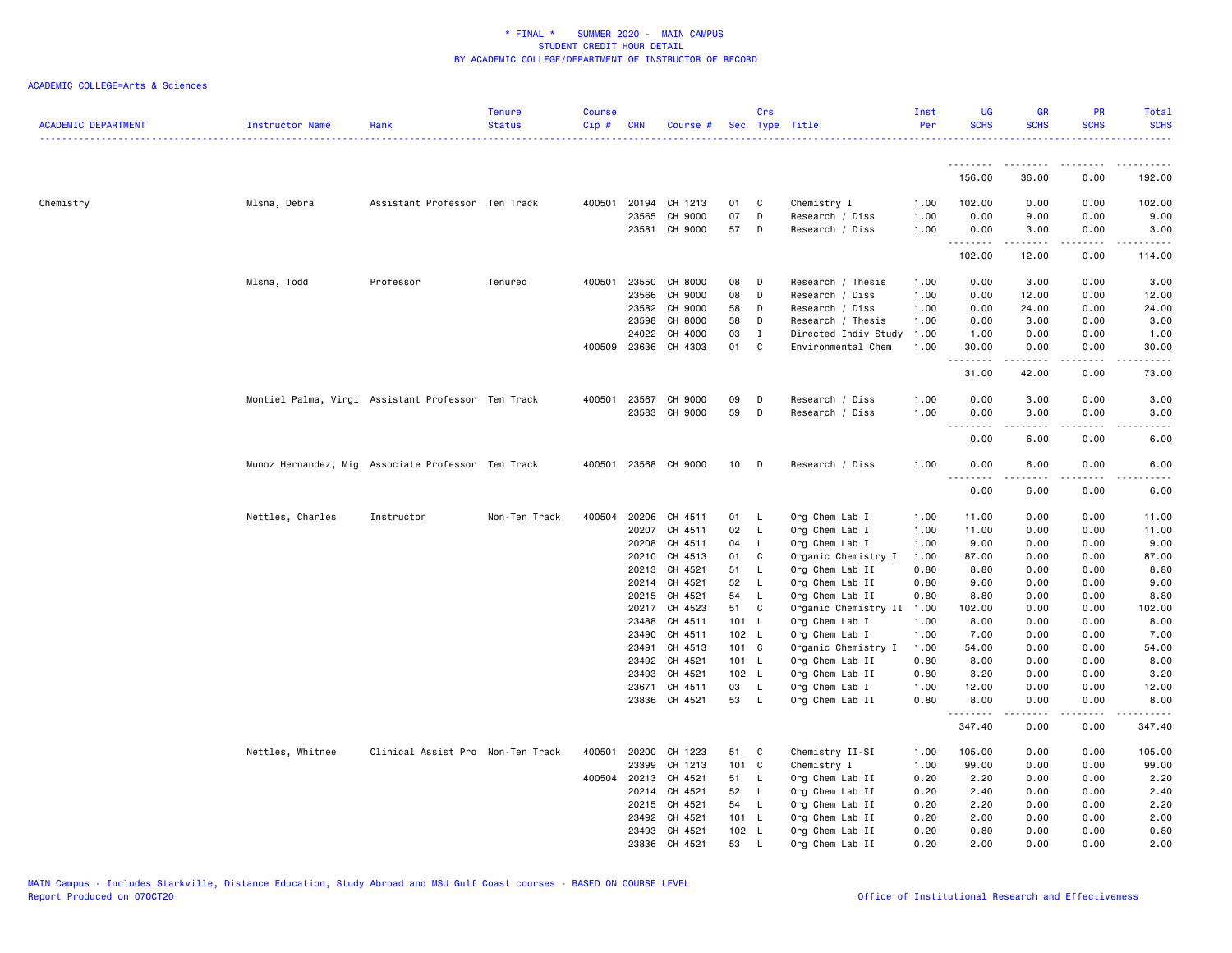| <b>ACADEMIC DEPARTMENT</b> | Instructor Name  | Rank                              | <b>Tenure</b><br><b>Status</b> | <b>Course</b><br>Cip# | <b>CRN</b> | Course #      |       | Crs          | Sec Type Title      | Inst<br>Per | <b>UG</b><br><b>SCHS</b> | <b>GR</b><br><b>SCHS</b> | <b>PR</b><br><b>SCHS</b>            | Total<br><b>SCHS</b>            |
|----------------------------|------------------|-----------------------------------|--------------------------------|-----------------------|------------|---------------|-------|--------------|---------------------|-------------|--------------------------|--------------------------|-------------------------------------|---------------------------------|
|                            |                  |                                   |                                |                       |            |               |       |              |                     |             | <u>.</u>                 | <u> - - - - - - - -</u>  | .                                   |                                 |
|                            |                  |                                   |                                |                       |            |               |       |              |                     |             | 215.60                   | 0.00                     | 0.00                                | 215.60                          |
| Chemistry                  | Patrick, Amanda  | Assistant Professor Ten Track     |                                | 400501                | 23553      | CH 8000       | 11    | D            | Research / Thesis   | 1.00        | 0.00                     | 12.00                    | 0.00                                | 12.00                           |
|                            |                  |                                   |                                |                       | 23569      | CH 9000       | 11    | D            | Research / Diss     | 1.00        | 0.00                     | 3.00                     | 0.00                                | 3.00                            |
|                            |                  |                                   |                                |                       |            | 23585 CH 9000 | 61    | D            | Research / Diss     | 1.00        | 0.00                     | 3.00                     | 0.00                                | 3.00                            |
|                            |                  |                                   |                                |                       |            |               |       |              |                     |             | .<br>0.00                | .<br>18.00               | .<br>0.00                           | . <b>.</b> .<br>18.00           |
|                            | Scott, Colleen   | Assistant Professor Ten Track     |                                | 400501                | 23554      | CH 8000       | 12    | D            | Research / Thesis   | 1.00        | 0.00                     | 9.00                     | 0.00                                | 9.00                            |
|                            |                  |                                   |                                |                       | 23570      | CH 9000       | 12    | D            | Research / Diss     | 1.00        | 0.00                     | 15.00                    | 0.00                                | 15.00                           |
|                            |                  |                                   |                                |                       |            | 23586 CH 9000 | 62    | D            | Research / Diss     | 1.00        | 0.00                     | 18.00                    | 0.00                                | 18.00                           |
|                            |                  |                                   |                                |                       |            |               |       |              |                     |             | .<br>0.00                | .<br>42.00               | .<br>0.00                           | .<br>42.00                      |
|                            | Smith, Dennis    | Professor                         | Tenured                        | 400501                | 23555      | CH 8000       | 13    | D            | Research / Thesis   | 1.00        | 0.00                     | 9.00                     | 0.00                                | 9.00                            |
|                            |                  |                                   |                                |                       | 23571      | CH 9000       | 13    | D            | Research / Diss     | 1.00        | 0.00                     | 15.00                    | 0.00                                | 15.00                           |
|                            |                  |                                   |                                |                       | 23587      | CH 9000       | 63    | D            | Research / Diss     | 1.00        | 0.00                     | 15.00                    | 0.00                                | 15.00                           |
|                            |                  |                                   |                                |                       | 23603      | CH 8000       | 63    | D            | Research / Thesis   | 1.00        | 0.00                     | 6.00                     | 0.00                                | 6.00                            |
|                            |                  |                                   |                                |                       |            |               |       |              |                     |             | .<br>0.00                | .<br>45.00               | .<br>0.00                           | $\frac{1}{2}$<br>45.00          |
|                            | Smith, Laura     | Instructor                        | Non-Ten Track                  | 400501                | 20188      | CH 1043       | 01    | C            | Survey of Chemistry | 1.00        | 57.00                    | 0.00                     | 0.00                                | 57.00                           |
|                            |                  |                                   |                                |                       | 20189      | CH 1051       | 01    | - L          | Experimental Chem   | 1.00        | 8.00                     | 0.00                     | 0.00                                | 8.00                            |
|                            |                  |                                   |                                |                       | 20190      | CH 1051       | 51    | L.           | Experimental Chem   | 1.00        | 8.00                     | 0.00                     | 0.00                                | 8.00                            |
|                            |                  |                                   |                                |                       | 20191      | CH 1053       | 51    | C            | Survey of Chemistry | 1.00        | 21.00                    | 0.00                     | 0.00                                | 21.00                           |
|                            |                  |                                   |                                |                       | 21242      | CH 1043       | 501 C |              | Survey of Chemistry | 1.00        | 36.00                    | 0.00                     | 0.00                                | 36.00                           |
|                            |                  |                                   |                                |                       | 21243      | CH 1051       | 501 L |              | Experimental Chem   | 1.00        | 5.00                     | 0.00                     | 0.00                                | 5.00                            |
|                            |                  |                                   |                                |                       | 21244      | CH 1051       | 551 L |              | Experimental Chem   | 1.00        | 1.00                     | 0.00                     | 0.00                                | 1.00                            |
|                            |                  |                                   |                                |                       |            | 21245 CH 1053 | 551 C |              | Survey of Chemistry | 1.00        | 24.00                    | 0.00                     | 0.00                                | 24.00                           |
|                            |                  |                                   |                                |                       |            |               |       |              |                     |             | .<br>160.00              | 0.00                     | 0.00                                | 160.00                          |
|                            | Stokes, Sean     | Clinical Assist Pro Non-Ten Track |                                | 400504                | 20203      | CH 2501       | 01    | - L          | Elem Org Chem-Lab   | 1.00        | 15.00                    | 0.00                     | 0.00                                | 15.00                           |
|                            |                  |                                   |                                |                       | 20204      | CH 2501       | 02    | $\mathsf{L}$ | Elem Org Chem-Lab   | 1.00        | 13.00                    | 0.00                     | 0.00                                | 13.00                           |
|                            |                  |                                   |                                |                       |            | 20205 CH 2503 | 01    | C            | Elem Organic Chem   | 1.00        | 99.00                    | 0.00                     | 0.00                                | 99.00                           |
|                            |                  |                                   |                                |                       |            |               |       |              |                     |             | .<br>127.00              | 0.00                     | 0.00                                | .<br>127.00                     |
|                            | Webster, Charles | Professor                         | Tenured                        | 400501                | 23572      | CH 9000       | 14    | D            | Research / Diss     | 1.00        | 0.00                     | 6.00                     | 0.00                                | 6.00                            |
|                            |                  |                                   |                                |                       | 23588      | CH 9000       | 64    | D            | Research / Diss     | 1.00        | 0.00                     | 3.00                     | 0.00                                | 3.00                            |
|                            |                  |                                   |                                |                       |            | 23604 CH 8000 | 64    | D            | Research / Thesis   | 1.00        | 0.00                     | 3.00                     | 0.00                                | 3.00                            |
|                            |                  |                                   |                                |                       |            |               |       |              |                     |             | <u>.</u><br>0.00         | 12.00                    | 0.00                                | $\frac{1}{2}$<br>12.00          |
|                            | Wipf, David      | Professor                         | Tenured                        | 400501                | 23573      | CH 9000       | 15    | D            | Research / Diss     | 1.00        | 0.00                     | 9.00                     | 0.00                                | 9.00                            |
|                            |                  |                                   |                                |                       | 23589      | CH 9000       | 65    | D            | Research / Diss     | 1.00        | 0.00                     | 15.00                    | 0.00                                | 15.00                           |
|                            |                  |                                   |                                |                       |            |               |       |              |                     |             | .<br>0.00                | 2.2.2.2.2<br>24.00       | $\sim$ $\sim$ $\sim$ $\sim$<br>0.00 | $\omega$ is a $\omega$<br>24.00 |
|                            | Xu, Xue          | Clinical Assist Pro Non-Ten Track |                                | 400504                |            | 20211 CH 4513 | 02    | $\mathbf{C}$ | Organic Chemistry I | 1.00        | 72.00                    | 0.00                     | 0.00                                | 72.00                           |
|                            |                  |                                   |                                |                       |            | 20228 CH 6513 | 02    | C            | Organic Chemistry I | 1.00        | 0.00                     | 3.00                     | 0.00                                | 3.00                            |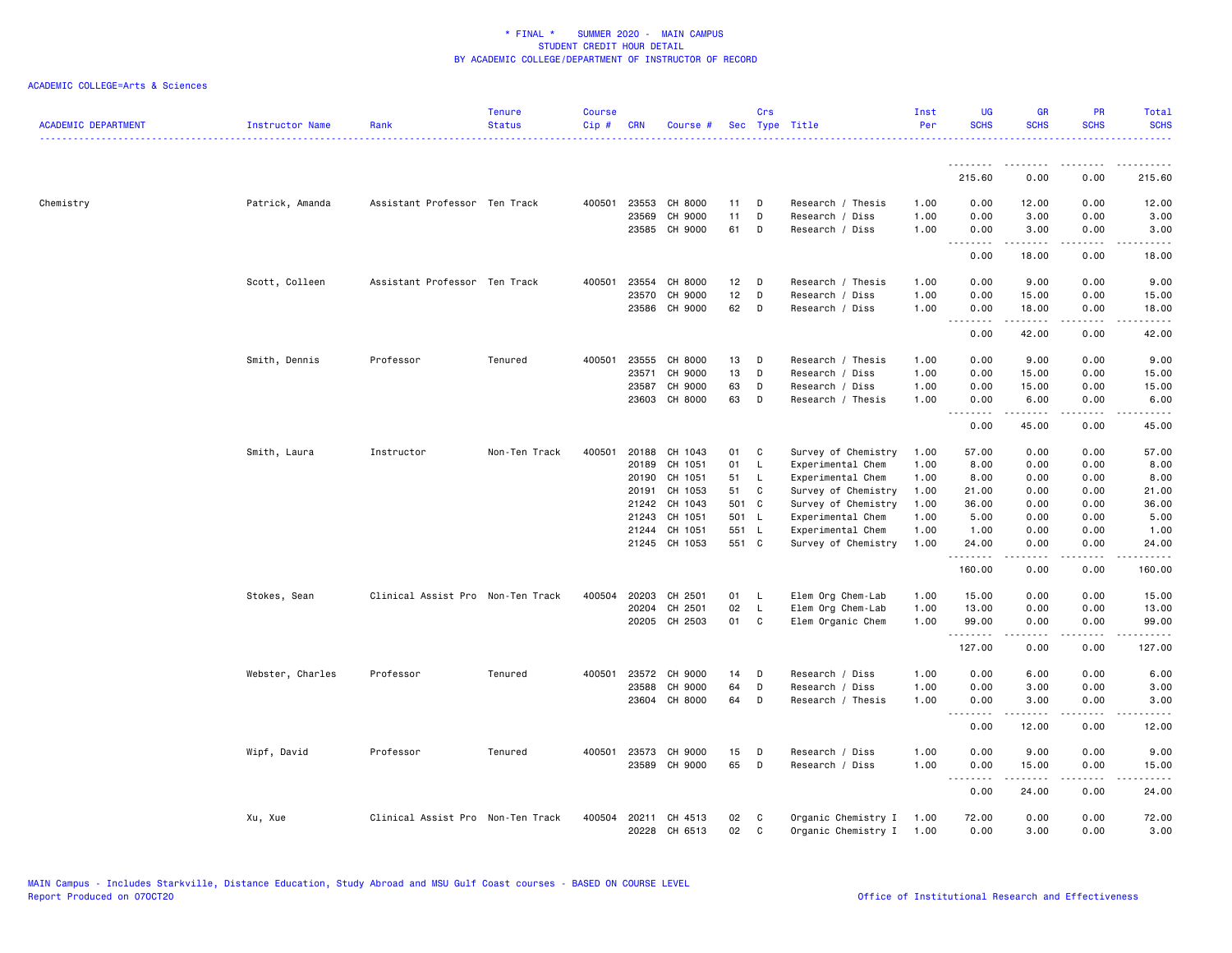| <b>ACADEMIC DEPARTMENT</b>                                                                                                          | Instructor Name | Rank      | Tenure<br><b>Status</b> | Course<br>Cip#  | <b>CRN</b>     | Course #           |             | Crs | Sec Type Title                           | Inst<br>Per  | UG<br><b>SCHS</b>                                 | <b>GR</b><br><b>SCHS</b>                | <b>PR</b><br><b>SCHS</b>     | Total<br><b>SCHS</b>       |
|-------------------------------------------------------------------------------------------------------------------------------------|-----------------|-----------|-------------------------|-----------------|----------------|--------------------|-------------|-----|------------------------------------------|--------------|---------------------------------------------------|-----------------------------------------|------------------------------|----------------------------|
|                                                                                                                                     |                 |           |                         |                 |                |                    |             |     |                                          |              | 72.00                                             | 3.00                                    | 0.00                         | 75.00                      |
| Chemistry                                                                                                                           | Zhang, Dongmao  | Professor | Tenured                 | 40050<br>400599 | 23558<br>23919 | CH 8000<br>CH 8990 | 16<br>101 C | D   | Research / Thesis<br>Special Topic In CH | 1.00<br>1.00 | 0.00<br>0.00<br>---------<br>0.00                 | 3.00<br>27.00<br>30.00                  | 0.00<br>0.00<br>0.00         | 3.00<br>27.00<br><br>30.00 |
| =====================================<br>Chemistry<br>-------------------------------------<br>------------------------------------ |                 |           |                         |                 |                |                    |             |     |                                          |              | $=$ = = = = = = =<br>1619,00<br>$=$ = = = = = = = | $=$ = = = = = = =<br>366.00<br>======== | ========<br>0.00<br>======== | 1985.00                    |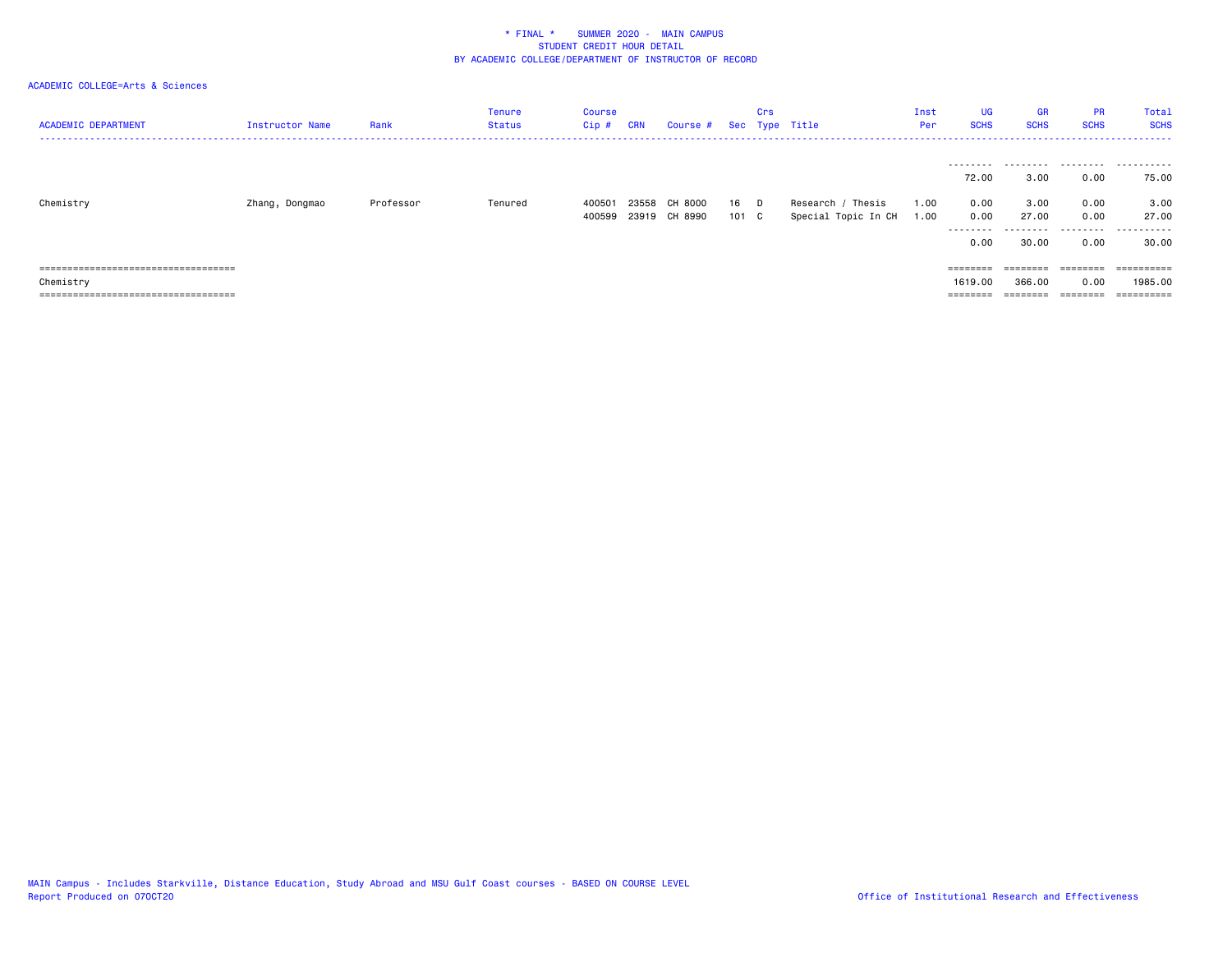| <b>ACADEMIC DEPARTMENT</b>                           | Instructor Name                   | Rank                          | <b>Tenure</b><br><b>Status</b> | <b>Course</b><br>Cip# | <b>CRN</b>   | Course #                               |                | Crs               | Sec Type Title                                         | Inst<br>Per  | <b>UG</b><br><b>SCHS</b> | <b>GR</b><br><b>SCHS</b> | <b>PR</b><br><b>SCHS</b> | Total<br><b>SCHS</b> |
|------------------------------------------------------|-----------------------------------|-------------------------------|--------------------------------|-----------------------|--------------|----------------------------------------|----------------|-------------------|--------------------------------------------------------|--------------|--------------------------|--------------------------|--------------------------|----------------------|
| Classical & Modern Languages & Lite Appiah, Eastilan |                                   | Non-Employee                  | Not Applicable                 |                       |              | 160905 21344 FLS 1113                  | 501 C          |                   | Spanish I                                              | 0.25         | 15.75                    | 0.00                     | 0.00                     | 15.75                |
|                                                      |                                   |                               |                                |                       |              |                                        |                |                   |                                                        |              | .<br>15.75               | -----<br>0.00            | .<br>0.00                | .<br>15.75           |
|                                                      | Barrera Pichardo, Je Non-Employee |                               | Not Applicable                 |                       |              | 160905 20601 FLS 2133                  | 01             | C                 | Spanish III                                            | 0.25         | 18.75                    | 0.00                     | 0.00<br>$   -$           | 18.75                |
|                                                      |                                   |                               |                                |                       |              |                                        |                |                   |                                                        |              | .<br>18.75               | .<br>0.00                | 0.00                     | .<br>18.75           |
|                                                      | Bartera, Salvador                 | Assistant Professor Ten Track |                                | 160101                |              | 22950 FL 4143<br>380201 23109 REL 4143 | 001 C<br>001 C |                   | Classical Mythology<br>Classical Mythology             | 1.00<br>1.00 | 24.00<br>15.00<br>.      | 0.00<br>0.00             | 0.00<br>0.00             | 24.00<br>15.00       |
|                                                      |                                   |                               |                                |                       |              |                                        |                |                   |                                                        |              | 39.00                    | 0.00                     | 0.00                     | 39.00                |
|                                                      | Bensaid, Fahd                     | Grad Teach Assist             | Not Applicable                 |                       |              | 160905 20592 FLS 1113 01               |                | - C               | Spanish I                                              | 0.25         | 15.00<br>.               | 0.00<br>.                | 0.00<br>$- - - -$        | 15.00<br>.           |
|                                                      |                                   |                               |                                |                       |              |                                        |                |                   |                                                        |              | 15.00                    | 0.00                     | 0.00                     | 15.00                |
|                                                      | Blair, Cameron                    | Grad Teach Assist             | Not Applicable                 |                       |              | 160901 21971 FLF 1113 501 C            |                |                   | French I                                               | 0.25         | 6.00                     | 0.00                     | 0.00                     | 6.00                 |
|                                                      |                                   |                               |                                |                       |              |                                        |                |                   |                                                        |              | $- - - - -$<br>6.00      | 0.00                     | 0.00                     | 6.00                 |
|                                                      | Bonilla, Fanny                    | Non-Employee                  | Not Applicable                 |                       |              | 160905 21346 FLS 1113 551 C            |                |                   | Spanish I                                              | 0.25         | 13.50                    | 0.00                     | 0.00                     | 13.50                |
|                                                      |                                   |                               |                                |                       |              |                                        |                |                   |                                                        |              | .<br>13.50               | 0.00                     | 0.00                     | 13.50                |
|                                                      | Clear, Lauren                     | Grad Teach Assist             | Not Applicable                 |                       |              | 160501 22100 FLG 1113                  | 501 C          |                   | German I                                               | 0.25         | 4.50<br>.                | 0.00                     | 0.00                     | 4.50                 |
|                                                      |                                   |                               |                                |                       |              |                                        |                |                   |                                                        |              | 4.50                     | .<br>0.00                | $- - - -$<br>0.00        | $- - - -$<br>4.50    |
|                                                      | Crawford, Frances                 | Grad Teach Assist             | Not Applicable                 |                       |              | 160905 21347 FLS 1123                  | 501 C          |                   | Spanish II                                             | 0.25         | 14.25<br>.               | 0.00                     | 0.00                     | 14.25                |
|                                                      |                                   |                               |                                |                       |              |                                        |                |                   |                                                        |              | 14.25                    | 0.00                     | 0.00                     | 14.25                |
|                                                      | Davisson, Brian                   | Associate Professor Tenured   |                                |                       | 160905 21659 | FLS 4293                               | 51             | C                 | Cinema in Span Cultu 1.00                              |              | 21.00                    | 0.00                     | 0.00                     | 21.00                |
|                                                      |                                   |                               |                                |                       |              | 22876 FLS 3113                         | 02             | C                 | Advanced Spanish Com                                   | 1.00         | 36.00                    | 0.00                     | 0.00                     | 36.00                |
|                                                      |                                   |                               |                                |                       |              | 23116 FLS 6293<br>23875 FLS 4000       | 51<br>51       | C<br>$\mathbf{I}$ | Cinema in Span Cultu 1.00<br>Directed Indiv Study 1.00 |              | 0.00<br>1.00             | 9.00<br>0.00             | 0.00<br>0.00             | 9.00<br>1.00         |
|                                                      |                                   |                               |                                |                       |              |                                        |                |                   |                                                        |              | .<br>58.00               | 9.00                     | 0.00                     | 67.00                |
|                                                      | Debicka, Anna                     | Instructor                    | Non-Ten Track                  |                       |              | 160905 21344 FLS 1113                  | 501 C          |                   | Spanish I                                              | 0.75         | 47.25                    | 0.00                     | 0.00                     | 47.25                |
|                                                      |                                   |                               |                                |                       |              | 21345 FLS 1113                         | 502 C          |                   | Spanish I                                              | 1.00         | 54.00<br>.               | 0.00                     | 0.00                     | 54.00                |
|                                                      |                                   |                               |                                |                       |              |                                        |                |                   |                                                        |              | 101.25                   | 0.00                     | 0.00                     | 101.25               |
|                                                      | El Khalfaoui, Manal               | Grad Teach Assist             | Not Applicable                 |                       |              | 160905 20596 FLS 1123 01               |                | C                 | Spanish II                                             | 0.25         | 14.25<br>.               | 0.00                     | 0.00                     | 14.25                |
|                                                      |                                   |                               |                                |                       |              |                                        |                |                   |                                                        |              | 14.25                    | 0.00                     | 0.00                     | 14.25                |
|                                                      | Fondren, Chevy                    | Instructor                    | Non-Ten Track                  | 160501                | 22100        | FLG 1113                               | 501 C          |                   | German I                                               | 0.75         | 13.50                    | 0.00                     | 0.00                     | 13.50                |
|                                                      |                                   |                               |                                |                       |              | 22101 FLG 1123                         | 551 C          |                   | German II                                              | 1.00         | 36.00                    | 0.00                     | 0.00                     | 36.00                |
|                                                      |                                   |                               |                                |                       |              | 23757 FLG 2133                         | 51             | C                 | German III                                             | 1.00         | 12.00                    | 0.00                     | 0.00                     | 12.00                |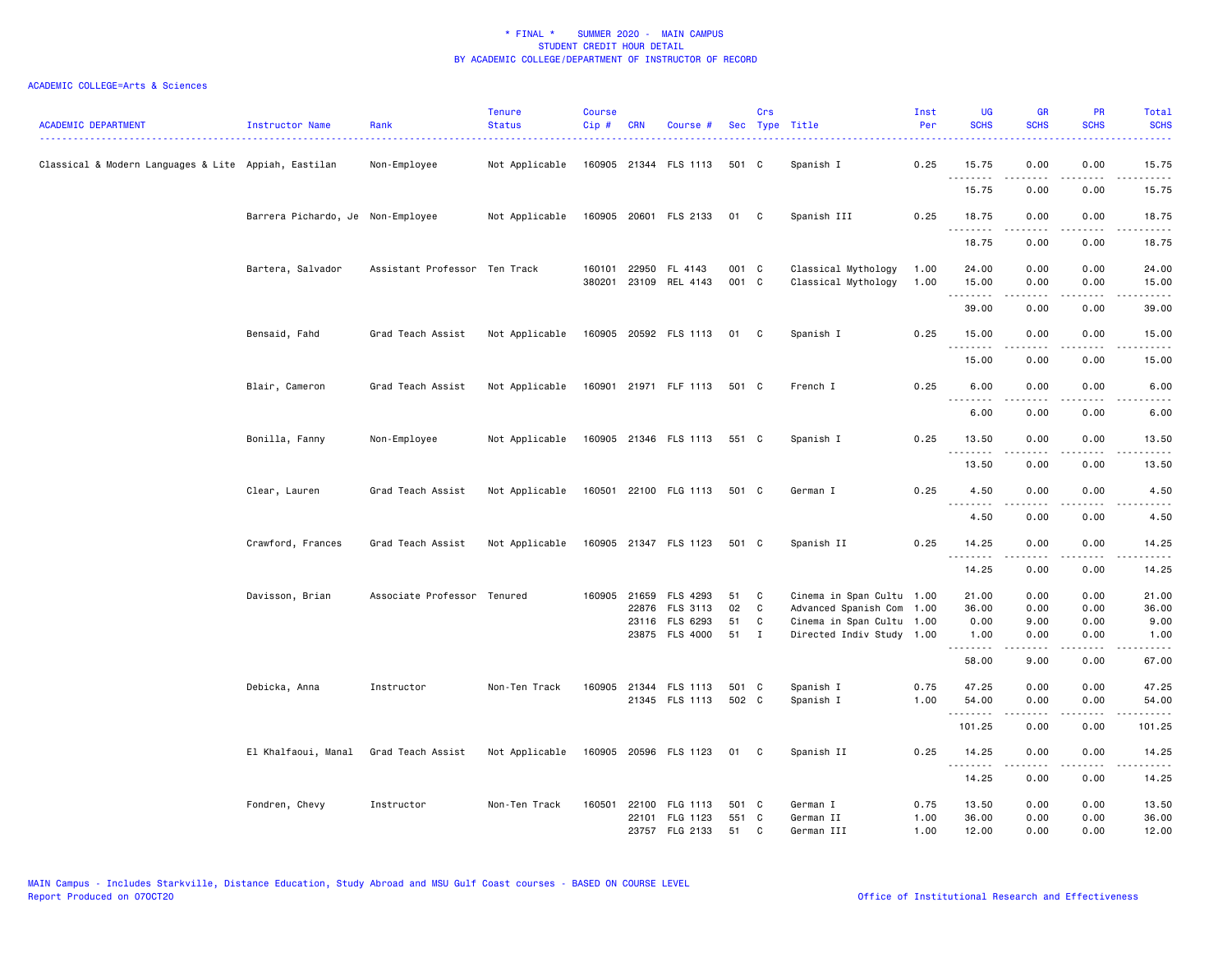| ACADEMIC DEPARTMENT                                 | <b>Instructor Name</b> | Rank                        | <b>Tenure</b><br><b>Status</b> | <b>Course</b><br>Cip # | <b>CRN</b> | Course #                                |                | Crs          | Sec Type Title            | Inst<br>Per  | <b>UG</b><br><b>SCHS</b>   | <b>GR</b><br><b>SCHS</b> | <b>PR</b><br><b>SCHS</b>     | Total<br><b>SCHS</b>                                                                                                               |
|-----------------------------------------------------|------------------------|-----------------------------|--------------------------------|------------------------|------------|-----------------------------------------|----------------|--------------|---------------------------|--------------|----------------------------|--------------------------|------------------------------|------------------------------------------------------------------------------------------------------------------------------------|
|                                                     |                        |                             |                                |                        |            |                                         |                |              |                           |              | <u>.</u><br>61.50          | 0.00                     | 0.00                         | 61.50                                                                                                                              |
| Classical & Modern Languages & Lite Harland, Robert |                        | Associate Professor Tenured |                                |                        |            | 160905 20594 FLS 1113<br>20599 FLS 1123 | 51<br>51       | C<br>C       | Spanish I<br>Spanish II   | 0.75<br>0.75 | 20.25<br>38.25             | 0.00<br>0.00             | 0.00<br>0.00                 | 20.25<br>38.25                                                                                                                     |
|                                                     |                        |                             |                                |                        |            |                                         |                |              |                           |              | .<br>58.50                 | .<br>0.00                | $\sim$ $\sim$ $\sim$<br>0.00 | $\frac{1}{2} \left( \frac{1}{2} \right) \left( \frac{1}{2} \right) \left( \frac{1}{2} \right) \left( \frac{1}{2} \right)$<br>58.50 |
|                                                     | Hernandez, Magda       | Lecturer                    | Non-Ten Track                  |                        |            | 160905 20596 FLS 1123<br>21355 FLS 2133 | 01<br>552 C    | C            | Spanish II<br>Spanish III | 0.75<br>1.00 | 42.75<br>66.00             | 0.00<br>0.00             | 0.00<br>0.00                 | 42.75<br>66.00                                                                                                                     |
|                                                     |                        |                             |                                |                        |            |                                         |                |              |                           |              | .<br>108.75                | 0.00                     | 0.00                         | 108.75                                                                                                                             |
|                                                     | Hguig, Islam           | Grad Teach Assist           | Not Applicable                 |                        |            | 160905 20594 FLS 1113                   | 51             | $\mathbf{C}$ | Spanish I                 | 0.25         | 6.75                       | 0.00                     | 0.00                         | 6.75                                                                                                                               |
|                                                     |                        |                             |                                |                        |            |                                         |                |              |                           |              | .<br>6.75                  | .<br>0.00                | 0.00                         | 6.75                                                                                                                               |
|                                                     | Kraker, Julia          | Lecturer                    | Non-Ten Track                  |                        |            | 160905 21349 FLS 1123<br>21350 FLS 1123 | 551 C<br>552 C |              | Spanish II<br>Spanish II  | 1.00<br>1.00 | 51.00<br>33.00<br><u>.</u> | 0.00<br>0.00<br>.        | 0.00<br>0.00<br>د د د د      | 51.00<br>33.00<br>.                                                                                                                |
|                                                     |                        |                             |                                |                        |            |                                         |                |              |                           |              | 84.00                      | 0.00                     | 0.00                         | 84.00                                                                                                                              |
|                                                     | Little, Christopher    | Lecturer                    | Non-Ten Track                  |                        |            | 160905 22878 FLS 2143                   | 51 C           |              | Spanish IV                | 1.00         | 18.00<br>.                 | 0.00                     | 0.00                         | 18.00                                                                                                                              |
|                                                     |                        |                             |                                |                        |            |                                         |                |              |                           |              | 18.00                      | 0.00                     | 0.00                         | 18.00                                                                                                                              |
|                                                     | Lo, Elhadji            | Non-Employee                | Not Applicable                 |                        |            | 160905 21352 FLS 2133                   | 501 C          |              | Spanish III               | 0.25         | 14.25<br>.                 | 0.00                     | 0.00                         | 14.25                                                                                                                              |
|                                                     |                        |                             |                                |                        |            |                                         |                |              |                           |              | 14.25                      | 0.00                     | 0.00                         | 14.25                                                                                                                              |
|                                                     | Massey, Brittany       | Lecturer                    | Non-Ten Track                  |                        |            | 160901 21971 FLF 1113                   | 501 C          |              | French I                  | 0.75         | 18.00<br>.                 | 0.00<br>.                | 0.00<br>$\sim$ $\sim$ $\sim$ | 18.00<br>.                                                                                                                         |
|                                                     |                        |                             |                                |                        |            |                                         |                |              |                           |              | 18.00                      | 0.00                     | 0.00                         | 18.00                                                                                                                              |
|                                                     | McFadden, Michael      | Lecturer                    | Non-Ten Track                  |                        |            | 160905 20601 FLS 2133                   | 01             | - C          | Spanish III               | 0.75         | 56.25<br>.                 | 0.00<br>.                | 0.00<br>.                    | 56.25<br>.                                                                                                                         |
|                                                     |                        |                             |                                |                        |            |                                         |                |              |                           |              | 56.25                      | 0.00                     | 0.00                         | 56.25                                                                                                                              |
|                                                     | Mensah, Jude           | Grad Teach Assist           | Not Applicable                 |                        |            | 160901 23310 FLF 1123                   | 01             | - C          | French II                 | 0.25         | 6.00<br>.                  | 0.00                     | 0.00                         | 6.00                                                                                                                               |
|                                                     |                        |                             |                                |                        |            |                                         |                |              |                           |              | 6.00                       | 0.00                     | 0.00                         | 6.00                                                                                                                               |
|                                                     | Moser, Keith           | Professor                   | Tenured                        |                        |            | 160104 23261 FL 8113                    | 101 S          |              | Capstone Seminar          | 1.00         | 0.00<br><u>--------</u>    | 30.00<br>-----           | 0.00                         | 30.00                                                                                                                              |
|                                                     |                        |                             |                                |                        |            |                                         |                |              |                           |              | 0.00                       | 30.00                    | 0.00                         | 30.00                                                                                                                              |
|                                                     | Moya, Arleana          | Instructor                  | Non-Ten Track                  |                        |            | 160905 21347 FLS 1123<br>21348 FLS 1123 | 501 C<br>502 C |              | Spanish II<br>Spanish II  | 0.75<br>1.00 | 42.75<br>63.00             | 0.00<br>0.00             | 0.00<br>0.00                 | 42.75<br>63.00                                                                                                                     |
|                                                     |                        |                             |                                |                        |            |                                         |                |              |                           |              | .<br>105.75                | 22222<br>0.00            | .<br>0.00                    | .<br>105.75                                                                                                                        |
|                                                     | Russell, Amie          | Instructor                  | Non-Ten Track                  | 160905                 |            | 21346 FLS 1113<br>21974 FLS 1113        | 551 C<br>552 C |              | Spanish I<br>Spanish I    | 0.75<br>1.00 | 40.50<br>27.00             | 0.00<br>0.00             | 0.00<br>0.00                 | 40.50<br>27.00                                                                                                                     |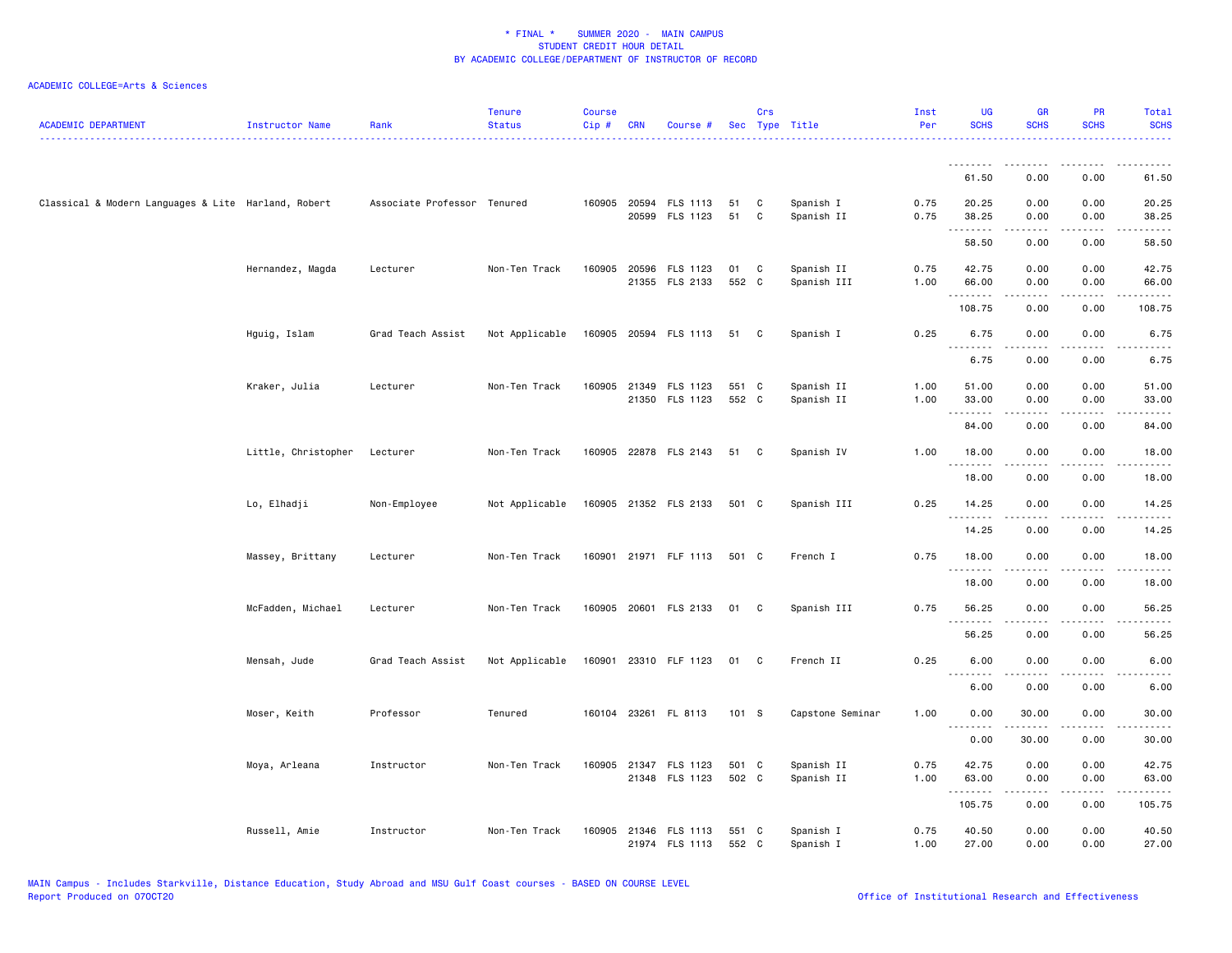| <b>ACADEMIC DEPARTMENT</b>                                                  | Instructor Name | Rank                          | <b>Tenure</b><br><b>Status</b> | <b>Course</b><br>Cip# | <b>CRN</b> | Course #              |       | Crs          | Sec Type Title       | Inst<br>Per | <b>UG</b><br><b>SCHS</b> | <b>GR</b><br><b>SCHS</b> | <b>PR</b><br><b>SCHS</b>  | Total<br><b>SCHS</b>  |
|-----------------------------------------------------------------------------|-----------------|-------------------------------|--------------------------------|-----------------------|------------|-----------------------|-------|--------------|----------------------|-------------|--------------------------|--------------------------|---------------------------|-----------------------|
|                                                                             |                 |                               |                                |                       |            |                       |       |              |                      |             |                          |                          | --------                  |                       |
|                                                                             |                 |                               |                                |                       |            |                       |       |              |                      |             | 67.50                    | 0.00                     | 0.00                      | 67.50                 |
| Classical & Modern Languages & Lite Simpore, Karim                          |                 | Associate Professor Tenured   |                                | 160901                | 23309      | FLF 2133              | 51    | C.           | French III           | 1.00        | 18.00                    | 0.00                     | 0.00                      | 18.00                 |
|                                                                             |                 |                               |                                |                       |            | 23310 FLF 1123        | 01 C  |              | French II            | 0.75        | 18.00<br>- - - - - - - - | 0.00                     | 0.00<br>$- - - -$         | 18.00                 |
|                                                                             |                 |                               |                                |                       |            |                       |       |              |                      |             | 36.00                    | 0.00                     | 0.00                      | 36.00                 |
|                                                                             | Smith, Bobbie   | Grad Teach Assist             | Not Applicable                 |                       |            | 160905 20599 FLS 1123 | 51    | C.           | Spanish II           | 0.25        | 12.75<br><u>.</u>        | 0.00<br><u>.</u>         | 0.00<br>$\cdots$          | 12.75<br>. <b>.</b>   |
|                                                                             |                 |                               |                                |                       |            |                       |       |              |                      |             | 12.75                    | 0.00                     | 0.00                      | 12.75                 |
|                                                                             | Vozzo, Rosa     | Instructor                    | Non-Ten Track                  | 160905                |            | 21352 FLS 2133        | 501 C |              | Spanish III          | 0.75        | 42.75                    | 0.00                     | 0.00                      | 42.75                 |
|                                                                             |                 |                               |                                |                       |            | 21354 FLS 2133        | 551 C |              | Spanish III          | 1.00        | 18.00                    | 0.00                     | 0.00                      | 18.00                 |
|                                                                             |                 |                               |                                |                       |            |                       |       |              |                      |             | 60.75                    | 0.00                     | 0.00                      | 60.75                 |
|                                                                             | Zelaya, Karina  | Assistant Professor Ten Track |                                | 160900                |            | 23306 FLS 4713        | 51    | $\mathbf{C}$ | Central Amer Lit and | 1.00        | 21.00                    | 0.00                     | 0.00                      | 21.00                 |
|                                                                             |                 |                               |                                | 160905                |            | 22877 FLS 2143        | 01    | C.           | Spanish IV           | 1.00        | 21.00                    | 0.00                     | 0.00<br>----              | 21.00                 |
|                                                                             |                 |                               |                                |                       |            |                       |       |              |                      |             | 42.00                    | 0.00                     | 0.00                      | 42.00                 |
| ====================================<br>Classical & Modern Languages & Lite |                 |                               |                                |                       |            |                       |       |              |                      |             | ========<br>1057.00      | 39.00                    | $=$ = = = = = = =<br>0.00 | ==========<br>1096.00 |
| ======================================                                      |                 |                               |                                |                       |            |                       |       |              |                      |             | ========                 | ========                 | - cooperate               | essessesse            |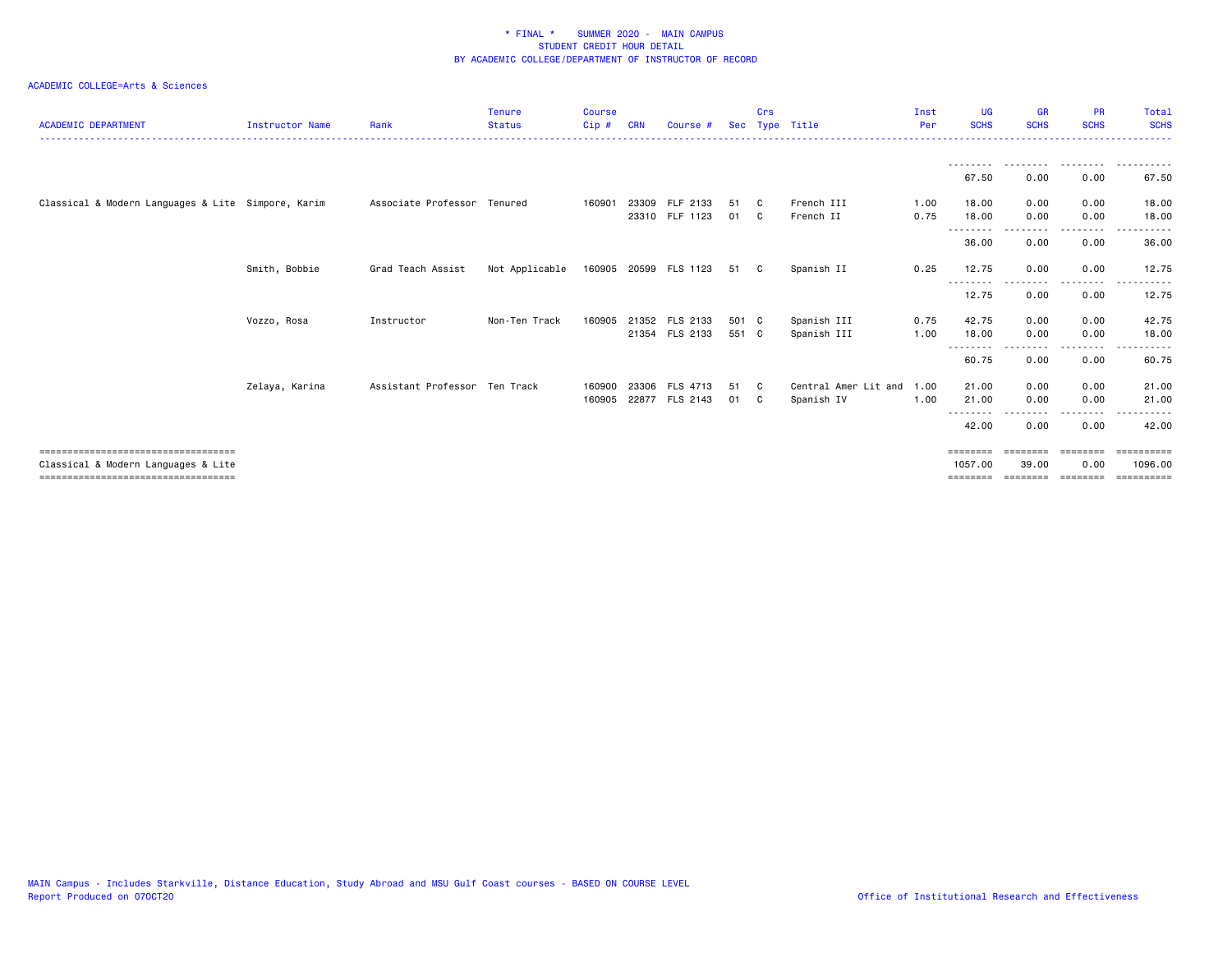| <b>ACADEMIC DEPARTMENT</b> | Instructor Name   | Rank                          | <b>Tenure</b><br><b>Status</b> | <b>Course</b><br>Cip# | <b>CRN</b>            | Course #                              |                | Crs          | Sec Type Title                                         | Inst<br>Per | UG<br><b>SCHS</b>   | <b>GR</b><br><b>SCHS</b> | PR<br><b>SCHS</b>                   | <b>Total</b><br><b>SCHS</b> |
|----------------------------|-------------------|-------------------------------|--------------------------------|-----------------------|-----------------------|---------------------------------------|----------------|--------------|--------------------------------------------------------|-------------|---------------------|--------------------------|-------------------------------------|-----------------------------|
| Communication              | Blount, Anna      | Lecturer                      | Non-Ten Track                  |                       | 090101 20248<br>20249 | CO 1013<br>CO 1013                    | E51 C<br>E52 C |              | Intro to Communicati 1.00<br>Intro to Communicati 1.00 |             | 54.00<br>57.00<br>. | 0.00<br>0.00             | 0.00<br>0.00                        | 54.00<br>57.00              |
|                            |                   |                               |                                |                       |                       |                                       |                |              |                                                        |             | 111.00              | 0.00                     | 0.00                                | . <b>.</b><br>111.00        |
|                            | Cain, Emily       | Non-Faculty                   | Not Applicable                 |                       |                       | 240102 20717 IDS 4111                 | 01 C           |              | Professional Seminar 1.00                              |             | 18.00               | 0.00                     | 0.00                                | 18.00                       |
|                            |                   |                               |                                |                       |                       |                                       |                |              |                                                        |             | .<br>18.00          | .<br>0.00                | ----<br>0.00                        | .<br>18.00                  |
|                            | Chambers, Cheryl  | Instructor                    | Non-Ten Track                  |                       |                       | 090101 23070 CO 1013                  | 002 C          |              | Intro to Communicati 1.00                              |             | 72.00               | 0.00                     | 0.00                                | 72.00                       |
|                            |                   |                               |                                |                       |                       | 23380 CO 1013                         | 52             | $\mathbf{C}$ | Intro to Communicati 1.00                              |             | 72.00               | 0.00                     | 0.00                                | 72.00                       |
|                            |                   |                               |                                |                       |                       |                                       |                |              |                                                        |             | .<br>144.00         | .<br>0.00                | د د د د<br>0.00                     | .<br>144.00                 |
|                            | Fisher, Melody    | Assistant Professor Ten Track |                                |                       |                       | 090900 21253 CO 3813                  | 501 C          |              | PR Case Problems                                       | 1.00        | 24.00               | 0.00                     | 0.00                                | 24.00                       |
|                            |                   |                               |                                |                       |                       |                                       |                |              |                                                        |             | .<br>24.00          | .<br>0.00                | $\sim$ $\sim$ $\sim$ $\sim$<br>0.00 | .<br>24.00                  |
|                            | Fountain, Amy     | Instructor                    | Non-Ten Track                  | 090101                | 21248                 | CO 1013                               | 501 C          |              | Intro to Communicati                                   | 1.00        | 63.00               | 0.00                     | 0.00                                | 63.00                       |
|                            |                   |                               |                                |                       | 21251                 | CO 1223                               | 501 C          |              | Intro Comm Theory                                      | 1.00        | 36.00               | 0.00                     | 0.00                                | 36.00                       |
|                            |                   |                               |                                |                       |                       | 090401 20262 CO 4053                  | 101 E          |              | Internship Comm                                        | 1.00        | 15.00               | 0.00                     | 0.00                                | 15.00                       |
|                            |                   |                               |                                |                       |                       |                                       |                |              |                                                        |             | .<br>114.00         | 0.00                     | $\omega$ is $\omega$ in<br>0.00     | .<br>114.00                 |
|                            | Harmon, Nicole    | Lecturer                      | Non-Ten Track                  |                       |                       | 090101 23639 CO 1013                  | 02             | $\mathbf{C}$ | Intro to Communicati 1.00                              |             | 57.00               | 0.00                     | 0.00                                | 57.00                       |
|                            |                   |                               |                                |                       |                       |                                       |                |              |                                                        |             | 57.00               | 0.00                     | 0.00                                | 57.00                       |
|                            | Hernandez, Terri  | Assistant Professor Ten Track |                                |                       |                       | 090900 21940 CO 3863                  | 01             | B            | PR Production                                          | 1.00        | 30.00               | 0.00                     | 0.00                                | 30.00                       |
|                            |                   |                               |                                |                       |                       | 22355 CO 4803                         | 01             | C            | Research in PR & Adv                                   | 1.00        | 21.00               | 0.00                     | 0.00                                | 21.00                       |
|                            |                   |                               |                                |                       |                       |                                       |                |              |                                                        |             | .<br>51.00          | .<br>0.00                | .<br>0.00                           | .<br>51.00                  |
|                            |                   |                               |                                |                       |                       |                                       |                |              |                                                        |             |                     |                          |                                     |                             |
|                            | Hibbs, Jason      | Instructor                    | Non-Ten Track                  | 090401                |                       | 23071 CO 3313<br>090701 23115 CO 3343 | 01<br>51       | C<br>C       | News Write for Elec<br>Writing for the Medi 1.00       | 1.00        | 36.00<br>39.00      | 0.00<br>0.00             | 0.00<br>0.00                        | 36.00<br>39.00              |
|                            |                   |                               |                                |                       |                       |                                       |                |              |                                                        |             | .                   | -----                    | .                                   | .                           |
|                            |                   |                               |                                |                       |                       |                                       |                |              |                                                        |             | 75.00               | 0.00                     | 0.00                                | 75.00                       |
|                            | Knight, Amy       | Instructor                    | Non-Ten Track                  |                       | 090101 20246          | CO 1013                               | 001 C          |              | Intro to Communicati 1.00                              |             | 66.00               | 0.00                     | 0.00                                | 66.00                       |
|                            |                   |                               |                                |                       |                       | 21249 CO 1013                         | 551 C          |              | Intro to Communicati 1.00                              |             | 45.00               | 0.00                     | 0.00                                | 45.00                       |
|                            |                   |                               |                                |                       |                       |                                       |                |              |                                                        |             | .<br>111.00         | <u>.</u><br>0.00         | .<br>0.00                           | .<br>111.00                 |
|                            | Loehwing, Melanie | Associate Professor Tenured   |                                |                       | 090101 21255          | CO 4043                               | 551 C          |              | Comm & Leadership                                      | 1.00        | 33.00               | 0.00                     | 0.00                                | 33.00                       |
|                            |                   |                               |                                |                       | 21260                 | CO 6043                               | 551 C          |              | Comm & Leadership                                      | 1.00        | 0.00                | 9.00                     | 0.00                                | 9.00                        |
|                            |                   |                               |                                |                       |                       |                                       |                |              |                                                        |             | .                   |                          | ----                                | $\frac{1}{2}$               |
|                            |                   |                               |                                |                       |                       |                                       |                |              |                                                        |             | 33.00               | 9.00                     | 0.00                                | 42.00                       |
|                            | Nicholson, John   | Associate Professor Tenured   |                                |                       | 090101 21935          | CO 1223                               | 001 C          |              | Intro Comm Theory                                      | 1.00        | 36.00               | 0.00                     | 0.00                                | 36.00                       |
|                            |                   |                               |                                |                       |                       | 231304 21937 CO 2253                  | 01             | $\mathbf{C}$ | Fund Interprsn Comm                                    | 1.00        | 60.00<br>.          | 0.00                     | 0.00                                | 60.00                       |
|                            |                   |                               |                                |                       |                       |                                       |                |              |                                                        |             | 96.00               | 0.00                     | 0.00                                | د د د د د<br>96.00          |
|                            | Page, Tyler       | Assistant Professor Ten Track |                                |                       |                       | 090900 23107 CO 3803                  | 101 C          |              | Prin Public Relation 1.00                              |             | 30.00               | 0.00                     | 0.00                                | 30.00                       |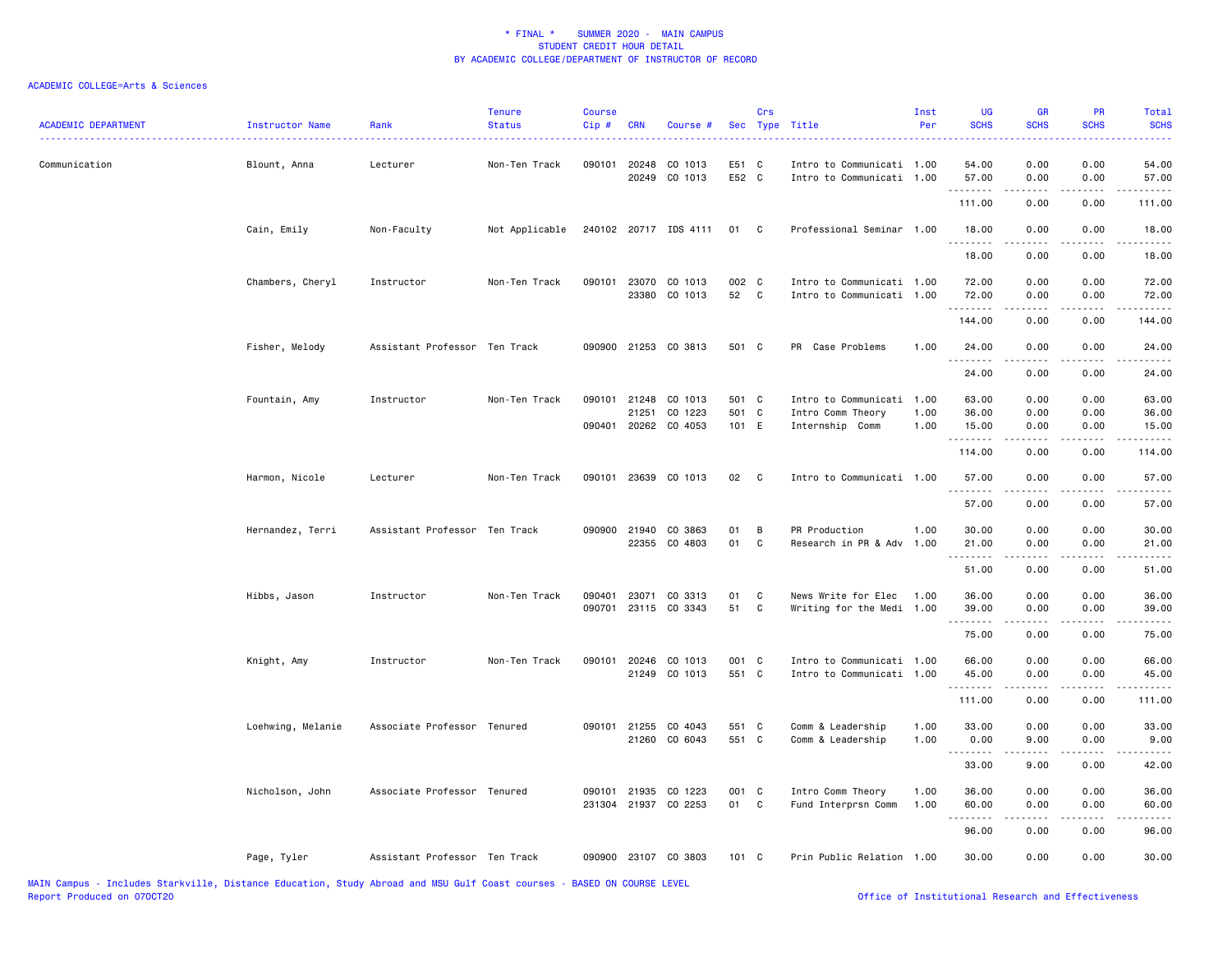| <b>ACADEMIC DEPARTMENT</b>                            | Instructor Name     | Rank                          | <b>Tenure</b><br><b>Status</b> | <b>Course</b><br>Cip# | <b>CRN</b>   | Course #             |       | Crs | Sec Type Title            | Inst<br>Per | <b>UG</b><br><b>SCHS</b> | <b>GR</b><br><b>SCHS</b>            | <b>PR</b><br><b>SCHS</b> | Total<br><b>SCHS</b>  |
|-------------------------------------------------------|---------------------|-------------------------------|--------------------------------|-----------------------|--------------|----------------------|-------|-----|---------------------------|-------------|--------------------------|-------------------------------------|--------------------------|-----------------------|
|                                                       |                     |                               |                                |                       |              |                      |       |     |                           |             | .                        |                                     |                          |                       |
|                                                       |                     |                               |                                |                       |              |                      |       |     |                           |             | 30.00                    | 0.00                                | 0.00                     | 30.00                 |
| Communication                                         | Poe, Philip         | Associate Professor Tenured   |                                | 090101                | 20247        | CO 1013              | 01    | C   | Intro to Communicati 1.00 |             | 72.00                    | 0.00                                | 0.00                     | 72.00                 |
|                                                       |                     |                               |                                |                       | 23965        | CO 1013              | 51    | C   | Intro to Communicati 1.00 |             | 54.00                    | 0.00                                | 0.00                     | 54.00                 |
|                                                       |                     |                               |                                | 090401                | 20258        | CO 3423              | 001 C |     | Feature Writing           | 1.00        | 39.00                    | 0.00                                | 0.00                     | 39.00                 |
|                                                       |                     |                               |                                | 090701                |              | 20255 CO 2413        | 01    | B   | Intro News Writ-Repo 1.00 |             | 42.00<br>.               | 0.00<br>.                           | 0.00<br>.                | 42.00<br>.            |
|                                                       |                     |                               |                                |                       |              |                      |       |     |                           |             | 207.00                   | 0.00                                | 0.00                     | 207.00                |
|                                                       | Roussin, Wendy      | Associate Professor Tenured   |                                |                       | 090404 21939 | CO 3403              | 01    | В   | Photographic Communi 1.00 |             | 27.00                    | 0.00                                | 0.00                     | 27.00                 |
|                                                       |                     |                               |                                |                       |              | 090702 21938 CO 3713 | 01    | В   | Digital Communicatio 1.00 |             | 30.00                    | 0.00                                | 0.00                     | 30.00                 |
|                                                       |                     |                               |                                |                       |              |                      |       |     |                           |             | .<br>57.00               | .<br>0.00                           | .<br>0.00                | .<br>57.00            |
|                                                       | Smith, Glenn        | Associate Professor Tenured   |                                | 050207                |              | 21733 CO 4233        | 501 C |     | Gender and Media          | 1.00        | 42.00                    | 0.00                                | 0.00                     | 42.00                 |
|                                                       |                     |                               |                                | 090401                | 21252        | CO 1403              | 501 C |     | Intro Mass Media          | 1.00        | 69.00                    | 0.00                                | 0.00                     | 69.00                 |
|                                                       |                     |                               |                                | 090701                | 21259        | CO 4433              | 501 C |     | Television Criticism      | 1.00        | 12.00                    | 0.00                                | 0.00                     | 12.00                 |
|                                                       |                     |                               |                                |                       |              | 090702 21264 CO 6433 | 501 C |     | Television Criticism      | 1.00        | 0.00                     | 3.00                                | 0.00                     | 3.00                  |
|                                                       |                     |                               |                                |                       |              |                      |       |     |                           |             | <u>.</u><br>123.00       | .<br>3.00                           | .<br>0.00                | .<br>126.00           |
|                                                       | Stockstill, William | Assistant Professor Ten Track |                                | 500501                | 20253        | CO 1503              | 01    | C   | Intro To Theatre          | 1.00        | 42.00                    | 0.00                                | 0.00                     | 42.00                 |
|                                                       |                     |                               |                                |                       | 20254        | CO 1503              | 51    | C   | Intro To Theatre          | 1.00        | 33.00                    | 0.00                                | 0.00                     | 33.00                 |
|                                                       |                     |                               |                                |                       | 500505 23062 | CO 4504              | 101 C |     | History Of Theatre        | 1.00        | 44.00                    | 0.00                                | 0.00                     | 44.00                 |
|                                                       |                     |                               |                                |                       |              |                      |       |     |                           |             | .<br>119.00              | .<br>0.00                           | 0.00                     | .<br>119.00           |
|                                                       | Strout, Lawrence    | Associate Professor Tenured   |                                | 090102                | 21257        | CO 4313              | 501 C |     | Mass Media Law            | 1.00        | 30.00                    | 0.00                                | 0.00                     | 30.00                 |
|                                                       |                     |                               |                                | 090401                |              | 21262 CO 6313        | 501 C |     | Mass Media Law            | 1.00        | 0.00                     | 6.00                                | 0.00                     | 6.00                  |
|                                                       |                     |                               |                                |                       |              |                      |       |     |                           |             | <u>.</u><br>30.00        | 6.00                                | 0.00                     | 36.00                 |
|                                                       | Williams, Kevin     | Associate Professor Tenured   |                                | 090101                | 21254        | CO 3833              | 501 C |     | Interviewing              | 1.00        | 21.00                    | 0.00                                | 0.00                     | 21.00                 |
|                                                       |                     |                               |                                | 090102                | 20263        | CO 4323              | 51    | C   | Mass Media-Society        | 1.00        | 72.00                    | 0.00                                | 0.00                     | 72.00                 |
|                                                       |                     |                               |                                | 090401                |              | 20265 CO 6323        | 51    | C   | Mass Media-Society        | 1.00        | 0.00                     | 9.00                                | 0.00                     | 9.00                  |
|                                                       |                     |                               |                                |                       |              |                      |       |     |                           |             | .<br>93.00               | 9.00                                | 0.00                     | 102.00                |
| ====================================<br>Communication |                     |                               |                                |                       |              |                      |       |     |                           |             | ========<br>1493.00      | $=$ = = = = = = =<br>27.00          | ========<br>0.00         | ==========<br>1520.00 |
| -----------------------------------                   |                     |                               |                                |                       |              |                      |       |     |                           |             |                          | -------- ------- -------- --------- |                          |                       |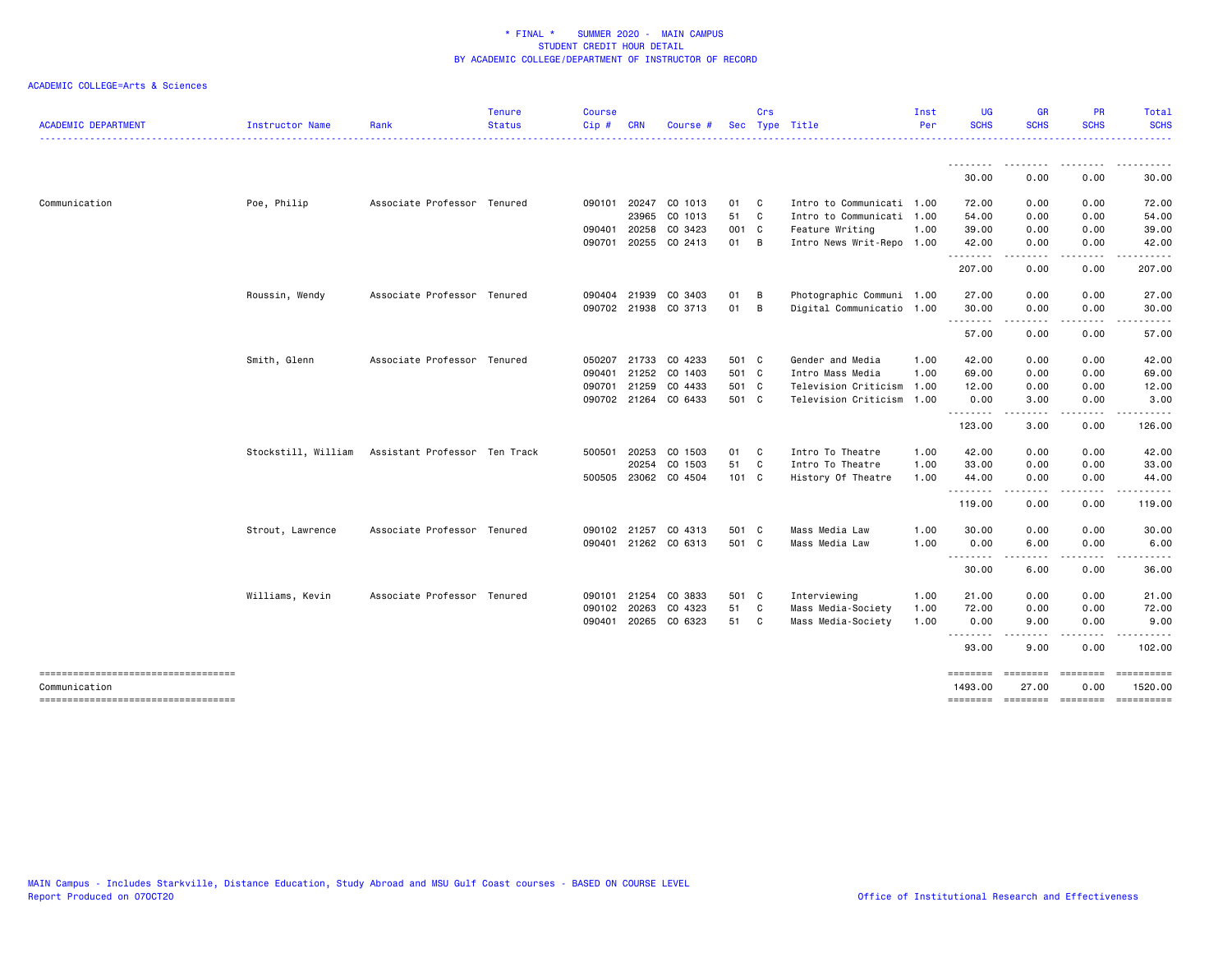| ACADEMIC DEPARTMENT | Instructor Name                   | Rank         | <b>Tenure</b><br><b>Status</b> | Course<br>$Cip$ # | <b>CRN</b>                     | Course #                                                |                      | Crs                    | Sec Type Title                                                         | Inst<br>Per          | <b>UG</b><br><b>SCHS</b> | <b>GR</b><br><b>SCHS</b> | <b>PR</b><br><b>SCHS</b> | Total<br><b>SCHS</b>                        |
|---------------------|-----------------------------------|--------------|--------------------------------|-------------------|--------------------------------|---------------------------------------------------------|----------------------|------------------------|------------------------------------------------------------------------|----------------------|--------------------------|--------------------------|--------------------------|---------------------------------------------|
| English             | Austin, Daniel                    | Instructor   | Non-Ten Track                  |                   | 231401 20460<br>20461          | EN 2203<br>EN 2203                                      | 01<br>52             | C<br>C                 | Intro To Literature<br>Intro To Literature                             | 1.00<br>1.00         | 54.00<br>48.00<br>.      | 0.00<br>0.00<br>-----    | 0.00<br>0.00<br>.        | 54.00<br>48.00<br>.                         |
|                     |                                   |              |                                |                   |                                |                                                         |                      |                        |                                                                        |                      | 102.00                   | 0.00                     | 0.00                     | 102.00                                      |
|                     | Barber, Kathryn                   | Non-Employee | Not Applicable                 |                   |                                | 231302 20463 EN 3303                                    | 51 C                 |                        | Creative Writing                                                       | 1.00                 | 42.00                    | 0.00                     | 0.00                     | 42.00                                       |
|                     |                                   |              |                                |                   |                                |                                                         |                      |                        |                                                                        |                      | .<br>42.00               | .<br>0.00                | .<br>0.00                | .<br>42.00                                  |
|                     | Barton, Amy                       | Instructor   | Non-Ten Track                  |                   | 21371                          | 140101 20660 GE 6513<br>GE 6513<br>231303 23410 GE 3513 | 101 C<br>501 C<br>04 | C                      | Engr. Writ. and Pres 1.00<br>Engr. Writ. and Pres<br>Technical Writing | 1.00<br>1.00         | 0.00<br>0.00<br>45.00    | 12.00<br>18.00<br>0.00   | 0.00<br>0.00<br>0.00     | 12.00<br>18.00<br>45.00                     |
|                     |                                   |              |                                |                   |                                |                                                         |                      |                        |                                                                        |                      | 45.00                    | .<br>30.00               | .<br>0.00                | .<br>75.00                                  |
|                     | Bogard, LaToya                    | Instructor   | Non-Ten Track                  | 231301            | 20459<br>231303 20659          | EN 1113<br>GE 3513                                      | E54 C<br>53          | C                      | En Composition II<br>Technical Writing                                 | 1.00<br>1.00         | 30.00<br>42.00           | 0.00<br>0.00             | 0.00<br>0.00             | 30.00<br>42.00                              |
|                     |                                   |              |                                |                   |                                |                                                         |                      |                        |                                                                        |                      | .<br>72.00               | .<br>0.00                | .<br>0.00                | .<br>72.00                                  |
|                     | Brocato, John                     | Non-Employee | Not Applicable                 |                   |                                | 231303 20656 GE 3513                                    | 03 C                 |                        | Technical Writing                                                      | 1.00                 | 45.00                    | 0.00                     | 0.00                     | 45.00                                       |
|                     |                                   |              |                                |                   |                                |                                                         |                      |                        |                                                                        |                      | .<br>45.00               | -----<br>0.00            | .<br>0.00                | .<br>45.00                                  |
|                     | Crescenzo, Michele                | Lecturer     | Non-Ten Track                  |                   |                                | 231402 20462 EN 2253                                    | 51                   | C                      | American Lit After 1 1.00                                              |                      | 39.00                    | 0.00                     | 0.00                     | 39.00                                       |
|                     |                                   |              |                                |                   |                                |                                                         |                      |                        |                                                                        |                      | .<br>39.00               | .<br>0.00                | 0.00                     | $\omega$ is $\omega$ in<br>39.00            |
|                     | Dechert, Kristen                  | Non-Faculty  | Not Applicable                 |                   |                                | 231303 23997 GE 3513                                    | 54 C                 |                        | Technical Writing                                                      | 1.00                 | 39.00                    | 0.00                     | 0.00                     | 39.00                                       |
|                     |                                   |              |                                |                   |                                |                                                         |                      |                        |                                                                        |                      | 39.00                    | 0.00                     | 0.00                     | 39.00                                       |
|                     | Dobberstein, Michael Non-Employee |              | Not Applicable                 |                   |                                | 231303 23658 EN 3313                                    | 51                   | $\mathbf{C}$           | Writing for the Work 1.00                                              |                      | 27.00                    | 0.00                     | 0.00                     | 27.00                                       |
|                     |                                   |              |                                |                   |                                |                                                         |                      |                        |                                                                        |                      | .<br>27.00               | .<br>0.00                | 0.00                     | .<br>27.00                                  |
|                     | Flowers, Jessica                  | Lecturer     | Non-Ten Track                  |                   |                                | 231301 20455 EN 1113                                    | 01                   | C.                     | En Composition II                                                      | 1.00                 | 27.00                    | 0.00                     | 0.00                     | 27.00                                       |
|                     |                                   |              |                                |                   |                                |                                                         |                      |                        |                                                                        |                      | 27.00                    | 0.00                     | 0.00                     | 27.00                                       |
|                     | Garner, William                   | Instructor   | Non-Ten Track                  |                   |                                | 231301 20454 EN 1103                                    | E55 C                |                        | En Composition I                                                       | 1.00                 | 39.00                    | 0.00                     | 0.00                     | 39.00                                       |
|                     |                                   |              |                                |                   |                                |                                                         |                      |                        |                                                                        |                      | .<br>39.00               | .<br>0.00                | د د د د<br>0.00          | $\sim$ $\sim$ $\sim$ $\sim$ $\sim$<br>39.00 |
|                     | Gentry, Craig                     | Lecturer     | Non-Ten Track                  | 231301            |                                | 21982 EN 1103                                           | E51 C                |                        | En Composition I                                                       | 1.00                 | 45.00<br>.               | 0.00                     | 0.00                     | 45.00                                       |
|                     |                                   |              |                                |                   |                                |                                                         |                      |                        |                                                                        |                      | 45.00                    | 0.00                     | 0.00                     | 45.00                                       |
|                     | Grimes, John Aaron                | Instructor   | Non-Ten Track                  |                   | 231303 20654<br>20655<br>20658 | GE 3513<br>GE 3513<br>GE 3513                           | 01<br>02<br>52       | C<br>$\mathtt{C}$<br>C | Technical Writing<br>Technical Writing<br>Technical Writing            | 1.00<br>1.00<br>1.00 | 45.00<br>42.00<br>42.00  | 0.00<br>0.00<br>0.00     | 0.00<br>0.00<br>0.00     | 45.00<br>42.00<br>42.00                     |
|                     |                                   |              |                                |                   |                                |                                                         |                      |                        |                                                                        |                      | .<br>129.00              | . <b>.</b><br>0.00       | .<br>0.00                | .<br>129.00                                 |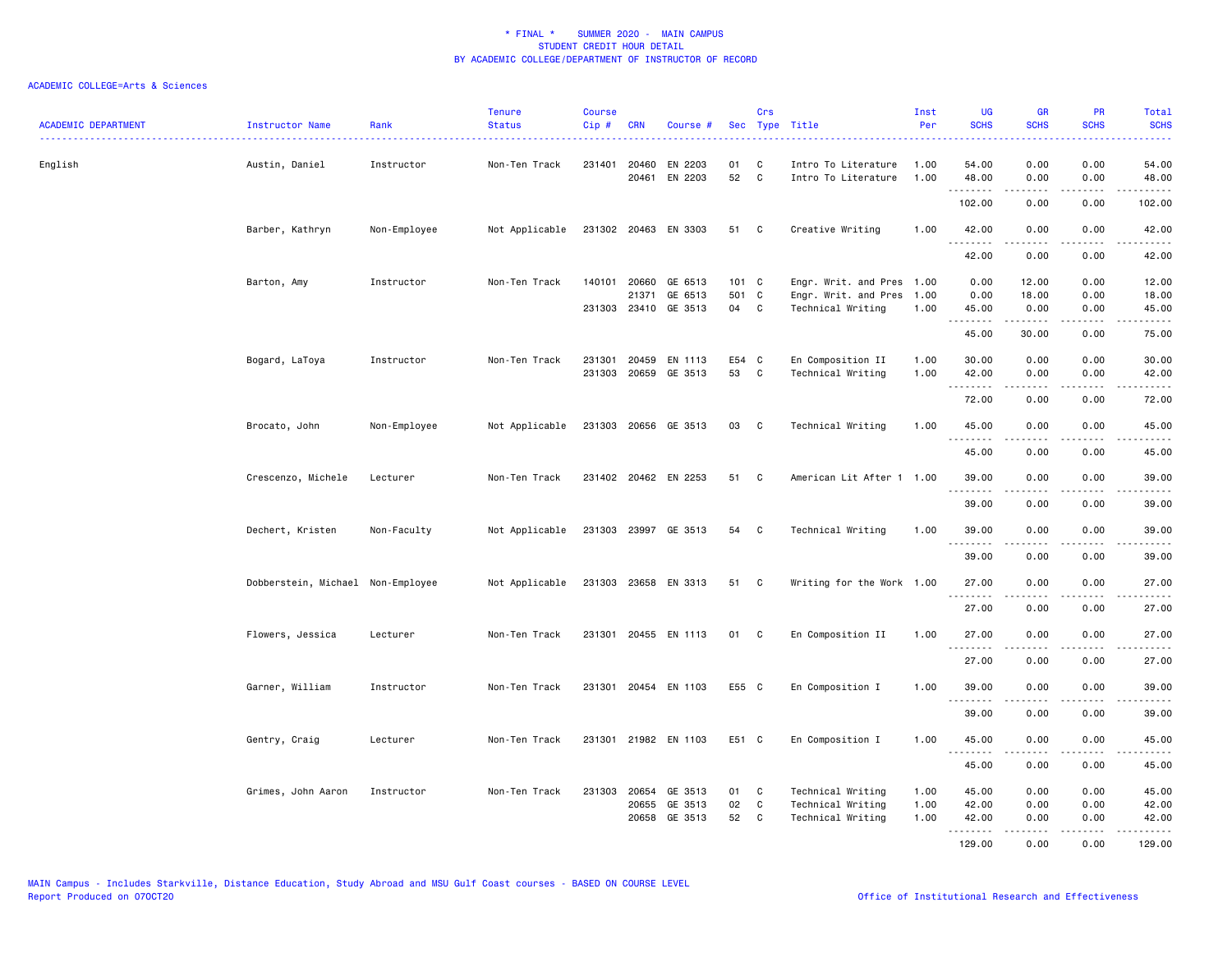| <b>ACADEMIC DEPARTMENT</b> | Instructor Name    | Rank                        | <b>Tenure</b><br><b>Status</b> | <b>Course</b><br>Cip# | <b>CRN</b> | Course #                     |               | Crs            | Sec Type Title            | Inst<br>Per | <b>UG</b><br><b>SCHS</b> | GR<br><b>SCHS</b>   | PR<br><b>SCHS</b>     | Total<br><b>SCHS</b>   |
|----------------------------|--------------------|-----------------------------|--------------------------------|-----------------------|------------|------------------------------|---------------|----------------|---------------------------|-------------|--------------------------|---------------------|-----------------------|------------------------|
| English                    | Hayden, Antoinette | Lecturer                    | Non-Ten Track                  | 231301                |            | 20456 EN 1113                | 03            | C              | En Composition II         | 1.00        | 45.00                    | 0.00                | 0.00                  | 45.00                  |
|                            |                    |                             |                                |                       |            |                              |               |                |                           |             | 45.00                    | 0.00                | 0.00                  | 45.00                  |
|                            | Johnson, Logan     | Lecturer                    | Non-Ten Track                  |                       |            | 231301 20452 EN 1103         | 52            | $\mathbf{C}$   | En Composition I          | 1.00        | 42.00                    | 0.00                | 0.00                  | 42.00                  |
|                            |                    |                             |                                |                       |            |                              |               |                |                           |             | 42.00                    | 0.00                | 0.00                  | 42.00                  |
|                            | Kardos, Michael    | Professor                   | Tenured                        |                       |            | 239999 22915 EN 8000         | 01            | D              | Research / Thesis         | 1.00        | 0.00<br>.                | 3.00                | 0.00                  | 3.00                   |
|                            |                    |                             |                                |                       |            |                              |               |                |                           |             | 0.00                     | 3.00                | 0.00                  | 3.00                   |
|                            | Kimbrell, Karleigh | Lecturer                    | Non-Ten Track                  | 231301                |            | 23999 EN 1103                | 51            | C              | En Composition I          | 1.00        | 36.00                    | 0.00                | 0.00                  | 36.00                  |
|                            |                    |                             |                                |                       |            |                              |               |                |                           |             | <u>.</u><br>36.00        | 0.00                | 0.00                  | 36.00                  |
|                            | Lammert, Thomas    | Lecturer                    | Non-Ten Track                  |                       |            | 231301 21326 EN 1113         | 552 C         |                | En Composition II         | 1.00        | 42.00                    | 0.00                | 0.00                  | 42.00                  |
|                            |                    |                             |                                |                       |            |                              |               |                |                           |             | .<br>42.00               | .<br>0.00           | 0.00                  | $\frac{1}{2}$<br>42.00 |
|                            | Leonard, Ashley    | Instructor                  | Non-Ten Track                  |                       |            | 231401 21328 EN 2203         | 551 C         |                | Intro To Literature       | 1.00        | 60.00                    | 0.00                | 0.00                  | 60.00                  |
|                            |                    |                             |                                |                       |            |                              |               |                |                           |             | 60.00                    | 0.00                | 0.00                  | 60.00                  |
|                            | Little, Matthew    | Professor                   | Tenured                        |                       |            | 231401 21897 EN 8573         | 01            | <b>S</b>       | Studies in Lit Since 1.00 |             | 0.00                     | 21.00               | 0.00                  | 21.00                  |
|                            |                    |                             |                                |                       |            |                              |               |                |                           |             | <b></b><br>0.00          | .<br>21.00          | 0.00                  | 21.00                  |
|                            | Marcus, Gregory    | Lecturer                    | Non-Ten Track                  |                       |            | 231301 23926 EN 1113         | 553 C         |                | En Composition II         | 1.00        | 21.00                    | 0.00                | 0.00                  | 21.00                  |
|                            |                    |                             |                                |                       |            |                              |               |                |                           |             | 21.00                    | .<br>0.00           | $\frac{1}{2}$<br>0.00 | 21.00                  |
|                            | Mattison, Suzanne  | Lecturer                    | Non-Ten Track                  |                       |            | 010802 21168 AELC 3203 551 C |               |                | Prof Writing ANR Hum 1.00 |             | 42.00                    | 0.00                | 0.00                  | 42.00                  |
|                            |                    |                             |                                |                       |            |                              |               |                |                           |             | .<br>42.00               | $- - - - -$<br>0.00 | .<br>0.00             | .<br>42.00             |
|                            | Nordin, Alexis     | Instructor                  | Non-Ten Track                  |                       |            | 231303 20657 GE 3513         | 51            | C              | Technical Writing         | 1.00        | 45.00                    | 0.00                | 0.00                  | 45.00                  |
|                            |                    |                             |                                |                       |            |                              |               |                |                           |             | .<br>45.00               | .<br>0.00           | .<br>0.00             | .<br>45.00             |
|                            | Olson, Peter       | Lecturer                    | Non-Ten Track                  | 231301                |            | 21324 EN 1103                | 501 C         |                | En Composition I          | 1.00        | 39.00                    | 0.00                | 0.00                  | 39.00                  |
|                            |                    |                             |                                |                       |            | 21325 EN 1113                | 551 C         |                | En Composition II         | 1.00        | 33.00                    | 0.00                | 0.00                  | 33.00                  |
|                            |                    |                             |                                |                       |            |                              |               |                |                           |             | 72.00                    | 0.00                | 0.00                  | 72.00                  |
|                            | Parr, Susan        | Instructor                  | Non-Ten Track                  |                       |            | 131401 20539 ESL 5323        | $104 \quad C$ |                | Academic Research an 1.00 |             | 9.00                     | 0.00                | 0.00                  | 9.00                   |
|                            |                    |                             |                                |                       |            |                              |               |                |                           |             | 9.00                     | 0.00                | 0.00                  | 9.00                   |
|                            | Pizer, Ginger      | Associate Professor Tenured |                                |                       |            | 239999 23723 EN 4000         | 01            | $\blacksquare$ | Directed Indiv Study 1.00 |             | 1.00<br>$- - -$          | 0.00                | 0.00                  | 1.00                   |
|                            |                    |                             |                                |                       |            |                              |               |                |                           |             | 1.00                     | 0.00                | 0.00                  | 1.00                   |
|                            | Redd, James        | Lecturer                    | Non-Ten Track                  |                       |            | 231302 23800 EN 3303         | 02            | $\mathbf{C}$   | Creative Writing          | 1.00        | 33.00                    | 0.00                | 0.00                  | 33.00                  |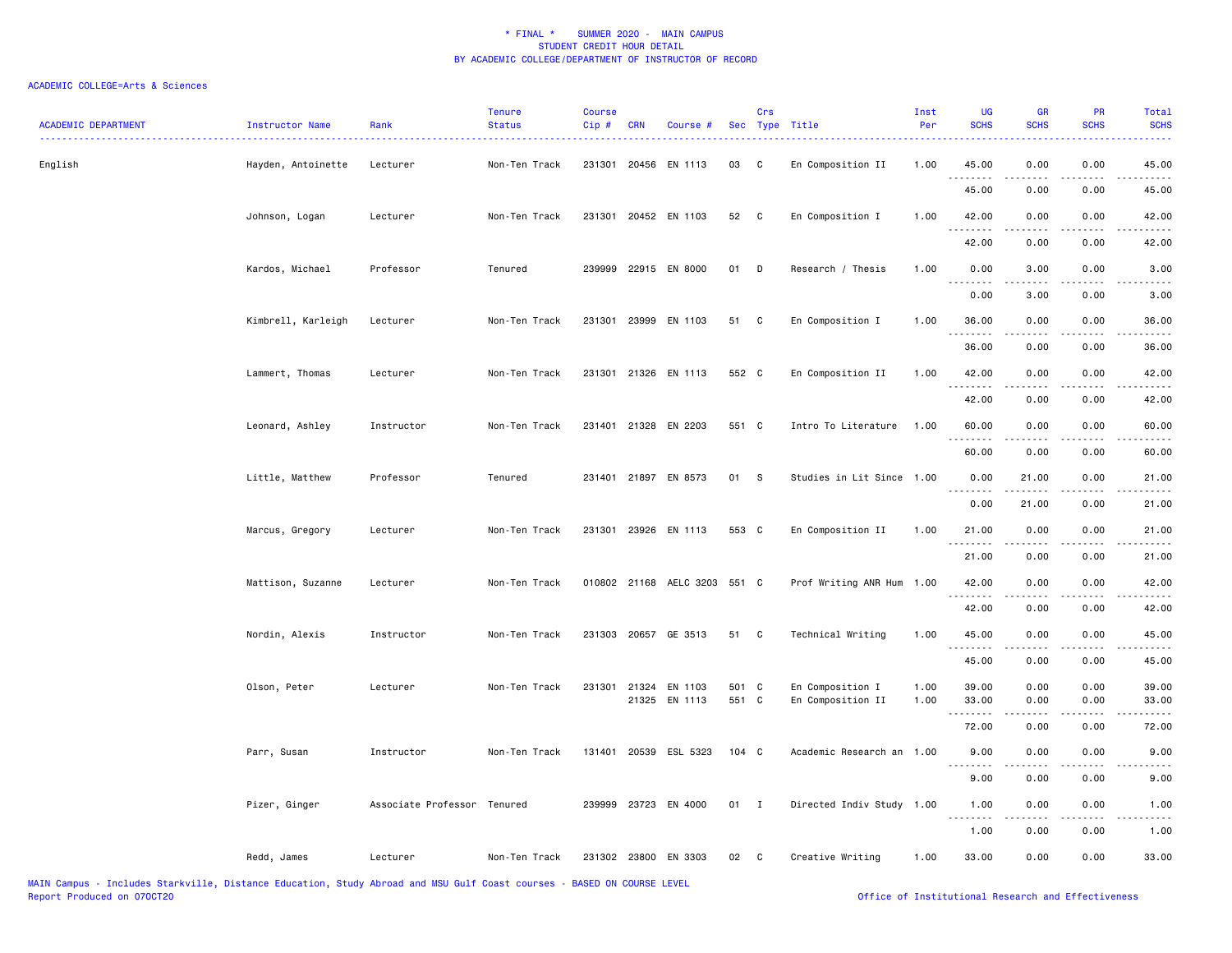|                   |            | <b>Status</b> | Cip#   | <b>CRN</b> | Course #                        |                                                                 | Sec Type Title                                                             | Per                 | <b>SCHS</b>                                       | <b>SCHS</b>                                                | <b>SCHS</b>                            | <b>SCHS</b>                                                               |
|-------------------|------------|---------------|--------|------------|---------------------------------|-----------------------------------------------------------------|----------------------------------------------------------------------------|---------------------|---------------------------------------------------|------------------------------------------------------------|----------------------------------------|---------------------------------------------------------------------------|
|                   |            |               |        |            |                                 |                                                                 |                                                                            |                     | --------<br>33.00                                 | 0.00                                                       | 0.00                                   | .<br>33.00                                                                |
| Stinson, Emily    | Instructor | Non-Ten Track |        |            |                                 |                                                                 | Intro To Literature                                                        |                     | 42.00                                             | 0.00                                                       | 0.00                                   | 42.00                                                                     |
|                   |            |               |        |            |                                 |                                                                 |                                                                            |                     | .<br>42.00                                        | 0.00                                                       | 0.00                                   | 42.00                                                                     |
| Thompson, Jessica | Instructor | Non-Ten Track | 231401 | 23694      | EN 2203                         |                                                                 | Intro To Literature                                                        |                     | 36.00                                             | 0.00                                                       | 0.00                                   | 36.00                                                                     |
|                   |            |               |        |            |                                 |                                                                 |                                                                            |                     | 36.00                                             | 0.00                                                       | 0.00                                   | 36.00                                                                     |
| Torrence, Devan   | Lecturer   | Non-Ten Track | 231301 | 23925      |                                 | 52                                                              | En Composition II                                                          | 1.00                | 36.00                                             | 0.00                                                       | 0.00                                   | 36.00                                                                     |
|                   |            |               |        |            |                                 |                                                                 |                                                                            |                     | 36.00                                             | 0.00                                                       | 0.00                                   | 36.00                                                                     |
| Trimm, James      | Lecturer   | Non-Ten Track | 231301 | 20457      | EN 1113                         | 53                                                              | En Composition II                                                          | 1.00                | 42.00<br>--------                                 | 0.00                                                       | 0.00                                   | 42.00                                                                     |
|                   |            |               |        |            |                                 |                                                                 |                                                                            |                     | 42.00                                             | 0.00                                                       | 0.00                                   | 42.00                                                                     |
| Voller, Leslie    | Instructor | Non-Ten Track | 231401 | 23758      | EN 2203                         |                                                                 | Intro To Literature                                                        | 1.00                | 36.00                                             | 0.00                                                       | 0.00                                   | 36.00                                                                     |
|                   |            |               |        |            |                                 |                                                                 |                                                                            |                     |                                                   |                                                            |                                        | 27.00                                                                     |
|                   |            |               |        |            |                                 |                                                                 |                                                                            |                     | .                                                 | -----                                                      |                                        | 3.00                                                                      |
|                   |            |               |        |            |                                 |                                                                 |                                                                            |                     | 66.00                                             | 0.00                                                       | 0.00                                   | 66.00                                                                     |
| West, Robert      | Professor  | Tenured       | 160104 | 23895      | EN 6933                         |                                                                 | Survey Contemp Lit                                                         | 1.00                | 0.00                                              | 12.00                                                      | 0.00                                   | 12.00                                                                     |
|                   |            |               | 231401 |            |                                 | 01                                                              | Survey Contemp Lit                                                         | 1.00                | 24.00                                             | 0.00                                                       | 0.00                                   | 24.00                                                                     |
|                   |            |               |        |            |                                 |                                                                 |                                                                            |                     | 24.00                                             | 12.00                                                      | 0.00                                   | 36.00                                                                     |
|                   |            |               |        |            |                                 |                                                                 |                                                                            |                     | ========                                          |                                                            |                                        | $=$ ==========<br>1411.00                                                 |
|                   |            |               |        |            | 231401 21327<br>23759<br>239999 | EN 2203<br>EN 1113<br>EN 2203<br>24026 EN 4000<br>23123 EN 4933 | 501 C<br>502 C<br>C.<br>C<br>02 C<br>51 C<br>103 I<br>01 C<br>$\mathbf{C}$ | Intro To Literature | 1.00<br>1.00<br>1.00<br>Directed Indiv Study 1.00 | .<br>.<br>27.00<br>3.00<br>--------<br>1345.00<br>======== | 0.00<br>0.00<br>.<br>========<br>66.00 | 0.00<br>0.00<br>========<br>0.00<br>=================<br><b>CONSESSED</b> |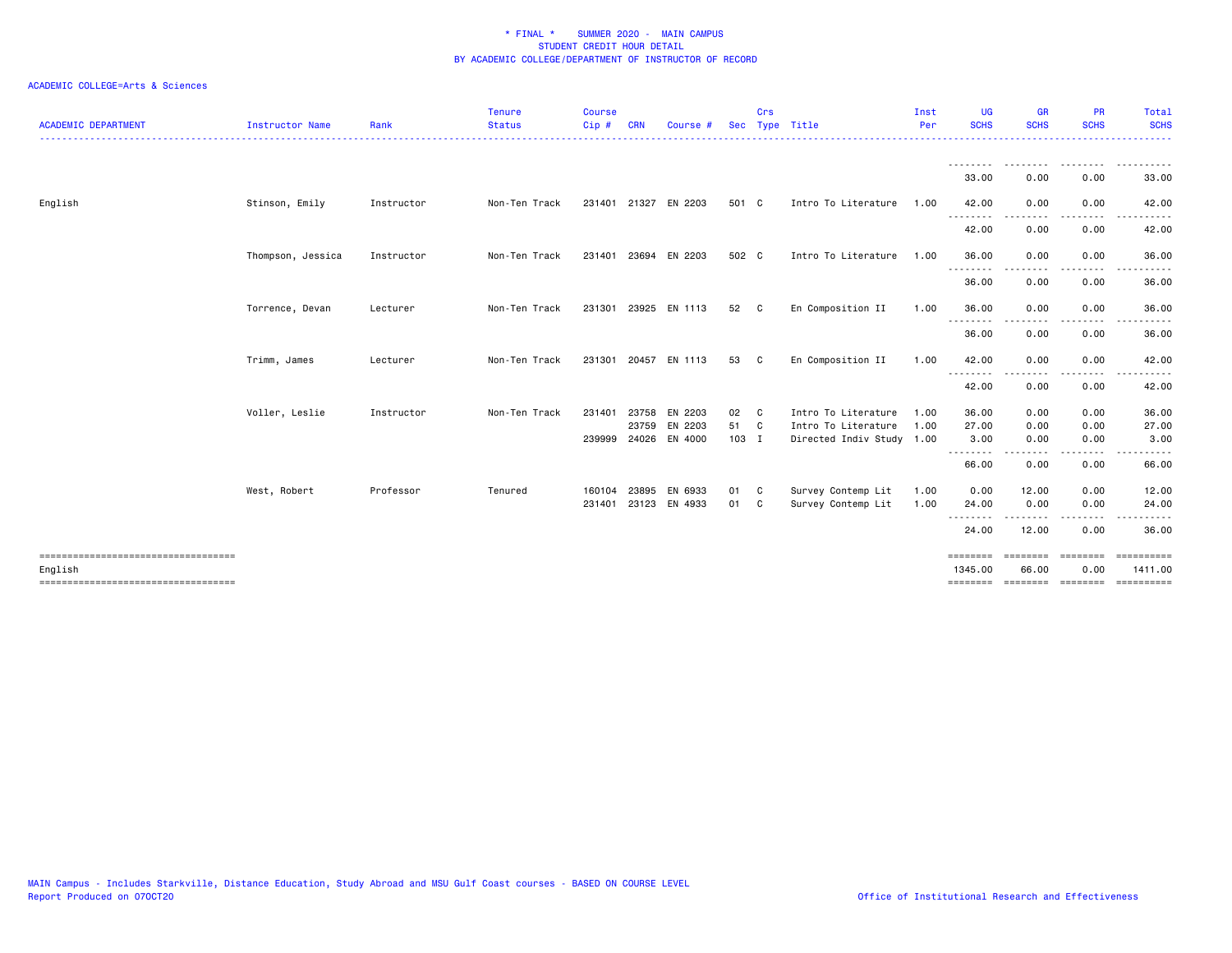| <b>ACADEMIC DEPARTMENT</b> | Instructor Name<br>. | Rank                                               | <b>Tenure</b><br><b>Status</b> | <b>Course</b><br>Cip# | <b>CRN</b>   | Course #             |         | Crs | Sec Type Title            | Inst<br>Per | <b>UG</b><br><b>SCHS</b> | <b>GR</b><br><b>SCHS</b> | <b>PR</b><br><b>SCHS</b> | Total<br><b>SCHS</b>                       |
|----------------------------|----------------------|----------------------------------------------------|--------------------------------|-----------------------|--------------|----------------------|---------|-----|---------------------------|-------------|--------------------------|--------------------------|--------------------------|--------------------------------------------|
| Geosciences                | Ali, S M Asger       | Grad Teach Assist                                  | Not Applicable                 |                       |              | 450701 21387 GR 1123 | 501 C   |     | Intro World Geog          | 1.00        | 60.00                    | 0.00                     | 0.00                     | 60.00                                      |
|                            |                      |                                                    |                                |                       |              |                      |         |     |                           |             | 60.00                    | 0.00                     | 0.00                     | 60.00                                      |
|                            | Babineaux, Claire    | Lecturer                                           | Non-Ten Track                  |                       |              | 400601 22729 GG 4000 | $101$ I |     | Directed Indiv Study 1.00 |             | 6.00                     | 0.00                     | 0.00                     | 6.00                                       |
|                            |                      |                                                    |                                |                       |              |                      |         |     |                           |             | 6.00                     | 0.00                     | 0.00                     | 6.00                                       |
|                            | Brown, Michael E.    | Professor                                          | Tenured                        | 400401                | 21425        | GR 8573              | 501 S   |     | Research Applied Met 1.00 |             | 0.00                     | 42.00                    | 0.00                     | 42.00                                      |
|                            |                      |                                                    |                                |                       | 21426        | GR 8573              | 502 S   |     | Research Applied Met      | 1.00        | 0.00                     | 39.00                    | 0.00                     | 39.00                                      |
|                            |                      |                                                    |                                |                       | 21427        | GR 8573              | 503 S   |     | Research Applied Met 1.00 |             | 0.00<br>.                | 33.00<br>.               | 0.00<br>المتمالين        | 33.00<br>.                                 |
|                            |                      |                                                    |                                |                       |              |                      |         |     |                           |             | 0.00                     | 114.00                   | 0.00                     | 114.00                                     |
|                            | Clary, Renee         | Professor                                          | Tenured                        | 400601                | 23034        | GG 8000              | 103 D   |     | Research / Thesis         | 1.00        | 0.00                     | 2.00                     | 0.00                     | 2.00                                       |
|                            |                      |                                                    |                                | 400603                | 22207        | GG 8423              | 501 C   |     | Earthquakes & Volcan      | 1.00        | 0.00                     | 33.00                    | 0.00                     | 33.00                                      |
|                            |                      |                                                    |                                |                       |              | 400604 22350 GG 8343 | 501 C   |     | Paleo of Dinosaurs        | 1.00        | 0.00<br>.                | 12.00<br>.               | 0.00<br>.                | 12.00<br>.                                 |
|                            |                      |                                                    |                                |                       |              |                      |         |     |                           |             | 0.00                     | 47.00                    | 0.00                     | 47.00                                      |
|                            | Crockett, Destiny    | Grad Teach Assist                                  | Not Applicable                 |                       |              | 450701 21911 GR 1123 | 502 C   |     | Intro World Geog          | 1.00        | 42.00<br>.               | 0.00                     | 0.00<br>$- - - -$        | 42.00<br>.                                 |
|                            |                      |                                                    |                                |                       |              |                      |         |     |                           |             | 42.00                    | 0.00                     | 0.00                     | 42.00                                      |
|                            | Dash, Padmanava      | Associate Professor Tenured                        |                                | 450701                |              | 23513 GR 9000        | 102 D   |     | Research/Dissertatio 1.00 |             | 0.00<br>.                | 6.00<br>-----            | 0.00<br>د د د د          | 6.00<br>$\sim$ $\sim$ $\sim$ $\sim$ $\sim$ |
|                            |                      |                                                    |                                |                       |              |                      |         |     |                           |             | 0.00                     | 6.00                     | 0.00                     | 6.00                                       |
|                            | Dyer, Jamie          | Professor                                          | Tenured                        | 450701                | 22740        | GR 9000              | $101$ D |     | Research/Dissertatio      | 1.00        | 0.00                     | 6.00                     | 0.00                     | 6.00                                       |
|                            |                      |                                                    |                                |                       | 23668        | GR 8000              | 101 D   |     | Research / Thesis         | 1.00        | 0.00                     | 6.00                     | 0.00                     | 6.00                                       |
|                            |                      |                                                    |                                |                       |              |                      |         |     |                           |             | .                        |                          |                          |                                            |
|                            |                      |                                                    |                                |                       |              |                      |         |     |                           |             | 0.00                     | 12.00                    | 0.00                     | 12.00                                      |
|                            | Elcik, Christopher   | Non-Employee                                       | Not Applicable                 | 400401                | 21396        | GR 4613              | 501 B   |     | Applied Climatology       | 1.00        | 114.00                   | 0.00                     | 0.00                     | 114.00                                     |
|                            |                      |                                                    |                                |                       |              | 21397 GR 4613        | 502 B   |     | Applied Climatology       | 1.00        | 84.00                    | 0.00                     | 0.00                     | 84.00                                      |
|                            |                      |                                                    |                                |                       |              |                      |         |     |                           |             | .<br>198.00              | -----<br>0.00            | .<br>0.00                | .<br>198.00                                |
|                            | Ferdush, Jannatul    | Grad Teach Assist                                  | Not Applicable                 | 400601                | 21373        | GG 1111              | 501 L   |     | Earth Science I Lab       | 1.00        | 17.00                    | 0.00                     | 0.00                     | 17.00                                      |
|                            |                      |                                                    |                                |                       | 23503        | GG 1111              | 502 L   |     | Earth Science I Lab       | 1.00        | 11.00                    | 0.00                     | 0.00                     | 11.00                                      |
|                            |                      |                                                    |                                |                       |              | 23504 GG 1111        | 503 L   |     | Earth Science I Lab       | 1.00        | 14.00                    | 0.00                     | 0.00                     | 14.00                                      |
|                            |                      |                                                    |                                |                       |              |                      |         |     |                           |             | .<br>42.00               | 2.2.2.2.2<br>0.00        | د د د د<br>0.00          | .<br>42.00                                 |
|                            | Fraza, Erik          | Clinical Assist Pro Non-Ten Track                  |                                |                       | 400404 21394 | GR 4473              | 501 C   |     | Numerical Wx Predict 1.00 |             | 96.00                    | 0.00                     | 0.00                     | 96.00                                      |
|                            |                      |                                                    |                                |                       | 21395        | GR 4473              | 502 C   |     | Numerical Wx Predict 1.00 |             | 96.00                    | 0.00                     | 0.00                     | 96.00                                      |
|                            |                      |                                                    |                                |                       | 21398        | GR 4640              | 501 E   |     | Met Internship            | 1.00        | 1.00                     | 0.00                     | 0.00                     | 1.00                                       |
|                            |                      |                                                    |                                |                       | 21404        | GR 4933              | 501 C   |     | Dynamic Meteorology       | 1.00        | 15.00                    | 0.00                     | 0.00                     | 15.00                                      |
|                            |                      |                                                    |                                |                       | 21408        | GR 6473              | 501 C   |     | Numerical Wx Predict      | 1.00        | 0.00                     | 15.00                    | 0.00                     | 15.00                                      |
|                            |                      |                                                    |                                |                       |              | 450701 21412 GR 6933 | 501 C   |     | Dynamic Meteorology       | 1.00        | 0.00<br>.                | 15.00<br>.               | 0.00<br>.                | 15.00<br>.                                 |
|                            |                      |                                                    |                                |                       |              |                      |         |     |                           |             | 208.00                   | 30.00                    | 0.00                     | 238.00                                     |
|                            |                      | Fuhrmann, Christophe Assistant Professor Ten Track |                                |                       |              | 400401 21428 GR 8633 | 501 C   |     | Climate Change            | 1.00        | 0.00                     | 75.00                    | 0.00                     | 75.00                                      |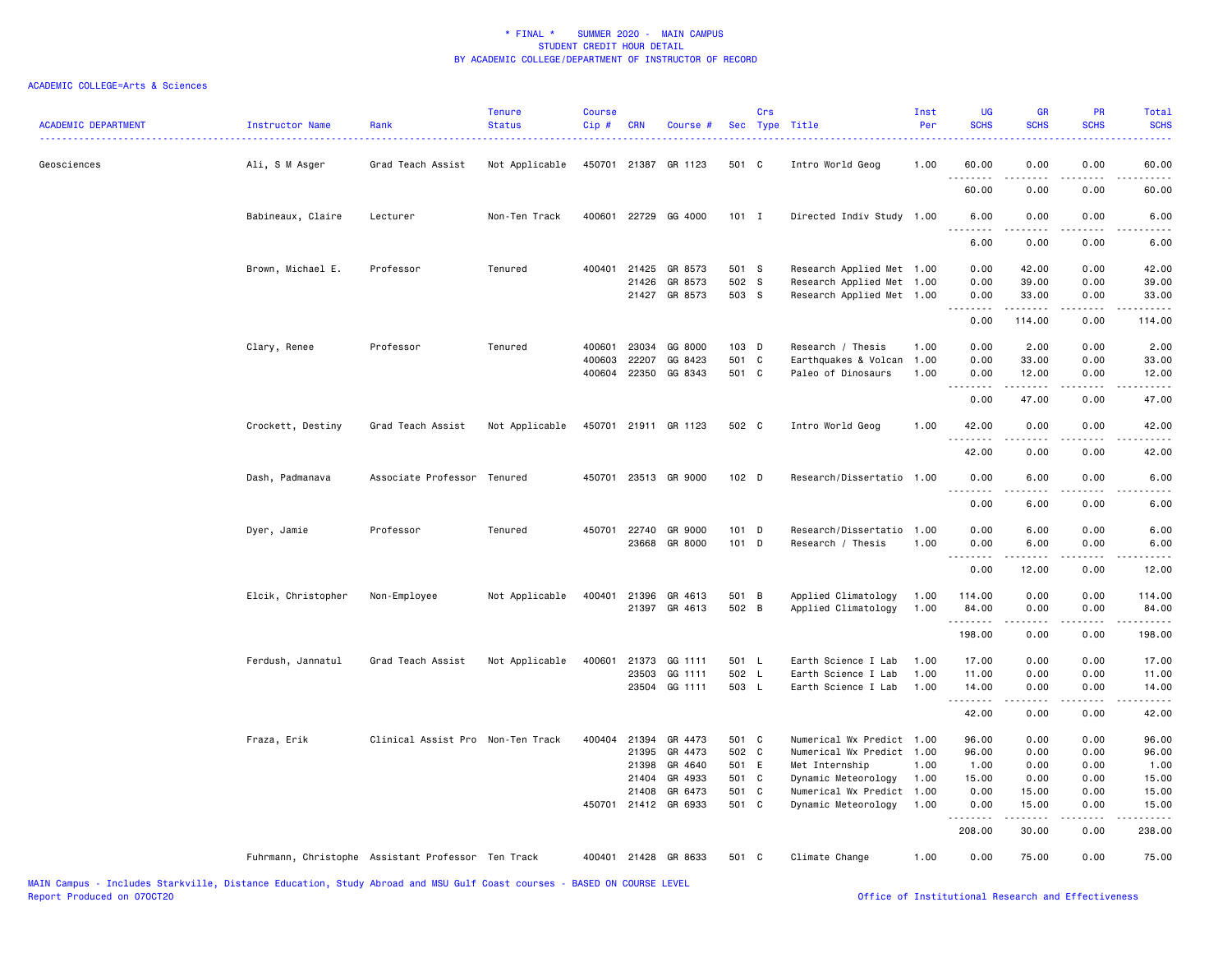| <b>ACADEMIC DEPARTMENT</b><br>------------------------------------ | Instructor Name                        | Rank                                               | <b>Tenure</b><br><b>Status</b> | <b>Course</b><br>Cip# | <b>CRN</b>   | Course #             |       | Crs | Sec Type Title            | Inst<br>Per | <b>UG</b><br><b>SCHS</b> | <b>GR</b><br><b>SCHS</b> | <b>PR</b><br><b>SCHS</b> | <b>Total</b><br><b>SCHS</b>                                                                                                        |
|--------------------------------------------------------------------|----------------------------------------|----------------------------------------------------|--------------------------------|-----------------------|--------------|----------------------|-------|-----|---------------------------|-------------|--------------------------|--------------------------|--------------------------|------------------------------------------------------------------------------------------------------------------------------------|
| Geosciences                                                        |                                        | Fuhrmann, Christophe Assistant Professor Ten Track |                                | 400401                | 21969        | GR 8633              | 502 C |     | Climate Change            | 1.00        | 0.00                     | 72.00                    | 0.00                     | 72.00                                                                                                                              |
|                                                                    |                                        |                                                    |                                |                       |              |                      |       |     |                           |             | <u>.</u><br>0.00         | 147.00                   | 0.00                     | 147.00                                                                                                                             |
|                                                                    | Grala, Katarzyna                       | Non-Faculty                                        | Not Applicable                 |                       | 450701 21406 | GR 6303              | 501 B |     | Principles of GIS         | 0.90        | 0.00                     | 35.10                    | 0.00                     | 35.10                                                                                                                              |
|                                                                    |                                        |                                                    |                                |                       |              | 450702 21390 GR 4303 | 501 B |     | Principles of GIS         | 0.90        | 29.70<br><u>.</u>        | 0.00<br>.                | 0.00<br>.                | 29.70<br>.                                                                                                                         |
|                                                                    |                                        |                                                    |                                |                       |              |                      |       |     |                           |             | 29.70                    | 35.10                    | 0.00                     | 64.80                                                                                                                              |
|                                                                    | Gutter, Barrett                        | Clinical Assist Pro Non-Ten Track                  |                                |                       | 400404 21405 | GR 4963              | 501 C |     | Mesoscale Meteorolog      | 1.00        | 42.00                    | 0.00                     | 0.00                     | 42.00                                                                                                                              |
|                                                                    |                                        |                                                    |                                | 450701                | 21413        | GR 6963              | 501 C |     | Mesoscale Meteorolo       | 1.00        | 0.00                     | 15.00                    | 0.00                     | 15.00                                                                                                                              |
|                                                                    |                                        |                                                    |                                |                       | 23284        | GR 8990              | 502 C |     | Special Topic In GR       | 1.00        | 0.00                     | 27.00                    | 0.00                     | 27.00                                                                                                                              |
|                                                                    |                                        |                                                    |                                |                       | 23285        | GR 8990              | 503 C |     | Special Topic In GR       | 1.00        | 0.00                     | 24.00                    | 0.00                     | 24.00                                                                                                                              |
|                                                                    |                                        |                                                    |                                |                       |              | 450702 21417 GR 8400 | 501 E |     | Field Meth In Geosci      | 1.00        | 0.00<br>.                | 33.00<br>$- - - - -$     | 0.00<br>.                | 33.00<br>.                                                                                                                         |
|                                                                    |                                        |                                                    |                                |                       |              |                      |       |     |                           |             | 42.00                    | 99.00                    | 0.00                     | 141.00                                                                                                                             |
|                                                                    | Haney, Christa                         | Clinical Assist Pro Non-Ten Track                  |                                |                       | 231303 21377 | GG 4333              | 501 C |     | Geowriting                | 1.00        | 54.00                    | 0.00                     | 0.00                     | 54.00                                                                                                                              |
|                                                                    |                                        |                                                    |                                |                       | 21378        | GG 4333              | 502 C |     | Geowriting                | 1.00        | 39.00                    | 0.00                     | 0.00                     | 39.00                                                                                                                              |
|                                                                    |                                        |                                                    |                                |                       | 400607 21375 | GG 3603              | 501 C |     | Intro To Oceanograph      | 1.00        | 114.00                   | 0.00                     | 0.00                     | 114.00                                                                                                                             |
|                                                                    |                                        |                                                    |                                |                       | 21376        | GG 3603              | 502 C |     | Intro To Oceanograph      | 1.00        | 60.00                    | 0.00                     | 0.00                     | 60.00                                                                                                                              |
|                                                                    |                                        |                                                    |                                |                       |              | 450701 23045 GR 8000 | 504 D |     | Research / Thesis         | 1.00        | 0.00<br>.                | 1.00                     | 0.00                     | 1.00<br>.                                                                                                                          |
|                                                                    |                                        |                                                    |                                |                       |              |                      |       |     |                           |             | 267.00                   | 1.00                     | 0.00                     | 268.00                                                                                                                             |
|                                                                    | Jimenez, Angel                         | Grad Teach Assist                                  | Not Applicable                 |                       |              | 400601 23239 GG 1113 | 502 C |     | Survey Earth Sci I        | 1.00        | 54.00<br>.               | 0.00<br>.                | 0.00                     | 54.00<br>$\frac{1}{2} \left( \frac{1}{2} \right) \left( \frac{1}{2} \right) \left( \frac{1}{2} \right) \left( \frac{1}{2} \right)$ |
|                                                                    |                                        |                                                    |                                |                       |              |                      |       |     |                           |             | 54.00                    | 0.00                     | 0.00                     | 54.00                                                                                                                              |
|                                                                    | Katkar, Ankita                         | Grad Teach Assist                                  | Not Applicable                 |                       |              | 400601 23243 GG 1113 | 503 C |     | Survey Earth Sci I        | 1.00        | 33.00                    | 0.00                     | 0.00                     | 33.00                                                                                                                              |
|                                                                    |                                        |                                                    |                                |                       |              |                      |       |     |                           |             | 33.00                    | 0.00                     | 0.00                     | 33.00                                                                                                                              |
|                                                                    | Kirkland, Brenda                       | Professor                                          | Tenured                        |                       |              | 400601 21931 GG 8643 | 501 B |     | Carbonate Petrograph 1.00 |             | 0.00                     | 18.00                    | 0.00                     | 18.00                                                                                                                              |
|                                                                    |                                        |                                                    |                                |                       |              |                      |       |     |                           |             | <u>.</u><br>0.00         | .<br>18.00               | .<br>0.00                | .<br>18.00                                                                                                                         |
|                                                                    | Lalk, Sarah                            | Clinical Assist Pro Non-Ten Track                  |                                | 400601                | 21379        | GG 4523              | 501 C |     | Coastal Environments      | 1.00        | 27.00                    | 0.00                     | 0.00                     | 27.00                                                                                                                              |
|                                                                    |                                        |                                                    |                                |                       | 21380        | GG 6523              | 501 C |     | Coastal Environments      | 1.00        | 0.00                     | 30.00                    | 0.00                     | 30.00                                                                                                                              |
|                                                                    |                                        |                                                    |                                |                       | 21383        | GG 8203              | 501 C |     | Ocean Science             | 1.00        | 0.00                     | 87.00                    | 0.00                     | 87.00                                                                                                                              |
|                                                                    |                                        |                                                    |                                |                       | 21384        | GG 8203              | 502 C |     | Ocean Science             | 1.00        | 0.00                     | 60.00                    | 0.00                     | 60.00                                                                                                                              |
|                                                                    |                                        |                                                    |                                | 450701                | 23612        | GR 8990              | 504 C |     | Special Topic In GR       | 1.00        | 0.00                     | 33.00                    | 0.00                     | 33.00                                                                                                                              |
|                                                                    |                                        |                                                    |                                |                       | 23613        | GR 8000              | 505 D |     | Research / Thesis         | 1.00        | 0.00                     | 3.00                     | 0.00                     | 3.00                                                                                                                               |
|                                                                    |                                        |                                                    |                                |                       |              | 24041 GR 7000        | 552 I |     | Directed Indiv Study      | 1.00        | 0.00                     | 1.00                     | 0.00                     | 1.00                                                                                                                               |
|                                                                    |                                        |                                                    |                                |                       |              |                      |       |     |                           |             | 27.00                    | 214.00                   | 0.00                     | 241.00                                                                                                                             |
|                                                                    | Lisauckis, Christoph Grad Teach Assist |                                                    | Not Applicable                 |                       |              | 400404 21402 GR 4733 | 501 C |     | Synoptic Meteorology 1.00 |             | 27.00                    | 0.00                     | 0.00                     | 27.00                                                                                                                              |
|                                                                    |                                        |                                                    |                                |                       |              |                      |       |     |                           |             | .<br>27.00               | .<br>0.00                | .<br>0.00                | .<br>27.00                                                                                                                         |
|                                                                    | Mercer, Andrew                         | Associate Professor Tenured                        |                                |                       | 400401 21423 | GR 8453              | 501 C |     | Quant Analysis Climo 1.00 |             | 0.00                     | 51.00                    | 0.00                     | 51.00                                                                                                                              |
|                                                                    |                                        |                                                    |                                |                       | 21424        | GR 8453              | 502 C |     | Quant Analysis Climo 1.00 |             | 0.00                     | 48.00                    | 0.00                     | 48.00                                                                                                                              |
|                                                                    |                                        |                                                    |                                | 450701                |              | 24037 GR 9000        | 104 D |     | Research/Dissertatio 1.00 |             | 0.00                     | 6.00                     | 0.00                     | 6.00                                                                                                                               |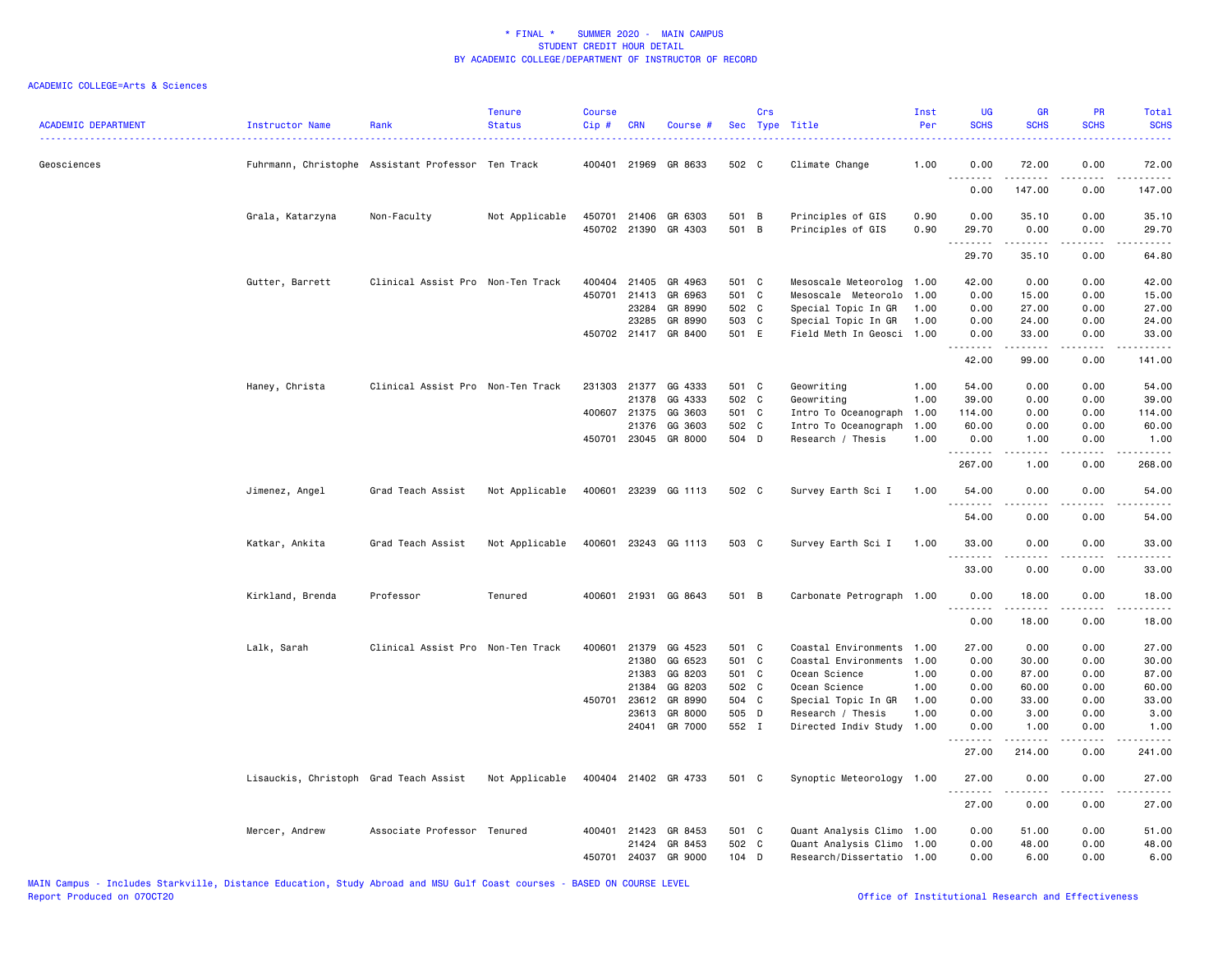| <b>ACADEMIC DEPARTMENT</b>            | Instructor Name                | Rank                              | <b>Tenure</b><br><b>Status</b> | <b>Course</b><br>Cip# | <b>CRN</b>   | Course #             |                  | Crs | Sec Type Title            | Inst<br>Per | <b>UG</b><br><b>SCHS</b>                                                                                              | <b>GR</b><br><b>SCHS</b>                                                                                                                                      | <b>PR</b><br><b>SCHS</b> | Total<br><b>SCHS</b>                                                                                                                                         |
|---------------------------------------|--------------------------------|-----------------------------------|--------------------------------|-----------------------|--------------|----------------------|------------------|-----|---------------------------|-------------|-----------------------------------------------------------------------------------------------------------------------|---------------------------------------------------------------------------------------------------------------------------------------------------------------|--------------------------|--------------------------------------------------------------------------------------------------------------------------------------------------------------|
|                                       |                                |                                   |                                |                       |              |                      |                  |     |                           |             |                                                                                                                       |                                                                                                                                                               |                          |                                                                                                                                                              |
|                                       |                                |                                   |                                |                       |              |                      |                  |     |                           |             | 0.00                                                                                                                  | 105.00                                                                                                                                                        | 0.00                     | 105.00                                                                                                                                                       |
| Geosciences                           | Nagel, Athena                  | Clinical Assist Pro Non-Ten Track |                                | 400601                | 21374        | GG 1113              | 501 C            |     | Survey Earth Sci I        | 1.00        | 69.00                                                                                                                 | 0.00                                                                                                                                                          | 0.00                     | 69.00                                                                                                                                                        |
|                                       |                                |                                   |                                |                       | 21910        | GG 8503              | 501 C            |     | Landforms                 | 1.00        | 0.00                                                                                                                  | 51.00                                                                                                                                                         | 0.00                     | 51.00                                                                                                                                                        |
|                                       |                                |                                   |                                |                       |              | 450701 23283 GR 8990 | 501 C            |     | Special Topic In GR       | 1.00        | 0.00<br>.                                                                                                             | 24.00<br>$\frac{1}{2} \left( \frac{1}{2} \right) \left( \frac{1}{2} \right) \left( \frac{1}{2} \right) \left( \frac{1}{2} \right) \left( \frac{1}{2} \right)$ | 0.00<br>المتماما         | 24.00<br>.                                                                                                                                                   |
|                                       |                                |                                   |                                |                       |              |                      |                  |     |                           |             | 69.00                                                                                                                 | 75.00                                                                                                                                                         | 0.00                     | 144.00                                                                                                                                                       |
|                                       | Nordstrom, Gregory             | Instructor                        | Non-Ten Track                  |                       | 400404 21389 | GR 1604              | 501 B            |     | Weather and Climate       | 1.00        | 104.00                                                                                                                | 0.00                                                                                                                                                          | 0.00                     | 104.00                                                                                                                                                       |
|                                       |                                |                                   |                                |                       | 21392        | GR 4453              | 501 C            |     | Weather Prediction I 1.00 |             | 117.00                                                                                                                | 0.00                                                                                                                                                          | 0.00                     | 117.00                                                                                                                                                       |
|                                       |                                |                                   |                                |                       | 21393        | GR 4453              | 502 C            |     | Weather Prediction I 1.00 |             | 81.00                                                                                                                 | 0.00                                                                                                                                                          | 0.00                     | 81.00                                                                                                                                                        |
|                                       |                                |                                   |                                |                       |              | 450701 21386 GR 1114 | 501 B            |     | Physical Geography        | 1.00        | 104.00<br>.                                                                                                           | 0.00<br>$\frac{1}{2} \left( \frac{1}{2} \right) \left( \frac{1}{2} \right) \left( \frac{1}{2} \right) \left( \frac{1}{2} \right) \left( \frac{1}{2} \right)$  | 0.00<br>.                | 104.00<br>.                                                                                                                                                  |
|                                       |                                |                                   |                                |                       |              |                      |                  |     |                           |             | 406.00                                                                                                                | 0.00                                                                                                                                                          | 0.00                     | 406.00                                                                                                                                                       |
|                                       | Nunley, Christopher            | Non-Employee                      | Not Applicable                 |                       | 400401 21399 | GR 4643              | 501 C            |     | Physical Climatology 1.00 |             | 111.00                                                                                                                | 0.00                                                                                                                                                          | 0.00                     | 111.00                                                                                                                                                       |
|                                       |                                |                                   |                                |                       | 21400        | GR 4643              | 502 C            |     | Physical Climatology 1.00 |             | 72.00                                                                                                                 | 0.00                                                                                                                                                          | 0.00                     | 72.00                                                                                                                                                        |
|                                       |                                |                                   |                                |                       |              | 21409 GR 6643        | 501 C            |     | Physical Climatology 1.00 |             | 0.00                                                                                                                  | 54.00                                                                                                                                                         | 0.00                     | 54.00                                                                                                                                                        |
|                                       |                                |                                   |                                |                       |              |                      |                  |     |                           |             | . <b>.</b><br>183.00                                                                                                  | 54.00                                                                                                                                                         | 0.00                     | 237.00                                                                                                                                                       |
|                                       | Poe, Lindsey                   | Instructor                        | Non-Ten Track                  |                       |              | 450701 21388 GR 1123 | 551 C            |     | Intro World Geog          | 1.00        | 54.00<br><u>.</u>                                                                                                     | 0.00<br>.                                                                                                                                                     | 0.00<br>$\frac{1}{2}$    | 54.00                                                                                                                                                        |
|                                       |                                |                                   |                                |                       |              |                      |                  |     |                           |             | 54.00                                                                                                                 | 0.00                                                                                                                                                          | 0.00                     | 54.00                                                                                                                                                        |
|                                       | Rodgers, John                  | Professor                         | Tenured                        |                       |              | 450701 21406 GR 6303 | 501 B            |     | Principles of GIS         | 0.10        | 0.00                                                                                                                  | 3.90                                                                                                                                                          | 0.00                     | 3.90                                                                                                                                                         |
|                                       |                                |                                   |                                |                       | 23113        | GR 7000              | 501 I            |     | Directed Indiv Study      | 0.60        | 0.00                                                                                                                  | 1.80                                                                                                                                                          | 0.00                     | 1.80                                                                                                                                                         |
|                                       |                                |                                   |                                |                       | 23117        | GR 3113              | 101 C            |     | Conserv Of Nat Res        | 1.00        | 21.00                                                                                                                 | 0.00                                                                                                                                                          | 0.00                     | 21.00                                                                                                                                                        |
|                                       |                                |                                   |                                |                       |              | 450702 21390 GR 4303 | 501 B            |     | Principles of GIS         | 0.10        | 3.30<br>.                                                                                                             | 0.00<br>-----                                                                                                                                                 | 0.00<br>المتماما         | 3.30<br>.                                                                                                                                                    |
|                                       |                                |                                   |                                |                       |              |                      |                  |     |                           |             | 24.30                                                                                                                 | 5.70                                                                                                                                                          | 0.00                     | 30.00                                                                                                                                                        |
|                                       | Schmitz, Darrel                | Lecturer                          | Non-Ten Track                  |                       | 400601 22741 | GG 8000              | 102 <sub>D</sub> |     | Research / Thesis         | 1.00        | 0.00                                                                                                                  | 1.00                                                                                                                                                          | 0.00                     | 1.00                                                                                                                                                         |
|                                       |                                |                                   |                                |                       |              | 22742 GG 9000        | 102 D            |     | Research/Dissertatio 1.00 |             | 0.00                                                                                                                  | 1.00                                                                                                                                                          | 0.00                     | 1.00                                                                                                                                                         |
|                                       |                                |                                   |                                |                       |              |                      |                  |     |                           |             | <b></b><br>0.00                                                                                                       | $\frac{1}{2} \left( \frac{1}{2} \right) \left( \frac{1}{2} \right) \left( \frac{1}{2} \right) \left( \frac{1}{2} \right) \left( \frac{1}{2} \right)$<br>2.00  | .<br>0.00                | $\frac{1}{2} \left( \frac{1}{2} \right) \left( \frac{1}{2} \right) \left( \frac{1}{2} \right) \left( \frac{1}{2} \right) \left( \frac{1}{2} \right)$<br>2.00 |
|                                       | Sherman-Morris, Kath Professor |                                   | Tenured                        |                       |              | 450701 23951 GR 9000 | 103 D            |     | Research/Dissertatio 1.00 |             | 0.00                                                                                                                  | 3.00                                                                                                                                                          | 0.00                     | 3.00                                                                                                                                                         |
|                                       |                                |                                   |                                |                       |              |                      |                  |     |                           |             | $\sim$ $\sim$ $\sim$<br>$\frac{1}{2} \frac{1}{2} \frac{1}{2} \frac{1}{2} \frac{1}{2} \frac{1}{2} \frac{1}{2}$<br>0.00 | 3.00                                                                                                                                                          | 0.00                     | 3.00                                                                                                                                                         |
|                                       | Skarke, Adam                   | Assistant Professor Ten Track     |                                | 400601                |              | 23753 GG 8000        | 505 D            |     | Research / Thesis         | 1.00        | 0.00                                                                                                                  | 3.00                                                                                                                                                          | 0.00                     | 3.00                                                                                                                                                         |
|                                       |                                |                                   |                                |                       |              |                      |                  |     |                           |             | .                                                                                                                     |                                                                                                                                                               |                          |                                                                                                                                                              |
|                                       |                                |                                   |                                |                       |              |                      |                  |     |                           |             | 0.00                                                                                                                  | 3.00                                                                                                                                                          | 0.00                     | 3.00                                                                                                                                                         |
| ===================================== |                                |                                   |                                |                       |              |                      |                  |     |                           |             | ========                                                                                                              |                                                                                                                                                               |                          | ==========                                                                                                                                                   |
| Geosciences                           |                                |                                   |                                |                       |              |                      |                  |     |                           |             | 1772.00                                                                                                               | 970.80                                                                                                                                                        | 0.00                     | 2742.80                                                                                                                                                      |
| ===================================== |                                |                                   |                                |                       |              |                      |                  |     |                           |             | ========                                                                                                              |                                                                                                                                                               | ======== ========        | -2222222222                                                                                                                                                  |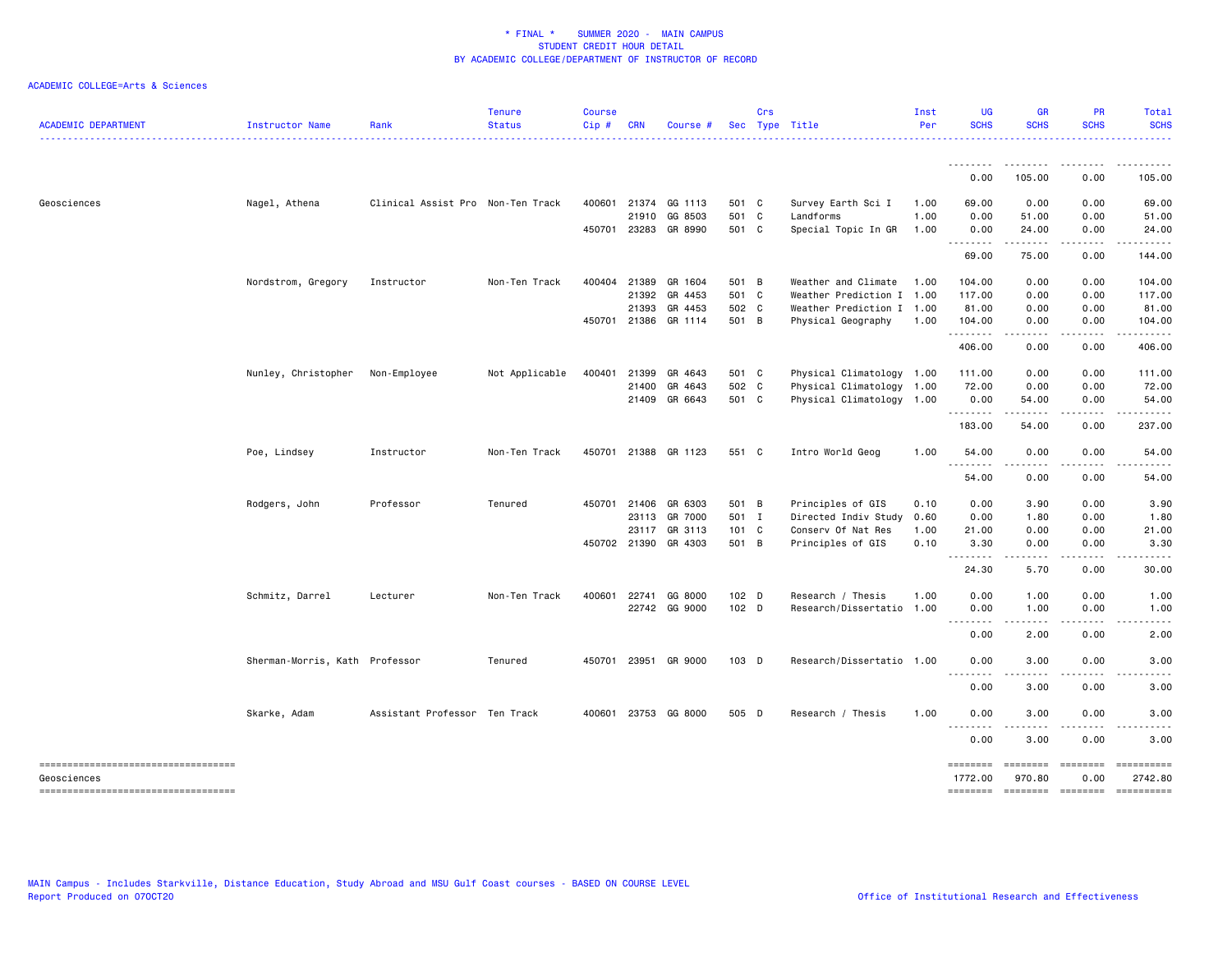| <b>ACADEMIC DEPARTMENT</b>                                                                | Instructor Name    | Rank                        | <b>Tenure</b><br><b>Status</b> | <b>Course</b><br>Cip# | <b>CRN</b> | Course #                              |               | Crs | Sec Type Title                             | Inst<br>Per  | <b>UG</b><br><b>SCHS</b>    | <b>GR</b><br><b>SCHS</b> | <b>PR</b><br><b>SCHS</b> | Total<br><b>SCHS</b>                                                                                                   |
|-------------------------------------------------------------------------------------------|--------------------|-----------------------------|--------------------------------|-----------------------|------------|---------------------------------------|---------------|-----|--------------------------------------------|--------------|-----------------------------|--------------------------|--------------------------|------------------------------------------------------------------------------------------------------------------------|
| History                                                                                   | Berry, Madeline    | Grad Teach Assist           | Not Applicable                 |                       |            | 540102 20685 HI 1073                  | 51 C          |     | Modern U S History                         | 1.00         | 93.00<br>.                  | 0.00                     | 0.00                     | 93.00                                                                                                                  |
|                                                                                           |                    |                             |                                |                       |            |                                       |               |     |                                            |              | 93.00                       | 0.00                     | 0.00                     | 93.00                                                                                                                  |
|                                                                                           | Brain, Stephen     | Associate Professor Tenured |                                |                       |            | 540101 21901 HI 8803                  | 101 C         |     | Graduate Colloquium                        | 1.00         | 0.00<br>.                   | 9.00<br>-----            | 0.00<br>.                | 9.00<br>-----                                                                                                          |
|                                                                                           |                    |                             |                                |                       |            |                                       |               |     |                                            |              | 0.00                        | 9.00                     | 0.00                     | 9.00                                                                                                                   |
|                                                                                           | Davenport, Christy | Grad Teach Assist           | Not Applicable                 |                       |            | 540101 21440 HI 3333                  | 501 C         |     | Mississippi History                        | 1.00         | 48.00<br>.                  | 0.00                     | 0.00                     | 48.00                                                                                                                  |
|                                                                                           |                    |                             |                                |                       |            |                                       |               |     |                                            |              | 48.00                       | 0.00                     | 0.00                     | 48.00                                                                                                                  |
|                                                                                           | Hersey, Mark       | Associate Professor Tenured |                                |                       |            | 540102 21903 HI 8933                  | 101 C         |     | Col. & Rev. America                        | 1.00         | 0.00<br>. <b>.</b>          | 15.00                    | 0.00                     | 15.00                                                                                                                  |
|                                                                                           |                    |                             |                                |                       |            |                                       |               |     |                                            |              | 0.00                        | 15.00                    | 0.00                     | 15.00                                                                                                                  |
|                                                                                           | Himel, Matthew     | Grad Teach Assist           | Not Applicable                 |                       |            | 540102 21925 HI 4303                  | 501 C         |     | The Old South                              | 1.00         | 24.00<br>.                  | 0.00                     | 0.00                     | 24.00<br>.                                                                                                             |
|                                                                                           |                    |                             |                                |                       |            |                                       |               |     |                                            |              | 24.00                       | 0.00                     | 0.00                     | 24.00                                                                                                                  |
|                                                                                           | McCourt, Patricia  | Grad Teach Assist           | Not Applicable                 |                       |            | 540102 21926 HI 4313                  | 551 C         |     | The New South                              | 1.00         | 9.00<br>.                   | 0.00<br>-----            | 0.00<br>$- - - -$        | 9.00<br>.                                                                                                              |
|                                                                                           |                    |                             |                                |                       |            |                                       |               |     |                                            |              | 9.00                        | 0.00                     | 0.00                     | 9.00                                                                                                                   |
|                                                                                           | Reynolds, Ryan     | Grad Teach Assist           | Not Applicable                 |                       |            | 540102 21443 HI 4133<br>23105 HI 4133 | 551 C<br>51 C |     | Civil War 1850-1877<br>Civil War 1850-1877 | 1.00<br>1.00 | 33.00<br>27.00              | 0.00<br>0.00             | 0.00<br>0.00             | 33.00<br>27.00                                                                                                         |
|                                                                                           |                    |                             |                                |                       |            |                                       |               |     |                                            |              | .<br>60.00                  | $- - - - -$<br>0.00      | .<br>0.00                | .<br>60.00                                                                                                             |
|                                                                                           | Sivels, Xavier     | Grad Teach Assist           | Not Applicable                 |                       |            | 050201 23124 HI 4363                  | 501 C         |     | African American His 1.00                  |              | 18.00<br><u>.</u>           | 0.00<br>-----            | 0.00<br>.                | 18.00<br>. <u>.</u>                                                                                                    |
|                                                                                           |                    |                             |                                |                       |            |                                       |               |     |                                            |              | 18.00                       | 0.00                     | 0.00                     | 18.00                                                                                                                  |
|                                                                                           | Smith, Nathan      | Grad Teach Assist           | Not Applicable                 |                       |            | 540102 20682 HI 1063                  | 01 C          |     | Early U S History                          | 1.00         | 84.00<br>$\frac{1}{2}$<br>. | 0.00                     | 0.00                     | 84.00                                                                                                                  |
|                                                                                           |                    |                             |                                |                       |            |                                       |               |     |                                            |              | 84.00                       | 0.00                     | 0.00                     | 84.00                                                                                                                  |
|                                                                                           | Sneed, Kymara      | Grad Teach Assist           | Not Applicable                 |                       |            | 540102 20684 HI 1073                  | 01 C          |     | Modern U S History                         | 1.00         | 96.00                       | 0.00                     | 0.00                     | 96.00                                                                                                                  |
|                                                                                           |                    |                             |                                |                       |            |                                       |               |     |                                            |              | 96.00                       | 0.00                     | 0.00                     | 96.00                                                                                                                  |
|                                                                                           | Wooley, Scott      | Grad Teach Assist           | Not Applicable                 |                       |            | 540102 20681 HI 1063                  | 001 C         |     | Early U S History                          | 1.00         | 63.00<br>.                  | 0.00                     | 0.00                     | 63.00                                                                                                                  |
|                                                                                           |                    |                             |                                |                       |            |                                       |               |     |                                            |              | 63.00                       | 0.00                     | 0.00                     | 63.00                                                                                                                  |
| =====================================<br>History<br>===================================== |                    |                             |                                |                       |            |                                       |               |     |                                            |              | ========<br>495.00          | 24.00                    | 0.00                     | -2222222222<br>519.00<br>$\begin{array}{c} \texttt{m} = \texttt{m} = \texttt{m} = \texttt{m} = \texttt{m} \end{array}$ |
|                                                                                           |                    |                             |                                |                       |            |                                       |               |     |                                            |              |                             |                          |                          |                                                                                                                        |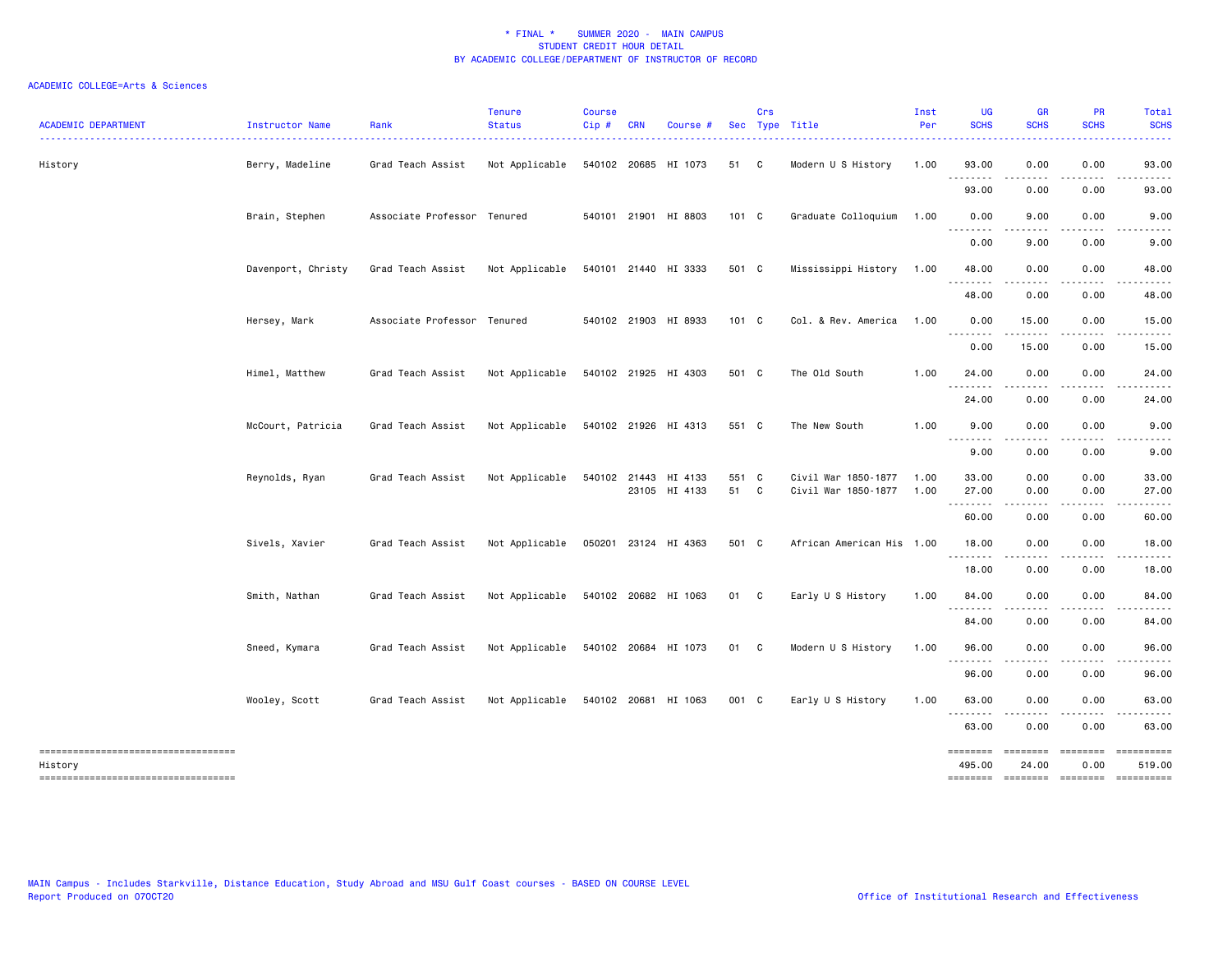| <b>ACADEMIC DEPARTMENT</b> | Instructor Name   | Rank                                                   | <b>Tenure</b><br><b>Status</b> | <b>Course</b><br>Cip# | <b>CRN</b>     | Course #           | <b>Sec</b> | Crs          | Type Title                       | Inst<br>Per  | <b>UG</b><br><b>SCHS</b> | <b>GR</b><br><b>SCHS</b> | <b>PR</b><br><b>SCHS</b>            | <b>Total</b><br><b>SCHS</b><br><b><i><u><u>.</u></u></i></b> |
|----------------------------|-------------------|--------------------------------------------------------|--------------------------------|-----------------------|----------------|--------------------|------------|--------------|----------------------------------|--------------|--------------------------|--------------------------|-------------------------------------|--------------------------------------------------------------|
| Mathematics & Statistics   |                   | Ballamoole, Snehalat Clinical Assist Pro Non-Ten Track |                                |                       | 270102 20837   | MA 3113            | 01         | C            | Intro Linear Algebra 1.00        |              | 42.00                    | 0.00                     | 0.00                                | 42.00                                                        |
|                            |                   |                                                        |                                |                       | 20838          | MA 3113            | 02         | $\mathbf c$  | Intro Linear Algebra 1.00        |              | 39.00<br>.               | 0.00<br>.                | 0.00<br>$\sim$ $\sim$ $\sim$ $\sim$ | 39.00<br>.                                                   |
|                            |                   |                                                        |                                |                       |                |                    |            |              |                                  |              | 81.00                    | 0.00                     | 0.00                                | 81.00                                                        |
|                            | Banik, Robert     | Instructor                                             | Non-Ten Track                  | 270101                | 20766          | MA 0103            | 52         | C            | Intermediate Algebra             | 1.00         | 36.00                    | 0.00                     | 0.00                                | 36.00                                                        |
|                            |                   |                                                        |                                |                       | 20768          | MA 0103            | 54         | К            | Intermediate Algebra             | 1.00         | 0.00                     | 0.00                     | 0.00                                | 0.00                                                         |
|                            |                   |                                                        |                                |                       | 20769          | MA 0103            | 55         | К            | Intermediate Algebra             | 1.00         | 0.00                     | 0.00                     | 0.00                                | 0.00                                                         |
|                            |                   |                                                        |                                |                       | 20795          | MA 1323            | E51        | C            | Trigonometry                     | 1.00         | 96.00                    | 0.00                     | 0.00                                | 96.00                                                        |
|                            |                   |                                                        |                                |                       | 22365          | MA 2733            | 01         | C            | Calculus III                     | 1.00         | 69.00<br>.               | 0.00<br>-----            | 0.00<br>.                           | 69.00<br>.                                                   |
|                            |                   |                                                        |                                |                       |                |                    |            |              |                                  |              | 201.00                   | 0.00                     | 0.00                                | 201.00                                                       |
|                            | Bashford, Hannah  | Lecturer                                               | Non-Ten Track                  | 270101                | 20800          | MA 1613            | 02         | C            | Cal Bus & Life Sc I              | 1.00         | 39.00                    | 0.00                     | 0.00                                | 39.00                                                        |
|                            |                   |                                                        |                                |                       | 21491          | MA 1713            | 501        | C            | Calculus I                       | 1.00         | 63.00                    | 0.00                     | 0.00                                | 63.00                                                        |
|                            |                   |                                                        |                                |                       | 270102 20781   | MA 1313            | 52         | C            | College Algebra                  | 1.00         | 57.00                    | 0.00                     | 0.00                                | 57.00                                                        |
|                            |                   |                                                        |                                |                       | 20782          | MA 1313            | 53         | К            | College Algebra                  | 1.00         | 0.00                     | 0.00                     | 0.00                                | 0.00                                                         |
|                            |                   |                                                        |                                |                       | 20783          | MA 1313            | 54         | К            | College Algebra                  | 1.00         | 0.00                     | 0.00                     | 0.00                                | 0.00                                                         |
|                            |                   |                                                        |                                |                       | 20784          | MA 1313            | 55         | К            | College Algebra                  | 1.00         | 0.00                     | 0.00                     | 0.00                                | 0.00                                                         |
|                            |                   |                                                        |                                |                       | 20785          | MA 1313            | 56         | К            | College Algebra                  | 1.00         | 0.00                     | 0.00                     | 0.00                                | 0.00                                                         |
|                            |                   |                                                        |                                |                       | 20787          | MA 1313            | E51 C      |              | College Algebra                  | 1.00         | 96.00                    | 0.00<br>.                | 0.00<br>$- - - -$                   | 96.00<br>.                                                   |
|                            |                   |                                                        |                                |                       |                |                    |            |              |                                  |              | 255.00                   | 0.00                     | 0.00                                | 255.00                                                       |
|                            | Beckman, Jennifer | Instructor                                             | Non-Ten Track                  | 270501                | 20815          | MA 2113            | 001 C      |              | Intro to Stats                   | 1.00         | 45.00                    | 0.00                     | 0.00                                | 45.00                                                        |
|                            |                   |                                                        |                                |                       | 20816          | MA 2113            | 002 K      |              | Intro to Stats                   | 1.00         | 0.00                     | 0.00                     | 0.00                                | 0.00                                                         |
|                            |                   |                                                        |                                |                       | 20823          | MA 2113            | 51         | B            | Intro to Stats                   | 1.00         | 21.00                    | 0.00                     | 0.00                                | 21.00                                                        |
|                            |                   |                                                        |                                |                       | 20824          | MA 2113            | 52         | В            | Intro to Stats                   | 1.00         | 33.00                    | 0.00                     | 0.00                                | 33.00                                                        |
|                            |                   |                                                        |                                |                       | 20825          | MA 2113            | 53         | К            | Intro to Stats                   | 1.00         | 0.00                     | 0.00                     | 0.00                                | 0.00                                                         |
|                            |                   |                                                        |                                |                       | 20826          | MA 2113            | 54         | К            | Intro to Stats                   | 1.00         | 0.00                     | 0.00                     | 0.00                                | 0.00                                                         |
|                            |                   |                                                        |                                |                       | 20827          | MA 2113            | 55         | К            | Intro to Stats                   | 1.00         | 0.00                     | 0.00                     | 0.00                                | 0.00                                                         |
|                            |                   |                                                        |                                |                       | 20828          | MA 2113            | 56         | к            | Intro to Stats                   | 1.00         | 0.00                     | 0.00                     | 0.00                                | 0.00                                                         |
|                            |                   |                                                        |                                |                       | 21031          | ST 2113            | 001 C      |              | Intro to Stats                   | 1.00         | 45.00                    | 0.00                     | 0.00                                | 45.00                                                        |
|                            |                   |                                                        |                                |                       | 21032          | ST 2113            | 002 K      |              | Intro to Stats                   | 1.00         | 0.00                     | 0.00                     | 0.00                                | 0.00                                                         |
|                            |                   |                                                        |                                |                       | 21039<br>21040 | ST 2113<br>ST 2113 | 51<br>52   | B<br>B       | Intro to Stats                   | 1.00<br>1.00 | 57.00<br>45.00           | 0.00<br>0.00             | 0.00<br>0.00                        | 57.00<br>45.00                                               |
|                            |                   |                                                        |                                |                       |                | ST 2113            | 53         | К            | Intro to Stats                   | 1.00         | 0.00                     |                          |                                     | 0.00                                                         |
|                            |                   |                                                        |                                |                       | 21041<br>21042 | ST 2113            | 54         | К            | Intro to Stats<br>Intro to Stats | 1.00         | 0.00                     | 0.00<br>0.00             | 0.00<br>0.00                        | 0.00                                                         |
|                            |                   |                                                        |                                |                       | 21043          | ST 2113            | 55         | К            | Intro to Stats                   | 1.00         | 0.00                     | 0.00                     | 0.00                                | 0.00                                                         |
|                            |                   |                                                        |                                |                       | 21044          | ST 2113            | 56         | К            | Intro to Stats                   | 1.00         | 0.00                     | 0.00                     | 0.00                                | 0.00                                                         |
|                            |                   |                                                        |                                |                       | 21495          | MA 3123            | 501 B      |              | Intro to Stat. Inf               | 1.00         | 33.00                    | 0.00                     | 0.00                                | 33.00                                                        |
|                            |                   |                                                        |                                |                       |                | 21550 ST 3123      | 501 B      |              | Intro to Stat. Inf.              | 1.00         | 27.00                    | 0.00                     | 0.00                                | 27.00                                                        |
|                            |                   |                                                        |                                |                       |                |                    |            |              |                                  |              | .<br>306.00              | $- - - - -$<br>0.00      | .<br>0.00                           | .<br>306.00                                                  |
|                            | Dang, Hai         | Professor                                              | Tenured                        | 270101                | 20829          | MA 2733            | 02         | C            | Calculus III                     | 1.00         | 60.00                    | 0.00                     | 0.00                                | 60.00                                                        |
|                            |                   |                                                        |                                |                       | 20841          | MA 3253            | 03         | $\mathtt{C}$ | Diff Equations                   | 1.00         | 45.00                    | 0.00                     | 0.00                                | 45.00                                                        |
|                            |                   |                                                        |                                |                       |                | 23043 MA 9000      | 01         | D            | Research / Diss                  | 1.00         | 0.00                     | 7.00                     | 0.00                                | 7.00                                                         |
|                            |                   |                                                        |                                |                       |                |                    |            |              |                                  |              | <u>.</u><br>105.00       | $- - - -$<br>7.00        | .<br>0.00                           | .<br>112.00                                                  |
|                            | Davis, Kelsey     | Lecturer                                               | Non-Ten Track                  | 270101                | 20789          | MA 1323            | 01         | C            | Trigonometry                     | 1.00         | 39,00                    | 0.00                     | 0.00                                | 39.00                                                        |
|                            |                   |                                                        |                                |                       | 20792          | MA 1323            | 52         | C            | Trigonometry                     | 1.00         | 45.00                    | 0.00                     | 0.00                                | 45.00                                                        |
|                            |                   |                                                        |                                |                       | 20801          | MA 1613            | 51         | C            | Cal Bus & Life Sc I              | 1.00         | 33.00                    | 0.00                     | 0.00                                | 33.00                                                        |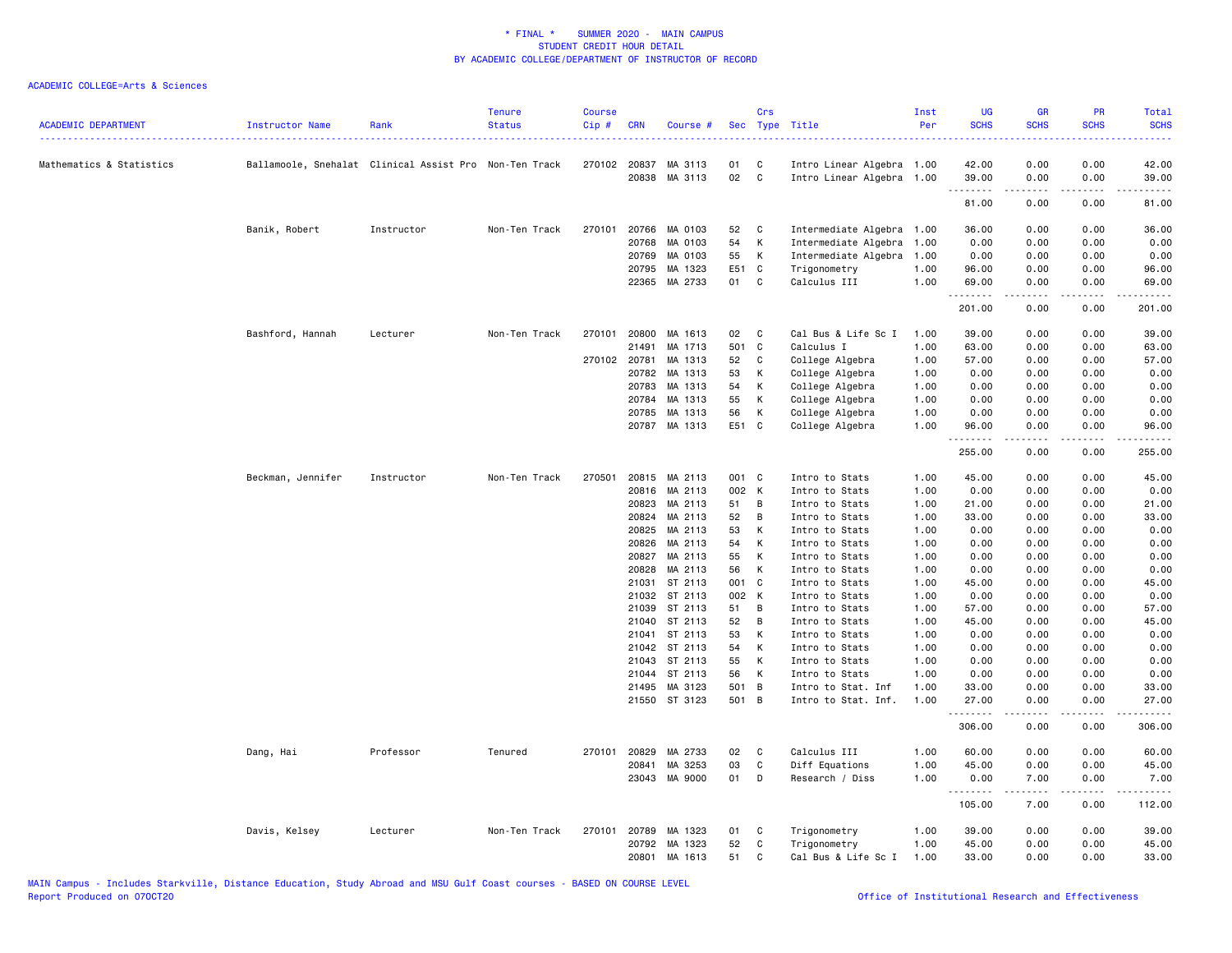| <b>ACADEMIC DEPARTMENT</b> | Instructor Name                | Rank                          | <b>Tenure</b><br><b>Status</b> | <b>Course</b><br>Cip# | <b>CRN</b>   | Course #             |       | Crs          | Sec Type Title       | Inst<br>Per | <b>UG</b><br><b>SCHS</b> | <b>GR</b><br><b>SCHS</b>                                                                                                                                                                                                                                                                                                                     | PR<br><b>SCHS</b> | Total<br><b>SCHS</b> |
|----------------------------|--------------------------------|-------------------------------|--------------------------------|-----------------------|--------------|----------------------|-------|--------------|----------------------|-------------|--------------------------|----------------------------------------------------------------------------------------------------------------------------------------------------------------------------------------------------------------------------------------------------------------------------------------------------------------------------------------------|-------------------|----------------------|
| Mathematics & Statistics   | Davis, Kelsey                  | Lecturer                      | Non-Ten Track                  |                       |              | 270101 21486 MA 1323 | 501 C |              | Trigonometry         | 1.00        | 96.00                    | 0.00                                                                                                                                                                                                                                                                                                                                         | 0.00              | 96.00                |
|                            |                                |                               |                                |                       |              |                      |       |              |                      |             | .<br>213.00              | -----<br>0.00                                                                                                                                                                                                                                                                                                                                | .<br>0.00         | .<br>213.00          |
|                            | Eaton, Jonathan                | Instructor                    | Non-Ten Track                  |                       |              | 270501 21493 MA 2113 | 501 C |              | Intro to Stats       | 1.00        | 45.00                    | 0.00                                                                                                                                                                                                                                                                                                                                         | 0.00              | 45.00                |
|                            |                                |                               |                                |                       |              | 21548 ST 2113        | 501 C |              | Intro to Stats       | 1.00        | 39.00<br>.               | 0.00<br>$\frac{1}{2} \left( \begin{array}{ccc} 1 & 0 & 0 & 0 \\ 0 & 0 & 0 & 0 \\ 0 & 0 & 0 & 0 \\ 0 & 0 & 0 & 0 \\ 0 & 0 & 0 & 0 \\ 0 & 0 & 0 & 0 \\ 0 & 0 & 0 & 0 \\ 0 & 0 & 0 & 0 \\ 0 & 0 & 0 & 0 \\ 0 & 0 & 0 & 0 \\ 0 & 0 & 0 & 0 & 0 \\ 0 & 0 & 0 & 0 & 0 \\ 0 & 0 & 0 & 0 & 0 \\ 0 & 0 & 0 & 0 & 0 \\ 0 & 0 & 0 & 0 & 0 \\ 0 & 0 & 0$ | 0.00<br>.         | 39.00<br>.           |
|                            |                                |                               |                                |                       |              |                      |       |              |                      |             | 84.00                    | 0.00                                                                                                                                                                                                                                                                                                                                         | 0.00              | 84.00                |
|                            | Good, Abigail                  | Lecturer                      | Non-Ten Track                  | 270101                | 20799        | MA 1613              | 01    | C            | Cal Bus & Life Sc I  | 1.00        | 33.00                    | 0.00                                                                                                                                                                                                                                                                                                                                         | 0.00              | 33.00                |
|                            |                                |                               |                                |                       | 20810        | MA 1723              | 02    | $\mathbf c$  | Calculus II-SI       | 1.00        | 45.00                    | 0.00                                                                                                                                                                                                                                                                                                                                         | 0.00              | 45.00                |
|                            |                                |                               |                                |                       |              | 270102 20772 MA 1313 | 001 B |              | College Algebra      | 1.00        | 78.00<br>.               | 0.00                                                                                                                                                                                                                                                                                                                                         | 0.00<br>.         | 78.00<br>.           |
|                            |                                |                               |                                |                       |              |                      |       |              |                      |             | 156.00                   | 0.00                                                                                                                                                                                                                                                                                                                                         | 0.00              | 156.00               |
|                            | Kilpatrick, Matthew Instructor |                               | Non-Ten Track                  | 270101                | 20802        | MA 1613              | 52    | C            | Cal Bus & Life Sc I  | 1.00        | 27.00                    | 0.00                                                                                                                                                                                                                                                                                                                                         | 0.00              | 27.00                |
|                            |                                |                               |                                | 270501                |              | 20817 MA 2113        | 01    | B            | Intro to Stats       | 1.00        | 42.00                    | 0.00                                                                                                                                                                                                                                                                                                                                         | 0.00              | 42.00                |
|                            |                                |                               |                                |                       |              | 20818 MA 2113        | 02    | В            | Intro to Stats       | 1.00        | 39.00                    | 0.00                                                                                                                                                                                                                                                                                                                                         | 0.00              | 39.00                |
|                            |                                |                               |                                |                       | 20819        | MA 2113              | 03    | К            | Intro to Stats       | 1.00        | 0.00                     | 0.00                                                                                                                                                                                                                                                                                                                                         | 0.00              | 0.00                 |
|                            |                                |                               |                                |                       | 20820        | MA 2113              | 04    | К            | Intro to Stats       | 1.00        | 0.00                     | 0.00                                                                                                                                                                                                                                                                                                                                         | 0.00              | 0.00                 |
|                            |                                |                               |                                |                       | 20821        | MA 2113              | 05    | К            | Intro to Stats       | 1.00        | 0.00                     | 0.00                                                                                                                                                                                                                                                                                                                                         | 0.00              | 0.00                 |
|                            |                                |                               |                                |                       | 20822        | MA 2113              | 06    | К            | Intro to Stats       | 1.00        | 0.00                     | 0.00                                                                                                                                                                                                                                                                                                                                         | 0.00              | 0.00                 |
|                            |                                |                               |                                |                       | 21033        | ST 2113              | 01    | В            | Intro to Stats       | 1.00        | 33.00                    | 0.00                                                                                                                                                                                                                                                                                                                                         | 0.00              | 33.00                |
|                            |                                |                               |                                |                       | 21034        | ST 2113              | 02    | B            | Intro to Stats       | 1.00        | 39.00                    | 0.00                                                                                                                                                                                                                                                                                                                                         | 0.00              | 39.00                |
|                            |                                |                               |                                |                       | 21035        | ST 2113              | 03    | К            | Intro to Stats       | 1.00        | 0.00                     | 0.00                                                                                                                                                                                                                                                                                                                                         | 0.00              | 0.00                 |
|                            |                                |                               |                                |                       | 21036        | ST 2113              | 04    | К            | Intro to Stats       | 1.00        | 0.00                     | 0.00                                                                                                                                                                                                                                                                                                                                         | 0.00              | 0.00                 |
|                            |                                |                               |                                |                       | 21037        | ST 2113              | 05    | К            | Intro to Stats       | 1.00        | 0.00                     | 0.00                                                                                                                                                                                                                                                                                                                                         | 0.00              | 0.00                 |
|                            |                                |                               |                                |                       | 21038        | ST 2113              | 06    | К            | Intro to Stats       | 1.00        | 0.00                     | 0.00                                                                                                                                                                                                                                                                                                                                         | 0.00              | 0.00                 |
|                            |                                |                               |                                |                       | 21494        | MA 2113              | 502 B |              | Intro to Stats       | 1.00        | 60.00                    | 0.00                                                                                                                                                                                                                                                                                                                                         | 0.00              | 60.00                |
|                            |                                |                               |                                |                       |              | 21549 ST 2113        | 502 B |              | Intro to Stats       | 1.00        | 27.00<br>.               | 0.00                                                                                                                                                                                                                                                                                                                                         | 0.00<br>.         | 27.00<br>.           |
|                            |                                |                               |                                |                       |              |                      |       |              |                      |             | 267.00                   | 0.00                                                                                                                                                                                                                                                                                                                                         | 0.00              | 267.00               |
|                            | Kim, Seongjai                  | Professor                     | Tenured                        | 270101                | 20844        | MA 4313              | 01    | C            | Numerical Anal I     | 1.00        | 18.00                    | 0.00                                                                                                                                                                                                                                                                                                                                         | 0.00              | 18.00                |
|                            |                                |                               |                                |                       | 20847        | MA 6313              | 01    | C            | Numerical Anal I     | 1.00        | 0.00                     | 21.00                                                                                                                                                                                                                                                                                                                                        | 0.00              | 21.00                |
|                            |                                |                               |                                |                       |              | 23508 MA 9000        | 04    | D            | Research / Diss      | 1.00        | 0.00<br>.                | 4.00<br>$- - - - -$                                                                                                                                                                                                                                                                                                                          | 0.00<br>.         | 4.00<br>.            |
|                            |                                |                               |                                |                       |              |                      |       |              |                      |             | 18.00                    | 25.00                                                                                                                                                                                                                                                                                                                                        | 0.00              | 43.00                |
|                            | Luan, Vu Thai                  | Assistant Professor Ten Track |                                |                       | 270101 20831 | MA 2743              | 01    | C            | Calculus IV          | 1.00        | 36.00                    | 0.00                                                                                                                                                                                                                                                                                                                                         | 0.00              | 36.00                |
|                            |                                |                               |                                |                       |              | 20832 MA 2743        | 02    | $\mathtt{C}$ | Calculus IV          | 1.00        | 39.00                    | 0.00                                                                                                                                                                                                                                                                                                                                         | 0.00              | 39.00                |
|                            |                                |                               |                                |                       |              |                      |       |              |                      |             | <b></b><br>75.00         | -----<br>0.00                                                                                                                                                                                                                                                                                                                                | .<br>0.00         | .<br>75.00           |
|                            | McBride, Matthew               | Assistant Professor Ten Track |                                |                       |              | 270101 20804 MA 1713 | 02    | C            | Calculus I-SI        | 1.00        | 42.00                    | 0.00                                                                                                                                                                                                                                                                                                                                         | 0.00              | 42.00                |
|                            |                                |                               |                                |                       |              | 20809 MA 1723        | 01    | C            | Calculus II-SI       | 1.00        | 42.00                    | 0.00                                                                                                                                                                                                                                                                                                                                         | 0.00              | 42.00                |
|                            |                                |                               |                                |                       |              |                      |       |              |                      |             | <u>--------</u><br>84.00 | 0.00                                                                                                                                                                                                                                                                                                                                         | ----<br>0.00      | 84.00                |
|                            | Nation, Julie                  | Instructor                    | Non-Ten Track                  | 270101                | 21488        | MA 1423              | 501 C |              | Problem Solving Real | 1.00        | 99.00                    | 0.00                                                                                                                                                                                                                                                                                                                                         | 0.00              | 99.00                |
|                            |                                |                               |                                |                       | 21490        | MA 1613              | 501 C |              | Cal Bus & Life Sc I  | 1.00        | 72.00                    | 0.00                                                                                                                                                                                                                                                                                                                                         | 0.00              | 72.00                |
|                            |                                |                               |                                |                       |              | 270102 21485 MA 1313 | 501 C |              | College Algebra      | 1.00        | 90.00                    | 0.00                                                                                                                                                                                                                                                                                                                                         | 0.00              | 90.00                |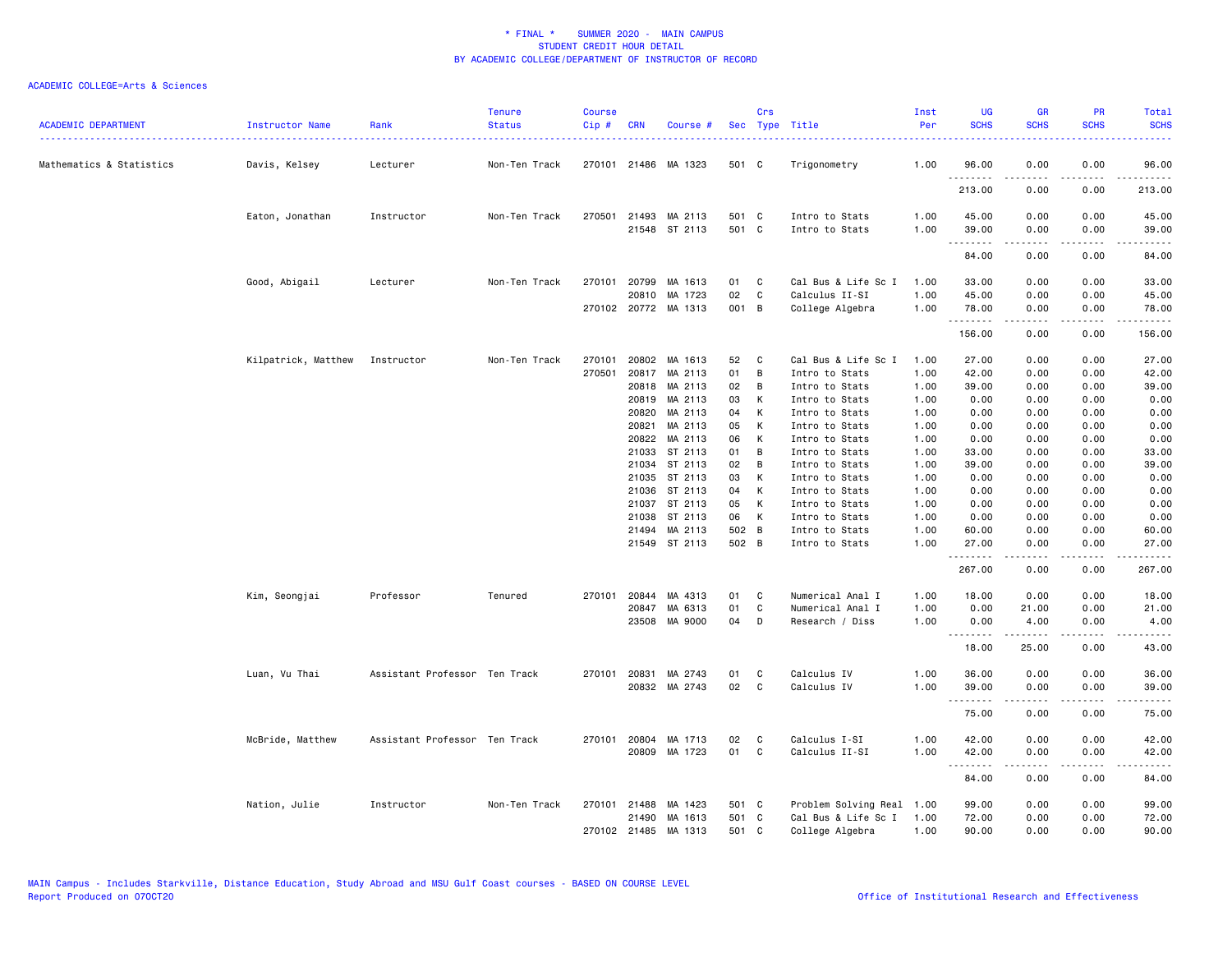| <b>ACADEMIC DEPARTMENT</b> | Instructor Name   | Rank                                             | <b>Tenure</b><br><b>Status</b> | <b>Course</b><br>Cip# | <b>CRN</b>            | Course #                              |                | Crs               | Sec Type Title                               | Inst<br>Per  | <b>UG</b><br><b>SCHS</b> | <b>GR</b><br><b>SCHS</b>                                                                                                                                             | <b>PR</b><br><b>SCHS</b> | Total<br><b>SCHS</b>   |
|----------------------------|-------------------|--------------------------------------------------|--------------------------------|-----------------------|-----------------------|---------------------------------------|----------------|-------------------|----------------------------------------------|--------------|--------------------------|----------------------------------------------------------------------------------------------------------------------------------------------------------------------|--------------------------|------------------------|
|                            |                   |                                                  |                                |                       |                       |                                       |                |                   |                                              |              | .                        | <u> - - - - - - - -</u>                                                                                                                                              |                          |                        |
|                            |                   |                                                  |                                |                       |                       |                                       |                |                   |                                              |              | 261.00                   | 0.00                                                                                                                                                                 | 0.00                     | 261.00                 |
| Mathematics & Statistics   | Oppenheimer, Seth | Professor                                        | Tenured                        |                       |                       | 270101 20836 MA 3053<br>20840 MA 3253 | 01<br>02       | C<br>$\mathtt{C}$ | Found Of Math I<br>Diff Equations            | 1.00<br>1.00 | 42.00<br>39.00<br>.      | 0.00<br>0.00<br>$\frac{1}{2} \left( \frac{1}{2} \right) \left( \frac{1}{2} \right) \left( \frac{1}{2} \right) \left( \frac{1}{2} \right) \left( \frac{1}{2} \right)$ | 0.00<br>0.00<br>.        | 42.00<br>39.00<br>.    |
|                            |                   |                                                  |                                |                       |                       |                                       |                |                   |                                              |              | 81.00                    | 0.00                                                                                                                                                                 | 0.00                     | 81.00                  |
|                            | Patil, Prakash    | Professor                                        | Tenured                        | 270501                | 20846                 | MA 4523                               | 01             | C                 | Intro To Probability 1.00                    |              | 39.00                    | 0.00                                                                                                                                                                 | 0.00                     | 39.00                  |
|                            |                   |                                                  |                                |                       | 20849                 | MA 6523                               | 01             | C                 | Intro To Probability 1.00                    |              | 0.00                     | 6.00                                                                                                                                                                 | 0.00                     | 6.00                   |
|                            |                   |                                                  |                                |                       | 21049                 | ST 6523<br>23163 ST 9000              | 01<br>01       | C<br>D            | Intro To Probability 1.00<br>Research / Diss | 1.00         | 0.00<br>0.00             | 3.00<br>3.00                                                                                                                                                         | 0.00<br>0.00             | 3.00<br>3.00           |
|                            |                   |                                                  |                                |                       |                       |                                       |                |                   |                                              |              | .<br>39.00               | .<br>12.00                                                                                                                                                           | .<br>0.00                | $\frac{1}{2}$<br>51.00 |
|                            | Qian, Chuanxi     | Professor                                        | Tenured                        | 270101                | 20842                 | MA 3253                               | 52             | C                 | Diff Equations                               | 1.00         | 33.00                    | 0.00                                                                                                                                                                 | 0.00                     | 33.00                  |
|                            |                   |                                                  |                                |                       |                       | 20850 MA 8273                         | 51             | C                 | Special Functions                            | 1.00         | 0.00<br>.                | 27.00<br>.                                                                                                                                                           | 0.00<br>.                | 27.00<br>.             |
|                            |                   |                                                  |                                |                       |                       |                                       |                |                   |                                              |              | 33.00                    | 27.00                                                                                                                                                                | 0.00                     | 60.00                  |
|                            | Razzaghi, Mohsen  | Professor                                        | Tenured                        |                       |                       | 270101 23341 MA 9000                  | 03             | $\Box$            | Research / Diss                              | 1.00         | 0.00                     | 18.00                                                                                                                                                                | 0.00                     | 18.00                  |
|                            |                   |                                                  |                                |                       |                       |                                       |                |                   |                                              |              | 1.1.1.1.1.1.1<br>0.00    | .<br>18.00                                                                                                                                                           | .<br>0.00                | .<br>18.00             |
|                            | Robinson, Amber   | Instructor                                       | Non-Ten Track                  | 270101                |                       | 20788 MA 1323                         | 001 C          |                   | Trigonometry                                 | 1.00         | 81.00                    | 0.00                                                                                                                                                                 | 0.00                     | 81.00                  |
|                            |                   |                                                  |                                |                       |                       | 21492 MA 1723                         | 501 C          |                   | Calculus II                                  | 1.00         | 78.00<br>.               | 0.00                                                                                                                                                                 | 0.00<br>.                | 78.00<br>.             |
|                            |                   |                                                  |                                |                       |                       |                                       |                |                   |                                              |              | 159.00                   | 0.00                                                                                                                                                                 | 0.00                     | 159.00                 |
|                            |                   | Sepehrifar, Mohammad Associate Professor Tenured |                                | 270501                | 23337                 | ST 9000                               | 03             | D                 | Research / Diss                              | 1.00         | 0.00                     | 7.00                                                                                                                                                                 | 0.00                     | 7.00                   |
|                            |                   |                                                  |                                |                       |                       | 24085 ST 9000                         | 53             | D                 | Research / Diss                              | 1.00         | 0.00<br>.                | 5.00<br>$\frac{1}{2} \left( \frac{1}{2} \right) \left( \frac{1}{2} \right) \left( \frac{1}{2} \right) \left( \frac{1}{2} \right) \left( \frac{1}{2} \right)$         | 0.00<br>.                | 5.00<br>$\frac{1}{2}$  |
|                            |                   |                                                  |                                |                       |                       |                                       |                |                   |                                              |              | 0.00                     | 12.00                                                                                                                                                                | 0.00                     | 12.00                  |
|                            | Smith, Jaclyn     | Instructor                                       | Non-Ten Track                  | 270101                | 20767                 | MA 0103                               | 53             | К                 | Intermediate Algebra 1.00                    |              | 0.00                     | 0.00                                                                                                                                                                 | 0.00                     | 0.00                   |
|                            |                   |                                                  |                                |                       | 20771                 | MA 0103<br>MA 1613                    | E51 C<br>001 C |                   | Intermediate Algebra                         | 1.00         | 51.00                    | 0.00                                                                                                                                                                 | 0.00                     | 51.00<br>69.00         |
|                            |                   |                                                  |                                |                       | 20798<br>20811        | MA 1723                               | 03             | C                 | Cal Bus & Life Sc I<br>Calculus II-SI        | 1.00<br>1.00 | 69.00<br>45.00           | 0.00<br>0.00                                                                                                                                                         | 0.00<br>0.00             | 45.00                  |
|                            |                   |                                                  |                                |                       | 270102 20780          | MA 1313                               | 51             | $\mathbf{C}$      | College Algebra                              | 1.00         | 57.00                    | 0.00                                                                                                                                                                 | 0.00                     | 57.00                  |
|                            |                   |                                                  |                                |                       |                       |                                       |                |                   |                                              |              | .<br>222.00              | 0.00                                                                                                                                                                 | 0.00                     | 222.00                 |
|                            | Smith, Robert     | Associate Professor Tenured                      |                                |                       |                       | 270101 20812 MA 1723                  | 52             | C                 | Calculus II-SI                               | 1.00         | 48.00                    | 0.00                                                                                                                                                                 | 0.00                     | 48.00                  |
|                            |                   |                                                  |                                |                       |                       | 20834 MA 2743                         | 51             | $\mathtt{C}$      | Calculus IV                                  | 1.00         | 60.00<br>.               | 0.00<br>$\frac{1}{2} \left( \frac{1}{2} \right) \left( \frac{1}{2} \right) \left( \frac{1}{2} \right) \left( \frac{1}{2} \right) \left( \frac{1}{2} \right)$         | 0.00<br>.                | 60.00<br>.             |
|                            |                   |                                                  |                                |                       |                       |                                       |                |                   |                                              |              | 108.00                   | 0.00                                                                                                                                                                 | 0.00                     | 108.00                 |
|                            | Tschume, William  | Instructor                                       | Non-Ten Track                  | 270101                | 20806                 | MA 1713                               | 51             | C                 | Calculus I-SI                                | 1.00         | 48.00                    | 0.00                                                                                                                                                                 | 0.00                     | 48.00                  |
|                            |                   |                                                  |                                |                       | 20808                 | MA 1713                               | E51 C          |                   | Calculus I-SI                                | 1.00         | 39.00                    | 0.00                                                                                                                                                                 | 0.00                     | 39.00                  |
|                            |                   |                                                  |                                |                       | 22351<br>270102 20774 | MA 1713<br>MA 1313                    | 03<br>02       | C<br>C            | Calculus I-SI                                | 1.00<br>1.00 | 45.00<br>48.00           | 0.00<br>0.00                                                                                                                                                         | 0.00<br>0.00             | 45.00<br>48.00         |
|                            |                   |                                                  |                                |                       | 20776                 | MA 1313                               | 04             | К                 | College Algebra<br>College Algebra           | 1.00         | 0.00                     | 0.00                                                                                                                                                                 | 0.00                     | 0.00                   |
|                            |                   |                                                  |                                |                       |                       | 20777 MA 1313                         | 05             | K                 | College Algebra                              | 1.00         | 0.00                     | 0.00                                                                                                                                                                 | 0.00                     | 0.00                   |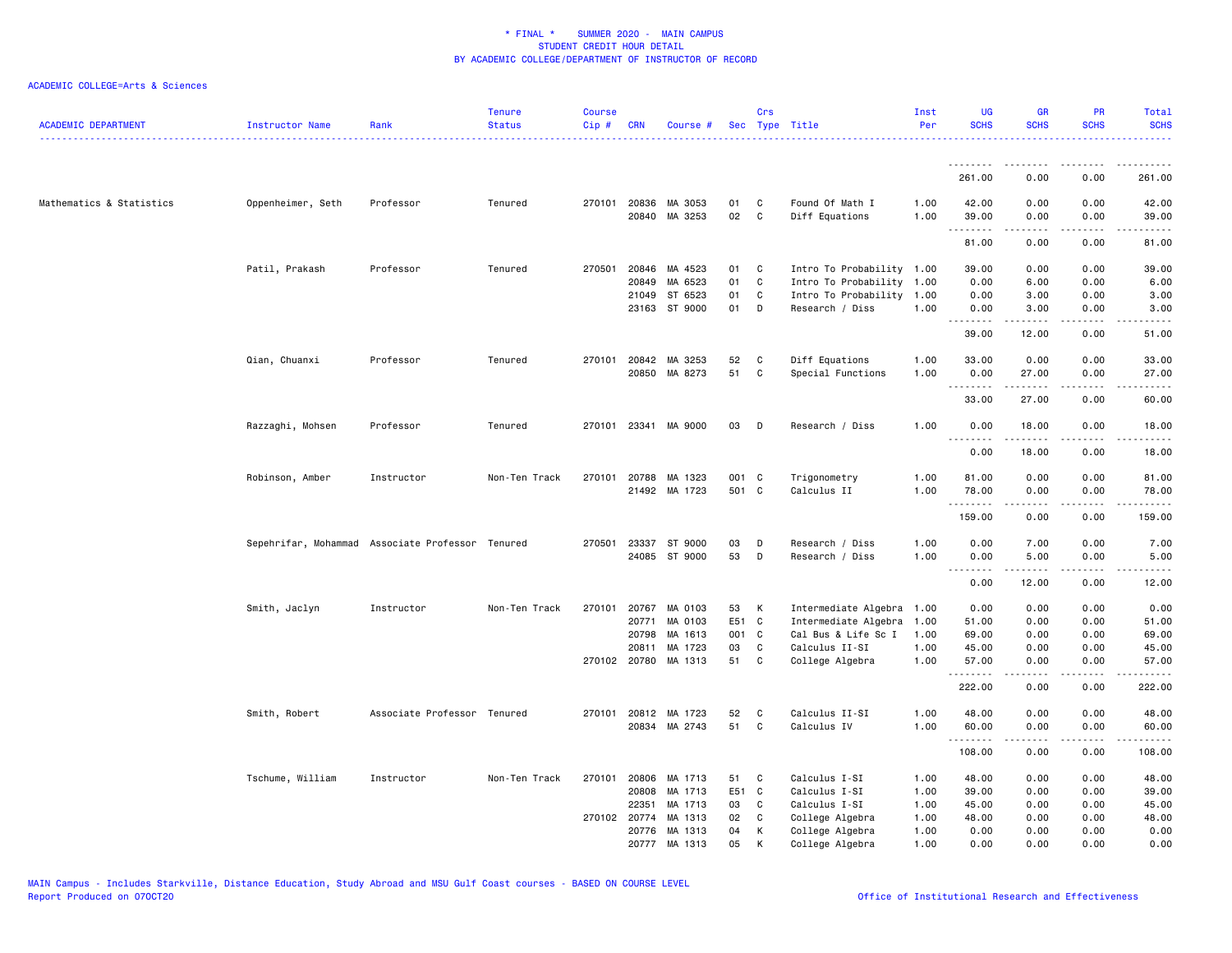| <b>ACADEMIC DEPARTMENT</b> | Instructor Name                                  | Rank                          | <b>Tenure</b><br><b>Status</b> | <b>Course</b><br>Cip# | <b>CRN</b>   | Course #             |       | Crs          | Sec Type Title            | Inst<br>Per | <b>UG</b><br><b>SCHS</b> | <b>GR</b><br><b>SCHS</b>     | PR<br><b>SCHS</b>      | <b>Total</b><br><b>SCHS</b><br>.                                                                                                                             |
|----------------------------|--------------------------------------------------|-------------------------------|--------------------------------|-----------------------|--------------|----------------------|-------|--------------|---------------------------|-------------|--------------------------|------------------------------|------------------------|--------------------------------------------------------------------------------------------------------------------------------------------------------------|
|                            |                                                  |                               |                                |                       |              |                      |       |              |                           |             | .                        | $\frac{1}{2}$                | $- - - -$              | .                                                                                                                                                            |
|                            |                                                  |                               |                                |                       |              |                      |       |              |                           |             | 180.00                   | 0.00                         | 0.00                   | 180.00                                                                                                                                                       |
| Mathematics & Statistics   | Walters, Kimberly                                | Instructor                    | Non-Ten Track                  |                       |              | 270101 20760 MA 0103 | 02    | $\mathbf{C}$ | Intermediate Algebra 1.00 |             | 45.00                    | 0.00                         | 0.00                   | 45.00                                                                                                                                                        |
|                            |                                                  |                               |                                |                       | 20761        | MA 0103              | 03    | К            | Intermediate Algebra      | 1.00        | 0.00                     | 0.00                         | 0.00                   | 0.00                                                                                                                                                         |
|                            |                                                  |                               |                                |                       |              | 20762 MA 0103        | 04    | K            | Intermediate Algebra      | 1.00        | 0.00                     | 0.00                         | 0.00                   | 0.00                                                                                                                                                         |
|                            |                                                  |                               |                                |                       | 20764        | MA 0103              | 06    | K            | Intermediate Algebra      | 1.00        | 0.00                     | 0.00                         | 0.00                   | 0.00                                                                                                                                                         |
|                            |                                                  |                               |                                |                       | 270102 20773 | MA 1313              | 01    | C            | College Algebra           | 1.00        | 48.00                    | 0.00                         | 0.00                   | 48.00                                                                                                                                                        |
|                            |                                                  |                               |                                |                       |              | 20778 MA 1313        | 06    | К            | College Algebra           | 1.00        | 0.00                     | 0.00                         | 0.00                   | 0.00                                                                                                                                                         |
|                            |                                                  |                               |                                |                       |              | 20779 MA 1313        | 07    | K            | College Algebra           | 1.00        | 0.00<br>.                | 0.00<br>$\sim$ $\sim$ $\sim$ | 0.00<br>د د د د        | 0.00<br>$\sim$ $\sim$ $\sim$ $\sim$ $\sim$                                                                                                                   |
|                            |                                                  |                               |                                |                       |              |                      |       |              |                           |             | 93.00                    | 0.00                         | 0.00                   | 93.00                                                                                                                                                        |
|                            | Woodard, Kelly                                   | Lecturer                      | Non-Ten Track                  | 270101                | 21484        | MA 0103              | 501 C |              | Intermediate Algebra 1.00 |             | 48.00                    | 0.00                         | 0.00                   | 48.00                                                                                                                                                        |
|                            |                                                  |                               |                                |                       | 21487        | MA 1413              | 501 C |              | Structure Real Numbe      | 1.00        | 63.00                    | 0.00                         | 0.00                   | 63.00                                                                                                                                                        |
|                            |                                                  |                               |                                |                       | 21489        | MA 1433              | 501 C |              | Informal Geom & Meas      | 1.00        | 60.00                    | 0.00                         | 0.00                   | 60.00                                                                                                                                                        |
|                            |                                                  |                               |                                |                       |              | 270102 22352 MA 1313 | 502 B |              | College Algebra           | 1.00        | 36.00                    | 0.00                         | 0.00                   | 36.00                                                                                                                                                        |
|                            |                                                  |                               |                                |                       |              |                      |       |              |                           |             | .<br>207.00              | 0.00                         | .<br>0.00              | .<br>207.00                                                                                                                                                  |
|                            | Woody, Jonathan                                  | Associate Professor Tenured   |                                | 270501                |              | 23338 ST 9000        | 04    | D            | Research / Diss           | 1.00        | 0.00                     | 6.00                         | 0.00                   | 6.00                                                                                                                                                         |
|                            |                                                  |                               |                                |                       |              |                      |       |              |                           |             | .                        |                              |                        |                                                                                                                                                              |
|                            |                                                  |                               |                                |                       |              |                      |       |              |                           |             | 0.00                     | 6.00                         | 0.00                   | 6.00                                                                                                                                                         |
|                            | Wu, Tung-Lung                                    | Assistant Professor Ten Track |                                |                       |              | 270501 23339 ST 9000 | 05    | D            | Research / Diss           | 1.00        | 0.00                     | 6.00                         | 0.00                   | 6.00                                                                                                                                                         |
|                            |                                                  |                               |                                |                       |              | 23774 ST 9000        | 51    | D            | Research / Diss           | 1.00        | 0.00                     | 1.00                         | 0.00                   | 1.00                                                                                                                                                         |
|                            |                                                  |                               |                                |                       |              |                      |       |              |                           |             | .<br>0.00                | .<br>7.00                    | .<br>0.00              | $\frac{1}{2} \left( \frac{1}{2} \right) \left( \frac{1}{2} \right) \left( \frac{1}{2} \right) \left( \frac{1}{2} \right)$<br>7.00                            |
|                            | Xu, Xiangsheng                                   | Professor                     | Tenured                        | 270101                | 20835        | MA 2743              | 52    | C            | Calculus IV               | 1.00        | 33.00                    | 0.00                         | 0.00                   | 33.00                                                                                                                                                        |
|                            |                                                  |                               |                                |                       |              | 20843 MA 3253        | 53    | C            | Diff Equations            | 1.00        | 42.00                    | 0.00                         | 0.00                   | 42.00                                                                                                                                                        |
|                            |                                                  |                               |                                |                       |              |                      |       |              |                           |             | .                        | .                            | .                      | .                                                                                                                                                            |
|                            |                                                  |                               |                                |                       |              |                      |       |              |                           |             | 75.00                    | 0.00                         | 0.00                   | 75.00                                                                                                                                                        |
|                            | Yarahmadian, Shantia Associate Professor Tenured |                               |                                | 270101                |              | 20813 MA 1723        | 53    | C            | Calculus II-SI            | 1.00        | 39.00                    | 0.00                         | 0.00                   | 39.00                                                                                                                                                        |
|                            |                                                  |                               |                                |                       |              | 20830 MA 2733        | 52    | C            | Calculus III              | 1.00        | 48.00<br><u>.</u>        | 0.00                         | 0.00<br>$\frac{1}{2}$  | 48.00<br>$\frac{1}{2}$                                                                                                                                       |
|                            |                                                  |                               |                                |                       |              |                      |       |              |                           |             | 87.00                    | 0.00                         | 0.00                   | 87.00                                                                                                                                                        |
|                            | Young, Danielle                                  | Instructor                    | Non-Ten Track                  |                       |              | 270101 20790 MA 1323 | 03    | C            | Trigonometry              | 1.00        | 36.00                    | 0.00                         | 0.00                   | 36.00                                                                                                                                                        |
|                            |                                                  |                               |                                |                       |              | 20803 MA 1713        | 01    | C            | Calculus I-SI             | 1.00        | 45.00                    | 0.00                         | 0.00                   | 45.00                                                                                                                                                        |
|                            |                                                  |                               |                                |                       |              |                      |       |              |                           |             | .                        | $- - - - -$                  | .                      | .                                                                                                                                                            |
|                            |                                                  |                               |                                |                       |              |                      |       |              |                           |             | 81.00                    | 0.00                         | 0.00                   | 81.00                                                                                                                                                        |
|                            | Zhang, Jialin                                    | Assistant Professor Ten Track |                                | 270501                |              | 23787 ST 9000        | 07    | D            | Research / Diss           | 1.00        | 0.00                     | 3.00                         | 0.00                   | 3.00                                                                                                                                                         |
|                            |                                                  |                               |                                |                       |              | 23882 ST 9000        | 52    | D            | Research / Diss           | 1.00        | 0.00                     | 3.00                         | 0.00                   | 3.00                                                                                                                                                         |
|                            |                                                  |                               |                                |                       |              |                      |       |              |                           |             | .<br>0.00                | .<br>6.00                    | .<br>0.00              | $\frac{1}{2} \left( \frac{1}{2} \right) \left( \frac{1}{2} \right) \left( \frac{1}{2} \right) \left( \frac{1}{2} \right) \left( \frac{1}{2} \right)$<br>6.00 |
|                            | Zhou, Qian                                       | Assistant Professor Ten Track |                                | 270501                | 23434        | ST 7000              | 01    | I            | Directed Indiv Study      | 1.00        | 0.00                     | 3.00                         | 0.00                   | 3.00                                                                                                                                                         |
|                            |                                                  |                               |                                |                       |              | 23435 ST 9000        | 06    | D            | Research / Diss           | 1.00        | 0.00                     | 3.00                         | 0.00                   | 3.00                                                                                                                                                         |
|                            |                                                  |                               |                                |                       |              |                      |       |              |                           |             | .                        | .                            | $\omega$ is a $\omega$ | .                                                                                                                                                            |
|                            |                                                  |                               |                                |                       |              |                      |       |              |                           |             | 0.00                     | 6.00                         | 0.00                   | 6.00                                                                                                                                                         |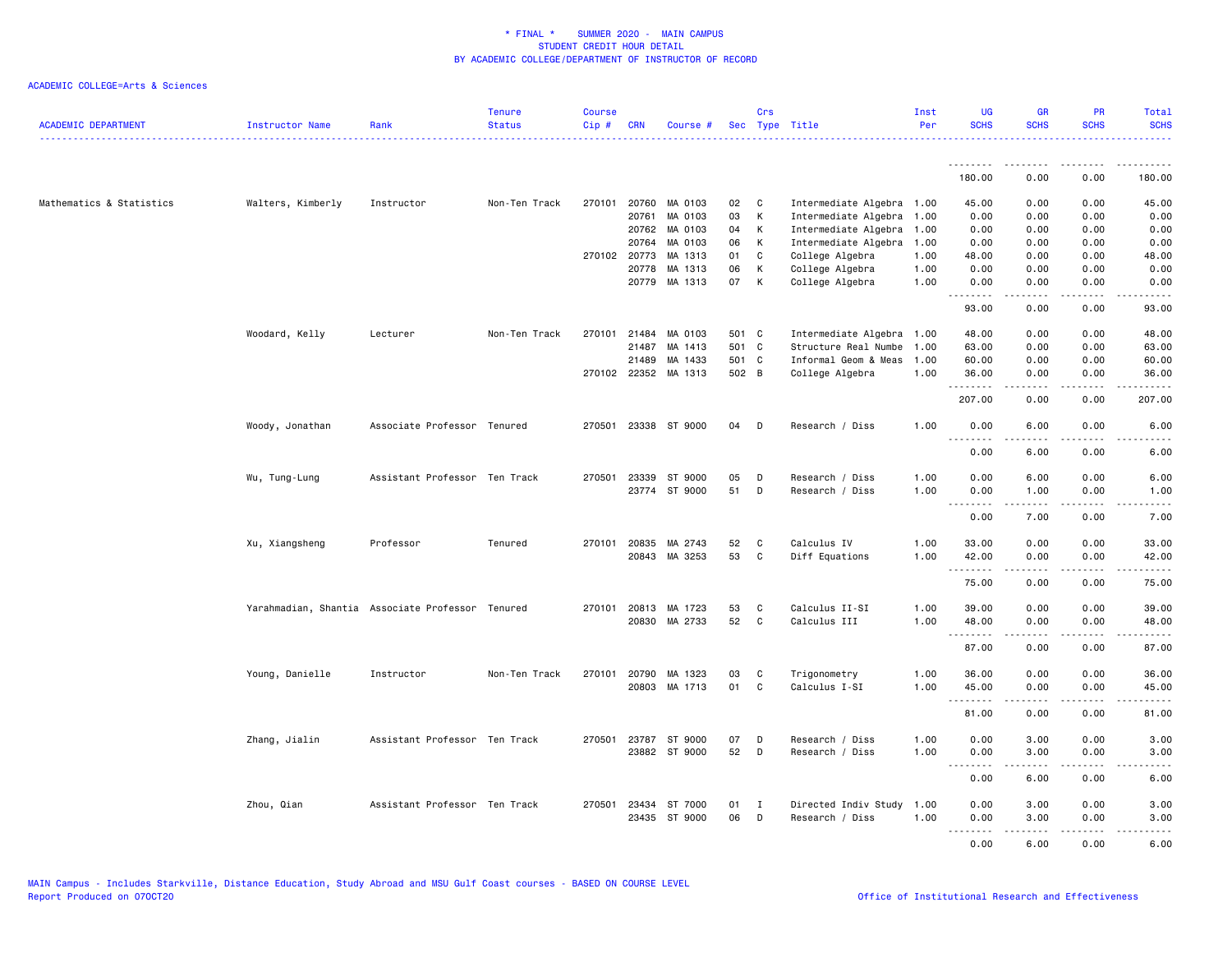# ACADEMIC COLLEGE=Arts & Sciences

|                     |                 |      | Tenure |                                   |  |  | Tnst            | <b>GR</b>   |      | Total       |
|---------------------|-----------------|------|--------|-----------------------------------|--|--|-----------------|-------------|------|-------------|
| ACADEMIC DEPARTMENT | Tnstructor Name | Rank | Status | Cip # CRN Course # Sec Type Title |  |  | <b>Per</b> SCHS | <b>SCHS</b> | SCHS | <b>SCHS</b> |
|                     |                 |      |        |                                   |  |  |                 |             |      |             |

 =================================== ======== ======== ======== ========== Mathematics & Statistics 3471.00 126.00 0.00 3597.00  $=$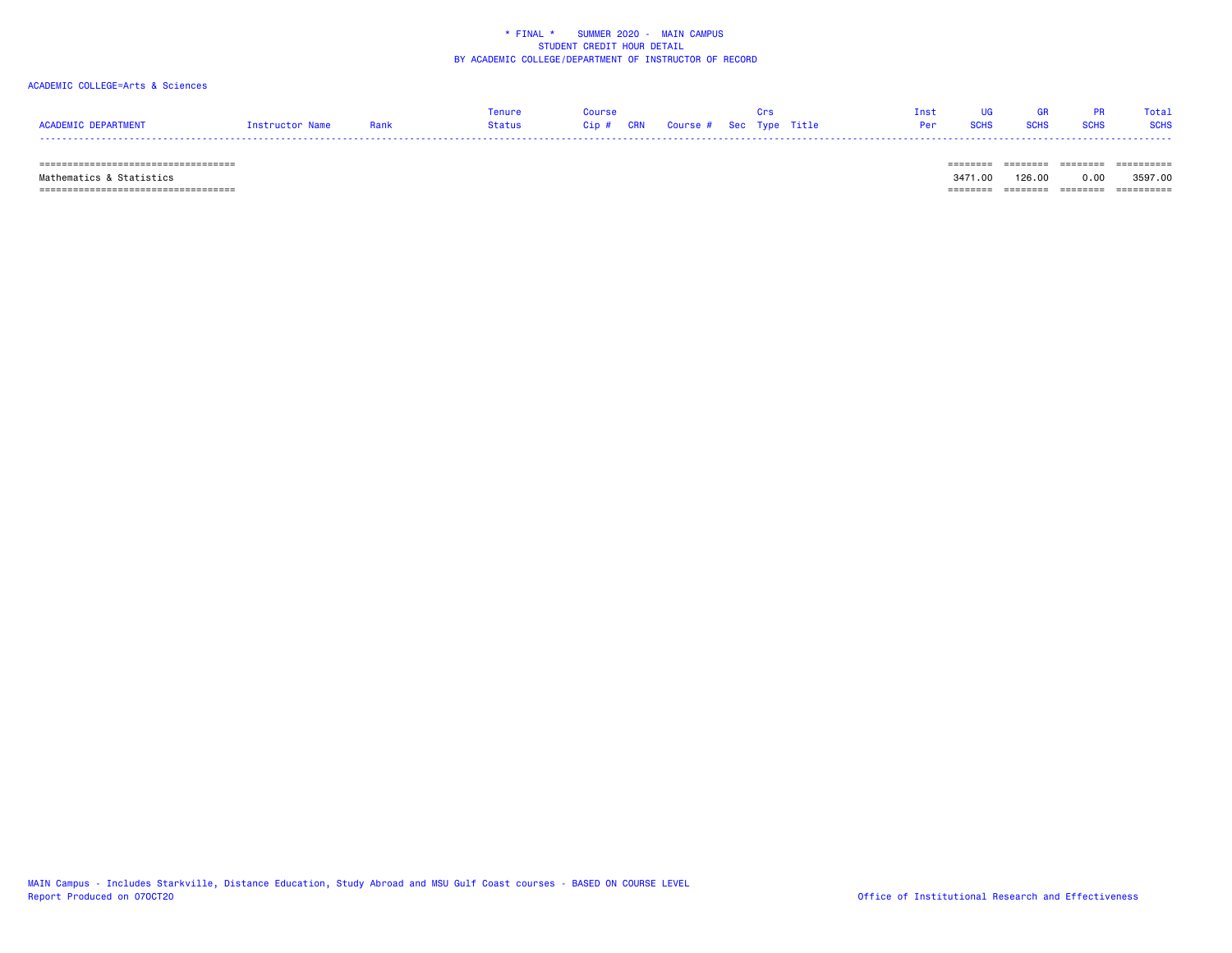|                                                              |                               |                               | <b>Tenure</b> | <b>Course</b> |            |                       |               | Crs          |                        | Inst | <b>UG</b>          | <b>GR</b>               | <b>PR</b>               | Total       |
|--------------------------------------------------------------|-------------------------------|-------------------------------|---------------|---------------|------------|-----------------------|---------------|--------------|------------------------|------|--------------------|-------------------------|-------------------------|-------------|
| <b>ACADEMIC DEPARTMENT</b>                                   | <b>Instructor Name</b>        | Rank                          | <b>Status</b> | Cip#          | <b>CRN</b> | Course                | <b>Sec</b>    |              | Type Title             | Per  | <b>SCHS</b>        | <b>SCHS</b>             | <b>SCHS</b>             | <b>SCHS</b> |
| Philosophy & Religion                                        | Bisson, Albert                | Instructor                    | Non-Ten Track |               |            | 380201 21014 REL 1103 | 01 C          |              | Intro To Religion      | 1.00 | 60.00              | 0.00                    | 0.00                    | 60.00       |
|                                                              |                               |                               |               |               |            | 21543 REL 1103        | 501 C         |              | Intro To Religion      | 1.00 | 66.00              | 0.00                    | 0.00                    | 66.00       |
|                                                              |                               |                               |               |               | 21544      | REL 1103              | 551 C         |              | Intro To Religion      | 1.00 | 66.00              | 0.00                    | 0.00                    | 66.00       |
|                                                              |                               |                               |               |               |            | 380203 21963 REL 1223 | 001 C         |              | Intr To New Test       | 1.00 | 57.00              | 0.00                    | 0.00                    | 57.00       |
|                                                              |                               |                               |               |               |            |                       |               |              |                        |      | 249.00             | 0.00                    | 0.00                    | 249.00      |
|                                                              | Clifford, Michael             | Professor                     | Tenured       | 380103        | 20965      | PHI 3013              | $101 \quad C$ |              | <b>Business Ethics</b> | 1.00 | 51.00              | 0.00                    | 0.00                    | 51.00       |
|                                                              |                               |                               |               |               |            |                       |               |              |                        |      | 51.00              | 0.00                    | 0.00                    | 51.00       |
|                                                              | Hall, Alicia                  | Assistant Professor Ten Track |               | 380102 20962  |            | PHI 1113              | 001 C         |              | Intro To Logic         | 1.00 | 57.00              | 0.00                    | 0.00                    | 57.00       |
|                                                              |                               |                               |               |               |            | 21521 PHI 1113        | 551 C         |              | Intro To Logic         | 1.00 | 57.00              | 0.00                    | 0.00                    | 57.00       |
|                                                              |                               |                               |               |               |            |                       |               |              |                        |      | .<br>114.00        | .<br>0.00               | 0.00                    | 114.00      |
|                                                              | Hammons, Christopher Lecturer |                               | Non-Ten Track | 380101        | 21520      | PHI 1103              | 501 C         |              | Intro To Philosophy    | 1.00 | 63.00              | 0.00                    | 0.00                    | 63.00       |
|                                                              |                               |                               |               |               |            |                       |               |              |                        |      | .<br>63.00         | 0.00                    | 0.00                    | 63.00       |
|                                                              | Holt, Dale                    | Professor                     | Tenured       | 380103        | 20964      | PHI 1123              | 01            | $\mathbf{C}$ | Intro To Ethics        | 1.00 | 57.00              | 0.00                    | 0.00                    | 57.00       |
|                                                              |                               |                               |               |               |            | 21966 PHI 1123        | 51 C          |              | Intro To Ethics        | 1.00 | 60.00              | 0.00                    | 0.00                    | 60.00       |
|                                                              |                               |                               |               |               |            |                       |               |              |                        |      | .<br>117.00        | 0.00                    | 0.00                    | 117.00      |
|                                                              | Kallfelz, William             | Instructor                    | Non-Ten Track | 380102        | 21964      | PHI 1113              | 01            | $\mathbf{C}$ | Intro To Logic         | 1.00 | 51.00              | 0.00                    | 0.00                    | 51.00       |
|                                                              |                               |                               |               |               |            | 21965 PHI 1113        | E51 C         |              | Intro To Logic         | 1.00 | 72.00              | 0.00                    | 0.00                    | 72.00       |
|                                                              |                               |                               |               |               |            |                       |               |              |                        |      | 123.00             | 0.00                    | 0.00                    | 123.00      |
| -----------------------------------<br>Philosophy & Religion |                               |                               |               |               |            |                       |               |              |                        |      | ========<br>717.00 | <b>ESSESSES</b><br>0.00 | <b>EDEDEDED</b><br>0.00 | 717.00      |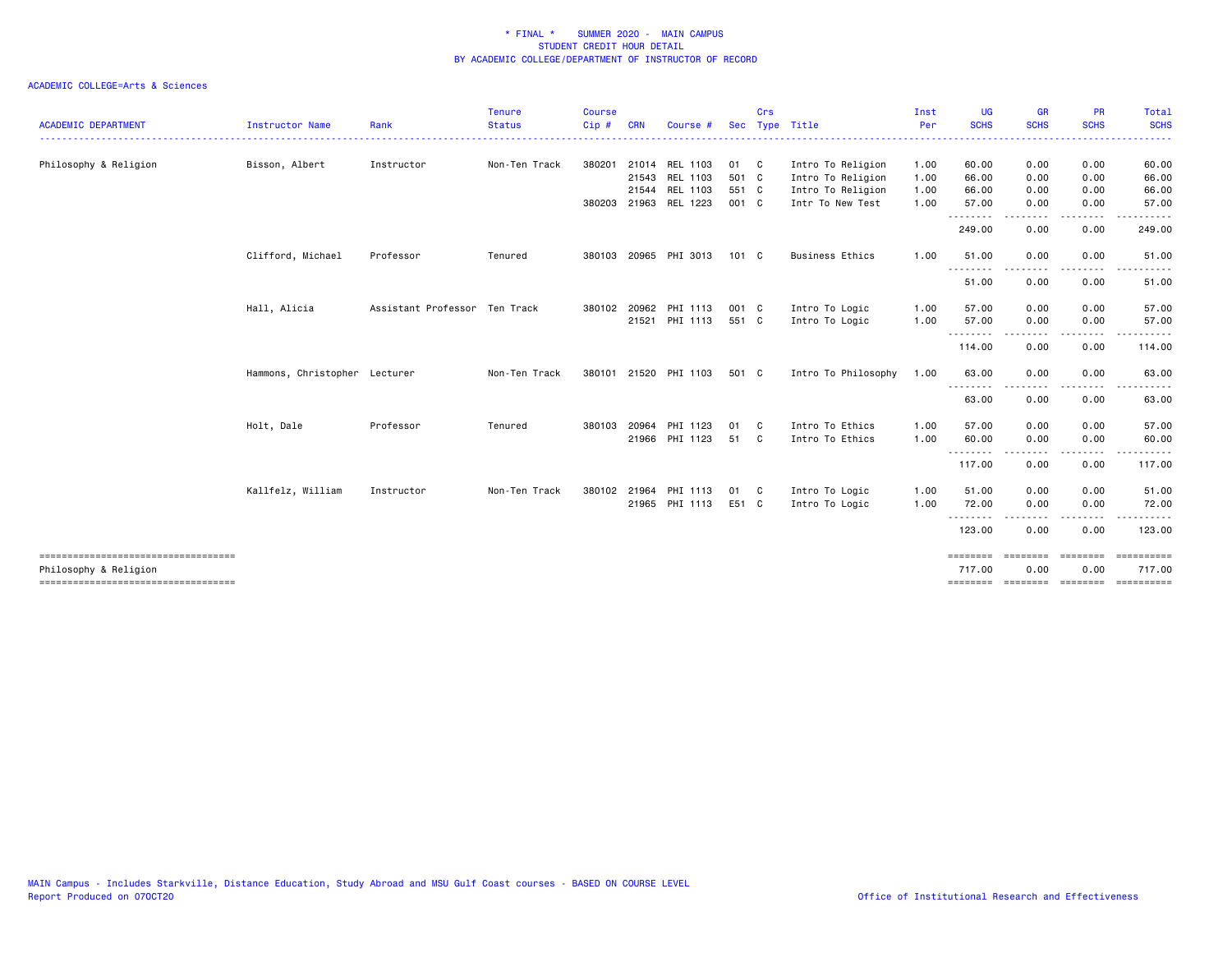| <b>ACADEMIC DEPARTMENT</b> | Instructor Name                                  | Rank                              | <b>Tenure</b><br><b>Status</b> | <b>Course</b><br>Cip# | <b>CRN</b>     | Course #             |          | Crs               | Sec Type Title                       | Inst<br>Per  | UG<br><b>SCHS</b>      | GR<br><b>SCHS</b> | PR<br><b>SCHS</b>                   | Total<br><b>SCHS</b> |
|----------------------------|--------------------------------------------------|-----------------------------------|--------------------------------|-----------------------|----------------|----------------------|----------|-------------------|--------------------------------------|--------------|------------------------|-------------------|-------------------------------------|----------------------|
|                            |                                                  |                                   |                                |                       |                |                      |          |                   |                                      |              |                        |                   |                                     |                      |
| Physics & Astronomy        | Arnoldus, Henk                                   | Professor                         | Tenured                        |                       | 400801 23143   | PH 2213              | 001 C    |                   | Physics I                            | 1.00         | 54.00                  | 0.00              | 0.00                                | 54.00                |
|                            |                                                  |                                   |                                |                       |                | 23145 PH 2213        | 51       | $\mathbf{C}$      | Physics I                            | 1.00         | 57.00<br>.             | 0.00<br>.         | 0.00<br>المتمامين                   | 57.00<br>.           |
|                            |                                                  |                                   |                                |                       |                |                      |          |                   |                                      |              | 111.00                 | 0.00              | 0.00                                | 111.00               |
|                            | Crider, Benjamin                                 | Assistant Professor Ten Track     |                                | 400801                | 23506          | PH 8000              | 101 D    |                   | Research / Thesis                    | 1.00         | 0.00                   | 1.00              | 0.00                                | 1.00                 |
|                            |                                                  |                                   |                                |                       | 24034<br>24068 | PH 9000<br>PH 8000   | 51<br>51 | D<br>$\mathsf{D}$ | Research / Diss<br>Research / Thesis | 1.00<br>1.00 | 0.00<br>0.00           | 6.00<br>5.00      | 0.00<br>0.00                        | 6.00<br>5.00         |
|                            |                                                  |                                   |                                |                       |                |                      |          |                   |                                      |              | .                      |                   | $\frac{1}{2}$                       |                      |
|                            |                                                  |                                   |                                |                       |                |                      |          |                   |                                      |              | 0.00                   | 12.00             | 0.00                                | 12.00                |
|                            | Dickel, Doyl                                     | Research Assist Pro Non-Ten Track |                                |                       |                | 141901 22394 ME 9000 | 107 D    |                   | Research / Diss                      | 1.00         | 0.00<br><u>.</u>       | 6.00              | 0.00                                | 6.00                 |
|                            |                                                  |                                   |                                |                       |                |                      |          |                   |                                      |              | 0.00                   | 6.00              | 0.00                                | 6.00                 |
|                            | Ekanayaka Mudiyansel Grad Teach Assist           |                                   | Not Applicable                 |                       |                | 400801 23663 PH 1123 | 55       | <b>C</b>          | Gen Physics II                       | 1.00         | 60.00                  | 0.00              | 0.00                                | 60.00                |
|                            |                                                  |                                   |                                |                       |                |                      |          |                   |                                      |              | $\sim$ $\sim$<br>60.00 | 0.00              | 0.00                                | 60.00                |
|                            | Geneser, Claire                                  | Grad Teach Assist                 | Not Applicable                 |                       |                | 400801 20934 PH 1113 | 51       | $\mathbf{C}$      | Gen Physics I                        | 1.00         | 48.00                  | 0.00              | 0.00                                | 48.00                |
|                            |                                                  |                                   |                                |                       |                |                      |          |                   |                                      |              | 48.00                  | 0.00              | 0.00                                | 48.00                |
|                            |                                                  |                                   |                                |                       |                |                      |          |                   |                                      |              |                        |                   |                                     |                      |
|                            | Inkoom, Godfred                                  | Visiting Assist Pro Non-Ten Track |                                | 400801 20938          |                | PH 1123              | 01       | C                 | Gen Physics II                       | 1.00         | 60.00                  | 0.00              | 0.00                                | 60.00                |
|                            |                                                  |                                   |                                |                       | 20941          | PH 1123              | 51       | C                 | Gen Physics II                       | 1.00         | 57.00<br>.             | 0.00<br>.         | 0.00<br>$\sim$ $\sim$ $\sim$ $\sim$ | 57.00<br>.           |
|                            |                                                  |                                   |                                |                       |                |                      |          |                   |                                      |              | 117.00                 | 0.00              | 0.00                                | 117.00               |
|                            | Moody, Judith                                    | Lecturer                          | Non-Ten Track                  | 400801 20929          |                | PH 1023              | 101 C    |                   | Physical Sci Survey                  | 1.00         | 12.00                  | 0.00              | 0.00                                | 12.00                |
|                            |                                                  |                                   |                                |                       |                | 21519 PH 1023        | 501 C    |                   | Physical Sci Survey                  | 1.00         | 30.00                  | 0.00              | 0.00                                | 30.00                |
|                            |                                                  |                                   |                                |                       |                |                      |          |                   |                                      |              | .                      | .                 | $\frac{1}{2}$                       | .                    |
|                            |                                                  |                                   |                                |                       |                |                      |          |                   |                                      |              | 42.00                  | 0.00              | 0.00                                | 42.00                |
|                            | Nandadasa, Chandani                              | Non-Faculty                       | Not Applicable                 | 400801                | 20950          | PH 2223              | 01       | C                 | Physics II                           | 1.00         | 69.00                  | 0.00              | 0.00                                | 69.00                |
|                            |                                                  |                                   |                                |                       | 20959          | PH 2233              | 51       | C                 | Physics III                          | 1.00         | 42.00                  | 0.00              | 0.00                                | 42.00                |
|                            |                                                  |                                   |                                |                       |                |                      |          |                   |                                      |              | .<br>111.00            | .<br>0.00         | $\frac{1}{2}$<br>0.00               | .<br>111.00          |
|                            | Novotny, Mark                                    | Professor                         | Tenured                        |                       |                | 400801 23857 PH 9000 | $103$ D  |                   | Research / Diss                      | 1.00         | 0.00                   | 6.00              | 0.00                                | 6.00                 |
|                            |                                                  |                                   |                                |                       |                |                      |          |                   |                                      |              | 0.00                   | 6.00              | 0.00                                | 6.00                 |
|                            |                                                  |                                   |                                |                       |                | 400801 23707 PH 9000 | 101 D    |                   | Research / Diss                      | 1.00         | 0.00                   | 1.00              | 0.00                                |                      |
|                            | Rupak Lan Tai Moong, Associate Professor Tenured |                                   |                                |                       |                |                      |          |                   |                                      |              |                        |                   |                                     | 1.00                 |
|                            |                                                  |                                   |                                |                       |                |                      |          |                   |                                      |              | 0.00                   | 1.00              | 0.00                                | 1.00                 |
|                            | Solomon, Lazarus                                 | Instructor                        | Non-Ten Track                  |                       |                | 400801 23144 PH 1113 | 01       | C.                | Gen Physics I                        | 1.00         | 51.00                  | 0.00              | 0.00                                | 51.00                |
|                            |                                                  |                                   |                                |                       |                |                      |          |                   |                                      |              | 51.00                  | 0.00              | 0.00                                | 51.00                |
|                            | Swanson, Robert                                  | Instructor                        | Non-Ten Track                  |                       | 400801 20928   | PH 1021              | 101 L    |                   | Physical Science Lab                 | 1.00         | 3.00                   | 0.00              | 0.00                                | 3.00                 |
|                            |                                                  |                                   |                                |                       | 20931          | PH 1113              | 02       | К                 | Gen Physics I                        | 1.00         | 0.00                   | 0.00              | 0.00                                | 0.00                 |
|                            |                                                  |                                   |                                |                       | 20932          | PH 1113              | 03       | К                 | Gen Physics I                        | 1.00         | 0.00                   | 0.00              | 0.00                                | 0.00                 |
|                            |                                                  |                                   |                                |                       | 20935          | PH 1113              | 52       | К                 | Gen Physics I                        | 1.00         | 0.00                   | 0.00              | 0.00                                | 0.00                 |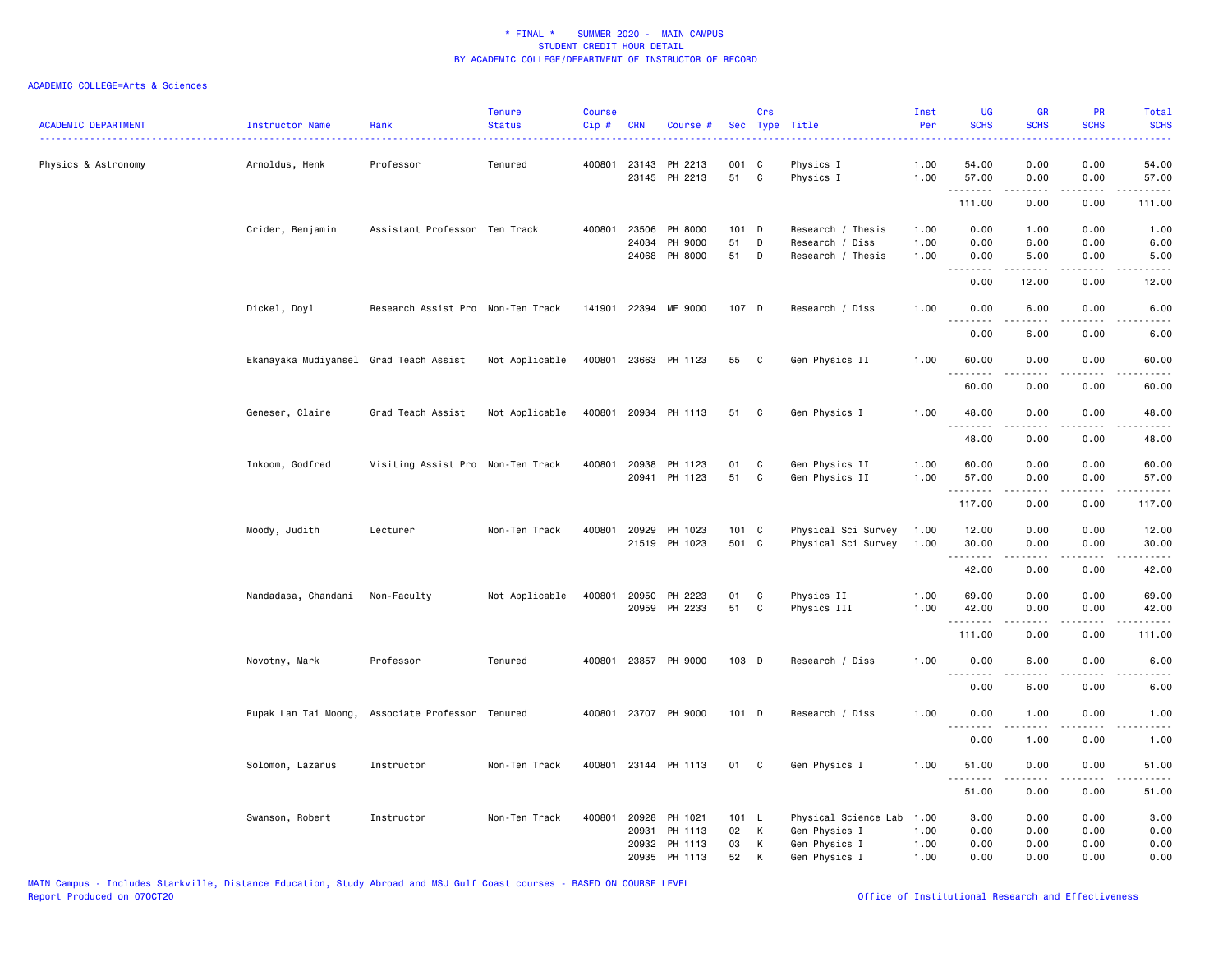|                                                                     |                 |                             | <b>Tenure</b> | <b>Course</b> |            |               |         | Crs |                      | Inst     | <b>UG</b>         | <b>GR</b>        | <b>PR</b>   | <b>Total</b>         |
|---------------------------------------------------------------------|-----------------|-----------------------------|---------------|---------------|------------|---------------|---------|-----|----------------------|----------|-------------------|------------------|-------------|----------------------|
| <b>ACADEMIC DEPARTMENT</b><br>------------------------------------- | Instructor Name | Rank                        | <b>Status</b> | Cip#          | <b>CRN</b> | Course #      |         |     | Sec Type Title<br>.  | Per<br>. | <b>SCHS</b>       | <b>SCHS</b>      | <b>SCHS</b> | <b>SCHS</b><br>----- |
|                                                                     |                 |                             |               |               |            |               |         |     |                      |          |                   |                  |             |                      |
| Physics & Astronomy                                                 | Swanson, Robert | Instructor                  | Non-Ten Track | 400801        |            | 20936 PH 1113 | 53      | K   | Gen Physics I        | 1.00     | 0.00              | 0.00             | 0.00        | 0.00                 |
|                                                                     |                 |                             |               |               | 20939      | PH 1123       | 02      | К   | Gen Physics II       | 1.00     | 0.00              | 0.00             | 0.00        | 0.00                 |
|                                                                     |                 |                             |               |               |            | 20940 PH 1123 | 04      | К   | Gen Physics II       | 1.00     | 0.00              | 0.00             | 0.00        | 0.00                 |
|                                                                     |                 |                             |               |               |            | 20942 PH 1123 | 52      | К   | Gen Physics II       | 1.00     | 0.00              | 0.00             | 0.00        | 0.00                 |
|                                                                     |                 |                             |               |               | 20943      | PH 1123       | 53      | К   | Gen Physics II       | 1.00     | 0.00              | 0.00             | 0.00        | 0.00                 |
|                                                                     |                 |                             |               |               | 20944      | PH 1123       | 54      | K   | Gen Physics II       | 1.00     | 0.00              | 0.00             | 0.00        | 0.00                 |
|                                                                     |                 |                             |               |               | 20951      | PH 2223       | 02      | K   | Physics II           | 1.00     | 0.00              | 0.00             | 0.00        | 0.00                 |
|                                                                     |                 |                             |               |               | 20952      | PH 2223       | 03      | К   | Physics II           | 1.00     | 0.00              | 0.00             | 0.00        | 0.00                 |
|                                                                     |                 |                             |               |               | 20955      | PH 2223       | 52      | К   | Physics II           | 1.00     | 0.00              | 0.00             | 0.00        | 0.00                 |
|                                                                     |                 |                             |               |               | 20956      | PH 2223       | 53      | К   | Physics II           | 1.00     | 0.00              | 0.00             | 0.00        | 0.00                 |
|                                                                     |                 |                             |               |               | 20960      | PH 2233       | 52      | К   | Physics III          | 1.00     | 0.00              | 0.00             | 0.00        | 0.00                 |
|                                                                     |                 |                             |               |               | 20961      | PH 2233       | 53      | K   | Physics III          | 1.00     | 0.00              | 0.00             | 0.00        | 0.00                 |
|                                                                     |                 |                             |               |               |            | 21518 PH 1021 | 501 L   |     | Physical Science Lab | 1.00     | 5.00              | 0.00             | 0.00        | 5.00                 |
|                                                                     |                 |                             |               |               |            | 23118 PH 1013 | 101 C   |     | Physical Sci Survey  | 1.00     | 24.00             | 0.00             | 0.00        | 24.00                |
|                                                                     |                 |                             |               |               |            | 23234 PH 1011 | 101 L   |     | Physical Science Lab | 1.00     | 6.00              | 0.00             | 0.00        | 6.00                 |
|                                                                     |                 |                             |               |               |            | 23666 PH 1123 | 56      | K   | Gen Physics II       | 1.00     | 0.00              | 0.00             | 0.00        | 0.00                 |
|                                                                     |                 |                             |               |               |            |               |         |     |                      |          | .<br>38.00        | 0.00             | 0.00        | 38.00                |
|                                                                     | Tanner, Angelle | Associate Professor Tenured |               | 400801        | 20947      | PH 2213       | 01      | C   | Physics I            | 1.00     | 60.00             | 0.00             | 0.00        | 60.00                |
|                                                                     |                 |                             |               |               |            | 23726 PH 8000 | $102$ D |     | Research / Thesis    | 1.00     | 0.00              | 1.00             | 0.00        | 1.00                 |
|                                                                     |                 |                             |               |               |            |               |         |     |                      |          | .<br>60.00        | $\cdots$<br>1.00 | .<br>0.00   | .<br>61.00           |
|                                                                     | Wang, Chuji     | Professor                   | Tenured       | 400801        |            | 24094 PH 9000 | 52      | D   | Research / Diss      | 1.00     | 0.00              | 3.00             | 0.00        | 3.00                 |
|                                                                     |                 |                             |               |               |            |               |         |     |                      |          | .                 |                  |             |                      |
|                                                                     |                 |                             |               |               |            |               |         |     |                      |          | 0.00              | 3.00             | 0.00        | 3.00                 |
|                                                                     | Winger, Jeffry  | Professor                   | Tenured       | 400801        |            | 23165 PH 2223 | 51      | C   | Physics II           | 1.00     | 42.00<br><u>.</u> | 0.00             | 0.00        | 42.00                |
|                                                                     |                 |                             |               |               |            |               |         |     |                      |          | 42.00             | 0.00             | 0.00        | 42.00                |
|                                                                     | Ye, Jinwu       | Professor                   | Tenured       | 400801        |            | 23818 PH 9000 | $102$ D |     | Research / Diss      | 1.00     | 0.00              | 1.00             | 0.00        | 1.00                 |
|                                                                     |                 |                             |               |               |            |               |         |     |                      |          | 0.00              | 1.00             | .<br>0.00   | 1.00                 |
| -----------------------------------                                 |                 |                             |               |               |            |               |         |     |                      |          | ========          | $=$ ========     | ---------   |                      |
| Physics & Astronomy<br>=====================================        |                 |                             |               |               |            |               |         |     |                      |          | 680.00            | 30.00            | 0.00        | 710.00               |
|                                                                     |                 |                             |               |               |            |               |         |     |                      |          |                   |                  |             |                      |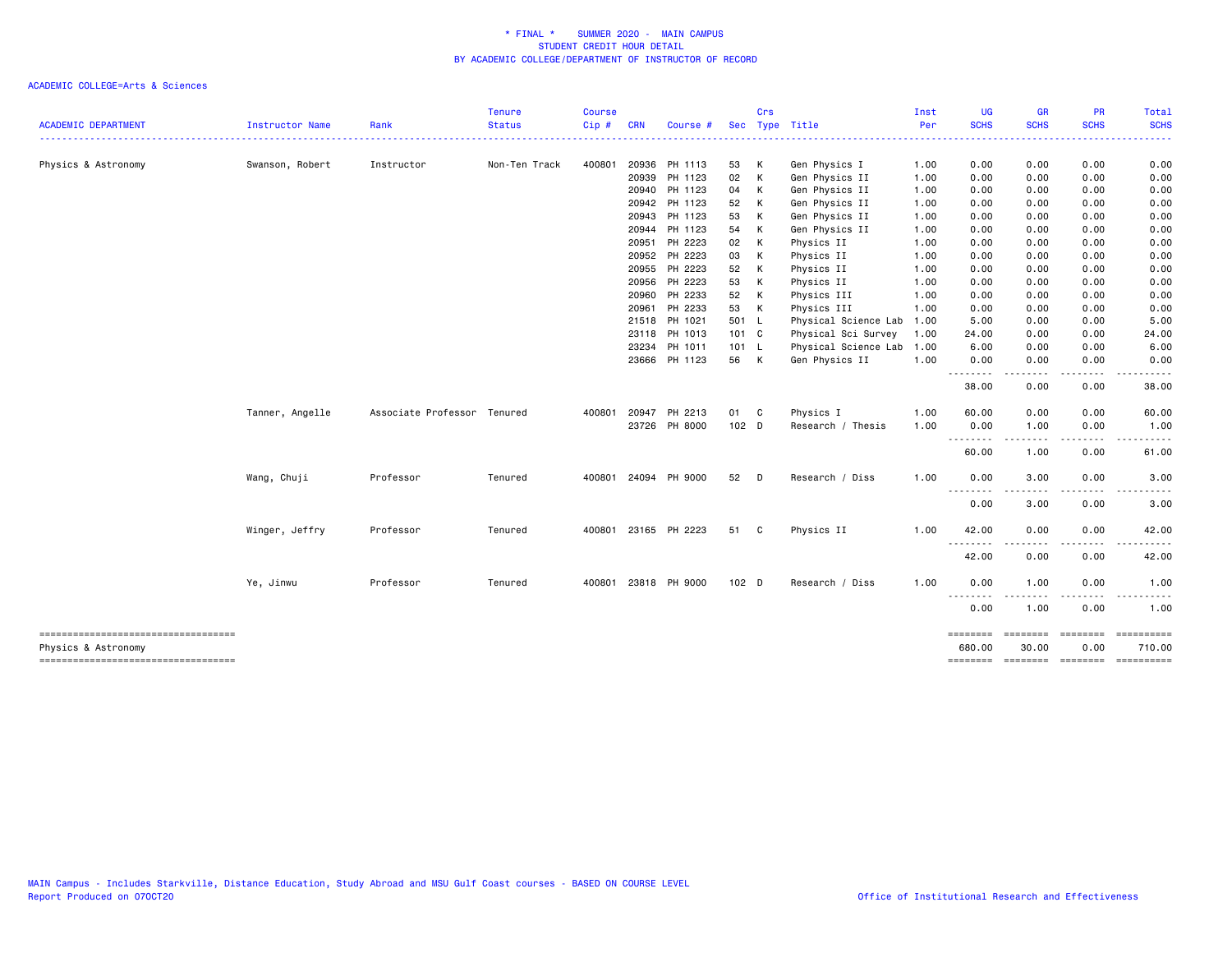| ACADEMIC DEPARTMENT                                     | Instructor Name  | Rank                                               | <b>Tenure</b><br><b>Status</b> | <b>Course</b><br>Cip # | <b>CRN</b>     | Course #                                     |                | Crs                          | Sec Type Title                                         | Inst<br>Per  | <b>UG</b><br><b>SCHS</b>                                                                                                                                     | <b>GR</b><br><b>SCHS</b>                                                                                                                                     | <b>PR</b><br><b>SCHS</b> | Total<br><b>SCHS</b>   |
|---------------------------------------------------------|------------------|----------------------------------------------------|--------------------------------|------------------------|----------------|----------------------------------------------|----------------|------------------------------|--------------------------------------------------------|--------------|--------------------------------------------------------------------------------------------------------------------------------------------------------------|--------------------------------------------------------------------------------------------------------------------------------------------------------------|--------------------------|------------------------|
| Political Science & Public Administ Abutabenjeh, Sawsan |                  | Assistant Professor Ten Track                      |                                |                        |                | 440401 23373 PPA 8990                        | 51             | C                            | Special Topic In PPA 1.00                              |              | 0.00<br><u>.</u>                                                                                                                                             | 21.00<br>.                                                                                                                                                   | 0.00<br>.                | 21.00<br>.             |
|                                                         |                  |                                                    |                                |                        |                |                                              |                |                              |                                                        |              | 0.00                                                                                                                                                         | 21.00                                                                                                                                                        | 0.00                     | 21.00                  |
|                                                         | Baker, Leslie    | Instructor                                         | Non-Ten Track                  |                        |                | 451001 22495 PS 1313<br>451002 20974 PS 1113 | 501 C<br>51    | C                            | Intro Intnat'l Relat 1.00<br>American Government       | 1.00         | 27.00<br>78.00                                                                                                                                               | 0.00<br>0.00                                                                                                                                                 | 0.00<br>0.00             | 27.00<br>78.00         |
|                                                         |                  |                                                    |                                |                        |                |                                              |                |                              |                                                        |              | .<br>105.00                                                                                                                                                  | المتمام والمنا<br>0.00                                                                                                                                       | .<br>0.00                | .<br>105.00            |
|                                                         | Breen, Joseph    | Research Assist Pro Non-Ten Track                  |                                | 440401                 |                | 23665 PPA 7000<br>24065 PPA 7000             | 51<br>52       | $\mathbf{I}$<br>$\mathbf{I}$ | Directed Indiv Study 1.00<br>Directed Indiv Study 1.00 |              | 0.00<br>0.00                                                                                                                                                 | 3.00<br>3.00                                                                                                                                                 | 0.00<br>0.00             | 3.00<br>3.00           |
|                                                         |                  |                                                    |                                |                        |                |                                              |                |                              |                                                        |              | .<br>0.00                                                                                                                                                    | $\frac{1}{2} \left( \frac{1}{2} \right) \left( \frac{1}{2} \right) \left( \frac{1}{2} \right) \left( \frac{1}{2} \right) \left( \frac{1}{2} \right)$<br>6.00 | .<br>0.00                | $- - - -$<br>6.00      |
|                                                         |                  | Dimitrijevska Markos Assistant Professor Ten Track |                                | 440401<br>440501       |                | 22193 PPA 8990<br>21977 PS 2703              | 001 C<br>001 C |                              | Special Topic In PPA 1.00<br>Intro Public Policy       | 1.00         | 0.00<br>42.00                                                                                                                                                | 33.00<br>0.00                                                                                                                                                | 0.00<br>0.00             | 33.00<br>42.00         |
|                                                         |                  |                                                    |                                |                        |                |                                              |                |                              |                                                        |              | .<br>42.00                                                                                                                                                   | .<br>33.00                                                                                                                                                   | $- - - -$<br>0.00        | 75.00                  |
|                                                         | French, Philip   | Professor                                          | Tenured                        |                        |                | 440401 23048 PPA 9000                        | $103$ D        |                              | Research / Diss                                        | 1.00         | 0.00<br><u>.</u>                                                                                                                                             | 3.00                                                                                                                                                         | 0.00                     | 3.00                   |
|                                                         |                  |                                                    |                                |                        |                |                                              |                |                              |                                                        |              | 0.00                                                                                                                                                         | 3.00                                                                                                                                                         | 0.00                     | 3.00                   |
|                                                         |                  | Merivaki, Thessalia Assistant Professor Ten Track  |                                |                        |                | 451001 21932 PS 4223<br>21933 PS 6223        | 01<br>01       | C<br>$\mathtt{C}$            | Dynamics Of Am Dem<br>Dynamics Of Am Dem               | 1.00<br>1.00 | 30.00<br>0.00                                                                                                                                                | 0.00<br>6.00                                                                                                                                                 | 0.00<br>0.00             | 30.00<br>6.00          |
|                                                         |                  |                                                    |                                |                        |                |                                              |                |                              |                                                        |              | .<br>30.00                                                                                                                                                   | المتمام المتحدة<br>6.00                                                                                                                                      | .<br>0.00                | .<br>36.00             |
|                                                         | Nukpezah, Julius | Assistant Professor Ten Track                      |                                |                        |                | 440401 21943 PPA 8183                        | 01             | C                            | Local Government Fin 1.00                              |              | 0.00<br><u>.</u>                                                                                                                                             | 21.00<br>.                                                                                                                                                   | 0.00<br>.                | 21.00<br>.             |
|                                                         |                  |                                                    |                                |                        |                |                                              |                |                              |                                                        |              | 0.00                                                                                                                                                         | 21.00                                                                                                                                                        | 0.00                     | 21.00                  |
|                                                         | Potter, Michael  | Associate Professor Tenured                        |                                |                        | 440401 21947   | PPA 8400                                     | 101 C          |                              | Public Ad Intern                                       | 1.00         | 0.00                                                                                                                                                         | 9.00                                                                                                                                                         | 0.00                     | 9.00                   |
|                                                         |                  |                                                    |                                |                        | 23050          | PPA 9000                                     | 105 D          |                              | Research / Diss                                        | 1.00         | 0.00                                                                                                                                                         | 9.00                                                                                                                                                         | 0.00                     | 9.00                   |
|                                                         |                  |                                                    |                                |                        | 23430<br>23679 | PPA 7000<br>PPA 7000                         | $101$ I<br>01  | $\mathbf{I}$                 | Directed Indiv Study<br>Directed Indiv Study           | 1.00<br>1.00 | 0.00<br>0.00                                                                                                                                                 | 3.00<br>3.00                                                                                                                                                 | 0.00<br>0.00             | 3.00<br>3.00           |
|                                                         |                  |                                                    |                                |                        | 23681          | PPA 7000                                     | 02             | $\mathbf{I}$                 | Directed Indiv Study 1.00                              |              | 0.00                                                                                                                                                         | 3.00                                                                                                                                                         | 0.00                     | 3.00                   |
|                                                         |                  |                                                    |                                |                        |                |                                              |                |                              |                                                        |              | $\frac{1}{2} \left( \frac{1}{2} \right) \left( \frac{1}{2} \right) \left( \frac{1}{2} \right) \left( \frac{1}{2} \right) \left( \frac{1}{2} \right)$<br>0.00 | .<br>27.00                                                                                                                                                   | .<br>0.00                | $\frac{1}{2}$<br>27.00 |
|                                                         | Rush, Christine  | Associate Professor Tenured                        |                                |                        |                | 440401 23051 PPA 9000                        | 106 D          |                              | Research / Diss                                        | 1.00         | 0.00                                                                                                                                                         | 5.00                                                                                                                                                         | 0.00                     | 5.00                   |
|                                                         |                  |                                                    |                                |                        |                |                                              |                |                              |                                                        |              | .<br>0.00                                                                                                                                                    | .<br>5.00                                                                                                                                                    | .<br>0.00                | .<br>5.00              |
|                                                         | Shoup, Brian     | Associate Professor Tenured                        |                                | 450901                 | 20979          | PS 4633                                      | 01             | C                            | Democracy and Democr                                   | 1.00         | 60.00                                                                                                                                                        | 0.00                                                                                                                                                         | 0.00                     | 60.00                  |
|                                                         |                  |                                                    |                                |                        |                | 451001 20976 PS 1513                         | 51             | C                            | Comparative Govt                                       | 1.00         | 63.00                                                                                                                                                        | 0.00                                                                                                                                                         | 0.00                     | 63.00                  |
|                                                         |                  |                                                    |                                |                        |                | 23900 PS 4000                                | 51 I           |                              | Directed Indiv Study 1.00                              |              | 3.00<br>.                                                                                                                                                    | 0.00                                                                                                                                                         | 0.00                     | 3.00                   |
|                                                         |                  |                                                    |                                |                        |                |                                              |                |                              |                                                        |              | 126.00                                                                                                                                                       | 0.00                                                                                                                                                         | 0.00                     | 126.00                 |
|                                                         | Tkach, Benjamin  | Assistant Professor Non-Ten Track                  |                                |                        |                | 451001 21944 PS 4303                         | 51             | C                            | Us Foreign Policy                                      | 1.00         | 24.00<br>.                                                                                                                                                   | 0.00<br>-----                                                                                                                                                | 0.00<br>.                | 24.00<br>.             |
|                                                         |                  |                                                    |                                |                        |                |                                              |                |                              |                                                        |              | 24,00                                                                                                                                                        | 0.00                                                                                                                                                         | 0.00                     | 24,00                  |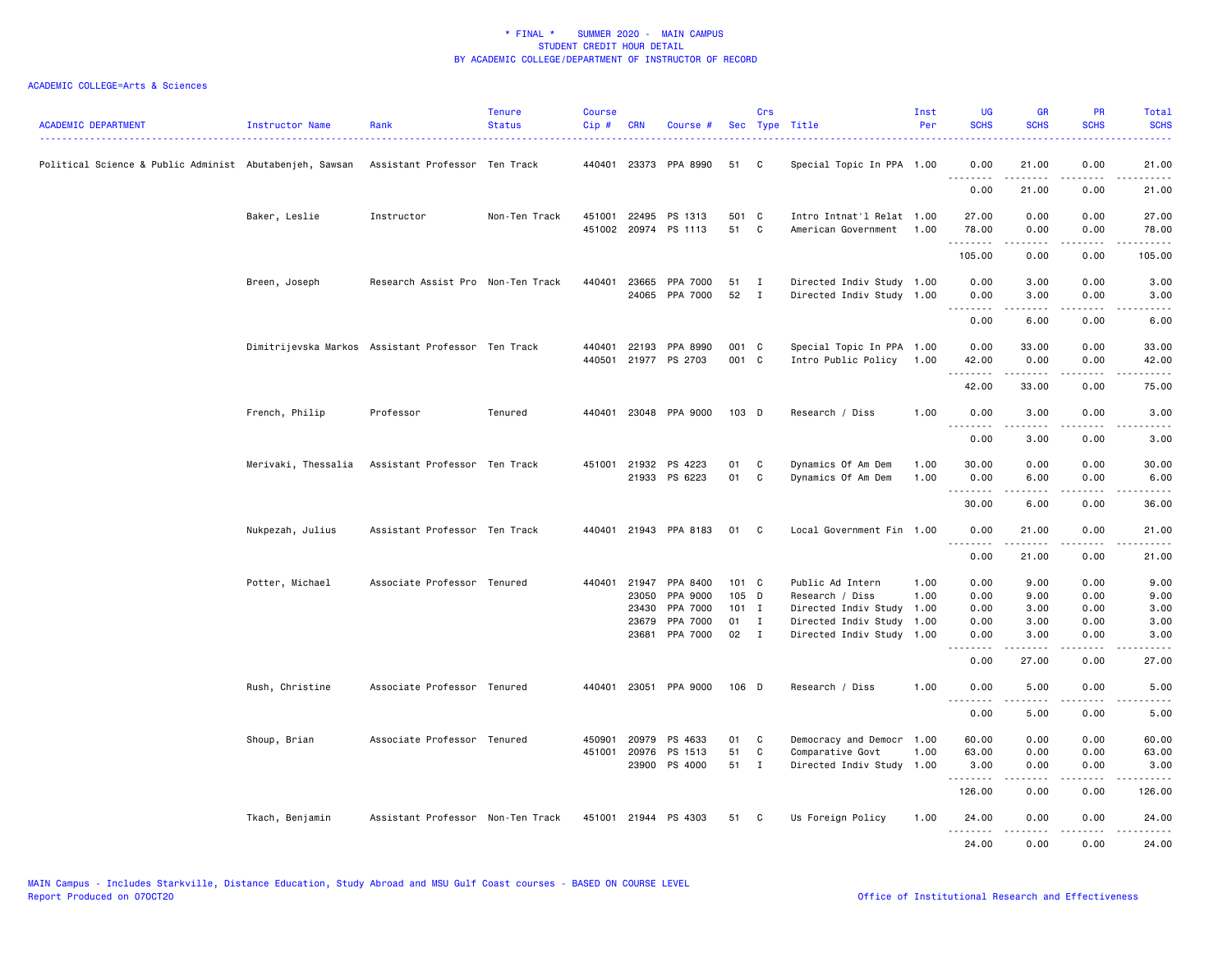| <b>ACADEMIC DEPARTMENT</b>                       | Instructor Name | Rank                              | Tenure<br>Status | Course<br>$Cip$ # | CRN | Course # Sec Type Title                |              | Crs |                                           | Inst<br>Per  | <b>UG</b><br><b>SCHS</b>            | <b>GR</b><br><b>SCHS</b> | <b>PR</b><br><b>SCHS</b> | Total<br><b>SCHS</b>     |
|--------------------------------------------------|-----------------|-----------------------------------|------------------|-------------------|-----|----------------------------------------|--------------|-----|-------------------------------------------|--------------|-------------------------------------|--------------------------|--------------------------|--------------------------|
| Political Science & Public Administ Waide, David |                 | Clinical Assist Pro Non-Ten Track |                  | 451001            |     | 20972 PPA 8743<br>451002 20973 PS 1113 | 01 S<br>01 C |     | Administrative Law<br>American Government | 1.00<br>1.00 | 0.00<br>90.00<br>---------<br>90.00 | 30.00<br>0.00<br>30.00   | 0.00<br>0.00<br>0.00     | 30.00<br>90.00<br>120.00 |
| ===================================              |                 |                                   |                  |                   |     |                                        |              |     |                                           |              | --------<br>--------                |                          | _______<br>-------       | ==========               |
| Political Science & Public Administ              |                 |                                   |                  |                   |     |                                        |              |     |                                           |              | 417.00                              | 152,00                   | 0.00                     | 569.00                   |
| , ===============================                |                 |                                   |                  |                   |     |                                        |              |     |                                           |              |                                     |                          |                          | ==========               |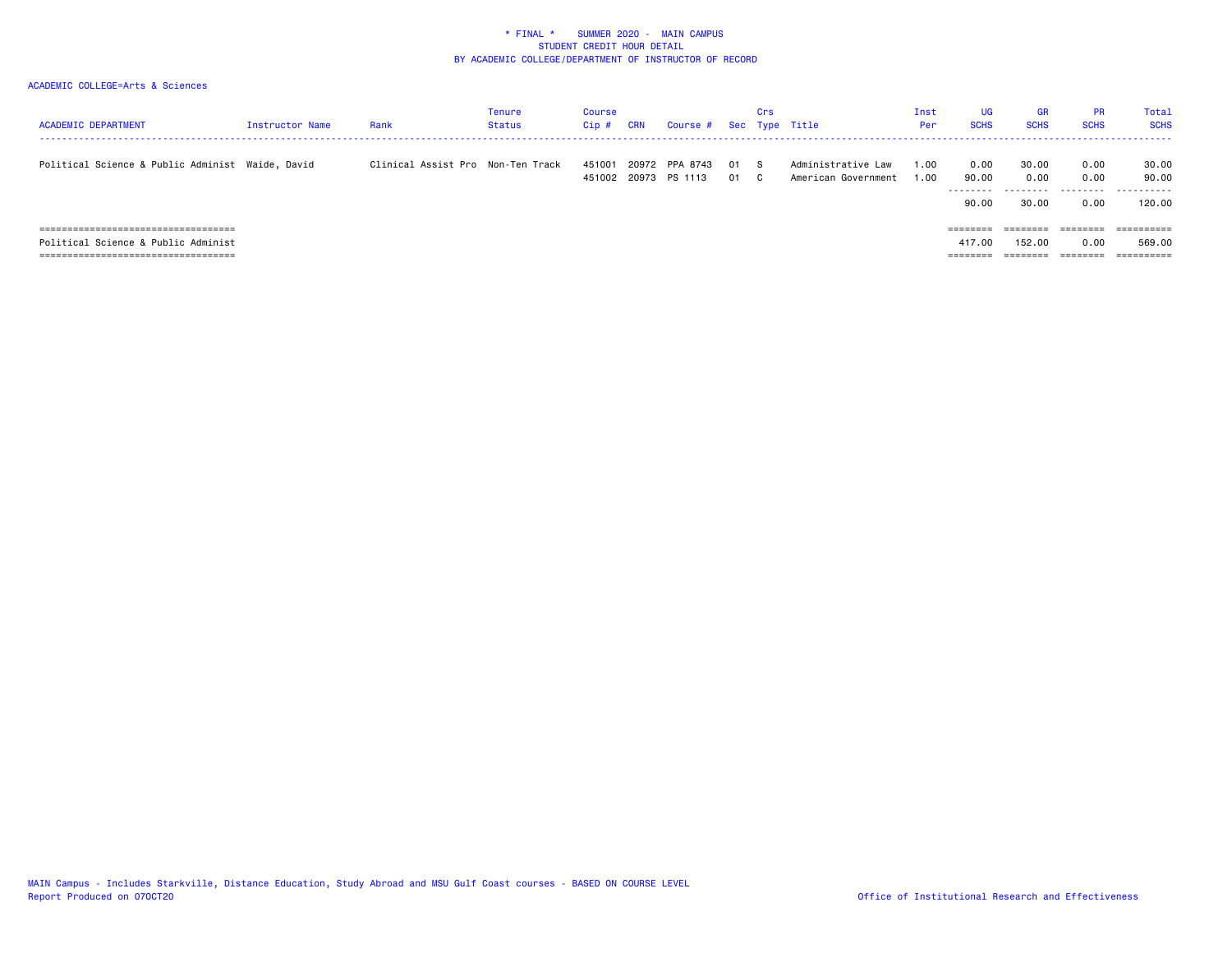| <b>ACADEMIC DEPARTMENT</b> | Instructor Name    | Rank                          | <b>Tenure</b><br><b>Status</b> | <b>Course</b><br>Cip# | <b>CRN</b>   | Course #              | Sec           | Crs | Type Title<br>.           | Inst<br>Per | <b>UG</b><br><b>SCHS</b> | <b>GR</b><br><b>SCHS</b>                                                                                                                                     | PR<br><b>SCHS</b>              | Total<br><b>SCHS</b> |
|----------------------------|--------------------|-------------------------------|--------------------------------|-----------------------|--------------|-----------------------|---------------|-----|---------------------------|-------------|--------------------------|--------------------------------------------------------------------------------------------------------------------------------------------------------------|--------------------------------|----------------------|
| Psychology                 | Armstrong, Kevin   | Associate Professor Tenured   |                                |                       | 420101 21951 | PSY 8450              | 102 E         |     | Applied Clin Practic 1.00 |             | 0.00                     | 18.00                                                                                                                                                        | 0.00                           | .<br>18.00           |
|                            |                    |                               |                                |                       | 23114        | PSY 4726              | 101 E         |     | Internship In Psy I       | 1.00        | 12.00                    | 0.00                                                                                                                                                         | 0.00                           | 12.00                |
|                            |                    |                               |                                |                       |              | 422813 21983 PSY 8233 | 101 C         |     | Eth & Prof Issue Cli 1.00 |             | 0.00<br><b></b>          | 39.00<br>.                                                                                                                                                   | 0.00<br>.                      | 39.00<br>د د د د د   |
|                            |                    |                               |                                |                       |              |                       |               |     |                           |             | 12.00                    | 57.00                                                                                                                                                        | 0.00                           | 69.00                |
|                            | Bell, Jacqueline   | Lecturer                      | Non-Ten Track                  |                       |              | 422707 21730 PSY 4353 | 502 C         |     | Psychology and the L 1.00 |             | 57.00                    | 0.00                                                                                                                                                         | 0.00                           | 57.00                |
|                            |                    |                               |                                |                       |              |                       |               |     |                           |             | 57.00                    | 0.00                                                                                                                                                         | 0.00                           | 57.00                |
|                            | Brandon, Russell   | Lecturer                      | Non-Ten Track                  |                       |              | 422708 23067 PSY 3104 | 101 B         |     | Introductory Psychol 1.00 |             | 120.00<br>.              | 0.00<br>.                                                                                                                                                    | 0.00<br>$\frac{1}{2}$          | 120.00<br><u>.</u>   |
|                            |                    |                               |                                |                       |              |                       |               |     |                           |             | 120.00                   | 0.00                                                                                                                                                         | 0.00                           | 120.00               |
|                            | Campbell, Kristen  | Lecturer                      | Non-Ten Track                  | 420101                | 20998        | PSY 3213              | $101 \quad C$ |     | Psych Of Ab Behavior      | 1.00        | 72.00                    | 0.00                                                                                                                                                         | 0.00                           | 72.00                |
|                            |                    |                               |                                |                       | 21529        | PSY 3213              | 501 C         |     | Psych Of Ab Behavior      | 1.00        | 63.00                    | 0.00                                                                                                                                                         | 0.00                           | 63.00                |
|                            |                    |                               |                                |                       |              | 422803 23066 PSY 4223 | $101 \quad C$ |     | Drug Use And Abuse        | 1.00        | 81.00<br>.               | 0.00                                                                                                                                                         | 0.00<br>$\frac{1}{2}$          | 81.00<br>.           |
|                            |                    |                               |                                |                       |              |                       |               |     |                           |             | 216.00                   | 0.00                                                                                                                                                         | 0.00                           | 216.00               |
|                            | Carskadon, Thomas  | Professor                     | Tenured                        | 420101                | 20993        | PSY 1013              | 01            | C   | Gen Psychology            | 1.00        | 60.00                    | 0.00                                                                                                                                                         | 0.00                           | 60.00                |
|                            |                    |                               |                                |                       | 20995        | PSY 1013              | E51 C         |     | Gen Psychology            | 1.00        | 66.00                    | 0.00                                                                                                                                                         | 0.00                           | 66.00                |
|                            |                    |                               |                                |                       |              |                       |               |     |                           |             | .<br>126.00              | .<br>0.00                                                                                                                                                    | .<br>0.00                      | .<br>126.00          |
|                            | DeShong, Hilary    | Assistant Professor Ten Track |                                |                       |              | 422813 23536 PSY 9000 | 104 D         |     | Research/Diss             | 1.00        | 0.00                     | 6.00                                                                                                                                                         | 0.00                           | 6.00                 |
|                            |                    |                               |                                |                       |              |                       |               |     |                           |             | 0.00                     | 6.00                                                                                                                                                         | 0.00                           | 6.00                 |
|                            | Flurry, Samuel     | Grad Teach Assist             | Not Applicable                 |                       |              | 422701 23065 PSY 3713 | 101 C         |     | Cognitive Psychology      | 1.00        | 99.00                    | 0.00                                                                                                                                                         | 0.00                           | 99.00                |
|                            |                    |                               |                                |                       |              |                       |               |     |                           |             | .<br>99.00               | 0.00                                                                                                                                                         | 0.00                           | .<br>99.00           |
|                            | Hubbard, Marlena   | Lecturer                      | Non-Ten Track                  | 422707                | 23801        | PSY 3623              | 51            | C   | Social Psychology         | 1.00        | 87.00                    | 0.00                                                                                                                                                         | 0.00                           | 87.00                |
|                            |                    |                               |                                |                       |              | 422813 21530 PSY 3343 | 501 C         |     | Psych Of Learning         | 1.00        | 84.00                    | 0.00                                                                                                                                                         | 0.00                           | 84.00                |
|                            |                    |                               |                                |                       |              |                       |               |     |                           |             | <u>.</u><br>171.00       | .<br>0.00                                                                                                                                                    | $\omega$ is a $\omega$<br>0.00 | .<br>171.00          |
|                            | Johnson, Mallory   | Lecturer                      | Non-Ten Track                  |                       |              | 422707 21532 PSY 3363 | 501 C         |     | Behav Modification        | 1.00        | 69.00<br><u>.</u>        | 0.00                                                                                                                                                         | 0.00                           | 69.00<br>.           |
|                            |                    |                               |                                |                       |              |                       |               |     |                           |             | 69.00                    | 0.00                                                                                                                                                         | 0.00                           | 69.00                |
|                            | McKinney, Clifford | Associate Professor Tenured   |                                |                       | 420101 21950 | PSY 8450              | 101 E         |     | Applied Clin Practic 1.00 |             | 0.00                     | 22.00                                                                                                                                                        | 0.00                           | 22.00                |
|                            |                    |                               |                                |                       | 21988        | PSY 7000              | $101$ I       |     | Directed Indiv Study      | 1.00        | 0.00                     | 3.00                                                                                                                                                         | 0.00                           | 3.00                 |
|                            |                    |                               |                                | 422704                | 20999        | PSY 3314              | 102 B         |     | Experimental Psych        | 1.00        | 52.00                    | 0.00                                                                                                                                                         | 0.00                           | 52.00                |
|                            |                    |                               |                                |                       | 23068        | PSY 3314              | 101 B         |     | Experimental Psych        | 1.00        | 88.00                    | 0.00                                                                                                                                                         | 0.00                           | 88.00                |
|                            |                    |                               |                                |                       |              | 422813 23537 PSY 9000 | 105 D         |     | Research/Diss             | 1.00        | 0.00<br><u>.</u>         | 3.00<br>$- - - - -$                                                                                                                                          | 0.00<br>.                      | 3.00<br>.            |
|                            |                    |                               |                                |                       |              |                       |               |     |                           |             | 140.00                   | 28.00                                                                                                                                                        | 0.00                           | 168.00               |
|                            | Moss, Robert       | Associate Professor Tenured   |                                | 422813                |              | 23952 PSY 9000        | 110 D         |     | Research/Diss             | 1.00        | 0.00<br><u>.</u>         | 1.00<br>$\frac{1}{2} \left( \frac{1}{2} \right) \left( \frac{1}{2} \right) \left( \frac{1}{2} \right) \left( \frac{1}{2} \right) \left( \frac{1}{2} \right)$ | 0.00<br>.                      | 1.00<br>.            |
|                            |                    |                               |                                |                       |              |                       |               |     |                           |             | 0.00                     | 1.00                                                                                                                                                         | 0.00                           | 1.00                 |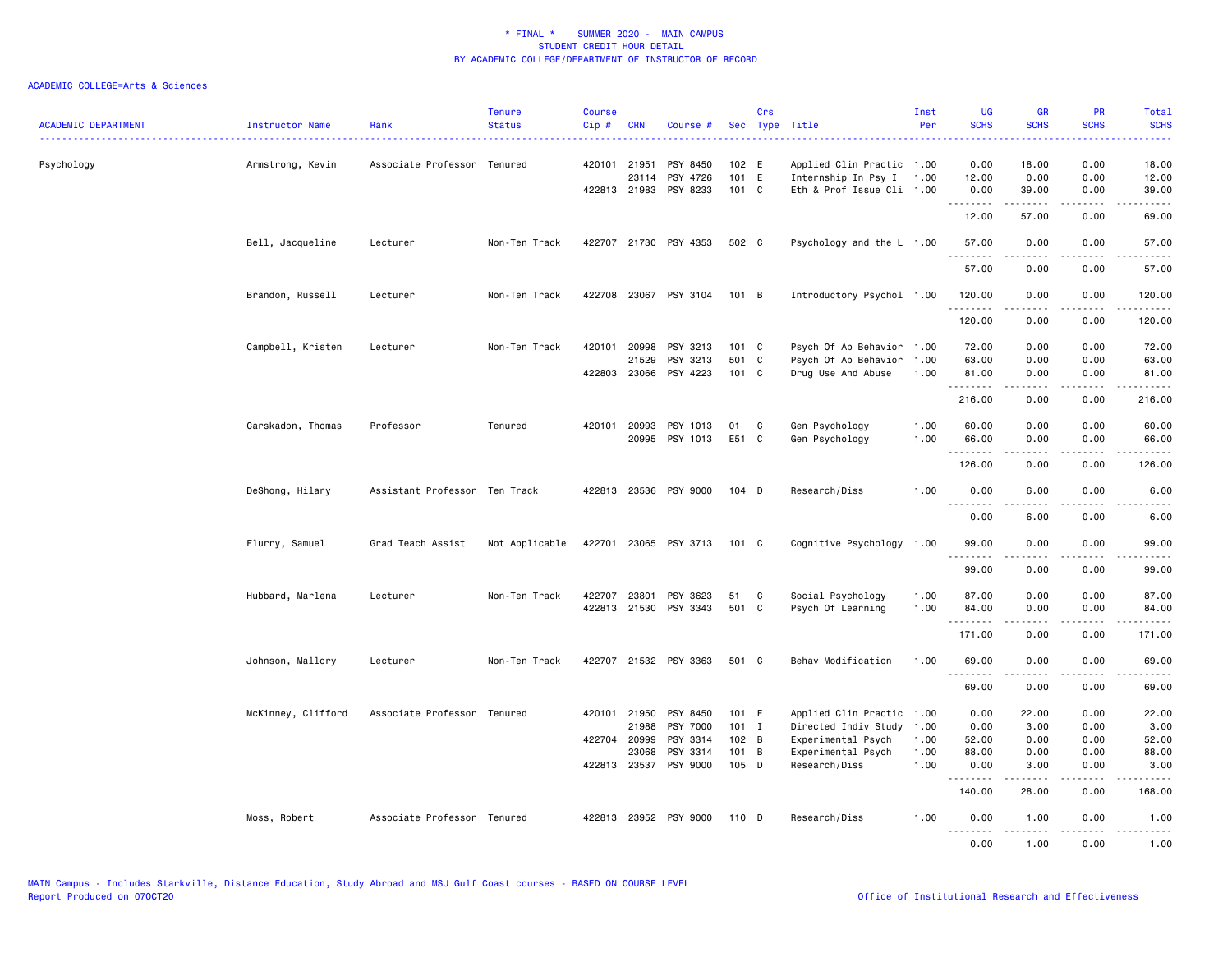| <b>ACADEMIC DEPARTMENT</b>                           | Instructor Name    | Rank                              | <b>Tenure</b><br><b>Status</b> | <b>Course</b><br>Cip# | <b>CRN</b>   | Course #              |       | Crs      | Sec Type Title            | Inst<br>Per | <b>UG</b><br><b>SCHS</b>                                                                                                                                                                                                                                                                                                                                                                                                                                                                                                          | <b>GR</b><br><b>SCHS</b>        | <b>PR</b><br><b>SCHS</b>                                                                                                          | Total<br><b>SCHS</b>     |
|------------------------------------------------------|--------------------|-----------------------------------|--------------------------------|-----------------------|--------------|-----------------------|-------|----------|---------------------------|-------------|-----------------------------------------------------------------------------------------------------------------------------------------------------------------------------------------------------------------------------------------------------------------------------------------------------------------------------------------------------------------------------------------------------------------------------------------------------------------------------------------------------------------------------------|---------------------------------|-----------------------------------------------------------------------------------------------------------------------------------|--------------------------|
|                                                      |                    |                                   |                                |                       |              |                       |       |          |                           |             | <u>.</u>                                                                                                                                                                                                                                                                                                                                                                                                                                                                                                                          |                                 |                                                                                                                                   | <u>.</u>                 |
| Psychology                                           | Nadorff, Michael   | Associate Professor Tenured       |                                |                       | 420101 21009 | PSY 8460              | 101 E |          | App Ext Clinical Pra 1.00 |             | 0.00                                                                                                                                                                                                                                                                                                                                                                                                                                                                                                                              | 26.00                           | 0.00                                                                                                                              | 26.00                    |
|                                                      |                    |                                   |                                |                       | 422813 21010 | PSY 9730              | 101 E |          | Doc Internship Clin       | 1.00        | 0.00                                                                                                                                                                                                                                                                                                                                                                                                                                                                                                                              | 2.00                            | 0.00                                                                                                                              | 2.00                     |
|                                                      |                    |                                   |                                |                       | 23539        | PSY 9000              | 107 D |          | Research/Diss             | 1.00        | 0.00                                                                                                                                                                                                                                                                                                                                                                                                                                                                                                                              | 2.00                            | 0.00                                                                                                                              | 2.00                     |
|                                                      |                    |                                   |                                |                       | 23659        | PSY 9730              | 01 E  |          | Doc Internship Clin       | 1.00        | 0.00<br>-----                                                                                                                                                                                                                                                                                                                                                                                                                                                                                                                     | 5.00<br>.                       | 0.00<br>.                                                                                                                         | 5.00<br>. <u>.</u> .     |
|                                                      |                    |                                   |                                |                       |              |                       |       |          |                           |             | $- - -$<br>0.00                                                                                                                                                                                                                                                                                                                                                                                                                                                                                                                   | 35.00                           | 0.00                                                                                                                              | 35.00                    |
|                                                      | Oliveros, Arazais  | Assistant Professor Ten Track     |                                |                       |              | 422813 23540 PSY 9000 | 108 D |          | Research/Diss             | 1.00        | 0.00<br>.<br>$\sim$ $\sim$ $\sim$                                                                                                                                                                                                                                                                                                                                                                                                                                                                                                 | 1.00<br>.                       | 0.00<br>.                                                                                                                         | 1.00<br>-----            |
|                                                      |                    |                                   |                                |                       |              |                       |       |          |                           |             | 0.00                                                                                                                                                                                                                                                                                                                                                                                                                                                                                                                              | 1.00                            | 0.00                                                                                                                              | 1.00                     |
|                                                      | Roby, Earnestine   | Non-Faculty                       | Not Applicable                 |                       |              | 422703 21732 PSY 3803 | 502 C |          | Int Dev Psychology        | 1.00        | 57.00<br>.                                                                                                                                                                                                                                                                                                                                                                                                                                                                                                                        | 0.00                            | 0.00<br>$\frac{1}{2} \left( \frac{1}{2} \right) \left( \frac{1}{2} \right) \left( \frac{1}{2} \right) \left( \frac{1}{2} \right)$ | 57.00                    |
|                                                      |                    |                                   |                                |                       |              |                       |       |          |                           |             | 57.00                                                                                                                                                                                                                                                                                                                                                                                                                                                                                                                             | 0.00                            | 0.00                                                                                                                              | 57.00                    |
|                                                      | Spencer, Jordan    | Non-Faculty                       | Not Applicable                 | 422803                | 20525        | EPY 8263              | 01 C  |          | Psy Test Ed Rel Set 1.00  |             | 0.00                                                                                                                                                                                                                                                                                                                                                                                                                                                                                                                              | 30.00                           | 0.00                                                                                                                              | 30.00                    |
|                                                      |                    |                                   |                                |                       | 422805 21823 | EPY 4103              | 501 C |          | ABA for Behavior Tec 1.00 |             | 48.00                                                                                                                                                                                                                                                                                                                                                                                                                                                                                                                             | 0.00                            | 0.00                                                                                                                              | 48.00                    |
|                                                      |                    |                                   |                                |                       | 21824        | EPY 6103              | 501 C |          | ABA for Behavior Tec 1.00 |             | 0.00                                                                                                                                                                                                                                                                                                                                                                                                                                                                                                                              | 3.00                            | 0.00                                                                                                                              | 3.00                     |
|                                                      |                    |                                   |                                |                       | 21825        | EPY 4103              | 551 C |          | ABA for Behavior Tec 1.00 |             | 30.00                                                                                                                                                                                                                                                                                                                                                                                                                                                                                                                             | 0.00                            | 0.00                                                                                                                              | 30.00                    |
|                                                      |                    |                                   |                                |                       |              | 21826 EPY 6103        | 551 C |          | ABA for Behavior Tec 1.00 |             | 0.00                                                                                                                                                                                                                                                                                                                                                                                                                                                                                                                              | 3.00                            | 0.00                                                                                                                              | 3.00                     |
|                                                      |                    |                                   |                                |                       |              |                       |       |          |                           |             | .<br>78.00                                                                                                                                                                                                                                                                                                                                                                                                                                                                                                                        | -----<br>36.00                  | .<br>0.00                                                                                                                         | .<br>114.00              |
|                                                      | Stafford, Emily    | Clinical Assist Pro Non-Ten Track |                                |                       |              | 420101 23799 PSY 8141 | 001 H |          | Scientist-Pract Appl 1.00 |             | 0.00<br>$\frac{1}{2} \frac{1}{2} \frac{1}{2} \frac{1}{2} \frac{1}{2} \frac{1}{2} \frac{1}{2} \frac{1}{2} \frac{1}{2} \frac{1}{2} \frac{1}{2} \frac{1}{2} \frac{1}{2} \frac{1}{2} \frac{1}{2} \frac{1}{2} \frac{1}{2} \frac{1}{2} \frac{1}{2} \frac{1}{2} \frac{1}{2} \frac{1}{2} \frac{1}{2} \frac{1}{2} \frac{1}{2} \frac{1}{2} \frac{1}{2} \frac{1}{2} \frac{1}{2} \frac{1}{2} \frac{1}{2} \frac{$<br>$\frac{1}{2} \left( \frac{1}{2} \right) \left( \frac{1}{2} \right) \left( \frac{1}{2} \right) \left( \frac{1}{2} \right)$ | 1.00<br>.                       | 0.00<br>.                                                                                                                         | 1.00<br>-----            |
|                                                      |                    |                                   |                                |                       |              |                       |       |          |                           |             | 0.00                                                                                                                                                                                                                                                                                                                                                                                                                                                                                                                              | 1.00                            | 0.00                                                                                                                              | 1.00                     |
|                                                      | Stafford, Ty       | Non-Faculty                       | Not Applicable                 |                       |              | 420101 24000 PSY 8450 | 51    | <b>E</b> | Applied Clin Practic 1.00 |             | 0.00<br>$\cdots$<br>.                                                                                                                                                                                                                                                                                                                                                                                                                                                                                                             | 14.00<br>$\cdots \cdots \cdots$ | 0.00<br>.                                                                                                                         | 14.00                    |
|                                                      |                    |                                   |                                |                       |              |                       |       |          |                           |             | 0.00                                                                                                                                                                                                                                                                                                                                                                                                                                                                                                                              | 14.00                           | 0.00                                                                                                                              | 14.00                    |
|                                                      | Tan, Elaine        | Lecturer                          | Non-Ten Track                  |                       |              | 422701 21731 PSY 3713 | 503 C |          | Cognitive Psychology 1.00 |             | 48.00<br>$\frac{1}{2} \left( \frac{1}{2} \right) \left( \frac{1}{2} \right) \left( \frac{1}{2} \right) \left( \frac{1}{2} \right)$                                                                                                                                                                                                                                                                                                                                                                                                | 0.00                            | 0.00<br>$\cdots$                                                                                                                  | 48.00                    |
|                                                      |                    |                                   |                                |                       |              |                       |       |          |                           |             | 48.00                                                                                                                                                                                                                                                                                                                                                                                                                                                                                                                             | 0.00                            | 0.00                                                                                                                              | 48.00                    |
|                                                      | Valentine, Michael | Non-Faculty                       | Not Applicable                 |                       |              | 420101 21533 PSY 3413 | 501 C |          | Human Sexual Behavio 1.00 |             | 99.00<br>----                                                                                                                                                                                                                                                                                                                                                                                                                                                                                                                     | 0.00                            | 0.00                                                                                                                              | 99.00                    |
|                                                      |                    |                                   |                                |                       |              |                       |       |          |                           |             | 99.00                                                                                                                                                                                                                                                                                                                                                                                                                                                                                                                             | 0.00                            | 0.00                                                                                                                              | 99.00                    |
|                                                      | Winer, Eric        | Associate Professor Tenured       |                                |                       |              | 422813 23541 PSY 9000 | 109 D |          | Research/Diss             | 1.00        | 0.00                                                                                                                                                                                                                                                                                                                                                                                                                                                                                                                              | 4.00                            | 0.00                                                                                                                              | 4.00                     |
|                                                      |                    |                                   |                                |                       |              |                       |       |          |                           |             | 0.00                                                                                                                                                                                                                                                                                                                                                                                                                                                                                                                              | 4.00                            | 0.00                                                                                                                              | 4.00                     |
| ======================================<br>Psychology |                    |                                   |                                |                       |              |                       |       |          |                           |             | ========<br>1292.00                                                                                                                                                                                                                                                                                                                                                                                                                                                                                                               | 183,00                          | 0.00                                                                                                                              | $=$ =========<br>1475.00 |
| -----------------------------------                  |                    |                                   |                                |                       |              |                       |       |          |                           |             | ========                                                                                                                                                                                                                                                                                                                                                                                                                                                                                                                          | ======== =======                |                                                                                                                                   |                          |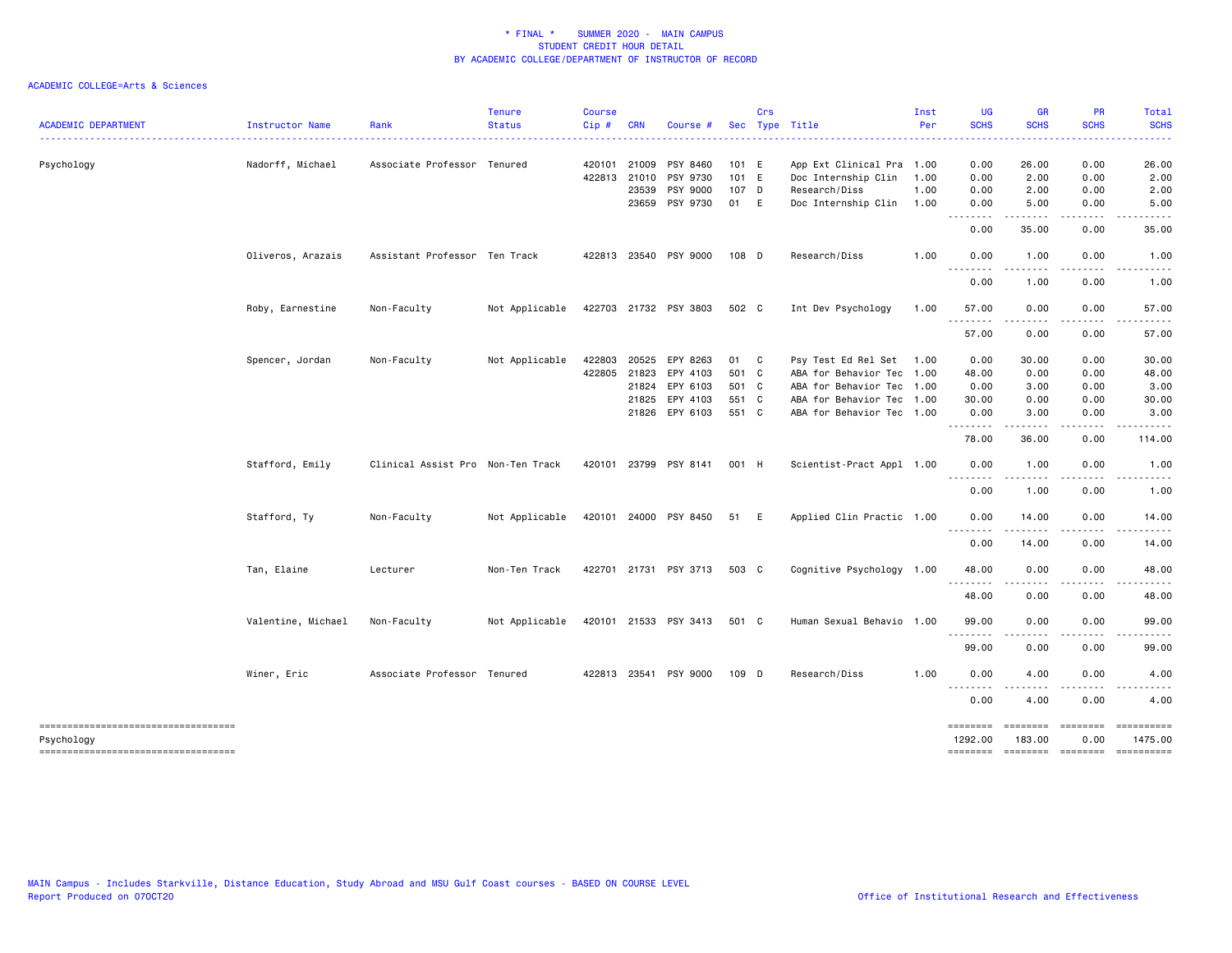| <b>ACADEMIC DEPARTMENT</b> | Instructor Name    | Rank                          | <b>Tenure</b><br><b>Status</b> | Course<br>Cip#   | <b>CRN</b>     | Course #                                |                | Crs               | Sec Type Title                                         | Inst<br>Per  | <b>UG</b><br><b>SCHS</b> | <b>GR</b><br><b>SCHS</b> | <b>PR</b><br><b>SCHS</b> | Total<br><b>SCHS</b>                                                                                                              |
|----------------------------|--------------------|-------------------------------|--------------------------------|------------------|----------------|-----------------------------------------|----------------|-------------------|--------------------------------------------------------|--------------|--------------------------|--------------------------|--------------------------|-----------------------------------------------------------------------------------------------------------------------------------|
| Sociology                  | Barranco, Raymond  | Associate Professor Tenured   |                                |                  |                | 451101 23377 SO 9000<br>23686 SO 8000   | 104 D<br>106 D |                   | Research / Diss<br>Research / Thesis                   | 1.00<br>1.00 | 0.00<br>0.00             | 1.00<br>7.00             | 0.00<br>0.00             | 1.00<br>7.00                                                                                                                      |
|                            |                    |                               |                                |                  |                |                                         |                |                   |                                                        |              | ----<br>0.00             | <u>.</u><br>8.00         | .<br>0.00                | $\frac{1}{2}$<br>8.00                                                                                                             |
|                            | Cistrunk, Kenya    | Assistant Professor Ten Track |                                | 440701           |                | 23042 SW 4000                           | $01$ I         |                   | Directed Indiv Study 1.00                              |              | 1.00<br>.                | 0.00<br>.                | 0.00<br>.                | 1.00<br>$\frac{1}{2} \left( \frac{1}{2} \right) \left( \frac{1}{2} \right) \left( \frac{1}{2} \right) \left( \frac{1}{2} \right)$ |
|                            |                    |                               |                                |                  |                |                                         |                |                   |                                                        |              | 1.00                     | 0.00                     | 0.00                     | 1.00                                                                                                                              |
|                            | Davis, Adriene     | Lecturer                      | Non-Ten Track                  | 050201<br>450201 | 21934<br>21169 | AAS 2203<br>AN 2203                     | 551 C<br>551 C |                   | Racial Minorities<br>Racial Minorities                 | 1.00<br>1.00 | 18.00<br>9.00            | 0.00<br>0.00             | 0.00<br>0.00             | 18.00<br>9.00                                                                                                                     |
|                            |                    |                               |                                |                  |                | 21547 SO 2203                           | 551 C          |                   | Racial Minorities                                      | 1.00         | 24.00                    | 0.00                     | 0.00                     | 24.00                                                                                                                             |
|                            |                    |                               |                                |                  |                |                                         |                |                   |                                                        |              | .<br>51.00               | المتمام المتحدة<br>0.00  | .<br>0.00                | .<br>51.00                                                                                                                        |
|                            | Hagerman, Margaret | Assistant Professor Ten Track |                                | 451101           | 23199          | SO 8900<br>23510 SO 8000                | 001 S<br>105 D |                   | Fields Of Sociology<br>Research / Thesis               | 1.00<br>1.00 | 0.00<br>0.00             | 15.00<br>7.00            | 0.00<br>0.00             | 15.00<br>7.00                                                                                                                     |
|                            |                    |                               |                                |                  |                |                                         |                |                   |                                                        |              | .<br>0.00                | د د د د د<br>22.00       | .<br>0.00                | .<br>22.00                                                                                                                        |
|                            | Haynes, Stacy      | Associate Professor Tenured   |                                |                  | 450401 21953   | CRM 4803                                | 001 C          |                   | Senior Sem in Crimin                                   | 1.00         | 24.00                    | 0.00                     | 0.00                     | 24.00                                                                                                                             |
|                            |                    |                               |                                |                  | 21957          | CRM 3033                                | 01             | E                 | Criminology Internsh                                   | 1.00         | 3.00                     | 0.00                     | 0.00                     | 3.00                                                                                                                              |
|                            |                    |                               |                                |                  | 23691          | CRM 3103                                | 51             | C                 | Contemp Issues in CJ                                   | 1.00         | 36.00                    | 0.00                     | 0.00                     | 36.00                                                                                                                             |
|                            |                    |                               |                                | 451101           |                | 23375 SO 8000                           | 104 D          |                   | Research / Thesis                                      | 1.00         | 0.00<br>.                | 3.00<br>.                | 0.00<br>$\frac{1}{2}$    | 3.00<br>$\frac{1}{2} \left( \frac{1}{2} \right) \left( \frac{1}{2} \right) \left( \frac{1}{2} \right) \left( \frac{1}{2} \right)$ |
|                            |                    |                               |                                |                  |                |                                         |                |                   |                                                        |              | 63.00                    | 3.00                     | 0.00                     | 66.00                                                                                                                             |
|                            | Johnson, Jada      | Instructor                    | Non-Ten Track                  |                  |                | 440701 23611 SW 3033                    | 551 S          |                   | Seminar in Resilienc 1.00                              |              | 45.00<br><u>.</u>        | 0.00<br>.                | 0.00<br>.                | 45.00<br>.                                                                                                                        |
|                            |                    |                               |                                |                  |                |                                         |                |                   |                                                        |              | 45.00                    | 0.00                     | 0.00                     | 45.00                                                                                                                             |
|                            | Johnson, Kecia     | Assistant Professor Ten Track |                                |                  |                | 451101 23200 SO 8000                    | 101 D          |                   | Research / Thesis                                      | 1.00         | 0.00<br>.                | 3.00<br>.                | 0.00<br>.                | 3.00<br>$- - - -$                                                                                                                 |
|                            |                    |                               |                                |                  |                |                                         |                |                   |                                                        |              | 0.00                     | 3.00                     | 0.00                     | 3.00                                                                                                                              |
|                            | Kelly, Kimberly    | Associate Professor Tenured   |                                | 451101           | 21954          | SO 1003                                 | 01             | C                 | Intro To Sociology                                     | 1.00         | 63.00                    | 0.00                     | 0.00                     | 63.00                                                                                                                             |
|                            |                    |                               |                                |                  | 21955          | SO 1103                                 | 01             | C                 | Contemp Social Prob                                    | 1.00         | 57.00                    | 0.00                     | 0.00                     | 57.00                                                                                                                             |
|                            |                    |                               |                                |                  | 23225          | SO 8000                                 | 102 D          |                   | Research / Thesis                                      | 1.00         | 0.00                     | 3.00                     | 0.00                     | 3.00                                                                                                                              |
|                            |                    |                               |                                |                  | 23226          | SO 9000                                 | 101 D          |                   | Research / Diss                                        | 1.00         | 0.00                     | 3.00                     | 0.00                     | 3.00                                                                                                                              |
|                            |                    |                               |                                |                  |                |                                         |                |                   |                                                        |              | 120.00                   | 6.00                     | 0.00                     | 126.00                                                                                                                            |
|                            | Knowles, Veronica  | Instructor                    | Non-Ten Track                  |                  |                | 440701 21551 SW 3013                    | 501 C          |                   | Hum Beh Soc Envir I                                    | 1.00         | 39.00                    | 0.00                     | 0.00                     | 39.00                                                                                                                             |
|                            |                    |                               |                                |                  |                |                                         |                |                   |                                                        |              | 39.00                    | 0.00                     | 0.00                     | 39.00                                                                                                                             |
|                            | Leap, Braden       | Assistant Professor Ten Track |                                |                  | 451101 21018   | SO 1003<br>23695 SO 1103                | 51<br>51       | C<br>$\mathtt{C}$ | Intro To Sociology<br>Contemp Social Prob              | 1.00<br>1.00 | 66.00<br>42.00           | 0.00<br>0.00             | 0.00<br>0.00             | 66.00<br>42.00                                                                                                                    |
|                            |                    |                               |                                |                  |                |                                         |                |                   |                                                        |              | .                        | .                        | .                        | .                                                                                                                                 |
|                            |                    |                               |                                |                  |                |                                         |                |                   |                                                        |              | 108.00                   | 0.00                     | 0.00                     | 108.00                                                                                                                            |
|                            | Moyen, Melissa     | Lecturer                      | Non-Ten Track                  |                  |                | 131315 20752 LSK 1023<br>20754 LSK 1023 | 03<br>E53 C    | C                 | Col Read/Study Skill 1.00<br>Col Read/Study Skill 1.00 |              | 39.00<br>66.00           | 0.00<br>0.00             | 0.00<br>0.00             | 39.00<br>66.00                                                                                                                    |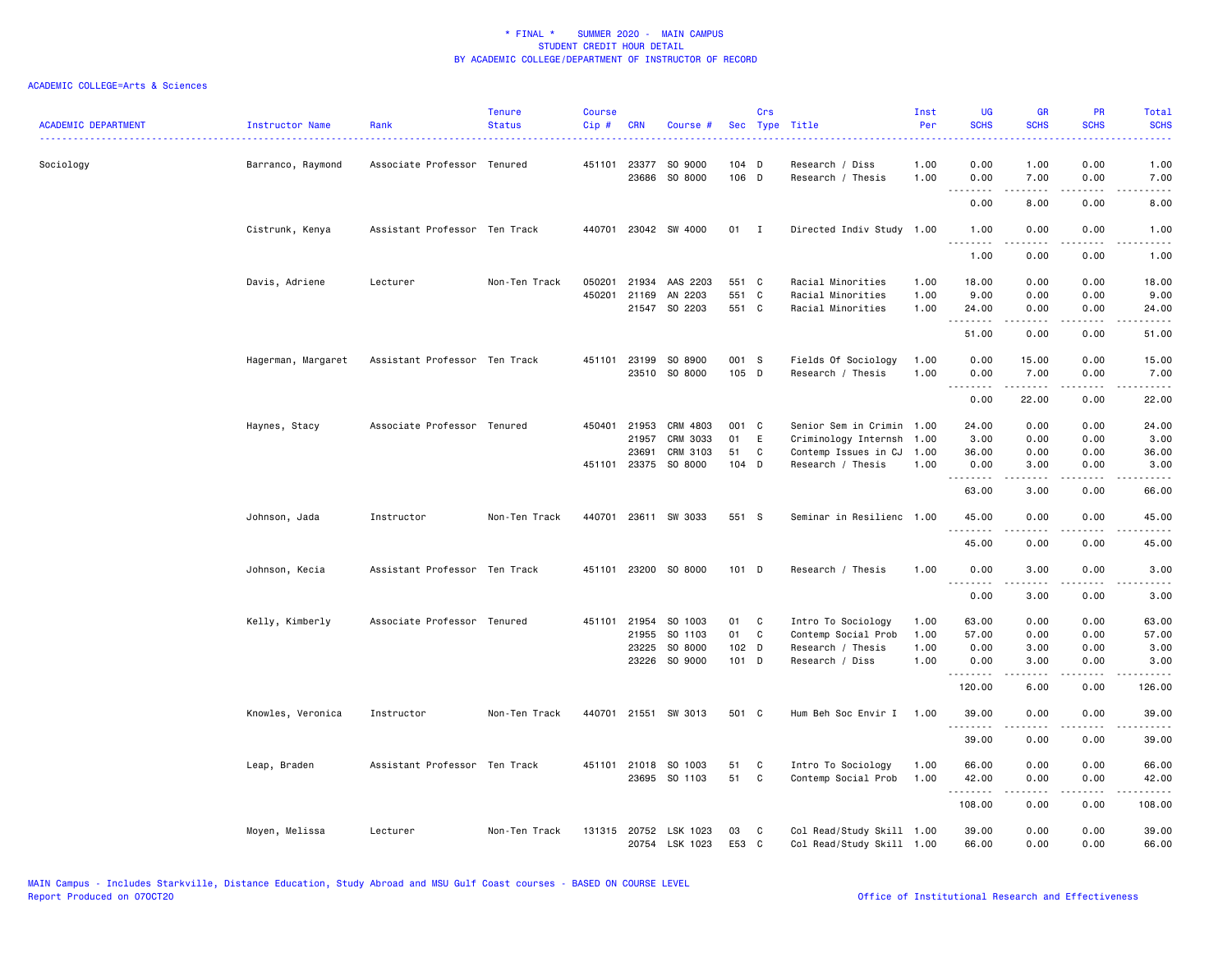| <b>ACADEMIC DEPARTMENT</b>                      | Instructor Name     | Rank                              | <b>Tenure</b><br><b>Status</b> | <b>Course</b><br>Cip# | <b>CRN</b>   | Course #              |       | Crs          | Sec Type Title            | Inst<br>Per | <b>UG</b><br><b>SCHS</b>                                                                                                                                                                          | <b>GR</b><br><b>SCHS</b>                                                                                                                                                                | <b>PR</b><br><b>SCHS</b> | Total<br><b>SCHS</b> |
|-------------------------------------------------|---------------------|-----------------------------------|--------------------------------|-----------------------|--------------|-----------------------|-------|--------------|---------------------------|-------------|---------------------------------------------------------------------------------------------------------------------------------------------------------------------------------------------------|-----------------------------------------------------------------------------------------------------------------------------------------------------------------------------------------|--------------------------|----------------------|
|                                                 |                     |                                   |                                |                       |              |                       |       |              |                           |             | .                                                                                                                                                                                                 | .                                                                                                                                                                                       |                          | <u>.</u>             |
|                                                 |                     |                                   |                                |                       |              |                       |       |              |                           |             | 105.00                                                                                                                                                                                            | 0.00                                                                                                                                                                                    | 0.00                     | 105.00               |
| Sociology                                       | Netadj, Mehrzad     | Instructor                        | Non-Ten Track                  |                       |              | 451101 21546 SO 1203  | 501 C |              | Sociology of Familie 1.00 |             | 51.00<br>.                                                                                                                                                                                        | 0.00<br>-----                                                                                                                                                                           | 0.00<br>.                | 51.00<br>.           |
|                                                 |                     |                                   |                                |                       |              |                       |       |              |                           |             | 51.00                                                                                                                                                                                             | 0.00                                                                                                                                                                                    | 0.00                     | 51.00                |
|                                                 | Nolen, Amelia       | Lecturer                          | Non-Ten Track                  |                       |              | 440701 21723 SW 2303  | 551 C |              | Welfare Policy I          | 1.00        | 30.00<br>.                                                                                                                                                                                        | 0.00<br><u>.</u>                                                                                                                                                                        | 0.00<br>$\frac{1}{2}$    | 30.00                |
|                                                 |                     |                                   |                                |                       |              |                       |       |              |                           |             | 30.00                                                                                                                                                                                             | 0.00                                                                                                                                                                                    | 0.00                     | 30.00                |
|                                                 | Perry, Ashley       | Instructor                        | Non-Ten Track                  | 450401                | 21267        | CRM 1003              | 501 C |              | Crime & Justice in A 1.00 |             | 27.00                                                                                                                                                                                             | 0.00                                                                                                                                                                                    | 0.00                     | 27.00                |
|                                                 |                     |                                   |                                |                       | 23692        | CRM 1003              | 101 C |              | Crime & Justice in A 1.00 |             | 30.00                                                                                                                                                                                             | 0.00                                                                                                                                                                                    | 0.00                     | 30.00                |
|                                                 |                     |                                   |                                |                       |              | 451101 21722 SO 3313  | 501 C |              | Deviant Behavior          | 1.00        | 45.00<br>.                                                                                                                                                                                        | 0.00                                                                                                                                                                                    | 0.00                     | 45.00                |
|                                                 |                     |                                   |                                |                       |              |                       |       |              |                           |             | 102.00                                                                                                                                                                                            | 0.00                                                                                                                                                                                    | 0.00                     | 102.00               |
|                                                 | Peterson, Lindsey   | Assistant Professor Ten Track     |                                |                       |              | 451101 21958 SO 4804  | 51    | - B          | Social Research Prac 1.00 |             | 48.00<br>.                                                                                                                                                                                        | 0.00                                                                                                                                                                                    | 0.00                     | 48.00                |
|                                                 |                     |                                   |                                |                       |              |                       |       |              |                           |             | 48.00                                                                                                                                                                                             | 0.00                                                                                                                                                                                    | 0.00                     | 48.00                |
|                                                 | Ralston, Margaret   | Assistant Professor Ten Track     |                                |                       | 451101 21020 | SO 3213               | 01    | - C          | Intr To Social Res        | 1.00        | 39.00                                                                                                                                                                                             | 0.00                                                                                                                                                                                    | 0.00                     | 39.00                |
|                                                 |                     |                                   |                                |                       |              | 21956 SO 8284         | 01 B  |              | Grad Soc Stat II          | 1.00        | 0.00                                                                                                                                                                                              | 12.00                                                                                                                                                                                   | 0.00                     | 12.00                |
|                                                 |                     |                                   |                                |                       |              |                       |       |              |                           |             | .<br>39.00                                                                                                                                                                                        | 12.00                                                                                                                                                                                   | 0.00                     | 51.00                |
|                                                 | Russell, Kelli      | Grad Teach Assist                 | Not Applicable                 |                       |              | 451101 21545 SO 1003  | 501 C |              | Intro To Sociology        | 1.00        | 69.00                                                                                                                                                                                             | 0.00                                                                                                                                                                                    | 0.00                     | 69.00                |
|                                                 |                     |                                   |                                |                       |              |                       |       |              |                           |             | $\frac{1}{2} \left( \frac{1}{2} \right) \left( \frac{1}{2} \right) \left( \frac{1}{2} \right) \left( \frac{1}{2} \right) \left( \frac{1}{2} \right) \left( \frac{1}{2} \right)$<br>- - -<br>69.00 | 0.00                                                                                                                                                                                    | 0.00                     | 69.00                |
|                                                 | Sutton, Tara        | Assistant Professor Non-Ten Track |                                |                       |              | 450401 21959 CRM 3603 | 51    | $\mathbf{C}$ | Criminological Theor 1.00 |             | 42.00                                                                                                                                                                                             | 0.00                                                                                                                                                                                    | 0.00                     | 42.00                |
|                                                 |                     |                                   |                                |                       |              |                       |       |              |                           |             | .<br>42.00                                                                                                                                                                                        | $\frac{1}{2} \left( \frac{1}{2} \right) \left( \frac{1}{2} \right) \left( \frac{1}{2} \right) \left( \frac{1}{2} \right) \left( \frac{1}{2} \right) \left( \frac{1}{2} \right)$<br>0.00 | .<br>0.00                | .<br>42.00           |
|                                                 | Vancil-Leap, Ashley | Instructor                        | Non-Ten Track                  |                       | 050207 21720 | SO 1173               | 501 C |              | Intro Gender Studies 1.00 |             | 9.00                                                                                                                                                                                              | 0.00                                                                                                                                                                                    | 0.00                     | 9.00                 |
|                                                 |                     |                                   |                                |                       |              | 21960 GS 1173         | 501 C |              | Introduction to Gend 1.00 |             | 15.00                                                                                                                                                                                             | 0.00                                                                                                                                                                                    | 0.00                     | 15.00                |
|                                                 |                     |                                   |                                |                       |              | 451101 21721 SO 4403  | 501 C |              | Soc of Gender & Sexu 1.00 |             | 48.00<br>.                                                                                                                                                                                        | 0.00                                                                                                                                                                                    | 0.00                     | 48.00                |
|                                                 |                     |                                   |                                |                       |              |                       |       |              |                           |             | 72.00                                                                                                                                                                                             | 0.00                                                                                                                                                                                    | 0.00                     | 72.00                |
| ----------------------------------<br>Sociology |                     |                                   |                                |                       |              |                       |       |              |                           |             | 985.00                                                                                                                                                                                            | 54.00                                                                                                                                                                                   | 0.00                     | 1039.00              |
| -----------------------------------             |                     |                                   |                                |                       |              |                       |       |              |                           |             | ========                                                                                                                                                                                          | --------- --------                                                                                                                                                                      |                          | ==========           |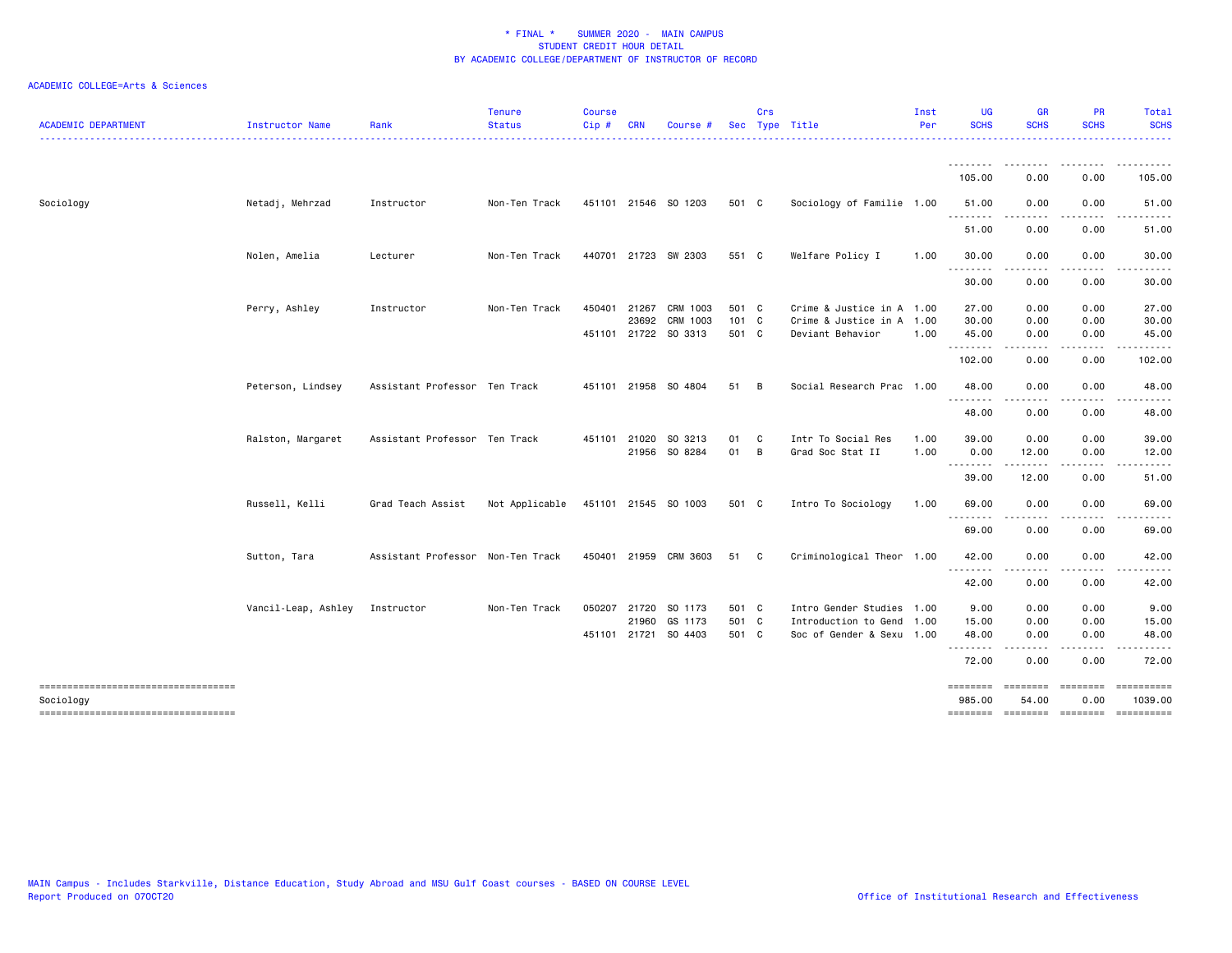| <b>ACADEMIC DEPARTMENT</b> | Instructor Name    | Rank                                                   | <b>Tenure</b><br><b>Status</b> | <b>Course</b><br>Cip# | <b>CRN</b>            | Course #                                |                | Crs               | Sec Type Title                                 | Inst<br>Per  | <b>UG</b><br><b>SCHS</b> | <b>GR</b><br><b>SCHS</b>                                                                                                                                     | PR<br><b>SCHS</b>     | Total<br><b>SCHS</b>   |
|----------------------------|--------------------|--------------------------------------------------------|--------------------------------|-----------------------|-----------------------|-----------------------------------------|----------------|-------------------|------------------------------------------------|--------------|--------------------------|--------------------------------------------------------------------------------------------------------------------------------------------------------------|-----------------------|------------------------|
| Finance & Economics        | Blank, Douglas     | Assistant Professor Ten Track                          |                                | 520801                |                       | 20561 FIN 3123                          | 001 C          |                   | Financial Management 1.00                      |              | 54.00                    | 0.00                                                                                                                                                         | 0.00                  | 54.00                  |
|                            |                    |                                                        |                                |                       |                       |                                         |                |                   |                                                |              | .<br>54.00               | -----<br>0.00                                                                                                                                                | .<br>0.00             | .<br>54.00             |
|                            | Campbell, Randall  | Professor                                              | Tenured                        | 450601                | 20391                 | 20387 EC 2113<br>EC 2123                | 01<br>01       | C<br>$\mathbf{C}$ | Prin Of Macroecon<br>Prin Of Microecon         | 1.00<br>1.00 | 114.00<br>120.00         | 0.00<br>0.00                                                                                                                                                 | 0.00<br>0.00          | 114.00<br>120.00       |
|                            |                    |                                                        |                                |                       |                       |                                         |                |                   |                                                |              | .<br>234.00              | $\frac{1}{2} \left( \frac{1}{2} \right) \left( \frac{1}{2} \right) \left( \frac{1}{2} \right) \left( \frac{1}{2} \right) \left( \frac{1}{2} \right)$<br>0.00 | .<br>0.00             | وعاعات عاملا<br>234.00 |
|                            | Cline, Brandon     | Associate Professor Tenured                            |                                | 520201<br>520801      | 23035<br>20562        | <b>FIN 9000</b><br>FIN 3123             | $101$ D<br>01  | $\mathtt{C}$      | Research / Diss<br>Financial Management 1.00   | 1.00         | 0.00<br>93.00            | 36.00<br>0.00                                                                                                                                                | 0.00<br>0.00          | 36.00<br>93.00         |
|                            |                    |                                                        |                                |                       |                       | 520806 20564 FIN 4223                   | 01             | C                 | Intermediate Financi 1.00                      |              | 57.00<br>.               | 0.00<br>$\frac{1}{2}$                                                                                                                                        | 0.00<br>.             | 57.00<br>.             |
|                            |                    |                                                        |                                |                       |                       |                                         |                |                   |                                                |              | 150.00                   | 36.00                                                                                                                                                        | 0.00                  | 186.00                 |
|                            |                    | Gonzalez Lozano, Her Clinical Assist Pro Non-Ten Track |                                | 450601                | 20388                 | EC 2113<br>20392 EC 2123                | 51<br>51       | C<br>C            | Prin Of Macroecon<br>Prin Of Microecon         | 1.00<br>1.00 | 114.00<br>117.00<br>.    | 0.00<br>0.00<br>.                                                                                                                                            | 0.00<br>0.00<br>.     | 114.00<br>117.00<br>.  |
|                            |                    |                                                        |                                |                       |                       |                                         |                |                   |                                                |              | 231.00                   | 0.00                                                                                                                                                         | 0.00                  | 231.00                 |
|                            | Li, Cheng          | Assistant Professor Ten Track                          |                                | 450601                | 20386                 | EC 2113<br>21797 EC 3113                | 001 C<br>01    | $\mathbf{C}$      | Prin Of Macroecon<br>Interm Macroeconomic      | 1.00<br>1.00 | 63.00<br>66.00           | 0.00<br>0.00                                                                                                                                                 | 0.00<br>0.00          | 63.00<br>66.00         |
|                            |                    |                                                        |                                |                       |                       |                                         |                |                   |                                                |              | <u>.</u><br>129.00       | .<br>0.00                                                                                                                                                    | $\frac{1}{2}$<br>0.00 | .<br>129.00            |
|                            | Liano, Kartono     | Professor                                              | Tenured                        | 520801                |                       | 23089 FIN 3113<br>520807 23090 FIN 4423 | 01<br>01       | C<br>C            | Financial Systems<br>Investments               | 1.00<br>1.00 | 54.00<br>51.00           | 0.00<br>0.00                                                                                                                                                 | 0.00<br>0.00          | 54.00<br>51.00         |
|                            |                    |                                                        |                                |                       |                       |                                         |                |                   |                                                |              | .<br>105.00              | 0.00                                                                                                                                                         | .<br>0.00             | .<br>105.00            |
|                            | Metz, Tammi        | Instructor                                             | Non-Ten Track                  | 520804                | 21480<br>521701 21479 | INS 3503<br>INS 3303                    | 506 C<br>506 C |                   | Employee Benefits<br>Life Insurance            | 1.00<br>1.00 | 81.00<br>42.00           | 0.00<br>0.00                                                                                                                                                 | 0.00<br>0.00          | 81.00<br>42.00         |
|                            |                    |                                                        |                                |                       | 21799                 | INS 3103                                | 51             | C                 | Prin Of Insurance                              | 1.00         | 63.00                    | 0.00                                                                                                                                                         | 0.00                  | 63.00                  |
|                            |                    |                                                        |                                |                       | 21800                 | INS 3203                                | 51             | C                 | Prop and Cas Ins                               | 1.00         | 45.00<br>.               | 0.00<br>.                                                                                                                                                    | 0.00                  | 45.00<br>.             |
|                            |                    |                                                        |                                |                       |                       |                                         |                |                   |                                                |              | 231.00                   | 0.00                                                                                                                                                         | 0.00                  | 231.00                 |
|                            |                    | Orozco Aleman, Sandr Associate Professor Tenured       |                                |                       |                       | 450601 23091 EC 3123                    | 51             | - C               | Interm Micro                                   | 1.00         | 60.00<br>.               | 0.00<br><u>.</u>                                                                                                                                             | 0.00<br>.             | 60.00<br>.             |
|                            |                    |                                                        |                                |                       |                       |                                         |                |                   |                                                |              | 60.00                    | 0.00                                                                                                                                                         | 0.00                  | 60.00                  |
|                            | Roskelley, Kenneth | Professor                                              | Tenured                        | 520801                |                       | 21342 FIN 3123                          | 506 C          |                   | Financial Management 1.00                      |              | 72.00                    | 0.00                                                                                                                                                         | 0.00                  | 72.00                  |
|                            |                    |                                                        |                                |                       | 21343                 | FIN 8113<br>521501 23164 REF 3333       | 501 C<br>51 C  |                   | Corporate Finance<br>Principles of Real E 1.00 | 1.00         | 0.00<br>72.00            | 57.00<br>0.00                                                                                                                                                | 0.00<br>0.00          | 57.00<br>72.00         |
|                            |                    |                                                        |                                |                       |                       |                                         |                |                   |                                                |              | .<br>144.00              | .<br>57.00                                                                                                                                                   | .<br>0.00             | . <b>.</b><br>201.00   |
|                            | Smith, Rebecca     | Extension Assist Pr Non-Ten Track                      |                                |                       |                       | 450101 23085 HON 3143                   | H01 S          |                   | Honor Sem Social Sci 1.00                      |              | 30.00                    | 0.00                                                                                                                                                         | 0.00                  | 30.00                  |
|                            |                    |                                                        |                                |                       |                       |                                         |                |                   |                                                |              | .<br>30.00               | .<br>0.00                                                                                                                                                    | .<br>0.00             | .<br>30.00             |
|                            | Spurlin, William   | Associate Professor Tenured                            |                                |                       |                       | 520801 21341 FIN 3113                   | 506 C          |                   | Financial Systems                              | 1.00         | 21.00                    | 0.00                                                                                                                                                         | 0.00                  | 21.00                  |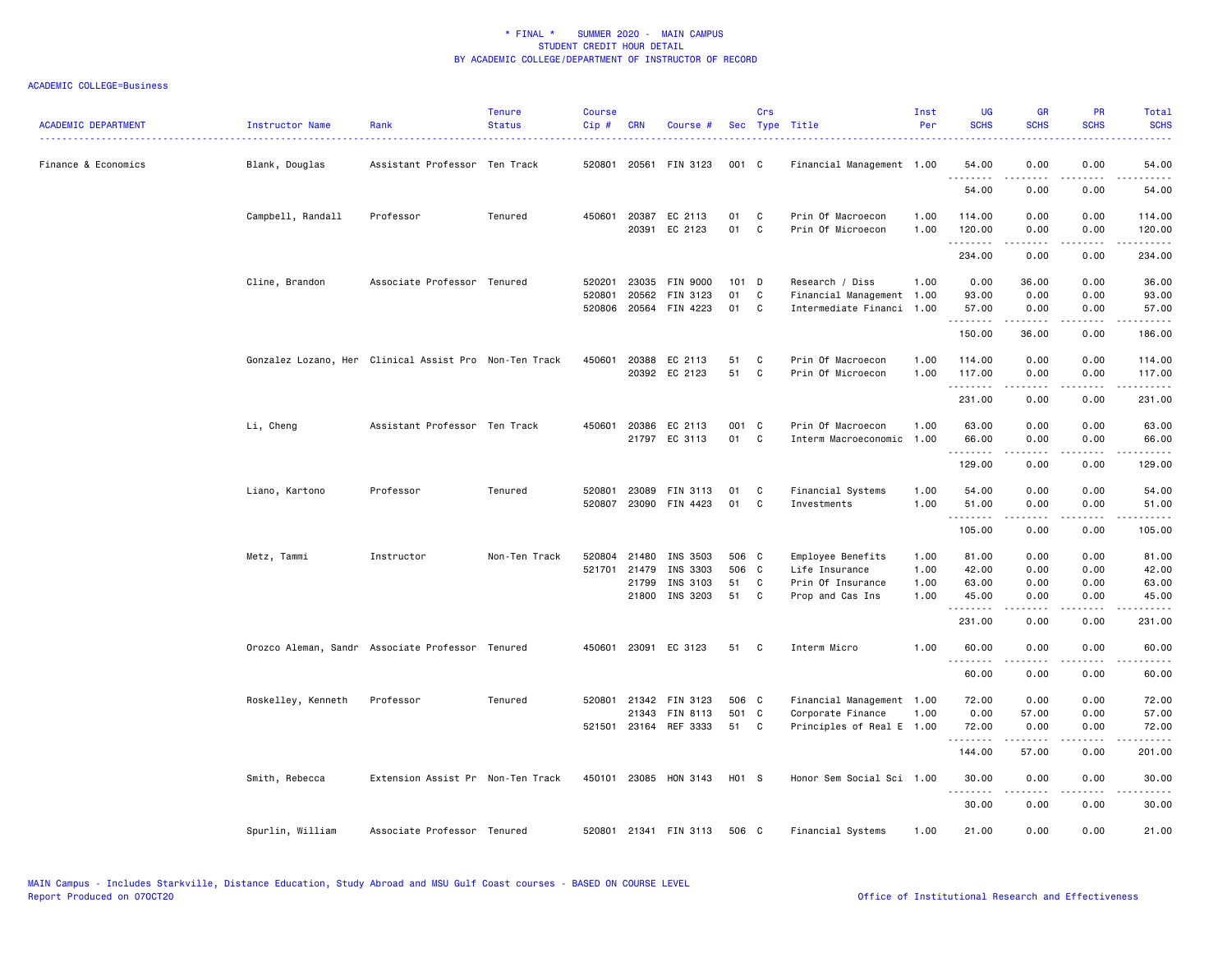| <b>ACADEMIC DEPARTMENT</b>                                   | Instructor Name     | Rank                              | <b>Tenure</b><br><b>Status</b> | <b>Course</b><br>Cip# | <b>CRN</b> | Course #             | Sec              | Crs          | Type Title                | Inst<br>Per | <b>UG</b><br><b>SCHS</b> | <b>GR</b><br><b>SCHS</b> | <b>PR</b><br><b>SCHS</b> | Total<br><b>SCHS</b>  |
|--------------------------------------------------------------|---------------------|-----------------------------------|--------------------------------|-----------------------|------------|----------------------|------------------|--------------|---------------------------|-------------|--------------------------|--------------------------|--------------------------|-----------------------|
|                                                              |                     |                                   |                                |                       |            |                      |                  |              |                           |             |                          |                          |                          |                       |
|                                                              |                     |                                   |                                |                       |            |                      |                  |              |                           |             | 21.00                    | 0.00                     | 0.00                     | 21.00                 |
| Finance & Economics                                          | Thomas, Mary        | Professor                         | Tenured                        | 450601                | 23687      | EC 9000              | 102 <sub>D</sub> |              | Research / Diss           | 1.00        | 0.00<br>$- - -$          | 6.00                     | 0.00                     | 6.00                  |
|                                                              |                     |                                   |                                |                       |            |                      |                  |              |                           |             | 0.00                     | 6.00                     | 0.00                     | 6.00                  |
|                                                              | Whitledge, Matthew  | Clinical Assist Pro Non-Ten Track |                                | 520801                | 20563      | FIN 3123             | 51               | $\mathbf{C}$ | Financial Management 1.00 |             | 114.00                   | 0.00                     | 0.00                     | 114.00                |
|                                                              |                     |                                   |                                |                       |            | 21798 FIN 4243       | 51 C             |              | Senior Seminar in Fi 1.00 |             | 18.00<br>---------       | 0.00                     | 0.00<br>$\frac{1}{2}$    | 18.00                 |
|                                                              |                     |                                   |                                |                       |            |                      |                  |              |                           |             | 132.00                   | 0.00                     | 0.00                     | 132.00                |
|                                                              | Williamson, Claudia | Associate Professor Tenured       |                                |                       |            | 450601 23076 EC 9000 | $101$ D          |              | Research / Diss           | 1.00        | 0.00<br>----<br>----     | 6.00                     | 0.00                     | 6.00                  |
|                                                              |                     |                                   |                                |                       |            |                      |                  |              |                           |             | 0.00                     | 6.00                     | 0.00                     | 6.00                  |
|                                                              | Wiseman, Travis     | Clinical Assist Pro Non-Ten Track |                                | 450601                | 20390      | EC 2123              | 001 C            |              | Prin Of Microecon         | 1.00        | 78.00                    | 0.00                     | 0.00                     | 78.00                 |
|                                                              |                     |                                   |                                | 521101                | 20698      | IB 3900              | 101 E            |              | IB Intern Work            | 1.00        | 10.00                    | 0.00                     | 0.00                     | 10.00                 |
|                                                              |                     |                                   |                                |                       | 20699      | IB 4903              | 101 E            |              | IB Intern Academics       | 1.00        | 6.00<br>--------         | 0.00<br>.                | 0.00<br>.                | 6.00<br>.             |
|                                                              |                     |                                   |                                |                       |            |                      |                  |              |                           |             | 94.00                    | 0.00                     | 0.00                     | 94.00                 |
| ======================================                       |                     |                                   |                                |                       |            |                      |                  |              |                           |             | $=$ = = = = = = =        |                          |                          |                       |
| Finance & Economics<br>===================================== |                     |                                   |                                |                       |            |                      |                  |              |                           |             | 1615,00<br>========      | 105.00<br>--------       | 0.00<br>========         | 1720.00<br>========== |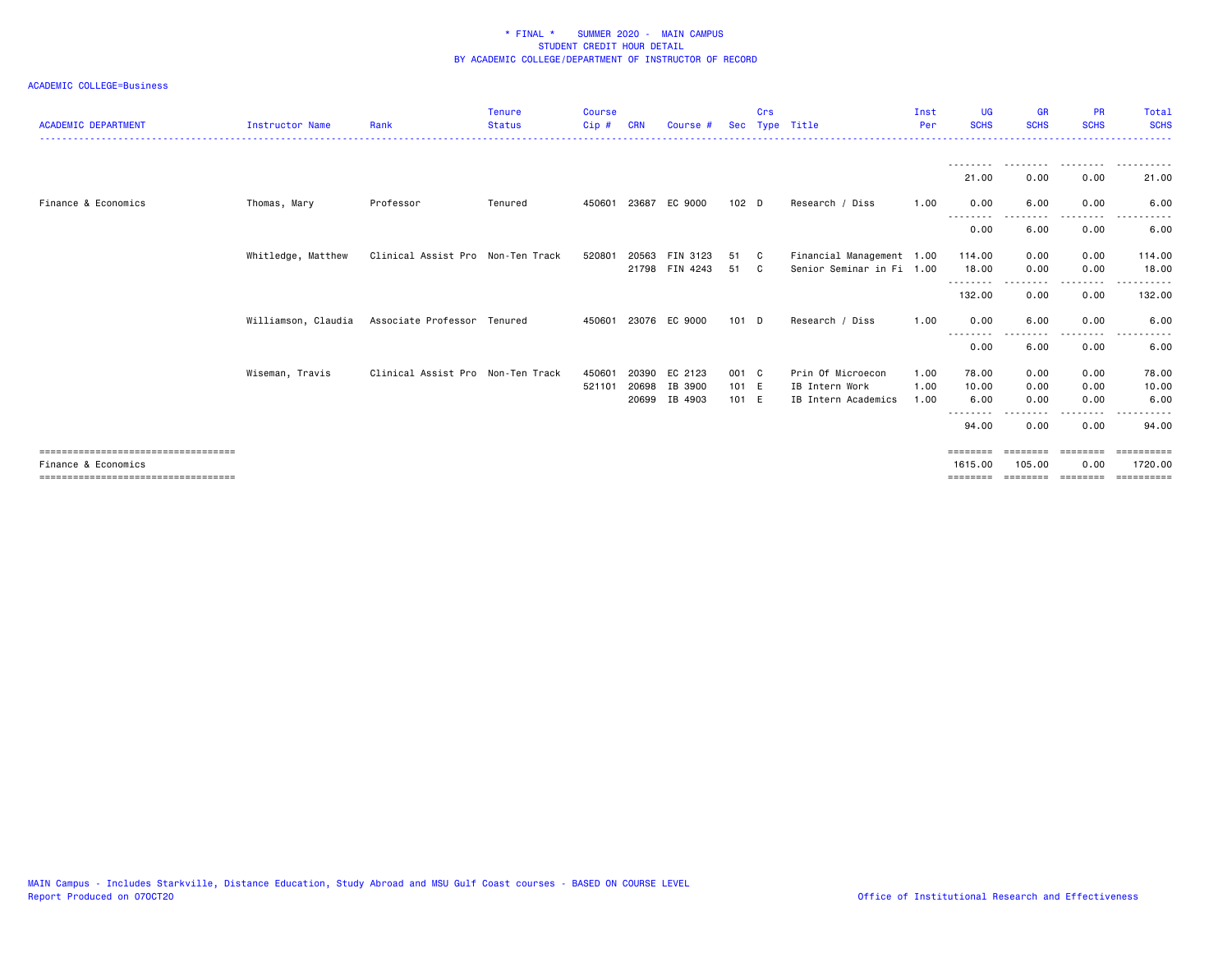| <b>ACADEMIC DEPARTMENT</b>       | Instructor Name   | Rank                              | <b>Tenure</b><br><b>Status</b> | <b>Course</b><br>Cip# | <b>CRN</b>     | Course #                          |                  | Crs          | Sec Type Title                               | Inst<br>Per  | UG<br><b>SCHS</b>                                    | <b>GR</b><br><b>SCHS</b> | PR<br><b>SCHS</b>     | Total<br><b>SCHS</b>                                                                                                                                                                      |
|----------------------------------|-------------------|-----------------------------------|--------------------------------|-----------------------|----------------|-----------------------------------|------------------|--------------|----------------------------------------------|--------------|------------------------------------------------------|--------------------------|-----------------------|-------------------------------------------------------------------------------------------------------------------------------------------------------------------------------------------|
| Management & Information Systems | Bogue, Patty      | Instructor                        | Non-Ten Track                  | 520201                | 20864<br>21506 | MGT 3213<br>MGT 3213              | 001 C<br>506 C   |              | Org Communications<br>Org Communications     | 1.00<br>1.00 | 54.00<br>117.00                                      | 0.00<br>0.00             | 0.00<br>0.00          | 54.00<br>117.00                                                                                                                                                                           |
|                                  |                   |                                   |                                |                       |                |                                   |                  |              |                                              |              | .<br>171.00                                          | 0.00                     | $\frac{1}{2}$<br>0.00 | <u>.</u><br>171.00                                                                                                                                                                        |
|                                  |                   |                                   |                                |                       |                |                                   |                  |              |                                              |              |                                                      |                          |                       |                                                                                                                                                                                           |
|                                  | Canfield, Stephen | Instructor                        | Non-Ten Track                  |                       |                | 110201 21768 BIS 1523             | 01               | $\mathbf{C}$ | Web Development I                            | 1.00         | 18.00                                                | 0.00                     | 0.00                  | 18.00                                                                                                                                                                                     |
|                                  |                   |                                   |                                |                       | 21771          | BIS 2523                          | 51               | C            | Web Development II                           | 1.00         | 39.00                                                | 0.00                     | 0.00                  | 39.00                                                                                                                                                                                     |
|                                  |                   |                                   |                                |                       | 110901 21770   | BIS 6513<br>521201 21769 BIS 4513 | 01<br>01         | C<br>C       | Microcomputers/Netwo<br>Microcomputers/Netwo | 1.00<br>1.00 | 0.00<br>21.00                                        | 15.00<br>0.00            | 0.00<br>0.00          | 15.00<br>21.00                                                                                                                                                                            |
|                                  |                   |                                   |                                |                       |                |                                   |                  |              |                                              |              | .                                                    | .                        | .                     | .                                                                                                                                                                                         |
|                                  |                   |                                   |                                |                       |                |                                   |                  |              |                                              |              | 78.00                                                | 15.00                    | 0.00                  | 93.00                                                                                                                                                                                     |
|                                  | Chrisman, James   | Professor                         | Tenured                        |                       | 521302 23754   | <b>MGT 9000</b>                   | 102 <sub>D</sub> |              | Research / Diss                              | 1.00         | 0.00                                                 | 1.00                     | 0.00                  | 1.00                                                                                                                                                                                      |
|                                  |                   |                                   |                                |                       | 23823          | MGT 7000                          | 103 I            |              | Directed Indiv Study                         | 1.00         | 0.00                                                 | 3.00                     | 0.00                  | 3.00                                                                                                                                                                                      |
|                                  |                   |                                   |                                |                       |                | 23824 MGT 9000                    | 51 D             |              | Research / Diss                              | 1.00         | 0.00<br>$\sim$ $\sim$ $\sim$<br>$\sim$ $\sim$ $\sim$ | 3.00                     | 0.00                  | 3.00                                                                                                                                                                                      |
|                                  |                   |                                   |                                |                       |                |                                   |                  |              |                                              |              | 0.00                                                 | 7.00                     | 0.00                  | 7.00                                                                                                                                                                                      |
|                                  | Jones, Gabrielle  | Non-Faculty                       | Not Applicable                 |                       |                | 521201 21197 BIS 3233             | 506 C            |              | Management Informati 1.00                    |              | 81.00                                                | 0.00                     | 0.00                  | 81.00                                                                                                                                                                                     |
|                                  |                   |                                   |                                |                       |                |                                   |                  |              |                                              |              | .<br>81.00                                           | د د د د<br>0.00          | 0.00                  | 81.00                                                                                                                                                                                     |
|                                  | Kim, Tae Woo      | Grad Teach Assist                 | Not Applicable                 |                       |                | 520101 20161 BUS 4853             | 001 C            |              | <b>Business Policy</b>                       | 1.00         | 72.00                                                | 0.00                     | 0.00                  | 72.00                                                                                                                                                                                     |
|                                  |                   |                                   |                                |                       |                |                                   |                  |              |                                              |              | $- - - -$<br>72.00                                   | 0.00                     | 0.00                  | 72.00                                                                                                                                                                                     |
|                                  | Long, Rebecca     | Professor                         | Tenured                        | 520201                | 21884          | MGT 8103                          | 501 C            |              | Strategic Entreprene 1.00                    |              | 0.00                                                 | 108.00                   | 0.00                  | 108.00                                                                                                                                                                                    |
|                                  |                   |                                   |                                |                       | 521302 23519   | <b>MGT 7000</b>                   | $101$ I          |              | Directed Indiv Study                         | 1.00         | 0.00                                                 | 3.00                     | 0.00                  | 3.00                                                                                                                                                                                      |
|                                  |                   |                                   |                                |                       |                | 23810 MGT 9000                    | 103 D            |              | Research / Diss                              | 1.00         | 0.00                                                 | 4.00                     | 0.00                  | 4.00                                                                                                                                                                                      |
|                                  |                   |                                   |                                |                       |                |                                   |                  |              |                                              |              | .<br>0.00                                            | $- - - - -$<br>115.00    | .<br>0.00             | .<br>115.00                                                                                                                                                                               |
|                                  | Marett, Lawrence  | Associate Professor Tenured       |                                |                       | 111003 20147   | BIS 4113                          | 001 C            |              | BIS Security Managem 1.00                    |              | 24.00                                                | 0.00                     | 0.00                  | 24.00                                                                                                                                                                                     |
|                                  |                   |                                   |                                | 521201                |                | 20148 BIS 6113                    | 001 C            |              | BIS Security Managem 1.00                    |              | 0.00                                                 | 6.00                     | 0.00                  | 6.00                                                                                                                                                                                      |
|                                  |                   |                                   |                                |                       |                |                                   |                  |              |                                              |              | -----                                                |                          |                       |                                                                                                                                                                                           |
|                                  |                   |                                   |                                |                       |                |                                   |                  |              |                                              |              | 24.00                                                | 6.00                     | 0.00                  | 30.00                                                                                                                                                                                     |
|                                  | McLarty, Benjamin | Assistant Professor Ten Track     |                                | 520201                | 21773          | MGT 3113                          | 51               | C            | Principles of Manag 1.00                     |              | 144.00                                               | 0.00                     | 0.00                  | 144.00                                                                                                                                                                                    |
|                                  |                   |                                   |                                |                       |                | 520701 21774 MGT 3323             | 51               | C            | Entrepreneurship                             | 1.00         | 87.00                                                | 0.00                     | 0.00                  | 87.00                                                                                                                                                                                     |
|                                  |                   |                                   |                                |                       |                |                                   |                  |              |                                              |              | .<br>231.00                                          | 0.00                     | 0.00                  | 231.00                                                                                                                                                                                    |
|                                  | McNeil, Stacey    | Clinical Assist Pro Non-Ten Track |                                |                       |                | 520101 21204 BUS 4853             | 506 C            |              | Business Policy                              | 1.00         | 66.00                                                | 0.00                     | 0.00                  | 66.00                                                                                                                                                                                     |
|                                  |                   |                                   |                                |                       |                |                                   |                  |              |                                              |              | .                                                    | . <b>.</b>               | $\frac{1}{2}$         | .                                                                                                                                                                                         |
|                                  |                   |                                   |                                |                       |                |                                   |                  |              |                                              |              | 66.00                                                | 0.00                     | 0.00                  | 66.00                                                                                                                                                                                     |
|                                  | Miller, Andrew    | Grad Teach Assist                 | Not Applicable                 |                       |                | 521201 20146 BIS 3233             | 51 C             |              | Management Informati 1.00                    |              | 78.00<br>- - -                                       | 0.00                     | 0.00                  | 78.00                                                                                                                                                                                     |
|                                  |                   |                                   |                                |                       |                |                                   |                  |              |                                              |              | 78.00                                                | 0.00                     | 0.00                  | 78.00                                                                                                                                                                                     |
|                                  | Pervez, Adam      | Assistant Professor Non-Ten Track |                                |                       |                | 520201 21841 MGT 3113             | 506 C            |              | Principles of Manag 1.00                     |              | 141.00<br>.                                          | 0.00<br>.                | 0.00<br>.             | 141.00<br>$\frac{1}{2} \left( \frac{1}{2} \right) \left( \frac{1}{2} \right) \left( \frac{1}{2} \right) \left( \frac{1}{2} \right) \left( \frac{1}{2} \right) \left( \frac{1}{2} \right)$ |
|                                  |                   |                                   |                                |                       |                |                                   |                  |              |                                              |              | 141.00                                               | 0.00                     | 0.00                  | 141.00                                                                                                                                                                                    |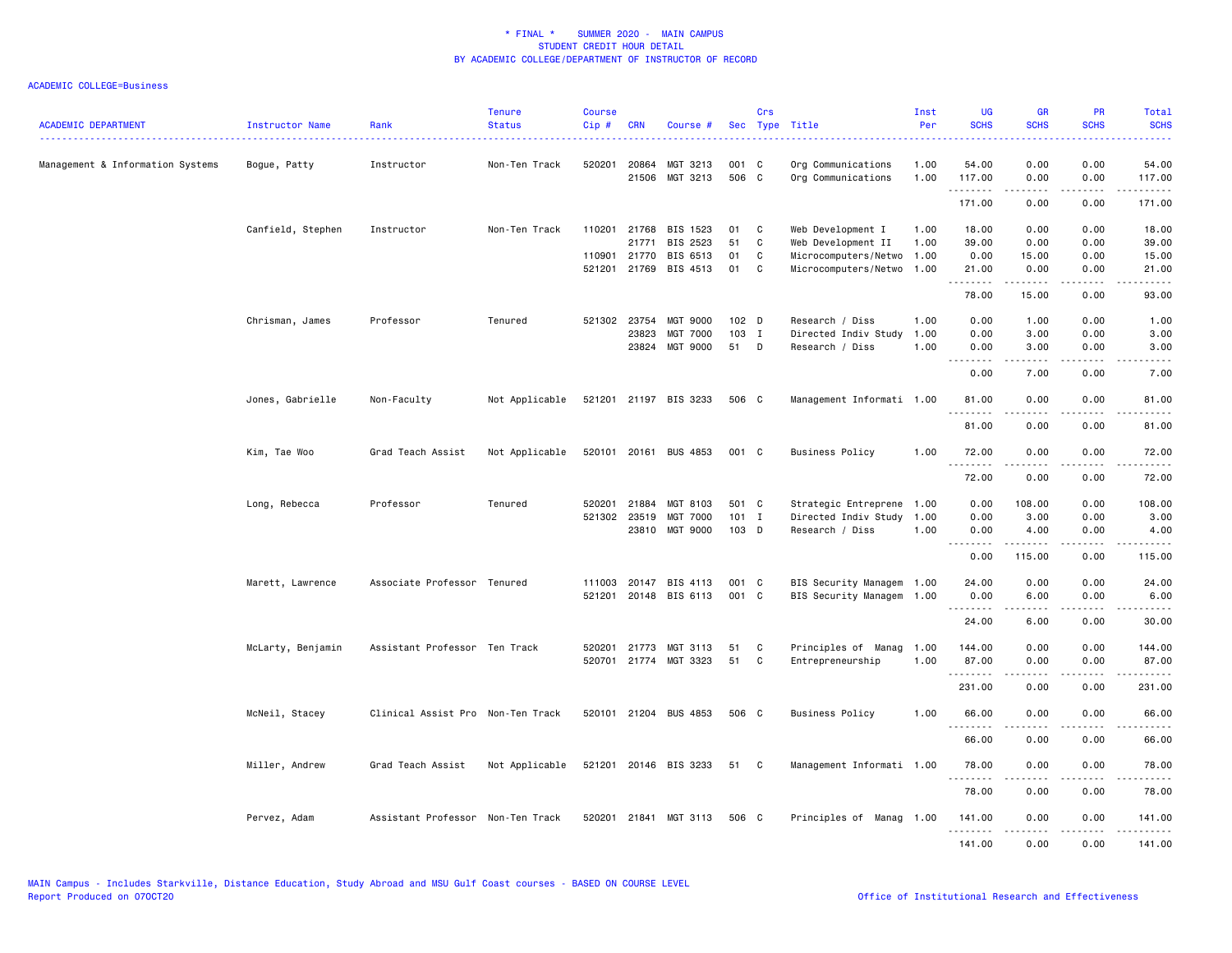# ACADEMIC COLLEGE=Business

| <b>ACADEMIC DEPARTMENT</b><br>-----------------------------------                                             | Instructor Name                        | Rank                              | <b>Tenure</b><br><b>Status</b> | <b>Course</b><br>Cip# | <b>CRN</b>     | Course #                                      |                  | Crs          | Sec Type Title                                                        | Inst<br>Per  | <b>UG</b><br><b>SCHS</b>        | <b>GR</b><br><b>SCHS</b>            | <b>PR</b><br><b>SCHS</b> | Total<br><b>SCHS</b>    |
|---------------------------------------------------------------------------------------------------------------|----------------------------------------|-----------------------------------|--------------------------------|-----------------------|----------------|-----------------------------------------------|------------------|--------------|-----------------------------------------------------------------------|--------------|---------------------------------|-------------------------------------|--------------------------|-------------------------|
| Management & Information Systems                                                                              | Roberts, Renata                        | Instructor                        | Non-Ten Track                  | 520201                | 20865<br>20867 | MGT 3213<br>MGT 3213<br>521201 20145 BIS 3233 | 01<br>51<br>01   | C<br>C<br>C  | Org Communications<br>Org Communications<br>Management Informati 1.00 | 1.00<br>1.00 | 78.00<br>96.00<br>75.00         | 0.00<br>0.00<br>0.00                | 0.00<br>0.00<br>0.00     | 78.00<br>96.00<br>75.00 |
|                                                                                                               |                                        |                                   |                                |                       |                |                                               |                  |              |                                                                       |              | .<br>249.00                     | $- - - - -$<br>0.00                 | .<br>0.00                | .<br>249.00             |
|                                                                                                               | Sexton, Jennifer                       | Assistant Professor Ten Track     |                                |                       |                | 521302 24096 MGT 7000                         | $104$ I          |              | Directed Indiv Study 1.00                                             |              | 0.00                            | 3.00                                | 0.00                     | 3.00                    |
|                                                                                                               |                                        |                                   |                                |                       |                |                                               |                  |              |                                                                       |              | 0.00                            | 3.00                                | 0.00                     | 3.00                    |
|                                                                                                               | Sikolia, David                         | Clinical Assist Pro Non-Ten Track |                                |                       |                | 521201 21765 BIS 1012                         | 001 C            |              | Intro to Bus Info Sy 1.00                                             |              | 34.00<br>.                      | 0.00<br>$\sim$ $\sim$ $\sim$ $\sim$ | 0.00<br>$\frac{1}{2}$    | 34.00                   |
|                                                                                                               |                                        |                                   |                                |                       |                |                                               |                  |              |                                                                       |              | 34.00                           | 0.00                                | 0.00                     | 34.00                   |
|                                                                                                               | Skorodziyevskiy, Vit Grad Teach Assist |                                   | Not Applicable                 |                       |                | 520101 21772 BUS 4853                         | 51               | $\mathbf{C}$ | <b>Business Policy</b>                                                | 1.00         | 27.00<br>.                      | 0.00                                | 0.00                     | 27.00                   |
|                                                                                                               |                                        |                                   |                                |                       |                |                                               |                  |              |                                                                       |              | 27.00                           | 0.00                                | 0.00                     | 27.00                   |
|                                                                                                               | Spencer, Barbara                       | Lecturer                          | Non-Ten Track                  |                       |                | 520201 21508 MGT 8123                         | 501 C            |              | Strategic Bus Consul 1.00                                             |              | 0.00<br>$- - -$<br>.            | 48.00                               | 0.00                     | 48.00                   |
|                                                                                                               |                                        |                                   |                                |                       |                |                                               |                  |              |                                                                       |              | 0.00                            | 48.00                               | 0.00                     | 48.00                   |
|                                                                                                               | Taylor, Dona                           | Non-Faculty                       | Not Applicable                 | 520101                | 20162          | <b>BUS 4853</b>                               | 01               | $\mathbf{C}$ | Business Policy                                                       | 1.00         | 69.00                           | 0.00                                | 0.00                     | 69.00                   |
|                                                                                                               |                                        |                                   |                                |                       |                | 521001 20869 MGT 3513                         | 001 C            |              | Intro Human Res Mgt                                                   | 1.00         | 102.00<br>.                     | 0.00                                | 0.00                     | 102.00                  |
|                                                                                                               |                                        |                                   |                                |                       |                |                                               |                  |              |                                                                       |              | 171.00                          | 0.00                                | 0.00                     | 171.00                  |
|                                                                                                               | Templeton, Gary                        | Associate Professor Tenured       |                                |                       | 521201 21198   | BIS 8113                                      | 521 C            |              | Mgt Info Tech & Sys                                                   | 1.00         | 0.00                            | 54.00                               | 0.00                     | 54.00                   |
|                                                                                                               |                                        |                                   |                                |                       | 21766          | BIS 3233<br>23077 BIS 9000                    | 001 C<br>$101$ D |              | Management Informati 1.00<br>Research / Diss                          | 1.00         | 42.00<br>0.00                   | 0.00<br>6.00                        | 0.00<br>0.00             | 42.00<br>6.00           |
|                                                                                                               |                                        |                                   |                                |                       |                |                                               |                  |              |                                                                       |              | <u>.</u>                        |                                     |                          |                         |
|                                                                                                               |                                        |                                   |                                |                       |                |                                               |                  |              |                                                                       |              | 42.00                           | 60.00                               | 0.00                     | 102.00                  |
|                                                                                                               | Templeton, Laura                       | Associate Professor Tenured       |                                |                       |                | 521302 23036 MGT 9000                         | $101$ D          |              | Research / Diss                                                       | 1.00         | 0.00                            | 9.00                                | 0.00                     | 9.00                    |
|                                                                                                               |                                        |                                   |                                |                       |                |                                               |                  |              |                                                                       |              | 0.00                            | 9.00                                | 0.00                     | 9.00                    |
|                                                                                                               | Vardaman, James                        | Associate Professor Tenured       |                                |                       |                | 520201 20874 MGT 8113                         | 51               | $\mathbf{C}$ | Leadership Skills                                                     | 1.00         | 0.00                            | 129.00                              | 0.00                     | 129.00                  |
|                                                                                                               |                                        |                                   |                                |                       | 21507          | MGT 8113                                      | 521 C            |              | Leadership Skills                                                     | 1.00         | 0.00                            | 123.00                              | 0.00                     | 123.00                  |
|                                                                                                               |                                        |                                   |                                | 521302                | 23656          | MGT 7000                                      | 102 I            |              | Directed Indiv Study                                                  | 1.00         | 0.00<br>.<br>$\frac{1}{2}$      | 3.00<br><u>.</u>                    | 0.00<br>.                | 3.00<br>.               |
|                                                                                                               |                                        |                                   |                                |                       |                |                                               |                  |              |                                                                       |              | 0.00                            | 255.00                              | 0.00                     | 255.00                  |
|                                                                                                               | Warkentin, Merrill                     | Professor                         | Tenured                        |                       |                | 521201 23078 BIS 9000                         | 102 D            |              | Research / Diss                                                       | 1.00         | 0.00<br>- - -                   | 32.00                               | 0.00                     | 32.00                   |
|                                                                                                               |                                        |                                   |                                |                       |                |                                               |                  |              |                                                                       |              | 0.00                            | 32.00                               | 0.00                     | 32.00                   |
|                                                                                                               | Xiao, Shan                             | Grad Teach Assist                 | Not Applicable                 |                       |                | 521201 21767 BIS 1012                         | 01               | $\mathbf{C}$ | Intro to Bus Info Sy 1.00                                             |              | 52.00<br><u>.</u>               | 0.00                                | 0.00                     | 52.00                   |
|                                                                                                               |                                        |                                   |                                |                       |                |                                               |                  |              |                                                                       |              | 52.00                           | 0.00                                | 0.00                     | 52.00                   |
| -----------------------------------<br>Management & Information Systems<br>---------------------------------- |                                        |                                   |                                |                       |                |                                               |                  |              |                                                                       |              | ========<br>1517.00<br>======== | 550.00                              | 0.00<br>-------- ------- | 2067.00                 |
|                                                                                                               |                                        |                                   |                                |                       |                |                                               |                  |              |                                                                       |              |                                 |                                     |                          |                         |

MAIN Campus - Includes Starkville, Distance Education, Study Abroad and MSU Gulf Coast courses - BASED ON COURSE LEVEL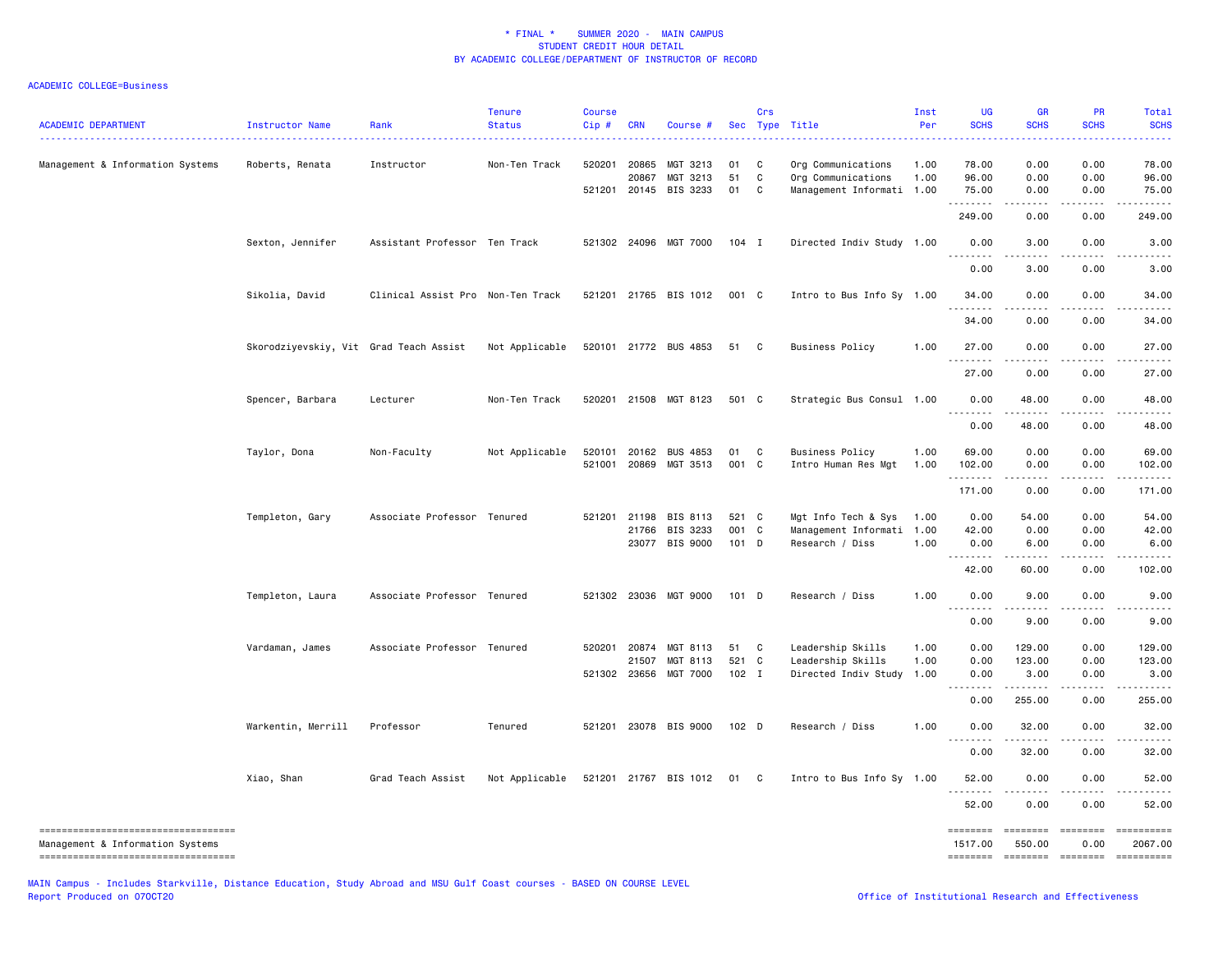| <b>ACADEMIC DEPARTMENT</b>                      | Instructor Name                | Rank                          | <b>Tenure</b><br><b>Status</b> | <b>Course</b><br>Cip# | <b>CRN</b>   | Course #              |                  | Crs          | Sec Type Title            | Inst<br>Per | UG<br><b>SCHS</b>   | <b>GR</b><br><b>SCHS</b> | <b>PR</b><br><b>SCHS</b>     | Total<br><b>SCHS</b> |
|-------------------------------------------------|--------------------------------|-------------------------------|--------------------------------|-----------------------|--------------|-----------------------|------------------|--------------|---------------------------|-------------|---------------------|--------------------------|------------------------------|----------------------|
| Marketing, Quantitative Analysis & Adams, Frank |                                | Associate Professor Tenured   |                                | 521401                |              | 23858 MKT 9000        | 103 D            |              | Research / Diss           | 1.00        | 0.00                | 6.00                     | 0.00                         | 6.00                 |
|                                                 |                                |                               |                                |                       |              |                       |                  |              |                           |             | 0.00                | 6.00                     | 0.00                         | 6.00                 |
|                                                 | Ballard, Iva                   | Instructor                    | Non-Ten Track                  | 520201                | 23487        | BQA 6423              | 526 C            |              | Business Decision An 1.00 |             | 0.00                | 66.00                    | 0.00                         | 66.00                |
|                                                 |                                |                               |                                |                       | 23998        | BQA 6423              | 51               | $\mathbf{C}$ | Business Decision An 1.00 |             | 0.00                | 39.00                    | 0.00                         | 39.00                |
|                                                 |                                |                               |                                |                       | 521302 20158 | BQA 3123              | 001 C            |              | Bus Stat Methods II       | 1.00        | 99.00               | 0.00                     | 0.00                         | 99.00                |
|                                                 |                                |                               |                                |                       | 20159        | BQA 3123              | 01               | $\mathbf{C}$ | Bus Stat Methods II       | 1.00        | 120.00              | 0.00                     | 0.00                         | 120.00               |
|                                                 |                                |                               |                                |                       | 21201        | BQA 3123              | 516 C            |              | Bus Stat Methods II       | 1.00        | 126.00<br>.         | 0.00<br>.                | 0.00<br>.                    | 126.00               |
|                                                 |                                |                               |                                |                       |              |                       |                  |              |                           |             | 345.00              | 105.00                   | 0.00                         | 450.00               |
|                                                 | Barney, Christian              | Grad Teach Assist             | Not Applicable                 |                       |              | 521401 20883 MKT 4413 | 51               | $\mathbf{C}$ | Consumer Behavior         | 1.00        | 75.00<br>. <u>.</u> | 0.00<br>$\frac{1}{2}$    | 0.00<br>$\frac{1}{2}$        | 75.00<br>.           |
|                                                 |                                |                               |                                |                       |              |                       |                  |              |                           |             | 75.00               | 0.00                     | 0.00                         | 75.00                |
|                                                 | Boone, Christopher             | Assistant Professor Ten Track |                                |                       |              | 520203 21835 MKT 8213 | 501 C            |              | Supply Chain Operati 1.00 |             | 0.00                | 114.00                   | 0.00                         | 114.00               |
|                                                 |                                |                               |                                |                       |              |                       |                  |              |                           |             | <u>.</u><br>0.00    | 114.00                   | - - - - -<br>0.00            | 114.00               |
|                                                 | Breazeale, Michael             | Associate Professor Tenured   |                                |                       | 521401 20884 | MKT 4423              | 01               | C            | Strategic Brand Mana 1.00 |             | 69.00               | 0.00                     | 0.00                         | 69.00                |
|                                                 |                                |                               |                                |                       | 20888        | MKT 6423              | 01               | C            | Strategic Brand Mana 1.00 |             | 0.00                | 24.00                    | 0.00                         | 24.00                |
|                                                 |                                |                               |                                |                       | 21838        | MKT 4423              | 516 C            |              | Strategic Brand Mana 1.00 |             | 33.00               | 0.00                     | 0.00                         | 33.00                |
|                                                 |                                |                               |                                |                       | 21839        | MKT 6423              | 511 C            |              | Strategic Brand Mana      | 1.00        | 0.00                | 36.00                    | 0.00                         | 36.00                |
|                                                 |                                |                               |                                |                       |              | 23837 MKT 9000        | 102 <sub>D</sub> |              | Research / Diss           | 1.00        | 0.00<br>.           | 6.00<br>$- - - - -$      | 0.00<br>.                    | 6.00<br><u>.</u>     |
|                                                 |                                |                               |                                |                       |              |                       |                  |              |                           |             | 102.00              | 66.00                    | 0.00                         | 168.00               |
|                                                 | Brown, Haley-Lavell Instructor |                               | Non-Ten Track                  | 220207                | 20152        | BL 4263               | 51               | C            | Environmental Law         | 1.00        | 39.00               | 0.00                     | 0.00                         | 39.00                |
|                                                 |                                |                               |                                | 229999                | 20154        | BL 6263               | 51               | $\mathbf{C}$ | Environmental Law         | 1.00        | 0.00                | 9.00                     | 0.00                         | 9.00                 |
|                                                 |                                |                               |                                |                       | 521501 20153 | BL 4333               | 51               | C            | Real Estate Law           | 1.00        | 75.00               | 0.00                     | 0.00                         | 75.00                |
|                                                 |                                |                               |                                |                       |              | 20155 BL 6333         | 51 C             |              | Real Estate Law           | 1.00        | 0.00<br>.           | 30.00<br>.               | 0.00<br>.                    | 30.00<br>.           |
|                                                 |                                |                               |                                |                       |              |                       |                  |              |                           |             | 114.00              | 39.00                    | 0.00                         | 153.00               |
|                                                 | Collier, Joel                  | Professor                     | Tenured                        | 521401                | 23069        | MKT 9000              | $101$ D          |              | Research / Diss           | 1.00        | 0.00<br>.           | 18.00                    | 0.00                         | 18.00                |
|                                                 |                                |                               |                                |                       |              |                       |                  |              |                           |             | 0.00                | 18.00                    | 0.00                         | 18.00                |
|                                                 | Cook, Cecelia                  | Instructor                    | Non-Ten Track                  |                       |              | 220205 20149 BL 2413  | 01               | $\mathbf{C}$ | Legal Envt Bus            | 1.00        | 63.00               | 0.00                     | 0.00                         | 63.00                |
|                                                 |                                |                               |                                |                       |              | 20151 BL 3223         | 01 C             |              | Law Of Comm Trans         | 1.00        | 51.00               | 0.00                     | 0.00                         | 51.00                |
|                                                 |                                |                               |                                |                       |              |                       |                  |              |                           |             | .<br>114.00         | 0.00                     | $\sim$ $\sim$ $\sim$<br>0.00 | 114.00               |
|                                                 |                                |                               |                                |                       |              |                       |                  |              |                           |             |                     |                          |                              |                      |
|                                                 | Dunlap, Kali                   | Non-Faculty                   | Not Applicable                 |                       |              | 240102 21445 IDS 4111 | 501 C            |              | Professional Seminar 1.00 |             | 15.00<br>.          | 0.00<br>-----            | 0.00<br>.                    | 15.00<br>.           |
|                                                 |                                |                               |                                |                       |              |                       |                  |              |                           |             | 15.00               | 0.00                     | 0.00                         | 15.00                |
|                                                 | Hawkins, Jonathan              | Non-Faculty                   | Not Applicable                 |                       |              | 240102 21447 IDS 4111 | 503 C            |              | Professional Seminar 1.00 |             | 19.00<br>.          | 0.00                     | 0.00                         | 19.00                |
|                                                 |                                |                               |                                |                       |              |                       |                  |              |                           |             | 19.00               | 0.00                     | 0.00                         | 19.00                |
|                                                 | Kazandjian, Brett              | Grad Teach Assist             | Not Applicable                 |                       |              | 521403 21840 MKT 3323 | 526 C            |              | International Logist 1.00 |             | 96.00               | 0.00                     | 0.00                         | 96.00                |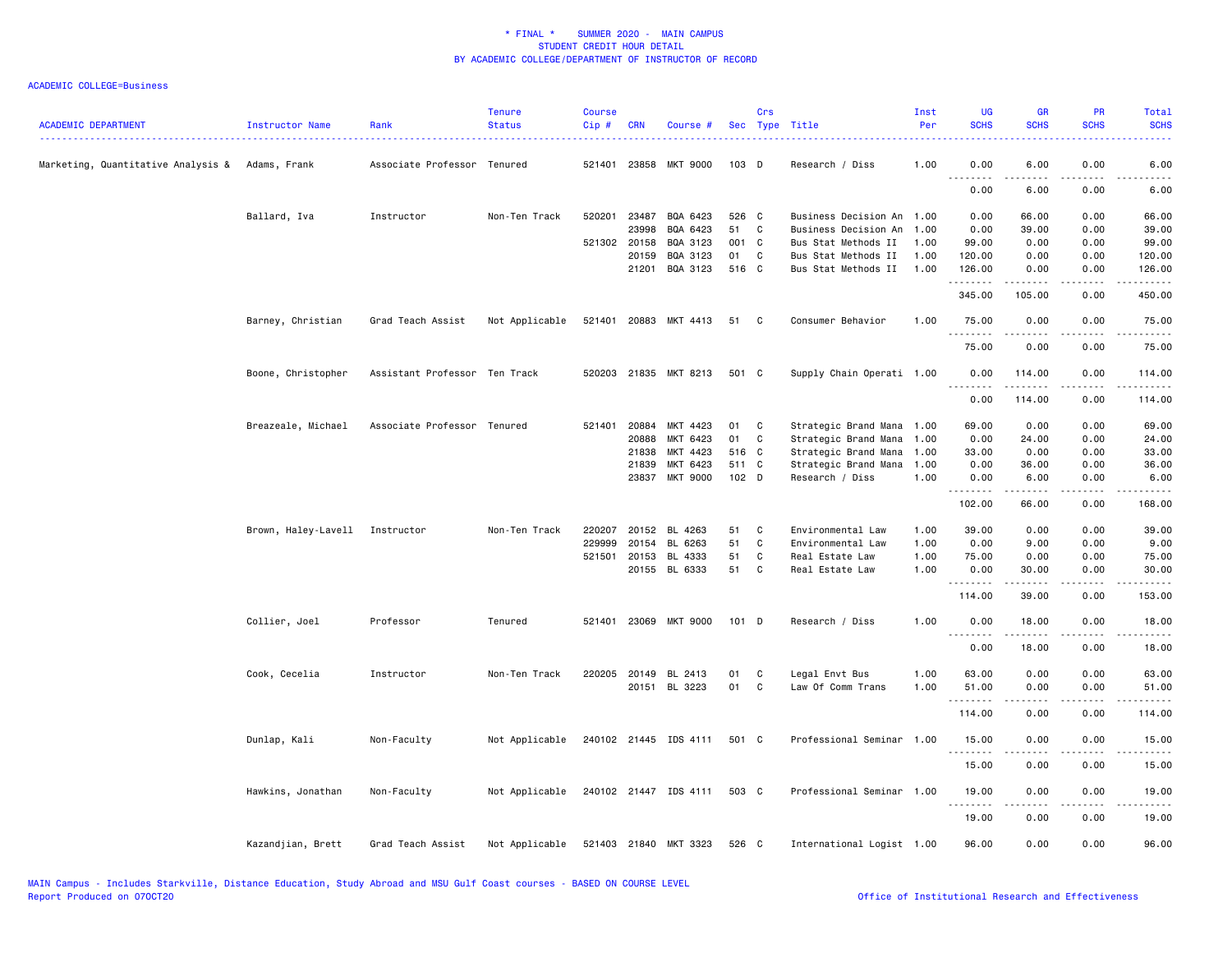| <b>ACADEMIC DEPARTMENT</b>                                                | Instructor Name     | Rank                        | <b>Tenure</b><br><b>Status</b> | <b>Course</b><br>Cip# | <b>CRN</b>   | Course #              |       | Crs            | Sec Type Title      | Inst<br>Per | <b>UG</b><br><b>SCHS</b> | <b>GR</b><br><b>SCHS</b>    | <b>PR</b><br><b>SCHS</b>                                                                                                          | Total<br><b>SCHS</b>  |
|---------------------------------------------------------------------------|---------------------|-----------------------------|--------------------------------|-----------------------|--------------|-----------------------|-------|----------------|---------------------|-------------|--------------------------|-----------------------------|-----------------------------------------------------------------------------------------------------------------------------------|-----------------------|
|                                                                           |                     |                             |                                |                       |              |                       |       |                |                     |             |                          |                             |                                                                                                                                   |                       |
|                                                                           |                     |                             |                                |                       |              |                       |       |                |                     |             | 96.00                    | 0.00                        | 0.00                                                                                                                              | 96.00                 |
| Marketing, Quantitative Analysis & Lueg, Jason                            |                     | Professor                   | Tenured                        | 521401                | 21793        | MKT 4813              | 01    | C.             | Marketing-Mgt       | 1.00        | 63.00                    | 0.00                        | 0.00                                                                                                                              | 63.00                 |
|                                                                           |                     |                             |                                | 521803                |              | 21794 MKT 3213        | 01    | C.             | Retailing           | 1.00        | 126.00<br>.              | 0.00                        | 0.00                                                                                                                              | 126.00                |
|                                                                           |                     |                             |                                |                       |              |                       |       |                |                     |             | 189.00                   | 0.00                        | 0.00                                                                                                                              | 189.00                |
|                                                                           | Lueg, Nicole        | Professor                   | Tenured                        |                       |              | 521402 20885 MKT 4533 | 01    | C C            | Marketing Research  | 1.00        | 93.00                    | 0.00                        | 0.00                                                                                                                              | 93.00                 |
|                                                                           |                     |                             |                                |                       |              |                       |       |                |                     |             | 93.00                    | 0.00                        | 0.00                                                                                                                              | 93.00                 |
|                                                                           | Mallette, Stephanie | Instructor                  | Non-Ten Track                  | 220205                | 21199        | BL 2413               | 526 C |                | Legal Envt Bus      | 1.00        | 48.00                    | 0.00                        | 0.00                                                                                                                              | 48.00                 |
|                                                                           |                     |                             |                                |                       |              | 229999 21200 BL 8113  | 511 C |                | Law Ethics Disp Res | 1.00        | 0.00                     | 36.00                       | 0.00                                                                                                                              | 36.00                 |
|                                                                           |                     |                             |                                |                       |              |                       |       |                |                     |             | .<br>48.00               | $- - - - -$<br>36.00        | .<br>0.00                                                                                                                         | .<br>84.00            |
|                                                                           | Moore, Robert       | Professor                   | Tenured                        |                       | 521302 20156 | BQA 2113              | 001 C |                | Bus Stat Methods I  | 1.00        | 42.00                    | 0.00                        | 0.00                                                                                                                              | 42.00                 |
|                                                                           |                     |                             |                                |                       | 20157        | BQA 2113              | 01 C  |                | Bus Stat Methods I  | 1.00        | 66.00                    | 0.00                        | 0.00                                                                                                                              | 66.00                 |
|                                                                           |                     |                             |                                |                       | 521401 20875 | MKT 3013              | 01 C  |                | Principles Of Mkt   | 1.00        | 153.00                   | 0.00                        | 0.00                                                                                                                              | 153.00                |
|                                                                           |                     |                             |                                |                       |              | 21509 MKT 3013        | 526 C |                | Principles Of Mkt   | 1.00        | 90.00<br>.               | 0.00                        | 0.00<br>$\frac{1}{2} \left( \frac{1}{2} \right) \left( \frac{1}{2} \right) \left( \frac{1}{2} \right) \left( \frac{1}{2} \right)$ | 90.00                 |
|                                                                           |                     |                             |                                |                       |              |                       |       |                |                     |             | 351.00                   | 0.00                        | 0.00                                                                                                                              | 351.00                |
|                                                                           | Pompelia, Anthony   | Non-Employee                | Not Applicable                 |                       |              | 521401 23260 MKT 4113 | 501 C |                | Personal Selling    | 1.00        | 18.00<br>.               | 0.00                        | 0.00<br>$\frac{1}{2} \left( \frac{1}{2} \right) \left( \frac{1}{2} \right) \left( \frac{1}{2} \right) \left( \frac{1}{2} \right)$ | 18.00                 |
|                                                                           |                     |                             |                                |                       |              |                       |       |                |                     |             | 18.00                    | 0.00                        | 0.00                                                                                                                              | 18.00                 |
|                                                                           | Shanahan, Kevin     | Associate Professor Tenured |                                | 521401                | 21510        | MKT 8153              | 511 C |                | Strategic Marketing | 1.00        | 0.00                     | 132.00                      | 0.00                                                                                                                              | 132.00                |
|                                                                           |                     |                             |                                |                       | 21796        | MKT 4123              | 51 C  |                | Advertising         | 1.00        | 108.00                   | 0.00                        | 0.00                                                                                                                              | 108.00                |
|                                                                           |                     |                             |                                |                       |              | 521403 21795 MKT 3933 | 51    | C <sub>1</sub> | International Mkt   | 1.00        | 39.00                    | 0.00                        | 0.00                                                                                                                              | 39.00                 |
|                                                                           |                     |                             |                                |                       |              |                       |       |                |                     |             | 147.00                   | 132.00                      | 0.00                                                                                                                              | 279.00                |
| -----------------------------------<br>Marketing, Quantitative Analysis & |                     |                             |                                |                       |              |                       |       |                |                     |             | ========<br>1726.00      | $=$ = = = = = = =<br>516.00 | ========<br>0.00                                                                                                                  | ==========<br>2242.00 |
| -----------------------------------                                       |                     |                             |                                |                       |              |                       |       |                |                     |             | ========                 | ========= ========          |                                                                                                                                   | ==========            |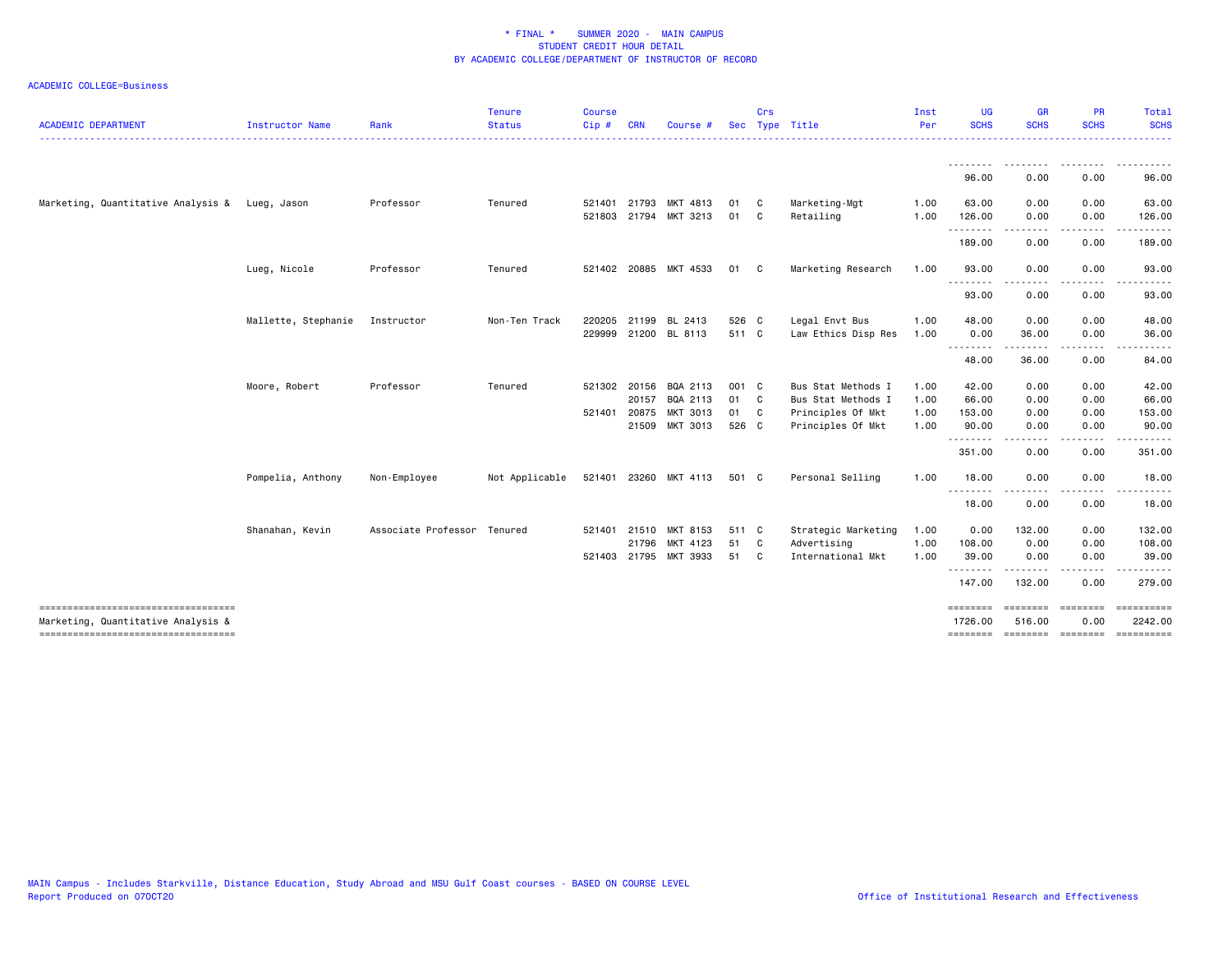| <b>ACADEMIC DEPARTMENT</b>                                     | Instructor Name   | Rank                              | <b>Tenure</b><br><b>Status</b> | <b>Course</b><br>Cip# | <b>CRN</b> | Course #              |       | Crs            | Sec Type Title            | Inst<br>Per | <b>UG</b><br><b>SCHS</b><br>. | <b>GR</b><br><b>SCHS</b> | <b>PR</b><br><b>SCHS</b> | Total<br><b>SCHS</b><br>. |
|----------------------------------------------------------------|-------------------|-----------------------------------|--------------------------------|-----------------------|------------|-----------------------|-------|----------------|---------------------------|-------------|-------------------------------|--------------------------|--------------------------|---------------------------|
| School of Accountancy                                          | Addy, Noel        | Associate Professor Tenured       |                                | 520301                | 20010      | ACC 2023              | 01    | $\mathbf{C}$   | Prin Managerial Acct 1.00 |             | 84.00                         | 0.00                     | 0.00                     | 84.00                     |
|                                                                |                   |                                   |                                |                       |            | 21161 ACC 8213        | 521 C |                | Fin & Acc Report Ana 1.00 |             | 0.00                          | 111.00                   | 0.00                     | 111.00                    |
|                                                                |                   |                                   |                                |                       |            | 21736 ACC 3033        | 51 C  |                | Intermediate Acc II 1.00  |             | 93.00<br>.                    | 0.00<br>.                | 0.00<br>$\frac{1}{2}$    | 93.00<br>.                |
|                                                                |                   |                                   |                                |                       |            |                       |       |                |                           |             | 177.00                        | 111.00                   | 0.00                     | 288.00                    |
|                                                                | Berglund, Nathan  | Assistant Professor Ten Track     |                                |                       |            | 520301 21735 ACC 4033 | 01    | C <sub>1</sub> | Auditing                  | 1.00        | 51.00                         | 0.00                     | 0.00                     | 51.00                     |
|                                                                |                   |                                   |                                |                       |            | 23092 ACC 8033        | 01    | C              | Assurance and Data A 1.00 |             | 0.00<br><u>.</u>              | 153.00                   | 0.00<br>.                | 153.00<br>.               |
|                                                                |                   |                                   |                                |                       |            |                       |       |                |                           |             | 51.00                         | 153.00                   | 0.00                     | 204.00                    |
|                                                                | Gardner, Virginia | Non-Faculty                       | Not Applicable                 |                       |            | 520301 21160 ACC 2203 | 501 C |                | Survey of Accounting 1.00 |             | 72.00<br>.                    | 0.00<br>.                | 0.00<br>.                | 72.00<br>.                |
|                                                                |                   |                                   |                                |                       |            |                       |       |                |                           |             | 72.00                         | 0.00                     | 0.00                     | 72.00                     |
|                                                                | Herring, Clyde    | Clinical Assoc Prof Non-Ten Track |                                | 520301                |            | 20012 ACC 3013        | 51    | $\mathbf{C}$   | Cost Accounting           | 1.00        | 108.00                        | 0.00                     | 0.00                     | 108.00                    |
|                                                                |                   |                                   |                                |                       | 20019      | ACC 8013              | 51    | C              | Sem-Fin Acc Theory        | 1.00        | 0.00                          | 150.00                   | 0.00                     | 150.00                    |
|                                                                |                   |                                   |                                |                       |            | 20023 ACC 8213        | 01    | C <sub>1</sub> | Fin & Acc Report Ana 1.00 |             | 0.00                          | 126.00                   | 0.00                     | 126.00                    |
|                                                                |                   |                                   |                                |                       |            |                       |       |                |                           |             | .<br>108.00                   | 276.00                   | 0.00                     | .<br>384.00               |
|                                                                | Pannell, Angela   | Instructor                        | Non-Ten Track                  | 520301                | 20005      | ACC 2013              | 001 C |                | Prin Financial Acct       | 1.00        | 111.00                        | 0.00                     | 0.00                     | 111.00                    |
|                                                                |                   |                                   |                                |                       |            | 20011 ACC 2023        | 51    | $\mathbf{C}$   | Prin Managerial Acct 1.00 |             | 135.00                        | 0.00                     | 0.00                     | 135.00                    |
|                                                                |                   |                                   |                                |                       |            | 21159 ACC 2023        | 506 C |                | Prin Managerial Acct 1.00 |             | 72.00<br>.                    | 0.00                     | 0.00                     | 72.00                     |
|                                                                |                   |                                   |                                |                       |            |                       |       |                |                           |             | 318.00                        | 0.00                     | 0.00                     | 318.00                    |
|                                                                | Stancill, Alan    | Assistant Professor Ten Track     |                                | 520301                |            | 20013 ACC 3023        | 01    | C <sub>1</sub> | Intermediate Acc I        | 1.00        | 60.00                         | 0.00                     | 0.00                     | 60.00                     |
|                                                                |                   |                                   |                                |                       |            | 521601 21734 ACC 4013 | 01    | C              | Income Tax I              | 1.00        | 48.00                         | 0.00                     | 0.00                     | 48.00                     |
|                                                                |                   |                                   |                                |                       |            |                       |       |                |                           |             | .<br>108.00                   | .<br>0.00                | .<br>0.00                | .<br>108.00               |
|                                                                | Trinkle, Bradley  | Associate Professor Tenured       |                                | 520301                | 20006      | ACC 2013              | 01    | $\mathbf{C}$   | Prin Financial Acct       | 1.00        | 150.00                        | 0.00                     | 0.00                     | 150.00                    |
|                                                                |                   |                                   |                                |                       | 20009      | ACC 2023              | 001 C |                | Prin Managerial Acct 1.00 |             | 36.00                         | 0.00                     | 0.00                     | 36.00                     |
|                                                                |                   |                                   |                                |                       | 20021      | ACC 8043              | 01 C  |                | Fraud Examination         | 1.00        | 0.00                          | 147.00                   | 0.00                     | 147.00                    |
|                                                                |                   |                                   |                                |                       |            |                       |       |                |                           |             | .<br>186.00                   | .<br>147.00              | .<br>0.00                | .<br>333.00               |
|                                                                | Walker, Arthur    | Clinical Assist Pro Non-Ten Track |                                | 520301                | 20007      | ACC 2013              | 51    | $\mathbf{C}$   | Prin Financial Acct       | 1.00        | 135.00                        | 0.00                     | 0.00                     | 135.00                    |
|                                                                |                   |                                   |                                |                       | 20017      | ACC 6063              | 51    | C              | Income Tax II             | 1.00        | 0.00                          | 135.00                   | 0.00                     | 135.00                    |
|                                                                |                   |                                   |                                |                       | 20022      | ACC 8183              | 01    | C              | International Accoun 1.00 |             | 0.00                          | 60.00                    | 0.00                     | 60.00                     |
|                                                                |                   |                                   |                                |                       |            | 521601 20015 ACC 4063 | 51    | C.             | Income Tax II             | 1.00        | 6.00<br>.                     | 0.00<br>$- - - - -$      | 0.00<br>$\frac{1}{2}$    | 6.00<br>.                 |
|                                                                |                   |                                   |                                |                       |            |                       |       |                |                           |             | 141.00                        | 195.00                   | 0.00                     | 336.00                    |
| =====================================<br>School of Accountancy |                   |                                   |                                |                       |            |                       |       |                |                           |             | ========<br>1161.00           | 882.00                   | 0.00                     | ==========<br>2043.00     |
| =====================================                          |                   |                                   |                                |                       |            |                       |       |                |                           |             | ========                      | --------- --------       |                          | ==========                |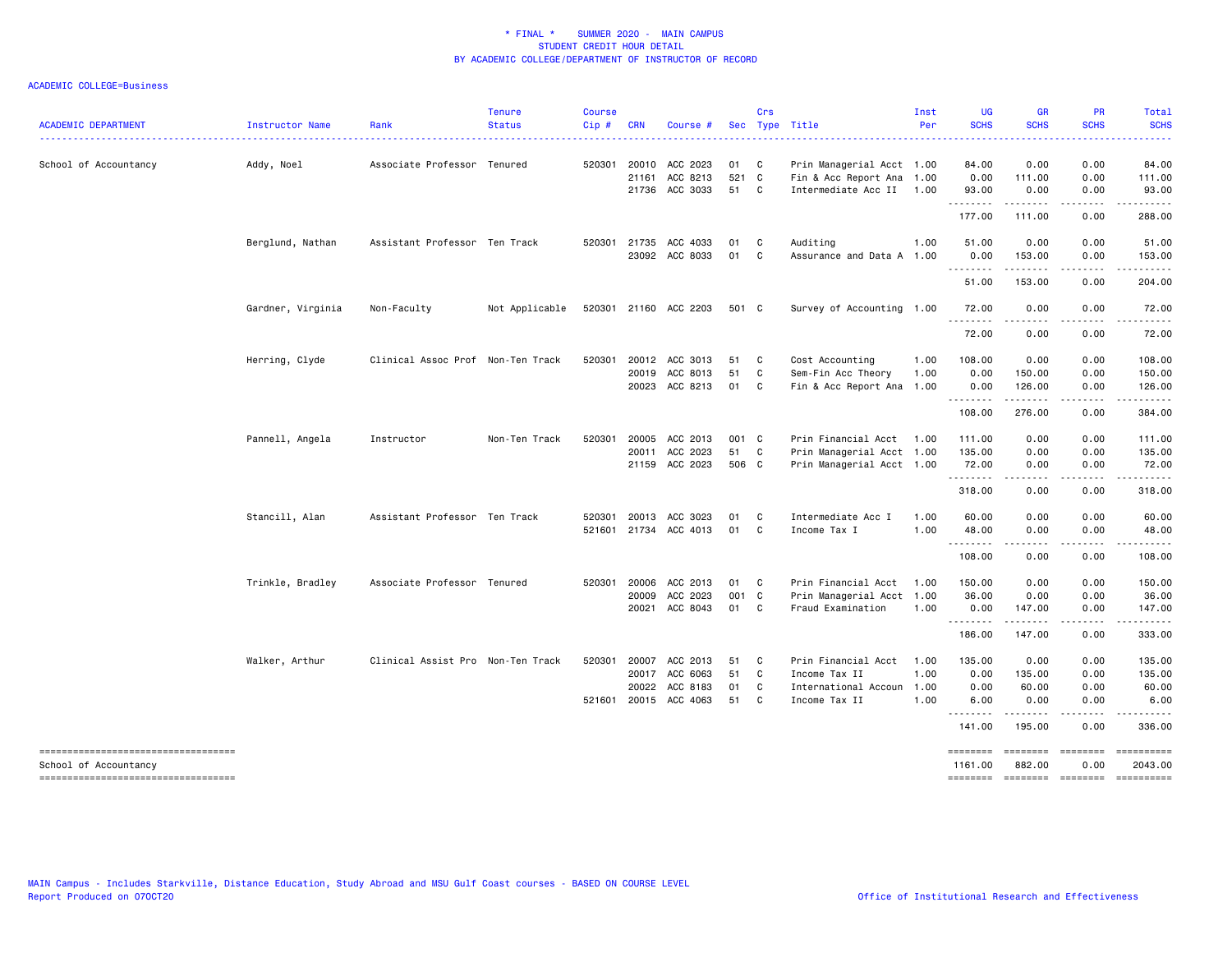| <b>ACADEMIC DEPARTMENT</b>                           | Instructor Name                   | Rank                                   | <b>Tenure</b><br><b>Status</b> | <b>Course</b><br>$Cip$ # | <b>CRN</b>   | Course #              |                  | Crs          | Sec Type Title            | Inst<br>Per | <b>UG</b><br><b>SCHS</b>     | <b>GR</b><br><b>SCHS</b>                                                                                                                                     | <b>PR</b><br><b>SCHS</b> | Total<br><b>SCHS</b> |
|------------------------------------------------------|-----------------------------------|----------------------------------------|--------------------------------|--------------------------|--------------|-----------------------|------------------|--------------|---------------------------|-------------|------------------------------|--------------------------------------------------------------------------------------------------------------------------------------------------------------|--------------------------|----------------------|
| Counseling, Educational Psychology, Abernathy, Larry |                                   | .<br>Research Assoc Prof Non-Ten Track |                                | 422806                   | 20500        | EPY 2513              | 51               | C            | Human Growth & Devel 1.00 |             | 48.00                        | 0.00                                                                                                                                                         | 0.00                     | .<br>48.00           |
|                                                      |                                   |                                        |                                |                          | 22362        | EPY 2513              | 551 C            |              | Human Growth & Devel 1.00 |             | 24.00                        | 0.00                                                                                                                                                         | 0.00                     | 24.00                |
|                                                      |                                   |                                        |                                |                          | 422807 20508 | EPY 3543              | 01               | $\mathbf{C}$ | Psych Of Adoles           | 1.00        | 33.00                        | 0.00                                                                                                                                                         | 0.00                     | 33.00                |
|                                                      |                                   |                                        |                                |                          |              |                       |                  |              |                           |             | .<br>105.00                  | .<br>0.00                                                                                                                                                    | .<br>0.00                | .<br>105.00          |
|                                                      | Akins, Ericka                     | Lecturer                               | Non-Ten Track                  |                          | 131005 21819 | EPY 4073              | 001 C            |              | Personal & Motivatio 1.00 |             | 63.00                        | 0.00                                                                                                                                                         | 0.00                     | 63.00                |
|                                                      |                                   |                                        |                                | 422806                   |              | 20504 EPY 3503        | 01               | $\mathbf{C}$ | Principles of Ed Psy 1.00 |             | 36.00                        | 0.00                                                                                                                                                         | 0.00                     | 36.00                |
|                                                      |                                   |                                        |                                |                          |              |                       |                  |              |                           |             | .<br>99.00                   | 0.00                                                                                                                                                         | 0.00                     | 99.00                |
|                                                      |                                   |                                        |                                |                          |              |                       |                  |              |                           |             |                              |                                                                                                                                                              |                          |                      |
|                                                      | Ball, Kimberly                    | Lecturer                               | Non-Ten Track                  |                          |              | 422807 21332 EPY 3543 | 551 C            |              | Psych Of Adoles           | 1.00        | 66.00<br>--------            | 0.00<br><u>.</u>                                                                                                                                             | 0.00<br>.                | 66.00<br>.           |
|                                                      |                                   |                                        |                                |                          |              |                       |                  |              |                           |             | 66.00                        | 0.00                                                                                                                                                         | 0.00                     | 66.00                |
|                                                      | Bates-Brantley, Kayl Non-Employee |                                        | Not Applicable                 | 130603                   | 20425        | EDF 9443              | 01               | $\mathbf{C}$ | Sngl-Sbjt Res Des Ed 1.00 |             | 0.00                         | 3.00                                                                                                                                                         | 0.00                     | 3.00                 |
|                                                      |                                   |                                        |                                | 422801                   | 20527        | EPY 8890              | 51               | E            | School PSY Practicu 1.00  |             | 0.00                         | 19.00                                                                                                                                                        | 0.00                     | 19.00                |
|                                                      |                                   |                                        |                                |                          | 422805 20518 | EPY 6123              | 51               | C            | App of School Psych 1.00  |             | 0.00                         | 21.00                                                                                                                                                        | 0.00                     | 21.00                |
|                                                      |                                   |                                        |                                |                          | 20519        | EPY 6133              | 01               | C            | Data-Based Decisions 1.00 |             | 0.00                         | 27.00                                                                                                                                                        | 0.00                     | 27.00                |
|                                                      |                                   |                                        |                                |                          | 20530        | EPY 9443              | 01               | C            | Single Subject Desig 1.00 |             | 0.00                         | 30.00                                                                                                                                                        | 0.00                     | 30.00                |
|                                                      |                                   |                                        |                                |                          |              |                       |                  |              |                           |             | 0.00                         | 100.00                                                                                                                                                       | 0.00                     | 100.00               |
|                                                      | Boyles, Caragh                    | Non-Faculty                            | Not Applicable                 | 350103                   | 20543        | EXL 0190              | 102 E            |              | Experiential Learnin 1.00 |             | 12.00                        | 0.00                                                                                                                                                         | 0.00                     | 12.00                |
|                                                      |                                   |                                        |                                |                          | 20544        | EXL 0190              | 51               | E            | Experiential Learnin 1.00 |             | 6.00                         | 0.00                                                                                                                                                         | 0.00                     | 6.00                 |
|                                                      |                                   |                                        |                                |                          |              |                       |                  |              |                           |             | .<br>18.00                   | $\frac{1}{2} \left( \frac{1}{2} \right) \left( \frac{1}{2} \right) \left( \frac{1}{2} \right) \left( \frac{1}{2} \right) \left( \frac{1}{2} \right)$<br>0.00 | المتمالين<br>0.00        | المتمالين<br>18.00   |
|                                                      | Dooley, Kathy                     | Professor                              | Tenured                        | 131101                   | 20279        | COE 8183              | 01               | C            | Utilizing Art in Cou 1.00 |             | 0.00                         | 33.00                                                                                                                                                        | 0.00                     | 33.00                |
|                                                      |                                   |                                        |                                | 422703                   | 20268        | COE 4903              | 01               | C            | Dev Coun/Men Health       | 1.00        | 3.00                         | 0.00                                                                                                                                                         | 0.00                     | 3.00                 |
|                                                      |                                   |                                        |                                |                          | 20270        | COE 6903              | 01               | C            | Dev Coun/Men Health       | 1.00        | 0.00                         | 6.00                                                                                                                                                         | 0.00                     | 6.00                 |
|                                                      |                                   |                                        |                                |                          | 422803 22702 | COE 9000              | 101 D            |              | Research / Diss           | 1.00        | 0.00                         | 3.00                                                                                                                                                         | 0.00                     | 3.00                 |
|                                                      |                                   |                                        |                                |                          | 24053        | COE 9000              | 51               | D            | Research / Diss           | 1.00        | 0.00                         | 2.00                                                                                                                                                         | 0.00                     | 2.00                 |
|                                                      |                                   |                                        |                                |                          | 511501 20283 | COE 8783              | 51               | C            | Counsel Chem Dep Fam      | 1.00        | 0.00                         | 15.00                                                                                                                                                        | 0.00                     | 15.00                |
|                                                      |                                   |                                        |                                |                          | 21820        | COE 8773              | 001 C            |              | Counsel Chem Dep Cli 1.00 |             | 0.00                         | 54.00                                                                                                                                                        | 0.00                     | 54.00                |
|                                                      |                                   |                                        |                                |                          |              |                       |                  |              |                           |             | .<br>3.00                    | .<br>113.00                                                                                                                                                  | .<br>0.00                | .<br>116.00          |
|                                                      | Elder, Anastasia                  | Professor                              | Tenured                        |                          |              | 429999 24029 EPY 9000 | 51               | D            | Research / Diss           | 1.00        | 0.00                         | 1.00                                                                                                                                                         | 0.00                     | 1.00                 |
|                                                      |                                   |                                        |                                |                          |              |                       |                  |              |                           |             | $\sim$ $\sim$ $\sim$<br>0.00 | 1.00                                                                                                                                                         | 0.00                     | 1.00                 |
|                                                      | Gadke, Daniel                     | Associate Professor Tenured            |                                | 429999                   |              | 22698 EPY 9000        | 102 <sub>D</sub> |              | Research / Diss           | 1.00        | 0.00                         | 9.00                                                                                                                                                         | 0.00                     | 9.00                 |
|                                                      |                                   |                                        |                                |                          |              |                       |                  |              |                           |             | .<br>0.00                    | 9.00                                                                                                                                                         | 0.00                     | 9.00                 |
|                                                      | Gainer, Donna                     | Instructor                             | Non-Ten Track                  |                          |              | 130499 22196 EPY 4313 | 551 C            |              | Measure & Eval            | 1.00        | 42.00                        | 0.00                                                                                                                                                         | 0.00                     | 42.00                |
|                                                      |                                   |                                        |                                |                          |              |                       |                  |              |                           |             | .<br>42.00                   | $- - - - -$<br>0.00                                                                                                                                          | .<br>0.00                | 42.00                |
|                                                      | Gallo, Katarzyna                  | Clinical Assist Pro Non-Ten Track      |                                | 130101                   | 20510        | EPY 4033              | 51               | C            | Application Learning 1.00 |             | 15.00                        | 0.00                                                                                                                                                         | 0.00                     | 15.00                |
|                                                      |                                   |                                        |                                | 130499                   | 20502        | EPY 3063              | 01               | $\mathbf{C}$ | Indiv Diff/Exception 1.00 |             | 33.00                        | 0.00                                                                                                                                                         | 0.00                     | 33.00                |
|                                                      |                                   |                                        |                                | 231303                   | 20507        | EPY 3513              | 01               | C            | Behavioral Sci Writi 1.00 |             | 45.00                        | 0.00                                                                                                                                                         | 0.00                     | 45.00                |
|                                                      |                                   |                                        |                                |                          |              |                       |                  |              |                           |             |                              |                                                                                                                                                              |                          |                      |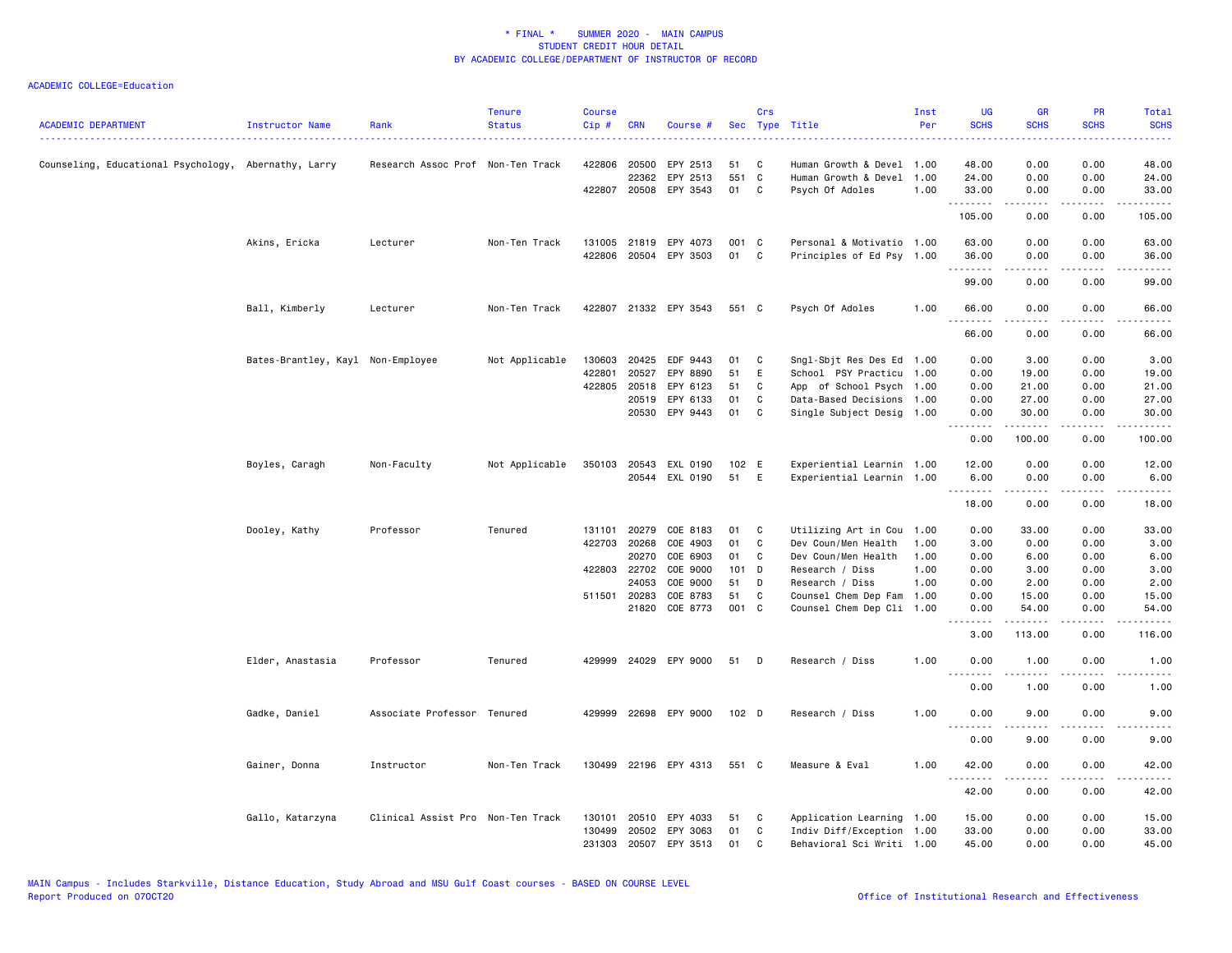| <b>ACADEMIC DEPARTMENT</b>                            | Instructor Name     | Rank                          | <b>Tenure</b><br><b>Status</b> | <b>Course</b><br>Cip# | CRN          | Course #              |         | Crs            | Sec Type Title            | Inst<br>Per | <b>UG</b><br><b>SCHS</b>            | <b>GR</b><br><b>SCHS</b>                                                                                                                                                                 | <b>PR</b><br><b>SCHS</b> | <b>Total</b><br><b>SCHS</b> |
|-------------------------------------------------------|---------------------|-------------------------------|--------------------------------|-----------------------|--------------|-----------------------|---------|----------------|---------------------------|-------------|-------------------------------------|------------------------------------------------------------------------------------------------------------------------------------------------------------------------------------------|--------------------------|-----------------------------|
|                                                       |                     |                               |                                |                       |              |                       |         |                |                           |             | 93.00                               | 0.00                                                                                                                                                                                     | 0.00                     | 93.00                       |
| Counseling, Educational Psychology, Goldberg, Rebecca |                     | Associate Professor Tenured   |                                |                       |              | 131102 20278 COE 8143 | 51      | C              | Grief Counseling          | 1.00        | 0.00                                | 18.00                                                                                                                                                                                    | 0.00                     | 18.00                       |
|                                                       |                     |                               |                                |                       |              |                       |         |                |                           |             | $  -$<br>.<br>0.00                  | 18.00                                                                                                                                                                                    | 0.00                     | 18.00                       |
|                                                       | Gooden-Hunley, Lisa | Non-Faculty                   | Not Applicable                 | 350103                | 20288        | CP 2103               | 101 E   |                | First Work Sem            | 1.00        | 186.00                              | 0.00                                                                                                                                                                                     | 0.00                     | 186.00                      |
|                                                       |                     |                               |                                |                       | 20289        | CP 2203               | 101 E   |                | Second Work Sem           | 1.00        | 231.00                              | 0.00                                                                                                                                                                                     | 0.00                     | 231.00                      |
|                                                       |                     |                               |                                |                       | 20290        | CP 3303               | 101 E   |                | Third Work Sem            | 1.00        | 222.00                              | 0.00                                                                                                                                                                                     | 0.00                     | 222.00                      |
|                                                       |                     |                               |                                |                       | 20291        | CP 3403               | 101 E   |                | Fourth Work Sem           | 1.00        | 33.00                               | 0.00                                                                                                                                                                                     | 0.00                     | 33.00                       |
|                                                       |                     |                               |                                |                       | 20292        | CP 4503               | 101 E   |                | Fifth Work Sem            | 1.00        | 69.00                               | 0.00                                                                                                                                                                                     | 0.00                     | 69.00                       |
|                                                       |                     |                               |                                |                       | 20293        | CP 4603               | 101 E   |                | Sixth Work Sem            | 1.00        | 6.00                                | 0.00                                                                                                                                                                                     | 0.00                     | 6.00                        |
|                                                       |                     |                               |                                |                       | 20294        | CP 4703               | 101 E   |                | Seventh Work Sem          | 1.00        | 6.00                                | 0.00                                                                                                                                                                                     | 0.00                     | 6.00                        |
|                                                       |                     |                               |                                |                       | 20542        | EXL 0190              | 101 E   |                | Experiential Learnin      | 1.00        | 15.00                               | 0.00                                                                                                                                                                                     | 0.00                     | 15.00                       |
|                                                       |                     |                               |                                |                       | 20552        | EXL 3100              | 101 E   |                | CCPP Internship I         | 1.00        | 54.00                               | 0.00                                                                                                                                                                                     | 0.00                     | 54.00                       |
|                                                       |                     |                               |                                |                       | 21567        | CP 2203               | 601 E   |                | Second Work Sem           | 1.00        | 6.00                                | 0.00                                                                                                                                                                                     | 0.00                     | 6.00                        |
|                                                       |                     |                               |                                |                       | 21568        | CP 3303               | 601 E   |                | Third Work Sem            | 1.00        | 12.00                               | 0.00                                                                                                                                                                                     | 0.00                     | 12.00                       |
|                                                       |                     |                               |                                |                       | 521001 20296 | CP 8013               | 101 E   |                | First Work Sem            | 1.00        | 0.00                                | 15.00                                                                                                                                                                                    | 0.00                     | 15.00                       |
|                                                       |                     |                               |                                |                       |              | 20554 EXL 3200        | 101 E   |                | CCPP Internship I         | 1.00        | 6.00<br>.                           | 0.00<br>.                                                                                                                                                                                | 0.00<br>.                | 6.00<br>2.2.2.2.1           |
|                                                       |                     |                               |                                |                       |              |                       |         |                |                           |             | 846.00                              | 15.00                                                                                                                                                                                    | 0.00                     | 861.00                      |
|                                                       | Justice, Cheryl     | Associate Professor Tenured   |                                | 131101                | 20284        | COE 8913              | 01      | C              | Counseling Children       | 1.00        | 0.00                                | 21.00                                                                                                                                                                                    | 0.00                     | 21.00                       |
|                                                       |                     |                               |                                |                       | 422803 20272 | COE 8043              | 001     | C              | Group Tech & Proced       | 1.00        | 0.00                                | 30.00                                                                                                                                                                                    | 0.00                     | 30.00                       |
|                                                       |                     |                               |                                |                       | 20273        | COE 8043              | 01      | C              | Group Tech & Proced       | 1.00        | 0.00                                | 33.00                                                                                                                                                                                    | 0.00                     | 33.00                       |
|                                                       |                     |                               |                                |                       | 23507        | COE 7000              | 01      | Ι              | Directed Indiv Study      | 1.00        | 0.00                                | 1.00                                                                                                                                                                                     | 0.00                     | 1.00                        |
|                                                       |                     |                               |                                |                       | 23755        | COE 7000              | 02      | Ι              | Directed Indiv Study      | 1.00        | 0.00                                | 1.00                                                                                                                                                                                     | 0.00                     | 1.00                        |
|                                                       |                     |                               |                                |                       | 23839        | COE 7000              | $101$ I |                | Directed Indiv Study 1.00 |             | 0.00<br>$\sim$ $\sim$ $\sim$ $\sim$ | 2.00<br>-----                                                                                                                                                                            | 0.00<br>د د د د          | 2.00<br>$- - - -$           |
|                                                       |                     |                               |                                |                       |              |                       |         |                |                           |             | 0.00                                | 88.00                                                                                                                                                                                    | 0.00                     | 88.00                       |
|                                                       | Karriem, Dinetta    | Non-Faculty                   | Not Applicable                 |                       |              | 131101 23983 COE 4000 | 01      | $\blacksquare$ | Directed Indiv Study 1.00 |             | 3.00<br>.                           | 0.00<br>$\frac{1}{2} \left( \frac{1}{2} \right) \left( \frac{1}{2} \right) \left( \frac{1}{2} \right) \left( \frac{1}{2} \right) \left( \frac{1}{2} \right)$                             | 0.00<br>.                | 3.00<br>$- - - -$           |
|                                                       |                     |                               |                                |                       |              |                       |         |                |                           |             | 3.00                                | 0.00                                                                                                                                                                                     | 0.00                     | 3.00                        |
|                                                       | Looby, Eugenie      | Professor                     | Tenured                        | 131101                | 20281        | COE 8623              | 01      | C              | Adv Law/Ethics in Co      | 1.00        | 0.00                                | 21.00                                                                                                                                                                                    | 0.00                     | 21.00                       |
|                                                       |                     |                               |                                | 422707                | 20276        | COE 8073              | 01      | C              | Cultural Found/Couns      | 1.00        | 0.00                                | 48.00                                                                                                                                                                                    | 0.00                     | 48.00                       |
|                                                       |                     |                               |                                | 422803                | 20286        | COE 9053              | 101     | C              | Adv Multicultural Co      | 1.00        | 0.00                                | 15.00                                                                                                                                                                                    | 0.00                     | 15.00                       |
|                                                       |                     |                               |                                |                       | 22705        | COE 9000              | 104 D   |                | Research / Diss           | 1.00        | 0.00<br><u>.</u>                    | 1.00<br>.                                                                                                                                                                                | 0.00<br>.                | 1.00<br>.                   |
|                                                       |                     |                               |                                |                       |              |                       |         |                |                           |             | 0.00                                | 85.00                                                                                                                                                                                    | 0.00                     | 85.00                       |
|                                                       | Mazahreh, Laith     | Assistant Professor Ten Track |                                | 422803                | 20271        | COE 8023              | 51      | C              | Counseling Theory         | 1.00        | 0.00                                | 15.00                                                                                                                                                                                    | 0.00                     | 15.00                       |
|                                                       |                     |                               |                                | 511508                | 20282        | COE 8753              | 001 C   |                | Stress Management Co      | 1.00        | 0.00                                | 21.00                                                                                                                                                                                    | 0.00                     | 21.00                       |
|                                                       |                     |                               |                                |                       |              |                       |         |                |                           |             |                                     |                                                                                                                                                                                          |                          |                             |
|                                                       |                     |                               |                                |                       |              |                       |         |                |                           |             | 0.00                                | 36.00                                                                                                                                                                                    | 0.00                     | 36.00                       |
|                                                       | McCleon, Tawny      | Associate Professor Tenured   |                                | 422806 20531          |              | EPY 9730              | 101 E   |                | Doc Psy Internship        | 1.00        | 0.00                                | 48.00                                                                                                                                                                                    | 0.00                     | 48.00                       |
|                                                       |                     |                               |                                |                       |              | 429999 22699 EPY 9000 | 103 D   |                | Research / Diss           | 1.00        | 0.00                                | 14.00                                                                                                                                                                                    | 0.00                     | 14.00                       |
|                                                       |                     |                               |                                |                       |              |                       |         |                |                           |             | .<br>0.00                           | $\frac{1}{2} \left( \frac{1}{2} \right) \left( \frac{1}{2} \right) \left( \frac{1}{2} \right) \left( \frac{1}{2} \right) \left( \frac{1}{2} \right) \left( \frac{1}{2} \right)$<br>62.00 | د د د د<br>0.00          | المتمام<br>62.00            |
|                                                       |                     |                               |                                |                       |              |                       |         |                |                           |             |                                     |                                                                                                                                                                                          |                          |                             |
|                                                       | Palmer, Charles     | Associate Professor Tenured   |                                |                       | 512310 21821 | COE 6373              | 51      | B              | Voc Assessmnt Sp Per 1.00 |             | 0.00                                | 24.00                                                                                                                                                                                    | 0.00                     | 24.00                       |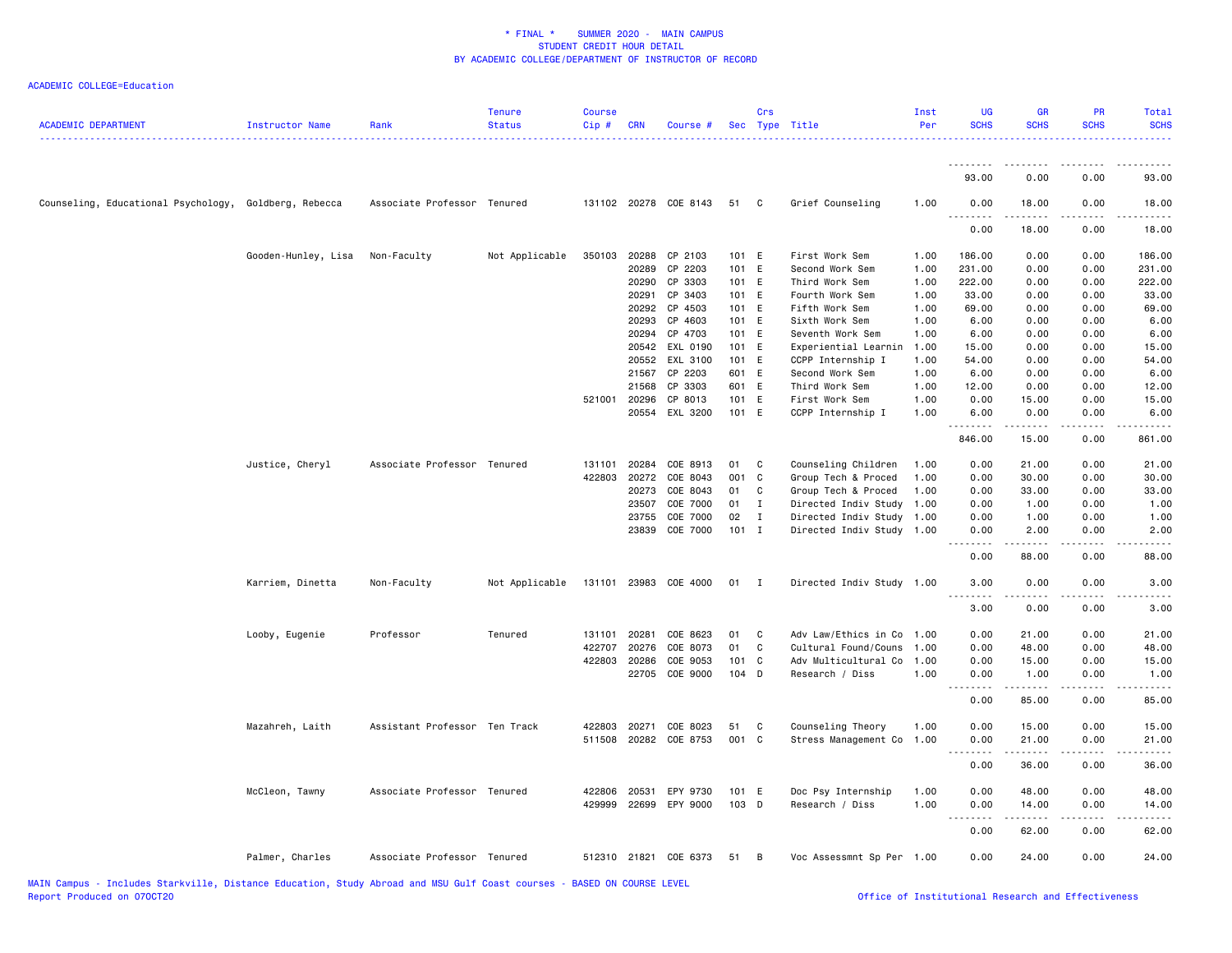| <b>ACADEMIC DEPARTMENT</b>                                                   | <b>Instructor Name</b>           | Rank                                               | <b>Tenure</b><br><b>Status</b>       | <b>Course</b><br>Cip# | CRN   | Course                | Sec   | Crs          | Type Title                | Inst<br>Per | UG<br><b>SCHS</b>            | <b>GR</b><br><b>SCHS</b> | <b>PR</b><br><b>SCHS</b> | Total<br><b>SCHS</b>  |
|------------------------------------------------------------------------------|----------------------------------|----------------------------------------------------|--------------------------------------|-----------------------|-------|-----------------------|-------|--------------|---------------------------|-------------|------------------------------|--------------------------|--------------------------|-----------------------|
|                                                                              |                                  |                                                    |                                      |                       |       |                       |       |              |                           |             |                              |                          |                          |                       |
|                                                                              |                                  |                                                    |                                      |                       |       |                       |       |              |                           |             | 0.00                         | 24.00                    | 0.00                     | 24.00                 |
| Counseling, Educational Psychology, Seymour, Dana                            |                                  | Lecturer                                           | Non-Ten Track                        |                       |       | 130604 21337 EPY 8473 | 501 C |              | Mid Level Assessment 1.00 |             | 0.00<br>.                    | 45.00                    | 0.00<br>$- - - -$        | 45.00                 |
|                                                                              |                                  |                                                    |                                      |                       |       |                       |       |              |                           |             | 0.00                         | 45.00                    | 0.00                     | 45.00                 |
|                                                                              | Stinson-Perez, Sylvi Non-Faculty |                                                    | Not Applicable 131009 22226 COE 6323 |                       |       |                       | 501 C |              | Sensory Aid Technlgy 1.00 |             | 0.00<br>.                    | 36.00                    | 0.00                     | 36.00                 |
|                                                                              |                                  |                                                    |                                      |                       |       |                       |       |              |                           |             | 0.00                         | 36.00                    | 0.00                     | 36.00                 |
|                                                                              |                                  | Stratton-Gadke, Kase Associate Professor Ten Track |                                      |                       |       | 429999 22700 EPY 9000 | 104 D |              | Research / Diss           | 1.00        | 0.00<br>$- - -$<br>$- - - -$ | 9.00                     | 0.00                     | 9.00                  |
|                                                                              |                                  |                                                    |                                      |                       |       |                       |       |              |                           |             | 0.00                         | 9.00                     | 0.00                     | 9.00                  |
|                                                                              | Therthani, Sumedha               | Assistant Professor Ten Track                      |                                      |                       |       | 422803 21822 COE 4023 | 51    | C.           | Intro To Counseling       | 1.00        | 18.00                        | 0.00                     | 0.00                     | 18.00                 |
|                                                                              |                                  |                                                    |                                      |                       |       |                       |       |              |                           |             | 18.00                        | 0.00                     | 0.00                     | 18.00                 |
|                                                                              | Wei, Tianlan                     | Assistant Professor Ten Track                      |                                      | 130603 21334          |       | EPY 6214              | 501 C |              | Ed & Psy Statistics       | 1.00        | 0.00                         | 64.00                    | 0.00                     | 64.00                 |
|                                                                              |                                  |                                                    |                                      |                       | 21336 | EPY 8214              | 551 B |              | Int Ed & Psy Stat         | 1.00        | 0.00                         | 16.00                    | 0.00                     | 16.00                 |
|                                                                              |                                  |                                                    |                                      |                       |       | 429999 22701 EPY 9000 | 105 D |              | Research / Diss           | 1.00        | 0.00<br>.                    | 1.00<br>$\cdots$         | 0.00                     | 1.00<br>$\frac{1}{2}$ |
|                                                                              |                                  |                                                    |                                      |                       |       |                       |       |              |                           |             | 0.00                         | 81.00                    | 0.00                     | 81.00                 |
|                                                                              | Wildmon, Mark                    | Lecturer                                           | Non-Ten Track                        | 422801                | 22707 | EPY 8890              | 52 E  |              | School PSY Practicu 1.00  |             | 0.00                         | 21.00                    | 0.00                     | 21.00                 |
|                                                                              |                                  |                                                    |                                      | 422803                | 20526 | EPY 8263              | 51 C  |              | Psy Test Ed Rel Set 1.00  |             | 0.00                         | 54.00                    | 0.00                     | 54.00                 |
|                                                                              |                                  |                                                    |                                      |                       |       | 22873 EPY 8990        | 01    | - B          | Special Topic In EPY 1.00 |             | 0.00                         | 27.00                    | 0.00                     | 27.00                 |
|                                                                              |                                  |                                                    |                                      |                       |       | 422805 20524 EPY 8123 | 01    | $\mathbf{C}$ | Infant/Toddler Asses 1.00 |             | 0.00<br>.                    | 33.00<br>. <b>.</b>      | 0.00<br>$- - - - -$      | 33.00                 |
|                                                                              |                                  |                                                    |                                      |                       |       |                       |       |              |                           |             | 0.00                         | 135.00                   | 0.00                     | 135.00                |
| -------------------------------------<br>Counseling, Educational Psychology, |                                  |                                                    |                                      |                       |       |                       |       |              |                           |             | ========<br>1293.00          | 857.00                   | 0.00                     | ==========<br>2150.00 |
| -------------------------------------                                        |                                  |                                                    |                                      |                       |       |                       |       |              |                           |             | ========                     | eccesse essesse:         |                          | ==========            |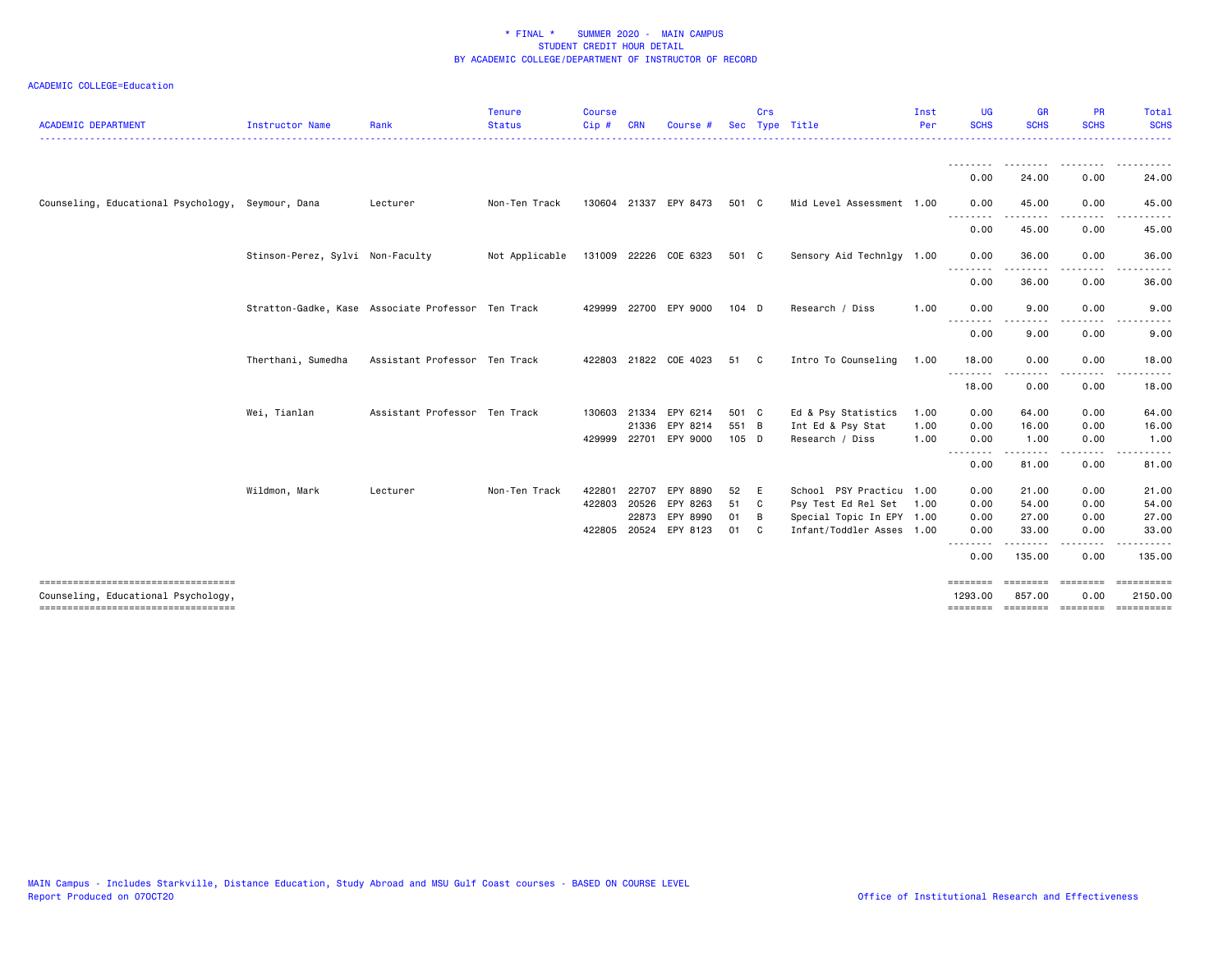| <b>ACADEMIC DEPARTMENT</b>                          | Instructor Name   | Rank                              | <b>Tenure</b><br><b>Status</b> | <b>Course</b><br>Cip # | <b>CRN</b>                                     | Course #                                                                    |                                           | Crs               | Sec Type Title                                                                                                                           | Inst<br>Per                  | <b>UG</b><br><b>SCHS</b>                        | <b>GR</b><br><b>SCHS</b>                                                                                                                                     | <b>PR</b><br><b>SCHS</b>                             | Total<br><b>SCHS</b><br>والمرامين مرابط    |
|-----------------------------------------------------|-------------------|-----------------------------------|--------------------------------|------------------------|------------------------------------------------|-----------------------------------------------------------------------------|-------------------------------------------|-------------------|------------------------------------------------------------------------------------------------------------------------------------------|------------------------------|-------------------------------------------------|--------------------------------------------------------------------------------------------------------------------------------------------------------------|------------------------------------------------------|--------------------------------------------|
| Curriculum, Instruction & Special E Alley, Kathleen |                   | Associate Professor Tenured       |                                | 131202 21291           | 131203 21540                                   | EDE 3343<br>RDG 8123<br>131315 21013 RDG 8713                               | 501 C<br>501<br>01                        | $\mathbf{C}$<br>E | Teach Adoles Lit<br>Sup MidSch Lit Learn 1.00<br>Tch Struggling Reade 1.00                                                               | 1.00                         | 39.00<br>0.00<br>0.00                           | 0.00<br>15.00<br>21.00                                                                                                                                       | 0.00<br>0.00<br>0.00                                 | 39.00<br>15.00<br>21.00                    |
|                                                     |                   |                                   |                                |                        |                                                |                                                                             |                                           |                   |                                                                                                                                          |                              | .<br>39.00                                      | . <b>.</b><br>36.00                                                                                                                                          | .<br>0.00                                            | .<br>75.00                                 |
|                                                     | Anthony, Kenneth  | Associate Professor Tenured       |                                |                        |                                                | 131203 21312 EDS 8243                                                       | 501 C                                     |                   | Adv. Plan Manage Lea 1.00                                                                                                                |                              | 0.00<br>.                                       | 87.00<br>.                                                                                                                                                   | 0.00<br>.                                            | 87.00                                      |
|                                                     |                   |                                   |                                |                        |                                                |                                                                             |                                           |                   |                                                                                                                                          |                              | 0.00                                            | 87.00                                                                                                                                                        | 0.00                                                 | 87.00                                      |
|                                                     | Brenner, Devon    | Professor                         | Tenured                        |                        |                                                | 131202 24033 EDE 9000                                                       | 51                                        | D                 | Research / Diss                                                                                                                          | 1.00                         | 0.00<br>.                                       | 1.00<br>$\frac{1}{2} \left( \frac{1}{2} \right) \left( \frac{1}{2} \right) \left( \frac{1}{2} \right) \left( \frac{1}{2} \right) \left( \frac{1}{2} \right)$ | 0.00<br>.                                            | 1.00<br>$\frac{1}{2}$                      |
|                                                     |                   |                                   |                                |                        |                                                |                                                                             |                                           |                   |                                                                                                                                          |                              | 0.00                                            | 1.00                                                                                                                                                         | 0.00                                                 | 1.00                                       |
|                                                     | Coffey, Kenneth   | Professor                         | Tenured                        |                        | 23715<br>23716<br>23804                        | 131001 21318 EDX 6193<br>EDX 6193<br>EDX 6193<br>EDX 7000<br>23856 EDX 7000 | 501 C<br>502 C<br>503 C<br>502 I<br>501 I |                   | Adv. Plan Special Ed 1.00<br>Adv. Plan Special Ed<br>Adv. Plan Special Ed 1.00<br>Directed Indiv Study 1.00<br>Directed Indiv Study 1.00 | 1.00                         | 0.00<br>0.00<br>0.00<br>0.00<br>0.00            | 75.00<br>75.00<br>84.00<br>1.00<br>1.00                                                                                                                      | 0.00<br>0.00<br>0.00<br>0.00<br>0.00                 | 75.00<br>75.00<br>84.00<br>1.00<br>1.00    |
|                                                     |                   |                                   |                                |                        |                                                |                                                                             |                                           |                   |                                                                                                                                          |                              | 0.00                                            | .<br>236.00                                                                                                                                                  | .<br>0.00                                            | 236.00                                     |
|                                                     | Collier, Matthew  | Lecturer                          | Non-Ten Track                  |                        |                                                | 131001 23717 EDX 6813                                                       | 502 C                                     |                   | Intro Assmt Spec Ed                                                                                                                      | 1.00                         | 0.00                                            | 90.00                                                                                                                                                        | 0.00                                                 | 90.00                                      |
|                                                     |                   |                                   |                                |                        |                                                |                                                                             |                                           |                   |                                                                                                                                          |                              | $\frac{1}{2}$<br>0.00                           | 90.00                                                                                                                                                        | 0.00                                                 | 90.00                                      |
|                                                     | Davis, Louise     | Extension Professor Non-Ten Track |                                |                        |                                                | 190701 22760 HDFS 9000 101 D                                                |                                           |                   | Research/Dissertatio 1.00                                                                                                                |                              | 0.00                                            | 3.00                                                                                                                                                         | 0.00                                                 | 3.00                                       |
|                                                     |                   |                                   |                                |                        |                                                |                                                                             |                                           |                   |                                                                                                                                          |                              | 0.00                                            | 3.00                                                                                                                                                         | 0.00                                                 | 3.00                                       |
|                                                     | Devlin, Sandy     | Professor                         | Tenured                        |                        | 21321<br>21907<br>23719                        | 131001 20432 EDX 8123<br>EDX 8023<br>EDX 9000<br>EDX 8173                   | 01<br>551 C<br>$102$ D<br>506 C           | C                 | Org & Super Sp Ed<br>Fundamentals of Teac<br>Research / Diss<br>Sp Ed In Reg Classrm                                                     | 1.00<br>1.00<br>1.00<br>1.00 | 0.00<br>0.00<br>0.00<br>0.00<br>د د د د<br>0.00 | 12.00<br>30.00<br>15.00<br>87.00<br>144.00                                                                                                                   | 0.00<br>0.00<br>0.00<br>0.00<br>0.00                 | 12.00<br>30.00<br>15.00<br>87.00<br>144.00 |
|                                                     | Diffey, Stephanie | Non-Employee                      | Not Applicable                 |                        |                                                | 131203 21295 EDE 8123                                                       | 501 C                                     |                   | Found Teach MidLev M 1.00                                                                                                                |                              | 0.00                                            | 45.00                                                                                                                                                        | 0.00                                                 | 45.00                                      |
|                                                     |                   |                                   |                                |                        |                                                |                                                                             |                                           |                   |                                                                                                                                          |                              | .<br>0.00                                       | .<br>45.00                                                                                                                                                   | .<br>0.00                                            | .<br>45.00                                 |
|                                                     | Fondren, Patricia | Assistant Professor Ten Track     |                                |                        | 131001 21319<br>23697<br>23718<br>422814 20428 | EDX 6813<br>EDX 4000<br>EDX 6813<br>EDX 3203                                | 501 C<br>$101$ I<br>503 C<br>01           | C                 | Intro Assmt Spec Ed<br>Directed Indiv Study<br>Intro Assmt Spec Ed<br>Intro To Learn Disab                                               | 1.00<br>1.00<br>1.00<br>1.00 | 0.00<br>3.00<br>0.00<br>45.00<br>.              | 87.00<br>0.00<br>60.00<br>0.00<br>.                                                                                                                          | 0.00<br>0.00<br>0.00<br>0.00<br>$\sim$ $\sim$ $\sim$ | 87.00<br>3.00<br>60.00<br>45.00            |
|                                                     |                   |                                   |                                |                        |                                                |                                                                             |                                           |                   |                                                                                                                                          |                              | 48.00                                           | 147.00                                                                                                                                                       | 0.00                                                 | 195.00                                     |
|                                                     | Franz, Dana       | Professor                         | Tenured                        |                        |                                                | 131205 24005 EDS 9000<br>24081 EDS 9000                                     | 01<br>51                                  | D<br>D            | Research / Diss<br>Research / Diss                                                                                                       | 1.00<br>1.00                 | 0.00<br>0.00                                    | 3.00<br>3.00                                                                                                                                                 | 0.00<br>0.00                                         | 3.00<br>3.00                               |
|                                                     |                   |                                   |                                |                        |                                                |                                                                             |                                           |                   |                                                                                                                                          |                              | <u>.</u><br>0.00                                | .<br>6.00                                                                                                                                                    | $\frac{1}{2}$<br>0.00                                | $- - - -$<br>6.00                          |
|                                                     | Hopper, Peggy     | Professor                         | Tenured                        |                        |                                                | 131205 21315 EDS 8623                                                       | 501 C                                     |                   | Effective Instructio 1.00                                                                                                                |                              | 0.00                                            | 24.00                                                                                                                                                        | 0.00                                                 | 24.00                                      |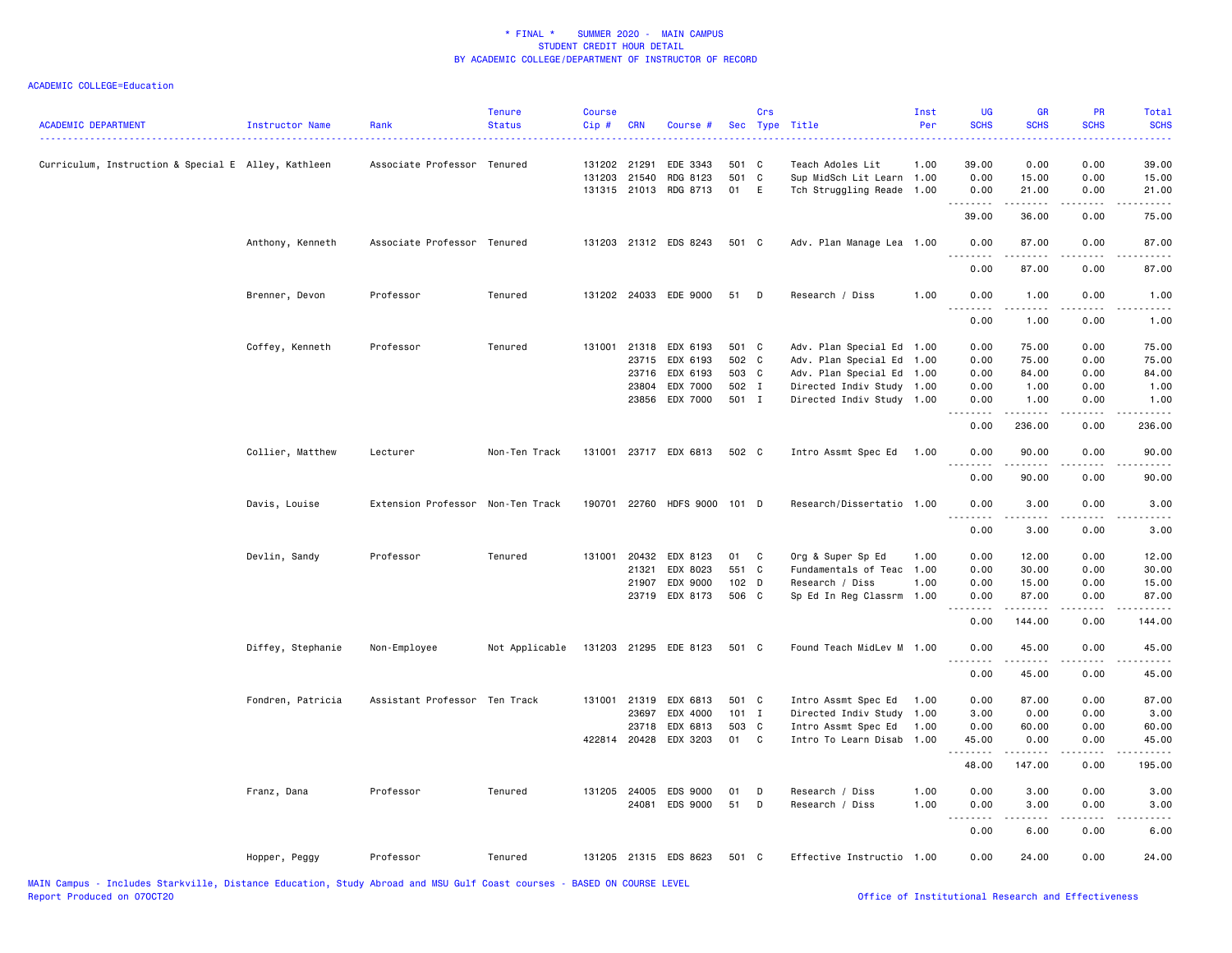| <b>ACADEMIC DEPARTMENT</b>                        | Instructor Name   | Rank                              | <b>Tenure</b><br><b>Status</b> | <b>Course</b><br>Cip# | <b>CRN</b>   | Course #                                |             | Crs | Sec Type Title                       | Inst<br>Per  | <b>UG</b><br><b>SCHS</b> | <b>GR</b><br><b>SCHS</b>                                                                                                                                                                | <b>PR</b><br><b>SCHS</b> | Total<br><b>SCHS</b>   |
|---------------------------------------------------|-------------------|-----------------------------------|--------------------------------|-----------------------|--------------|-----------------------------------------|-------------|-----|--------------------------------------|--------------|--------------------------|-----------------------------------------------------------------------------------------------------------------------------------------------------------------------------------------|--------------------------|------------------------|
| Curriculum, Instruction & Special E Hopper, Peggy |                   | Professor                         | Tenured                        |                       | 131205 23911 | <b>EDS 8000</b>                         | 51          | D   | Research / Thesis                    | 1.00         | ----<br>0.00             | 6.00                                                                                                                                                                                    | 0.00                     | .<br>6.00              |
|                                                   |                   |                                   |                                |                       | 24057        | <b>EDS 7000</b>                         | 551 I       |     | Directed Indiv Study                 | 1.00         | 0.00                     | 1.00                                                                                                                                                                                    | 0.00                     | 1.00                   |
|                                                   |                   |                                   |                                |                       | 24058        | EDS 7000                                | 552 I       |     | Directed Indiv Study 1.00            |              | 0.00                     | 1.00                                                                                                                                                                                    | 0.00                     | 1.00                   |
|                                                   |                   |                                   |                                |                       | 24059        | EDS 7000                                | 553 I       |     | Directed Indiv Study 1.00            |              | 0.00                     | 1.00                                                                                                                                                                                    | 0.00                     | 1.00                   |
|                                                   |                   |                                   |                                |                       | 24060        | EDS 7000                                | 554 I       |     | Directed Indiv Study 1.00            |              | 0.00                     | 1.00                                                                                                                                                                                    | 0.00                     | 1.00                   |
|                                                   |                   |                                   |                                |                       | 131315 21542 | RDG 8653                                | 551 C       |     | Teach Read Sec Sch                   | 1.00         | 0.00<br>.                | 42.00<br>$\begin{array}{cccccccccc} \bullet & \bullet & \bullet & \bullet & \bullet & \bullet \end{array}$                                                                              | 0.00<br>المتمالين        | 42.00<br>.             |
|                                                   |                   |                                   |                                |                       |              |                                         |             |     |                                      |              | 0.00                     | 76.00                                                                                                                                                                                   | 0.00                     | 76.00                  |
|                                                   | Jamison, Breana   | Lecturer                          | Non-Ten Track                  |                       |              | 422814 21316 EDX 3213                   | 502 C       |     | Indiv Inst Except Ch 1.00            |              | 33.00                    | 0.00                                                                                                                                                                                    | 0.00                     | 33.00                  |
|                                                   |                   |                                   |                                |                       |              |                                         |             |     |                                      |              | 33.00                    | 0.00                                                                                                                                                                                    | 0.00                     | 33.00                  |
|                                                   | Javorsky, Kristin | Assistant Professor Ten Track     |                                |                       | 131315 21290 | EDE 3233                                | 501 C       |     | Teach Lit at Elem/Mi 1.00            |              | 39.00                    | 0.00                                                                                                                                                                                    | 0.00                     | 39.00                  |
|                                                   |                   |                                   |                                |                       | 23727        | RDG 3113                                | 101 C       |     | Early Literacy Instr 1.00            |              | 39.00                    | 0.00                                                                                                                                                                                    | 0.00                     | 39.00                  |
|                                                   |                   |                                   |                                |                       | 23728        | RDG 3123                                | 101 C       |     | Early Lit Instruct I 1.00            |              | 39.00                    | 0.00                                                                                                                                                                                    | 0.00                     | 39.00                  |
|                                                   |                   |                                   |                                |                       |              |                                         |             |     |                                      |              | .<br>117.00              | .<br>0.00                                                                                                                                                                               | .<br>0.00                | .<br>117.00            |
|                                                   | Lemley, Stephanie | Associate Professor Tenured       |                                |                       | 131202 23776 | EDE 9000                                | 102 D       |     | Research / Diss                      | 1.00         | 0.00                     | 2.00                                                                                                                                                                                    | 0.00                     | 2.00                   |
|                                                   |                   |                                   |                                |                       | 23956        | EDE 3443                                | 101 C       |     | Creat Arts Elem /Mid                 | 1.00         | 54.00                    | 0.00                                                                                                                                                                                    | 0.00                     | 54.00                  |
|                                                   |                   |                                   |                                |                       |              | 131316 20418 EDE 8733                   | 51          | C   | Tchg Science in Emem                 | 1.00         | 0.00                     | 27.00                                                                                                                                                                                   | 0.00                     | 27.00                  |
|                                                   |                   |                                   |                                |                       |              |                                         |             |     |                                      |              | .<br>54.00               | .<br>29.00                                                                                                                                                                              | .<br>0.00                | .<br>83.00             |
|                                                   | Lindsey, Gail     | Clinical Assist Pro Non-Ten Track |                                |                       | 131202 21292 | EDE 3443                                | 501 C       |     | Creat Arts Elem / Mid                | 1.00         | 57.00                    | 0.00                                                                                                                                                                                    | 0.00                     | 57.00                  |
|                                                   |                   |                                   |                                |                       | 21293        | EDE 3443                                | 502 C       |     | Creat Arts Elem /Mid                 | 1.00         | 45.00                    | 0.00                                                                                                                                                                                    | 0.00                     | 45.00                  |
|                                                   |                   |                                   |                                |                       |              | 23729 EDE 3123                          | 01 C        |     | Early Childhood Ed                   | 1.00         | 39.00<br>.               | 0.00<br>$\frac{1}{2} \left( \frac{1}{2} \right) \left( \frac{1}{2} \right) \left( \frac{1}{2} \right) \left( \frac{1}{2} \right) \left( \frac{1}{2} \right) \left( \frac{1}{2} \right)$ | 0.00<br>.                | 39.00<br>-----         |
|                                                   |                   |                                   |                                |                       |              |                                         |             |     |                                      |              | 141.00                   | 0.00                                                                                                                                                                                    | 0.00                     | 141.00                 |
|                                                   | Mattox, Kimberly  | Instructor                        | Non-Ten Track                  |                       |              | 422814 20429 EDX 3213                   | 51          | C   | Indiv Inst Except Ch 1.00            |              | 57.00<br>.               | 0.00                                                                                                                                                                                    | 0.00                     | 57.00                  |
|                                                   |                   |                                   |                                |                       |              |                                         |             |     |                                      |              | 57.00                    | 0.00                                                                                                                                                                                    | 0.00                     | 57.00                  |
|                                                   | McGinnis, Brecken | Instructor                        | Non-Ten Track                  | 131001                | 20430        | EDX 4103                                | 01          | C   | Intro to Intell/Dev                  | 1.00         | 30.00                    | 0.00                                                                                                                                                                                    | 0.00                     | 30.00                  |
|                                                   |                   |                                   |                                |                       | 21317        | EDX 4113                                | 501 C       |     | Mthds/Mats Erly Chil                 | 1.00         | 39.00                    | 0.00                                                                                                                                                                                    | 0.00                     | 39.00                  |
|                                                   |                   |                                   |                                |                       | 21320        | EDX 8013                                | 501 C       |     | Fundamentals of Teac 1.00            |              | 0.00                     | 45.00                                                                                                                                                                                   | 0.00                     | 45.00                  |
|                                                   |                   |                                   |                                |                       | 21323        | EDX 8173                                | 505 C       |     | Sp Ed In Reg Classrm 1.00            |              | 0.00<br>.                | 81.00<br>.                                                                                                                                                                              | 0.00<br>$\frac{1}{2}$    | 81.00<br>$\frac{1}{2}$ |
|                                                   |                   |                                   |                                |                       |              |                                         |             |     |                                      |              | 69.00                    | 126.00                                                                                                                                                                                  | 0.00                     | 195.00                 |
|                                                   | Miller, Nicole    | Associate Professor Tenured       |                                |                       |              | 131203 23862 EDS 8243                   | 551 C       |     | Adv. Plan Manage Lea 1.00            |              | 0.00                     | 45.00                                                                                                                                                                                   | 0.00                     | 45.00                  |
|                                                   |                   |                                   |                                |                       |              | 24079 EDS 8243                          | 554 C       |     | Adv. Plan Manage Lea 1.00            |              | 0.00<br>.                | 48.00                                                                                                                                                                                   | 0.00                     | 48.00                  |
|                                                   |                   |                                   |                                |                       |              |                                         |             |     |                                      |              | 0.00                     | 93.00                                                                                                                                                                                   | 0.00                     | 93.00                  |
|                                                   | Moser, Kelly      | Assistant Professor Ten Track     |                                |                       |              | 160905 20592 FLS 1113 01                |             | C   | Spanish I                            | 0.75         | 45.00<br>.               | 0.00<br>.                                                                                                                                                                               | 0.00<br>.                | 45.00<br>.             |
|                                                   |                   |                                   |                                |                       |              |                                         |             |     |                                      |              | 45.00                    | 0.00                                                                                                                                                                                    | 0.00                     | 45.00                  |
|                                                   | Parker, Sarah     | Instructor                        | Non-Ten Track                  |                       |              | 131202 20415 EDE 2521<br>21289 EDE 2521 | 02<br>501 C | C   | Intro to Elem Ed<br>Intro to Elem Ed | 1.00<br>1.00 | 12.00<br>12.00           | 0.00<br>0.00                                                                                                                                                                            | 0.00<br>0.00             | 12.00<br>12.00         |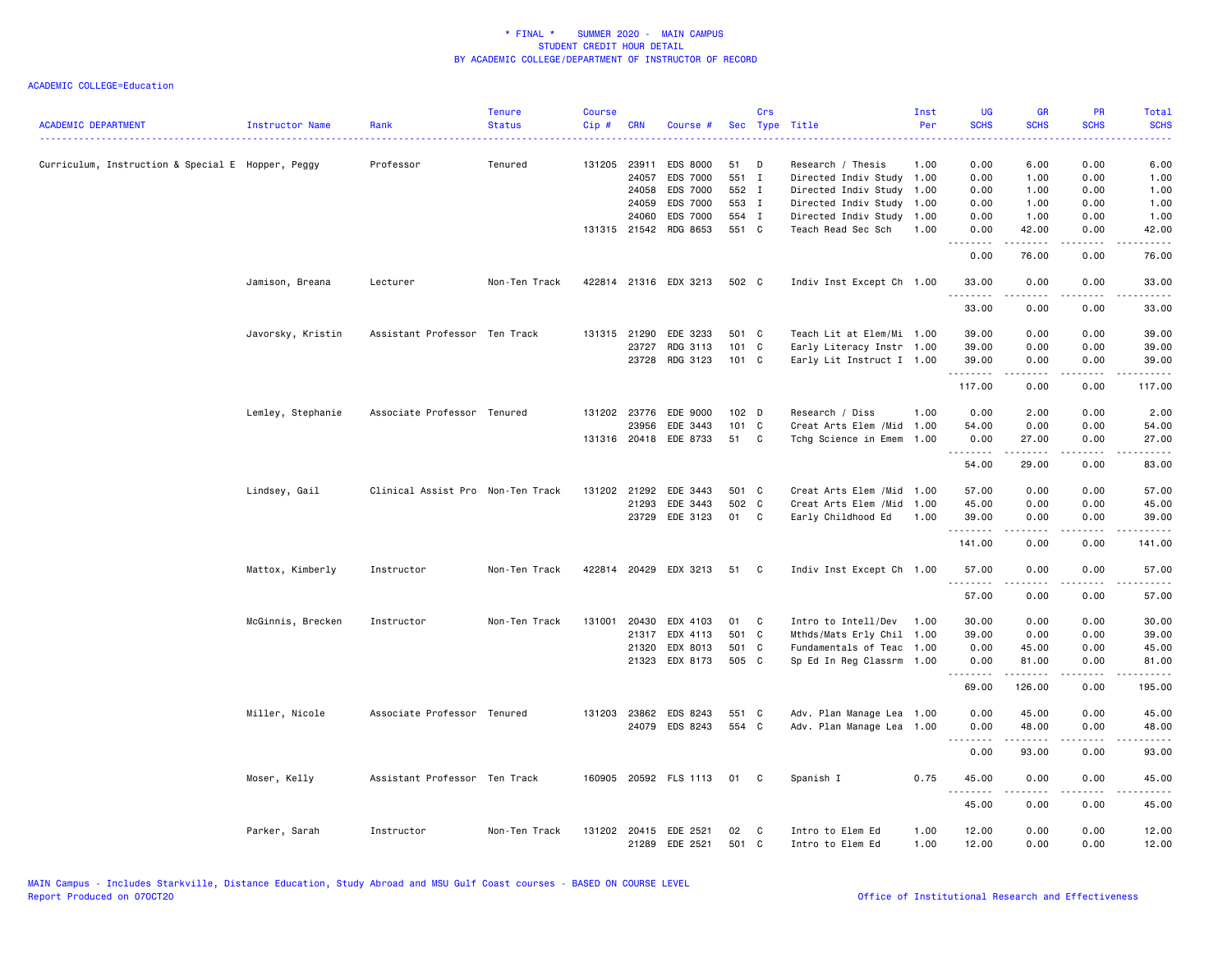| <b>ACADEMIC DEPARTMENT</b>                      | <b>Instructor Name</b>          | Rank                        | <b>Tenure</b><br><b>Status</b> | <b>Course</b><br>Cip# | <b>CRN</b>   | Course                 |       | Crs | Sec Type Title            | Inst<br>Per | <b>UG</b><br><b>SCHS</b> | <b>GR</b><br><b>SCHS</b> | <b>PR</b><br><b>SCHS</b> | Total<br><b>SCHS</b> |
|-------------------------------------------------|---------------------------------|-----------------------------|--------------------------------|-----------------------|--------------|------------------------|-------|-----|---------------------------|-------------|--------------------------|--------------------------|--------------------------|----------------------|
|                                                 |                                 |                             |                                |                       |              |                        |       |     |                           |             |                          |                          |                          |                      |
|                                                 |                                 |                             |                                |                       |              |                        |       |     |                           |             | 24.00                    | 0.00                     | 0.00                     | 24.00                |
| Curriculum, Instruction & Special E Pate, Laura |                                 | Instructor                  | Non-Ten Track                  |                       |              | 131099 20751 LSK 0103  | 51 C  |     | Intermediate Reading 1.00 |             | 3.00                     | 0.00                     | 0.00                     | 3.00                 |
|                                                 |                                 |                             |                                |                       |              |                        |       |     |                           |             | 3.00                     | 0.00                     | 0.00                     | 3.00                 |
|                                                 | Prater, Kathy                   | Instructor                  | Non-Ten Track                  |                       |              | 131315 20753 LSK 1023  | E51 C |     | Col Read/Study Skill 1.00 |             | 69.00                    | 0.00                     | 0.00                     | 69.00                |
|                                                 |                                 |                             |                                |                       |              |                        |       |     |                           |             | 69.00                    | 0.00                     | 0.00                     | 69.00                |
|                                                 | Ratliff, Lindon                 | Associate Professor Tenured |                                | 130301                | 23947        | EDS 6403               | 501 C |     | Eval in Sec Schools       | 1.00        | 0.00                     | 81.00                    | 0.00                     | 81.00                |
|                                                 |                                 |                             |                                |                       | 23975        | EDS 6403               | 502 C |     | Eval in Sec Schools       | 1.00        | 0.00                     | 87.00                    | 0.00                     | 87.00                |
|                                                 |                                 |                             |                                |                       | 23991        | EDS 6403               | 551 C |     | Eval in Sec Schools       | 1.00        | 0.00                     | 84.00                    | 0.00                     | 84.00                |
|                                                 |                                 |                             |                                |                       | 24019        | EDS 6403               | 552 C |     | Eval in Sec Schools       | 1.00        | 0.00<br>.                | 84.00<br>.               | 0.00<br>.                | 84.00<br>.           |
|                                                 |                                 |                             |                                |                       |              |                        |       |     |                           |             | 0.00                     | 336.00                   | 0.00                     | 336.00               |
|                                                 | Robichaux-Davis, Reb Professor  |                             | Tenured                        |                       |              | 131311 23966 EDE 8763  | 51 C  |     | Elem/Mid Math Educ        | 1.00        | 0.00<br>$  -$<br>.       | 27.00<br>. <b>.</b> .    | 0.00<br>.                | 27.00<br>.           |
|                                                 |                                 |                             |                                |                       |              |                        |       |     |                           |             | 0.00                     | 27.00                    | 0.00                     | 27.00                |
|                                                 | Stampley, Amy                   | Lecturer                    | Non-Ten Track                  | 131001                | 23720        | EDX 8173               | 507 C |     | Sp Ed In Reg Classrm 1.00 |             | 0.00                     | 15.00                    | 0.00                     | 15.00                |
|                                                 |                                 |                             |                                |                       | 131203 21313 | EDS 8243               | 502 C |     | Adv. Plan Manage Lea 1.00 |             | 0.00                     | 87.00                    | 0.00                     | 87.00                |
|                                                 |                                 |                             |                                |                       | 24023        | EDS 8243               | 552 C |     | Adv. Plan Manage Lea 1.00 |             | 0.00                     | 54.00                    | 0.00                     | 54.00                |
|                                                 |                                 |                             |                                |                       | 24078        | EDS 8243               | 553 C |     | Adv. Plan Manage Lea 1.00 |             | 0.00<br>.                | 57.00                    | 0.00                     | 57.00                |
|                                                 |                                 |                             |                                |                       |              |                        |       |     |                           |             | 0.00                     | 213.00                   | 0.00                     | 213.00               |
|                                                 | Vollenweider, Jennif Instructor |                             | Non-Ten Track                  |                       |              | 150612 21812 INDT 3343 | 501 C |     | 3D Modeling for Manu 1.00 |             | 45.00                    | 0.00                     | 0.00                     | 45.00                |
|                                                 |                                 |                             |                                |                       | 21816        | INDT 3063              | 501 C |     | Ind Human Relations       | 1.00        | 30.00                    | 0.00                     | 0.00                     | 30.00                |
|                                                 |                                 |                             |                                |                       | 150613 21705 | INDT 4343              | 101 C |     | CADD                      | 1.00        | 15.00                    | 0.00                     | 0.00                     | 15.00                |
|                                                 |                                 |                             |                                |                       |              | 23064 INDT 3813 101 C  |       |     | Writing for Industry 1.00 |             | 45.00<br>.               | 0.00                     | 0.00                     | 45.00                |
|                                                 |                                 |                             |                                |                       |              |                        |       |     |                           |             | 135.00                   | 0.00                     | 0.00                     | 135.00               |
|                                                 | Walker, Ryan                    | Associate Professor Tenured |                                | 130101                | 21311        | EDS 8103               | 501 C |     | Adv Meth in Mid/Sec       | 1.00        | 0.00                     | 18.00                    | 0.00                     | 18.00                |
|                                                 |                                 |                             |                                | 131001                | 23084        | EDX 8133               | 101 C |     | Reading And Research 1.00 |             | 0.00                     | 18.00                    | 0.00                     | 18.00                |
|                                                 |                                 |                             |                                |                       | 131205 21314 | EDS 8613               | 501 C |     | Mdle & Sec Sch Curr       | 1.00        | 0.00<br>.                | 24.00<br>.               | 0.00<br>.                | 24.00                |
|                                                 |                                 |                             |                                |                       |              |                        |       |     |                           |             | 0.00                     | 60.00                    | 0.00                     | 60.00                |
| =====================================           |                                 |                             |                                |                       |              |                        |       |     |                           |             | ========                 | ========                 | $=$                      |                      |
| Curriculum, Instruction & Special E             |                                 |                             |                                |                       |              |                        |       |     |                           |             | 834.00                   | 1755.00                  | 0.00                     | 2589.00              |
| -----------------------------------             |                                 |                             |                                |                       |              |                        |       |     |                           |             | ========                 | <b>EDEDEDED</b>          | $=$ ========             |                      |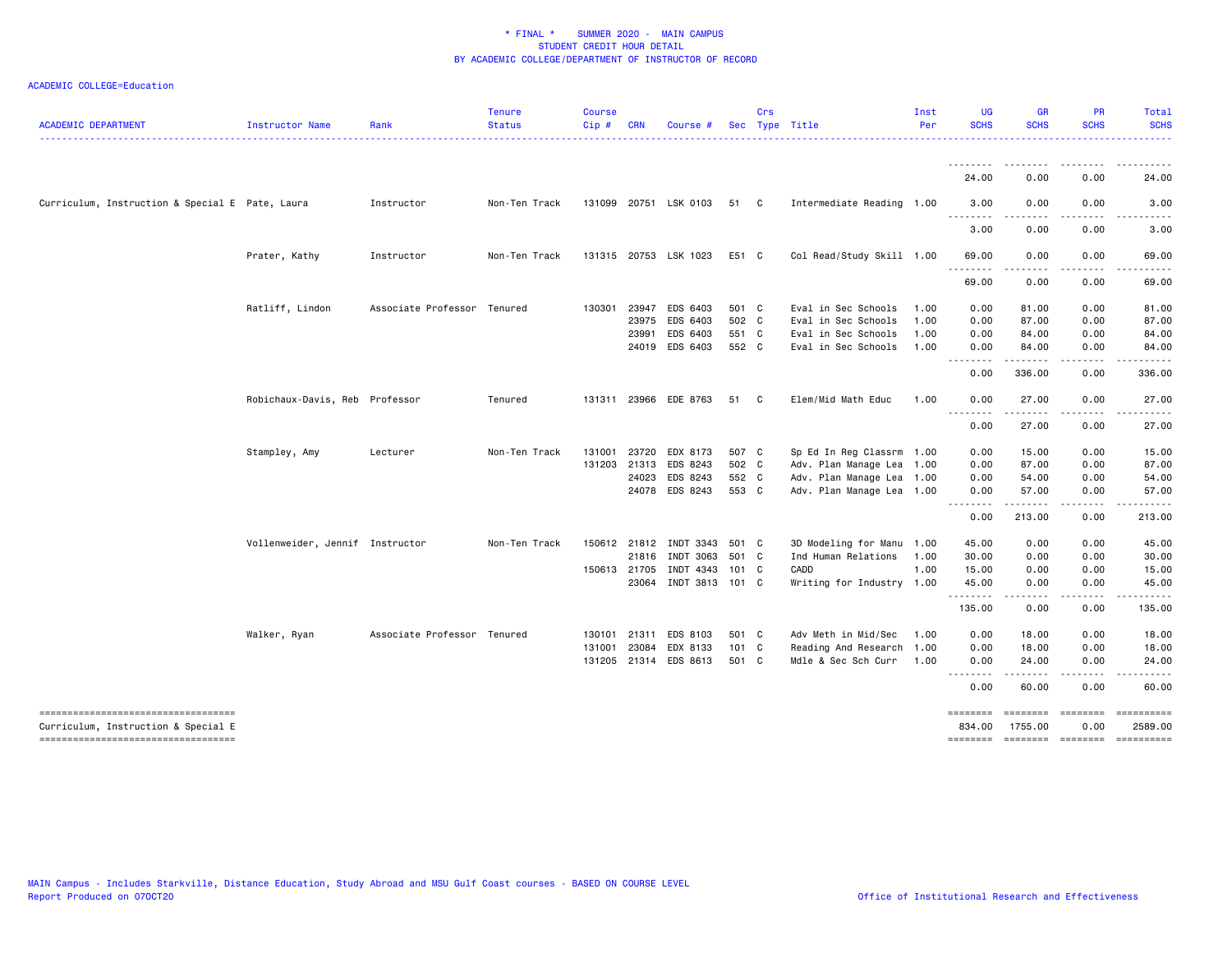| ACADEMIC DEPARTMENT    | Instructor Name                  | Rank                          | <b>Tenure</b><br><b>Status</b> | <b>Course</b><br>$Cip \#$ | <b>CRN</b>   | Course #                 |       | Crs | Sec Type Title            | Inst<br>Per | <b>UG</b><br><b>SCHS</b> | <b>GR</b><br><b>SCHS</b>                                                                                                                                     | <b>PR</b><br><b>SCHS</b> | Total<br><b>SCHS</b> |
|------------------------|----------------------------------|-------------------------------|--------------------------------|---------------------------|--------------|--------------------------|-------|-----|---------------------------|-------------|--------------------------|--------------------------------------------------------------------------------------------------------------------------------------------------------------|--------------------------|----------------------|
| Educational Leadership | Armstrong, Christoph Non-Faculty |                               | Not Applicable                 |                           |              | 130407 21831 CCL 8143    | 501 C |     | Program Planning and 1.00 |             | 0.00                     | 33.00                                                                                                                                                        | 0.00                     | 33.00                |
|                        |                                  |                               |                                |                           |              |                          |       |     |                           |             | <u>.</u><br>0.00         | $- - - - -$<br>33.00                                                                                                                                         | $\frac{1}{2}$<br>0.00    | .<br>33.00           |
|                        | Briscoe, Kaleb                   | Non-Employee                  | Not Applicable                 |                           |              | 130499 22234 HED 8990    | 501 C |     | Special Topic In HED 1.00 |             | 0.00<br>$\frac{1}{2}$    | 27.00<br>. <u>.</u>                                                                                                                                          | 0.00<br>.                | 27.00<br>.           |
|                        |                                  |                               |                                |                           |              |                          |       |     |                           |             | 0.00                     | 27.00                                                                                                                                                        | 0.00                     | 27.00                |
|                        | Coats, Linda                     | Professor                     | Tenured                        |                           | 130407 21207 | CCL 8153                 | 501 C |     | Human Resources Admi 1.00 |             | 0.00                     | 30.00                                                                                                                                                        | 0.00                     | 30.00                |
|                        |                                  |                               |                                |                           | 21208        | CCL 8173                 | 501 C |     | Comm College Teachin 1.00 |             | 0.00                     | 39.00                                                                                                                                                        | 0.00                     | 39.00                |
|                        |                                  |                               |                                |                           |              | 21213 CCL 9000           | 502 D |     | Diss./Dissertation R 1.00 |             | 0.00                     | 1.00                                                                                                                                                         | 0.00                     | 1.00                 |
|                        |                                  |                               |                                |                           |              | 21830 CCL 8133           | 501 C |     | Lead Theory Pract in 1.00 |             | 0.00<br>.                | 36.00<br>.                                                                                                                                                   | 0.00<br>.                | 36.00<br>.           |
|                        |                                  |                               |                                |                           |              |                          |       |     |                           |             | 0.00                     | 106.00                                                                                                                                                       | 0.00                     | 106.00               |
|                        | Cutts, Qiana                     | Assistant Professor Ten Track |                                | 130401                    | 21303        | EDF 8443                 | 551 C |     | Eval of Sch Prog          | 1.00        | 0.00                     | 21.00                                                                                                                                                        | 0.00                     | 21.00                |
|                        |                                  |                               |                                | 130901                    | 21298        | EDF 3333                 | 501 C |     | Social Foundation Ed      | 1.00        | 87.00                    | 0.00                                                                                                                                                         | 0.00                     | 87.00                |
|                        |                                  |                               |                                |                           | 231302 20420 | EDF 3413                 | 01    | B   | Writing For Thinking 1.00 |             | 66.00                    | 0.00                                                                                                                                                         | 0.00                     | 66.00                |
|                        |                                  |                               |                                |                           | 23081        | EDF 3413                 | 52    | B   | Writing For Thinking 1.00 |             | 27.00<br>.               | 0.00<br>$\frac{1}{2} \left( \frac{1}{2} \right) \left( \frac{1}{2} \right) \left( \frac{1}{2} \right) \left( \frac{1}{2} \right) \left( \frac{1}{2} \right)$ | 0.00<br>المستبدا         | 27.00<br>.           |
|                        |                                  |                               |                                |                           |              |                          |       |     |                           |             | 180.00                   | 21.00                                                                                                                                                        | 0.00                     | 201.00               |
|                        | Fincher, Mark                    | Associate Professor Tenured   |                                |                           |              | 130407 21206 CCL 8123    | 501 C |     | Comm Col Finance          | 1.00        | 0.00                     | 24.00                                                                                                                                                        | 0.00                     | 24.00                |
|                        |                                  |                               |                                |                           |              | 21214 CCL 9000           | 503 D |     | Diss./Dissertation R 1.00 |             | 0.00<br>د د د د          | 1.00<br>-----                                                                                                                                                | 0.00                     | 1.00                 |
|                        |                                  |                               |                                |                           |              |                          |       |     |                           |             | 0.00                     | 25.00                                                                                                                                                        | 0.00                     | 25.00                |
|                        | Harvey, William                  | Non-Faculty                   | Not Applicable                 |                           |              | 130401 23779 HED 8643    | 101 C |     | Adv Legal Prin in Hi 1.00 |             | 0.00                     | 36.00                                                                                                                                                        | 0.00                     | 36.00                |
|                        |                                  |                               |                                |                           |              |                          |       |     |                           |             | .<br>0.00                | .<br>36.00                                                                                                                                                   | .<br>0.00                | .<br>36.00           |
|                        | Hickmon, Fredrick                | Non-Employee                  | Not Applicable                 |                           |              | 130401 21308 EDL 8633    | 551 C |     | HR Leadership             | 1.00        | 0.00<br>.                | 21.00<br>$- - - - -$                                                                                                                                         | 0.00<br>.                | 21.00<br>.           |
|                        |                                  |                               |                                |                           |              |                          |       |     |                           |             | 0.00                     | 21.00                                                                                                                                                        | 0.00                     | 21.00                |
|                        | King, Stephanie                  | Associate Professor Tenured   |                                |                           | 130401 21287 | EDA 8190                 | 501 S |     | Wkshp Ed Adm & Super 1.00 |             | 0.00                     | 9.00                                                                                                                                                         | 0.00                     | 9.00                 |
|                        |                                  |                               |                                |                           | 130407 21209 | CCL 8193                 | 501 S |     | Sem Comm Coll Lead        | 1.00        | 0.00                     | 24.00                                                                                                                                                        | 0.00                     | 24.00                |
|                        |                                  |                               |                                |                           |              | 21212 CCL 9000           | 501 D |     | Diss./Dissertation R 1.00 |             | 0.00                     | 8.00                                                                                                                                                         | 0.00                     | 8.00                 |
|                        |                                  |                               |                                |                           |              |                          |       |     |                           |             | .<br>0.00                | .<br>41.00                                                                                                                                                   | .<br>0.00                | .<br>41.00           |
|                        | Labat Jr., Myron                 | Associate Professor Ten Track |                                | 130401                    | 21305        | EDL 8413                 | 551 C |     | Sch Legal & Ethic Pe 1.00 |             | 0.00                     | 57.00                                                                                                                                                        | 0.00                     | 57.00                |
|                        |                                  |                               |                                |                           | 21310        | EDL 8723                 | 501 C |     | Positive Sch Culture 1.00 |             | 0.00                     | 27.00                                                                                                                                                        | 0.00                     | 27.00                |
|                        |                                  |                               |                                |                           | 21829        | EDL 8723                 | 551 C |     | Positive Sch Culture 1.00 |             | 0.00                     | 30.00                                                                                                                                                        | 0.00                     | 30.00                |
|                        |                                  |                               |                                |                           | 23809        | EDA 8990                 | 501 C |     | Special Topic In EDA 1.00 |             | 0.00<br>.                | 30.00<br>$- - - - -$                                                                                                                                         | 0.00<br>المتمامين        | 30.00<br>.           |
|                        |                                  |                               |                                |                           |              |                          |       |     |                           |             | 0.00                     | 144.00                                                                                                                                                       | 0.00                     | 144.00               |
|                        | Maulding, Christy                | Non-Employee                  | Not Applicable                 |                           |              | 130401 21828 EDL 8433    | 501 C |     | Data for Sch Impr         | 1.00        | 0.00<br>.                | 60.00                                                                                                                                                        | 0.00                     | 60.00                |
|                        |                                  |                               |                                |                           |              |                          |       |     |                           |             | 0.00                     | 60.00                                                                                                                                                        | 0.00                     | 60.00                |
|                        | McGregor, Shane                  | Grad Teach Assist             | Not Applicable                 |                           |              | 131315 21012 RDG 3513 51 |       | C   | Rdg Strag Second Sch 1.00 |             | 27.00                    | 0.00                                                                                                                                                         | 0.00                     | 27.00                |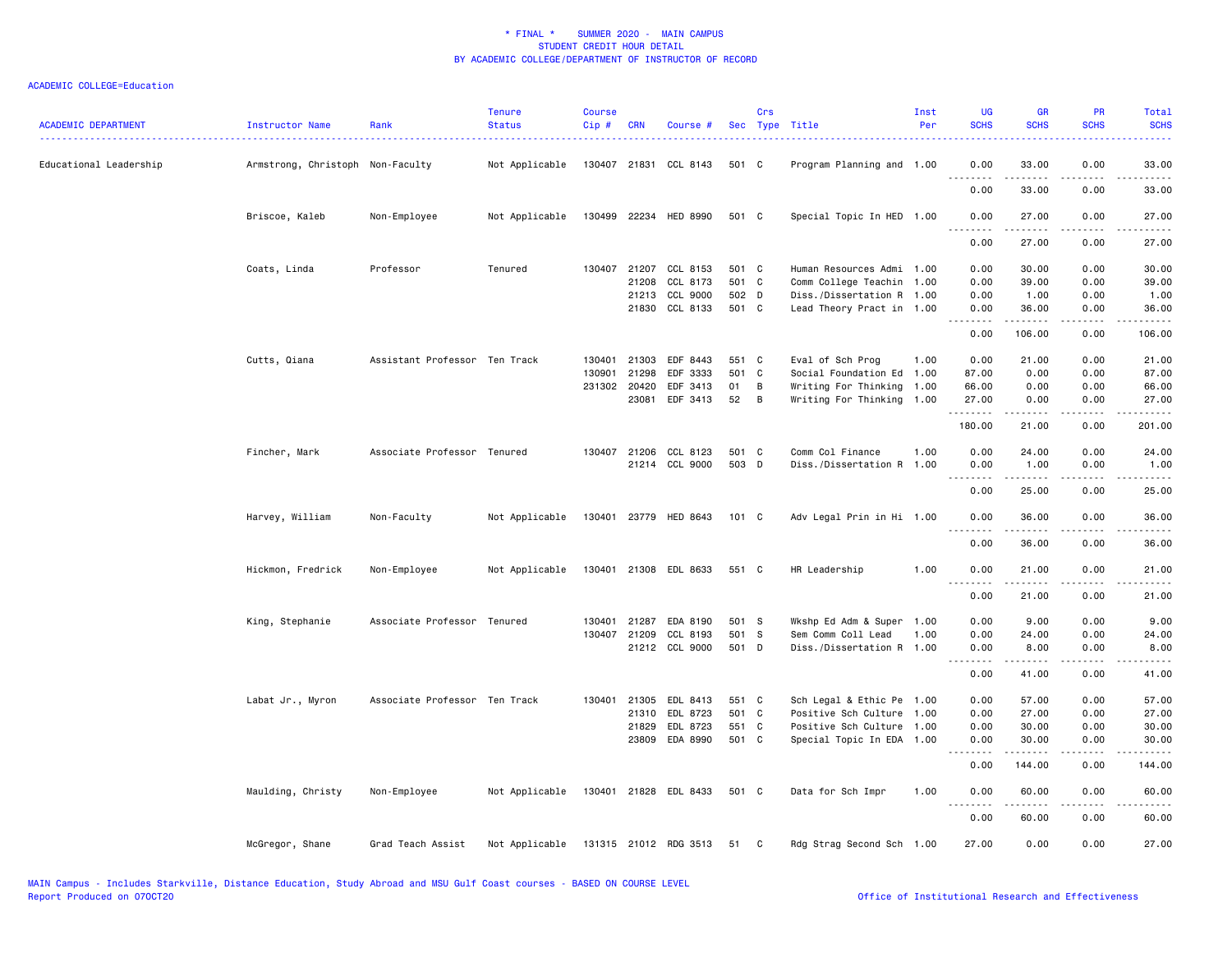| <b>ACADEMIC DEPARTMENT</b> | Instructor Name     | Rank                              | <b>Tenure</b><br><b>Status</b> | <b>Course</b><br>Cip# | <b>CRN</b>   | Course #                                |                  | Crs            | Sec Type Title                                   | Inst<br>Per | UG<br><b>SCHS</b>   | <b>GR</b><br><b>SCHS</b> | <b>PR</b><br><b>SCHS</b> | Total<br><b>SCHS</b>                                                                                                              |
|----------------------------|---------------------|-----------------------------------|--------------------------------|-----------------------|--------------|-----------------------------------------|------------------|----------------|--------------------------------------------------|-------------|---------------------|--------------------------|--------------------------|-----------------------------------------------------------------------------------------------------------------------------------|
|                            |                     |                                   |                                |                       |              |                                         |                  |                |                                                  |             | .                   | $- - - - -$              |                          |                                                                                                                                   |
|                            |                     |                                   |                                |                       |              |                                         |                  |                |                                                  |             | 27.00               | 0.00                     | 0.00                     | 27.00                                                                                                                             |
| Educational Leadership     | McMullan, Leigh Ann | Clinical Assist Pro Non-Ten Track |                                |                       |              | 130401 20427 EDL 8343<br>22206 EDL 8313 | 101 C<br>101 C   |                | Effect Refl Pract Te 1.00<br>Assess Content Know | 1.00        | 0.00<br>0.00<br>.   | 63.00<br>30.00<br>.      | 0.00<br>0.00<br>.        | 63.00<br>30.00<br>.                                                                                                               |
|                            |                     |                                   |                                |                       |              |                                         |                  |                |                                                  |             | 0.00                | 93.00                    | 0.00                     | 93.00                                                                                                                             |
|                            | Molina, Danielle    | Associate Professor Tenured       |                                | 130401                | 20677        | HED 8010                                | 101 E            |                | Practicum                                        | 1.00        | 0.00                | 9.00                     | 0.00                     | 9.00                                                                                                                              |
|                            |                     |                                   |                                |                       | 20679        | HED 8583                                | 001 C            |                | Admin Comp Budget/Su                             | 1.00        | 0.00                | 42.00                    | 0.00                     | 42.00                                                                                                                             |
|                            |                     |                                   |                                |                       | 23073        | HED 8543                                | 101 C            |                | Legal Issues in SA                               | 1.00        | 0.00                | 39.00                    | 0.00                     | 39.00                                                                                                                             |
|                            |                     |                                   |                                |                       | 130406 22724 | <b>HED 9000</b>                         | 101 D            |                | Research / Diss                                  | 1.00        | 0.00                | 13.00                    | 0.00                     | 13.00                                                                                                                             |
|                            |                     |                                   |                                |                       | 130407 23884 | <b>HED 7000</b>                         | $101$ I          |                | Directed Indiv Study                             | 1.00        | 0.00<br>.           | 3.00<br>$\frac{1}{2}$    | 0.00<br>.                | 3.00<br>.                                                                                                                         |
|                            |                     |                                   |                                |                       |              |                                         |                  |                |                                                  |             | 0.00                | 106.00                   | 0.00                     | 106.00                                                                                                                            |
|                            | Moyen, Eric         | Associate Professor Tenured       |                                |                       |              | 130401 23415 EDL 7000                   | 501 I            |                | Directed Indiv Study 1.00                        |             | 0.00                | 3.00                     | 0.00                     | 3.00                                                                                                                              |
|                            |                     |                                   |                                |                       |              | 130406 22725 HED 9000                   | 102 <sub>D</sub> |                | Research / Diss                                  | 1.00        | 0.00<br>.           | 6.00<br>$- - - - -$      | 0.00<br>.                | 6.00<br>$\frac{1}{2} \left( \frac{1}{2} \right) \left( \frac{1}{2} \right) \left( \frac{1}{2} \right) \left( \frac{1}{2} \right)$ |
|                            |                     |                                   |                                |                       |              |                                         |                  |                |                                                  |             | 0.00                | 9.00                     | 0.00                     | 9.00                                                                                                                              |
|                            | Musser, Madhurima   | Lecturer                          | Non-Ten Track                  |                       |              | 130101 20422 EDF 4243                   | 01               | $\mathbf{C}$   | Plan for Diverse Lea 1.00                        |             | 57.00<br>. <b>.</b> | 0.00<br>.                | 0.00<br>$- - - -$        | 57.00<br>$\frac{1}{2}$                                                                                                            |
|                            |                     |                                   |                                |                       |              |                                         |                  |                |                                                  |             | 57.00               | 0.00                     | 0.00                     | 57.00                                                                                                                             |
|                            | Oswalt, Katie       | Instructor                        | Non-Ten Track                  |                       |              | 130407 21205 CCL 8113                   | 501 C            |                | Comm Col Hist/Philos 1.00                        |             | 0.00<br>.           | 45.00                    | 0.00                     | 45.00                                                                                                                             |
|                            |                     |                                   |                                |                       |              |                                         |                  |                |                                                  |             | 0.00                | 45.00                    | 0.00                     | 45.00                                                                                                                             |
|                            | Prince, Debra       | Associate Professor Tenured       |                                |                       | 130401 21302 | EDF 8443                                | 501 C            |                | Eval of Sch Prog                                 | 1.00        | 0.00                | 33.00                    | 0.00                     | 33.00                                                                                                                             |
|                            |                     |                                   |                                | 130601                | 21301        | EDF 8363                                | 501 C            |                | Func & Met Res In Ed                             | 1.00        | 0.00                | 30.00                    | 0.00                     | 30.00                                                                                                                             |
|                            |                     |                                   |                                |                       | 131202 21299 | EDF 3423                                | 501 C            |                | Exploring Diversity                              | 1.00        | 75.00               | 0.00                     | 0.00                     | 75.00                                                                                                                             |
|                            |                     |                                   |                                |                       | 21300        | EDF 3423                                | 502 C            |                | Exploring Diversity                              | 1.00        | 57.00<br>.          | 0.00<br>.                | 0.00<br>.                | 57.00<br>.                                                                                                                        |
|                            |                     |                                   |                                |                       |              |                                         |                  |                |                                                  |             | 132.00              | 63.00                    | 0.00                     | 195.00                                                                                                                            |
|                            | Tharp, Paula        | Assistant Professor Ten Track     |                                |                       | 130401 21306 | EDL 8423                                | 501 C            |                | School Leadership                                | 1.00        | 0.00                | 75.00                    | 0.00                     | 75.00                                                                                                                             |
|                            |                     |                                   |                                |                       | 21307        | EDL 8433                                | 551 C            |                | Data for Sch Impr                                | 1.00        | 0.00                | 36.00                    | 0.00                     | 36.00                                                                                                                             |
|                            |                     |                                   |                                |                       | 21309        | EDL 8713                                | 501 C            |                | Sch Bus & Facilities                             | 1.00        | 0.00                | 30.00                    | 0.00                     | 30.00                                                                                                                             |
|                            |                     |                                   |                                |                       | 21827        | EDL 8423                                | 551 C            |                | School Leadership                                | 1.00        | 0.00                | 24.00                    | 0.00                     | 24.00                                                                                                                             |
|                            |                     |                                   |                                |                       |              | 24076 EDL 7000                          | 51               | $\blacksquare$ | Directed Indiv Study                             | 1.00        | 0.00<br>.           | 3.00<br>.                | 0.00<br>د د د د          | 3.00<br>.                                                                                                                         |
|                            |                     |                                   |                                |                       |              |                                         |                  |                |                                                  |             | 0.00                | 168.00                   | 0.00                     | 168.00                                                                                                                            |
|                            | Williams, Frankie   | Visit Clinical Prof Non-Ten Track |                                | 130401                | 22728        | EDA 9000                                | $103$ D          |                | Research / Diss                                  | 1.00        | 0.00<br>.           | 10.00                    | 0.00                     | 10.00                                                                                                                             |
|                            |                     |                                   |                                |                       |              |                                         |                  |                |                                                  |             | 0.00                | 10.00                    | 0.00                     | 10.00                                                                                                                             |
|                            | Xu, Jianzhong       | Professor                         | Tenured                        |                       | 130603 20424 | EDF 9373                                | 01               | - C            | Ed Res Design                                    | 1.00        | 0.00                | 18.00                    | 0.00                     | 18.00                                                                                                                             |
|                            |                     |                                   |                                |                       | 20426        | EDF 9453                                | 01               | C              | Intro Qual Research                              | 1.00        | 0.00                | 18.00                    | 0.00                     | 18.00                                                                                                                             |
|                            |                     |                                   |                                |                       | 21304        | EDF 9453                                | 501 C            |                | Intro Qual Research                              | 1.00        | 0.00                | 24.00                    | 0.00                     | 24.00                                                                                                                             |
|                            |                     |                                   |                                |                       |              |                                         |                  |                |                                                  |             | .<br>0.00           | .<br>60.00               | .<br>0.00                | .<br>60.00                                                                                                                        |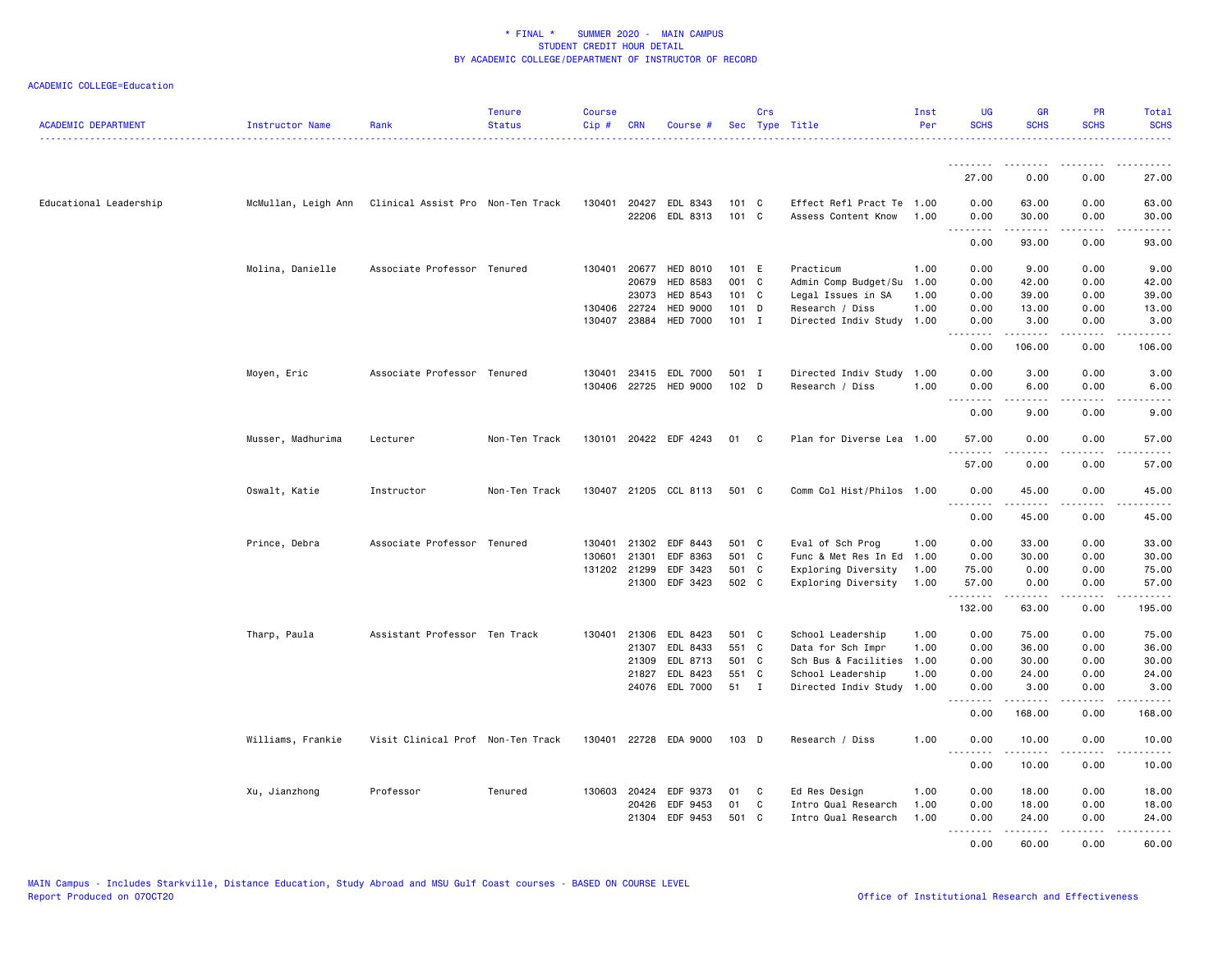## ACADEMIC COLLEGE=Education

|                     |                 |      | Tenure | Course                            |  | Crs | Tnst | <b>IIG</b>      | <b>GR</b>   |           | Total |
|---------------------|-----------------|------|--------|-----------------------------------|--|-----|------|-----------------|-------------|-----------|-------|
| ACADEMIC DEPARTMENT | Instructor Name | Rank | Status | Cip # CRN Course # Sec Type Title |  |     |      | <b>Per</b> SCHS | <b>SCHS</b> | SCHS SCHS |       |
|                     |                 |      |        |                                   |  |     |      |                 |             |           |       |

 =================================== ======== ======== ======== ========== Educational Leadership 396.00 1068.00 0.00 1464.00 =================================== ======== ======== ======== ==========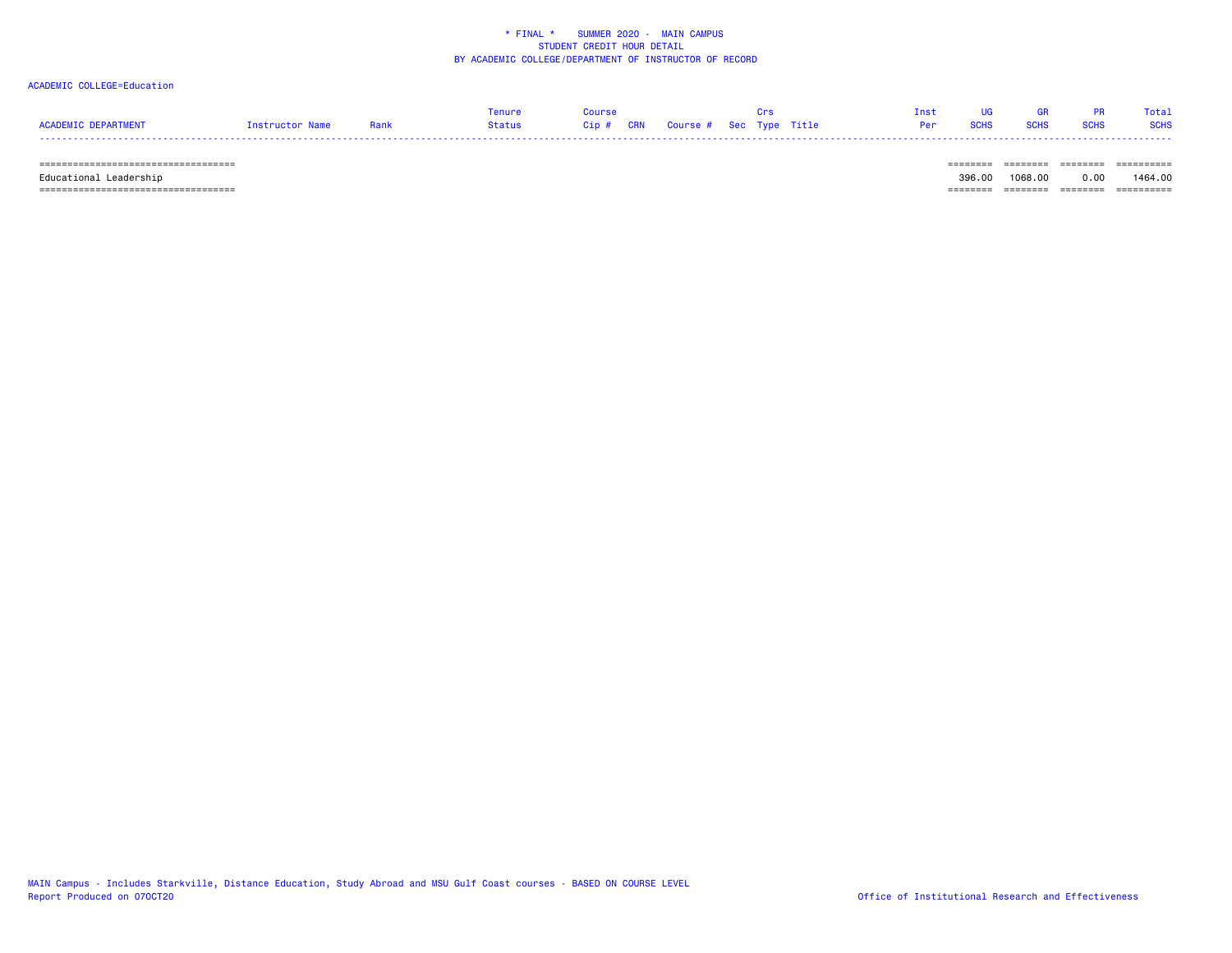| <b>ACADEMIC DEPARTMENT</b>                       | Instructor Name   | Rank                              | <b>Tenure</b><br><b>Status</b> | <b>Course</b><br>$Cip$ # | CRN          | Course #                     |       | Crs          | Sec Type Title            | Inst<br>Per | <b>UG</b><br><b>SCHS</b><br>222 L | GR<br><b>SCHS</b> | PR<br><b>SCHS</b>                   | Total<br><b>SCHS</b>  |
|--------------------------------------------------|-------------------|-----------------------------------|--------------------------------|--------------------------|--------------|------------------------------|-------|--------------|---------------------------|-------------|-----------------------------------|-------------------|-------------------------------------|-----------------------|
| Instructional Systems & Workforce D Adams, James |                   | Professor                         | Tenured                        | 131309                   | 21067        | TKT 6143                     | 01    | C            | His & Phil Career &       | 1.00        | 0.00                              | 21.00             | 0.00                                | 21.00                 |
|                                                  |                   |                                   |                                |                          | 131399 21063 | TKT 4263                     | 01    | C            | Diverse Wrk & Ed Env      | 1.00        | 9.00                              | 0.00              | 0.00                                | 9.00                  |
|                                                  |                   |                                   |                                |                          | 21064        | TKT 4263                     | 51    | C            | Diverse Wrk & Ed Env 1.00 |             | 9.00                              | 0.00              | 0.00                                | 9.00                  |
|                                                  |                   |                                   |                                |                          | 21068        | TKT 6263                     | 01    | C            | Diverse Wrk & Ed Env 1.00 |             | 0.00                              | 15.00             | 0.00                                | 15.00                 |
|                                                  |                   |                                   |                                |                          | 21069        | TKT 6263                     | 51    | $\mathtt{C}$ | Diverse Wrk & Ed Env 1.00 |             | 0.00                              | 3.00              | 0.00                                | 3.00                  |
|                                                  |                   |                                   |                                |                          | 24021        | TKT 6263                     | 551 C |              | Diverse Wrk & Ed Env 1.00 |             | 0.00<br><u>.</u>                  | 18.00<br>.        | 0.00<br>.                           | 18.00<br>.            |
|                                                  |                   |                                   |                                |                          |              |                              |       |              |                           |             | 18.00                             | 57.00             | 0.00                                | 75.00                 |
|                                                  | Beriswill, Joanne | Associate Professor Tenured       |                                |                          | 110301 21059 | TKT 1273                     | 01    | C            | Computer Application 1.00 |             | 57.00                             | 0.00              | 0.00                                | 57.00                 |
|                                                  |                   |                                   |                                |                          | 21559        | TKT 1273                     | 501 C |              | Computer Application 1.00 |             | 84.00                             | 0.00              | 0.00                                | 84.00                 |
|                                                  |                   |                                   |                                |                          | 131319 23846 | <b>TKT 9000</b>              | 103 D |              | Research / Diss           | 1.00        | 0.00                              | 6.00              | 0.00                                | 6.00                  |
|                                                  |                   |                                   |                                |                          |              | 24010 TKT 7000               | 02    | $\mathbf{I}$ | Directed Indiv Study 1.00 |             | 0.00<br>.                         | 1.00<br>2.2.2.2.2 | 0.00<br>.                           | 1.00<br>.             |
|                                                  |                   |                                   |                                |                          |              |                              |       |              |                           |             | 141.00                            | 7.00              | 0.00                                | 148.00                |
|                                                  | Buchanan, Jody    | Instructor                        | Non-Ten Track                  | 150612                   | 22197        | INDT 2123                    | 501 B |              | Intro to CNC Prog         | 1.00        | 30.00                             | 0.00              | 0.00                                | 30.00                 |
|                                                  |                   |                                   |                                |                          | 22198        | INDT 2613                    | 501 B |              | Indust Fluid Power        | 1.00        | 33.00                             | 0.00              | 0.00                                | 33.00                 |
|                                                  |                   |                                   |                                |                          | 22199        | INDT 3223                    | 501   | C            | Ind Materials             | 1.00        | 21.00                             | 0.00              | 0.00                                | 21.00                 |
|                                                  |                   |                                   |                                |                          | 22202        | INDT 2123                    | 01    | B            | Intro to CNC Prog         | 1.00        | 33.00                             | 0.00              | 0.00                                | 33.00                 |
|                                                  |                   |                                   |                                |                          | 22203        | INDT 2613                    | 01    | C            | Indust Fluid Power        | 1.00        | 24.00<br>.                        | 0.00<br>.         | 0.00<br>$\sim$ $\sim$ $\sim$ $\sim$ | 24.00<br>.            |
|                                                  |                   |                                   |                                |                          |              |                              |       |              |                           |             | 141.00                            | 0.00              | 0.00                                | 141.00                |
|                                                  | Dale, Jonathan    | Lecturer                          | Non-Ten Track                  |                          | 150612 21728 | INDT 4233 501 C              |       |              | Maintenance Mgt           | 1.00        | 42.00                             | 0.00              | 0.00                                | 42.00                 |
|                                                  |                   |                                   |                                |                          |              | 150613 21815 INDT 4463 501 C |       |              | Mfg Tech & Proc II        | 1.00        | 39.00<br><u>.</u>                 | 0.00<br>.         | 0.00<br>.                           | 39.00<br>. <u>.</u> . |
|                                                  |                   |                                   |                                |                          |              |                              |       |              |                           |             | 81.00                             | 0.00              | 0.00                                | 81.00                 |
|                                                  | Francom, Gregory  | Clinical Assist Pro Non-Ten Track |                                |                          |              | 110301 21556 TKB 4543        | 551 C |              | Information Processi 1.00 |             | 51.00<br>$\sim$ $\sim$ $\sim$     | 0.00              | 0.00                                | 51.00                 |
|                                                  |                   |                                   |                                |                          |              |                              |       |              |                           |             | 51.00                             | 0.00              | 0.00                                | 51.00                 |
|                                                  | Giordano, Mickey  | Instructor                        | Non-Ten Track                  |                          | 131319 23990 | INDT 4000                    | 101 I |              | Directed Individual       | 1.00        | 1.00                              | 0.00              | 0.00                                | 1.00                  |
|                                                  |                   |                                   |                                | 150405                   | 21711        | INDT 4303                    | 51    | B            | Industrial Robotics       | 1.00        | 24.00                             | 0.00              | 0.00                                | 24.00                 |
|                                                  |                   |                                   |                                |                          | 150612 21708 | INDT 4103                    | 01    | B            | Industrial Cntrl Sys      | 1.00        | 30.00                             | 0.00              | 0.00                                | 30.00                 |
|                                                  |                   |                                   |                                |                          | 21806        | INDT 4203                    | 01    | B            | Automated Systems         | 1.00        | 33.00                             | 0.00              | 0.00                                | 33.00                 |
|                                                  |                   |                                   |                                |                          | 150613 21810 | INDT 4403 51                 |       | B            | Automated Systems II 1.00 |             | 45.00                             | 0.00              | 0.00                                | 45.00                 |
|                                                  |                   |                                   |                                |                          |              |                              |       |              |                           |             | .<br>133.00                       | 22222<br>0.00     | د د د د<br>0.00                     | .<br>133.00           |
|                                                  | Latham, Angela    | Instructor                        | Non-Ten Track                  |                          |              | 500799 21056 TKI 2413        | 51    | C.           | Hi & Appr Artcrafts       | 1.00        | 33.00<br>. <b>.</b>               | 0.00<br>- - - - - | 0.00<br>.                           | 33.00<br>.            |
|                                                  |                   |                                   |                                |                          |              |                              |       |              |                           |             | 33.00                             | 0.00              | 0.00                                | 33.00                 |
|                                                  | Lee, Sang Joon    | Associate Professor               | Tenured                        | 110801                   | 21557        | <b>TKB 4583</b>              | 501 B |              | Graphics and Web Des 1.00 |             | 24.00                             | 0.00              | 0.00                                | 24.00                 |
|                                                  |                   |                                   |                                |                          | 131303 21558 | <b>TKB 6583</b>              | 501 B |              | Graphics and Web Des 1.00 |             | 0.00                              | 15.00             | 0.00                                | 15.00                 |
|                                                  |                   |                                   |                                |                          |              | 131309 21561 TKT 4343        | 501 C |              | Info Tech Project Mg 1.00 |             | 39.00<br><u>.</u>                 | 0.00<br>.         | 0.00<br><u>.</u>                    | 39.00<br>.            |
|                                                  |                   |                                   |                                |                          |              |                              |       |              |                           |             | 63.00                             | 15.00             | 0.00                                | 78.00                 |
|                                                  | Okojie, Mabel     | Professor                         | Tenured                        |                          | 110301 21801 | <b>TKT 8773</b>              | 001 C |              | Teach & Train with M 1.00 |             | 0.00                              | 6.00              | 0.00                                | 6.00                  |
|                                                  |                   |                                   |                                |                          | 23702        | TKT 8773                     | 501 C |              | Teach & Train with M 1.00 |             | 0.00                              | 3.00              | 0.00                                | 3.00                  |
|                                                  |                   |                                   |                                | 110901                   |              | 21071 TKT 6733               | 01    | C            | Mgn Multimedia Lrn E 1.00 |             | 0.00                              | 12.00             | 0.00                                | 12.00                 |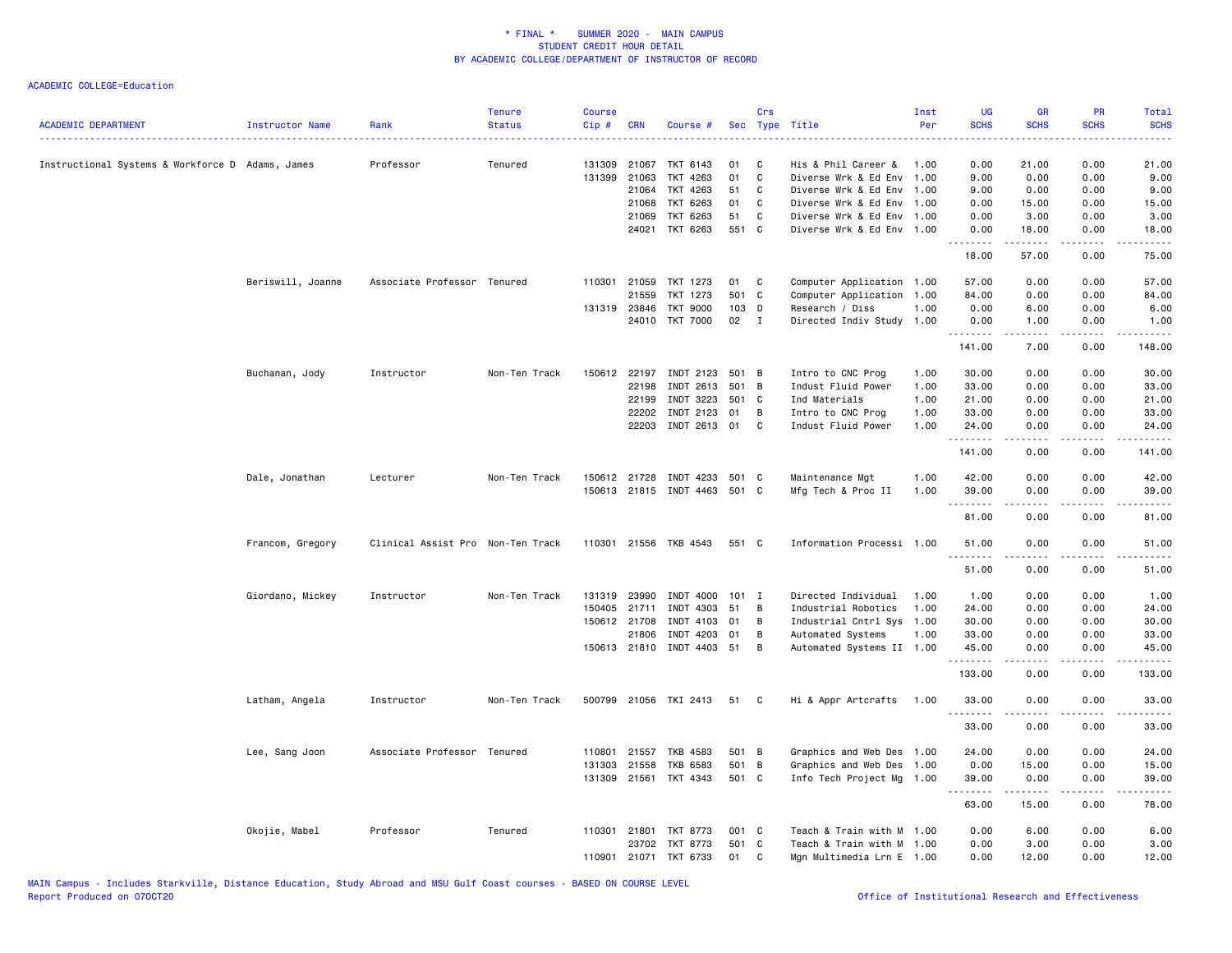|                                                                              |                                                  |                               | <b>Tenure</b> | <b>Course</b> |            |                       |          | Crs          |                                                        | Inst | UG                | <b>GR</b>          | <b>PR</b>                                                                                                                                                                                                                                                                                                                                                                                                                                                                            | Total                 |
|------------------------------------------------------------------------------|--------------------------------------------------|-------------------------------|---------------|---------------|------------|-----------------------|----------|--------------|--------------------------------------------------------|------|-------------------|--------------------|--------------------------------------------------------------------------------------------------------------------------------------------------------------------------------------------------------------------------------------------------------------------------------------------------------------------------------------------------------------------------------------------------------------------------------------------------------------------------------------|-----------------------|
| <b>ACADEMIC DEPARTMENT</b>                                                   | Instructor Name                                  | Rank                          | <b>Status</b> | Cip#          | <b>CRN</b> | Course                |          |              | Sec Type Title                                         | Per  | <b>SCHS</b>       | <b>SCHS</b>        | <b>SCHS</b>                                                                                                                                                                                                                                                                                                                                                                                                                                                                          | <b>SCHS</b>           |
|                                                                              |                                                  |                               |               |               |            |                       |          |              |                                                        |      |                   |                    |                                                                                                                                                                                                                                                                                                                                                                                                                                                                                      |                       |
| Instructional Systems & Workforce D Okojie, Mabel                            |                                                  | Professor                     | Tenured       | 130501        | 21066      | TKT 4733              | 01<br>51 | $\mathbf{C}$ | Mgn Multimedia Lrn E 1.00                              |      | 6.00              | 0.00               | 0.00                                                                                                                                                                                                                                                                                                                                                                                                                                                                                 | 6.00                  |
|                                                                              |                                                  |                               |               | 131309 21072  | 21803      | TKT 8233<br>TKT 9913  | 101 S    | C            | Anal & Survey Resear 1.00                              |      | 0.00              | 12.00              | 0.00                                                                                                                                                                                                                                                                                                                                                                                                                                                                                 | 12.00                 |
|                                                                              |                                                  |                               |               |               |            | 21818 TKT 8233        | 551 C    |              | Dissertation Seminar 1.00<br>Anal & Survey Resear 1.00 |      | 0.00<br>0.00      | 15.00<br>3.00      | 0.00<br>0.00                                                                                                                                                                                                                                                                                                                                                                                                                                                                         | 15.00<br>3.00         |
|                                                                              |                                                  |                               |               |               |            |                       |          |              |                                                        |      | .                 | .                  | .                                                                                                                                                                                                                                                                                                                                                                                                                                                                                    | .                     |
|                                                                              |                                                  |                               |               |               |            |                       |          |              |                                                        |      | 6.00              | 51.00              | 0.00                                                                                                                                                                                                                                                                                                                                                                                                                                                                                 | 57.00                 |
|                                                                              | Patole, Swapnil                                  | Assistant Professor Ten Track |               | 150611        | 22200      | INDT 3683             | 501 B    |              | CNC Machining Proces 1.00                              |      | 36.00             | 0.00               | 0.00                                                                                                                                                                                                                                                                                                                                                                                                                                                                                 | 36.00                 |
|                                                                              |                                                  |                               |               |               | 22204      | INDT 3683             | 01       | B            | CNC Machining Proces                                   | 1.00 | 51.00             | 0.00               | 0.00                                                                                                                                                                                                                                                                                                                                                                                                                                                                                 | 51.00                 |
|                                                                              |                                                  |                               |               | 150613 22201  |            | INDT 4373 501 C       |          |              | Lean Six Sigma                                         | 1.00 | 12.00             | 0.00               | 0.00                                                                                                                                                                                                                                                                                                                                                                                                                                                                                 | 12.00                 |
|                                                                              |                                                  |                               |               |               |            |                       |          |              |                                                        |      | .<br>99.00        | <u>.</u><br>0.00   | $\frac{1}{2}$<br>0.00                                                                                                                                                                                                                                                                                                                                                                                                                                                                | . <b>.</b> .<br>99.00 |
|                                                                              | Scott-Bracey, Pamela Associate Professor Tenured |                               |               | 131309 21562  |            | TKT 4473              | 501 C    |              | Methods of Teaching                                    | 1.00 | 24.00             | 0.00               | 0.00                                                                                                                                                                                                                                                                                                                                                                                                                                                                                 | 24.00                 |
|                                                                              |                                                  |                               |               |               | 21563      | TKT 6473              | 501 C    |              | Methods of Teaching                                    | 1.00 | 0.00              | 18.00              | 0.00                                                                                                                                                                                                                                                                                                                                                                                                                                                                                 | 18.00                 |
|                                                                              |                                                  |                               |               |               |            |                       |          |              |                                                        |      | <u>.</u><br>24.00 | .<br>18.00         | $\frac{1}{2} \left( \frac{1}{2} \right) \left( \frac{1}{2} \right) \left( \frac{1}{2} \right) \left( \frac{1}{2} \right)$<br>0.00                                                                                                                                                                                                                                                                                                                                                    | $\cdots$<br>42.00     |
|                                                                              | Sun, Yan                                         | Assistant Professor Ten Track |               |               |            | 150613 21564 TKT 8713 | 551 C    |              | Research in ISWD                                       | 1.00 | 0.00              | 39.00              | 0.00                                                                                                                                                                                                                                                                                                                                                                                                                                                                                 | 39.00                 |
|                                                                              |                                                  |                               |               |               |            |                       |          |              |                                                        |      | .<br>0.00         | .<br>39.00         | .<br>0.00                                                                                                                                                                                                                                                                                                                                                                                                                                                                            | .<br>39.00            |
|                                                                              | Yu, Chien                                        | Professor                     | Tenured       | 130401        | 21565      | TKT 8753              | 501 C    |              | Tech Issues School A 1.00                              |      | 0.00              | 9.00               | 0.00                                                                                                                                                                                                                                                                                                                                                                                                                                                                                 | 9.00                  |
|                                                                              |                                                  |                               |               | 130501        | 21073      | TKT 8523              | 101 C    |              | Proj.Mgt in Instr De 1.00                              |      | 0.00              | 3.00               | 0.00                                                                                                                                                                                                                                                                                                                                                                                                                                                                                 | 3.00                  |
|                                                                              |                                                  |                               |               |               | 23698      | <b>TKT 8523</b>       | 501 C    |              | Proj.Mgt in Instr De 1.00                              |      | 0.00              | 12.00              | 0.00                                                                                                                                                                                                                                                                                                                                                                                                                                                                                 | 12.00                 |
|                                                                              |                                                  |                               |               | 131319 23640  |            | <b>TKT 7000</b>       | $101$ I  |              | Directed Indiv Study 1.00                              |      | 0.00              | 3.00               | 0.00                                                                                                                                                                                                                                                                                                                                                                                                                                                                                 | 3.00                  |
|                                                                              |                                                  |                               |               |               | 23775      | <b>TKT 7000</b>       | $102$ I  |              | Directed Indiv Study 1.00                              |      | 0.00              | 1.00               | 0.00                                                                                                                                                                                                                                                                                                                                                                                                                                                                                 | 1.00                  |
|                                                                              |                                                  |                               |               |               | 23851      | <b>TKT 9000</b>       | 108 D    |              | Research / Diss                                        | 1.00 | 0.00              | 8.00               | 0.00                                                                                                                                                                                                                                                                                                                                                                                                                                                                                 | 8.00                  |
|                                                                              |                                                  |                               |               | 131321 21074  |            | <b>TKT 8813</b>       | 51 C     |              | Foundations of Dista 1.00                              |      | 0.00              | 9.00               | 0.00                                                                                                                                                                                                                                                                                                                                                                                                                                                                                 | 9.00                  |
|                                                                              |                                                  |                               |               |               | 23699      | TKT 8813              | 551 C    |              | Foundations of Dista 1.00                              |      | 0.00              | 18.00              | 0.00                                                                                                                                                                                                                                                                                                                                                                                                                                                                                 | 18.00                 |
|                                                                              |                                                  |                               |               |               |            |                       |          |              |                                                        |      | .<br>0.00         | $- - - -$<br>63.00 | 0.00                                                                                                                                                                                                                                                                                                                                                                                                                                                                                 | 63.00                 |
|                                                                              | Yu, Wei-Chieh                                    | Assistant Professor Ten Track |               | 110301        | 21560      | TKT 1273              | 551 C    |              | Computer Application 1.00                              |      | 30.00             | 0.00               | 0.00                                                                                                                                                                                                                                                                                                                                                                                                                                                                                 | 30.00                 |
|                                                                              |                                                  |                               |               | 111001        | 21050      | TKB 4563              | 01       | $\mathbf{C}$ | Intro to Data Networ 1.00                              |      | 24.00             | 0.00               | 0.00                                                                                                                                                                                                                                                                                                                                                                                                                                                                                 | 24.00                 |
|                                                                              |                                                  |                               |               | 131319 23608  |            | <b>TKT 7000</b>       | 501 I    |              | Directed Indiv Study 1.00                              |      | 0.00              | 1.00               | 0.00                                                                                                                                                                                                                                                                                                                                                                                                                                                                                 | 1.00                  |
|                                                                              |                                                  |                               |               |               |            |                       |          |              |                                                        |      | .<br>54.00        | 1.00               | 0.00                                                                                                                                                                                                                                                                                                                                                                                                                                                                                 | 55.00                 |
| -----------------------------------                                          |                                                  |                               |               |               |            |                       |          |              |                                                        |      | ========          | <b>ESSESSES</b>    | $\begin{array}{cccccc} \multicolumn{3}{c}{} & \multicolumn{3}{c}{} & \multicolumn{3}{c}{} & \multicolumn{3}{c}{} & \multicolumn{3}{c}{} & \multicolumn{3}{c}{} & \multicolumn{3}{c}{} & \multicolumn{3}{c}{} & \multicolumn{3}{c}{} & \multicolumn{3}{c}{} & \multicolumn{3}{c}{} & \multicolumn{3}{c}{} & \multicolumn{3}{c}{} & \multicolumn{3}{c}{} & \multicolumn{3}{c}{} & \multicolumn{3}{c}{} & \multicolumn{3}{c}{} & \multicolumn{3}{c}{} & \multicolumn{3}{c}{} & \multic$ | ==========            |
| Instructional Systems & Workforce D<br>------------------------------------- |                                                  |                               |               |               |            |                       |          |              |                                                        |      | 844.00            | 251.00             | 0.00                                                                                                                                                                                                                                                                                                                                                                                                                                                                                 | 1095.00<br>========== |
|                                                                              |                                                  |                               |               |               |            |                       |          |              |                                                        |      |                   |                    |                                                                                                                                                                                                                                                                                                                                                                                                                                                                                      |                       |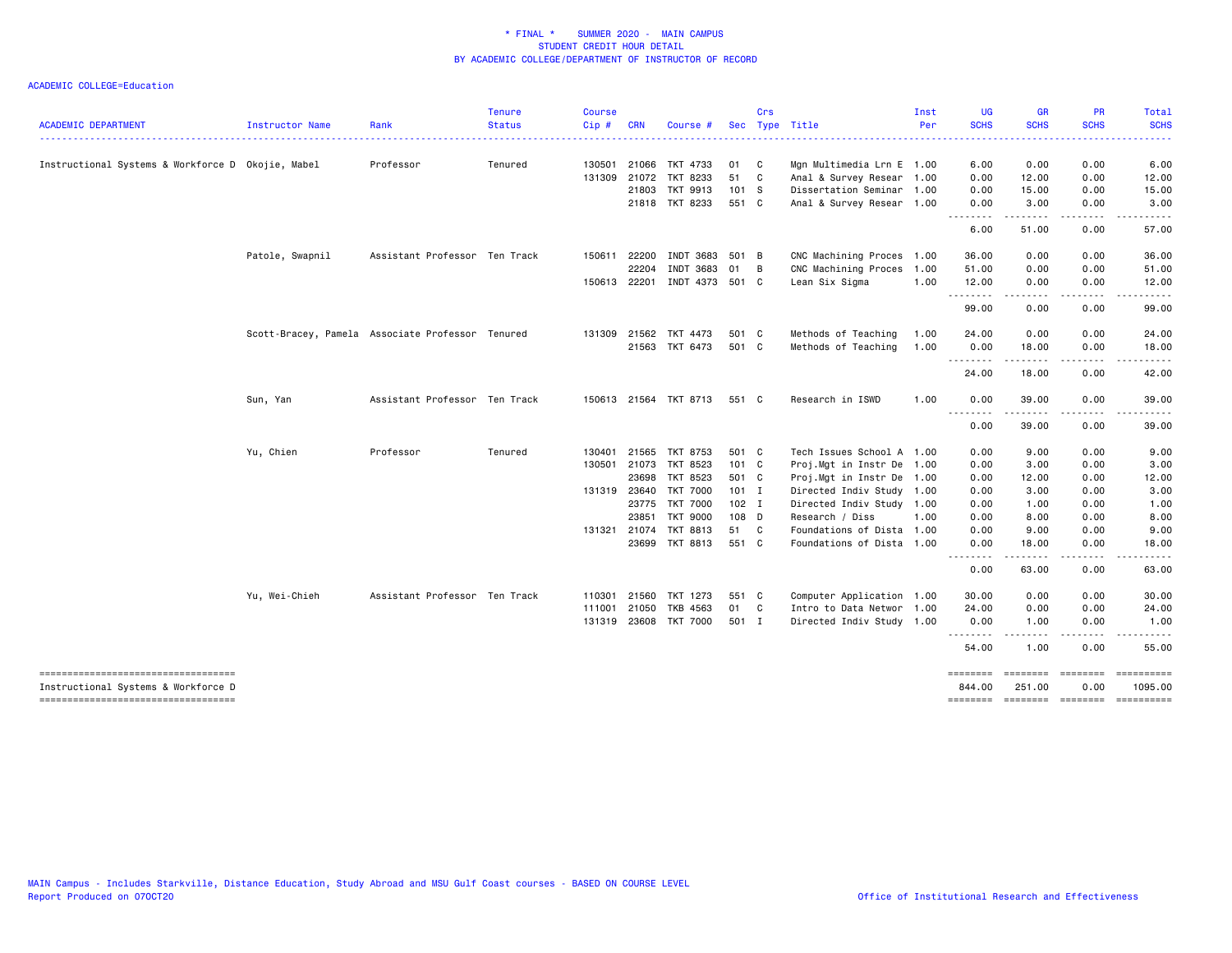| <b>ACADEMIC DEPARTMENT</b> | Instructor Name | Rank                                             | <b>Tenure</b><br><b>Status</b> | <b>Course</b><br>Cip# | <b>CRN</b>   | Course #             |         | Crs          | Sec Type Title<br><u>.</u> | Inst<br>Per | <b>UG</b><br><b>SCHS</b> | <b>GR</b><br><b>SCHS</b> | <b>PR</b><br><b>SCHS</b>            | Total<br><b>SCHS</b><br>$\frac{1}{2} \left( \frac{1}{2} \right) \left( \frac{1}{2} \right) \left( \frac{1}{2} \right) \left( \frac{1}{2} \right)$ |
|----------------------------|-----------------|--------------------------------------------------|--------------------------------|-----------------------|--------------|----------------------|---------|--------------|----------------------------|-------------|--------------------------|--------------------------|-------------------------------------|---------------------------------------------------------------------------------------------------------------------------------------------------|
| Kinesiology                |                 | Agiovlasitis, Stamat Associate Professor Tenured |                                |                       | 260908 23834 | EP 4133              | 01      | C            | Ex Prog Clinical Pop 1.00  |             | 18.00                    | 0.00                     | 0.00                                | 18.00                                                                                                                                             |
|                            |                 |                                                  |                                |                       |              |                      |         |              |                            |             | .<br>18.00               | .<br>0.00                | $\sim$ $\sim$ $\sim$ $\sim$<br>0.00 | .<br>18.00                                                                                                                                        |
|                            | Bello, Marissa  | Grad Teach Assist                                | Not Applicable                 |                       |              | 310501 21759 EP 4153 | 51      | - C          | Train Tech Exerc & S 1.00  |             | 15.00<br>$- - - -$       | 0.00                     | 0.00<br>.                           | 15.00                                                                                                                                             |
|                            |                 |                                                  |                                |                       |              |                      |         |              |                            |             | 15.00                    | 0.00                     | 0.00                                | 15.00                                                                                                                                             |
|                            | Booker, Robert  | Grad Teach Assist                                | Not Applicable                 | 260908                | 20477        | EP 3304              | 05      | К            | Exercise Physiology        | 1.00        | 0.00                     | 0.00                     | 0.00                                | 0.00                                                                                                                                              |
|                            |                 |                                                  |                                |                       | 20478        | EP 3304              | 06      | К            | Exercise Physiology        | 1.00        | 0.00                     | 0.00                     | 0.00                                | 0.00                                                                                                                                              |
|                            |                 |                                                  |                                |                       | 20480        | EP 3304              | 52      | К            | Exercise Physiology        | 1.00        | 0.00                     | 0.00                     | 0.00                                | 0.00                                                                                                                                              |
|                            |                 |                                                  |                                |                       | 310501 21748 | EP 4113              | 01      | B            | Fitness Prog & Testi 1.00  |             | 33.00<br>.               | 0.00<br>-----            | 0.00<br>.                           | 33.00<br>.                                                                                                                                        |
|                            |                 |                                                  |                                |                       |              |                      |         |              |                            |             | 33.00                    | 0.00                     | 0.00                                | 33.00                                                                                                                                             |
|                            | Brown, Stanley  | Professor                                        | Tenured                        |                       |              | 310505 20741 KI 8710 | 101 E   |              | Internship                 | 1.00        | 0.00<br>.                | 6.00<br>.                | 0.00<br>----                        | 6.00                                                                                                                                              |
|                            |                 |                                                  |                                |                       |              |                      |         |              |                            |             | 0.00                     | 6.00                     | 0.00                                | 6.00                                                                                                                                              |
|                            | Chen, Chih Chia | Assistant Professor Ten Track                    |                                |                       | 131314 21515 | PE 3163              | 551 C   |              | Sport Psychology           | 1.00        | 81.00                    | 0.00                     | 0.00                                | 81.00                                                                                                                                             |
|                            |                 |                                                  |                                |                       | 260908 20484 | EP 4123              | 01      | C            | Aging and Physical A       | 1.00        | 54.00                    | 0.00                     | 0.00                                | 54.00                                                                                                                                             |
|                            |                 |                                                  |                                |                       | 23254        | EP 4123              | 001 C   |              | Aging and Physical A 1.00  |             | 45.00                    | 0.00                     | 0.00                                | 45.00                                                                                                                                             |
|                            |                 |                                                  |                                |                       | 310505 21755 | PE 4853              | 01      | C            | Motor Lrng and Skill 1.00  |             | 30.00                    | 0.00                     | 0.00                                | 30.00                                                                                                                                             |
|                            |                 |                                                  |                                |                       | 21879        | PE 3223              | 551 C   |              | Motor Dev & Movement 1.00  |             | 36.00                    | 0.00                     | 0.00                                | 36.00                                                                                                                                             |
|                            |                 |                                                  |                                |                       | 23861        | KI 9000              | 102 D   |              | Research / Diss            | 1.00        | 0.00<br>.                | 1.00<br>$- - - - -$      | 0.00<br>.                           | 1.00<br>.                                                                                                                                         |
|                            |                 |                                                  |                                |                       |              |                      |         |              |                            |             | 246.00                   | 1.00                     | 0.00                                | 247.00                                                                                                                                            |
|                            | Holmes, Megan   | Associate Professor Tenured                      |                                | 260908                | 20492        | EP 4603              | 001 C   |              | Physical Activity Ep       | 1.00        | 27.00                    | 0.00                     | 0.00                                | 27.00                                                                                                                                             |
|                            |                 |                                                  |                                |                       | 310505 23502 | KI 8000              | 101 D   |              | Research/Thesis            | 1.00        | 0.00                     | 3.00                     | 0.00                                | 3.00                                                                                                                                              |
|                            |                 |                                                  |                                |                       |              | 23899 KI 9000        | 51 D    |              | Research / Diss            | 1.00        | 0.00<br><u>.</u>         | 3.00<br>-----            | 0.00<br>.                           | 3.00<br>.                                                                                                                                         |
|                            |                 |                                                  |                                |                       |              |                      |         |              |                            |             | 27.00                    | 6.00                     | 0.00                                | 33.00                                                                                                                                             |
|                            | Joe, Lee        | Instructor                                       | Non-Ten Track                  | 260908                | 20495        | EP 4814              | 101 H   |              | Exercise Science Int 1.00  |             | 92.00                    | 0.00                     | 0.00                                | 92.00                                                                                                                                             |
|                            |                 |                                                  |                                |                       |              | 20496 EP 4814        | 102 H   |              | Exercise Science Int 1.00  |             | 92.00<br>.               | 0.00<br>.                | 0.00<br>.                           | 92.00<br>.                                                                                                                                        |
|                            |                 |                                                  |                                |                       |              |                      |         |              |                            |             | 184.00                   | 0.00                     | 0.00                                | 184.00                                                                                                                                            |
|                            | Johnson, Wesley | Lecturer                                         | Non-Ten Track                  |                       | 131304 20925 | PE 4423              | 51      | <b>C</b>     | Driver Ed Meth II          | 1.00        | 63.00                    | 0.00                     | 0.00                                | 63.00                                                                                                                                             |
|                            |                 |                                                  |                                |                       | 21741        | PE 4413              | 501 C   |              | Basic Driver Ed I          | 1.00        | 63.00                    | 0.00                     | 0.00                                | 63.00                                                                                                                                             |
|                            |                 |                                                  |                                |                       | 512201 21740 | PE 3433              | 501 C   |              | Genl Safety Methods        | 1.00        | 24.00                    | 0.00                     | 0.00                                | 24.00                                                                                                                                             |
|                            |                 |                                                  |                                |                       |              | 21742 PE 3433        | 551 C   |              | Genl Safety Methods        | 1.00        | 42.00<br>.               | 0.00<br><u>.</u>         | 0.00<br>$- - - -$                   | 42.00<br>.                                                                                                                                        |
|                            |                 |                                                  |                                |                       |              |                      |         |              |                            |             | 192.00                   | 0.00                     | 0.00                                | 192.00                                                                                                                                            |
|                            | Kim, Kyungeun   | Non-Employee                                     | Not Applicable                 |                       |              | 500301 23350 PE 1323 | 01 B    |              | Hist & Apprec of Dan 1.00  |             | 24.00<br>.               | 0.00<br>-----            | 0.00<br>.                           | 24.00<br>.                                                                                                                                        |
|                            |                 |                                                  |                                |                       |              |                      |         |              |                            |             | 24.00                    | 0.00                     | 0.00                                | 24.00                                                                                                                                             |
|                            | Knight, Adam    | Associate Professor Tenured                      |                                | 260908                | 20493        | EP 4703              | 001 C   |              | Neural Contl Human M 1.00  |             | 33.00                    | 0.00                     | 0.00                                | 33.00                                                                                                                                             |
|                            |                 |                                                  |                                |                       |              | 310505 20740 KI 8313 | 51      | $\mathbf{C}$ | Interpret Data Kines 1.00  |             | 0.00                     | 45.00                    | 0.00                                | 45.00                                                                                                                                             |
|                            |                 |                                                  |                                |                       |              | 24016 KI 7000        | $102$ I |              | Directed Indiv Study 1.00  |             | 0.00                     | 3.00                     | 0.00                                | 3.00                                                                                                                                              |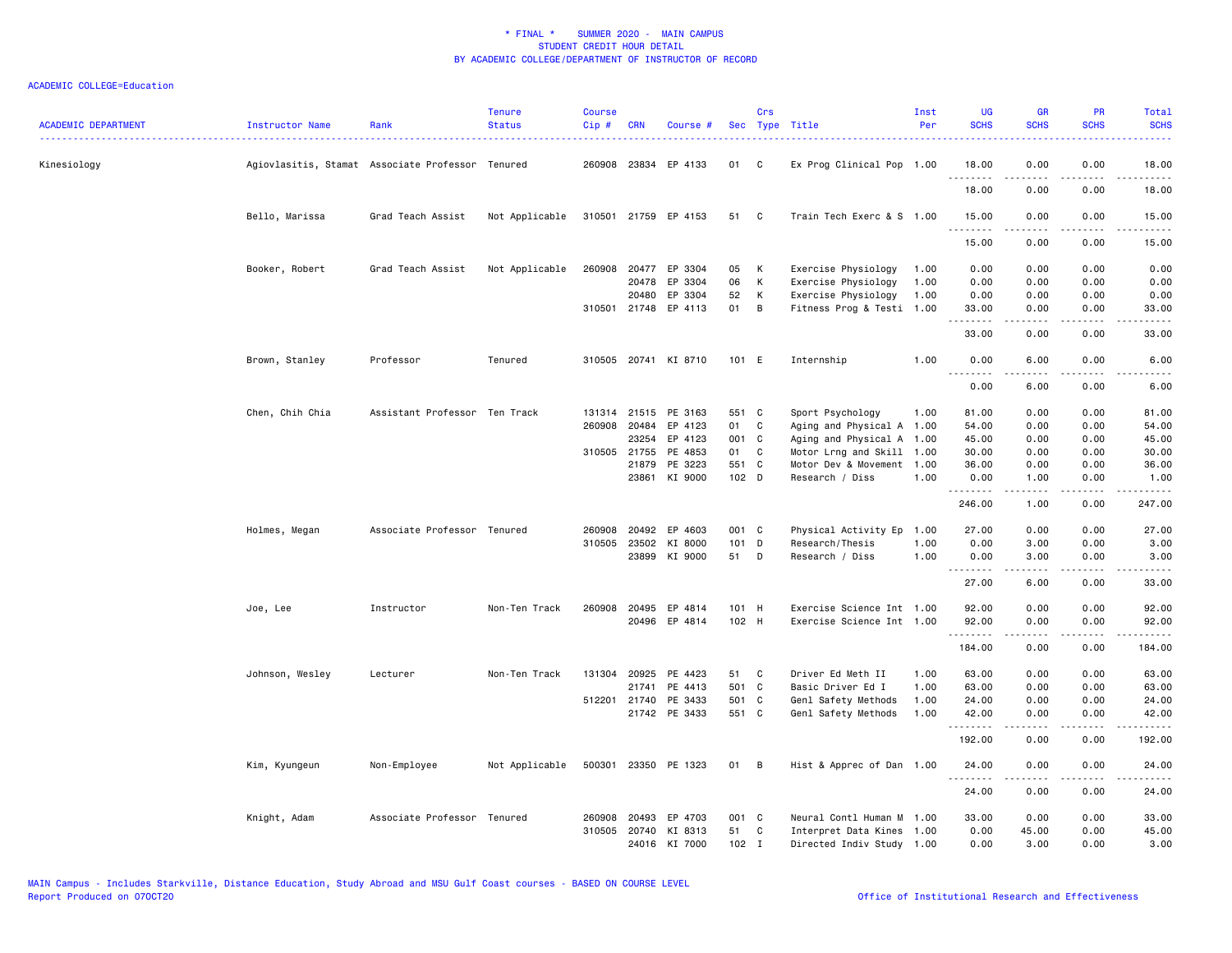| <b>ACADEMIC DEPARTMENT</b> | Instructor Name                        | Rank                          | <b>Tenure</b><br><b>Status</b> | <b>Course</b><br>Cip# | <b>CRN</b>   | Course #                              |             | Crs    | Sec Type Title                            | Inst<br>Per  | <b>UG</b><br><b>SCHS</b> | <b>GR</b><br><b>SCHS</b> | <b>PR</b><br><b>SCHS</b> | <b>Total</b><br><b>SCHS</b> |
|----------------------------|----------------------------------------|-------------------------------|--------------------------------|-----------------------|--------------|---------------------------------------|-------------|--------|-------------------------------------------|--------------|--------------------------|--------------------------|--------------------------|-----------------------------|
|                            |                                        |                               |                                |                       |              |                                       |             |        |                                           |              | .<br>33.00               | 48.00                    | 0.00                     | 81.00                       |
| Kinesiology                | Kodithuwakku Arachch Grad Teach Assist |                               | Not Applicable                 |                       | 131314 20490 | EP 4504                               | 51          | C      | Mechanical Analysis                       | 1.00         | 60.00                    | 0.00                     | 0.00                     | 60.00                       |
|                            |                                        |                               |                                |                       | 20491        | EP 4504<br>310505 20923 PE 4283       | 52<br>01    | К<br>C | Mechanical Analysis<br>Sport Biomechanics | 1.00<br>1.00 | 0.00<br>57.00            | 0.00<br>0.00             | 0.00<br>0.00             | 0.00<br>57.00               |
|                            |                                        |                               |                                |                       |              |                                       |             |        |                                           |              | . <b>.</b><br>117.00     | .<br>0.00                | .<br>0.00                | .<br>117.00                 |
|                            |                                        |                               |                                |                       |              |                                       |             |        |                                           |              |                          |                          |                          |                             |
|                            | Lamberth, John                         | Associate Professor Tenured   |                                |                       |              | 310505 23037 KI 7000                  | $101$ I     |        | Directed Indiv Study 1.00                 |              | 0.00<br>.                | 3.00                     | 0.00                     | 3.00                        |
|                            |                                        |                               |                                |                       |              |                                       |             |        |                                           |              | 0.00                     | 3.00                     | 0.00                     | 3.00                        |
|                            | Lee, Young Han                         | Assistant Professor Ten Track |                                |                       |              | 310504 21743 SS 3103<br>23345 SS 4203 | 501 C<br>01 | C      | Sport Sponsorship<br>Funding of Sport     | 1.00<br>1.00 | 24.00<br>21.00           | 0.00<br>0.00             | 0.00<br>0.00             | 24.00<br>21.00              |
|                            |                                        |                               |                                |                       |              |                                       |             |        |                                           |              | .                        | <u>.</u><br>0.00         | .<br>0.00                | . <u>.</u> .<br>45.00       |
|                            |                                        |                               |                                |                       |              |                                       |             |        |                                           |              | 45.00                    |                          |                          |                             |
|                            | Markoski, Zlatko                       | Grad Teach Assist             | Not Applicable                 |                       |              | 310504 21744 SS 3203                  | 001 C       |        | Sport Law                                 | 1.00         | 36.00<br>.               | 0.00<br>.                | 0.00<br>.                | 36.00<br>.                  |
|                            |                                        |                               |                                |                       |              |                                       |             |        |                                           |              | 36.00                    | 0.00                     | 0.00                     | 36.00                       |
|                            | Pan, Zhujun                            | Assistant Professor Ten Track |                                | 260908                | 20473        | EP 3183                               | 01          | C      | Exercise Psychology                       | 1.00         | 30.00                    | 0.00                     | 0.00                     | 30.00                       |
|                            |                                        |                               |                                |                       | 20474        | EP 3183                               | 51          | C      | Exercise Psychology                       | 1.00         | 48.00                    | 0.00                     | 0.00                     | 48.00                       |
|                            |                                        |                               |                                |                       | 21760        | EP 4703                               | 51          | C      | Neural Contl Human M                      | 1.00         | 24.00                    | 0.00                     | 0.00                     | 24.00                       |
|                            |                                        |                               |                                |                       | 310505 23159 | KI 9000                               | 101 D       |        | Research / Diss                           | 1.00         | 0.00<br>.                | 1.00<br>-----            | 0.00<br>.                | 1.00<br>.                   |
|                            |                                        |                               |                                |                       |              |                                       |             |        |                                           |              | 102.00                   | 1.00                     | 0.00                     | 103.00                      |
|                            | Price, Ffion                           | Lecturer                      | Non-Ten Track                  | 310501                | 21758        | EP 4113                               | 51          | B      | Fitness Prog & Testi 1.00                 |              | 36.00                    | 0.00                     | 0.00                     | 36.00                       |
|                            |                                        |                               |                                |                       |              | 310505 21750 KI 2603                  | 01          | C      | Medical Terminology                       | 1.00         | 93.00<br>.               | 0.00<br>.                | 0.00<br>$- - - -$        | 93.00<br>.                  |
|                            |                                        |                               |                                |                       |              |                                       |             |        |                                           |              | 129.00                   | 0.00                     | 0.00                     | 129.00                      |
|                            | Rye, David                             | Instructor                    | Non-Ten Track                  |                       |              | 310504 21026 SS 4396                  | 101 E       |        | Sports Studies Inter 1.00                 |              | 72.00                    | 0.00                     | 0.00                     | 72.00                       |
|                            |                                        |                               |                                |                       |              |                                       |             |        |                                           |              | <u>.</u><br>72.00        | $- - - - -$<br>0.00      | .<br>0.00                | .<br>72.00                  |
|                            | Shepherd, Brandon                      | Grad Teach Assist             | Not Applicable                 |                       |              | 260908 20479 EP 3304                  | 51          | C      | Exercise Physiology                       | 1.00         | 76.00                    | 0.00                     | 0.00                     | 76.00                       |
|                            |                                        |                               |                                |                       |              |                                       |             |        |                                           |              | .<br>76.00               | .<br>0.00                | $- - - -$<br>0.00        | .<br>76.00                  |
|                            | Slater, Kelsey                         | Grad Teach Assist             | Not Applicable                 |                       |              | 360101 21746 PE 1000                  | 101 C       |        | Play, Fitness & Phys 1.00                 |              | 84.00                    | 0.00                     | 0.00                     | 84.00                       |
|                            |                                        |                               |                                |                       |              |                                       |             |        |                                           |              | .                        |                          |                          |                             |
|                            |                                        |                               |                                |                       |              |                                       |             |        |                                           |              | 84.00                    | 0.00                     | 0.00                     | 84.00                       |
|                            | Smith, JohnEric                        | Associate Professor Tenured   |                                | 260908                | 20476        | EP 3304                               | 04          | C      | Exercise Physiology                       | 1.00         | 60.00                    | 0.00                     | 0.00                     | 60.00                       |
|                            |                                        |                               |                                | 310501                | 20483        | EP 4113                               | 001 B       |        | Fitness Prog & Testi                      | 1.00         | 27.00                    | 0.00                     | 0.00                     | 27.00                       |
|                            |                                        |                               |                                |                       | 310505 23887 | KI 9000                               | 103 D       |        | Research / Diss                           | 1.00         | 0.00<br>.                | 7.00<br>.                | 0.00<br>.                | 7.00<br>.                   |
|                            |                                        |                               |                                |                       |              |                                       |             |        |                                           |              | 87.00                    | 7.00                     | 0.00                     | 94.00                       |
|                            | Thompson, Sarah                        | Grad Teach Assist             | Not Applicable                 |                       |              | 260908 20481 EP 3304                  | 53          | K      | Exercise Physiology                       | 1.00         | 0.00                     | 0.00                     | 0.00                     | 0.00                        |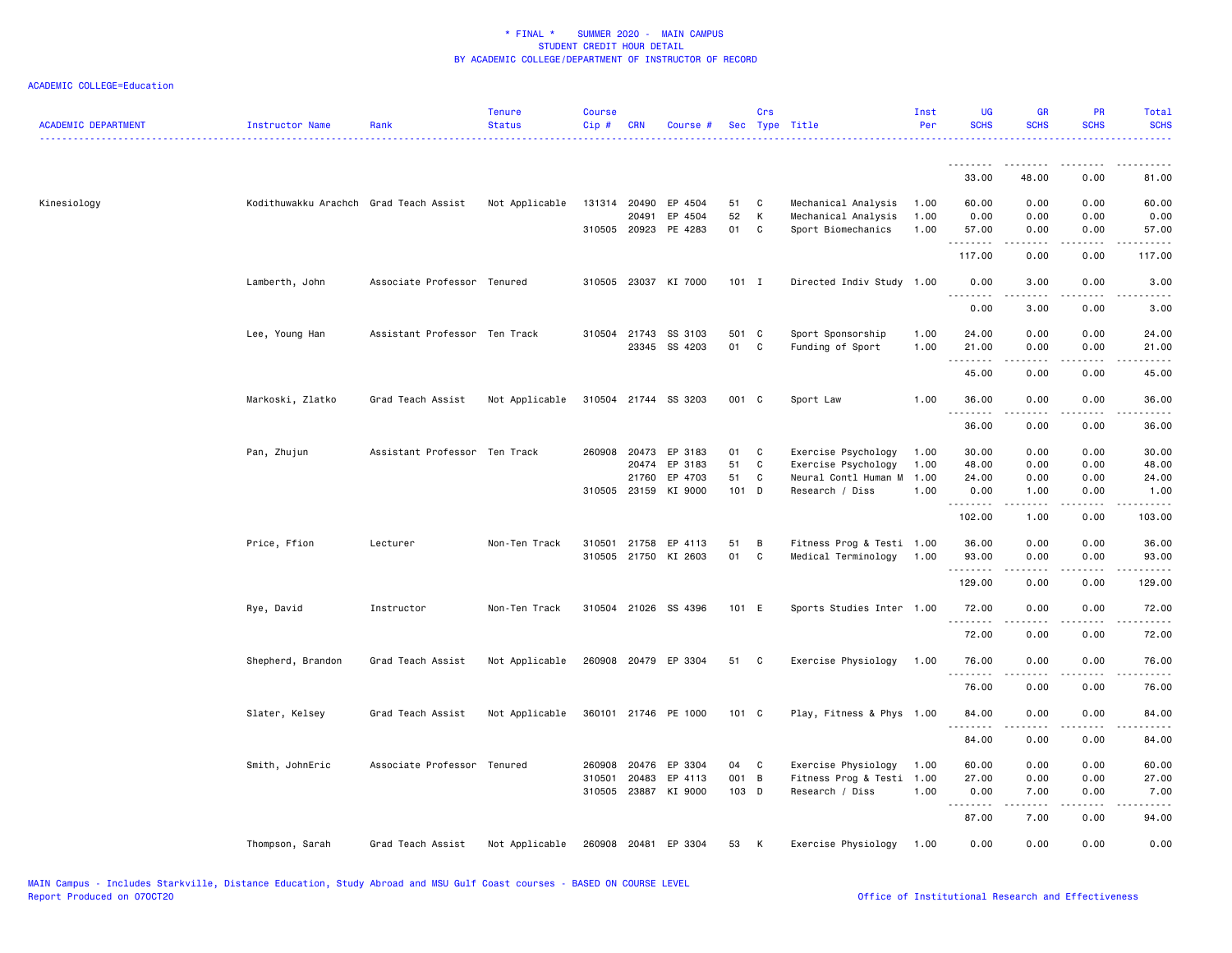| <b>ACADEMIC DEPARTMENT</b> | Instructor Name    | Rank                                               | <b>Tenure</b><br><b>Status</b> | <b>Course</b><br>Cip# | <b>CRN</b>   | Course #             |       | Crs          | Sec Type Title            | Inst<br>Per | <b>UG</b><br><b>SCHS</b> | <b>GR</b><br><b>SCHS</b> | <b>PR</b><br><b>SCHS</b>                                                                                                          | Total<br><b>SCHS</b> |
|----------------------------|--------------------|----------------------------------------------------|--------------------------------|-----------------------|--------------|----------------------|-------|--------------|---------------------------|-------------|--------------------------|--------------------------|-----------------------------------------------------------------------------------------------------------------------------------|----------------------|
|                            |                    |                                                    |                                |                       |              |                      |       |              |                           |             |                          |                          |                                                                                                                                   | ------               |
|                            |                    |                                                    |                                |                       |              |                      |       |              |                           |             | 0.00                     | 0.00                     | 0.00                                                                                                                              | 0.00                 |
| Kinesiology                |                    | Twietmeyer, Greggory Assistant Professor Ten Track |                                |                       | 131314 21027 | SS 4403              | 01 C  |              | Gender & Sport            | 1.00        | 33.00                    | 0.00                     | 0.00                                                                                                                              | 33.00                |
|                            |                    |                                                    |                                |                       | 21029        | SS 6403              | 01 C  |              | Gender & Sport            | 1.00        | 0.00                     | 6.00                     | 0.00                                                                                                                              | 6.00                 |
|                            |                    |                                                    |                                |                       | 310504 21025 | SS 4103              | 51 C  |              | Ethics in Sports Mgm      | 1.00        | 51.00                    | 0.00                     | 0.00                                                                                                                              | 51.00                |
|                            |                    |                                                    |                                |                       | 21763        | SS 4003              | 51 C  |              | Philosophy of Sport       | 1.00        | 24.00                    | 0.00                     | 0.00                                                                                                                              | 24.00                |
|                            |                    |                                                    |                                |                       | 21764        | SS 6003              | 51 C  |              | Philosophy of Sport       | 1.00        | 0.00                     | 6.00                     | 0.00                                                                                                                              | 6.00                 |
|                            |                    |                                                    |                                |                       | 23343        | SS 3703              | 001 C |              | Contemp Issues in In 1.00 |             | 21.00                    | 0.00                     | 0.00                                                                                                                              | 21.00                |
|                            |                    |                                                    |                                |                       |              | 310505 23347 KI 8303 | 01 C  |              | Research in Kinesiol 1.00 |             | 0.00                     | 9.00                     | 0.00                                                                                                                              | 9.00                 |
|                            |                    |                                                    |                                |                       |              |                      |       |              |                           |             | .<br>129.00              | 21.00                    | $\frac{1}{2}$<br>0.00                                                                                                             | 150.00               |
|                            | Vickers, J.        | Associate Professor Tenured                        |                                |                       | 131307 20922 | PE 4163              | 001 C |              | Prin Meth of Sec Hth 1.00 |             | 21.00                    | 0.00                     | 0.00                                                                                                                              | 21.00                |
|                            |                    |                                                    |                                |                       |              | 20927 PE 6163        | 001 C |              | Prin Meth of Sec Hth 1.00 |             | 0.00<br>.                | 9.00<br>.                | 0.00<br>.                                                                                                                         | 9.00<br>.            |
|                            |                    |                                                    |                                |                       |              |                      |       |              |                           |             | 21.00                    | 9.00                     | 0.00                                                                                                                              | 30.00                |
|                            | Watson, Deborah    | Non-Employee                                       | Not Applicable                 |                       |              | 260908 21749 EP 3233 | 01 C  |              | Anatomical Kinesiolo 1.00 |             | 63.00<br><u>.</u>        | 0.00<br>. <b>.</b> .     | 0.00<br>.                                                                                                                         | 63.00<br>.           |
|                            |                    |                                                    |                                |                       |              |                      |       |              |                           |             | 63.00                    | 0.00                     | 0.00                                                                                                                              | 63.00                |
|                            | Young, Glen        | Instructor                                         | Non-Ten Track                  |                       | 131314 20921 | PE 3533              | 51 C  |              | Coaching Sports           | 1.00        | 42.00                    | 0.00                     | 0.00                                                                                                                              | 42.00                |
|                            |                    |                                                    |                                |                       |              | 21754 PE 3033        | 01    | $\mathbf{C}$ | Basket/Football Offi      | 1.00        | 27.00                    | 0.00                     | 0.00                                                                                                                              | 27.00                |
|                            |                    |                                                    |                                |                       |              | 21756 PE 3533        | 01 C  |              | Coaching Sports           | 1.00        | 30.00<br>.               | 0.00                     | 0.00<br>$\frac{1}{2} \left( \frac{1}{2} \right) \left( \frac{1}{2} \right) \left( \frac{1}{2} \right) \left( \frac{1}{2} \right)$ | 30.00                |
|                            |                    |                                                    |                                |                       |              |                      |       |              |                           |             | 99.00                    | 0.00                     | 0.00                                                                                                                              | 99.00                |
|                            | Zimmerman, Matthew | Assistant Professor Ten Track                      |                                |                       | 310504 21024 | SS 3303              | 01    | C            | Communicat Mgmt in        | 1.00        | 27.00                    | 0.00                     | 0.00                                                                                                                              | 27.00                |
|                            |                    |                                                    |                                |                       | 21028        | SS 4503              | 51 C  |              | Sport Promotion & Sa 1.00 |             | 15.00                    | 0.00                     | 0.00                                                                                                                              | 15.00                |
|                            |                    |                                                    |                                |                       | 21030        | SS 6503              | 51 C  |              | Sport Promotion & Sa 1.00 |             | 0.00                     | 6.00                     | 0.00                                                                                                                              | 6.00                 |
|                            |                    |                                                    |                                |                       |              | 21757 SS 3103        | 01 C  |              | Sport Sponsorship         | 1.00        | 42.00<br>.               | 0.00<br>$\frac{1}{2}$    | 0.00<br>.                                                                                                                         | 42.00                |
|                            |                    |                                                    |                                |                       |              |                      |       |              |                           |             | 84.00                    | 6.00                     | 0.00                                                                                                                              | 90.00                |
|                            |                    |                                                    |                                |                       |              |                      |       |              |                           |             | ========                 | <b>EEEEEEEE</b>          | $= 10000000000$                                                                                                                   | ==========           |
| Kinesiology                |                    |                                                    |                                |                       |              |                      |       |              |                           |             | 1916.00<br>========      | 108.00                   | 0.00<br>=================                                                                                                         | 2024.00              |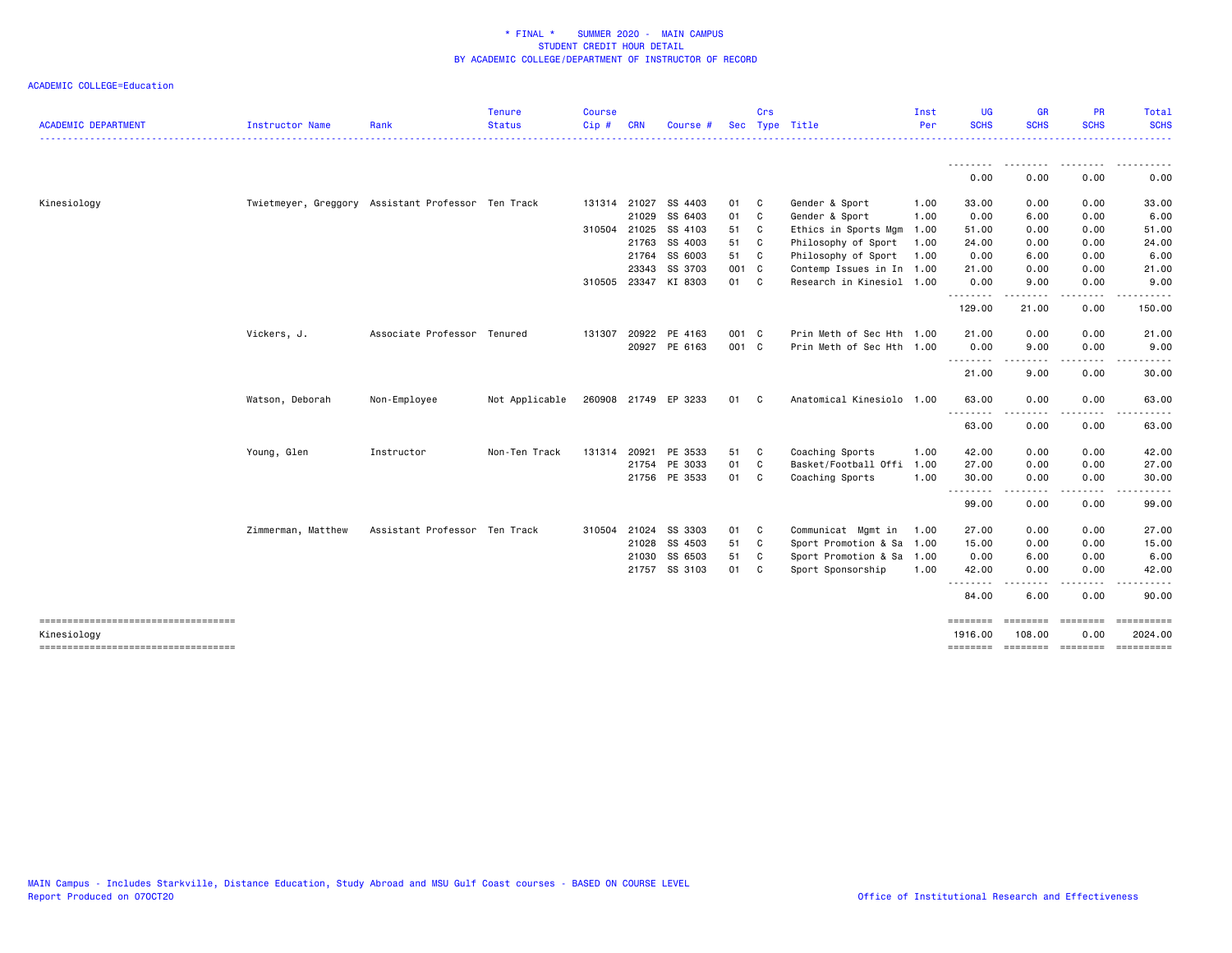| <b>ACADEMIC DEPARTMENT</b> | Instructor Name   | Rank                              | <b>Tenure</b><br><b>Status</b> | Course<br>Cip# | <b>CRN</b>   | Course #                               |                        | Crs | Sec Type Title                                         | Inst<br>Per | <b>UG</b><br><b>SCHS</b><br>. | <b>GR</b><br><b>SCHS</b>                                                                                                                                     | PR<br><b>SCHS</b><br>والمراسات      | Total<br><b>SCHS</b><br>.                                                                                                                                    |
|----------------------------|-------------------|-----------------------------------|--------------------------------|----------------|--------------|----------------------------------------|------------------------|-----|--------------------------------------------------------|-------------|-------------------------------|--------------------------------------------------------------------------------------------------------------------------------------------------------------|-------------------------------------|--------------------------------------------------------------------------------------------------------------------------------------------------------------|
| Music                      | Baker, Jason      | Associate Professor Tenured       |                                | 500903         | 20902        | MUA 8440<br>500912 21888 MUE 8312      | 102 E<br>01 S          |     | Individual Studio In 1.00<br>Sem in Brass and Per 0.25 |             | 0.00<br>0.00                  | 2.00<br>5.00                                                                                                                                                 | 0.00<br>0.00                        | 2.00<br>5.00                                                                                                                                                 |
|                            |                   |                                   |                                |                |              |                                        |                        |     |                                                        |             | د د د<br>0.00                 | .<br>7.00                                                                                                                                                    | $\sim$ $\sim$ $\sim$ $\sim$<br>0.00 | -----<br>7.00                                                                                                                                                |
|                            | Banks, Jessica    | Instructor                        | Non-Ten Track                  |                |              | 500903 23783 MUA 8440                  | 105 E                  |     | Individual Studio In 1.00                              |             | 0.00<br>.                     | 1.00<br>.                                                                                                                                                    | 0.00<br>.                           | 1.00<br>.                                                                                                                                                    |
|                            |                   |                                   |                                |                |              |                                        |                        |     |                                                        |             | 0.00                          | 1.00                                                                                                                                                         | 0.00                                | 1.00                                                                                                                                                         |
|                            | Damm, Robert      | Professor                         | Tenured                        |                |              | 131312 21889 MU 8412<br>23514 MUE 8363 | $101 \quad C$<br>102 C |     | World Drumming<br>Research in Music Ed 1.00            | 1.00        | 0.00<br>0.00                  | 22.00<br>51.00                                                                                                                                               | 0.00<br>0.00                        | 22.00<br>51.00                                                                                                                                               |
|                            |                   |                                   |                                |                |              |                                        |                        |     |                                                        |             | <u>.</u><br>0.00              | 73.00                                                                                                                                                        | .<br>0.00                           | .<br>73.00                                                                                                                                                   |
|                            | Haislip, Matthew  | Assistant Professor Ten Track     |                                |                |              | 131312 21512 MU 1123                   | 551 C                  |     | American Music App.                                    | 1.00        | 51.00                         | 0.00                                                                                                                                                         | 0.00                                | 51.00                                                                                                                                                        |
|                            |                   |                                   |                                |                |              | 500901 21511 MU 1113                   | 501 C                  |     | His & Apprec Of Musi 1.00                              |             | 54.00                         | 0.00                                                                                                                                                         | 0.00                                | 54.00                                                                                                                                                        |
|                            |                   |                                   |                                |                |              | 500912 21888 MUE 8312                  | 01 S                   |     | Sem in Brass and Per 0.25                              |             | 0.00<br>.                     | 5.00                                                                                                                                                         | 0.00<br>.                           | 5.00<br>$\begin{array}{cccccccccc} \bullet & \bullet & \bullet & \bullet & \bullet & \bullet & \bullet & \bullet \end{array}$                                |
|                            |                   |                                   |                                |                |              |                                        |                        |     |                                                        |             | 105.00                        | 5.00                                                                                                                                                         | 0.00                                | 110.00                                                                                                                                                       |
|                            | Hause, Barry      | Lecturer                          | Non-Ten Track                  |                |              | 500902 21513 MU 1133                   | 501 C                  |     | The History of Rock                                    | 1.00        | 114.00                        | 0.00                                                                                                                                                         | 0.00                                | 114.00                                                                                                                                                       |
|                            |                   |                                   |                                |                |              | 21514 MU 1133                          | 551 C                  |     | The History of Rock                                    | 1.00        | 51.00<br>.                    | 0.00<br>.                                                                                                                                                    | 0.00<br>.                           | 51.00<br>$\begin{array}{cccccccccc} \bullet & \bullet & \bullet & \bullet & \bullet & \bullet & \bullet & \bullet \end{array}$                               |
|                            |                   |                                   |                                |                |              |                                        |                        |     |                                                        |             | 165.00                        | 0.00                                                                                                                                                         | 0.00                                | 165.00                                                                                                                                                       |
|                            | Human, Richard    | Associate Professor Tenured       |                                | 500901         | 20894        | MU 1113                                | 51                     | C   | His & Apprec Of Musi 1.00                              |             | 72.00                         | 0.00                                                                                                                                                         | 0.00                                | 72.00                                                                                                                                                        |
|                            |                   |                                   |                                |                |              | 500912 21888 MUE 8312                  | 01                     | -S  | Sem in Brass and Per 0.25                              |             | 0.00                          | 5.00                                                                                                                                                         | 0.00                                | 5.00                                                                                                                                                         |
|                            |                   |                                   |                                |                |              |                                        |                        |     |                                                        |             | .<br>72.00                    | .<br>5.00                                                                                                                                                    | .<br>0.00                           | .<br>77.00                                                                                                                                                   |
|                            | Kirkland, Anthony | Associate Professor Tenured       |                                | 500903         | 23784        | MUA 8440                               | 104 E                  |     | Individual Studio In 1.00                              |             | 0.00                          | 1.00                                                                                                                                                         | 0.00                                | 1.00                                                                                                                                                         |
|                            |                   |                                   |                                |                |              | 500912 21888 MUE 8312                  | 01                     | - S | Sem in Brass and Per 0.25                              |             | 0.00<br>.                     | 5.00<br>$\frac{1}{2} \left( \frac{1}{2} \right) \left( \frac{1}{2} \right) \left( \frac{1}{2} \right) \left( \frac{1}{2} \right) \left( \frac{1}{2} \right)$ | 0.00<br>.                           | 5.00<br>$\frac{1}{2} \left( \frac{1}{2} \right) \left( \frac{1}{2} \right) \left( \frac{1}{2} \right) \left( \frac{1}{2} \right) \left( \frac{1}{2} \right)$ |
|                            |                   |                                   |                                |                |              |                                        |                        |     |                                                        |             | 0.00                          | 6.00                                                                                                                                                         | 0.00                                | 6.00                                                                                                                                                         |
|                            | Packwood, Gary    | Associate Professor Tenured       |                                | 130601         | 21890        | MUE 9012                               | 101 S                  |     | Final Project in Mus 1.00                              |             | 0.00                          | 20.00                                                                                                                                                        | 0.00                                | 20.00                                                                                                                                                        |
|                            |                   |                                   |                                |                | 131312 23785 | <b>MUE 7000</b>                        | $101$ I                |     | Directed Indiv Study 1.00                              |             | 0.00                          | 6.00                                                                                                                                                         | 0.00                                | 6.00                                                                                                                                                         |
|                            |                   |                                   |                                |                |              | 500912 21887 MUE 8132                  | 01 C                   |     | Choral Prog. Devel/C 1.00                              |             | 0.00<br><u>.</u>              | 40.00<br>.                                                                                                                                                   | 0.00<br>.                           | 40.00<br>.                                                                                                                                                   |
|                            |                   |                                   |                                |                |              |                                        |                        |     |                                                        |             | 0.00                          | 66.00                                                                                                                                                        | 0.00                                | 66.00                                                                                                                                                        |
|                            | Ross, Ryan        | Associate Professor Tenured       |                                |                |              | 500901 21891 MU 1113                   | 101 C                  |     | His & Apprec Of Musi 1.00                              |             | 30.00<br>. <b>.</b>           | 0.00<br>.                                                                                                                                                    | 0.00<br>.                           | 30.00<br>.                                                                                                                                                   |
|                            |                   |                                   |                                |                |              |                                        |                        |     |                                                        |             | 30.00                         | 0.00                                                                                                                                                         | 0.00                                | 30.00                                                                                                                                                        |
|                            | Sobaskie, James   | Associate Professor Tenured       |                                |                |              | 500902 21886 MU 8023                   | 01 S                   |     | Seminar in Music The 1.00                              |             | 0.00                          | 90.00                                                                                                                                                        | 0.00<br>.                           | 90.00                                                                                                                                                        |
|                            |                   |                                   |                                |                |              |                                        |                        |     |                                                        |             | <u>.</u><br>0.00              | 90.00                                                                                                                                                        | 0.00                                | .<br>90.00                                                                                                                                                   |
|                            | Stockton, Phillip | Clinical Assist Pro Non-Ten Track |                                |                |              | 131312 23607 MUE 8990                  | 101 C                  |     | Special Topic In MUE 1.00                              |             | 0.00                          | 44.00                                                                                                                                                        | 0.00                                | 44.00                                                                                                                                                        |
|                            |                   |                                   |                                |                |              | 500906 20904 MUA 8460                  | $101 \quad Q$          |     | Applied Conducting                                     | 1.00        | 0.00<br><u>.</u>              | 6.00<br>.                                                                                                                                                    | 0.00<br>.                           | 6.00<br>.                                                                                                                                                    |
|                            |                   |                                   |                                |                |              |                                        |                        |     |                                                        |             | 0.00                          | 50.00                                                                                                                                                        | 0.00                                | 50.00                                                                                                                                                        |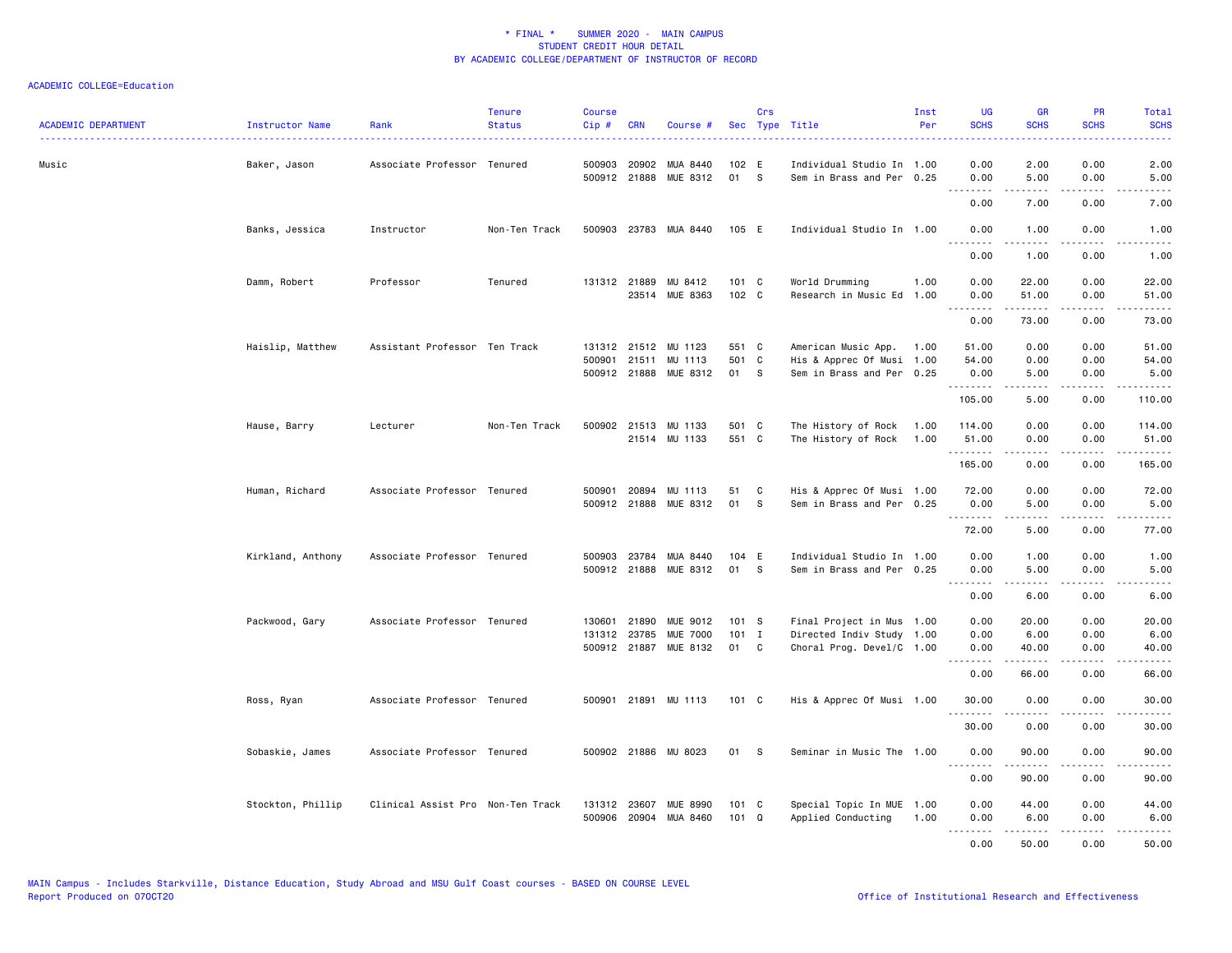| <b>ACADEMIC DEPARTMENT</b>                                                   | Instructor Name  | Rank       | Tenure<br>Status | Course<br>Cip # | CRN            | Course # Sec Type Title |              | Crs |                                                        | Inst<br>Per | UG<br><b>SCHS</b>    | <b>GR</b><br><b>SCHS</b> | <b>PR</b><br><b>SCHS</b> | Total<br><b>SCHS</b><br>-------------------------- |
|------------------------------------------------------------------------------|------------------|------------|------------------|-----------------|----------------|-------------------------|--------------|-----|--------------------------------------------------------|-------------|----------------------|--------------------------|--------------------------|----------------------------------------------------|
| Music                                                                        | Torbert, Garrett | Instructor | Non-Ten Track    | 500903          | 20900<br>20901 | MUA 8440<br>MUA 8440    | O1.<br>101 E | - F | Individual Studio In 1.00<br>Individual Studio In 1.00 |             | 0.00<br>0.00<br>0.00 | 1.00<br>6.00<br><br>7.00 | 0.00<br>0.00<br>0.00     | 1.00<br>6.00<br><br>7.00                           |
| ================                                                             |                  |            |                  |                 |                |                         |              |     |                                                        |             | $=$ = = = = = = =    |                          | ========                 | ==========                                         |
| Music                                                                        |                  |            |                  |                 |                |                         |              |     |                                                        |             | 372.00               | 310,00                   | 0.00                     | 682.00                                             |
| -------------------------------------<br>----------------------------------- |                  |            |                  |                 |                |                         |              |     |                                                        |             | --------<br>-------- | ---------<br>--------    | ========                 | ----------<br>----------                           |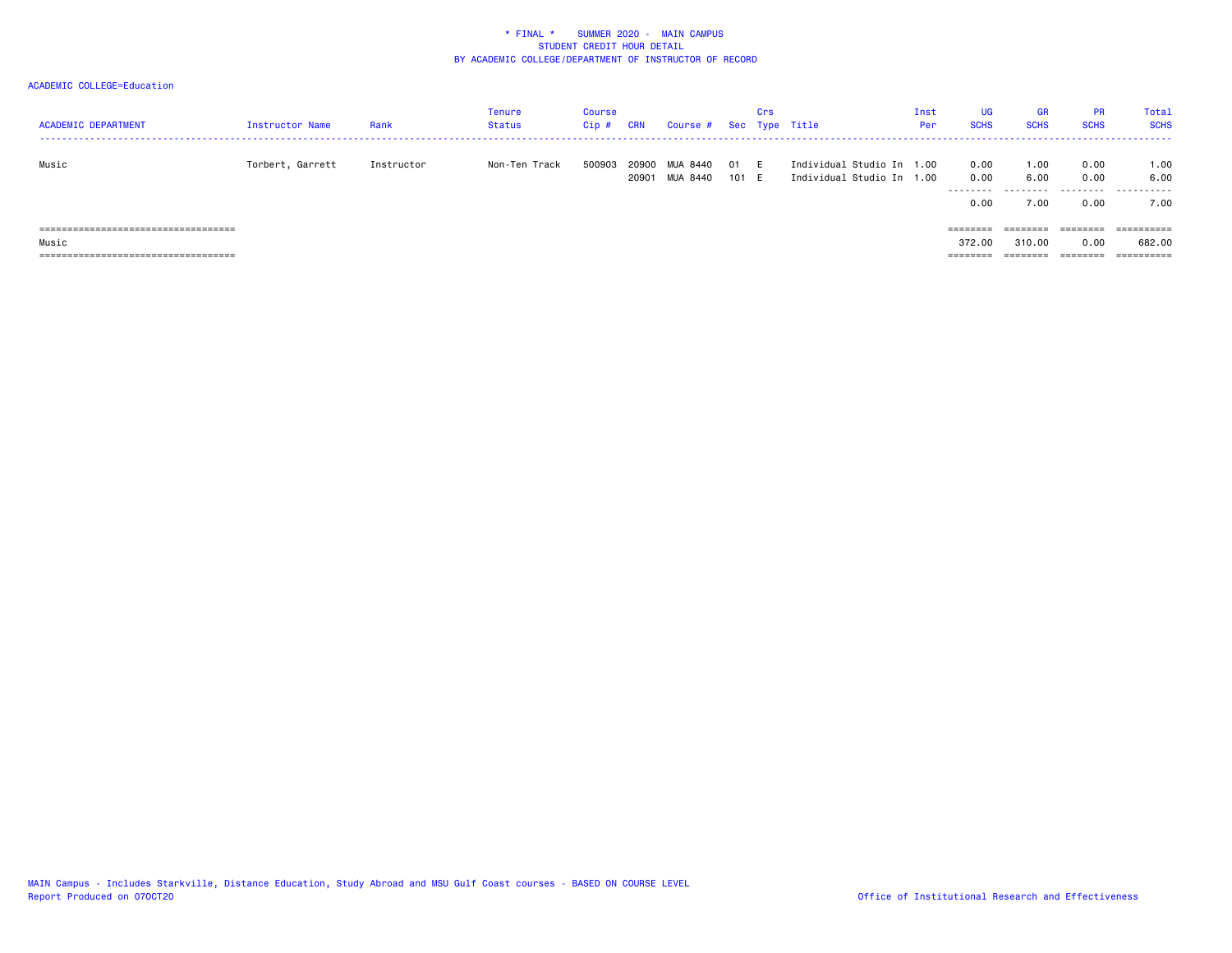| <b>ACADEMIC DEPARTMENT</b> | Instructor Name | Rank                              | <b>Tenure</b><br><b>Status</b> | <b>Course</b><br>Cip# | <b>CRN</b>   | Course #             | Sec           | Crs | Type Title           | Inst<br>Per | <b>UG</b><br><b>SCHS</b> | <b>GR</b><br><b>SCHS</b>                                                                                                                                     | <b>PR</b><br><b>SCHS</b>                                                                                                          | <b>Total</b><br><b>SCHS</b> |
|----------------------------|-----------------|-----------------------------------|--------------------------------|-----------------------|--------------|----------------------|---------------|-----|----------------------|-------------|--------------------------|--------------------------------------------------------------------------------------------------------------------------------------------------------------|-----------------------------------------------------------------------------------------------------------------------------------|-----------------------------|
| Aerospace Engineering      | Belk, Davy      | Professor                         | Tenured                        |                       | 140201 23463 | ASE 9000             | 01            | D   | Research/Diss        | 1.00        | 0.00                     | 6.00                                                                                                                                                         | 0.00                                                                                                                              | 6.00                        |
|                            |                 |                                   |                                |                       |              | 23472 ASE 9000       | 51            | D   | Research/Diss        | 1.00        | 0.00<br>- - -            | 6.00                                                                                                                                                         | 0.00<br>----                                                                                                                      | 6.00                        |
|                            |                 |                                   |                                |                       |              |                      |               |     |                      |             | 0.00                     | 12.00                                                                                                                                                        | 0.00                                                                                                                              | 12.00                       |
|                            | Bhatia, Manav   | Assistant Professor Ten Track     |                                | 141901                | 22370        | ME 8000              | 104 D         |     | Research / Thesis    | 1.00        | 0.00                     | 3.00                                                                                                                                                         | 0.00                                                                                                                              | 3.00                        |
|                            |                 |                                   |                                | 309999                | 21247        | <b>CME 9000</b>      | 501 D         |     | Research/Dis         | 1.00        | 0.00                     | 6.00                                                                                                                                                         | 0.00                                                                                                                              | 6.00                        |
|                            |                 |                                   |                                |                       | 23711        | <b>CME 7000</b>      | $101$ I       |     | Directed Indiv Study | 1.00        | 0.00                     | 3.00                                                                                                                                                         | 0.00                                                                                                                              | 3.00                        |
|                            |                 |                                   |                                |                       |              | 23714 CME 9000       | $102$ D       |     | Research/Dis         | 1.00        | 0.00                     | 6.00                                                                                                                                                         | 0.00                                                                                                                              | 6.00                        |
|                            |                 |                                   |                                |                       |              |                      |               |     |                      |             | .<br>0.00                | $- - - - -$<br>18.00                                                                                                                                         | .<br>0.00                                                                                                                         | $\frac{1}{2}$<br>18.00      |
|                            | Cagle, Don      | Lecturer                          | Non-Ten Track                  |                       |              | 141101 20435 EM 2413 | 101 C         |     | Engineering Mech I   | 1.00        | 36.00<br>.               | 0.00<br>$\frac{1}{2}$                                                                                                                                        | 0.00                                                                                                                              | 36.00                       |
|                            |                 |                                   |                                |                       |              |                      |               |     |                      |             | 36.00                    | 0.00                                                                                                                                                         | 0.00                                                                                                                              | 36.00                       |
|                            | Daghigh, Vahid  | Lecturer                          | Non-Ten Track                  | 141101                | 23301        | EM 3213              | 01            | C   | Mech Of Materials    | 1.00        | 102.00                   | 0.00                                                                                                                                                         | 0.00                                                                                                                              | 102.00                      |
|                            |                 |                                   |                                |                       |              | 23318 EM 3213        | 51            | C   | Mech Of Materials    | 1.00        | 81.00                    | 0.00                                                                                                                                                         | 0.00                                                                                                                              | 81.00                       |
|                            |                 |                                   |                                |                       |              |                      |               |     |                      |             | .<br>183.00              | 0.00                                                                                                                                                         | 0.00                                                                                                                              | 183.00                      |
|                            | Janus, Jonathan | Associate Professor Tenured       |                                | 140201                |              | 23456 ASE 9000       | 103 D         |     | Research/Diss        | 1.00        | 0.00<br>.                | 6.00<br><u>.</u>                                                                                                                                             | 0.00<br>.                                                                                                                         | 6.00<br>$\frac{1}{2}$       |
|                            |                 |                                   |                                |                       |              |                      |               |     |                      |             | 0.00                     | 6.00                                                                                                                                                         | 0.00                                                                                                                              | 6.00                        |
|                            | Lv, Yu          | Assistant Professor Ten Track     |                                | 140201                | 23462        | ASE 9000             | 109 D         |     | Research/Diss        | 1.00        | 0.00                     | 6.00                                                                                                                                                         | 0.00                                                                                                                              | 6.00                        |
|                            |                 |                                   |                                | 141101                | 23320        | EM 3313              | 51            | C   | Fluid Mechanics      | 1.00        | 54.00                    | 0.00                                                                                                                                                         | 0.00                                                                                                                              | 54.00                       |
|                            |                 |                                   |                                |                       | 23486        | EM 3313              | 01            | C   | Fluid Mechanics      | 1.00        | 66.00<br>.               | 0.00<br>-----                                                                                                                                                | 0.00<br>د د د د                                                                                                                   | 66.00                       |
|                            |                 |                                   |                                |                       |              |                      |               |     |                      |             | 120.00                   | 6.00                                                                                                                                                         | 0.00                                                                                                                              | 126.00                      |
|                            | Moore, Timothy  | Instructor                        | Non-Ten Track                  | 141101                | 20438        | EM 2433              | 101 C         |     | Engineering Mech II  | 1.00        | 39.00                    | 0.00                                                                                                                                                         | 0.00                                                                                                                              | 39.00                       |
|                            |                 |                                   |                                |                       | 23291        | EM 2413              | 01            | C   | Engineering Mech I   | 1.00        | 21.00                    | 0.00                                                                                                                                                         | 0.00                                                                                                                              | 21.00                       |
|                            |                 |                                   |                                |                       | 23295        | EM 3413              | 01            | C   | Vibrations           | 1.00        | 18.00                    | 0.00                                                                                                                                                         | 0.00                                                                                                                              | 18.00                       |
|                            |                 |                                   |                                |                       |              | 23317 EM 2413        | 51            | C   | Engineering Mech I   | 1.00        | 24.00<br>.               | 0.00<br>$- - - - -$                                                                                                                                          | 0.00<br>.                                                                                                                         | 24.00<br>.                  |
|                            |                 |                                   |                                |                       |              |                      |               |     |                      |             | 102.00                   | 0.00                                                                                                                                                         | 0.00                                                                                                                              | 102.00                      |
|                            | Sescu, Adrian   | Associate Professor Tenured       |                                | 140201                | 23446        | ASE 8000             | 04            | D   | Research / Thesis    | 1.00        | 0.00                     | 3.00                                                                                                                                                         | 0.00                                                                                                                              | 3.00                        |
|                            |                 |                                   |                                |                       | 23453        | ASE 8000             | 104 D         |     | Research / Thesis    | 1.00        | 0.00                     | 7.00                                                                                                                                                         | 0.00                                                                                                                              | 7.00                        |
|                            |                 |                                   |                                |                       | 23458        | ASE 9000             | 105 D         |     | Research/Diss        | 1.00        | 0.00                     | 18.00                                                                                                                                                        | 0.00                                                                                                                              | 18.00                       |
|                            |                 |                                   |                                |                       | 23677        | ASE 7000             | $101$ I       |     | Directed Indiv Study | 1.00        | 0.00<br>.                | 3.00<br>$\frac{1}{2} \left( \frac{1}{2} \right) \left( \frac{1}{2} \right) \left( \frac{1}{2} \right) \left( \frac{1}{2} \right) \left( \frac{1}{2} \right)$ | 0.00<br>$\frac{1}{2} \left( \frac{1}{2} \right) \left( \frac{1}{2} \right) \left( \frac{1}{2} \right) \left( \frac{1}{2} \right)$ | 3.00<br>$\frac{1}{2}$       |
|                            |                 |                                   |                                |                       |              |                      |               |     |                      |             | 0.00                     | 31.00                                                                                                                                                        | 0.00                                                                                                                              | 31.00                       |
|                            | Sescu, Carmen   | Clinical Assist Pro Non-Ten Track |                                |                       |              | 141101 20444 EM 3313 | $101 \quad C$ |     | Fluid Mechanics      | 1.00        | 78.00<br>.               | 0.00                                                                                                                                                         | 0.00                                                                                                                              | 78.00                       |
|                            |                 |                                   |                                |                       |              |                      |               |     |                      |             | 78.00                    | 0.00                                                                                                                                                         | 0.00                                                                                                                              | 78.00                       |
|                            | Sullivan, Rani  | Professor                         | Tenured                        | 140201                | 23459        | ASE 9000             | $106$ D       |     | Research/Diss        | 1.00        | 0.00                     | 9.00                                                                                                                                                         | 0.00                                                                                                                              | 9.00                        |
|                            |                 |                                   |                                |                       |              | 23469 ASE 9000       | 07            | D   | Research/Diss        | 1.00        | 0.00                     | 3.00                                                                                                                                                         | 0.00                                                                                                                              | 3.00                        |
|                            |                 |                                   |                                |                       |              |                      |               |     |                      |             | .<br>0.00                | $- - - - -$<br>12.00                                                                                                                                         | .<br>0.00                                                                                                                         | .<br>12.00                  |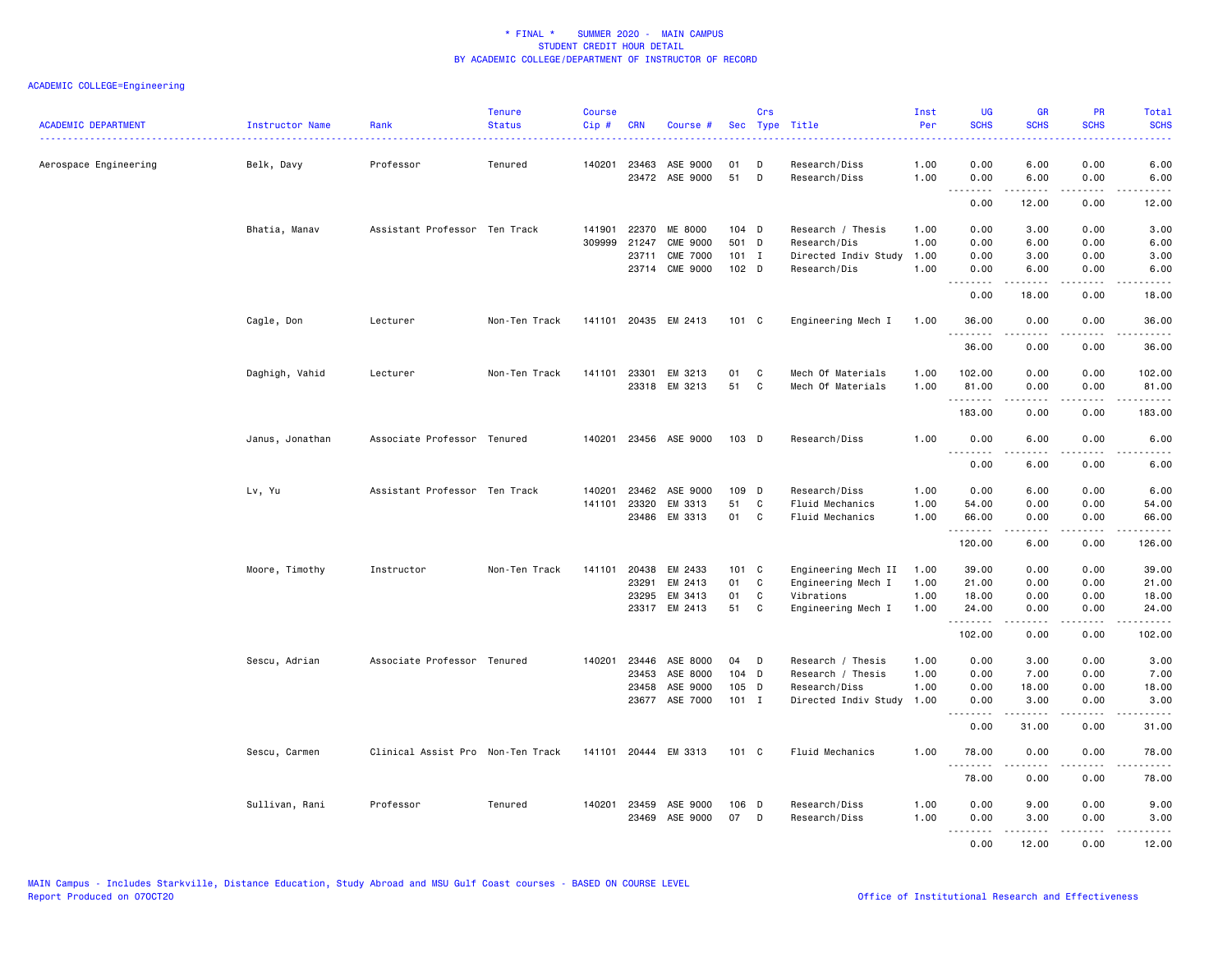| <b>ACADEMIC DEPARTMENT</b>                                    | Instructor Name | Rank                          | <b>Tenure</b><br><b>Status</b><br>. | <b>Course</b><br>Cip# | <b>CRN</b> | Course #       | Sec           | Crs | Type Title                | Inst<br>Per | <b>UG</b><br><b>SCHS</b> | <b>GR</b><br><b>SCHS</b> | <b>PR</b><br><b>SCHS</b> | Total<br><b>SCHS</b><br>. |
|---------------------------------------------------------------|-----------------|-------------------------------|-------------------------------------|-----------------------|------------|----------------|---------------|-----|---------------------------|-------------|--------------------------|--------------------------|--------------------------|---------------------------|
| Aerospace Engineering                                         | Tian, Zhenhua   | Assistant Professor Ten Track |                                     | 140201                |            | 23460 ASE 9000 | 107 D         |     | Research/Diss             | 1.00        | 0.00                     | 3.00                     | 0.00                     | 3.00                      |
|                                                               |                 |                               |                                     |                       |            |                |               |     |                           |             | <u>.</u><br>0.00         | -----<br>3.00            | .<br>0.00                | 3.00                      |
|                                                               | Walker, Calvin  | Instructor                    | Non-Ten Track                       | 140201                | 20082      | ASE 4163       | 51            | - C | Intro to Flight Test 1.00 |             | 9.00                     | 0.00                     | 0.00                     | 9.00                      |
|                                                               |                 |                               |                                     |                       | 20084      | ASE 6163       | 51            | C   | Intro to Flight Test 1.00 |             | 0.00                     | 9.00                     | 0.00                     | 9.00                      |
|                                                               |                 |                               |                                     |                       | 21173      | ASE 6163       | 551 C         |     | Intro to Flight Test 1.00 |             | 0.00                     | 27.00                    | 0.00                     | 27.00                     |
|                                                               |                 |                               |                                     | 141101                | 20439      | EM 2433        | 01            | C   | Engineering Mech II       | 1.00        | 123.00                   | 0.00                     | 0.00                     | 123.00                    |
|                                                               |                 |                               |                                     |                       |            | 20440 EM 2433  | 51            | C.  | Engineering Mech II       | 1.00        | 120.00<br>.              | 0.00<br>.                | 0.00<br>.                | 120.00<br>------          |
|                                                               |                 |                               |                                     |                       |            |                |               |     |                           |             | 252.00                   | 36.00                    | 0.00                     | 288.00                    |
|                                                               | Walters, Andrew | Instructor                    | Non-Ten Track                       | 141101                |            | 23610 EM 3213  | $101 \quad C$ |     | Mech Of Materials         | 1.00        | 93.00                    | 0.00                     | 0.00                     | 93.00<br>$  -$            |
|                                                               |                 |                               |                                     |                       |            |                |               |     |                           |             | ---<br>93.00             | 0.00                     | . <b>.</b><br>0.00       | .<br>93.00                |
|                                                               | Wang, Yeqing    | Assistant Professor Ten Track |                                     | 140201                | 23461      | ASE 9000       | 108 D         |     | Research/Diss             | 1.00        | 0.00                     | 6.00                     | 0.00                     | 6.00                      |
|                                                               |                 |                               |                                     |                       | 23471      | ASE 9000       | 09            | D   | Research/Diss             | 1.00        | 0.00                     | 3.00                     | 0.00                     | 3.00                      |
|                                                               |                 |                               |                                     |                       | 23480      | ASE 9000       | 59            | D   | Research/Diss             | 1.00        | 0.00                     | 3.00                     | 0.00                     | 3.00                      |
|                                                               |                 |                               |                                     | 141101                | 21873      | EM 4133        | 01            | C   | Composite Materials       | 1.00        | 6.00                     | 0.00                     | 0.00                     | 6.00                      |
|                                                               |                 |                               |                                     |                       | 21875      | EM 6133        | 501 C         |     | Composite Materials       | 1.00        | 0.00                     | 15.00                    | 0.00                     | 15.00                     |
|                                                               |                 |                               |                                     |                       | 23227      | EM 6133        | 01 C          |     | Composite Materials       | 1.00        | 0.00                     | 24.00<br><u>.</u>        | 0.00<br>. <b>.</b> .     | 24.00                     |
|                                                               |                 |                               |                                     |                       |            |                |               |     |                           |             | --------<br>6.00         | 51.00                    | 0.00                     | 57.00                     |
| ====================================                          |                 |                               |                                     |                       |            |                |               |     |                           |             | ========                 | $=$ =======              | <b>ERRESTED</b>          | $=$ = = = = = = = = = =   |
| Aerospace Engineering<br>==================================== |                 |                               |                                     |                       |            |                |               |     |                           |             | 870.00                   | 175.00                   | 0.00<br>eeeeeee          | 1045.00<br>==========     |
|                                                               |                 |                               |                                     |                       |            |                |               |     |                           |             |                          |                          |                          |                           |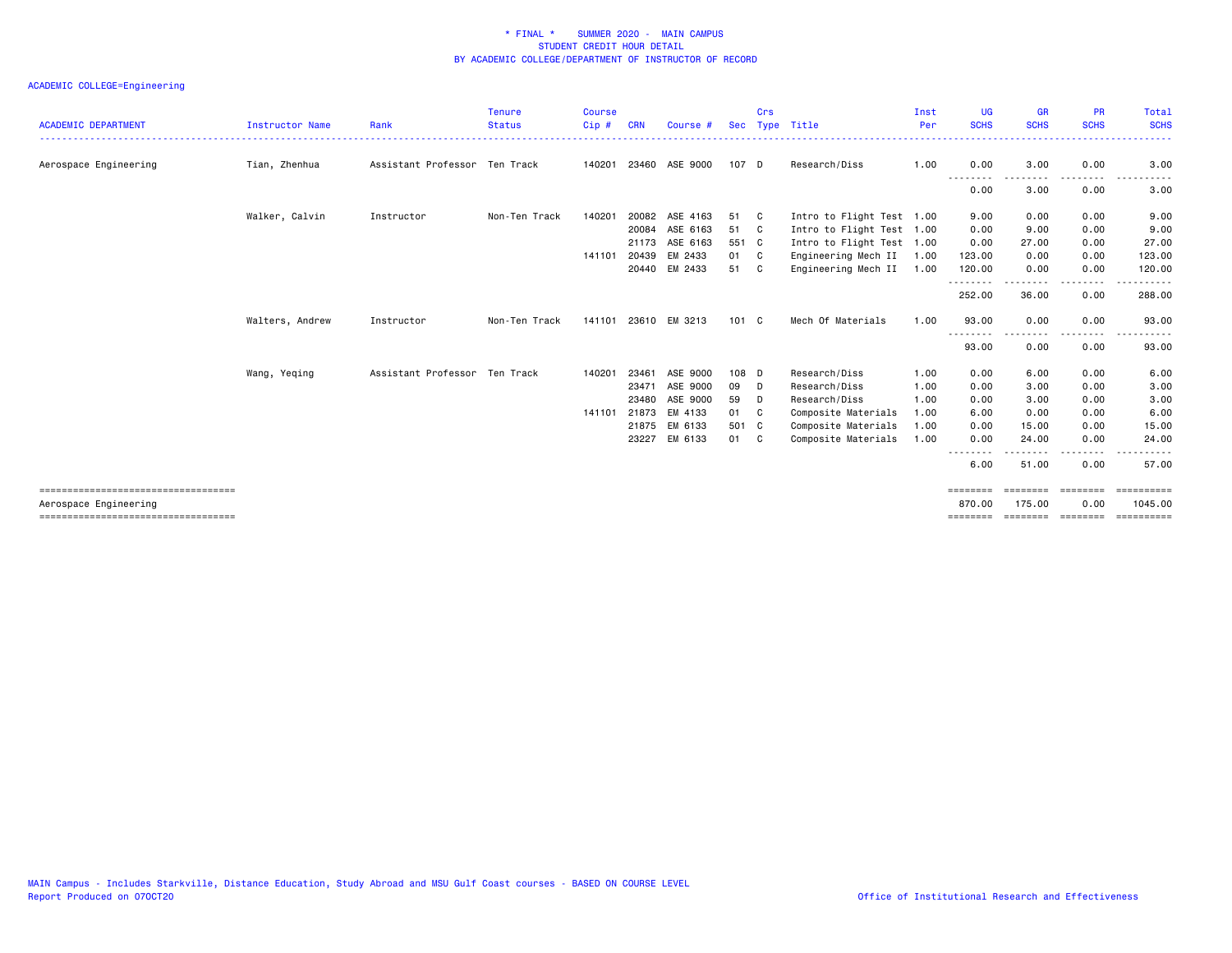| <b>ACADEMIC DEPARTMENT</b>                                                                             | Instructor Name | Rank                        | <b>Tenure</b><br><b>Status</b> | <b>Course</b><br>Cip# | <b>CRN</b>     | Course #                   |                           | <b>Crs</b> | Sec Type Title                       | Inst<br>Per  | <b>UG</b><br><b>SCHS</b>     | <b>GR</b><br><b>SCHS</b>           | <b>PR</b><br><b>SCHS</b>  | Total<br><b>SCHS</b>                   |
|--------------------------------------------------------------------------------------------------------|-----------------|-----------------------------|--------------------------------|-----------------------|----------------|----------------------------|---------------------------|------------|--------------------------------------|--------------|------------------------------|------------------------------------|---------------------------|----------------------------------------|
| Ag & Bio Engineering                                                                                   | Prabhu, Raj     | Associate Professor Tenured |                                | 140301                | 23738<br>23747 | ABE 8000<br>ABE 9000       | 111 D<br>$110$ D          |            | Research / Thesis<br>Research / Diss | 1.00<br>1.00 | 0.00<br>0.00                 | 6.00<br>27.00                      | 0.00<br>0.00              | 6.00<br>27.00                          |
|                                                                                                        |                 |                             |                                |                       |                |                            |                           |            |                                      |              | ---------<br>0.00            | ---------<br>33.00                 | 0.00                      | 33.00                                  |
|                                                                                                        | To, Suminto     | Professor                   | Tenured                        | 140301                | 23721          | ABE 8000<br>23722 ABE 9000 | 104 D<br>102 <sub>D</sub> |            | Research / Thesis<br>Research / Diss | 1.00<br>1.00 | 0.00<br>0.00<br>----<br>0.00 | 12.00<br>6.00<br>--------<br>18.00 | 0.00<br>0.00<br>.<br>0.00 | 12.00<br>6.00<br>$- - -$<br>.<br>18.00 |
| =====================================<br>Ag & Bio Engineering<br>.==================================== |                 |                             |                                |                       |                |                            |                           |            |                                      |              | ========<br>0.00             | $=$ = = = = = = =<br>51.00         | ========<br>0.00          | ==========<br>51.00                    |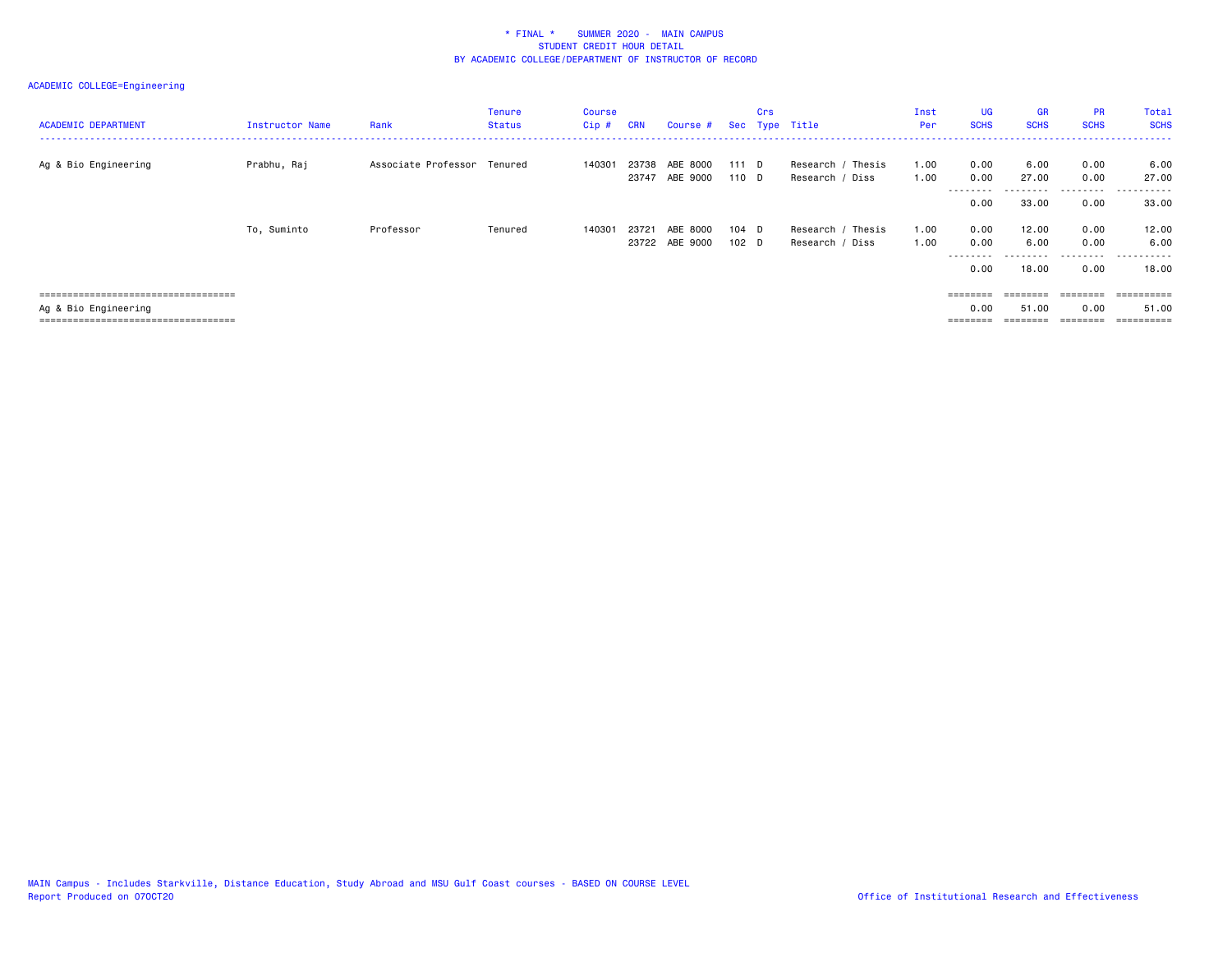| <b>ACADEMIC DEPARTMENT</b>        | Instructor Name                   | Rank                                              | <b>Tenure</b><br><b>Status</b> | <b>Course</b><br>Cip# | <b>CRN</b>   | Course #             | Sec   | Crs          | Type Title                | Inst<br>Per | UG<br><b>SCHS</b> | <b>GR</b><br><b>SCHS</b> | PR<br><b>SCHS</b>                   | Total<br><b>SCHS</b>               |
|-----------------------------------|-----------------------------------|---------------------------------------------------|--------------------------------|-----------------------|--------------|----------------------|-------|--------------|---------------------------|-------------|-------------------|--------------------------|-------------------------------------|------------------------------------|
| Civil & Environmental Engineering | Ermagun, Alireza                  | Assistant Professor Ten Track                     |                                |                       |              | 140801 21235 CE 9000 | 507 D |              | Research / Diss           | 1.00        | 0.00              | 3.00                     | 0.00                                | 3.00                               |
|                                   |                                   |                                                   |                                |                       | 23955        | CE 7000              | 505 I |              | Directed Indiv Study 1.00 |             | 0.00              | 3.00                     | 0.00                                | 3.00                               |
|                                   |                                   |                                                   |                                |                       |              | 23981 CE 7000        | 506 I |              | Directed Indiv Study 1.00 |             | 0.00              | 3.00                     | 0.00<br>.                           | 3.00                               |
|                                   |                                   |                                                   |                                |                       |              |                      |       |              |                           |             | <u>.</u><br>0.00  | .<br>9.00                | 0.00                                | .<br>9.00                          |
|                                   | Freyne, Seamus                    | Associate Professor Tenured                       |                                |                       |              | 140801 21229 CE 9000 | 501 D |              | Research / Diss           | 1.00        | 0.00<br>.         | 2.00<br>.                | 0.00<br>$\sim$ $\sim$ $\sim$ $\sim$ | 2.00<br>$\frac{1}{2}$              |
|                                   |                                   |                                                   |                                |                       |              |                      |       |              |                           |             | 0.00              | 2.00                     | 0.00                                | 2.00                               |
|                                   | Gude, Veera                       | Associate Professor Tenured                       |                                | 140801                | 22744        | CE 4000              | 101 I |              | Directed Indiv Study      | 1.00        | 3.00              | 0.00                     | 0.00                                | 3.00                               |
|                                   |                                   |                                                   |                                |                       | 23095        | CE 3823              | 51    | C            | Environmental Engr        | 1.00        | 24.00             | 0.00                     | 0.00                                | 24.00                              |
|                                   |                                   |                                                   |                                |                       |              | 23215 CE 9000        | 103 D |              | Research / Diss           | 1.00        | 0.00<br>.         | 6.00<br>.                | 0.00<br>$\sim$ $\sim$ $\sim$        | 6.00<br>د د د د د                  |
|                                   |                                   |                                                   |                                |                       |              |                      |       |              |                           |             | 27.00             | 6.00                     | 0.00                                | 33.00                              |
|                                   | Gullett, Philip                   | Associate Professor Tenured                       |                                |                       | 140801 20186 | CE 6973              | 01    | $\mathbf{C}$ | Concrete Structures       | 1.00        | 0.00              | 6.00                     | 0.00                                | 6.00                               |
|                                   |                                   |                                                   |                                |                       | 23094        | CE 4973              | 01    | C            | Concrete Structures       | 1.00        | 90.00             | 0.00                     | 0.00                                | 90.00                              |
|                                   |                                   |                                                   |                                |                       |              | 140803 23093 CE 3603 | 01    | C            | Structural Mech           | 1.00        | 30.00<br>.        | 0.00                     | 0.00<br>.                           | 30.00<br>.                         |
|                                   |                                   |                                                   |                                |                       |              |                      |       |              |                           |             | 120.00            | 6.00                     | 0.00                                | 126.00                             |
|                                   | Howard, Isaac                     | Professor                                         | Tenured                        |                       |              | 140801 21218 CE 8000 | 504 D |              | Research / Thesis         | 1.00        | 0.00              | 2.00                     | 0.00                                | 2.00                               |
|                                   |                                   |                                                   |                                |                       |              | 21232 CE 9000        | 504 D |              | Research / Diss           | 1.00        | 0.00              | 12.00                    | 0.00                                | 12.00                              |
|                                   |                                   |                                                   |                                |                       | 23206        | CE 8000              | 105 D |              | Research / Thesis         | 1.00        | 0.00              | 3.00                     | 0.00                                | 3.00                               |
|                                   |                                   |                                                   |                                |                       |              | 23218 CE 9000        | 105 D |              | Research / Diss           | 1.00        | 0.00<br><u>.</u>  | 6.00                     | 0.00                                | 6.00                               |
|                                   |                                   |                                                   |                                |                       |              |                      |       |              |                           |             | 0.00              | 23.00                    | 0.00                                | 23.00                              |
|                                   | Magbanua, Benjamin                | Associate Professor Tenured                       |                                |                       |              | 140801 21882 CE 2803 | 001 C |              | Environ Engr Issues       | 1.00        | 27.00<br>.        | 0.00                     | 0.00                                | 27.00<br>.                         |
|                                   |                                   |                                                   |                                |                       |              |                      |       |              |                           |             | 27.00             | 0.00                     | 0.00                                | 27.00                              |
|                                   | Ortega Achury, Sandr Non-Faculty  |                                                   | Not Applicable                 | 140802                |              | 20180 CE 3501        | 01    | L.           | Water Res. Engr Lab       | 1.00        | 9.00              | 0.00                     | 0.00                                | 9.00                               |
|                                   |                                   |                                                   |                                | 140805                |              | 20183 CE 3801        | 01    | L.           | Env./Wtr.Res.Engr.I       | 1.00        | 6.00              | 0.00                     | 0.00                                | 6.00                               |
|                                   |                                   |                                                   |                                |                       |              |                      |       |              |                           |             | --------          | -----                    | $\sim$ $\sim$ $\sim$ $\sim$         | $\sim$ $\sim$ $\sim$ $\sim$ $\sim$ |
|                                   |                                   |                                                   |                                |                       |              |                      |       |              |                           |             | 15.00             | 0.00                     | 0.00                                | 15.00                              |
|                                   |                                   | Ramirez Avila, John Assistant Professor Ten Track |                                | 140801                | 20181        | CE 3503              | 01 C  |              | Water Resource Engr.      | 1.00        | 72.00             | 0.00                     | 0.00                                | 72.00                              |
|                                   |                                   |                                                   |                                |                       |              | 21222 CE 8000        | 508 D |              | Research / Thesis         | 1.00        | 0.00              | 3.00                     | 0.00                                | 3.00                               |
|                                   |                                   |                                                   |                                |                       | 21236        | CE 9000              | 508 D |              | Research / Diss           | 1.00        | 0.00              | 4.00                     | 0.00                                | 4.00                               |
|                                   |                                   |                                                   |                                |                       | 23220        | CE 9000              | 107 D |              | Research / Diss           | 1.00        | 0.00              | 17.00                    | 0.00                                | 17.00                              |
|                                   |                                   |                                                   |                                |                       |              | 23820 CE 7000        | 503 I |              | Directed Indiv Study      | 1.00        | 0.00              | 3.00                     | 0.00                                | 3.00                               |
|                                   |                                   |                                                   |                                |                       |              |                      |       |              |                           |             | 72.00             | 27.00                    | 0.00                                | 99.00                              |
|                                   | Taylor, Oliver-Denzi Non-Employee |                                                   | Not Applicable                 |                       |              | 140801 23412 CE 8423 | 101 C |              | Geotech Earthquake E 1.00 |             | 0.00              | 3.00                     | 0.00                                | 3.00                               |
|                                   |                                   |                                                   |                                |                       |              | 23413 CE 8423        | 501 C |              | Geotech Earthquake E 1.00 |             | 0.00              | 21.00<br>$- - - - -$     | 0.00<br>.                           | 21.00                              |
|                                   |                                   |                                                   |                                |                       |              |                      |       |              |                           |             | 0.00              | 24.00                    | 0.00                                | 24.00                              |
|                                   | Truax, Dennis                     | Professor                                         | Tenured                        |                       |              | 140801 21237 CE 9000 | 509 D |              | Research / Diss           | 1.00        | 0.00              | 1.00                     | 0.00                                | 1.00                               |
|                                   |                                   |                                                   |                                |                       | 22880        | CE 7000              | 501 I |              | Directed Indiv Study 1.00 |             | 0.00              | 3.00                     | 0.00                                | 3.00                               |
|                                   |                                   |                                                   |                                |                       |              | 24098 CE 7000        | 507 I |              | Directed Indiv Study 1.00 |             | 0.00              | 3.00                     | 0.00                                | 3.00                               |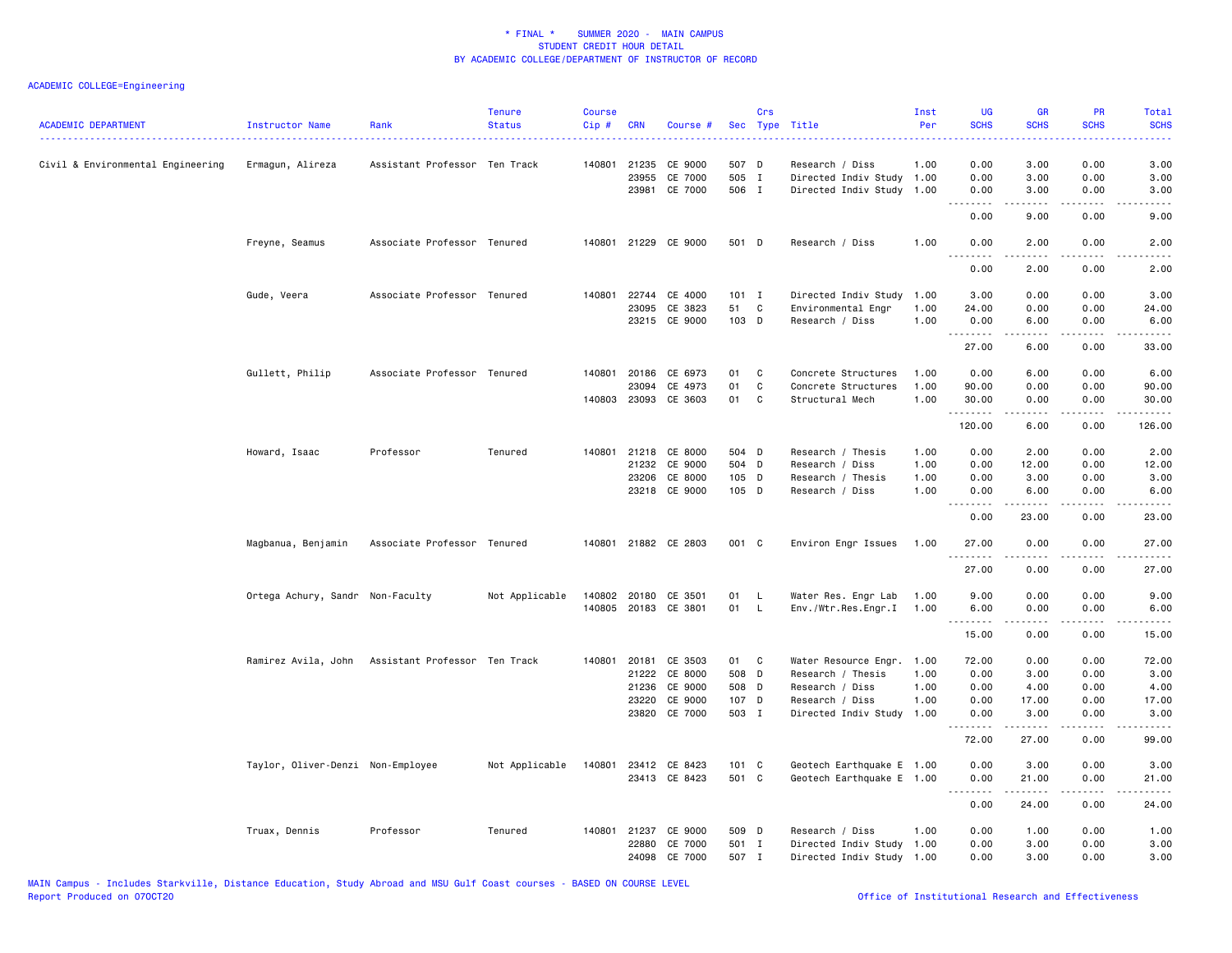| <b>ACADEMIC DEPARTMENT</b>                                                                                           | Instructor Name     | Rank                          | <b>Tenure</b><br><b>Status</b> | <b>Course</b><br>$Cip$ # | <b>CRN</b> | Course #                                                         |                                  | Crs | Sec Type Title                                                                     | Inst<br>Per          | <b>UG</b><br><b>SCHS</b>       | <b>GR</b><br><b>SCHS</b>     | <b>PR</b><br><b>SCHS</b>     | Total<br><b>SCHS</b><br>----------------- |
|----------------------------------------------------------------------------------------------------------------------|---------------------|-------------------------------|--------------------------------|--------------------------|------------|------------------------------------------------------------------|----------------------------------|-----|------------------------------------------------------------------------------------|----------------------|--------------------------------|------------------------------|------------------------------|-------------------------------------------|
|                                                                                                                      |                     |                               |                                |                          |            |                                                                  |                                  |     |                                                                                    |                      | 0.00                           | 7.00                         | 0.00                         | 7.00                                      |
| Civil & Environmental Engineering                                                                                    | Vahedifard, Farshid | Associate Professor Tenured   |                                | 140801                   |            | 21238 CE 9000<br>21241 CE 9000<br>23222 CE 9000<br>23411 CE 7000 | 510 D<br>513 D<br>109 D<br>502 I |     | Research / Diss<br>Research / Diss<br>Research / Diss<br>Directed Indiv Study 1.00 | 1.00<br>1.00<br>1.00 | 0.00<br>0.00<br>0.00<br>0.00   | 5.00<br>3.00<br>6.00<br>3.00 | 0.00<br>0.00<br>0.00<br>0.00 | 5.00<br>3.00<br>6.00<br>3.00              |
|                                                                                                                      | Wang, Jun           | Assistant Professor Ten Track |                                |                          |            | 140801 21240 CE 9000                                             | 512 D                            |     | Research / Diss                                                                    | 1.00                 | 0.00<br>0.00                   | 17.00<br>4.00                | .<br>0.00<br>0.00            | 17.00<br>4.00                             |
|                                                                                                                      |                     |                               |                                |                          |            |                                                                  |                                  |     |                                                                                    |                      | ---------<br>0.00              | --------<br>4.00             | .<br>0.00                    | .<br>.<br>4.00                            |
| =====================================<br>Civil & Environmental Engineering<br>====================================== |                     |                               |                                |                          |            |                                                                  |                                  |     |                                                                                    |                      | ========<br>261.00<br>======== | ========<br>125.00           | ========<br>0.00<br>======== | ==========<br>386.00                      |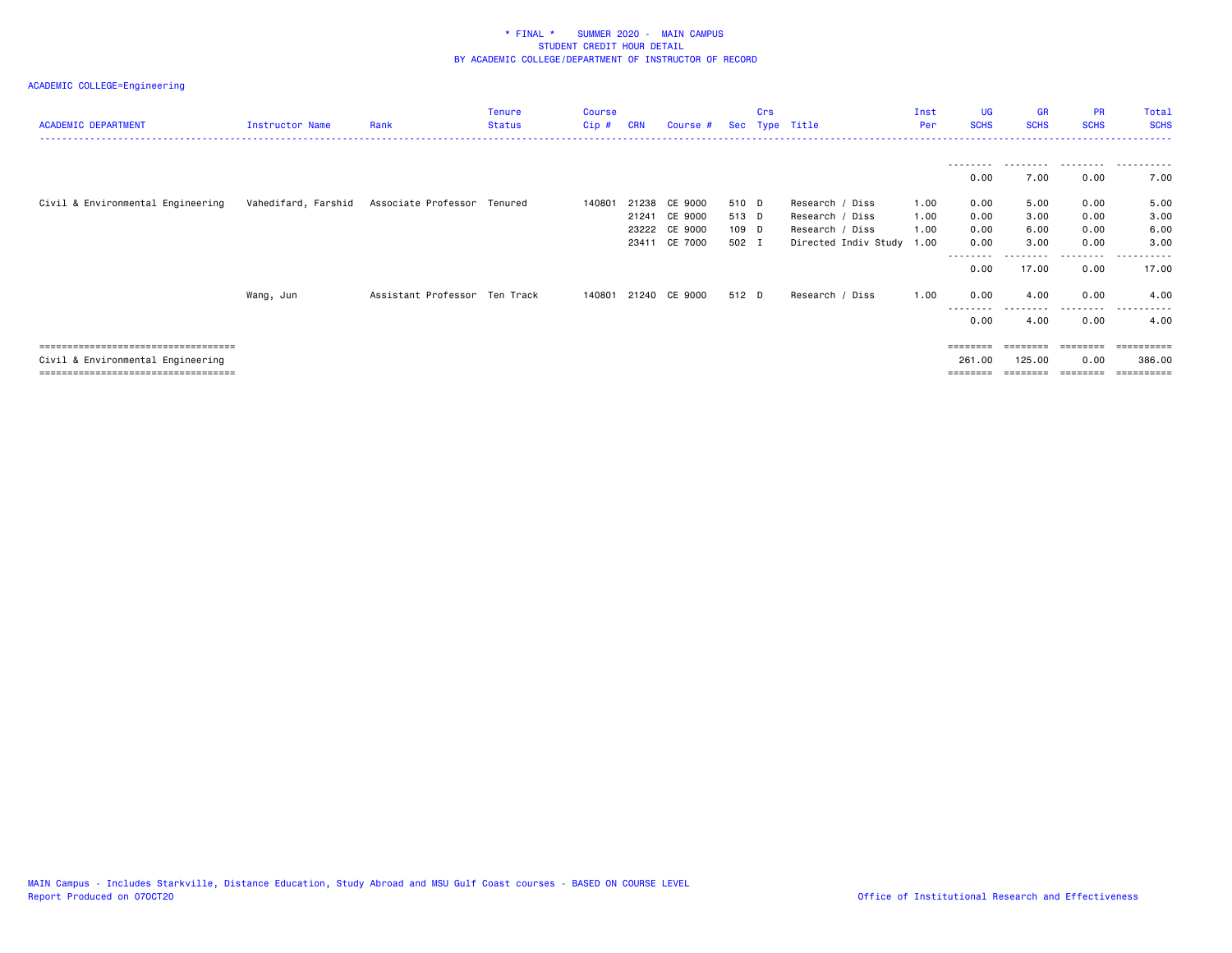| ACADEMIC DEPARTMENT            | Instructor Name<br>.            | Rank                              | <b>Tenure</b><br><b>Status</b> | Course<br>Cip # | <b>CRN</b>   | Course #                   |                             | Crs          | Sec Type Title                     | Inst<br>Per  | <b>UG</b><br><b>SCHS</b> | <b>GR</b><br><b>SCHS</b>                                                                                                                                      | PR<br><b>SCHS</b> | Total<br><b>SCHS</b>                        |
|--------------------------------|---------------------------------|-----------------------------------|--------------------------------|-----------------|--------------|----------------------------|-----------------------------|--------------|------------------------------------|--------------|--------------------------|---------------------------------------------------------------------------------------------------------------------------------------------------------------|-------------------|---------------------------------------------|
| Computer Science & Engineering | Banicescu, Ioana                | Professor                         | Tenured                        |                 |              | 309999 23516 CME 9000      | $101$ D                     |              | Research/Dis                       | 1.00         | 0.00<br>.                | 9.00                                                                                                                                                          | 0.00              | 9.00                                        |
|                                |                                 |                                   |                                |                 |              |                            |                             |              |                                    |              | 0.00                     | 9.00                                                                                                                                                          | 0.00              | 9.00                                        |
|                                | Bethel, Cindy                   | Professor                         | Tenured                        |                 | 110101 22884 | CSE 8000<br>22900 CSE 9000 | $102$ D<br>102 <sub>D</sub> |              | Research / Thesis<br>Research/Diss | 1.00<br>1.00 | 0.00<br>0.00             | 6.00<br>9.00                                                                                                                                                  | 0.00<br>0.00      | 6.00<br>9.00                                |
|                                |                                 |                                   |                                |                 |              |                            |                             |              |                                    |              | .<br>0.00                | $\frac{1}{2} \left( \frac{1}{2} \right) \left( \frac{1}{2} \right) \left( \frac{1}{2} \right) \left( \frac{1}{2} \right) \left( \frac{1}{2} \right)$<br>15.00 | .<br>0.00         | $\frac{1}{2}$<br>15.00                      |
|                                | Bhowmik, Tanmay                 | Assistant Professor Ten Track     |                                | 110101          | 22885        | CSE 8000                   | $103$ D                     |              | Research / Thesis                  | 1.00         | 0.00                     | 6.00                                                                                                                                                          | 0.00              | 6.00                                        |
|                                |                                 |                                   |                                |                 | 22901        | CSE 9000                   | $103$ D                     |              | Research/Diss                      | 1.00         | 0.00                     | 6.00                                                                                                                                                          | 0.00              | 6.00                                        |
|                                |                                 |                                   |                                |                 | 23825        | CSE 7000                   | $101$ I                     |              | Directed Indiv Study               | 1.00         | 0.00                     | 3.00                                                                                                                                                          | 0.00              | 3.00                                        |
|                                |                                 |                                   |                                |                 | 23829        | CSE 4000                   | 01                          | $\mathbf{I}$ | Directed Indiv Study               | 1.00         | 3.00<br>.                | 0.00<br>.                                                                                                                                                     | 0.00<br>.         | 3.00<br>.                                   |
|                                |                                 |                                   |                                |                 |              |                            |                             |              |                                    |              | 3.00                     | 15.00                                                                                                                                                         | 0.00              | 18.00                                       |
|                                | Crumpton, Joseph                | Clinical Assist Pro Non-Ten Track |                                | 110101          | 23647        | CSE 4833                   | 101 C                       |              | Intro to Algorithms                | 1.00         | 51.00                    | 0.00                                                                                                                                                          | 0.00              | 51.00                                       |
|                                |                                 |                                   |                                |                 | 23648        | CSE 6833                   | 101 C                       |              | Intro to Algorithms                | 1.00         | 0.00                     | 9.00                                                                                                                                                          | 0.00              | 9.00                                        |
|                                |                                 |                                   |                                |                 | 23650        | CSE 6833                   | 501 C                       |              | Intro to Algorithms                | 1.00         | 0.00                     | 6.00                                                                                                                                                          | 0.00              | 6.00                                        |
|                                |                                 |                                   |                                |                 |              |                            |                             |              |                                    |              | .<br>51.00               | .<br>15.00                                                                                                                                                    | د د د د<br>0.00   | $\sim$ $\sim$ $\sim$ $\sim$ $\sim$<br>66.00 |
|                                | Hamilton, John                  | Professor                         | Tenured                        |                 |              | 110101 24091 CSE 8080      | 52                          | $\mathbf{I}$ | Directed Project Cs                | 1.00         | 0.00                     | 3.00                                                                                                                                                          | 0.00              | 3.00                                        |
|                                |                                 |                                   |                                |                 |              |                            |                             |              |                                    |              | 0.00                     | 3.00                                                                                                                                                          | 0.00              | 3.00                                        |
|                                | Jankun-Kelly, T.                | Associate Professor Tenured       |                                | 110101          | 22890        | CSE 8000                   | 108 D                       |              | Research / Thesis                  | 1.00         | 0.00                     | 3.00                                                                                                                                                          | 0.00              | 3.00                                        |
|                                |                                 |                                   |                                | 110201          | 20307        | CSE 2383                   | 101 C                       |              | Data Struc & Anal of               | 1.00         | 69.00                    | 0.00                                                                                                                                                          | 0.00              | 69.00                                       |
|                                |                                 |                                   |                                |                 | 20308        | CSE 2383                   | H01 C                       |              | Honor Data Struc & A 1.00          |              | 3.00                     | 0.00                                                                                                                                                          | 0.00              | 3.00                                        |
|                                |                                 |                                   |                                |                 | 21271        | CSE 2383                   | 501 C                       |              | Data Struc & Anal of 1.00          |              | 12.00                    | 0.00                                                                                                                                                          | 0.00              | 12.00                                       |
|                                |                                 |                                   |                                |                 |              |                            |                             |              |                                    |              | .                        | .                                                                                                                                                             | $- - - -$         |                                             |
|                                |                                 |                                   |                                |                 |              |                            |                             |              |                                    |              | 84.00                    | 3.00                                                                                                                                                          | 0.00              | 87.00                                       |
|                                | Knight, Aubrey                  | Instructor                        | Non-Ten Track                  | 110201          | 20306        | CSE 1384                   | 101 B                       |              | Intermed Comp Prog                 | 1.00         | 96.00                    | 0.00                                                                                                                                                          | 0.00              | 96.00                                       |
|                                |                                 |                                   |                                |                 | 21270        | CSE 1384                   | 501 B                       |              | Intermed Comp Prog                 | 1.00         | 28.00                    | 0.00                                                                                                                                                          | 0.00              | 28.00                                       |
|                                |                                 |                                   |                                |                 |              |                            |                             |              |                                    |              | <u>.</u><br>124.00       | .<br>0.00                                                                                                                                                     | .<br>0.00         | .<br>124.00                                 |
|                                | Lee, Sarah                      | Clinical Assoc Prof Non-Ten Track |                                | 110101          | 22891        | CSE 8000                   | 109 D                       |              | Research / Thesis                  | 1.00         | 0.00                     | 3.00                                                                                                                                                          | 0.00              | 3.00                                        |
|                                |                                 |                                   |                                |                 | 22907        | CSE 9000                   | 109 D                       |              | Research/Diss                      | 1.00         | 0.00                     | 7.00                                                                                                                                                          | 0.00              | 7.00                                        |
|                                |                                 |                                   |                                |                 | 23044        | CSE 4000                   | $101$ I                     |              | Directed Indiv Study               | 1.00         | 3.00                     | 0.00                                                                                                                                                          | 0.00              | 3.00                                        |
|                                |                                 |                                   |                                | 110201 23409    |              | CSE 2990                   | 101 C                       |              | Special Topic in CS                | 1.00         | 81.00                    | 0.00                                                                                                                                                          | 0.00              | 81.00                                       |
|                                |                                 |                                   |                                |                 | 23683        | CSE 2990                   | 501 C                       |              | Special Topic in CS                | 1.00         | 3.00                     | 0.00                                                                                                                                                          | 0.00              | 3.00                                        |
|                                |                                 |                                   |                                |                 |              |                            |                             |              |                                    |              | 87.00                    | 10.00                                                                                                                                                         | 0.00              | 97.00                                       |
|                                | Lineberry, Litany               | Grad Teach Assist                 | Not Applicable                 |                 |              | 110201 23408 CSE 2990      | D01 C                       |              | Special Topic in CS                | 1.00         | 72.00<br>.               | 0.00<br>.                                                                                                                                                     | 0.00              | 72.00<br>المتمام                            |
|                                |                                 |                                   |                                |                 |              |                            |                             |              |                                    |              | 72.00                    | 0.00                                                                                                                                                          | 0.00              | 72.00                                       |
|                                | McDaniel, Christophe Instructor |                                   | Non-Ten Track                  | 110201          | 20303        | CSE 1233                   | 101 C                       |              | Cmptr Prog-C                       | 1.00         | 30.00                    | 0.00                                                                                                                                                          | 0.00              | 30.00                                       |
|                                |                                 |                                   |                                |                 | 21269        | CSE 1233                   | 501 C                       |              | Cmptr Prog-C                       | 1.00         | 33.00                    | 0.00                                                                                                                                                          | 0.00              | 33.00                                       |
|                                |                                 |                                   |                                |                 | 21880        | CSE 1284                   | $101 \quad C$               |              | Intro Comp Prog                    | 1.00         | 96.00                    | 0.00                                                                                                                                                          | 0.00              | 96.00                                       |
|                                |                                 |                                   |                                |                 | 23330        | CSE 1284                   | 102 K                       |              | Intro Comp Prog                    | 1.00         | 0.00                     | 0.00                                                                                                                                                          | 0.00              | 0.00                                        |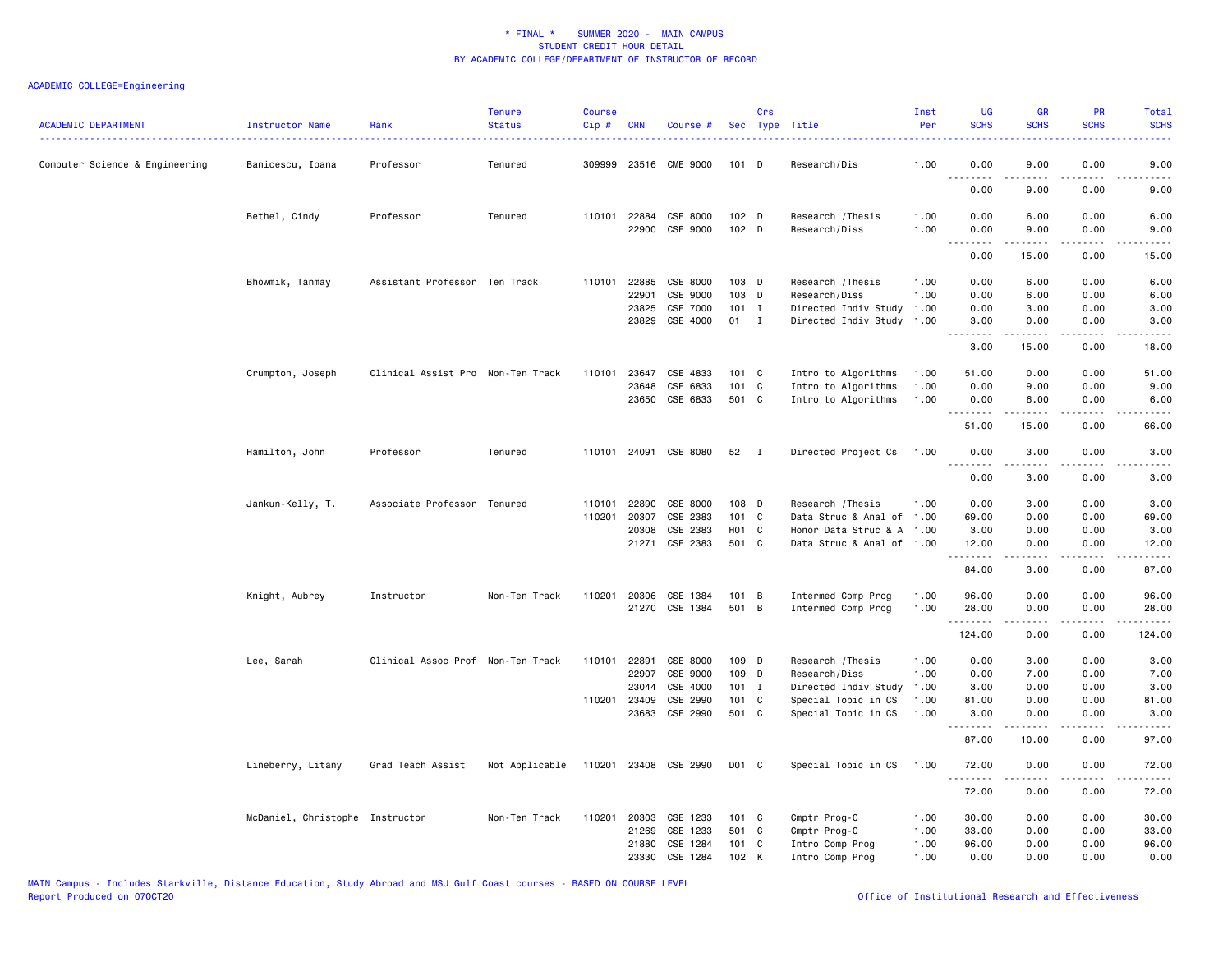| <b>ACADEMIC DEPARTMENT</b>                                            | Instructor Name                 | Rank                                             | <b>Tenure</b><br><b>Status</b> | <b>Course</b><br>$Cip$ # | <b>CRN</b>   | Course                |                  | Crs | Sec Type Title            | Inst<br>Per | <b>UG</b><br><b>SCHS</b>  | <b>GR</b><br><b>SCHS</b>                                                                                                                                     | <b>PR</b><br><b>SCHS</b> | Total<br><b>SCHS</b>                                                                                                              |
|-----------------------------------------------------------------------|---------------------------------|--------------------------------------------------|--------------------------------|--------------------------|--------------|-----------------------|------------------|-----|---------------------------|-------------|---------------------------|--------------------------------------------------------------------------------------------------------------------------------------------------------------|--------------------------|-----------------------------------------------------------------------------------------------------------------------------------|
|                                                                       |                                 |                                                  |                                |                          |              |                       |                  |     |                           | <u>.</u>    |                           |                                                                                                                                                              |                          |                                                                                                                                   |
| Computer Science & Engineering                                        | McDaniel, Christophe Instructor |                                                  | Non-Ten Track                  | 110201                   | 23520        | CSE 1284              | 501 C            |     | Intro Comp Prog           | 1.00        | 4.00                      | 0.00                                                                                                                                                         | 0.00                     | 4.00                                                                                                                              |
|                                                                       |                                 |                                                  |                                |                          |              | 23880 CSE 1284        | 502 K            |     | Intro Comp Prog           | 1.00        | 0.00<br>$- - - -$         | 0.00<br>.                                                                                                                                                    | 0.00<br>.                | 0.00<br>.                                                                                                                         |
|                                                                       |                                 |                                                  |                                |                          |              |                       |                  |     |                           |             | 163.00                    | 0.00                                                                                                                                                         | 0.00                     | 163.00                                                                                                                            |
|                                                                       | Perkins, Andy                   | Associate Professor Tenured                      |                                |                          | 110101 20309 | CSE 3813              | 101 C            |     | Intro to Formal Lang 1.00 |             | 54.00                     | 0.00                                                                                                                                                         | 0.00                     | 54.00                                                                                                                             |
|                                                                       |                                 |                                                  |                                |                          |              | 21272 CSE 3813        | 501 C            |     | Intro to Formal Lang      | 1.00        | 3.00                      | 0.00                                                                                                                                                         | 0.00                     | 3.00                                                                                                                              |
|                                                                       |                                 |                                                  |                                |                          | 23959        | CSE 7000              | 105 I            |     | Directed Indiv Study 1.00 |             | 0.00                      | 3.00                                                                                                                                                         | 0.00                     | 3.00                                                                                                                              |
|                                                                       |                                 |                                                  |                                | 110201 21881             |              | CSE 2813              | 101 C            |     | Discrete Structures       | 1.00        | 48.00                     | 0.00                                                                                                                                                         | 0.00                     | 48.00                                                                                                                             |
|                                                                       |                                 |                                                  |                                |                          | 23331        | CSE 2813              | 501 C            |     | Discrete Structures       | 1.00        | 9.00<br>.                 | 0.00<br>.                                                                                                                                                    | 0.00<br>----             | 9.00                                                                                                                              |
|                                                                       |                                 |                                                  |                                |                          |              |                       |                  |     |                           |             | 114.00                    | 3.00                                                                                                                                                         | 0.00                     | 117.00                                                                                                                            |
|                                                                       | Popescu, George                 | Research Assist Pro Non-Ten Track                |                                |                          |              | 260202 23835 BCH 4000 | 101 I            |     | Directed Indiv Study 1.00 |             | 2.00<br><u>.</u>          | 0.00<br>.                                                                                                                                                    | 0.00<br>$- - - -$        | 2.00                                                                                                                              |
|                                                                       |                                 |                                                  |                                |                          |              |                       |                  |     |                           |             | 2.00                      | 0.00                                                                                                                                                         | 0.00                     | 2.00                                                                                                                              |
|                                                                       | Rahimi, Shahram                 | Professor                                        | Tenured                        | 110101                   | 22894        | CSE 8000              | 112 <sub>D</sub> |     | Research / Thesis         | 1.00        | 0.00                      | 30.00                                                                                                                                                        | 0.00                     | 30.00                                                                                                                             |
|                                                                       |                                 |                                                  |                                |                          | 22910        | CSE 9000              | $112$ D          |     | Research/Diss             | 1.00        | 0.00                      | 30.00                                                                                                                                                        | 0.00                     | 30.00                                                                                                                             |
|                                                                       |                                 |                                                  |                                |                          | 23843        | CSE 7000              | 103 I            |     | Directed Indiv Study      | 1.00        | 0.00                      | 3.00                                                                                                                                                         | 0.00                     | 3.00                                                                                                                              |
|                                                                       |                                 |                                                  |                                |                          | 24074        | CSE 7000              | 51 I             |     | Directed Indiv Study      | 1.00        | 0.00                      | 3.00                                                                                                                                                         | 0.00                     | 3.00                                                                                                                              |
|                                                                       |                                 |                                                  |                                |                          |              | 24075 CSE 8080        | 51 I             |     | Directed Project Cs       | 1.00        | 0.00<br>----              | 3.00<br>$\frac{1}{2} \left( \frac{1}{2} \right) \left( \frac{1}{2} \right) \left( \frac{1}{2} \right) \left( \frac{1}{2} \right) \left( \frac{1}{2} \right)$ | 0.00<br>.                | 3.00<br>$\frac{1}{2} \left( \frac{1}{2} \right) \left( \frac{1}{2} \right) \left( \frac{1}{2} \right) \left( \frac{1}{2} \right)$ |
|                                                                       |                                 |                                                  |                                |                          |              |                       |                  |     |                           |             | 0.00                      | 69.00                                                                                                                                                        | 0.00                     | 69.00                                                                                                                             |
|                                                                       |                                 | Ramkumar, Mahalingam Associate Professor Tenured |                                |                          |              | 309999 23971 CME 9000 | 505 D            |     | Research/Dis              | 1.00        | 0.00                      | 3.00                                                                                                                                                         | 0.00                     | 3.00                                                                                                                              |
|                                                                       |                                 |                                                  |                                |                          |              |                       |                  |     |                           |             | $- - -$<br>0.00           | 3.00                                                                                                                                                         | 0.00                     | 3.00                                                                                                                              |
|                                                                       | Swan, John                      | Professor                                        | Tenured                        |                          | 110101 22896 | CSE 8000              | 114 D            |     | Research / Thesis         | 1.00        | 0.00                      | 12.00                                                                                                                                                        | 0.00                     | 12.00                                                                                                                             |
|                                                                       |                                 |                                                  |                                |                          |              | 22912 CSE 9000        | 114 D            |     | Research/Diss             | 1.00        | 0.00                      | 15.00                                                                                                                                                        | 0.00                     | 15.00                                                                                                                             |
|                                                                       |                                 |                                                  |                                |                          |              |                       |                  |     |                           |             | .<br>0.00                 | 27.00                                                                                                                                                        | 0.00                     | 27.00                                                                                                                             |
|                                                                       | Young, Maxwell                  | Assistant Professor Ten Track                    |                                | 110101                   | 22898        | CSE 8000              | 116 D            |     | Research / Thesis         | 1.00        | 0.00                      | 6.00                                                                                                                                                         | 0.00                     | 6.00                                                                                                                              |
|                                                                       |                                 |                                                  |                                |                          |              | 22914 CSE 9000        | 116 D            |     | Research/Diss             | 1.00        | 0.00<br>.                 | 9.00                                                                                                                                                         | 0.00                     | 9.00                                                                                                                              |
|                                                                       |                                 |                                                  |                                |                          |              |                       |                  |     |                           |             | 0.00                      | 15.00                                                                                                                                                        | 0.00                     | 15.00                                                                                                                             |
| -----------------------------------<br>Computer Science & Engineering |                                 |                                                  |                                |                          |              |                       |                  |     |                           |             | <b>ESSESSES</b><br>700.00 | ========<br>187.00                                                                                                                                           | 0.00                     | ==========<br>887.00                                                                                                              |
| -------------------------------------                                 |                                 |                                                  |                                |                          |              |                       |                  |     |                           |             |                           | ======== ======== ======== =========                                                                                                                         |                          |                                                                                                                                   |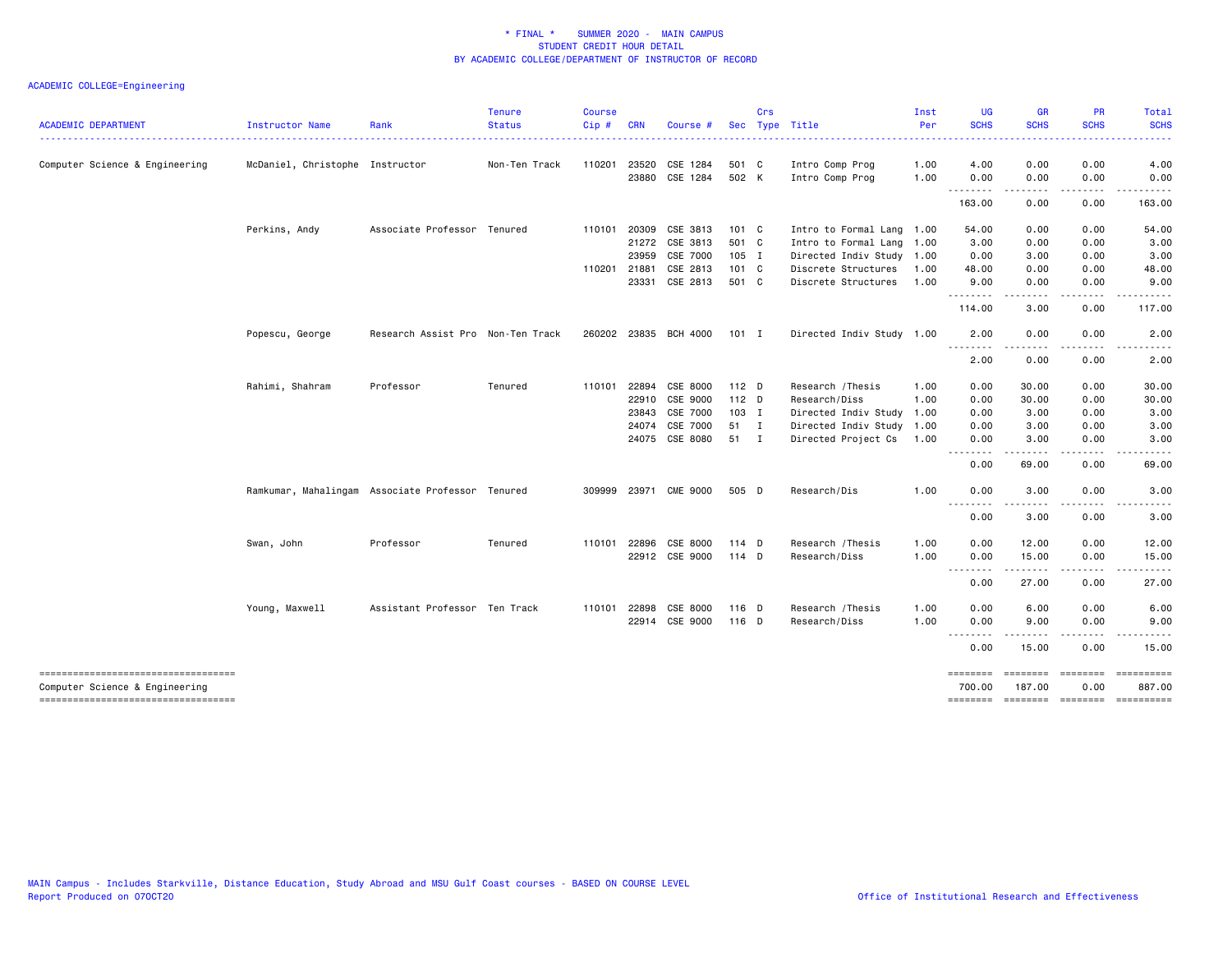| <b>ACADEMIC DEPARTMENT</b>        | Instructor Name<br><u>.</u> | Rank                                             | <b>Tenure</b><br><b>Status</b> | <b>Course</b><br>Cip# | <b>CRN</b>                                                  | Course #                                                                         |                                        | Crs                             | Sec Type Title                                                                                                                                                                         | Inst<br>Per          | <b>UG</b><br><b>SCHS</b>                                | <b>GR</b><br><b>SCHS</b>                                                                                                                                      | PR<br><b>SCHS</b>                                    | Total<br><b>SCHS</b>                                    |
|-----------------------------------|-----------------------------|--------------------------------------------------|--------------------------------|-----------------------|-------------------------------------------------------------|----------------------------------------------------------------------------------|----------------------------------------|---------------------------------|----------------------------------------------------------------------------------------------------------------------------------------------------------------------------------------|----------------------|---------------------------------------------------------|---------------------------------------------------------------------------------------------------------------------------------------------------------------|------------------------------------------------------|---------------------------------------------------------|
| Electrical & Computer Engineering | Ball, John                  | Associate Professor Tenured                      |                                |                       | 141001 22990<br>22998<br>24062                              | ECE 8000<br>ECE 9000<br>ECE 9000                                                 | $101$ D<br>101 D<br>53                 | D                               | Research/Thesis<br>Research/Diss<br>Research/Diss                                                                                                                                      | 1.00<br>1.00<br>1.00 | 0.00<br>0.00<br>0.00                                    | 6.00<br>25.00<br>6.00                                                                                                                                         | 0.00<br>0.00<br>0.00                                 | 6.00<br>25.00<br>6.00                                   |
|                                   |                             |                                                  |                                |                       |                                                             |                                                                                  |                                        |                                 |                                                                                                                                                                                        |                      | .<br>0.00                                               | $\frac{1}{2} \left( \frac{1}{2} \right) \left( \frac{1}{2} \right) \left( \frac{1}{2} \right) \left( \frac{1}{2} \right) \left( \frac{1}{2} \right)$<br>37.00 | $\sim$ $\sim$ $\sim$ $\sim$<br>0.00                  | $\sim$ $\sim$ $\sim$ $\sim$<br>37.00                    |
|                                   | Choi, Seungdeog             | Associate Professor Tenured                      |                                |                       | 141001 22999                                                | ECE 9000<br>23517 ECE 9000                                                       | 102 <sub>D</sub><br>514 D              |                                 | Research/Diss<br>Research/Diss                                                                                                                                                         | 1.00<br>1.00         | 0.00<br>0.00                                            | 13.00<br>3.00                                                                                                                                                 | 0.00<br>0.00                                         | 13.00<br>3.00                                           |
|                                   |                             |                                                  |                                |                       |                                                             |                                                                                  |                                        |                                 |                                                                                                                                                                                        |                      | .<br>0.00                                               | .<br>16.00                                                                                                                                                    | .<br>0.00                                            | .<br>16.00                                              |
|                                   | Du, Qian                    | Professor                                        | Tenured                        | 141001                | 23001                                                       | ECE 9000<br>23515 ECE 7000                                                       | 104 D<br>502 I                         |                                 | Research/Diss<br>Directed Indiv Study                                                                                                                                                  | 1.00<br>1.00         | 0.00<br>0.00                                            | 6.00<br>3.00                                                                                                                                                  | 0.00<br>0.00                                         | 6.00<br>3.00                                            |
|                                   |                             |                                                  |                                |                       |                                                             |                                                                                  |                                        |                                 |                                                                                                                                                                                        |                      | <u>.</u><br>0.00                                        | .<br>9.00                                                                                                                                                     | .<br>0.00                                            | -----<br>9.00                                           |
|                                   | Follett, Randolph           | Associate Professor Tenured                      |                                |                       |                                                             | 141001 20402 ECE 3413<br>21876 ECE 3443                                          | 51<br>51                               | C<br>C                          | Intro to Electronic<br>Signals and Systems                                                                                                                                             | 1.00<br>1.00         | 87.00<br>45.00<br>.                                     | 0.00<br>0.00<br>.                                                                                                                                             | 0.00<br>0.00<br>$\sim$ $\sim$ $\sim$                 | 87.00<br>45.00<br>.                                     |
|                                   |                             |                                                  |                                |                       |                                                             |                                                                                  |                                        |                                 |                                                                                                                                                                                        |                      | 132.00                                                  | 0.00                                                                                                                                                          | 0.00                                                 | 132.00                                                  |
|                                   | Fu, Yong                    | Professor                                        | Tenured                        | 141001                | 23004<br>23406                                              | ECE 9000<br>ECE 9000<br>23813 ECE 9000                                           | 107 D<br>512 D<br>52                   | D                               | Research/Diss<br>Research/Diss<br>Research/Diss                                                                                                                                        | 1.00<br>1.00<br>1.00 | 0.00<br>0.00<br>0.00                                    | 6.00<br>1.00<br>6.00                                                                                                                                          | 0.00<br>0.00<br>0.00                                 | 6.00<br>1.00<br>6.00                                    |
|                                   |                             |                                                  |                                |                       |                                                             |                                                                                  |                                        |                                 |                                                                                                                                                                                        |                      | .<br>0.00                                               | .<br>13.00                                                                                                                                                    | $\sim$ $\sim$ $\sim$<br>0.00                         | $\frac{1}{2}$<br>13.00                                  |
|                                   | Gurbuz, Ali                 | Assistant Professor Ten Track                    |                                | 141001                | 23006                                                       | ECE 9000<br>23020 ECE 8000                                                       | 109 D<br>109 D                         |                                 | Research/Diss<br>Research/Thesis                                                                                                                                                       | 1.00<br>1.00         | 0.00<br>0.00<br>.                                       | 18.00<br>6.00<br>.                                                                                                                                            | 0.00<br>0.00<br>.                                    | 18.00<br>6.00<br>.                                      |
|                                   |                             |                                                  |                                |                       |                                                             |                                                                                  |                                        |                                 |                                                                                                                                                                                        |                      | 0.00                                                    | 24.00                                                                                                                                                         | 0.00                                                 | 24.00                                                   |
|                                   | Iqbal, Umar                 | Clinical Assist Pro Non-Ten Track                |                                | 141001                | 20399<br>20403<br>20404<br>20405<br>20406<br>20407<br>20408 | ECE 3313<br>ECE 3424<br>ECE 3424<br>ECE 3424<br>ECE 3434<br>ECE 3434<br>ECE 3434 | 51<br>53<br>54<br>55<br>04<br>05<br>06 | C<br>C<br>к<br>К<br>C<br>К<br>К | Electromagnetics I<br>Intm Electronic Circ<br>Intm Electronic Circ<br>Intm Electronic Circ 1.00<br>Adv Electronic Circu 1.00<br>Adv Electronic Circu 1.00<br>Adv Electronic Circu 1.00 | 1.00<br>1.00<br>1.00 | 27.00<br>84.00<br>0.00<br>0.00<br>56.00<br>0.00<br>0.00 | 0.00<br>0.00<br>0.00<br>0.00<br>0.00<br>0.00<br>0.00                                                                                                          | 0.00<br>0.00<br>0.00<br>0.00<br>0.00<br>0.00<br>0.00 | 27.00<br>84.00<br>0.00<br>0.00<br>56.00<br>0.00<br>0.00 |
|                                   |                             |                                                  |                                |                       | 22195<br>23363<br>23484                                     | ECE 4990<br>ECE 6990<br>ECE 6990                                                 | 01<br>01<br>501 C                      | C<br>C                          | Special Topic in ECE 1.00<br>Special Topic in ECE 1.00                                                                                                                                 |                      | 3.00<br>0.00<br>0.00                                    | 0.00<br>9.00<br>3.00                                                                                                                                          | 0.00<br>0.00<br>0.00                                 | 3.00<br>9.00                                            |
|                                   |                             |                                                  |                                |                       |                                                             |                                                                                  |                                        |                                 | Special Topic in ECE 1.00                                                                                                                                                              |                      | .                                                       | ------                                                                                                                                                        | .                                                    | 3.00<br>.                                               |
|                                   |                             | Karimi-Ghartemani, M Associate Professor Tenured |                                |                       | 141001 23008                                                | ECE 9000<br>23280 ECE 7000                                                       | $111$ D<br>$101$ I                     |                                 | Research/Diss<br>Directed Indiv Study                                                                                                                                                  | 1.00<br>1.00         | 170.00<br>0.00<br>0.00<br>----                          | 12.00<br>9.00<br>3.00<br>.                                                                                                                                    | 0.00<br>0.00<br>0.00<br>د د د د                      | 182.00<br>9.00<br>3.00<br>.                             |
|                                   | Kurum, Mehmet               | Assistant Professor Ten Track                    |                                | 141001                |                                                             | 23010 ECE 9000<br>23024 ECE 8000                                                 | $113$ D<br>$113$ D                     |                                 | Research/Diss<br>Research/Thesis                                                                                                                                                       | 1.00<br>1.00         | 0.00<br>0.00<br>0.00                                    | 12.00<br>15.00<br>3.00                                                                                                                                        | 0.00<br>0.00<br>0.00                                 | 12.00<br>15.00<br>3.00                                  |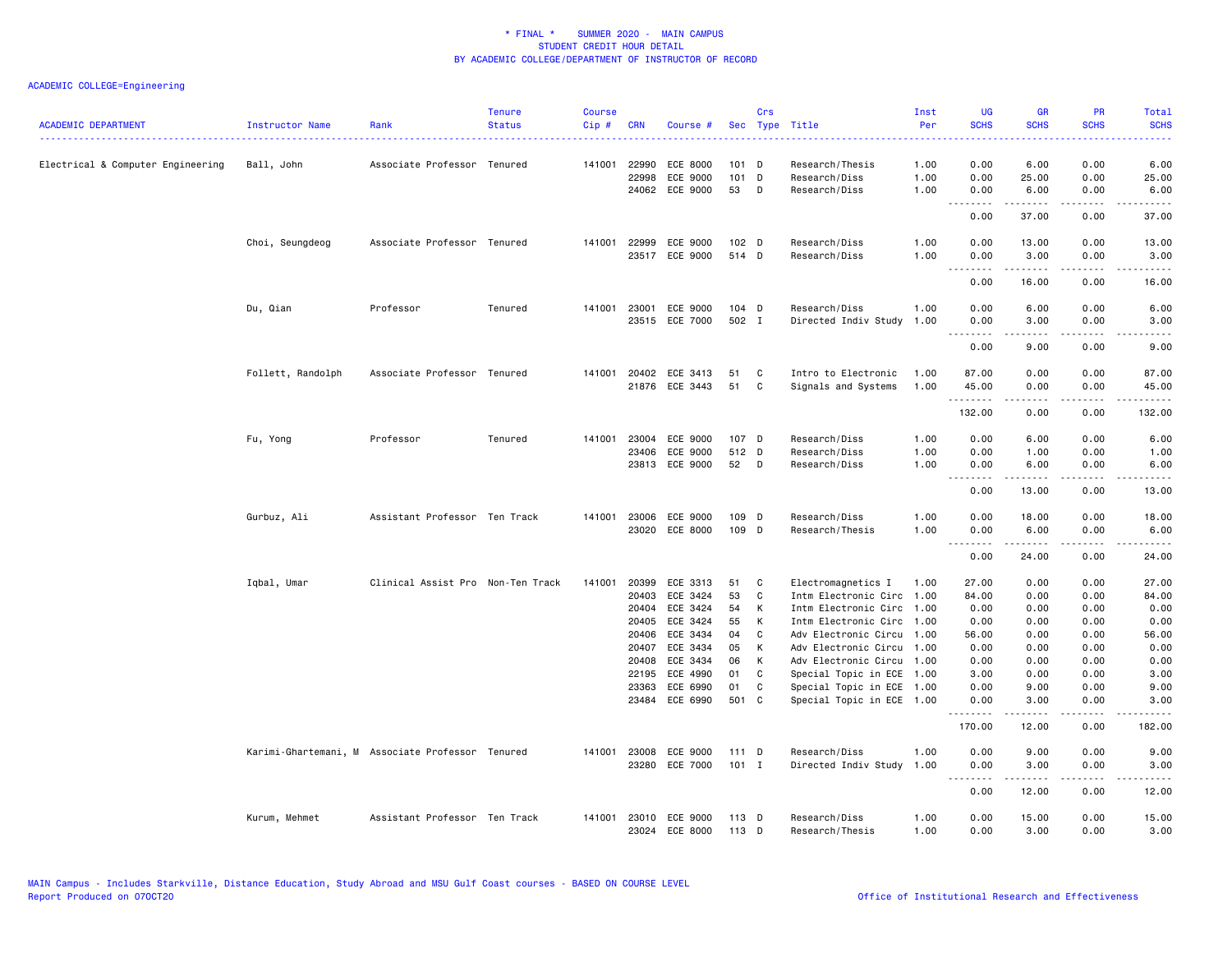| <b>ACADEMIC DEPARTMENT</b>        | Instructor Name                                    | Rank                          | <b>Tenure</b><br><b>Status</b> | <b>Course</b><br>Cip# | <b>CRN</b>   | Course #                   |                  | Crs          | Sec Type Title                        | Inst<br>Per  | <b>UG</b><br><b>SCHS</b>        | <b>GR</b><br><b>SCHS</b>                                                                                                                                      | PR<br><b>SCHS</b>                   | Total<br><b>SCHS</b>                |
|-----------------------------------|----------------------------------------------------|-------------------------------|--------------------------------|-----------------------|--------------|----------------------------|------------------|--------------|---------------------------------------|--------------|---------------------------------|---------------------------------------------------------------------------------------------------------------------------------------------------------------|-------------------------------------|-------------------------------------|
|                                   |                                                    |                               |                                |                       |              |                            |                  |              |                                       |              | <u>.</u><br>0.00                | 18,00                                                                                                                                                         | 0.00                                | 18,00                               |
| Electrical & Computer Engineering | Liu, Chun-Hung                                     | Assistant Professor Ten Track |                                |                       |              | 141001 23011 ECE 9000      | 114 D            |              | Research/Diss                         | 1.00         | 0.00                            | 6.00                                                                                                                                                          | 0.00                                | 6.00                                |
|                                   |                                                    |                               |                                |                       |              |                            |                  |              |                                       |              | .<br>0.00                       | 6.00                                                                                                                                                          | 0.00                                | 6.00                                |
|                                   | Luo, Chaomin                                       | Associate Professor Tenured   |                                |                       |              | 141001 23012 ECE 9000      | 115 D            |              | Research/Diss                         | 1.00         | 0.00                            | 6.00                                                                                                                                                          | 0.00                                | 6.00                                |
|                                   |                                                    |                               |                                |                       |              |                            |                  |              |                                       |              | $\sim$ $\sim$ $\sim$<br>0.00    | 6.00                                                                                                                                                          | .<br>0.00                           | 6.00                                |
|                                   | Luo, Yu                                            | Assistant Professor Ten Track |                                |                       |              | 141001 23027 ECE 8000      | 116 D            |              | Research/Thesis                       | 1.00         | 0.00<br>.                       | 6.00<br>$- - - - -$                                                                                                                                           | 0.00<br>.                           | 6.00<br>$- - - - -$                 |
|                                   |                                                    |                               |                                |                       |              |                            |                  |              |                                       |              | 0.00                            | 6.00                                                                                                                                                          | 0.00                                | 6.00                                |
|                                   | Marojevic, Vuk                                     | Associate Professor Ten Track |                                | 141001                | 23014        | ECE 9000                   | 117 D            |              | Research/Diss                         | 1.00         | 0.00                            | 18.00                                                                                                                                                         | 0.00                                | 18.00                               |
|                                   |                                                    |                               |                                |                       | 23404        | ECE 9000<br>23511 ECE 7000 | 509 D<br>$104$ I |              | Research/Diss<br>Directed Indiv Study | 1.00<br>1.00 | 0.00<br>0.00                    | 3.00<br>3.00                                                                                                                                                  | 0.00<br>0.00                        | 3.00<br>3.00                        |
|                                   |                                                    |                               |                                |                       |              |                            |                  |              |                                       |              | .<br>0.00                       | $\frac{1}{2} \left( \frac{1}{2} \right) \left( \frac{1}{2} \right) \left( \frac{1}{2} \right) \left( \frac{1}{2} \right) \left( \frac{1}{2} \right)$<br>24.00 | $\sim$ $\sim$ $\sim$<br>0.00        | 24.00                               |
|                                   | Mohammadi-Aragh, Mah Assistant Professor Ten Track |                               |                                |                       | 141001 20401 | ECE 3413                   | 01               | $\mathbf{C}$ | Intro to Electronic                   | 1.00         | 102.00                          | 0.00                                                                                                                                                          | 0.00                                | 102.00                              |
|                                   |                                                    |                               |                                |                       | 23015        | ECE 9000                   | 118 D            |              | Research/Diss                         | 1.00         | 0.00                            | 6.00                                                                                                                                                          | 0.00                                | 6.00                                |
|                                   |                                                    |                               |                                | 149999                | 21842        | ENE 8303                   | 101 C            |              | Pedagogy & Assessmen                  | 0.50         | 0.00                            | 7.50                                                                                                                                                          | 0.00                                | 7.50                                |
|                                   |                                                    |                               |                                |                       | 21843        | ENE 8303                   | 501 C            |              | Pedagogy & Assessmen                  | 0.50         | 0.00                            | 10.50                                                                                                                                                         | 0.00                                | 10.50                               |
|                                   |                                                    |                               |                                |                       | 23126        | <b>ENE 9000</b>            | 101 D            |              | Research/Diss                         | 1.00         | 0.00<br>.                       | 6.00                                                                                                                                                          | 0.00<br>.                           | 6.00<br>$\sim$ $\sim$ $\sim$ $\sim$ |
|                                   |                                                    |                               |                                |                       |              |                            |                  |              |                                       |              | 102.00                          | 30.00                                                                                                                                                         | 0.00                                | 132.00                              |
|                                   | Moorhead, Jane                                     | Instructor                    | Non-Ten Track                  | 141001                | 20411        | ECE 3724                   | 101 C            |              | Microprocessors                       | 1.00         | 120.00                          | 0.00                                                                                                                                                          | 0.00                                | 120.00                              |
|                                   |                                                    |                               |                                |                       |              | 20412 ECE 3724             | 102 K            |              | Microprocessors                       | 1.00         | 0.00                            | 0.00                                                                                                                                                          | 0.00                                | 0.00                                |
|                                   |                                                    |                               |                                |                       |              | 20413 ECE 3724             | 103 K            |              | Microprocessors                       | 1.00         | 0.00                            | 0.00                                                                                                                                                          | 0.00                                | 0.00                                |
|                                   |                                                    |                               |                                |                       |              | 20414 ECE 3724             | 104 K            |              | Microprocessors                       | 1.00         | 0.00<br>.                       | 0.00                                                                                                                                                          | 0.00                                | 0.00<br>.                           |
|                                   |                                                    |                               |                                |                       |              |                            |                  |              |                                       |              | 120.00                          | 0.00                                                                                                                                                          | 0.00                                | 120.00                              |
|                                   | Park, Chanyeop                                     | Assistant Professor Ten Track |                                |                       |              | 141001 23017 ECE 9000      | $120$ D          |              | Research/Diss                         | 1.00         | 0.00                            | 12.00<br>د د د د د                                                                                                                                            | 0.00<br>$\sim$ $\sim$ $\sim$ $\sim$ | 12.00<br>.                          |
|                                   |                                                    |                               |                                |                       |              |                            |                  |              |                                       |              | 0.00                            | 12.00                                                                                                                                                         | 0.00                                | 12.00                               |
|                                   | Tang, Bo                                           | Assistant Professor Ten Track |                                | 141001                | 23018        | ECE 9000                   | $121$ D          |              | Research/Diss                         | 1.00         | 0.00                            | 9.00                                                                                                                                                          | 0.00                                | 9.00                                |
|                                   |                                                    |                               |                                |                       | 23032        | ECE 8000                   | 121 D            |              | Research/Thesis                       | 1.00         | 0.00                            | 3.00                                                                                                                                                          | 0.00                                | 3.00                                |
|                                   |                                                    |                               |                                |                       | 23481        | ECE 7000                   | 103 I            |              | Directed Indiv Study                  | 1.00         | 0.00<br><u> - - - - - - - -</u> | 3.00<br>-----                                                                                                                                                 | 0.00<br>.                           | 3.00<br>وكالمحامي                   |
|                                   |                                                    |                               |                                |                       |              |                            |                  |              |                                       |              | 0.00                            | 15.00                                                                                                                                                         | 0.00                                | 15.00                               |
|                                   | Wallace, David                                     | Non-Faculty                   | Not Applicable                 |                       |              | 141001 20400 ECE 3323      | 01 C             |              | Electromagnetics II 1.00              |              | 69.00<br><u>.</u>               | 0.00<br>.                                                                                                                                                     | 0.00<br>- - - -                     | 69.00<br>$- - - -$                  |
|                                   |                                                    | Assistant Professor Ten Track |                                |                       |              | 141001 23019 ECE 9000      | $122$ D          |              |                                       | 1.00         | 69.00<br>0.00                   | 0.00<br>6.00                                                                                                                                                  | 0.00<br>0.00                        | 69.00                               |
|                                   | Zhao, Junbo                                        |                               |                                |                       |              |                            |                  |              | Research/Diss                         |              | <u>.</u><br>0.00                | $- - - - -$<br>6.00                                                                                                                                           | .<br>0.00                           | 6.00<br>.<br>6.00                   |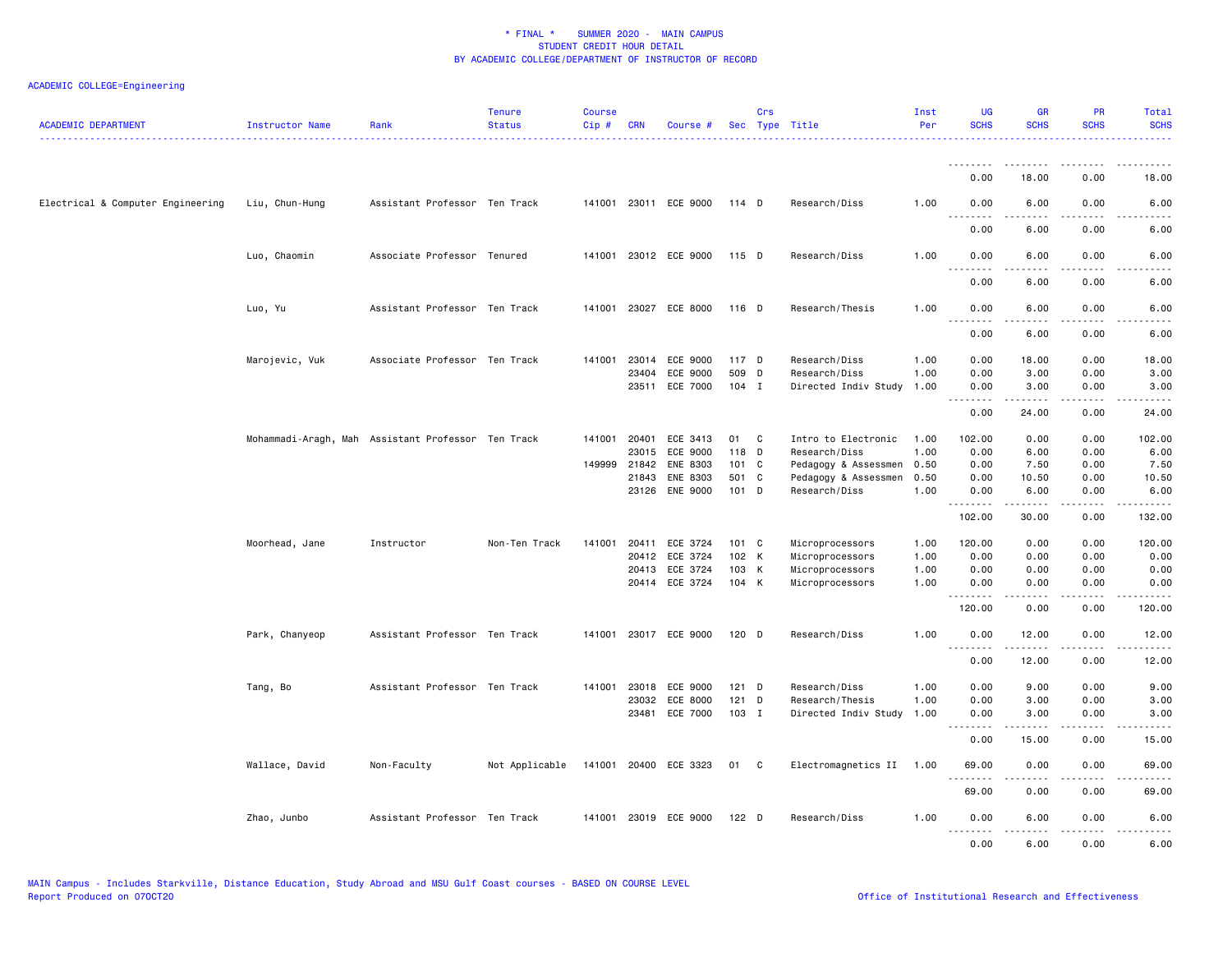# ACADEMIC COLLEGE=Engineering

|                     |                 |      | Tenure | APTING |                                   |  | Tnst.      |             | - GR        |             | Total       |
|---------------------|-----------------|------|--------|--------|-----------------------------------|--|------------|-------------|-------------|-------------|-------------|
| ACADEMIC DEPARTMENT | Instructor Name | Rank | Status |        | Cip # CRN Course # Sec Type Title |  | <b>Per</b> | <b>SCHS</b> | <b>SCHS</b> | <b>SCHS</b> | <b>SCHS</b> |
|                     |                 |      |        |        |                                   |  |            |             |             |             |             |

 =================================== ======== ======== ======== ========== Electrical & Computer Engineering 593.00 246.00 0.00 839.00 =================================== ======== ======== ======== ==========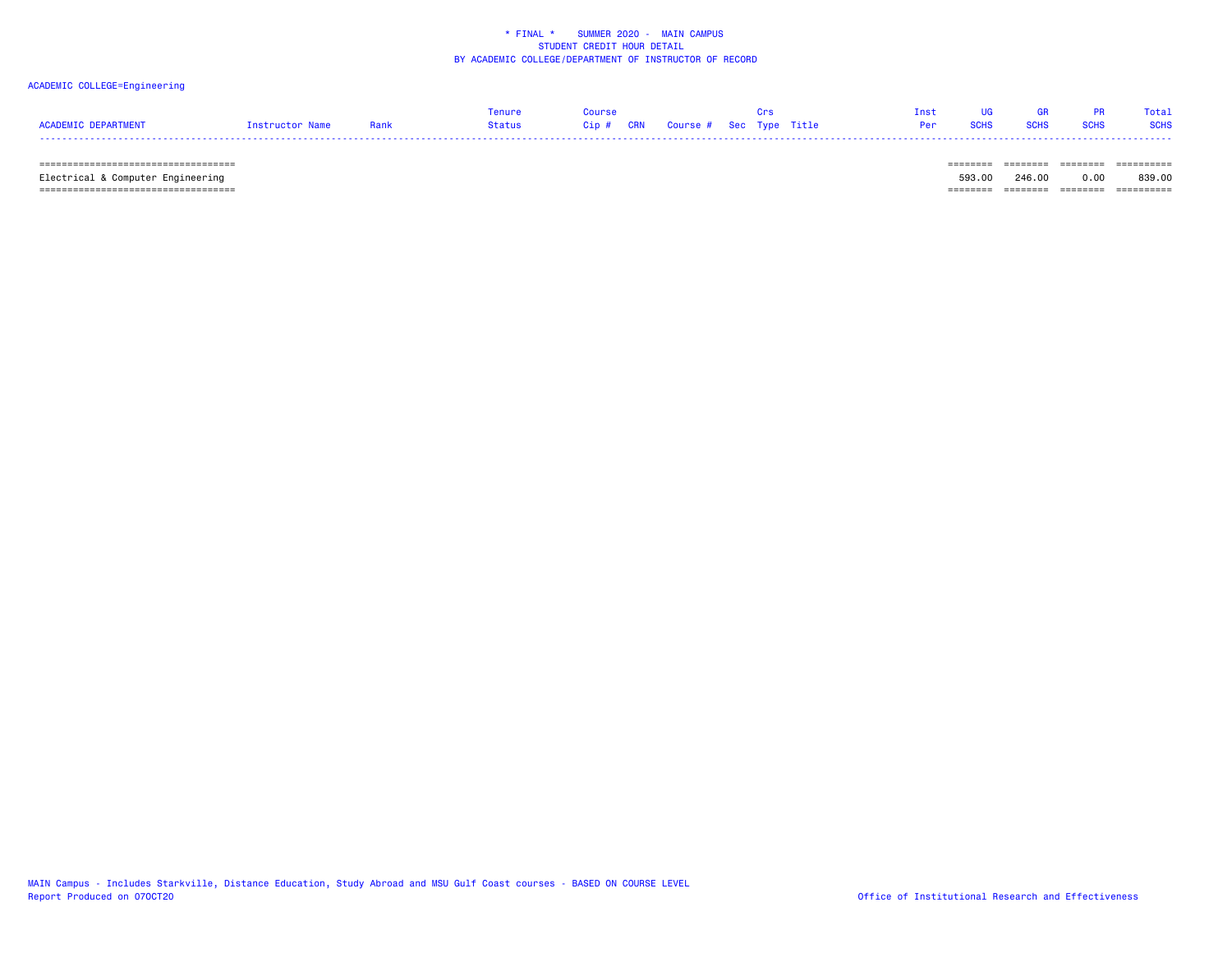| <b>ACADEMIC DEPARTMENT</b>       | Instructor Name               | Rank                                                    | <b>Tenure</b><br><b>Status</b> | <b>Course</b><br>Cip# | <b>CRN</b> | Course #                       |                | Crs          | Sec Type Title                            | Inst<br>Per  | <b>UG</b><br><b>SCHS</b>            | <b>GR</b><br><b>SCHS</b>                                                                                                                                                                 | PR<br><b>SCHS</b>                   | Total<br><b>SCHS</b>   |
|----------------------------------|-------------------------------|---------------------------------------------------------|--------------------------------|-----------------------|------------|--------------------------------|----------------|--------------|-------------------------------------------|--------------|-------------------------------------|------------------------------------------------------------------------------------------------------------------------------------------------------------------------------------------|-------------------------------------|------------------------|
|                                  |                               |                                                         |                                |                       |            |                                |                |              |                                           |              |                                     |                                                                                                                                                                                          |                                     |                        |
| Industrial & Systems Engineering | Alizadeh, Morteza             | Grad Research Assis Not Applicable                      |                                | 270301                |            | 21454 IE 6613                  | 501 C          |              | Eng Statistics I                          | 0.90         | 0.00                                | 21.60                                                                                                                                                                                    | 0.00                                | 21.60                  |
|                                  |                               |                                                         |                                |                       |            | 21572 IE 4613                  | 601 C          |              | Eng Statistics I                          | 0.90         | 37.80                               | 0.00                                                                                                                                                                                     | 0.00                                | 37.80                  |
|                                  |                               |                                                         |                                |                       |            | 21573 IE 6613                  | 601 C          |              | Eng Statistics I                          | 0.90         | 0.00                                | 2.70                                                                                                                                                                                     | 0.00                                | 2.70                   |
|                                  |                               |                                                         |                                |                       | 23230      | IE 4613                        | 01             | C            | Eng Statistics I                          | 0.90         | 110.70                              | 0.00                                                                                                                                                                                     | 0.00                                | 110.70                 |
|                                  |                               |                                                         |                                |                       |            | 23236 IE 6613                  | 01             | $\mathbf{C}$ | Eng Statistics I                          | 0.90         | 0.00                                | 13.50                                                                                                                                                                                    | 0.00                                | 13.50                  |
|                                  |                               |                                                         |                                |                       |            |                                |                |              |                                           |              | .<br>148.50                         | المتمامين<br>37.80                                                                                                                                                                       | $\sim$ $\sim$ $\sim$ $\sim$<br>0.00 | .<br>186.30            |
|                                  | Bian, Linkan                  | Associate Professor Tenured                             |                                |                       |            | 143501 21469 IE 9000           | 501 D          |              | Research/DIss                             | 1.00         | 0.00                                | 2.00                                                                                                                                                                                     | 0.00                                | 2.00                   |
|                                  |                               |                                                         |                                |                       | 23169      | IE 9000                        | 101 D          |              | Research/DIss                             | 1.00         | 0.00                                | 9.00                                                                                                                                                                                     | 0.00                                | 9.00                   |
|                                  |                               |                                                         |                                |                       | 23183      | IE 8000                        | 101 D          |              | Research / Thesis                         | 1.00         | 0.00                                | 3.00                                                                                                                                                                                     | 0.00                                | 3.00                   |
|                                  |                               |                                                         |                                |                       |            | 309999 23898 CME 9000          | 503 D          |              | Research/Dis                              | 1.00         | 0.00                                | 1.00                                                                                                                                                                                     | 0.00                                | 1.00                   |
|                                  |                               |                                                         |                                |                       |            |                                |                |              |                                           |              | .<br>0.00                           | .<br>15.00                                                                                                                                                                               | .<br>0.00                           | .<br>15.00             |
|                                  | Bullington, Stanley Professor |                                                         | Tenured                        | 142701                |            | 23228 IE 4753                  | 01             | $\mathbf{C}$ | Systems Engr & Analy 1.00                 |              | 33.00                               | 0.00                                                                                                                                                                                     | 0.00                                | 33.00                  |
|                                  |                               |                                                         |                                | 143501                | 20732      | IE 6753                        | 01             | C            | Systems Engr & Analy                      | 1.00         | 0.00                                | 12.00                                                                                                                                                                                    | 0.00                                | 12.00                  |
|                                  |                               |                                                         |                                |                       | 23231      | IE 3913                        | 001 C          |              | Engr Economy I                            | 1.00         | 177.00                              | 0.00                                                                                                                                                                                     | 0.00                                | 177.00                 |
|                                  |                               |                                                         |                                |                       |            | 23312 IE 4333                  | 01             | C.           | Prod Control Sys I                        | 1.00         | 45.00                               | 0.00                                                                                                                                                                                     | 0.00                                | 45.00                  |
|                                  |                               |                                                         |                                |                       |            | 23315 IE 6333                  | 01             | C            | Prod Control Sys I                        | 1.00         | 0.00                                | 51.00                                                                                                                                                                                    | 0.00                                | 51.00                  |
|                                  |                               |                                                         |                                |                       |            | 23509 IE 7000                  | 01 I           |              | Directed Indiv Study                      | 1.00         | 0.00                                | 3.00                                                                                                                                                                                     | 0.00                                | 3.00                   |
|                                  |                               |                                                         |                                |                       |            |                                |                |              |                                           |              | <u>.</u><br>255.00                  | $- - - - -$<br>66.00                                                                                                                                                                     | .<br>0.00                           | .<br>321.00            |
|                                  | Burch, Reuben                 | Assistant Professor Ten Track                           |                                | 143501                |            | 21471 IE 9000                  | 503 D          |              | Research/DIss                             | 1.00         | 0.00                                | 22.00                                                                                                                                                                                    | 0.00                                | 22.00                  |
|                                  |                               |                                                         |                                |                       |            | 23171 IE 9000                  | 103 D          |              | Research/DIss                             | 1.00         | 0.00                                | 6.00                                                                                                                                                                                     | 0.00                                | 6.00                   |
|                                  |                               |                                                         |                                |                       |            | 23696 IE 7000                  | $102$ I        |              | Directed Indiv Study                      | 1.00         | 0.00                                | 3.00                                                                                                                                                                                     | 0.00                                | 3.00                   |
|                                  |                               |                                                         |                                |                       |            |                                |                |              |                                           |              | .<br>0.00                           | $\frac{1}{2} \left( \frac{1}{2} \right) \left( \frac{1}{2} \right) \left( \frac{1}{2} \right) \left( \frac{1}{2} \right) \left( \frac{1}{2} \right) \left( \frac{1}{2} \right)$<br>31.00 | .<br>0.00                           | .<br>31.00             |
|                                  |                               | Ibne Hossain, Niamat Grad Research Assis Not Applicable |                                | 143501                |            | 20730 IE 6653                  | 52             | $\mathbf{C}$ | Ind Qual Control I                        | 0.90         | 0.00                                | 5.40                                                                                                                                                                                     | 0.00                                | 5.40                   |
|                                  |                               |                                                         |                                |                       |            | 21455 IE 6653                  | 551 C          |              | Ind Qual Control I                        | 0.90         | 0.00                                | 10.80                                                                                                                                                                                    | 0.00                                | 10.80                  |
|                                  |                               |                                                         |                                |                       |            | 23238 IE 4653                  | 51 C           |              | Ind Qual Control I                        | 0.90         | 35.10                               | 0.00                                                                                                                                                                                     | 0.00                                | 35.10                  |
|                                  |                               |                                                         |                                |                       |            |                                |                |              |                                           |              | .<br>35.10                          | $- - - - -$<br>16.20                                                                                                                                                                     | .<br>0.00                           | .<br>51.30             |
|                                  |                               |                                                         |                                |                       |            |                                |                |              |                                           |              |                                     |                                                                                                                                                                                          |                                     |                        |
|                                  | Jaradat, Raed                 | Assistant Professor Ten Track                           |                                |                       |            | 143501 21472 IE 9000           | 504 D          |              | Research/DIss                             | 1.00         | 0.00                                | 9.00                                                                                                                                                                                     | 0.00                                | 9.00                   |
|                                  |                               |                                                         |                                |                       |            | 23172 IE 9000                  | 104 D          |              | Research/DIss                             | 1.00         | 0.00                                | 31.00                                                                                                                                                                                    | 0.00                                | 31.00                  |
|                                  |                               |                                                         |                                | 149999                |            | 23186 IE 8000<br>23708 IE 4000 | 104 D<br>101 I |              | Research / Thesis<br>Directed Indiv Study | 1.00<br>1.00 | 0.00<br>3.00                        | 15.00<br>0.00                                                                                                                                                                            | 0.00<br>0.00                        | 15.00<br>3.00          |
|                                  |                               |                                                         |                                |                       |            |                                |                |              |                                           |              | .<br>3.00                           | .<br>55.00                                                                                                                                                                               | $\frac{1}{2}$<br>0.00               | $\frac{1}{2}$<br>58.00 |
|                                  |                               |                                                         |                                |                       |            |                                |                |              |                                           |              |                                     |                                                                                                                                                                                          |                                     |                        |
|                                  | Ma, Junfeng                   | Assistant Professor Ten Track                           |                                |                       |            | 143501 21473 IE 9000           | 505 D          |              | Research/DIss                             | 1.00         | 0.00                                | 9.00                                                                                                                                                                                     | 0.00                                | 9.00                   |
|                                  |                               |                                                         |                                |                       |            | 23173 IE 9000                  | 105 D          |              | Research/DIss                             | 1.00         | 0.00                                | 6.00                                                                                                                                                                                     | 0.00                                | 6.00                   |
|                                  |                               |                                                         |                                |                       |            | 24002 IE 7000                  | 503 I          |              | Directed Indiv Study                      | 1.00         | 0.00<br>$\sim$ $\sim$ $\sim$ $\sim$ | 3.00<br>.                                                                                                                                                                                | 0.00<br>$\sim$ $\sim$ $\sim$ $\sim$ | 3.00<br>.              |
|                                  |                               |                                                         |                                |                       |            |                                |                |              |                                           |              | 0.00                                | 18.00                                                                                                                                                                                    | 0.00                                | 18.00                  |
|                                  |                               | Marufuzzaman, Mohamm Assistant Professor Ten Track      |                                |                       |            | 143501 21474 IE 9000           | 506 D          |              | Research/DIss                             | 1.00         | 0.00                                | 3.00                                                                                                                                                                                     | 0.00                                | 3.00                   |
|                                  |                               |                                                         |                                |                       |            | 23174 IE 9000                  | 106 D          |              | Research/DIss                             | 1.00         | 0.00                                | 21.00                                                                                                                                                                                    | 0.00                                | 21.00                  |
|                                  |                               |                                                         |                                |                       |            | 23188 IE 8000                  | 106 D          |              | Research / Thesis                         | 1.00         | 0.00                                | 6.00                                                                                                                                                                                     | 0.00                                | 6.00                   |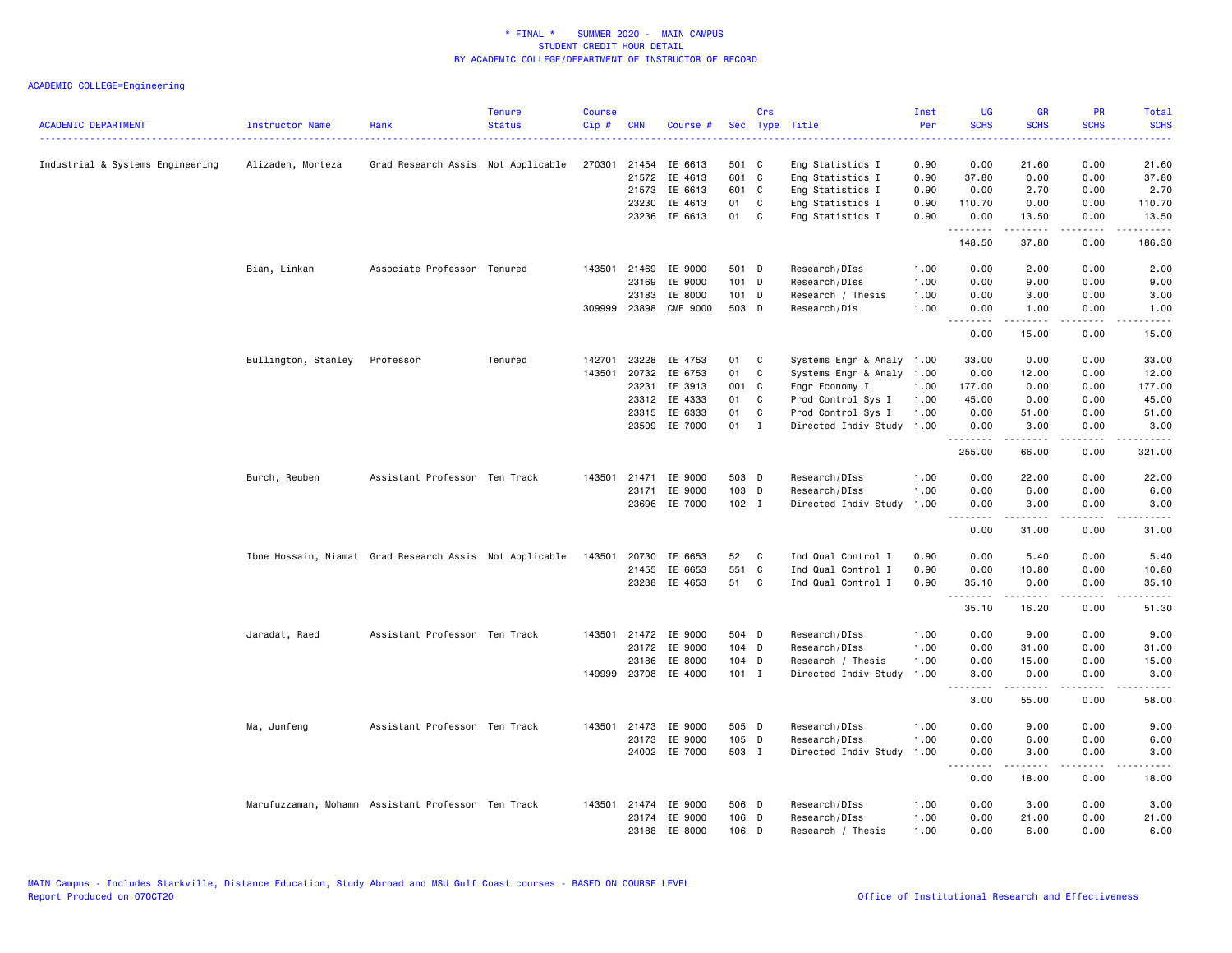| <b>ACADEMIC DEPARTMENT</b>             | <b>Instructor Name</b> | Rank                              | <b>Tenure</b><br><b>Status</b> | <b>Course</b><br>Cip# | <b>CRN</b>   | Course #             |              | Crs            | Sec Type Title            | Inst<br>Per | <b>UG</b><br><b>SCHS</b>     | <b>GR</b><br><b>SCHS</b> | <b>PR</b><br><b>SCHS</b>                                                                                                                                                                                                                                                                                                                                                                                                                                                                                                  | Total<br><b>SCHS</b> |
|----------------------------------------|------------------------|-----------------------------------|--------------------------------|-----------------------|--------------|----------------------|--------------|----------------|---------------------------|-------------|------------------------------|--------------------------|---------------------------------------------------------------------------------------------------------------------------------------------------------------------------------------------------------------------------------------------------------------------------------------------------------------------------------------------------------------------------------------------------------------------------------------------------------------------------------------------------------------------------|----------------------|
|                                        |                        |                                   |                                |                       |              |                      |              |                |                           |             | <u>.</u>                     | $- - - - -$              |                                                                                                                                                                                                                                                                                                                                                                                                                                                                                                                           |                      |
|                                        |                        |                                   |                                |                       |              |                      |              |                |                           |             | 0.00                         | 30.00                    | 0.00                                                                                                                                                                                                                                                                                                                                                                                                                                                                                                                      | 30.00                |
| Industrial & Systems Engineering       | Pirim, Harun           | Clinical Assist Pro Non-Ten Track |                                |                       |              | 143501 20728 IE 6543 | 51 C         |                | Logistics Engineerin 1.00 |             | 0.00                         | 15.00                    | 0.00                                                                                                                                                                                                                                                                                                                                                                                                                                                                                                                      | 15.00                |
|                                        |                        |                                   |                                |                       | 21453        | IE 6543              | 551 C        |                | Logistics Engineerin 1.00 |             | 0.00                         | 30.00                    | 0.00                                                                                                                                                                                                                                                                                                                                                                                                                                                                                                                      | 30.00                |
|                                        |                        |                                   |                                |                       | 23247        | IE 4543              | 51 C         |                | Logistics Engineerin 1.00 |             | 45.00                        | 0.00                     | 0.00                                                                                                                                                                                                                                                                                                                                                                                                                                                                                                                      | 45.00                |
|                                        |                        |                                   |                                | 149999                | 23333        | IE 4000              | $01 \quad I$ |                | Directed Indiv Study 1.00 |             | 3.00                         | 0.00                     | 0.00                                                                                                                                                                                                                                                                                                                                                                                                                                                                                                                      | 3.00                 |
|                                        |                        |                                   |                                |                       | 270101 20731 | IE 6733              | 51           | C <sub>c</sub> | Linear Programming I 1.00 |             | 0.00                         | 24.00                    | 0.00                                                                                                                                                                                                                                                                                                                                                                                                                                                                                                                      | 24.00                |
|                                        |                        |                                   |                                |                       | 22208        | IE 6733              | 551 C        |                | Linear Programming I 1.00 |             | 0.00                         | 6.00                     | 0.00                                                                                                                                                                                                                                                                                                                                                                                                                                                                                                                      | 6.00                 |
|                                        |                        |                                   |                                |                       | 23229        | IE 4733              | 51 C         |                | Linear Programming I 1.00 |             | 51.00<br>.                   | 0.00                     | 0.00                                                                                                                                                                                                                                                                                                                                                                                                                                                                                                                      | 51.00                |
|                                        |                        |                                   |                                |                       |              |                      |              |                |                           |             | 99.00                        | 75.00                    | 0.00                                                                                                                                                                                                                                                                                                                                                                                                                                                                                                                      | 174.00               |
|                                        | Reeves, Kari           | Professor                         | Tenured                        | 140101                | 21372        | GE 8003              | 501 C        |                | MENG Capstone             | 0.50        | 0.00                         | 4.50                     | 0.00                                                                                                                                                                                                                                                                                                                                                                                                                                                                                                                      | 4.50                 |
|                                        |                        |                                   |                                | 143501                | 20730        | IE 6653              | 52           | C              | Ind Qual Control I        | 0.10        | 0.00                         | 0.60                     | 0.00                                                                                                                                                                                                                                                                                                                                                                                                                                                                                                                      | 0.60                 |
|                                        |                        |                                   |                                |                       | 21455        | IE 6653              | 551 C        |                | Ind Qual Control I        | 0.10        | 0.00                         | 1.20                     | 0.00                                                                                                                                                                                                                                                                                                                                                                                                                                                                                                                      | 1.20                 |
|                                        |                        |                                   |                                |                       | 23238        | IE 4653              | 51 C         |                | Ind Qual Control I        | 0.10        | 3.90                         | 0.00                     | 0.00                                                                                                                                                                                                                                                                                                                                                                                                                                                                                                                      | 3.90                 |
|                                        |                        |                                   |                                |                       | 270301 21454 | IE 6613              | 501 C        |                | Eng Statistics I          | 0.10        | 0.00                         | 2.40                     | 0.00                                                                                                                                                                                                                                                                                                                                                                                                                                                                                                                      | 2.40                 |
|                                        |                        |                                   |                                |                       | 21572        | IE 4613              | 601 C        |                | Eng Statistics I          | 0.10        | 4.20                         | 0.00                     | 0.00                                                                                                                                                                                                                                                                                                                                                                                                                                                                                                                      | 4.20                 |
|                                        |                        |                                   |                                |                       | 21573        | IE 6613              | 601 C        |                | Eng Statistics I          | 0.10        | 0.00                         | 0.30                     | 0.00                                                                                                                                                                                                                                                                                                                                                                                                                                                                                                                      | 0.30                 |
|                                        |                        |                                   |                                |                       | 23230        | IE 4613              | 01           | C              | Eng Statistics I          | 0.10        | 12.30                        | 0.00                     | 0.00                                                                                                                                                                                                                                                                                                                                                                                                                                                                                                                      | 12.30                |
|                                        |                        |                                   |                                |                       |              | 23236 IE 6613        | 01 C         |                | Eng Statistics I          | 0.10        | 0.00<br>.                    | 1.50<br>.                | 0.00<br>.                                                                                                                                                                                                                                                                                                                                                                                                                                                                                                                 | 1.50<br>.            |
|                                        |                        |                                   |                                |                       |              |                      |              |                |                           |             | 20.40                        | 10.50                    | 0.00                                                                                                                                                                                                                                                                                                                                                                                                                                                                                                                      | 30.90                |
|                                        | Smith, Brian           | Assistant Professor Ten Track     |                                | 143501                | 21464        | IE 8000              | 509 D        |                | Research / Thesis         | 1.00        | 0.00                         | 1.00                     | 0.00                                                                                                                                                                                                                                                                                                                                                                                                                                                                                                                      | 1.00                 |
|                                        |                        |                                   |                                |                       | 21476        | IE 9000              | 510 D        |                | Research/DIss             | 1.00        | 0.00                         | 9.00                     | 0.00                                                                                                                                                                                                                                                                                                                                                                                                                                                                                                                      | 9.00                 |
|                                        |                        |                                   |                                |                       |              | 23178 IE 9000        | 110 D        |                | Research/DIss             | 1.00        | 0.00<br>$\sim$ $\sim$ $\sim$ | 12.00                    | 0.00<br>$\frac{1}{2}$                                                                                                                                                                                                                                                                                                                                                                                                                                                                                                     | 12.00                |
|                                        |                        |                                   |                                |                       |              |                      |              |                |                           |             | 0.00                         | 22.00                    | 0.00                                                                                                                                                                                                                                                                                                                                                                                                                                                                                                                      | 22.00                |
|                                        | Strawderman, Lesley    | Professor                         | Tenured                        |                       |              | 143501 21477 IE 9000 | 511 D        |                | Research/DIss             | 1.00        | 0.00                         | 3.00                     | 0.00                                                                                                                                                                                                                                                                                                                                                                                                                                                                                                                      | 3.00                 |
|                                        |                        |                                   |                                |                       | 23428        | IE 7000              | 501 I        |                | Directed Indiv Study      | 1.00        | 0.00                         | 3.00                     | 0.00                                                                                                                                                                                                                                                                                                                                                                                                                                                                                                                      | 3.00                 |
|                                        |                        |                                   |                                |                       | 149999 21842 | ENE 8303             | 101 C        |                | Pedagogy & Assessmen      | 0.50        | 0.00                         | 7.50                     | 0.00                                                                                                                                                                                                                                                                                                                                                                                                                                                                                                                      | 7.50                 |
|                                        |                        |                                   |                                |                       | 21843        | ENE 8303             | 501 C        |                | Pedagogy & Assessmen      | 0.50        | 0.00                         | 10.50                    | 0.00                                                                                                                                                                                                                                                                                                                                                                                                                                                                                                                      | 10.50                |
|                                        |                        |                                   |                                |                       | 270301 21866 | IE 4613              | 001 C        |                | Eng Statistics I          | 1.00        | 180.00                       | 0.00                     | 0.00                                                                                                                                                                                                                                                                                                                                                                                                                                                                                                                      | 180.00               |
|                                        |                        |                                   |                                |                       |              | 21867 IE 6613        | 001 C        |                | Eng Statistics I          | 1.00        | 0.00<br>.                    | 24.00<br>$- - - - -$     | 0.00<br>.                                                                                                                                                                                                                                                                                                                                                                                                                                                                                                                 | 24.00<br>.           |
|                                        |                        |                                   |                                |                       |              |                      |              |                |                           |             | 180.00                       | 48.00                    | 0.00                                                                                                                                                                                                                                                                                                                                                                                                                                                                                                                      | 228.00               |
|                                        | Tian, Wenmeng          | Assistant Professor Ten Track     |                                |                       | 143501 21478 | IE 9000              | 512 D        |                | Research/DIss             | 1.00        | 0.00                         | 1.00                     | 0.00                                                                                                                                                                                                                                                                                                                                                                                                                                                                                                                      | 1.00                 |
|                                        |                        |                                   |                                |                       | 23180        | IE 9000              | 112 D        |                | Research/DIss             | 1.00        | 0.00                         | 12.00                    | 0.00                                                                                                                                                                                                                                                                                                                                                                                                                                                                                                                      | 12.00                |
|                                        |                        |                                   |                                | 309999                | 23962        | <b>CME 9000</b>      | 504 D        |                | Research/Dis              | 1.00        | 0.00                         | 10.00                    | 0.00                                                                                                                                                                                                                                                                                                                                                                                                                                                                                                                      | 10.00                |
|                                        |                        |                                   |                                |                       |              |                      |              |                |                           |             | 0.00                         | 23.00                    | 0.00                                                                                                                                                                                                                                                                                                                                                                                                                                                                                                                      | 23.00                |
|                                        | Wang, Haifeng          | Assistant Professor Ten Track     |                                |                       |              | 143501 23182 IE 9000 | 114 D        |                | Research/DIss             | 1.00        | 0.00<br>.                    | 6.00                     | 0.00                                                                                                                                                                                                                                                                                                                                                                                                                                                                                                                      | 6.00                 |
|                                        |                        |                                   |                                |                       |              |                      |              |                |                           |             | 0.00                         | 6.00                     | 0.00                                                                                                                                                                                                                                                                                                                                                                                                                                                                                                                      | 6.00                 |
| -----------------------------------    |                        |                                   |                                |                       |              |                      |              |                |                           |             | ========                     | ========                 | $\begin{array}{c} \multicolumn{3}{c} {\small \texttt{m}} = \multicolumn{3}{c} {\small \texttt{m}} = \multicolumn{3}{c} {\small \texttt{m}} = \multicolumn{3}{c} {\small \texttt{m}} = \multicolumn{3}{c} {\small \texttt{m}} = \multicolumn{3}{c} {\small \texttt{m}} = \multicolumn{3}{c} {\small \texttt{m}} = \multicolumn{3}{c} {\small \texttt{m}} = \multicolumn{3}{c} {\small \texttt{m}} = \multicolumn{3}{c} {\small \texttt{m}} = \multicolumn{3}{c} {\small \texttt{m}} = \multicolumn{3}{c} {\small \texttt{$ | ==========           |
| Industrial & Systems Engineering       |                        |                                   |                                |                       |              |                      |              |                |                           |             | 741.00                       | 453.50                   | 0.00                                                                                                                                                                                                                                                                                                                                                                                                                                                                                                                      | 1194.50              |
| ====================================== |                        |                                   |                                |                       |              |                      |              |                |                           |             | ========                     |                          |                                                                                                                                                                                                                                                                                                                                                                                                                                                                                                                           | ==========           |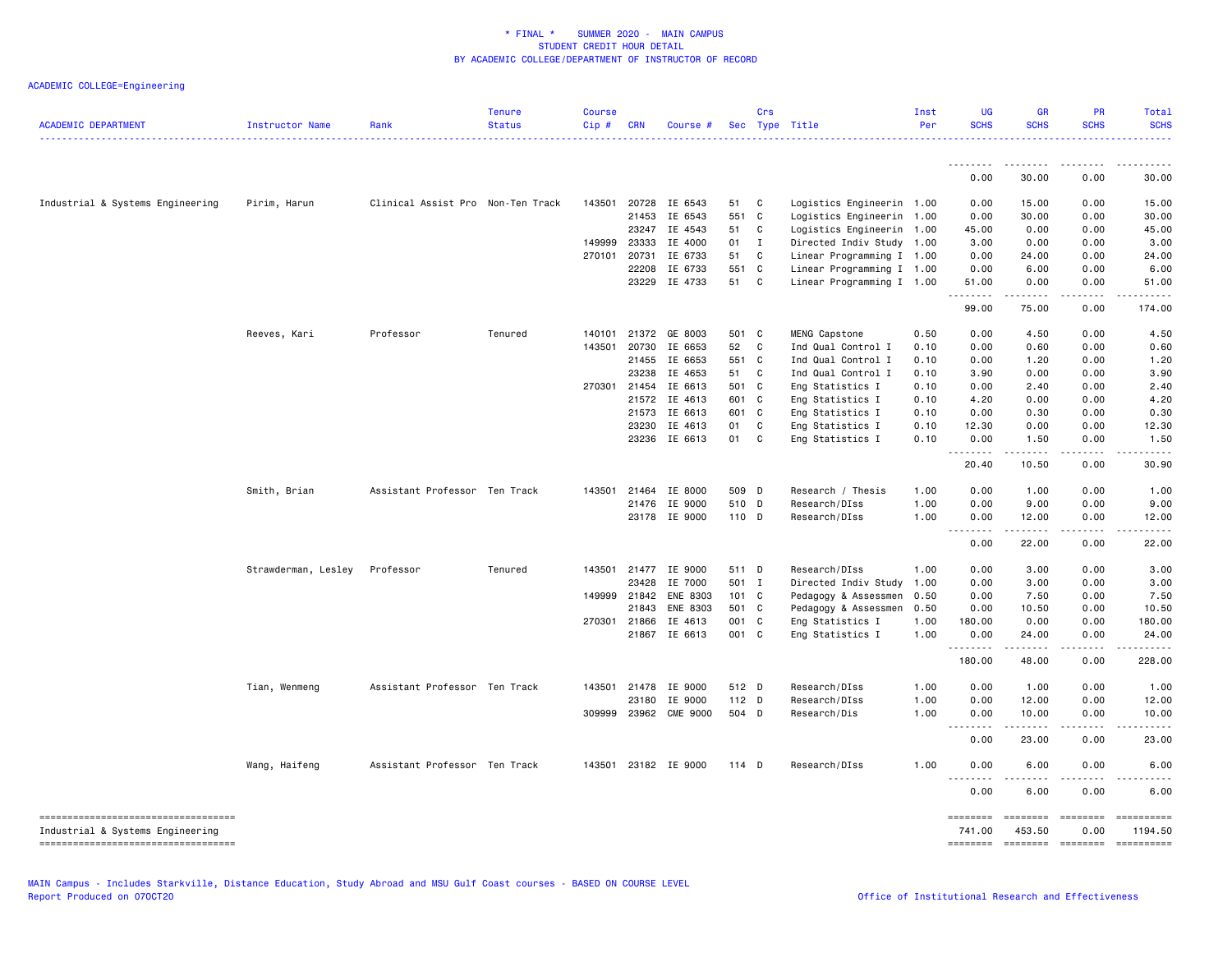| <b>ACADEMIC DEPARTMENT</b> | Instructor Name                                    | Rank                              | <b>Tenure</b><br><b>Status</b> | <b>Course</b><br>Cip# | <b>CRN</b>     | Course #                 |                | Crs          | Sec Type Title                                         | Inst<br>Per  | <b>UG</b><br><b>SCHS</b> | <b>GR</b><br><b>SCHS</b>                                                                                                                                                                                                                                                                                                                     | PR<br><b>SCHS</b>     | Total<br><b>SCHS</b>   |
|----------------------------|----------------------------------------------------|-----------------------------------|--------------------------------|-----------------------|----------------|--------------------------|----------------|--------------|--------------------------------------------------------|--------------|--------------------------|----------------------------------------------------------------------------------------------------------------------------------------------------------------------------------------------------------------------------------------------------------------------------------------------------------------------------------------------|-----------------------|------------------------|
| Mechanical Engineering     | Askari, Omid                                       | Assistant Professor Ten Track     |                                |                       |                | 141901 22388 ME 9000     | 101 D          |              | Research / Diss                                        | 1.00         | 0.00                     | 9.00<br>.                                                                                                                                                                                                                                                                                                                                    | 0.00<br>$\frac{1}{2}$ | 9.00<br>.              |
|                            |                                                    |                                   |                                |                       |                |                          |                |              |                                                        |              | 0.00                     | 9.00                                                                                                                                                                                                                                                                                                                                         | 0.00                  | 9.00                   |
|                            | Barrett, Christopher Assistant Professor Ten Track |                                   |                                |                       |                | 141901 21503 ME 9000     | 503 D          |              | Research / Diss                                        | 1.00         | 0.00                     | 2.00                                                                                                                                                                                                                                                                                                                                         | 0.00                  | 2.00                   |
|                            |                                                    |                                   |                                |                       | 22369          | ME 8000<br>22390 ME 9000 | 103 D<br>103 D |              | Research / Thesis<br>Research / Diss                   | 1.00<br>1.00 | 0.00<br>0.00             | 6.00<br>6.00                                                                                                                                                                                                                                                                                                                                 | 0.00<br>0.00          | 6.00<br>6.00           |
|                            |                                                    |                                   |                                |                       |                |                          |                |              |                                                        |              | .<br>0.00                | 14.00                                                                                                                                                                                                                                                                                                                                        | 0.00                  | 14.00                  |
|                            | Bhushan, Shanti                                    | Assistant Professor Ten Track     |                                |                       |                | 141901 22371 ME 8000     | 105 D          |              | Research / Thesis                                      | 1.00         | 0.00                     | 6.00                                                                                                                                                                                                                                                                                                                                         | 0.00                  | 6.00                   |
|                            |                                                    |                                   |                                |                       |                | 22392 ME 9000            | 105 D          |              | Research / Diss                                        | 1.00         | 0.00<br>.                | 12.00<br>.                                                                                                                                                                                                                                                                                                                                   | 0.00<br>.             | 12.00<br>د د د د د     |
|                            |                                                    |                                   |                                |                       |                |                          |                |              |                                                        |              | 0.00                     | 18.00                                                                                                                                                                                                                                                                                                                                        | 0.00                  | 18.00                  |
|                            | Cho, HeeJin                                        | Associate Professor Tenured       |                                | 141901                | 21501          | ME 9000                  | 501 D          |              | Research / Diss                                        | 1.00         | 0.00                     | 5.00                                                                                                                                                                                                                                                                                                                                         | 0.00                  | 5.00                   |
|                            |                                                    |                                   |                                |                       | 22372          | <b>ME 8000</b>           | 106 D          |              | Research / Thesis                                      | 1.00         | 0.00                     | 7.00                                                                                                                                                                                                                                                                                                                                         | 0.00                  | 7.00                   |
|                            |                                                    |                                   |                                |                       | 22393          | ME 9000                  | 106 D          |              | Research / Diss                                        | 1.00         | 0.00                     | 9.00                                                                                                                                                                                                                                                                                                                                         | 0.00                  | 9.00                   |
|                            |                                                    |                                   |                                |                       | 23760          | ME 4000                  | 101 I          |              | Directed Indiv Study                                   | 1.00         | 3.00                     | 0.00                                                                                                                                                                                                                                                                                                                                         | 0.00                  | 3.00                   |
|                            |                                                    |                                   |                                |                       |                | 23908 ME 7000            | 502 I          |              | Directed Indiv Study 1.00                              |              | 0.00<br>.                | 3.00<br>$\frac{1}{2} \left( \begin{array}{ccc} 1 & 0 & 0 & 0 \\ 0 & 0 & 0 & 0 \\ 0 & 0 & 0 & 0 \\ 0 & 0 & 0 & 0 \\ 0 & 0 & 0 & 0 \\ 0 & 0 & 0 & 0 \\ 0 & 0 & 0 & 0 \\ 0 & 0 & 0 & 0 \\ 0 & 0 & 0 & 0 \\ 0 & 0 & 0 & 0 \\ 0 & 0 & 0 & 0 & 0 \\ 0 & 0 & 0 & 0 & 0 \\ 0 & 0 & 0 & 0 & 0 \\ 0 & 0 & 0 & 0 & 0 \\ 0 & 0 & 0 & 0 & 0 \\ 0 & 0 & 0$ | 0.00<br>.             | 3.00<br>وكالمحامي      |
|                            |                                                    |                                   |                                |                       |                |                          |                |              |                                                        |              | 3.00                     | 24.00                                                                                                                                                                                                                                                                                                                                        | 0.00                  | 27.00                  |
|                            | Doude, Haley                                       | Research Assist Pro Non-Ten Track |                                | 141901                | 22374          | ME 8000                  | 108 D          |              | Research / Thesis                                      | 1.00         | 0.00                     | 1.00                                                                                                                                                                                                                                                                                                                                         | 0.00                  | 1.00                   |
|                            |                                                    |                                   |                                |                       | 22395          | ME 9000                  | 108 D          |              | Research / Diss                                        | 1.00         | 0.00                     | 18.00                                                                                                                                                                                                                                                                                                                                        | 0.00                  | 18.00                  |
|                            |                                                    |                                   |                                |                       |                | 24004 ME 7000            | 108 I          |              | Directed Indiv Study                                   | 1.00         | 0.00<br><u>.</u>         | 3.00<br>$- - - - -$                                                                                                                                                                                                                                                                                                                          | 0.00<br>.             | 3.00<br>.              |
|                            |                                                    |                                   |                                |                       |                |                          |                |              |                                                        |              | 0.00                     | 22.00                                                                                                                                                                                                                                                                                                                                        | 0.00                  | 22.00                  |
|                            | El Kadiri, Haitham                                 | Associate Professor Tenured       |                                | 141901                | 22375          | ME 8000                  | 109 D          |              | Research / Thesis                                      | 1.00         | 0.00                     | 3.00                                                                                                                                                                                                                                                                                                                                         | 0.00                  | 3.00                   |
|                            |                                                    |                                   |                                |                       |                | 22396 ME 9000            | 109 D          |              | Research / Diss                                        | 1.00         | 0.00<br>.                | 7.00<br>.                                                                                                                                                                                                                                                                                                                                    | 0.00<br>.             | 7.00<br>.              |
|                            |                                                    |                                   |                                |                       |                |                          |                |              |                                                        |              | 0.00                     | 10.00                                                                                                                                                                                                                                                                                                                                        | 0.00                  | 10.00                  |
|                            | Hammi, Youssef                                     | Associate Professor Ten Track     |                                | 140201                | 23455          | ASE 9000                 | $102$ D        |              | Research/Diss                                          | 1.00         | 0.00                     | 6.00                                                                                                                                                                                                                                                                                                                                         | 0.00                  | 6.00                   |
|                            |                                                    |                                   |                                | 141901                | 22376          | ME 8000                  | 110 D          |              | Research / Thesis                                      | 1.00         | 0.00                     | 6.00                                                                                                                                                                                                                                                                                                                                         | 0.00                  | 6.00                   |
|                            |                                                    |                                   |                                |                       | 23609          | ME 7000                  | $102$ I        |              | Directed Indiv Study                                   | 1.00         | 0.00                     | 3.00                                                                                                                                                                                                                                                                                                                                         | 0.00                  | 3.00                   |
|                            |                                                    |                                   |                                |                       | 23932          | ME 7000                  | 104 I          |              | Directed Indiv Study                                   | 1.00         | 0.00                     | 3.00                                                                                                                                                                                                                                                                                                                                         | 0.00                  | 3.00                   |
|                            |                                                    |                                   |                                |                       | 23933          | ME 7000<br>23944 ME 7000 | 02<br>03 I     | $\mathbf{I}$ | Directed Indiv Study 1.00<br>Directed Indiv Study 1.00 |              | 0.00<br>0.00             | 3.00<br>3.00                                                                                                                                                                                                                                                                                                                                 | 0.00<br>0.00          | 3.00<br>3.00           |
|                            |                                                    |                                   |                                |                       |                |                          |                |              |                                                        |              | .<br>0.00                | .<br>24.00                                                                                                                                                                                                                                                                                                                                   | $\frac{1}{2}$<br>0.00 | $\frac{1}{2}$<br>24.00 |
|                            |                                                    |                                   |                                |                       |                |                          |                |              |                                                        |              |                          |                                                                                                                                                                                                                                                                                                                                              |                       |                        |
|                            | Jones, Elborn                                      | Lecturer                          | Non-Ten Track                  | 141901                | 21496<br>23149 | ME 6443<br>ME 4443       | 501 C<br>101 C |              | Mech Systems Design<br>Mech Systems Design             | 1.00<br>1.00 | 0.00<br>87.00            | 24.00<br>0.00                                                                                                                                                                                                                                                                                                                                | 0.00<br>0.00          | 24.00<br>87.00         |
|                            |                                                    |                                   |                                |                       | 23160          | ME 4643                  | 51 C           |              | Intro Vibration/Cont                                   | 1.00         | 123.00                   | 0.00                                                                                                                                                                                                                                                                                                                                         | 0.00                  | 123.00                 |
|                            |                                                    |                                   |                                |                       |                | 23161 ME 6443            | 101 C          |              | Mech Systems Design                                    | 1.00         | 0.00                     | 3.00                                                                                                                                                                                                                                                                                                                                         | 0.00                  | 3.00                   |
|                            |                                                    |                                   |                                |                       |                |                          |                |              |                                                        |              | .<br>210.00              | .<br>27.00                                                                                                                                                                                                                                                                                                                                   | .<br>0.00             | .<br>237.00            |
|                            | Li, Like                                           | Assistant Professor Ten Track     |                                | 141901                | 22399          | ME 9000                  | $112$ D        |              | Research / Diss                                        | 1.00         | 0.00                     | 6.00                                                                                                                                                                                                                                                                                                                                         | 0.00                  | 6.00                   |
|                            |                                                    |                                   |                                |                       |                |                          |                |              |                                                        |              | .<br>0.00                | -----<br>6.00                                                                                                                                                                                                                                                                                                                                | .<br>0.00             | د د د د د<br>6.00      |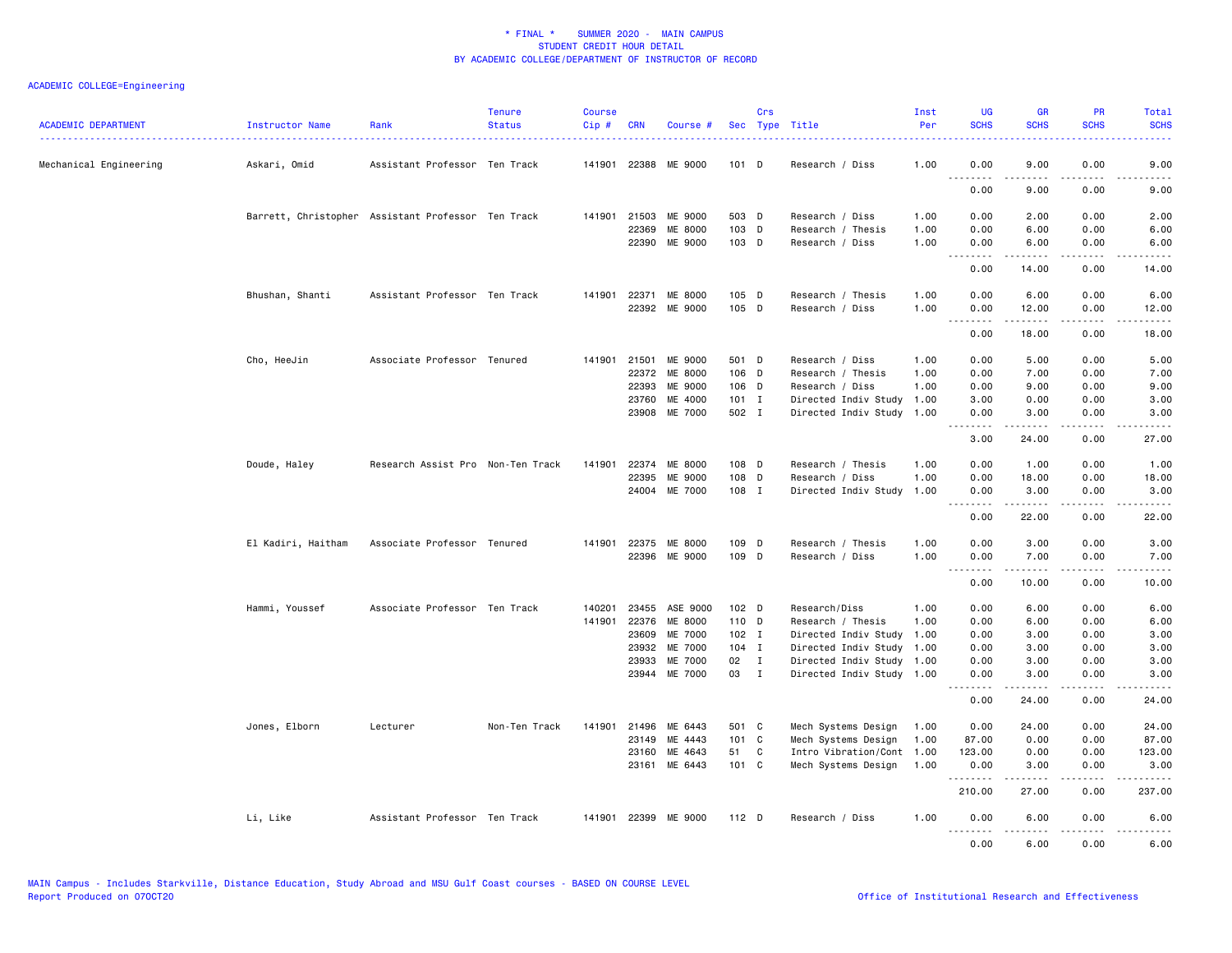# ACADEMIC COLLEGE=Engineering

| <b>ACADEMIC DEPARTMENT</b> | Instructor Name | Rank                                               | <b>Tenure</b><br><b>Status</b> | <b>Course</b><br>Cip# | <b>CRN</b>            | Course #             |                | Crs         | Sec Type Title                     | Inst<br>Per  | <b>UG</b><br><b>SCHS</b> | <b>GR</b><br><b>SCHS</b> | <b>PR</b><br><b>SCHS</b>            | Total<br><b>SCHS</b>                                                                                                              |
|----------------------------|-----------------|----------------------------------------------------|--------------------------------|-----------------------|-----------------------|----------------------|----------------|-------------|------------------------------------|--------------|--------------------------|--------------------------|-------------------------------------|-----------------------------------------------------------------------------------------------------------------------------------|
| Mechanical Engineering     | Liu, Yucheng    | Professor                                          | Tenured                        |                       | 141901 21502<br>22400 | ME 9000<br>ME 9000   | 502 D<br>113 D |             | Research / Diss<br>Research / Diss | 1.00<br>1.00 | 0.00<br>0.00             | 4.00<br>12.00            | 0.00<br>0.00                        | 4.00<br>12.00                                                                                                                     |
|                            |                 |                                                    |                                |                       |                       | 22695 ME 8990        | 101 C          |             | Special Topic In ME                | 1.00         | 0.00                     | 48.00                    | 0.00                                | 48.00                                                                                                                             |
|                            |                 |                                                    |                                |                       |                       |                      |                |             |                                    |              | .<br>0.00                | .<br>64.00               | .<br>0.00                           | .<br>64.00                                                                                                                        |
|                            | Mago, Pedro     | Professor                                          | Tenured                        |                       |                       | 141901 22401 ME 9000 | $114$ D        |             | Research / Diss                    | 1.00         | 0.00<br>.                | 6.00<br>.                | 0.00<br>$- - - -$                   | 6.00<br>$- - - -$                                                                                                                 |
|                            |                 |                                                    |                                |                       |                       |                      |                |             |                                    |              | 0.00                     | 6.00                     | 0.00                                | 6.00                                                                                                                              |
|                            | Priddy, Matthew | Assistant Professor Ten Track                      |                                | 141901                | 21852                 | ME 8000              | 511 D          |             | Research / Thesis                  | 1.00         | 0.00                     | 3.00                     | 0.00                                | 3.00                                                                                                                              |
|                            |                 |                                                    |                                |                       | 21860                 | ME 9000              | 510 D          |             | Research / Diss                    | 1.00         | 0.00                     | 10.00                    | 0.00                                | 10.00                                                                                                                             |
|                            |                 |                                                    |                                |                       | 22382                 | ME 8000              | 116 D          |             | Research / Thesis                  | 1.00         | 0.00                     | 3.00                     | 0.00                                | 3.00                                                                                                                              |
|                            |                 |                                                    |                                |                       | 22403                 | ME 9000              | 116 D          |             | Research / Diss                    | 1.00         | 0.00                     | 3.00                     | 0.00                                | 3.00                                                                                                                              |
|                            |                 |                                                    |                                |                       | 23978                 | ME 7000              | 105 I          |             | Directed Indiv Study               | 1.00         | 0.00                     | 3.00                     | 0.00                                | 3.00                                                                                                                              |
|                            |                 |                                                    |                                |                       | 23979                 | ME 7000              | 106 I          |             | Directed Indiv Study               | 1.00         | 0.00                     | 3.00                     | 0.00                                | 3.00                                                                                                                              |
|                            |                 |                                                    |                                |                       | 23980                 | ME 7000              | 107 I          |             | Directed Indiv Study               | 1.00         | 0.00                     | 3.00                     | 0.00                                | 3.00                                                                                                                              |
|                            |                 |                                                    |                                |                       |                       | 23992 ME 7000        | 503 I          |             | Directed Indiv Study               | 1.00         | 0.00<br>.                | 3.00                     | 0.00                                | 3.00                                                                                                                              |
|                            |                 |                                                    |                                |                       |                       |                      |                |             |                                    |              | 0.00                     | 31.00                    | 0.00                                | 31.00                                                                                                                             |
|                            | Rhee, Hongjoo   | Associate Professor Ten Track                      |                                |                       | 141901 22383          | ME 8000              | 117 D          |             | Research / Thesis                  | 1.00         | 0.00                     | 6.00                     | 0.00                                | 6.00                                                                                                                              |
|                            |                 |                                                    |                                |                       |                       | 22404 ME 9000        | 117 D          |             | Research / Diss                    | 1.00         | 0.00                     | 12.00                    | 0.00                                | 12.00                                                                                                                             |
|                            |                 |                                                    |                                |                       |                       |                      |                |             |                                    |              | .<br>0.00                | 18.00                    | 0.00                                | 18.00                                                                                                                             |
|                            | Roy, Shrabanti  | Grad Teach Assist                                  | Not Applicable                 |                       |                       | 141901 23140 ME 3513 | 01 C           |             | Thermodynamics I                   | 1.00         | 114.00                   | 0.00                     | 0.00                                | 114.00                                                                                                                            |
|                            |                 |                                                    |                                |                       |                       |                      |                |             |                                    |              | .<br>114.00              | .<br>0.00                | .<br>0.00                           | $- - - - - -$<br>114.00                                                                                                           |
|                            | Singh, Prashant | Assistant Professor Ten Track                      |                                |                       |                       | 141901 22405 ME 9000 | 118 D          |             | Research / Diss                    | 1.00         | 0.00<br>.                | 6.00<br>.                | 0.00<br>د د د د                     | 6.00<br>$\frac{1}{2} \left( \frac{1}{2} \right) \left( \frac{1}{2} \right) \left( \frac{1}{2} \right) \left( \frac{1}{2} \right)$ |
|                            |                 |                                                    |                                |                       |                       |                      |                |             |                                    |              | 0.00                     | 6.00                     | 0.00                                | 6.00                                                                                                                              |
|                            | Smith, Joshua   | Clinical Assist Pro Non-Ten Track                  |                                | 141901                | 23393                 | ME 3113              | 601 C          |             | Engineering Analysis               | 1.00         | 42.00                    | 0.00                     | 0.00                                | 42.00                                                                                                                             |
|                            |                 |                                                    |                                |                       |                       | 23646 ME 3423        | 601 C          |             | Mech Of Machinery                  | 1.00         | 27.00                    | 0.00                     | 0.00                                | 27.00                                                                                                                             |
|                            |                 |                                                    |                                |                       |                       |                      |                |             |                                    |              | .<br>69.00               | .<br>0.00                | والأمام<br>0.00                     | .<br>69.00                                                                                                                        |
|                            | Spayde, Dustin  | Instructor                                         | Non-Ten Track                  |                       |                       | 141901 23146 ME 4403 | 101 C          |             | Machine Design                     | 1.00         | 42.00                    | 0.00                     | 0.00                                | 42.00                                                                                                                             |
|                            |                 |                                                    |                                |                       |                       |                      |                |             |                                    |              | .<br>42.00               | .<br>0.00                | .<br>0.00                           | .<br>42.00                                                                                                                        |
|                            | Spayde, Emily   | Clinical Assist Pro Non-Ten Track                  |                                |                       |                       | 141901 23132 ME 3313 | 101 C          |             | Heat Transfer                      | 1.00         | 72.00                    | 0.00                     | 0.00                                | 72.00                                                                                                                             |
|                            |                 |                                                    |                                |                       |                       |                      |                |             |                                    |              | .<br>72.00               | 0.00                     | $\sim$ $\sim$ $\sim$ $\sim$<br>0.00 | 72.00                                                                                                                             |
|                            | Stone, Tonya    | Associate Professor Tenured                        |                                |                       |                       | 141901 22407 ME 9000 | 120 D          |             | Research / Diss                    | 1.00         | 0.00<br>.                | 3.00<br>.                | 0.00<br>.                           | 3.00                                                                                                                              |
|                            |                 |                                                    |                                |                       |                       |                      |                |             |                                    |              | 0.00                     | 3.00                     | 0.00                                | .<br>3.00                                                                                                                         |
|                            |                 | Whittington, Wilburn Assistant Professor Ten Track |                                | 141901                | 22408                 | ME 9000              | $121$ D        |             | Research / Diss                    | 1.00         | 0.00                     | 12.00                    | 0.00                                | 12.00                                                                                                                             |
|                            |                 |                                                    |                                |                       | 23634                 | ME 7000              | 501 I          |             | Directed Indiv Study 1.00          |              | 0.00                     | 3.00                     | 0.00                                | 3.00                                                                                                                              |
|                            |                 |                                                    |                                |                       | 23678                 | <b>ME 7000</b>       | 01             | $\mathbf I$ | Directed Indiv Study 1.00          |              | 0.00                     | 3.00                     | 0.00                                | 3.00                                                                                                                              |
|                            |                 |                                                    |                                |                       |                       |                      |                |             |                                    |              |                          |                          |                                     |                                                                                                                                   |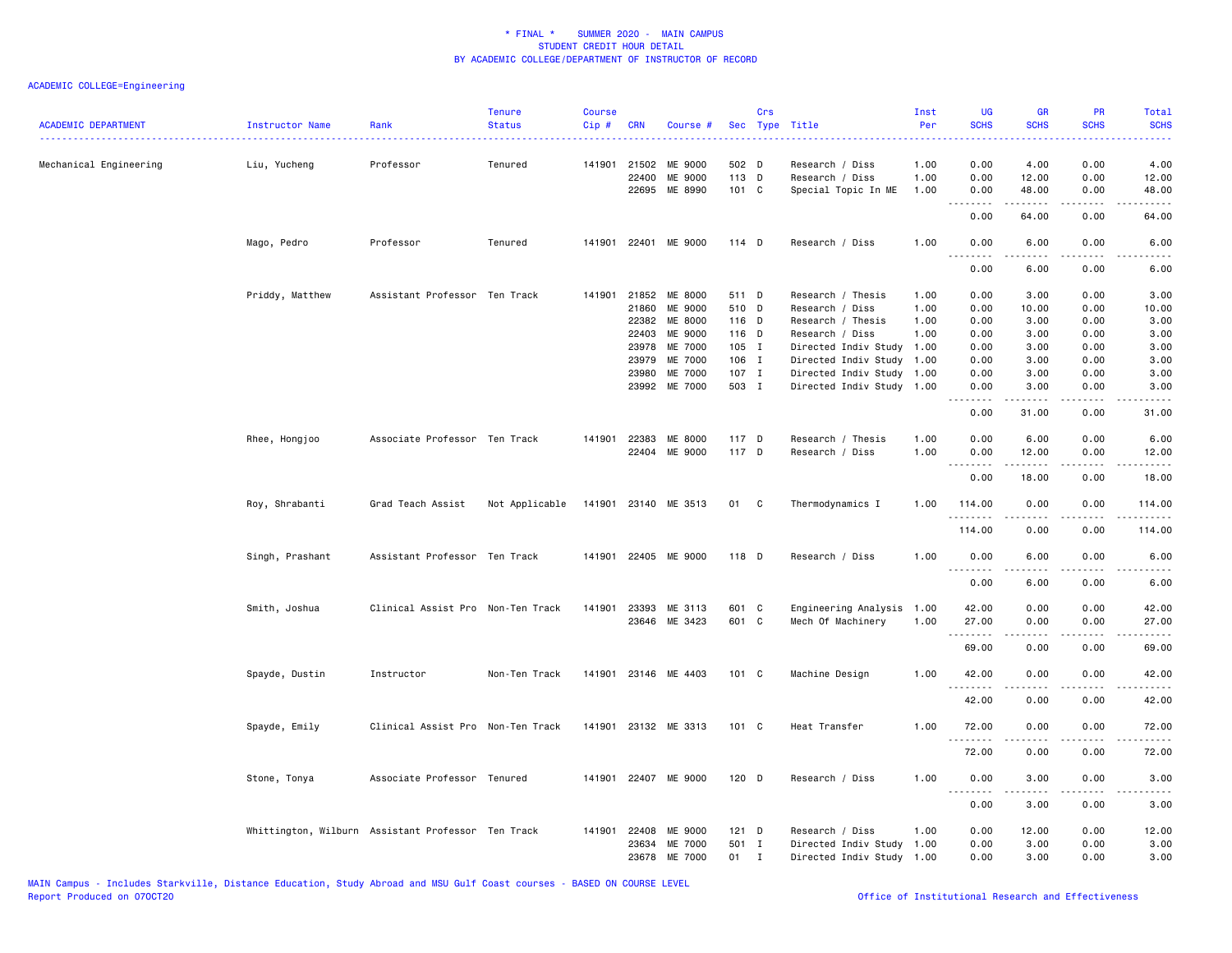# ACADEMIC COLLEGE=Engineering

| <b>ACADEMIC DEPARTMENT</b>                                | Instructor Name | Rank                                               | <b>Tenure</b><br><b>Status</b> | Course<br>$Cip$ # | <b>CRN</b>     | Course #             |                | Crs | Sec Type Title                                         | Inst<br>Per | <b>UG</b><br><b>SCHS</b> | GR<br><b>SCHS</b> | <b>PR</b><br><b>SCHS</b> | Total<br><b>SCHS</b>  |
|-----------------------------------------------------------|-----------------|----------------------------------------------------|--------------------------------|-------------------|----------------|----------------------|----------------|-----|--------------------------------------------------------|-------------|--------------------------|-------------------|--------------------------|-----------------------|
| Mechanical Engineering                                    |                 | Whittington, Wilburn Assistant Professor Ten Track |                                | 141901            | 23860<br>24011 | ME 7000<br>ME 7000   | 103 I<br>109 I |     | Directed Indiv Study 1.00<br>Directed Indiv Study 1.00 |             | 0.00<br>0.00             | 3.00<br>3.00      | 0.00<br>0.00             | 3.00<br>3.00          |
|                                                           |                 |                                                    |                                |                   |                |                      |                |     |                                                        |             | 0.00                     | 24.00             | 0.00                     | 24.00                 |
|                                                           | Zare, Saeid     | Grad Teach Assist                                  | Not Applicable                 |                   |                | 141901 23141 ME 3523 | 51 C           |     | Thermodynamics II                                      | 1.00        | 78.00                    | 0.00              | 0.00                     | 78.00                 |
|                                                           |                 |                                                    |                                |                   |                |                      |                |     |                                                        |             | --------<br>78.00        | 0.00              | .<br>0.00                | -------<br>78.00      |
|                                                           | Zhang, Jian     | Visiting Assist Pro Non-Ten Track                  |                                |                   |                | 142701 23142 ME 3613 | 01 C           |     | System Dynamics                                        | 1.00        | 117.00                   | 0.00              | 0.00                     | 117.00                |
|                                                           |                 |                                                    |                                |                   |                |                      |                |     |                                                        |             | 117.00                   | 0.00              | 0.00                     | 117.00                |
| ====================================                      |                 |                                                    |                                |                   |                |                      |                |     |                                                        |             | ========                 | ========          | ========                 | ==========            |
| Mechanical Engineering<br>=============================== |                 |                                                    |                                |                   |                |                      |                |     |                                                        |             | 705.00<br>========       | 306.00            | 0.00<br>========         | 1011.00<br>========== |
|                                                           |                 |                                                    |                                |                   |                |                      |                |     |                                                        |             |                          |                   |                          |                       |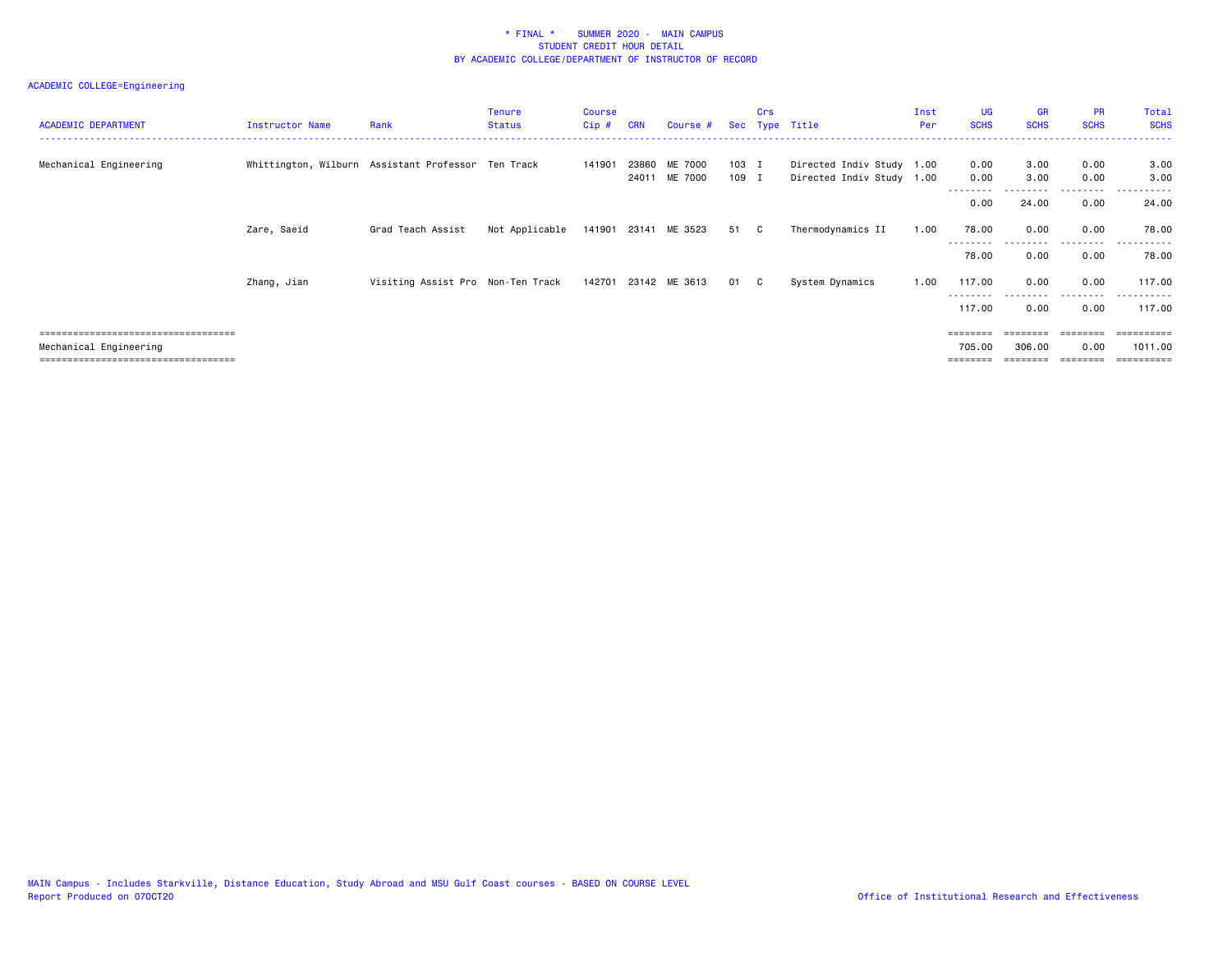# ACADEMIC COLLEGE=Engineering

| <b>ACADEMIC DEPARTMENT</b>            | Instructor Name  | Rank                                               | <b>Tenure</b><br><b>Status</b> | <b>Course</b><br>Cip# | <b>CRN</b>            | Course #              |                  | Crs          | Sec Type Title                     | Inst<br>Per  | <b>UG</b><br><b>SCHS</b>          | <b>GR</b><br><b>SCHS</b>                                                                                                | <b>PR</b><br><b>SCHS</b> | Total<br><b>SCHS</b> |
|---------------------------------------|------------------|----------------------------------------------------|--------------------------------|-----------------------|-----------------------|-----------------------|------------------|--------------|------------------------------------|--------------|-----------------------------------|-------------------------------------------------------------------------------------------------------------------------|--------------------------|----------------------|
| School of Chemical Engineering        | Amirlatifi, Amin | Assistant Professor Ten Track                      |                                |                       | 140701 23266<br>23273 | CHE 8000<br>CHE 9000  | 101 D<br>$101$ D |              | Research / Thesis<br>Research/Diss | 1.00<br>1.00 | 0.00<br>0.00                      | 6.00<br>6.00                                                                                                            | 0.00<br>0.00             | 6.00<br>6.00         |
|                                       |                  |                                                    |                                |                       |                       |                       |                  |              |                                    |              | .<br>0.00                         | 12.00                                                                                                                   | 0.00                     | 12.00                |
|                                       |                  |                                                    |                                |                       |                       |                       |                  |              |                                    |              |                                   |                                                                                                                         |                          |                      |
|                                       | Bricka, Ray      | Associate Professor Tenured                        |                                |                       | 140701 20238          | CHE 6423              | 01 C             |              | Fun Of Ind Corrosion 1.00          |              | 0.00                              | 6.00                                                                                                                    | 0.00                     | 6.00                 |
|                                       |                  |                                                    |                                |                       | 22746                 | CHE 4000              | $101$ I          |              | Directed Indiv Study 1.00          |              | 3.00                              | 0.00                                                                                                                    | 0.00                     | 3.00                 |
|                                       |                  |                                                    |                                |                       | 23106                 | CHE 4423              | 01 C             |              | Fun Of Ind Corrosion 1.00          |              | 39.00                             | 0.00                                                                                                                    | 0.00                     | 39.00                |
|                                       |                  |                                                    |                                |                       | 23108                 | CHE 4990              | 01               | C            | Special Topic in CHE 1.00          |              | 36.00                             | 0.00                                                                                                                    | 0.00                     | 36.00                |
|                                       |                  |                                                    |                                |                       |                       | 23131 CHE 3413        | 01               | C            | Eng Materials                      | 1.00         | 42.00<br>.                        | 0.00<br>.                                                                                                               | 0.00<br>.                | 42.00<br>.           |
|                                       |                  |                                                    |                                |                       |                       |                       |                  |              |                                    |              | 120.00                            | 6.00                                                                                                                    | 0.00                     | 126.00               |
|                                       | Elmore, Billy    | Associate Professor Tenured                        |                                | 140701                |                       | 23102 CHE 2114        | 01 B             |              | Mass & Energy Balanc 1.00          |              | 84.00<br><u>.</u>                 | 0.00                                                                                                                    | 0.00                     | 84.00                |
|                                       |                  |                                                    |                                |                       |                       |                       |                  |              |                                    |              | 84.00                             | 0.00                                                                                                                    | 0.00                     | 84.00                |
|                                       | Kundu, Santanu   | Associate Professor Tenured                        |                                |                       | 140701 23268          | CHE 8000              | 103 D            |              | Research / Thesis                  | 1.00         | 0.00                              | 12.00                                                                                                                   | 0.00                     | 12.00                |
|                                       |                  |                                                    |                                |                       | 23275                 | CHE 9000              | 103 D            |              | Research/Diss                      | 1.00         | 0.00<br>$\frac{1}{2}$             | 20.00                                                                                                                   | 0.00                     | 20.00                |
|                                       |                  |                                                    |                                |                       |                       |                       |                  |              |                                    |              | 0.00                              | 32.00                                                                                                                   | 0.00                     | 32.00                |
|                                       | Meng, Dong       | Assistant Professor Ten Track                      |                                |                       |                       | 140701 23276 CHE 9000 | 104 D            |              | Research/Diss                      | 1.00         | 0.00<br>د د د د                   | 7.00<br>.                                                                                                               | 0.00<br>.                | 7.00                 |
|                                       |                  |                                                    |                                |                       |                       |                       |                  |              |                                    |              | 0.00                              | 7.00                                                                                                                    | 0.00                     | 7.00                 |
|                                       |                  | Mirabolghasemi, Mary Assistant Professor Ten Track |                                |                       |                       | 140701 23277 CHE 9000 | 105 D            |              | Research/Diss                      | 1.00         | 0.00<br>$\sim$ $\sim$ $\sim$<br>. | 6.00                                                                                                                    | 0.00                     | 6.00                 |
|                                       |                  |                                                    |                                |                       |                       |                       |                  |              |                                    |              | 0.00                              | 6.00                                                                                                                    | 0.00                     | 6.00                 |
|                                       | Pearson, Larry   | Clinical Assist Pro Non-Ten Track                  |                                | 140701                | 23110                 | CHE 3213              | 51               | $\mathbf{C}$ | Heat Transfer Op                   | 1.00         | 192.00                            | 0.00                                                                                                                    | 0.00                     | 192.00               |
|                                       |                  |                                                    |                                |                       |                       | 23112 CHE 3223        | 51               | C            | Separation Processes               | 1.00         | 210.00                            | 0.00                                                                                                                    | 0.00                     | 210.00               |
|                                       |                  |                                                    |                                |                       | 23125                 | CHE 3113              | 001 C            |              | Chem En Thermo I                   | 1.00         | 33.00                             | 0.00                                                                                                                    | 0.00                     | 33.00                |
|                                       |                  |                                                    |                                |                       | 23129                 | CHE 3123              | 01               | C            | Chem En Thermo II                  | 1.00         | 102.00                            | 0.00                                                                                                                    | 0.00                     | 102.00               |
|                                       |                  |                                                    |                                |                       |                       | 23130 CHE 3203        | 01 C             |              | Fluid Flow Op                      | 1.00         | 90.00<br>.                        | 0.00<br>$\begin{array}{cccccccccccccc} \bullet & \bullet & \bullet & \bullet & \bullet & \bullet & \bullet \end{array}$ | 0.00<br>.                | 90.00<br>------      |
|                                       |                  |                                                    |                                |                       |                       |                       |                  |              |                                    |              | 627.00                            | 0.00                                                                                                                    | 0.00                     | 627.00               |
|                                       | Rai, Neeraj      | Associate Professor Tenured                        |                                |                       |                       | 140701 23278 CHE 9000 | $106$ D          |              | Research/Diss                      | 1.00         | 0.00<br><u>.</u>                  | 24.00<br>$\frac{1}{2}$                                                                                                  | 0.00<br>.                | 24.00<br>.           |
|                                       |                  |                                                    |                                |                       |                       |                       |                  |              |                                    |              | 0.00                              | 24.00                                                                                                                   | 0.00                     | 24.00                |
|                                       | Xiang, Yizhi     | Assistant Professor Ten Track                      |                                |                       |                       | 140701 23279 CHE 9000 | 107 D            |              | Research/Diss                      | 1.00         | 0.00                              | 12.00                                                                                                                   | 0.00                     | 12.00                |
|                                       |                  |                                                    |                                |                       |                       |                       |                  |              |                                    |              | .<br>0.00                         | 12.00                                                                                                                   | 0.00                     | 12.00                |
| ===================================== |                  |                                                    |                                |                       |                       |                       |                  |              |                                    |              | ========                          |                                                                                                                         |                          | -2222222222          |
| School of Chemical Engineering        |                  |                                                    |                                |                       |                       |                       |                  |              |                                    |              | 831.00                            | 99.00                                                                                                                   | 0.00                     | 930.00               |
| ===================================== |                  |                                                    |                                |                       |                       |                       |                  |              |                                    |              |                                   |                                                                                                                         |                          | - ==========         |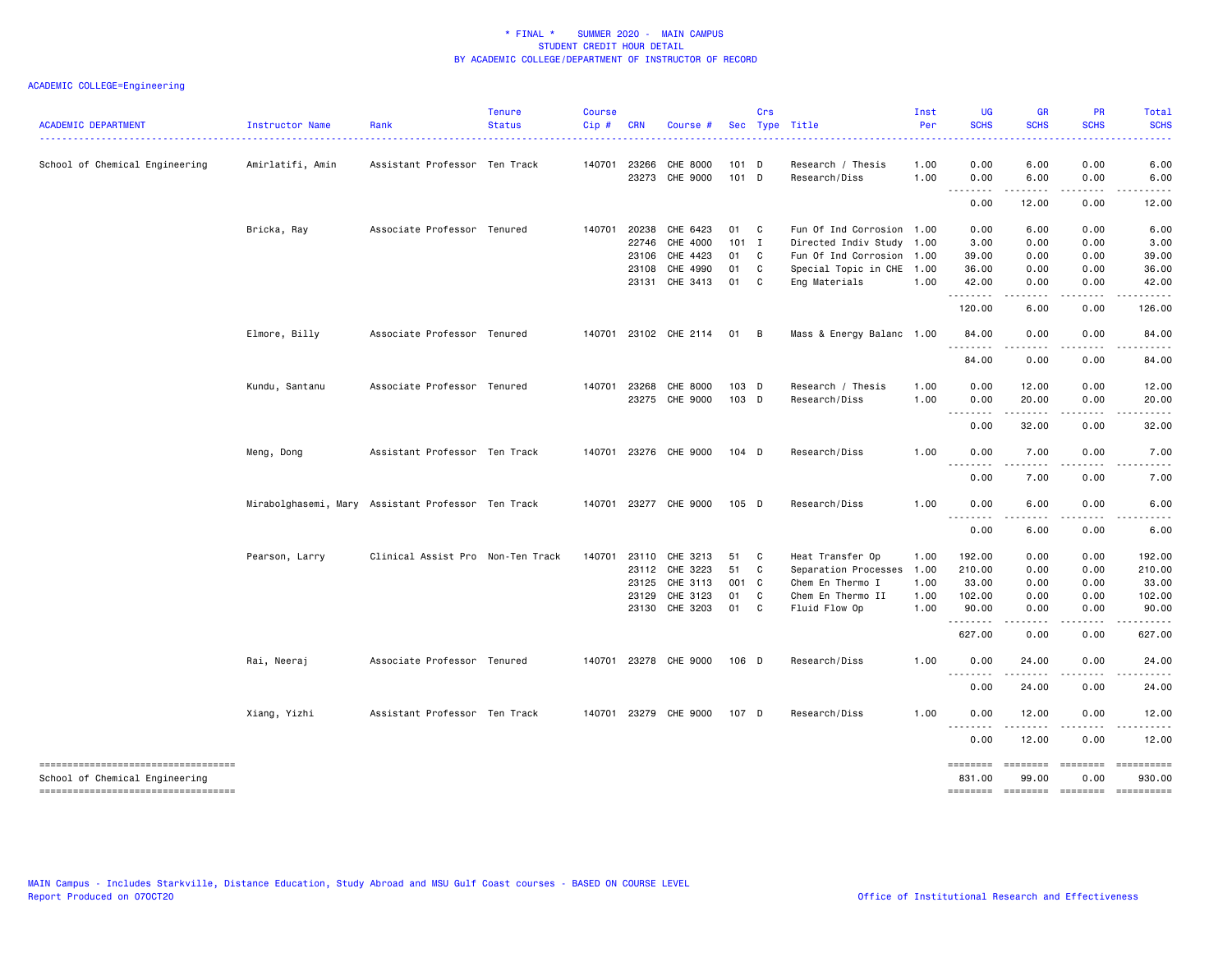| <b>ACADEMIC DEPARTMENT</b>                                                              | Instructor Name    | Rank                              | <b>Tenure</b><br><b>Status</b> | <b>Course</b><br>Cip# | <b>CRN</b>                                       | Course #                                            |                                      | Crs     | Sec Type Title                                                                                              | Inst<br>Per                          | <b>UG</b><br><b>SCHS</b>                                                                                                                                                                                                                                                                                                                                                                                                            | <b>GR</b><br><b>SCHS</b>             | <b>PR</b><br><b>SCHS</b>             | Total<br><b>SCHS</b>                                                                                                                                |
|-----------------------------------------------------------------------------------------|--------------------|-----------------------------------|--------------------------------|-----------------------|--------------------------------------------------|-----------------------------------------------------|--------------------------------------|---------|-------------------------------------------------------------------------------------------------------------|--------------------------------------|-------------------------------------------------------------------------------------------------------------------------------------------------------------------------------------------------------------------------------------------------------------------------------------------------------------------------------------------------------------------------------------------------------------------------------------|--------------------------------------|--------------------------------------|-----------------------------------------------------------------------------------------------------------------------------------------------------|
| Forestry                                                                                | Alexander, Heather | Associate Professor Tenured       |                                |                       |                                                  | 030501 23439 F0 8000                                | $101$ D                              |         | Research / Thesis                                                                                           | 1.00                                 | 0.00<br>$\omega$ $\omega$ $\omega$<br>د د د د                                                                                                                                                                                                                                                                                                                                                                                       | 6.00                                 | 0.00<br>د د د د                      | 6.00                                                                                                                                                |
|                                                                                         |                    |                                   |                                |                       |                                                  |                                                     |                                      |         |                                                                                                             |                                      | 0.00                                                                                                                                                                                                                                                                                                                                                                                                                                | 6.00                                 | 0.00                                 | 6.00                                                                                                                                                |
|                                                                                         | Auel, John         | Extension Assist Pr Non-Ten Track |                                | 030501                |                                                  | 23351 F0 4253<br>23953 F0 7000                      | $101 \quad C$<br>$101$ I             |         | Timber Procurement<br>Directed Indiv Study                                                                  | 1.00<br>1.00                         | 27.00<br>0.00                                                                                                                                                                                                                                                                                                                                                                                                                       | 0.00<br>3.00                         | 0.00<br>0.00                         | 27.00<br>3.00                                                                                                                                       |
|                                                                                         |                    |                                   |                                |                       |                                                  |                                                     |                                      |         |                                                                                                             |                                      | .<br>27.00                                                                                                                                                                                                                                                                                                                                                                                                                          | 3.00                                 | 0.00                                 | 30.00                                                                                                                                               |
|                                                                                         | Grado, Stephen     | Professor                         | Tenured                        |                       |                                                  | 030501 23359 F0 9000                                | 102 <sub>D</sub>                     |         | Research / Diss                                                                                             | 1.00                                 | 0.00<br>$ -$<br>.                                                                                                                                                                                                                                                                                                                                                                                                                   | 6.00<br>.                            | 0.00                                 | 6.00                                                                                                                                                |
|                                                                                         |                    |                                   |                                |                       |                                                  |                                                     |                                      |         |                                                                                                             |                                      | 0.00                                                                                                                                                                                                                                                                                                                                                                                                                                | 6.00                                 | 0.00                                 | 6.00                                                                                                                                                |
|                                                                                         | Granger, Joshua    | Assistant Professor Ten Track     |                                |                       | 030501 23360<br>23369<br>23370<br>23440<br>23653 | F0 2213<br>F0 4990<br>F0 6990<br>F0 8000<br>F0 8000 | 01 C<br>01<br>01<br>$104$ D<br>508 D | C<br>C. | Forest Measurements<br>Special Topic In FO<br>Special Topic In FO<br>Research / Thesis<br>Research / Thesis | 1.00<br>1.00<br>1.00<br>1.00<br>1.00 | 6.00<br>3.00<br>0.00<br>0.00<br>0.00<br>.<br>$\sim$ $\sim$ $\sim$                                                                                                                                                                                                                                                                                                                                                                   | 0.00<br>0.00<br>9.00<br>3.00<br>1.00 | 0.00<br>0.00<br>0.00<br>0.00<br>0.00 | 6.00<br>3.00<br>9.00<br>3.00<br>1.00                                                                                                                |
|                                                                                         | Grebner, Donald    | Professor                         | Tenured                        |                       |                                                  | 030501 23652 F0 8000                                | 105 D                                |         | Research / Thesis                                                                                           | 1.00                                 | 9.00<br>0.00                                                                                                                                                                                                                                                                                                                                                                                                                        | 13.00<br>6.00                        | 0.00<br>0.00                         | 22.00<br>6.00                                                                                                                                       |
|                                                                                         |                    |                                   |                                |                       |                                                  |                                                     |                                      |         |                                                                                                             |                                      | .<br>0.00                                                                                                                                                                                                                                                                                                                                                                                                                           | .<br>6.00                            | 0.00                                 | 6.00                                                                                                                                                |
|                                                                                         | Poudel, Krishna    | Assistant Professor Non-Ten Track |                                | 261101                | 030501 23368<br>23441<br>23367                   | F0 6213<br>F0 8000<br>F0 4213                       | 01 C<br>107 D<br>01 C                |         | Forest Biometrics<br>Research / Thesis<br>Forest Biometrics                                                 | 1.00<br>1.00<br>1.00                 | 0.00<br>0.00<br>21.00<br><u>.</u>                                                                                                                                                                                                                                                                                                                                                                                                   | 3.00<br>12.00<br>0.00<br>د د د د د   | 0.00<br>0.00<br>0.00                 | 3.00<br>12.00<br>21.00<br>$\frac{1}{2} \left( \frac{1}{2} \right) \left( \frac{1}{2} \right) \left( \frac{1}{2} \right) \left( \frac{1}{2} \right)$ |
|                                                                                         | Renninger, Heidi   | Assistant Professor Ten Track     |                                |                       |                                                  | 030501 23432 F0 8000<br>23433 FO 9000               | 108 D<br>103 D                       |         | Research / Thesis<br>Research / Diss                                                                        | 1.00<br>1.00                         | 21.00<br>0.00<br>0.00<br>.                                                                                                                                                                                                                                                                                                                                                                                                          | 15.00<br>25.00<br>3.00<br>.          | 0.00<br>0.00<br>0.00<br>.            | 36.00<br>25.00<br>3.00<br>.                                                                                                                         |
|                                                                                         | Siegert, Courtney  | Associate Professor Tenured       |                                |                       | 030501 23437                                     | F0 9000<br>23438 F0 8000                            | 105 D<br>510 D                       |         | Research / Diss<br>Research / Thesis                                                                        | 1.00<br>1.00                         | 0.00<br>0.00<br>0.00                                                                                                                                                                                                                                                                                                                                                                                                                | 28.00<br>6.00<br>3.00                | 0.00<br>0.00<br>0.00                 | 28.00<br>6.00<br>3.00                                                                                                                               |
|                                                                                         |                    |                                   |                                |                       |                                                  |                                                     |                                      |         |                                                                                                             |                                      | $\sim$ $\sim$ $\sim$<br>0.00                                                                                                                                                                                                                                                                                                                                                                                                        | 9.00                                 | د د د د<br>0.00                      | 9.00                                                                                                                                                |
|                                                                                         | Sun, Changyou      | Professor                         | Tenured                        |                       |                                                  | 030501 23442 F0 8000                                | 111 D                                |         | Research / Thesis                                                                                           | 1.00                                 | 0.00                                                                                                                                                                                                                                                                                                                                                                                                                                | 12.00                                | 0.00                                 | 12.00                                                                                                                                               |
|                                                                                         |                    |                                   |                                |                       |                                                  |                                                     |                                      |         |                                                                                                             |                                      | $\sim$ $\sim$ $\sim$ $\sim$<br>$\frac{1}{2} \frac{1}{2} \frac{1}{2} \frac{1}{2} \frac{1}{2} \frac{1}{2} \frac{1}{2} \frac{1}{2} \frac{1}{2} \frac{1}{2} \frac{1}{2} \frac{1}{2} \frac{1}{2} \frac{1}{2} \frac{1}{2} \frac{1}{2} \frac{1}{2} \frac{1}{2} \frac{1}{2} \frac{1}{2} \frac{1}{2} \frac{1}{2} \frac{1}{2} \frac{1}{2} \frac{1}{2} \frac{1}{2} \frac{1}{2} \frac{1}{2} \frac{1}{2} \frac{1}{2} \frac{1}{2} \frac{$<br>0.00 | $-$ - - - - $-$<br>12.00             | 0.00                                 | 12.00                                                                                                                                               |
|                                                                                         | Yang, Jia          | Assistant Professor Ten Track     |                                |                       |                                                  | 030501 23431 F0 8000                                | 113 D                                |         | Research / Thesis                                                                                           | 1.00                                 | 0.00<br>$\sim$ $\sim$ $\sim$                                                                                                                                                                                                                                                                                                                                                                                                        | 6.00                                 | 0.00                                 | 6.00                                                                                                                                                |
|                                                                                         |                    |                                   |                                |                       |                                                  |                                                     |                                      |         |                                                                                                             |                                      | 0.00                                                                                                                                                                                                                                                                                                                                                                                                                                | 6.00                                 | 0.00                                 | 6.00                                                                                                                                                |
| -------------------------------------<br>Forestry<br>---------------------------------- |                    |                                   |                                |                       |                                                  |                                                     |                                      |         |                                                                                                             |                                      | ========<br>57.00<br>========                                                                                                                                                                                                                                                                                                                                                                                                       | ========<br>104.00                   | $= 10000000000$<br>0.00              | ==========<br>161.00<br>======== ======== =========                                                                                                 |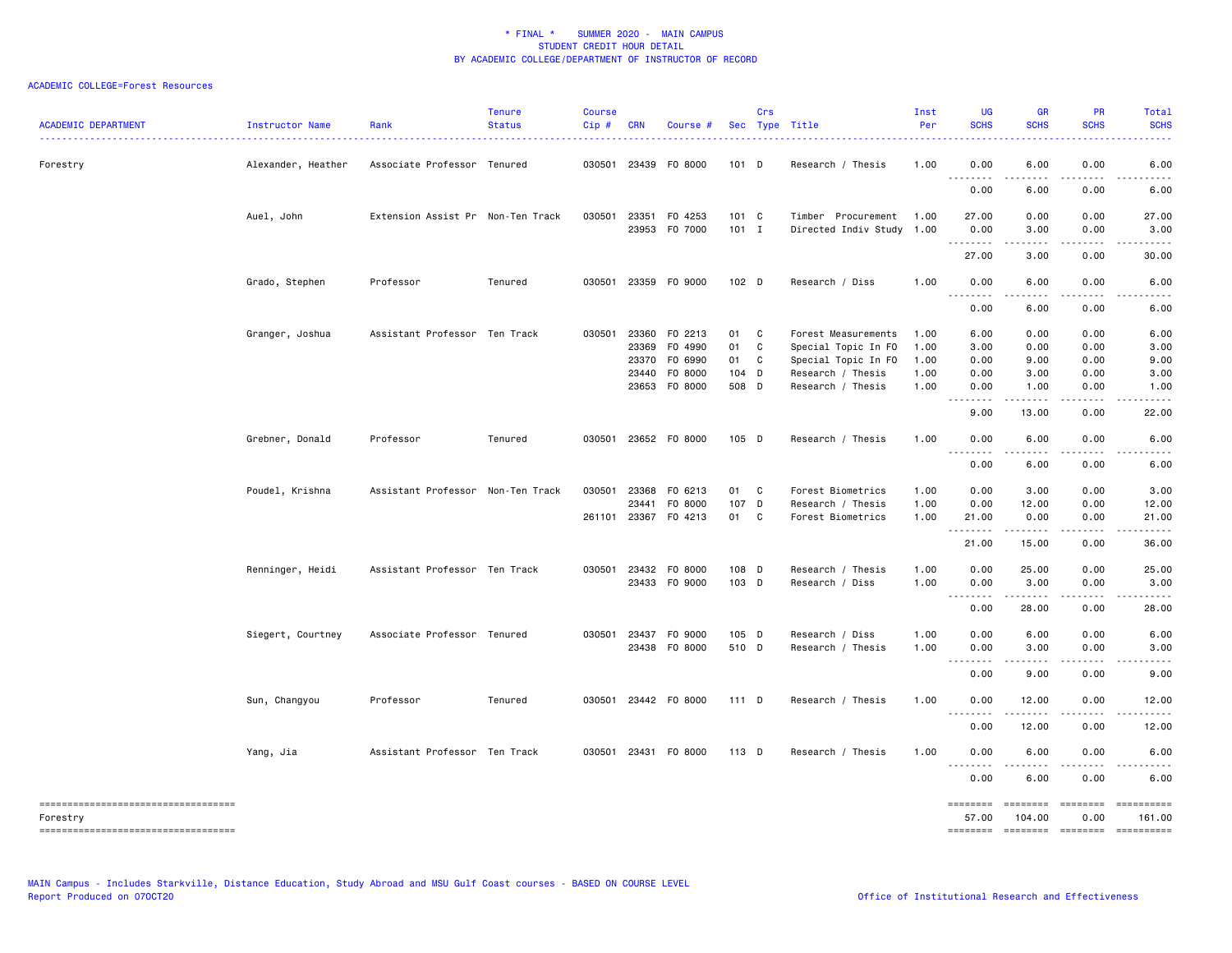| <b>ACADEMIC DEPARTMENT</b> | Instructor Name                                        | Rank                          | <b>Tenure</b><br><b>Status</b> | <b>Course</b><br>Cip# | <b>CRN</b>   | Course #                         |                | Crs | Sec Type Title                       | Inst<br>Per  | <b>UG</b><br><b>SCHS</b>            | <b>GR</b><br><b>SCHS</b>                                                                                                                                      | PR<br><b>SCHS</b>                                                                                                                 | Total<br><b>SCHS</b>                                                                                                              |
|----------------------------|--------------------------------------------------------|-------------------------------|--------------------------------|-----------------------|--------------|----------------------------------|----------------|-----|--------------------------------------|--------------|-------------------------------------|---------------------------------------------------------------------------------------------------------------------------------------------------------------|-----------------------------------------------------------------------------------------------------------------------------------|-----------------------------------------------------------------------------------------------------------------------------------|
| Sustainable Bioproducts    | Filgueira Amorim Fra Assistant Professor Ten Track     |                               |                                |                       |              | 030501 22708 SBP 8000            | 101 D          |     | Research / Thesis                    | 1.00         | 0.00<br>.                           | 6.00<br>.                                                                                                                                                     | 0.00<br>.                                                                                                                         | 6.00<br>----                                                                                                                      |
|                            |                                                        |                               |                                |                       |              |                                  |                |     |                                      |              | 0.00                                | 6.00                                                                                                                                                          | 0.00                                                                                                                              | 6.00                                                                                                                              |
|                            | Hassan, El Barbary                                     | Associate Professor Tenured   |                                |                       |              | 030501 22715 SBP 9000            | 101 D          |     | Research / Diss                      | 1.00         | 0.00<br>.                           | 6.00<br>.                                                                                                                                                     | 0.00<br>.                                                                                                                         | 6.00<br>-----                                                                                                                     |
|                            |                                                        |                               |                                |                       |              |                                  |                |     |                                      |              | 0.00                                | 6.00                                                                                                                                                          | 0.00                                                                                                                              | 6.00                                                                                                                              |
|                            | Kim, Yun Sang                                          | Assistant Professor Ten Track |                                |                       |              | 030501 22709 SBP 8000            | 102 D          |     | Research / Thesis                    | 1.00         | 0.00                                | 6.00                                                                                                                                                          | 0.00                                                                                                                              | 6.00                                                                                                                              |
|                            |                                                        |                               |                                |                       |              | 22716 SBP 9000                   | 102 D          |     | Research / Diss                      | 1.00         | 0.00                                | 6.00<br>.                                                                                                                                                     | 0.00<br>.                                                                                                                         | 6.00                                                                                                                              |
|                            |                                                        |                               |                                |                       |              |                                  |                |     |                                      |              | 0.00                                | 12.00                                                                                                                                                         | 0.00                                                                                                                              | 12.00                                                                                                                             |
|                            | Lim, Hyungsuk                                          | Assistant Professor Ten Track |                                | 030501                |              | 22710 SBP 8000<br>22717 SBP 9000 | 103 D<br>103 D |     | Research / Thesis<br>Research / Diss | 1.00<br>1.00 | 0.00<br>0.00                        | 3.00<br>6.00                                                                                                                                                  | 0.00<br>0.00                                                                                                                      | 3.00<br>6.00                                                                                                                      |
|                            |                                                        |                               |                                |                       |              |                                  |                |     |                                      |              | . <b>.</b><br>0.00                  | .<br>9.00                                                                                                                                                     | .<br>0.00                                                                                                                         | $- - - - -$<br>9.00                                                                                                               |
|                            | Nicholas, Darrel                                       | Professor                     | Tenured                        |                       |              | 030501 22718 SBP 9000            | $104$ D        |     | Research / Diss                      | 1.00         | 0.00                                | 6.00                                                                                                                                                          | 0.00                                                                                                                              | 6.00                                                                                                                              |
|                            |                                                        |                               |                                |                       |              |                                  |                |     |                                      |              | .<br>0.00                           | 6.00                                                                                                                                                          | ----<br>0.00                                                                                                                      | 6.00                                                                                                                              |
|                            | Nistal Franca, Frede Research Assist Pro Non-Ten Track |                               |                                |                       |              | 030501 23168 SBP 9000            | 110 D          |     | Research / Diss                      | 1.00         | 0.00                                | 6.00                                                                                                                                                          | 0.00                                                                                                                              | 6.00                                                                                                                              |
|                            |                                                        |                               |                                |                       |              |                                  |                |     |                                      |              | .<br>0.00                           | .<br>6.00                                                                                                                                                     | د د د د<br>0.00                                                                                                                   | $\frac{1}{2} \left( \frac{1}{2} \right) \left( \frac{1}{2} \right) \left( \frac{1}{2} \right) \left( \frac{1}{2} \right)$<br>6.00 |
|                            |                                                        |                               |                                |                       |              |                                  |                |     |                                      |              |                                     |                                                                                                                                                               |                                                                                                                                   |                                                                                                                                   |
|                            | Owens, Frank                                           | Assistant Professor Ten Track |                                |                       | 030501 22711 | SBP 8000<br>22719 SBP 9000       | 104 D<br>105 D |     | Research / Thesis<br>Research / Diss | 1.00<br>1.00 | 0.00<br>0.00                        | 12.00<br>6.00                                                                                                                                                 | 0.00<br>0.00                                                                                                                      | 12.00<br>6.00                                                                                                                     |
|                            |                                                        |                               |                                |                       |              |                                  |                |     |                                      |              | 0.00                                | $\frac{1}{2} \left( \frac{1}{2} \right) \left( \frac{1}{2} \right) \left( \frac{1}{2} \right) \left( \frac{1}{2} \right) \left( \frac{1}{2} \right)$<br>18.00 | د د د د<br>0.00                                                                                                                   | $\frac{1}{2}$<br>18.00                                                                                                            |
|                            | Seale, Roy                                             | Professor                     | Tenured                        |                       |              | 030501 22720 SBP 9000            | 106 D          |     | Research / Diss                      | 1.00         | 0.00                                | 6.00                                                                                                                                                          | 0.00                                                                                                                              | 6.00                                                                                                                              |
|                            |                                                        |                               |                                |                       |              | 23417 SBP 8000                   | 51             | D   | Research / Thesis                    | 1.00         | 0.00<br>.                           | 3.00<br>.                                                                                                                                                     | 0.00<br>.                                                                                                                         | 3.00<br>-----                                                                                                                     |
|                            |                                                        |                               |                                |                       |              |                                  |                |     |                                      |              | 0.00                                | 9.00                                                                                                                                                          | 0.00                                                                                                                              | 9.00                                                                                                                              |
|                            | Shmulsky, Rubin                                        | Professor                     | Tenured                        | 030501                | 22713        | SBP 8000<br>22721 SBP 9000       | 106 D<br>107 D |     | Research / Thesis<br>Research / Diss | 1.00<br>1.00 | 0.00<br>0.00                        | 6.00<br>24.00                                                                                                                                                 | 0.00<br>0.00                                                                                                                      | 6.00<br>24.00                                                                                                                     |
|                            |                                                        |                               |                                |                       |              |                                  |                |     |                                      |              | $\sim$ $\sim$ $\sim$ $\sim$<br>0.00 | $\frac{1}{2} \left( \frac{1}{2} \right) \left( \frac{1}{2} \right) \left( \frac{1}{2} \right) \left( \frac{1}{2} \right) \left( \frac{1}{2} \right)$<br>30.00 | .<br>0.00                                                                                                                         | .<br>30.00                                                                                                                        |
|                            | Stokes, Carrlet                                        | Assistant Professor Ten Track |                                | 030101                |              | 23988 SBP 7000                   | 101 I          |     | Directed Indiv Study 1.00            |              | 0.00                                | 3.00                                                                                                                                                          | 0.00                                                                                                                              | 3.00                                                                                                                              |
|                            |                                                        |                               |                                |                       |              |                                  |                |     |                                      |              | <u>.</u><br>0.00                    | 3.00                                                                                                                                                          | - - - -<br>0.00                                                                                                                   | -----<br>3.00                                                                                                                     |
|                            |                                                        | Assistant Professor Ten Track |                                |                       |              | 030501 22722 SBP 9000            | 108 D          |     |                                      | 1.00         | 0.00                                | 6.00                                                                                                                                                          | 0.00                                                                                                                              | 6.00                                                                                                                              |
|                            | Street, Jason                                          |                               |                                |                       |              |                                  |                |     | Research / Diss                      |              | .                                   |                                                                                                                                                               |                                                                                                                                   |                                                                                                                                   |
|                            |                                                        |                               |                                |                       |              |                                  |                |     |                                      |              | 0.00                                | 6.00                                                                                                                                                          | 0.00                                                                                                                              | 6.00                                                                                                                              |
|                            | Zhang, Jilei                                           | Professor                     | Tenured                        |                       |              | 030501 22723 SBP 9000            | 109 D          |     | Research / Diss                      | 1.00         | 0.00<br>.                           | 6.00                                                                                                                                                          | 0.00<br>$\frac{1}{2} \left( \frac{1}{2} \right) \left( \frac{1}{2} \right) \left( \frac{1}{2} \right) \left( \frac{1}{2} \right)$ | 6.00                                                                                                                              |
|                            |                                                        |                               |                                |                       |              |                                  |                |     |                                      |              | 0.00                                | 6.00                                                                                                                                                          | 0.00                                                                                                                              | 6.00                                                                                                                              |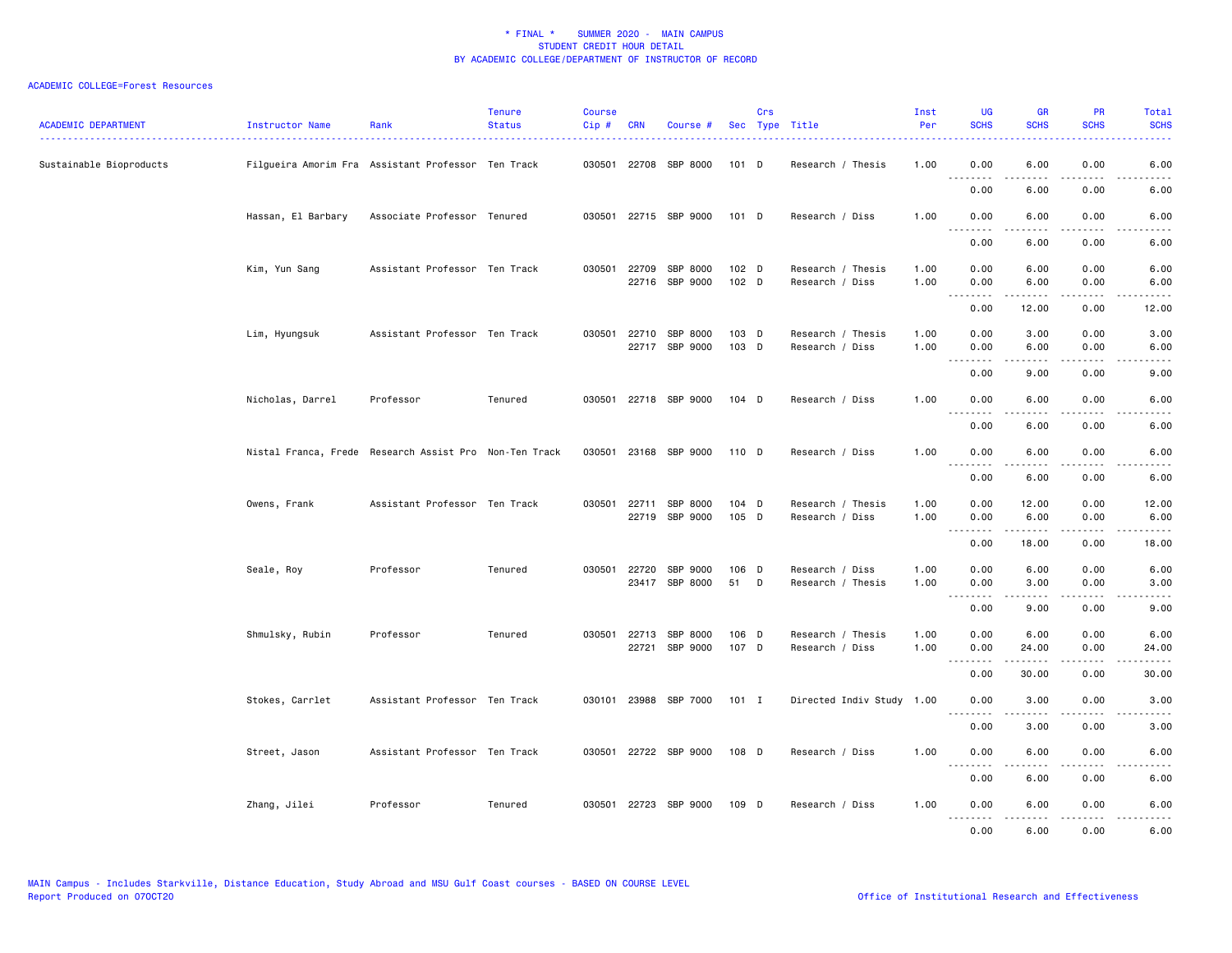### ACADEMIC COLLEGE=Forest Resources

|                     |                 |      | Tenure |                                   |  |  | Tnst            | <b>GR</b>   |      | Total       |
|---------------------|-----------------|------|--------|-----------------------------------|--|--|-----------------|-------------|------|-------------|
| ACADEMIC DEPARTMENT | Tnstructor Name | Rank | Status | Cip # CRN Course # Sec Type Title |  |  | <b>Per</b> SCHS | <b>SCHS</b> | SCHS | <b>SCHS</b> |
|                     |                 |      |        |                                   |  |  |                 |             |      |             |

 =================================== ======== ======== ======== ========== Sustainable Bioproducts 0.00 117.00 0.00 117.00 =================================== ======== ======== ======== ==========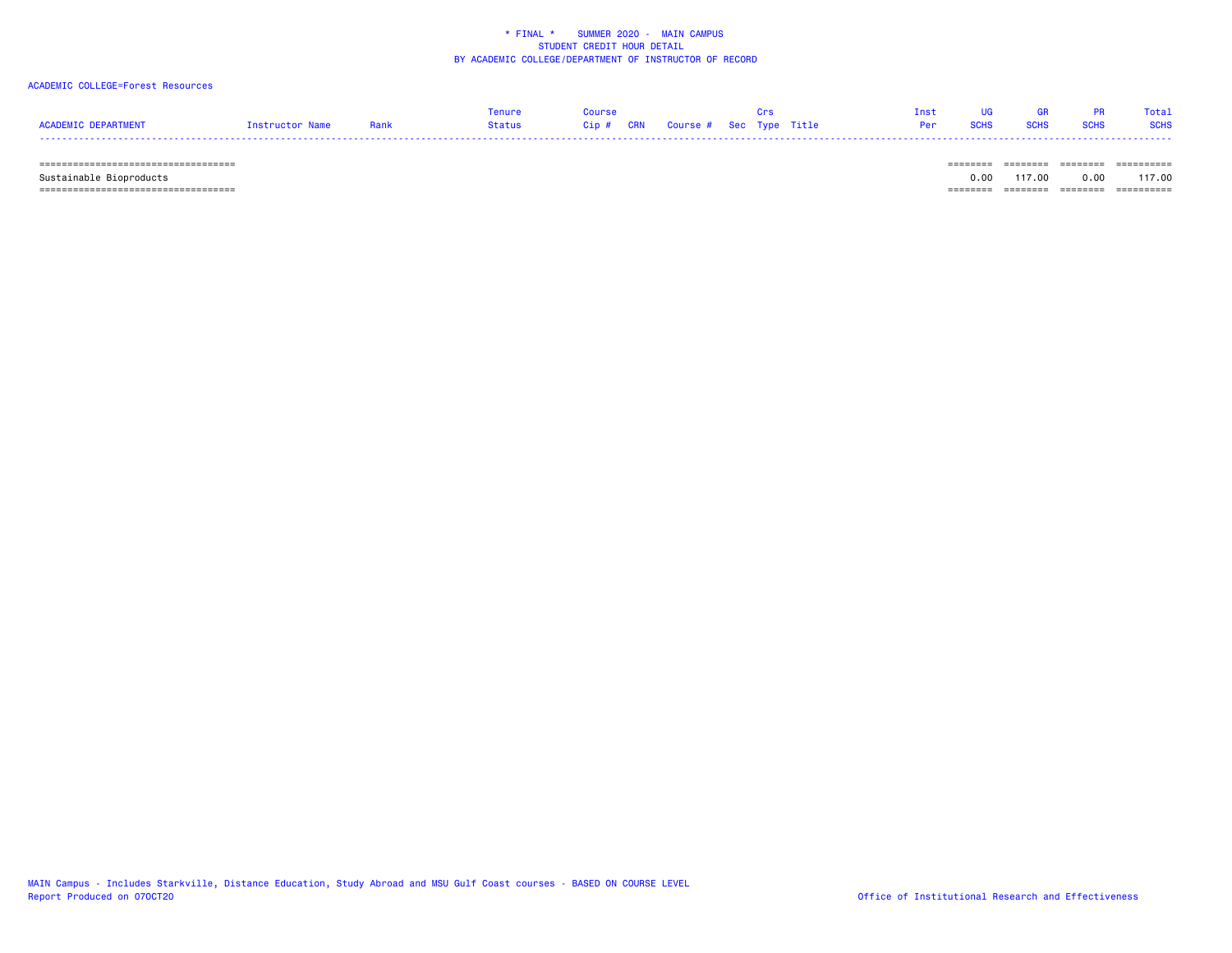| <b>ACADEMIC DEPARTMENT</b>        | Instructor Name<br>. | Rank                              | <b>Tenure</b><br><b>Status</b> | <b>Course</b><br>Cip# | <b>CRN</b>     | Course #              |                  | Crs | Sec Type Title                        | Inst<br>Per  | <b>UG</b><br><b>SCHS</b> | <b>GR</b><br><b>SCHS</b> | <b>PR</b><br><b>SCHS</b>                                                                                                          | Total<br><b>SCHS</b> |
|-----------------------------------|----------------------|-----------------------------------|--------------------------------|-----------------------|----------------|-----------------------|------------------|-----|---------------------------------------|--------------|--------------------------|--------------------------|-----------------------------------------------------------------------------------------------------------------------------------|----------------------|
| Wildlife, Fisheries & Aquaculture | Allen, Peter         | Associate Professor Tenured       |                                |                       |                | 030601 21994 WFA 8000 | 102 <sub>D</sub> |     | Research / Thesis                     | 1.00         | 0.00                     | 6.00                     | 0.00                                                                                                                              | 6.00                 |
|                                   |                      |                                   |                                |                       |                |                       |                  |     |                                       |              | .<br>0.00                | .<br>6.00                | 0.00                                                                                                                              | 6.00                 |
|                                   | Ayers, Christopher   | Instructor                        | Non-Ten Track                  |                       | 030201 21078   | WFA 4433              | 001 C            |     | Mammalogy                             | 1.00         | 60.00                    | 0.00                     | 0.00                                                                                                                              | 60.00                |
|                                   |                      |                                   |                                |                       | 21079<br>23627 | WFA 4433<br>WFA 4153  | 002 K<br>51      | C   | Mammalogy                             | 1.00<br>1.00 | 0.00                     | 0.00                     | 0.00<br>0.00                                                                                                                      | 0.00                 |
|                                   |                      |                                   |                                |                       |                |                       |                  |     | Prin Wild Con & Man                   |              | 45.00<br>. <b>.</b>      | 0.00<br>.                | $\frac{1}{2}$                                                                                                                     | 45.00<br>.           |
|                                   |                      |                                   |                                |                       |                |                       |                  |     |                                       |              | 105.00                   | 0.00                     | 0.00                                                                                                                              | 105.00               |
|                                   | Baker, Beth          | Extension Assist Pr Non-Ten Track |                                |                       |                | 030601 22005 WFA 9000 | $103$ D          |     | Research / Diss                       | 1.00         | 0.00                     | 6.00                     | 0.00                                                                                                                              | 6.00                 |
|                                   |                      |                                   |                                |                       |                |                       |                  |     |                                       |              | 0.00                     | 6.00                     | 0.00                                                                                                                              | 6.00                 |
|                                   | Burger, Leslie       | Extension Assist Pr Non-Ten Track |                                |                       |                | 030601 21997 WFA 8000 | 105 D            |     | Research / Thesis                     | 1.00         | 0.00                     | 6.00                     | 0.00                                                                                                                              | 6.00                 |
|                                   |                      |                                   |                                |                       |                |                       |                  |     |                                       |              | 0.00                     | 6.00                     | 0.00                                                                                                                              | 6.00                 |
|                                   | Colvin, Michael      | Assistant Professor Ten Track     |                                |                       |                | 030601 21999 WFA 8000 | 107 D            |     | Research / Thesis                     | 1.00         | 0.00                     | 6.00                     | 0.00                                                                                                                              | 6.00                 |
|                                   |                      |                                   |                                |                       |                |                       |                  |     |                                       |              | 0.00                     | 6.00                     | 0.00                                                                                                                              | 6.00                 |
|                                   | Correa, Sandra       | Assistant Professor Ten Track     |                                |                       | 030201 21929   | WFA 3133              | 51               | C   | Ap Aq Ter Ecol                        | 1.00         | 42.00                    | 0.00                     | 0.00                                                                                                                              | 42.00                |
|                                   |                      |                                   |                                |                       | 21930          | WFA 3133              | 52               | К   | Ap Aq Ter Ecol                        | 1.00         | 0.00                     | 0.00                     | 0.00                                                                                                                              | 0.00                 |
|                                   |                      |                                   |                                |                       | 030601 22000   | <b>WFA 8000</b>       | 108 D            |     | Research / Thesis                     | 1.00         | 0.00                     | 6.00                     | 0.00                                                                                                                              | 6.00                 |
|                                   |                      |                                   |                                |                       | 22010          | <b>WFA 9000</b>       | 108 D            |     | Research / Diss                       | 1.00         | 0.00                     | 6.00                     | 0.00                                                                                                                              | 6.00                 |
|                                   |                      |                                   |                                |                       |                | 24028 WFA 7000        | 51 I             |     | Directed Indiv Study                  | 1.00         | 0.00<br>.                | 3.00<br>.                | 0.00<br>$\frac{1}{2} \left( \frac{1}{2} \right) \left( \frac{1}{2} \right) \left( \frac{1}{2} \right) \left( \frac{1}{2} \right)$ | 3.00                 |
|                                   |                      |                                   |                                |                       |                |                       |                  |     |                                       |              | 42.00                    | 15.00                    | 0.00                                                                                                                              | 57.00                |
|                                   | Davis, John          | Associate Professor Tenured       |                                |                       |                | 030601 22001 WFA 8000 | 109 D            |     | Research / Thesis                     | 1.00         | 0.00<br>.                | 7.00<br>-----            | 0.00<br>.                                                                                                                         | 7.00<br>$- - - -$    |
|                                   |                      |                                   |                                |                       |                |                       |                  |     |                                       |              | 0.00                     | 7.00                     | 0.00                                                                                                                              | 7.00                 |
|                                   | Demarais, Stephen    | Professor                         | Tenured                        |                       |                | 030601 22002 WFA 8000 | 110 D            |     | Research / Thesis                     | 1.00         | 0.00<br>.                | 12.00<br>.               | 0.00<br>.                                                                                                                         | 12.00<br>.           |
|                                   |                      |                                   |                                |                       |                |                       |                  |     |                                       |              | 0.00                     | 12.00                    | 0.00                                                                                                                              | 12.00                |
|                                   | Evans, Kristine      | Assistant Professor Ten Track     |                                |                       | 030601 22130   | <b>WFA 8000</b>       | 138 D            |     | Research / Thesis                     | 1.00         | 0.00                     | 12.00                    | 0.00                                                                                                                              | 12.00                |
|                                   |                      |                                   |                                |                       |                | 22153 WFA 9000        | $121$ D          |     | Research / Diss                       | 1.00         | 0.00                     | 6.00                     | 0.00                                                                                                                              | 6.00                 |
|                                   |                      |                                   |                                |                       |                |                       |                  |     |                                       |              | .<br>0.00                | 18.00                    | 0.00                                                                                                                              | 18.00                |
|                                   |                      |                                   |                                |                       |                |                       |                  |     |                                       |              |                          |                          |                                                                                                                                   |                      |
|                                   | Hines, Stacy         | Instructor                        | Non-Ten Track                  | 030601                | 21077<br>21080 | WFA 4223              | 501 B<br>501 B   |     | Wildlife Plant ID                     | 1.00         | 39.00                    | 0.00                     | 0.00                                                                                                                              | 39.00                |
|                                   |                      |                                   |                                |                       | 23120          | WFA 6223<br>WFA 4223  | 001 B            |     | Wildife Plant ID<br>Wildlife Plant ID | 1.00<br>1.00 | 0.00<br>30.00            | 6.00<br>0.00             | 0.00<br>0.00                                                                                                                      | 6.00<br>30.00        |
|                                   |                      |                                   |                                |                       |                |                       |                  |     |                                       |              | .<br>69.00               | -----<br>6.00            | $- - - -$<br>0.00                                                                                                                 | .<br>75.00           |
|                                   |                      |                                   |                                |                       |                |                       |                  |     |                                       |              |                          |                          |                                                                                                                                   |                      |
|                                   | Karunakaran, Ganesh  | Research Assist Pro Non-Ten Track |                                |                       |                | 030601 22107 WFA 8000 | 115 D            |     | Research / Thesis                     | 1.00         | 0.00<br>.                | 3.00<br>.                | 0.00<br>.                                                                                                                         | 3.00<br>.            |
|                                   |                      |                                   |                                |                       |                |                       |                  |     |                                       |              | 0.00                     | 3.00                     | 0.00                                                                                                                              | 3.00                 |
|                                   | Kouba, Andrew        | Professor                         | Tenured                        |                       |                | 030601 22116 WFA 8000 | $124$ D          |     | Research / Thesis                     | 1.00         | 0.00                     | 9.00                     | 0.00                                                                                                                              | 9.00                 |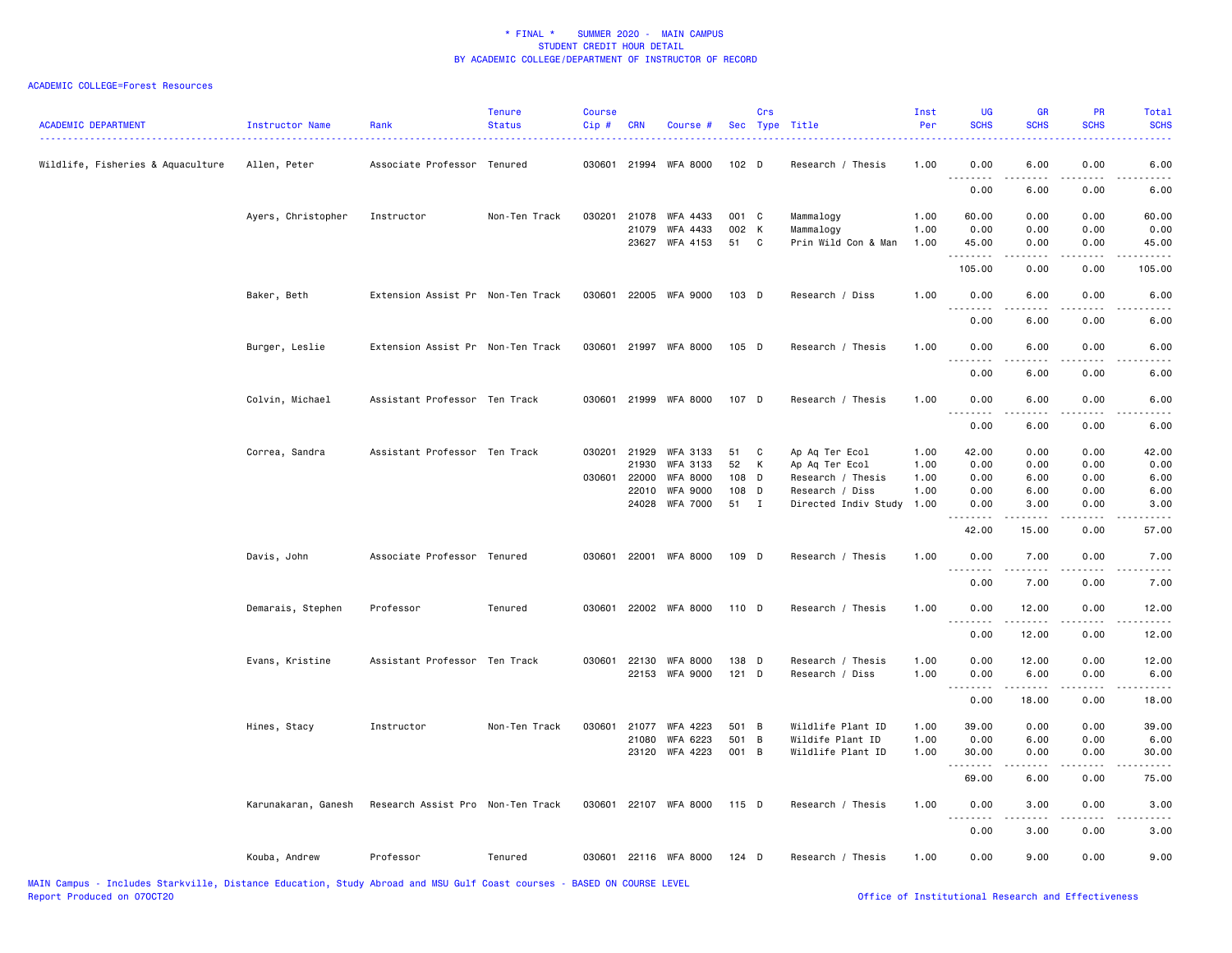| <b>ACADEMIC DEPARTMENT</b>        | Instructor Name     | Rank                              | <b>Tenure</b><br><b>Status</b> | <b>Course</b><br>Cip# | <b>CRN</b> | Course #                                |                | Crs | Sec Type Title                       | Inst<br>Per  | <b>UG</b><br><b>SCHS</b>                                                                                                                                             | <b>GR</b><br><b>SCHS</b>                                                                                                                                     | PR<br><b>SCHS</b>            | Total<br><b>SCHS</b>                                                                                                                                          |
|-----------------------------------|---------------------|-----------------------------------|--------------------------------|-----------------------|------------|-----------------------------------------|----------------|-----|--------------------------------------|--------------|----------------------------------------------------------------------------------------------------------------------------------------------------------------------|--------------------------------------------------------------------------------------------------------------------------------------------------------------|------------------------------|---------------------------------------------------------------------------------------------------------------------------------------------------------------|
|                                   |                     |                                   |                                |                       |            |                                         |                |     |                                      |              | <u>.</u>                                                                                                                                                             |                                                                                                                                                              |                              |                                                                                                                                                               |
|                                   |                     |                                   |                                |                       |            |                                         |                |     |                                      |              | 0.00                                                                                                                                                                 | 9.00                                                                                                                                                         | 0.00                         | 9.00                                                                                                                                                          |
| Wildlife, Fisheries & Aquaculture | McConnell, Mark     | Assistant Professor Ten Track     |                                |                       |            | 030601 22117 WFA 8000<br>22178 WFA 9000 | 125 D<br>146 D |     | Research / Thesis<br>Research / Diss | 1.00<br>1.00 | 0.00<br>0.00<br>$\frac{1}{2} \left( \frac{1}{2} \right) \left( \frac{1}{2} \right) \left( \frac{1}{2} \right) \left( \frac{1}{2} \right) \left( \frac{1}{2} \right)$ | 25.00<br>6.00<br>$\frac{1}{2}$                                                                                                                               | 0.00<br>0.00<br>.            | 25.00<br>6.00<br>$\frac{1}{2}$                                                                                                                                |
|                                   |                     |                                   |                                |                       |            |                                         |                |     |                                      |              | 0.00                                                                                                                                                                 | 31.00                                                                                                                                                        | 0.00                         | 31.00                                                                                                                                                         |
|                                   | Miranda, Leandro    | Non-Employee                      | Not Applicable                 | 030601                | 22121      | <b>WFA 8000</b><br>22182 WFA 9000       | 129 D<br>150 D |     | Research / Thesis<br>Research / Diss | 1.00<br>1.00 | 0.00<br>0.00                                                                                                                                                         | 6.00<br>6.00                                                                                                                                                 | 0.00<br>0.00                 | 6.00<br>6.00                                                                                                                                                  |
|                                   |                     |                                   |                                |                       |            |                                         |                |     |                                      |              | .<br>0.00                                                                                                                                                            | 12.00                                                                                                                                                        | .<br>0.00                    | $\frac{1}{2} \left( \frac{1}{2} \right) \left( \frac{1}{2} \right) \left( \frac{1}{2} \right) \left( \frac{1}{2} \right) \left( \frac{1}{2} \right)$<br>12.00 |
|                                   | Morin, Dana         | Assistant Professor Ten Track     |                                | 030601                | 22122      | WFA 8000                                | 130 D          |     | Research / Thesis                    | 1.00         | 0.00                                                                                                                                                                 | 9.00                                                                                                                                                         | 0.00                         | 9.00                                                                                                                                                          |
|                                   |                     |                                   |                                |                       | 22184      | <b>WFA 9000</b>                         | 152 D          |     | Research / Diss                      | 1.00         | 0.00                                                                                                                                                                 | 6.00                                                                                                                                                         | 0.00                         | 6.00                                                                                                                                                          |
|                                   |                     |                                   |                                |                       | 23655      | <b>WFA 7000</b>                         | $101$ I        |     | Directed Indiv Study                 | 1.00         | 0.00<br><u>.</u>                                                                                                                                                     | 3.00                                                                                                                                                         | 0.00<br>.                    | 3.00<br>$- - - - -$                                                                                                                                           |
|                                   |                     |                                   |                                |                       |            |                                         |                |     |                                      |              | 0.00                                                                                                                                                                 | 18.00                                                                                                                                                        | 0.00                         | 18.00                                                                                                                                                         |
|                                   | Neal, Jason         | Research Professor                | Non-Ten Track                  |                       |            | 030601 22124 WFA 8000                   | 132 D          |     | Research / Thesis                    | 1.00         | 0.00                                                                                                                                                                 | 3.00                                                                                                                                                         | 0.00                         | 3.00                                                                                                                                                          |
|                                   |                     |                                   |                                |                       |            |                                         |                |     |                                      |              | 0.00                                                                                                                                                                 | 3.00                                                                                                                                                         | 0.00                         | 3.00                                                                                                                                                          |
|                                   | Rush, Scott         | Associate Professor Tenured       |                                | 030601                | 22126      | <b>WFA 8000</b>                         | 134 D          |     | Research / Thesis                    | 1.00         | 0.00                                                                                                                                                                 | 6.00                                                                                                                                                         | 0.00                         | 6.00                                                                                                                                                          |
|                                   |                     |                                   |                                |                       | 22160      | <b>WFA 9000</b>                         | 128 D          |     | Research / Diss                      | 1.00         | 0.00<br>.                                                                                                                                                            | 19.00<br>$\frac{1}{2}$                                                                                                                                       | 0.00<br>.                    | 19.00<br>$\mathbb{Z} \times \mathbb{Z} \times \mathbb{Z}$                                                                                                     |
|                                   |                     |                                   |                                |                       |            |                                         |                |     |                                      |              | 0.00                                                                                                                                                                 | 25.00                                                                                                                                                        | 0.00                         | 25.00                                                                                                                                                         |
|                                   | Sparks, Eric        | Extension Assist Pr Non-Ten Track |                                | 030601                | 22140      | <b>WFA 8000</b>                         | 148 D          |     | Research / Thesis                    | 1.00         | 0.00                                                                                                                                                                 | 6.00                                                                                                                                                         | 0.00                         | 6.00                                                                                                                                                          |
|                                   |                     |                                   |                                |                       | 22141      | <b>WFA 8000</b>                         | 149 D          |     | Research / Thesis                    | 1.00         | 0.00                                                                                                                                                                 | 3.00                                                                                                                                                         | 0.00                         | 3.00                                                                                                                                                          |
|                                   |                     |                                   |                                |                       | 22169      | <b>WFA 9000</b>                         | 137 D          |     | Research / Diss                      | 1.00         | 0.00                                                                                                                                                                 | 9.00                                                                                                                                                         | 0.00                         | 9.00                                                                                                                                                          |
|                                   |                     |                                   |                                |                       |            | 450701 23113 GR 7000                    | 501 I          |     | Directed Indiv Study                 | 0.40         | 0.00<br>.                                                                                                                                                            | 1.20<br>.                                                                                                                                                    | 0.00<br>$\sim$ $\sim$ $\sim$ | 1.20<br>-----                                                                                                                                                 |
|                                   |                     |                                   |                                |                       |            |                                         |                |     |                                      |              | 0.00                                                                                                                                                                 | 19.20                                                                                                                                                        | 0.00                         | 19.20                                                                                                                                                         |
|                                   | Street, Garrett     | Assistant Professor Ten Track     |                                | 030601                | 22170      | <b>WFA 9000</b>                         | 138 D          |     | Research / Diss                      | 1.00         | 0.00                                                                                                                                                                 | 19.00                                                                                                                                                        | 0.00                         | 19.00                                                                                                                                                         |
|                                   |                     |                                   |                                |                       |            | 24088 WFA 9000                          | 51             | D   | Research / Diss                      | 1.00         | 0.00<br>.                                                                                                                                                            | 3.00<br>$\frac{1}{2} \left( \frac{1}{2} \right) \left( \frac{1}{2} \right) \left( \frac{1}{2} \right) \left( \frac{1}{2} \right) \left( \frac{1}{2} \right)$ | 0.00<br>د د د د              | 3.00<br>$\frac{1}{2} \left( \frac{1}{2} \right) \left( \frac{1}{2} \right) \left( \frac{1}{2} \right) \left( \frac{1}{2} \right) \left( \frac{1}{2} \right)$  |
|                                   |                     |                                   |                                |                       |            |                                         |                |     |                                      |              | 0.00                                                                                                                                                                 | 22.00                                                                                                                                                        | 0.00                         | 22.00                                                                                                                                                         |
|                                   | Strickland, Bronson | Extension Professor Non-Ten Track |                                |                       |            | 030601 22144 WFA 8000                   | 152 D          |     | Research / Thesis                    | 1.00         | 0.00<br>.                                                                                                                                                            | 1.00<br>.                                                                                                                                                    | 0.00<br>د د د د              | 1.00<br>$\frac{1}{2} \left( \frac{1}{2} \right) \left( \frac{1}{2} \right) \left( \frac{1}{2} \right) \left( \frac{1}{2} \right) \left( \frac{1}{2} \right)$  |
|                                   |                     |                                   |                                |                       |            |                                         |                |     |                                      |              | 0.00                                                                                                                                                                 | 1.00                                                                                                                                                         | 0.00                         | 1.00                                                                                                                                                          |
|                                   | Vilella, Francisco  | Non-Employee                      | Not Applicable                 | 030601                | 22109      | <b>WFA 8000</b>                         | 117 D          |     | Research / Thesis                    | 1.00         | 0.00                                                                                                                                                                 | 6.00                                                                                                                                                         | 0.00                         | 6.00                                                                                                                                                          |
|                                   |                     |                                   |                                |                       |            | 22179 WFA 9000                          | 147 D          |     | Research / Diss                      | 1.00         | 0.00<br>.                                                                                                                                                            | 9.00<br>$- - - - -$                                                                                                                                          | 0.00<br>.                    | 9.00<br>.                                                                                                                                                     |
|                                   |                     |                                   |                                |                       |            |                                         |                |     |                                      |              | 0.00                                                                                                                                                                 | 15.00                                                                                                                                                        | 0.00                         | 15.00                                                                                                                                                         |
|                                   | Wang, Guiming       | Professor                         | Tenured                        | 030601                |            | 22112 WFA 8000                          | 120 D          |     | Research / Thesis                    | 1.00         | 0.00                                                                                                                                                                 | 1.00                                                                                                                                                         | 0.00                         | 1.00                                                                                                                                                          |
|                                   |                     |                                   |                                |                       | 22180      | <b>WFA 9000</b>                         | 148 D          |     | Research / Diss                      | 1.00         | 0.00                                                                                                                                                                 | 12.00                                                                                                                                                        | 0.00                         | 12.00                                                                                                                                                         |
|                                   |                     |                                   |                                |                       |            |                                         |                |     |                                      |              | .<br>0.00                                                                                                                                                            | .<br>13.00                                                                                                                                                   | .<br>0.00                    | .<br>13.00                                                                                                                                                    |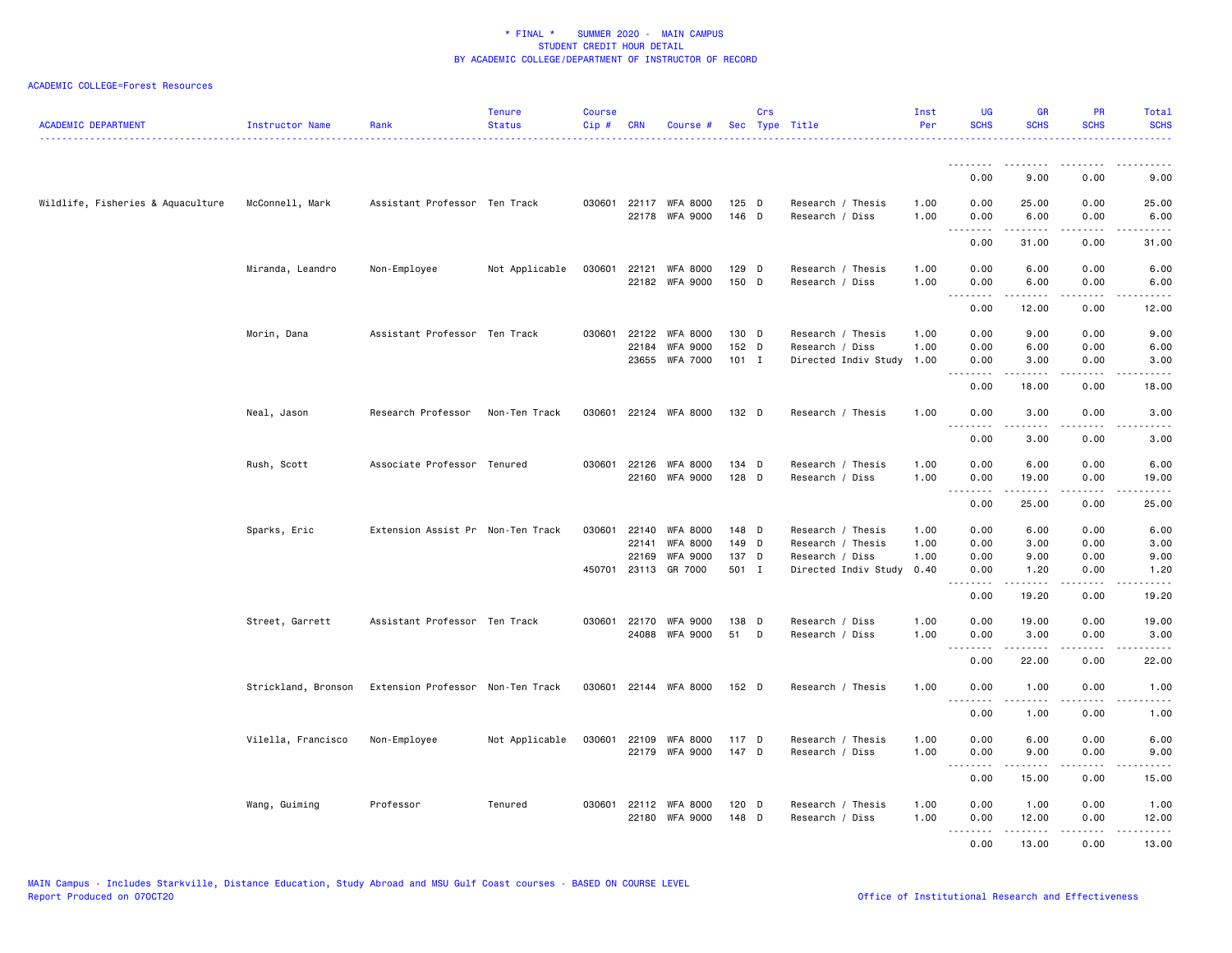| <b>ACADEMIC DEPARTMENT</b>            | Instructor Name | Rank               | Tenure<br><b>Status</b> | Course<br>Cip | <b>CRN</b> | Course # |       | Crs | Sec Type Title     | Inst<br>Per | <b>UG</b><br><b>SCHS</b> | GR<br><b>SCHS</b>    | <b>PR</b><br><b>SCHS</b> | Total<br><b>SCHS</b> |
|---------------------------------------|-----------------|--------------------|-------------------------|---------------|------------|----------|-------|-----|--------------------|-------------|--------------------------|----------------------|--------------------------|----------------------|
| Wildlife, Fisheries & Aquaculture     | Wise, David     | Research Professor | Non-Ten Track           | 030601        | 22137      | WFA 8000 | 145 D |     | Thesis<br>Research | 1.00        | 0.00                     | 6.00                 | 0.00                     | 6.00                 |
|                                       |                 |                    |                         |               |            |          |       |     |                    |             | 0.00                     | 6.00                 | 0.00                     | 6.00                 |
| ===================================== |                 |                    |                         |               |            |          |       |     |                    |             | ========                 | --------<br>-------- | ========                 | ==========           |
| Wildlife, Fisheries & Aquaculture     |                 |                    |                         |               |            |          |       |     |                    |             | 216.00                   | 259.20               | 0.00                     | 475.20               |
| ===================================== |                 |                    |                         |               |            |          |       |     |                    |             | $=$ $=$ $=$ $=$ $=$      |                      | =======                  | ==========           |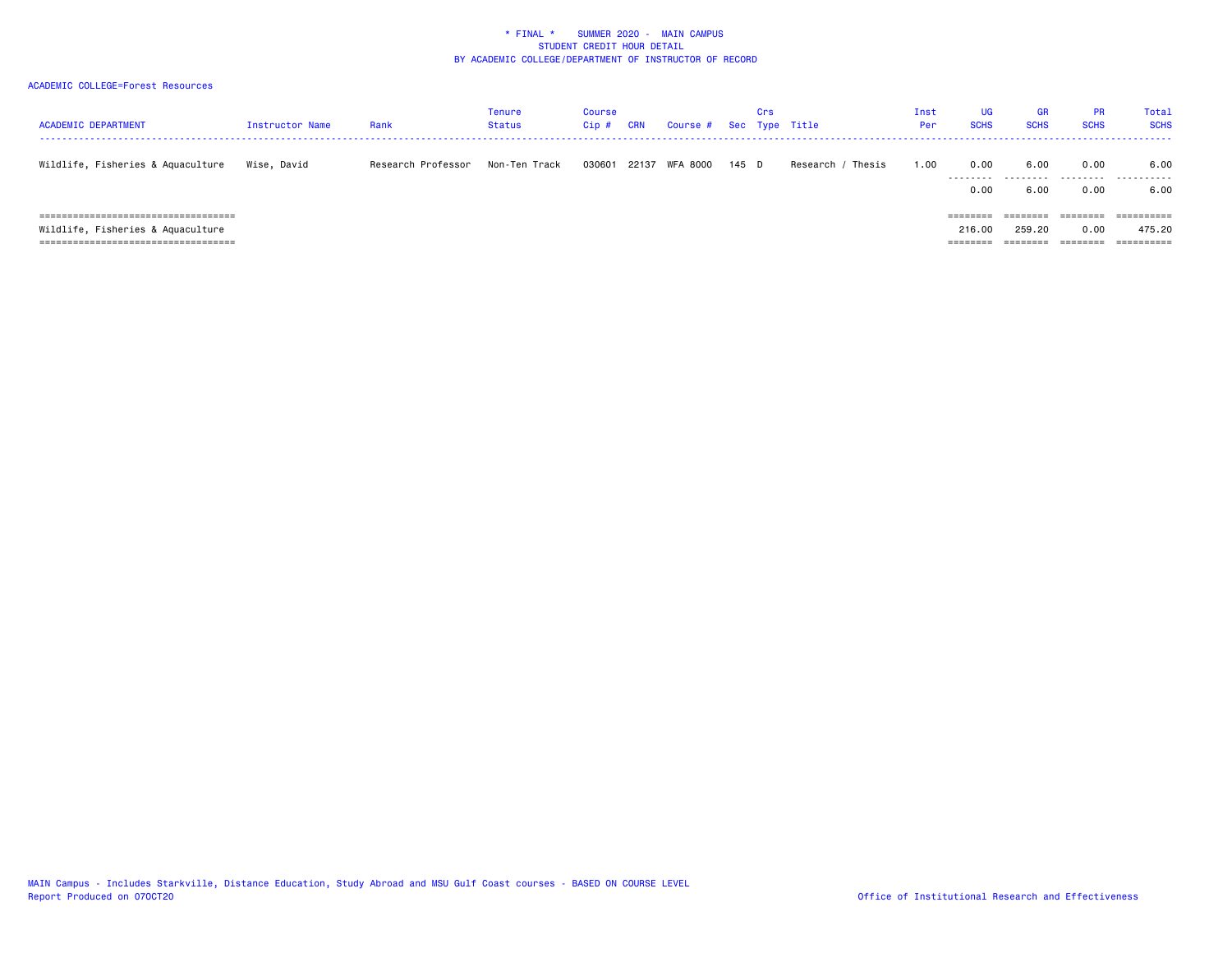| <b>ACADEMIC DEPARTMENT</b> | Instructor Name     | Rank                                               | <b>Tenure</b><br><b>Status</b> | <b>Course</b><br>Cip# | <b>CRN</b>            | Course #                          |                             | Crs | Sec Type Title                            | Inst<br>Per  | <b>UG</b><br><b>SCHS</b>                                                                                                                                                                                                                                                                                                                                                                     | <b>GR</b><br><b>SCHS</b> | <b>PR</b><br><b>SCHS</b> | Total<br><b>SCHS</b>                                                                                                              |
|----------------------------|---------------------|----------------------------------------------------|--------------------------------|-----------------------|-----------------------|-----------------------------------|-----------------------------|-----|-------------------------------------------|--------------|----------------------------------------------------------------------------------------------------------------------------------------------------------------------------------------------------------------------------------------------------------------------------------------------------------------------------------------------------------------------------------------------|--------------------------|--------------------------|-----------------------------------------------------------------------------------------------------------------------------------|
| Veterinary Medicine        | Archer, Todd        | Associate Professor Tenured                        |                                |                       | 018001 20346<br>20368 | CVM 5380<br>CVM 5580              | 101 E<br>103 E              |     | Small Anim Int Med<br>Adv Clin Rot 3      | 1.00<br>1.00 | 0.00<br>0.00                                                                                                                                                                                                                                                                                                                                                                                 | 0.00<br>0.00             | 138.00<br>4.00           | 138.00<br>4.00                                                                                                                    |
|                            |                     |                                                    |                                |                       | 018101 20380          | CVM 8081<br>22916 CVM 8000        | 101 C<br>101 D              |     | Clin Sci Journal Rev<br>Research / Thesis | 1.00<br>1.00 | 0.00<br>0.00                                                                                                                                                                                                                                                                                                                                                                                 | 1.00<br>1.00             | 0.00<br>0.00             | 1.00<br>1.00                                                                                                                      |
|                            |                     |                                                    |                                |                       |                       |                                   |                             |     |                                           |              | .<br>0.00                                                                                                                                                                                                                                                                                                                                                                                    | 2.00                     | 142.00                   | .<br>144.00                                                                                                                       |
|                            | Banda, Alejandro    | Clinical Professor                                 | Non-Ten Track                  |                       | 018101 23693          | CVM 9000                          | 120 D                       |     | Research / Diss                           | 1.00         | 0.00                                                                                                                                                                                                                                                                                                                                                                                         | 1.00                     | 0.00                     | 1.00                                                                                                                              |
|                            |                     |                                                    |                                |                       |                       | 23733 CVM 7000                    | $105$ I                     |     | Directed Indiv Study                      | 1.00         | 0.00                                                                                                                                                                                                                                                                                                                                                                                         | 2.00                     | 0.00                     | 2.00                                                                                                                              |
|                            |                     |                                                    |                                |                       |                       |                                   |                             |     |                                           |              | 0.00                                                                                                                                                                                                                                                                                                                                                                                         | 3.00                     | 0.00                     | 3.00                                                                                                                              |
|                            | Baughman, Brittany  | Clinical Assoc Prof Non-Ten Track                  |                                |                       | 018001 20333          | CVM 5214<br>20360 CVM 5560        | 101 E<br>102 E              |     | Lab Services<br>Adv Clin Rot 1            | 1.00<br>1.00 | 0.00<br>0.00<br>$- - - -$                                                                                                                                                                                                                                                                                                                                                                    | 0.00<br>0.00<br>-----    | 96.00<br>17.00<br>.      | 96.00<br>17.00<br>.                                                                                                               |
|                            |                     |                                                    |                                |                       |                       |                                   |                             |     |                                           |              | 0.00                                                                                                                                                                                                                                                                                                                                                                                         | 0.00                     | 113.00                   | 113.00                                                                                                                            |
|                            | Beasley, Michaela   | Clinical Assoc Prof Non-Ten Track                  |                                | 018001                |                       | 20345 CVM 5364                    | 101 H                       |     | VSC Clinical Rotatio 0.50                 |              | 0.00                                                                                                                                                                                                                                                                                                                                                                                         | 0.00                     | 42.00                    | 42.00                                                                                                                             |
|                            |                     |                                                    |                                |                       |                       |                                   |                             |     |                                           |              | 0.00                                                                                                                                                                                                                                                                                                                                                                                         | 0.00                     | 42.00                    | 42.00                                                                                                                             |
|                            | Brashier, Michael   | Associate Professor Tenured                        |                                | 018001                | 24031                 | <b>CVM 5000</b>                   | $172$ I                     |     | Directed Indiv Study 1.00                 |              | 0.00                                                                                                                                                                                                                                                                                                                                                                                         | 0.00                     | 4.00                     | 4.00                                                                                                                              |
|                            |                     |                                                    |                                |                       |                       | 018101 23940 CVM 7000             | 107 I                       |     | Directed Indiv Study 1.00                 |              | 0.00<br>.                                                                                                                                                                                                                                                                                                                                                                                    | 1.00<br>.                | 0.00<br>.                | 1.00<br>$\frac{1}{2} \left( \frac{1}{2} \right) \left( \frac{1}{2} \right) \left( \frac{1}{2} \right) \left( \frac{1}{2} \right)$ |
|                            |                     |                                                    |                                |                       |                       |                                   |                             |     |                                           |              | 0.00                                                                                                                                                                                                                                                                                                                                                                                         | 1.00                     | 4.00                     | 5.00                                                                                                                              |
|                            | Bulla, Camillo      | Associate Professor Tenured                        |                                | 018001                |                       | 20347 CVM 5382                    | 101 C                       |     | Cytology Elective                         | 1.00         | 0.00<br>.                                                                                                                                                                                                                                                                                                                                                                                    | 0.00                     | 8.00                     | 8.00                                                                                                                              |
|                            |                     |                                                    |                                |                       |                       |                                   |                             |     |                                           |              | 0.00                                                                                                                                                                                                                                                                                                                                                                                         | 0.00                     | 8.00                     | 8.00                                                                                                                              |
|                            | Chambers, Janice    | Professor                                          | Tenured                        |                       | 018101 22918          | <b>CVM 8000</b><br>22929 CVM 9000 | $103$ D<br>102 <sub>D</sub> |     | Research / Thesis<br>Research / Diss      | 1.00<br>1.00 | 0.00<br>0.00                                                                                                                                                                                                                                                                                                                                                                                 | 1.00<br>6.00             | 0.00<br>0.00             | 1.00<br>6.00                                                                                                                      |
|                            |                     |                                                    |                                |                       |                       |                                   |                             |     |                                           |              | $\frac{1}{2}$                                                                                                                                                                                                                                                                                                                                                                                | <u>.</u>                 | .                        | $- - - -$                                                                                                                         |
|                            |                     |                                                    |                                |                       |                       |                                   |                             |     |                                           |              | 0.00                                                                                                                                                                                                                                                                                                                                                                                         | 7.00                     | 0.00                     | 7.00                                                                                                                              |
|                            | Christiansen, David | Clinical Assist Pro Non-Ten Track                  |                                | 018001<br>018101      | 20370                 | CVM 5580<br>20342 CVM 5282        | 105 E<br>101 E              |     | Adv Clin Rot 3<br>Lg Animal/Ambulatory    | 1.00<br>1.00 | 0.00<br>0.00                                                                                                                                                                                                                                                                                                                                                                                 | 0.00<br>0.00             | 2.00<br>44.00            | 2.00<br>44.00                                                                                                                     |
|                            |                     |                                                    |                                |                       |                       |                                   |                             |     |                                           |              | 0.00                                                                                                                                                                                                                                                                                                                                                                                         | 0.00                     | 46.00                    | 46.00                                                                                                                             |
|                            |                     | Correa Natalini, Cla Associate Professor Ten Track |                                |                       | 018001 20349          | CVM 5430                          | 101 E                       |     | Adv Rot in Anesth                         | 1.00         | 0.00                                                                                                                                                                                                                                                                                                                                                                                         | 0.00                     | 6.00                     | 6.00                                                                                                                              |
|                            |                     |                                                    |                                |                       |                       | 018101 22930 CVM 9000             | 103 D                       |     | Research / Diss                           | 1.00         | 0.00<br>.                                                                                                                                                                                                                                                                                                                                                                                    | 13.00<br>$- - - - -$     | 0.00<br>.                | 13.00<br>.                                                                                                                        |
|                            |                     |                                                    |                                |                       |                       |                                   |                             |     |                                           |              | 0.00                                                                                                                                                                                                                                                                                                                                                                                         | 13.00                    | 6.00                     | 19.00                                                                                                                             |
|                            | Eubanks, Diana      | Clinical Professor                                 | Non-Ten Track                  | 018001                | 20337                 | CVM 5246<br>20364 CVM 5570        | 101 E<br>102 E              |     | Community Veterinary<br>Adv Clin Rot 2    | 1.00<br>1.00 | 0.00<br>0.00                                                                                                                                                                                                                                                                                                                                                                                 | 0.00<br>0.00             | 132.00<br>14.00          | 132.00<br>14.00                                                                                                                   |
|                            |                     |                                                    |                                |                       |                       |                                   |                             |     |                                           |              | $\frac{1}{2} \frac{1}{2} \frac{1}{2} \frac{1}{2} \frac{1}{2} \frac{1}{2} \frac{1}{2} \frac{1}{2} \frac{1}{2} \frac{1}{2} \frac{1}{2} \frac{1}{2} \frac{1}{2} \frac{1}{2} \frac{1}{2} \frac{1}{2} \frac{1}{2} \frac{1}{2} \frac{1}{2} \frac{1}{2} \frac{1}{2} \frac{1}{2} \frac{1}{2} \frac{1}{2} \frac{1}{2} \frac{1}{2} \frac{1}{2} \frac{1}{2} \frac{1}{2} \frac{1}{2} \frac{1}{2} \frac{$ | <u>.</u>                 | .                        | $- - - - - -$                                                                                                                     |
|                            |                     |                                                    |                                |                       |                       |                                   |                             |     |                                           |              | 0.00                                                                                                                                                                                                                                                                                                                                                                                         | 0.00                     | 146.00                   | 146.00                                                                                                                            |
|                            | Fontenot, Robin     | Clinical Assist Pro Non-Ten Track                  |                                | 018101                | 20381                 | <b>CVM 8081</b><br>22920 CVM 8000 | 102 C<br>105 D              |     | Clin Sci Journal Rev<br>Research / Thesis | 1.00<br>1.00 | 0.00<br>0.00                                                                                                                                                                                                                                                                                                                                                                                 | 2.00<br>2.00             | 0.00<br>0.00             | 2.00<br>2.00                                                                                                                      |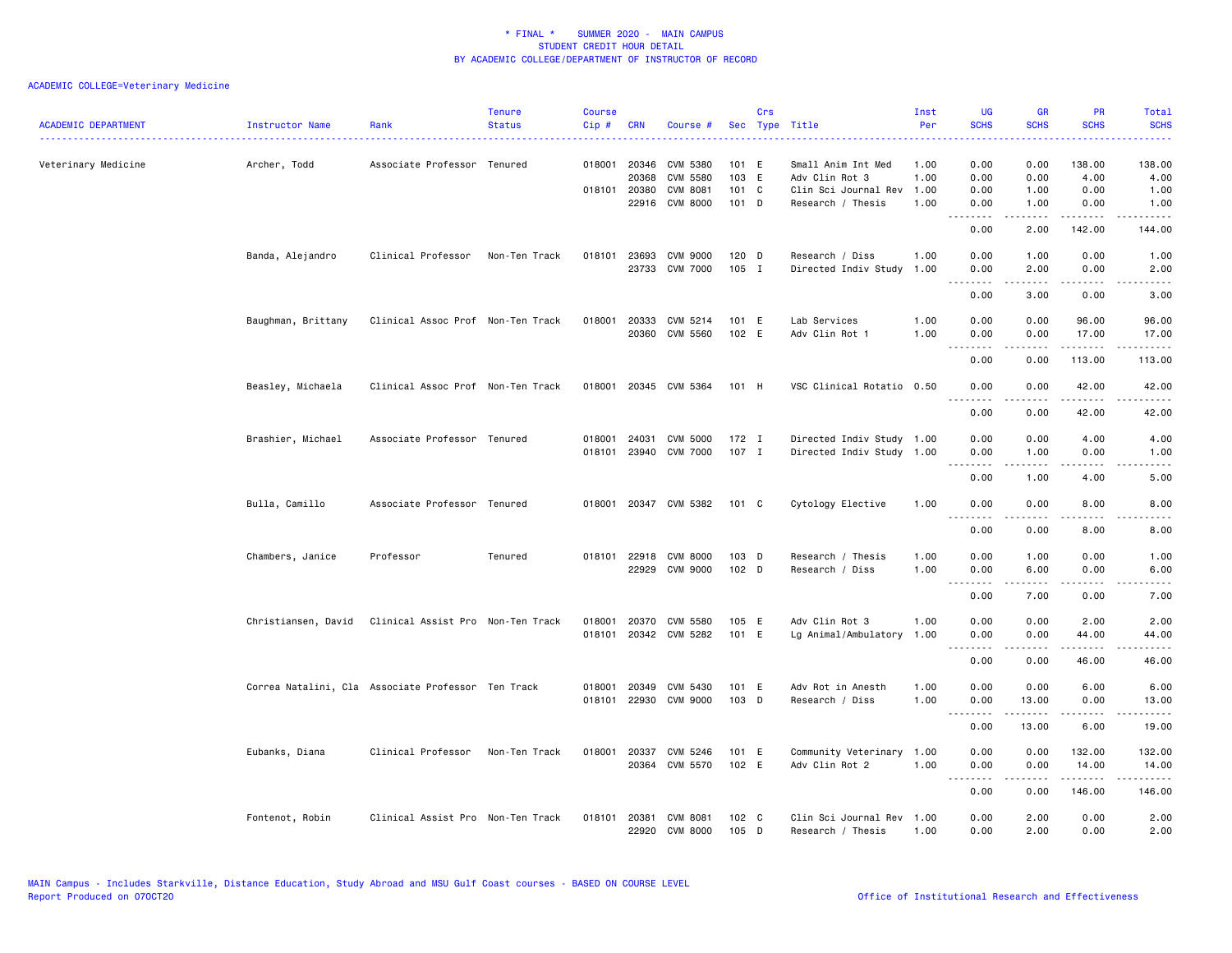| <b>ACADEMIC DEPARTMENT</b> | Instructor Name    | Rank                              | <b>Tenure</b><br><b>Status</b> | <b>Course</b><br>Cip# | <b>CRN</b>   | Course #              |         | Crs | Sec Type Title            | Inst<br>Per | <b>UG</b><br><b>SCHS</b>     | <b>GR</b><br><b>SCHS</b> | PR<br><b>SCHS</b>     | Total<br><b>SCHS</b> |
|----------------------------|--------------------|-----------------------------------|--------------------------------|-----------------------|--------------|-----------------------|---------|-----|---------------------------|-------------|------------------------------|--------------------------|-----------------------|----------------------|
|                            |                    |                                   |                                |                       |              |                       |         |     |                           |             | 0.00                         | 4.00                     | 0.00                  |                      |
|                            |                    |                                   |                                |                       |              |                       |         |     |                           |             |                              |                          |                       | 4.00                 |
| Veterinary Medicine        | Gardner, Allison   | Clinical Assoc Prof Non-Ten Track |                                |                       |              | 018301 20329 CVM 4102 | 01 C    |     | Prof Develop for Vet 1.00 |             | 62.00<br>. <u>.</u>          | 0.00<br>.                | 0.00<br>.             | 62.00                |
|                            |                    |                                   |                                |                       |              |                       |         |     |                           |             | 62.00                        | 0.00                     | 0.00                  | 62.00                |
|                            | Grace, Sharon      | Clinical Professor                | Non-Ten Track                  | 018001                | 23429        | CVM 5000              | 108 I   |     | Directed Indiv Study 1.00 |             | 0.00                         | 0.00                     | 2.00                  | 2.00                 |
|                            |                    |                                   |                                |                       | 23642        | <b>CVM 5000</b>       | 109 I   |     | Directed Indiv Study 1.00 |             | 0.00                         | 0.00                     | 4.00                  | 4.00                 |
|                            |                    |                                   |                                |                       | 23877        | <b>CVM 5000</b>       | 144 I   |     | Directed Indiv Study      | 1.00        | 0.00                         | 0.00                     | 4.00                  | 4.00                 |
|                            |                    |                                   |                                |                       | 23942        | CVM 5000              | 163 I   |     | Directed Indiv Study 1.00 |             | 0.00                         | 0.00                     | 4.00                  | 4.00                 |
|                            |                    |                                   |                                |                       | 23943        | <b>CVM 5000</b>       | 164 I   |     | Directed Indiv Study 1.00 |             | 0.00                         | 0.00                     | 2.00                  | 2.00                 |
|                            |                    |                                   |                                |                       | 23969        | <b>CVM 5000</b>       | 167 I   |     | Directed Indiv Study      | 1.00        | 0.00                         | 0.00                     | 2.00                  | 2.00                 |
|                            |                    |                                   |                                |                       | 23970        | <b>CVM 5000</b>       | 168 I   |     | Directed Indiv Study 1.00 |             | 0.00                         | 0.00                     | 2.00                  | 2.00                 |
|                            |                    |                                   |                                |                       | 23974        | <b>CVM 5000</b>       | 169 I   |     | Directed Indiv Study 1.00 |             | 0.00                         | 0.00                     | 2.00                  | 2.00                 |
|                            |                    |                                   |                                |                       | 24014        | <b>CVM 5000</b>       | 170 I   |     | Directed Indiv Study      | 1.00        | 0.00                         | 0.00                     | 2.00                  | 2.00                 |
|                            |                    |                                   |                                |                       | 24015        | <b>CVM 5000</b>       | $171$ I |     | Directed Indiv Study 1.00 |             | 0.00                         | 0.00                     | 2.00                  | 2.00                 |
|                            |                    |                                   |                                |                       | 24032        | <b>CVM 5000</b>       | 173 I   |     | Directed Indiv Study 1.00 |             | 0.00                         | 0.00                     | 2.00                  | 2.00                 |
|                            |                    |                                   |                                |                       | 24055        | <b>CVM 5000</b>       | 174 I   |     | Directed Indiv Study      | 1.00        | 0.00                         | 0.00                     | 2.00                  | 2.00                 |
|                            |                    |                                   |                                |                       | 24056        | CVM 5000              | 175 I   |     | Directed Indiv Study      | 1.00        | 0.00                         | 0.00                     | 2.00                  | 2.00                 |
|                            |                    |                                   |                                |                       |              | 24066 CVM 5000        | 176 I   |     | Directed Indiv Study 1.00 |             | 0.00<br>.                    | 0.00                     | 2.00                  | 2.00                 |
|                            |                    |                                   |                                |                       |              |                       |         |     |                           |             | 0.00                         | 0.00                     | 34.00                 | 34.00                |
|                            | Griffin, Matthew   | Research Assoc Prof Non-Ten Track |                                |                       | 018101 22931 | CVM 9000              | $104$ D |     | Research / Diss           | 1.00        | 0.00<br>$\sim$ $\sim$ $\sim$ | 9.00                     | 0.00                  | 9.00                 |
|                            |                    |                                   |                                |                       |              |                       |         |     |                           |             | 0.00                         | 9.00                     | 0.00                  | 9.00                 |
|                            | Gunter, Miriam     | Clinical Assist Pro Non-Ten Track |                                |                       | 018001 20361 | CVM 5560              | 103 E   |     | Adv Clin Rot 1            | 1.00        | 0.00<br>.                    | 0.00<br>.                | 4.00<br>$\frac{1}{2}$ | 4.00<br>$- - - -$    |
|                            |                    |                                   |                                |                       |              |                       |         |     |                           |             | 0.00                         | 0.00                     | 4.00                  | 4.00                 |
|                            | Hanson, Larry      | Professor                         | Tenured                        |                       | 018101 22932 | CVM 9000              | 105 D   |     | Research / Diss           | 1.00        | 0.00                         | 14.00                    | 0.00                  | 14.00                |
|                            |                    |                                   |                                |                       |              | 23526 CVM 8000        | $113$ D |     | Research / Thesis         | 1.00        | 0.00                         | 6.00                     | 0.00                  | 6.00                 |
|                            |                    |                                   |                                |                       |              |                       |         |     |                           |             | $  -$                        |                          | $\sim$ $\sim$ $\sim$  |                      |
|                            |                    |                                   |                                |                       |              |                       |         |     |                           |             | 0.00                         | 20.00                    | 0.00                  | 20.00                |
|                            | Hardwick, Gretchen | Clinical Assist Pro Non-Ten Track |                                | 018001                | 20341        | CVM 5276              | 101 C   |     | Food Animal Practice      | 1.00        | 0.00                         | 0.00                     | 144.00                | 144.00               |
|                            |                    |                                   |                                |                       |              | 20365 CVM 5570        | 103 E   |     | Adv Clin Rot 2            | 1.00        | 0.00                         | 0.00                     | 6.00                  | 6.00                 |
|                            |                    |                                   |                                |                       |              |                       |         |     |                           |             | 0.00                         | 0.00                     | 150.00                | .<br>150.00          |
|                            |                    |                                   |                                |                       |              |                       |         |     |                           |             |                              |                          |                       |                      |
|                            | Hinz, Simone       | Clinical Assist Pro Non-Ten Track |                                |                       |              | 018001 20336 CVM 5234 | 101 E   |     | Anesthesiolgy             | 0.50        | 0.00                         | 0.00                     | 46.00                 | 46.00                |
|                            |                    |                                   |                                |                       |              |                       |         |     |                           |             | 0.00                         | 0.00                     | 46.00                 | 46.00                |
|                            | Howell, George     | Associate Professor Tenured       |                                |                       |              | 018101 22933 CVM 9000 | $106$ D |     | Research / Diss           | 1.00        | 0.00<br>$\sim$ $\sim$ $\sim$ | 1.00<br>.                | 0.00                  | 1.00                 |
|                            |                    |                                   |                                |                       |              |                       |         |     |                           |             | 0.00                         | 1.00                     | 0.00                  | 1.00                 |
|                            | Huston, Carla      | Professor                         | Tenured                        |                       | 018001 20331 | CVM 5182              | 101 C   |     | Vet Disaster Managem      | 1.00        | 0.00                         | 0.00                     | 32.00                 | 32.00                |
|                            |                    |                                   |                                |                       | 21834        | CVM 4180              | 101     | C   | Emerg Prep Anim Heal 1.00 |             | 3.00                         | 0.00                     | 0.00                  | 3.00                 |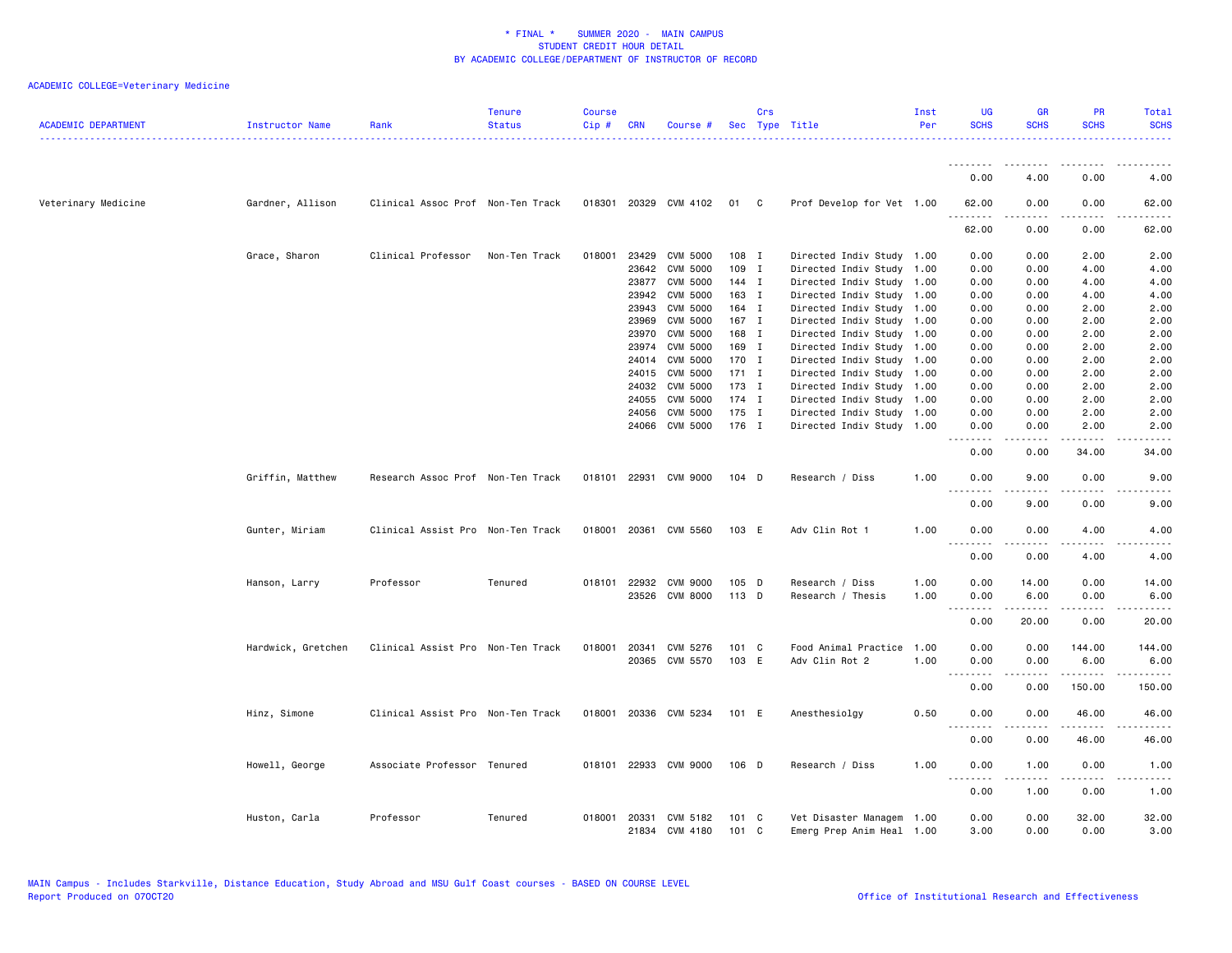| <b>ACADEMIC DEPARTMENT</b> | Instructor Name    | Rank                              | <b>Tenure</b><br><b>Status</b> | <b>Course</b><br>$Cip \#$ | CRN          | Course #              |         | Crs          | Sec Type Title            | Inst<br>Per | <b>UG</b><br><b>SCHS</b>                        | <b>GR</b><br><b>SCHS</b> | PR<br><b>SCHS</b>         | Total<br><b>SCHS</b>           |
|----------------------------|--------------------|-----------------------------------|--------------------------------|---------------------------|--------------|-----------------------|---------|--------------|---------------------------|-------------|-------------------------------------------------|--------------------------|---------------------------|--------------------------------|
|                            |                    |                                   |                                |                           |              |                       |         |              |                           |             |                                                 |                          |                           |                                |
|                            |                    |                                   |                                |                           |              |                       |         |              |                           |             | 3.00                                            | 0.00                     | 32.00                     | 35.00                          |
| Veterinary Medicine        | Ivy, Caroline      | Clinical Assoc Prof Non-Ten Track |                                | 018001                    | 20345        | CVM 5364              | 101 H   |              | VSC Clinical Rotatio      | 0.50        | 0.00                                            | 0.00                     | 42.00                     | 42.00                          |
|                            |                    |                                   |                                | 018101                    | 22882        | <b>CVM 7000</b>       | $102$ I |              | Directed Indiv Study      | 1.00        | 0.00                                            | 1.00                     | 0.00                      | 1.00                           |
|                            |                    |                                   |                                |                           | 22921        | <b>CVM 8000</b>       | 106 D   |              | Research / Thesis         | 1.00        | 0.00<br>.                                       | 1.00<br>.                | 0.00<br>.                 | 1.00<br>$\omega$ is a $\omega$ |
|                            |                    |                                   |                                |                           |              |                       |         |              |                           |             | 0.00                                            | 2.00                     | 42.00                     | 44.00                          |
|                            | Jackson, Elizabeth | Clinical Instructor Non-Ten Track |                                | 018301                    |              | 20328 CVM 3222        | 51      | - C          | Sur Skls & Nurs. VT       | 1.00        | 62.00<br>$- - - - - - -$                        | 0.00<br>.                | 0.00<br>.                 | 62.00<br>.                     |
|                            |                    |                                   |                                |                           |              |                       |         |              |                           |             | 62.00                                           | 0.00                     | 0.00                      | 62.00                          |
|                            | Jaffe, Michael     | Non-Employee                      | Not Applicable                 | 018001                    | 20350        | CVM 5452              | 101 H   |              | Small Animal Rehab        | 1.00        | 0.00                                            | 0.00                     | 8.00                      | 8.00                           |
|                            |                    |                                   |                                |                           | 20366        | CVM 5570              | 104 E   |              | Adv Clin Rot 2            | 1.00        | 0.00                                            | 0.00                     | 8.00                      | 8.00                           |
|                            |                    |                                   |                                |                           |              | 018101 20338 CVM 5256 | 101 E   |              | Small Animal Surgery      | 1.00        | 0.00                                            | 0.00                     | 144.00                    | 144.00                         |
|                            |                    |                                   |                                |                           |              |                       |         |              |                           |             | <u>.</u><br>0.00                                | -----<br>0.00            | $- - - - - - -$<br>160.00 | $- - - - -$<br>160.00          |
|                            | Kaplan, Barbara    | Associate Professor Tenured       |                                |                           |              | 018101 22934 CVM 9000 | 107 D   |              | Research / Diss           | 1.00        | 0.00<br>.                                       | 15.00<br>.               | 0.00<br>.                 | 15.00<br>.                     |
|                            |                    |                                   |                                |                           |              |                       |         |              |                           |             | 0.00                                            | 15.00                    | 0.00                      | 15.00                          |
|                            | Karsi, Attila      | Associate Professor Ten Track     |                                |                           |              | 018101 22935 CVM 9000 | 108 D   |              | Research / Diss           | 1.00        | 0.00<br>.                                       | 6.00<br>.                | 0.00<br>$- - - -$         | 6.00<br>----                   |
|                            |                    |                                   |                                |                           |              |                       |         |              |                           |             | 0.00                                            | 6.00                     | 0.00                      | 6.00                           |
|                            | King, Elmer        | Clinical Assoc Prof Non-Ten Track |                                |                           |              | 018001 20373 CVM 5764 | 101 C   |              | Adv Equine Repro          | 0.50        | 0.00<br>$\sim$ $\sim$ $\sim$ $\sim$<br>$\cdots$ | 0.00<br>.                | 14.00<br>.                | 14.00                          |
|                            |                    |                                   |                                |                           |              |                       |         |              |                           |             | 0.00                                            | 0.00                     | 14.00                     | 14.00                          |
|                            | Kohler, Amanda     | Clinical Instructor Non-Ten Track |                                | 018301                    | 20325        | CVM 3051              | 01      | C            | Lab Anim Health Mgt       | 0.80        | 24.80                                           | 0.00                     | 0.00                      | 24.80                          |
|                            |                    |                                   |                                |                           | 20326        | CVM 3061              | 01      | $\mathsf{L}$ | Lab Anim Tech Skills      | 0.80        | 24.80                                           | 0.00                     | 0.00                      | 24.80                          |
|                            |                    |                                   |                                |                           |              | 20327 CVM 3221        | 51      | - L          | Sur Nrs/Anes Mgt Lab      | 1.00        | 31.00                                           | 0.00                     | 0.00                      | 31.00                          |
|                            |                    |                                   |                                |                           |              |                       |         |              |                           |             | .<br>80.60                                      | .<br>0.00                | .<br>0.00                 | .<br>80.60                     |
|                            | Langston, Vernon   | Professor                         | Tenured                        | 018001                    |              | 23989 CVM 5842        | 101 C   |              | Clinical Pharm            | 1.00        | 0.00                                            | 0.00                     | 92.00                     | 92.00                          |
|                            |                    |                                   |                                |                           |              |                       |         |              |                           |             | .<br>0.00                                       | .<br>0.00                | .<br>92.00                | .<br>92.00                     |
|                            | Lathan, Patty      | Associate Professor Tenured       |                                |                           |              | 018001 23968 CVM 5000 | 166 I   |              | Directed Indiv Study 1.00 |             | 0.00                                            | 0.00                     | 1.00                      | 1.00                           |
|                            |                    |                                   |                                |                           |              |                       |         |              |                           |             | 0.00                                            | 0.00                     | 1.00                      | 1.00                           |
|                            | Lawrence, Mark     | Professor                         | Tenured                        |                           | 018101 22922 | <b>CVM 8000</b>       | 107 D   |              | Research / Thesis         | 1.00        | 0.00                                            | 1.00                     | 0.00                      | 1.00                           |
|                            |                    |                                   |                                |                           |              | 22936 CVM 9000        | 109 D   |              | Research / Diss           | 1.00        | 0.00                                            | 6.00                     | 0.00                      | 6.00                           |
|                            |                    |                                   |                                |                           |              |                       |         |              |                           |             | .<br>0.00                                       | .<br>7.00                | د د د د<br>0.00           | $- - - -$<br>7.00              |
|                            | Lee, Alison        | Assistant Professor Ten Track     |                                | 018001                    | 20348        | CVM 5420              | 101 E   |              | Adv Rot in Radiology      | 1.00        | 0.00                                            | 0.00                     | 6.00                      | 6.00                           |
|                            |                    |                                   |                                | 018101                    | 22706        | <b>CVM 8081</b>       | 103 C   |              | Clin Sci Journal Rev      | 1.00        | 0.00                                            | 2.00                     | 0.00                      | 2.00                           |
|                            |                    |                                   |                                |                           | 22923        | <b>CVM 8000</b>       | 108 D   |              | Research / Thesis         | 1.00        | 0.00                                            | 5.00                     | 0.00                      | 5.00                           |
|                            |                    |                                   |                                |                           | 22947        | <b>CVM 7000</b>       | 103     | I            | Directed Indiv Study 1.00 |             | 0.00                                            | 2.00                     | 0.00                      | 2.00                           |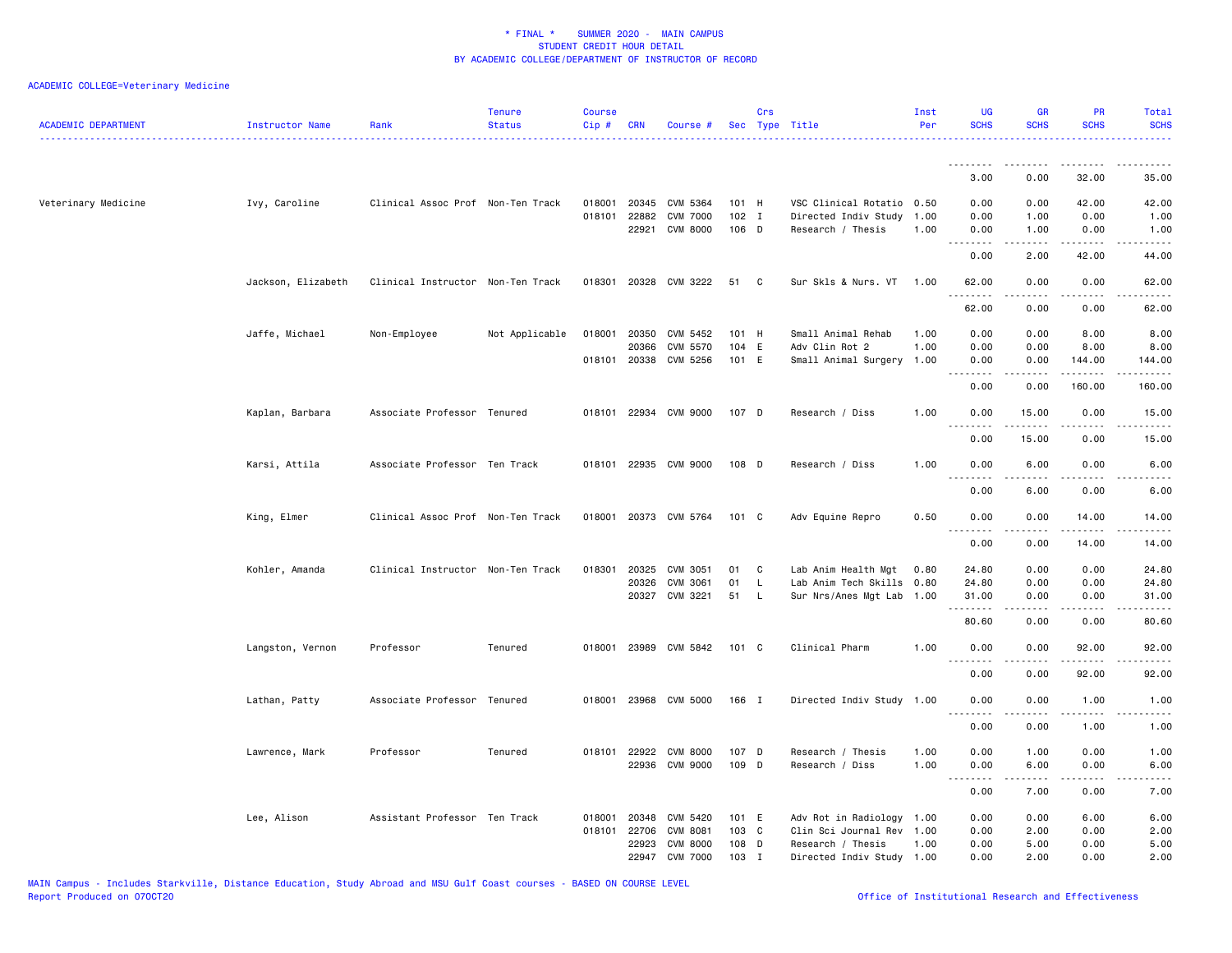| <b>ACADEMIC DEPARTMENT</b> | <b>Instructor Name</b><br><u>.</u> | Rank                                                   | <b>Tenure</b><br><b>Status</b> | <b>Course</b><br>Cip # | CRN          | Course #              |         | Crs | Sec Type Title            | Inst<br>Per | <b>UG</b><br><b>SCHS</b> | <b>GR</b><br><b>SCHS</b>                                                                                                                                                                | PR<br><b>SCHS</b>   | Total<br><b>SCHS</b>                                                                                                              |
|----------------------------|------------------------------------|--------------------------------------------------------|--------------------------------|------------------------|--------------|-----------------------|---------|-----|---------------------------|-------------|--------------------------|-----------------------------------------------------------------------------------------------------------------------------------------------------------------------------------------|---------------------|-----------------------------------------------------------------------------------------------------------------------------------|
| Veterinary Medicine        | Lee, Alison                        | Assistant Professor Ten Track                          |                                |                        |              | 018101 23939 CVM 7000 | 106 I   |     | Directed Indiv Study 1.00 |             | 0.00<br>.                | 1.00<br>$\frac{1}{2} \left( \frac{1}{2} \right) \left( \frac{1}{2} \right) \left( \frac{1}{2} \right) \left( \frac{1}{2} \right) \left( \frac{1}{2} \right) \left( \frac{1}{2} \right)$ | 0.00                | 1.00<br>$\frac{1}{2} \left( \frac{1}{2} \right) \left( \frac{1}{2} \right) \left( \frac{1}{2} \right) \left( \frac{1}{2} \right)$ |
|                            |                                    |                                                        |                                |                        |              |                       |         |     |                           |             | 0.00                     | 10.00                                                                                                                                                                                   | 6.00                | 16.00                                                                                                                             |
|                            | Mackin, Andrew                     | Professor                                              | Tenured                        |                        |              | 018101 22924 CVM 8000 | 109 D   |     | Research / Thesis         | 1.00        | 0.00<br>$  -$<br>.       | 8.00<br>.                                                                                                                                                                               | 0.00<br>.           | 8.00<br>$- - - -$                                                                                                                 |
|                            |                                    |                                                        |                                |                        |              |                       |         |     |                           |             | 0.00                     | 8.00                                                                                                                                                                                    | 0.00                | 8.00                                                                                                                              |
|                            | Magee, Danny                       | Clinical Professor                                     | Non-Ten Track                  |                        |              | 018101 24013 CVM 8113 | 101 C   |     | Adv Dis Of Poultry        | 1.00        | 0.00<br>.                | 3.00<br>-----                                                                                                                                                                           | 0.00<br>.           | 3.00<br>$- - - -$                                                                                                                 |
|                            |                                    |                                                        |                                |                        |              |                       |         |     |                           |             | 0.00                     | 3.00                                                                                                                                                                                    | 0.00                | 3.00                                                                                                                              |
|                            | Meyer, Robert                      | Professor                                              | Tenured                        |                        |              | 018001 20336 CVM 5234 | 101 E   |     | Anesthesiolgy             | 0.50        | 0.00<br>.                | 0.00<br>.                                                                                                                                                                               | 46.00<br>.          | 46.00<br>.                                                                                                                        |
|                            |                                    |                                                        |                                |                        |              |                       |         |     |                           |             | 0.00                     | 0.00                                                                                                                                                                                    | 46.00               | 46.00                                                                                                                             |
|                            | Mochal, Cathleen                   | Clinical Assoc Prof Non-Ten Track                      |                                | 018001                 | 20339        | CVM 5266              | 101 C   |     | Equine Med & Surg         | 1.00        | 0.00                     | 0.00                                                                                                                                                                                    | 150.00              | 150.00                                                                                                                            |
|                            |                                    |                                                        |                                |                        | 20362        | <b>CVM 5560</b>       | 104 E   |     | Adv Clin Rot 1            | 1.00        | 0.00                     | 0.00                                                                                                                                                                                    | 2.00                | 2.00                                                                                                                              |
|                            |                                    |                                                        |                                |                        | 018101 23883 | CVM 8000              | $114$ D |     | Research / Thesis         | 1.00        | 0.00<br>.                | 1.00<br>.                                                                                                                                                                               | 0.00<br>.           | 1.00<br>$- - - - -$                                                                                                               |
|                            |                                    |                                                        |                                |                        |              |                       |         |     |                           |             | 0.00                     | 1.00                                                                                                                                                                                    | 152.00              | 153.00                                                                                                                            |
|                            |                                    | Nanduri, Bindumadhav Associate Professor Tenured       |                                |                        |              | 018101 22938 CVM 9000 | 111 D   |     | Research / Diss           | 1.00        | 0.00<br>.                | 12.00<br>.                                                                                                                                                                              | 0.00<br>.           | 12.00<br>.                                                                                                                        |
|                            |                                    |                                                        |                                |                        |              |                       |         |     |                           |             | 0.00                     | 12.00                                                                                                                                                                                   | 0.00                | 12.00                                                                                                                             |
|                            | Petrie-Hanson, Lora                | Associate Professor Tenured                            |                                |                        |              | 018101 22940 CVM 9000 | 113 D   |     | Research / Diss           | 1.00        | 0.00<br>.                | 4.00                                                                                                                                                                                    | 0.00<br>.           | 4.00                                                                                                                              |
|                            |                                    |                                                        |                                |                        |              |                       |         |     |                           |             | 0.00                     | 4.00                                                                                                                                                                                    | 0.00                | 4.00                                                                                                                              |
|                            | Pruett, Stephen                    | Professor                                              | Tenured                        |                        |              | 018101 22941 CVM 9000 | 114 D   |     | Research / Diss           | 1.00        | 0.00<br><u>.</u>         | 1.00<br>.                                                                                                                                                                               | 0.00<br>.           | 1.00<br>$- - - -$                                                                                                                 |
|                            |                                    |                                                        |                                |                        |              |                       |         |     |                           |             | 0.00                     | 1.00                                                                                                                                                                                    | 0.00                | 1.00                                                                                                                              |
|                            |                                    | Pulido Landinez, Mar Clinical Assoc Prof Non-Ten Track |                                |                        |              | 018101 20384 CVM 8790 | 101 L   |     | Laboratory Diagnosti 1.00 |             | 0.00<br>.                | 3.00                                                                                                                                                                                    | 0.00                | 3.00                                                                                                                              |
|                            |                                    |                                                        |                                |                        |              |                       |         |     |                           |             | 0.00                     | 3.00                                                                                                                                                                                    | 0.00                | 3.00                                                                                                                              |
|                            | Seitz, Marc                        | Clinical Assist Pro Non-Ten Track                      |                                |                        |              | 018001 20335 CVM 5224 | 101 E   |     | Radiology                 | 1.00        | 0.00                     | 0.00                                                                                                                                                                                    | 100.00              | 100.00                                                                                                                            |
|                            |                                    |                                                        |                                |                        |              |                       |         |     |                           |             | 0.00                     | 0.00                                                                                                                                                                                    | 100.00              | 100.00                                                                                                                            |
|                            | Seo, Keun Seok                     | Associate Professor Tenured                            |                                |                        |              | 018101 22942 CVM 9000 | 115 D   |     | Research / Diss           | 1.00        | 0.00                     | 6.00                                                                                                                                                                                    | 0.00                | 6.00                                                                                                                              |
|                            |                                    |                                                        |                                |                        |              |                       |         |     |                           |             | .<br>0.00                | 6.00                                                                                                                                                                                    | 0.00                | 6.00                                                                                                                              |
|                            | Smith, David                       | Professor                                              | Tenured                        |                        |              | 010903 20340 CVM 5273 | 101 B   |     | Population Medicine       | 0.50        | 0.00                     | 0.00                                                                                                                                                                                    | 33.00               | 33.00                                                                                                                             |
|                            |                                    |                                                        |                                |                        |              | 018101 22943 CVM 9000 | 116 D   |     | Research / Diss           | 1.00        | 0.00<br>.                | 7.00<br>$- - - - -$                                                                                                                                                                     | 0.00<br>$- - - - -$ | 7.00<br>.                                                                                                                         |
|                            |                                    |                                                        |                                |                        |              |                       |         |     |                           |             | 0.00                     | 7.00                                                                                                                                                                                    | 33.00               | 40.00                                                                                                                             |
|                            | Smith, Jack                        | Associate Professor Tenured                            |                                | 018001                 | 20330        | CVM 5106              | 51      | C   | First Year CVM Medic      | 1.00        | 0.00                     | 0.00                                                                                                                                                                                    | 582.00              | 582.00                                                                                                                            |
|                            |                                    |                                                        |                                |                        | 20332        | CVM 5206              | 51      | C   | Second Year Vet. Med      | 1.00        | 0.00                     | 0.00                                                                                                                                                                                    | 588.00              | 588.00                                                                                                                            |
|                            |                                    |                                                        |                                |                        |              | 20334 CVM 5222        | 101     | C   | Sm Animal Clinical N 1.00 |             | 0.00                     | 0.00                                                                                                                                                                                    | 50.00               | 50.00                                                                                                                             |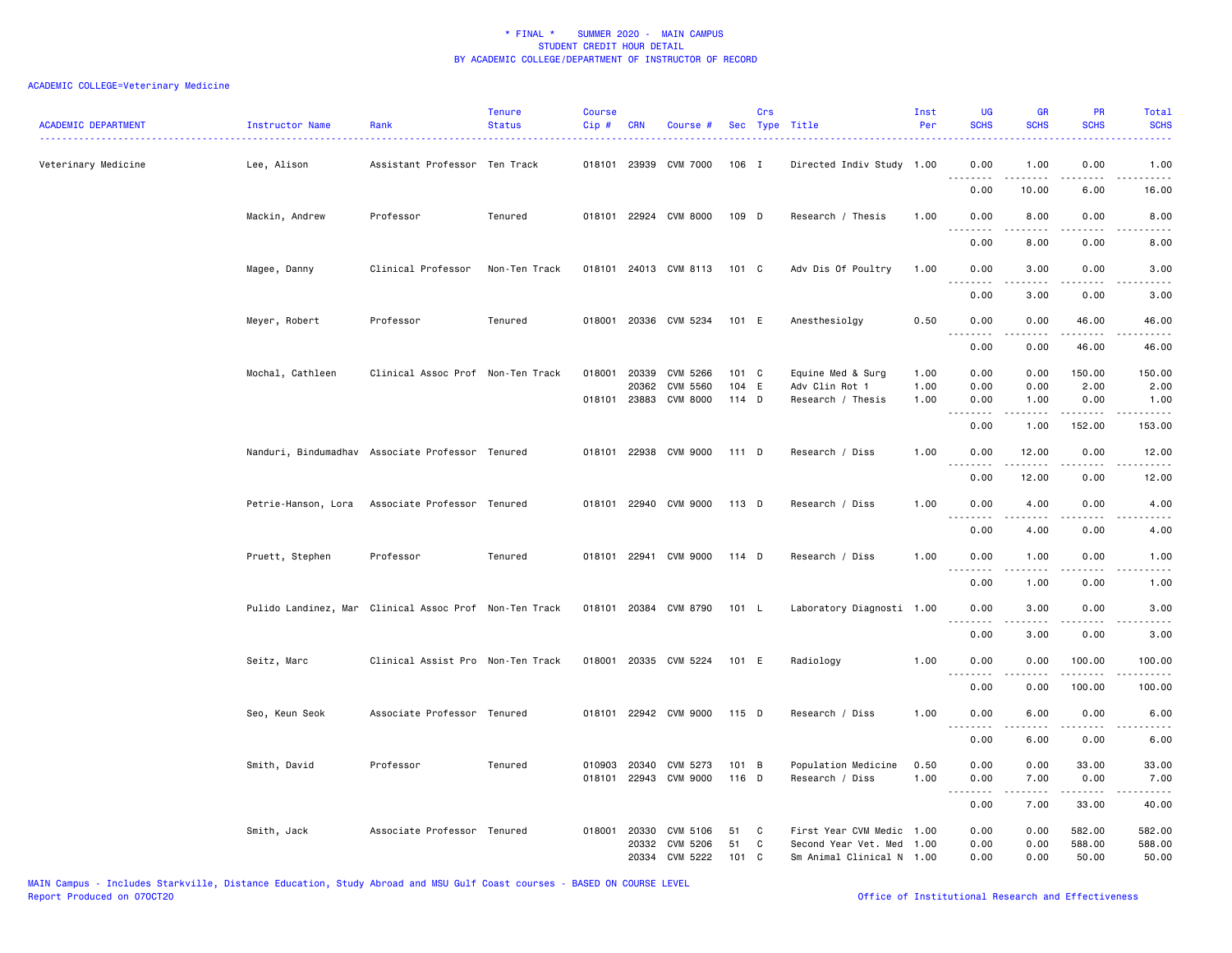| <b>ACADEMIC DEPARTMENT</b> | Instructor Name | Rank                        | <b>Tenure</b><br><b>Status</b> | <b>Course</b><br>Cip# | <b>CRN</b>     | Course # Sec Type Title            |                | Crs |                                                        | Inst<br>Per | <b>UG</b><br><b>SCHS</b> | <b>GR</b><br><b>SCHS</b> | <b>PR</b><br><b>SCHS</b> | <b>Total</b><br><b>SCHS</b> |
|----------------------------|-----------------|-----------------------------|--------------------------------|-----------------------|----------------|------------------------------------|----------------|-----|--------------------------------------------------------|-------------|--------------------------|--------------------------|--------------------------|-----------------------------|
| Veterinary Medicine        | Smith, Jack     | Associate Professor Tenured |                                |                       |                | 018001 20343 CVM 5292              | 101 E          |     | Flowood/MVRDL Extern 1.00                              |             | .<br>0.00                | 0.00                     | 6.00                     | 6.00                        |
|                            |                 |                             |                                |                       | 20353          | CVM 5510                           | 101 E          |     | Vm An Externship 1                                     | 1.00        | 0.00                     | 0.00                     | 116.00                   | 116.00                      |
|                            |                 |                             |                                |                       | 20354          | CVM 5520                           | 101 E          |     | Vm An Externship 2                                     | 1.00        | 0.00                     | 0.00                     | 34.00                    | 34.00                       |
|                            |                 |                             |                                |                       | 20355          | CVM 5530                           | 101 E          |     | Vm An Externship 3                                     | 1.00        | 0.00                     | 0.00                     | 8.00                     | 8.00                        |
|                            |                 |                             |                                |                       | 20356          | CVM 5540                           | 101 E          |     | Vm An Externship 4                                     | 1.00        | 0.00                     | 0.00                     | 2.00                     | 2.00                        |
|                            |                 |                             |                                |                       | 20359          | <b>CVM 5560</b>                    | 101 E          |     | Adv Clin Rot 1                                         | 1.00        | 0.00                     | 0.00                     | 16.00                    | 16.00                       |
|                            |                 |                             |                                |                       | 20363          | CVM 5570                           | 101 E          |     | Adv Clin Rot 2                                         | 1.00        | 0.00                     | 0.00                     | 3.00                     | 3.00                        |
|                            |                 |                             |                                |                       | 23420          | <b>CVM 5000</b>                    | $101$ I        |     | Directed Indiv Study                                   | 1.00        | 0.00                     | 0.00                     | 1.00                     | 1.00                        |
|                            |                 |                             |                                |                       | 23421          | <b>CVM 5000</b>                    | $102$ I        |     | Directed Indiv Study                                   | 1.00        | 0.00                     | 0.00                     | 1.00                     | 1.00                        |
|                            |                 |                             |                                |                       | 23422          | <b>CVM 5000</b>                    | 103 I          |     | Directed Indiv Study                                   | 1.00        | 0.00                     | 0.00                     | 1.00                     | 1.00                        |
|                            |                 |                             |                                |                       | 23424          | <b>CVM 5000</b>                    | 104 I          |     | Directed Indiv Study                                   | 1.00        | 0.00                     | 0.00                     | 1.00                     | 1.00                        |
|                            |                 |                             |                                |                       | 23425          | CVM 5000<br>CVM 5000               | 105 I<br>107 I |     | Directed Indiv Study 1.00                              |             | 0.00                     | 0.00                     | 1.00                     | 1.00                        |
|                            |                 |                             |                                |                       | 23427<br>23761 | CVM 5000                           | $110$ I        |     | Directed Indiv Study 1.00<br>Directed Indiv Study 1.00 |             | 0.00<br>0.00             | 0.00<br>0.00             | 1.00<br>1.00             | 1.00<br>1.00                |
|                            |                 |                             |                                |                       | 23762          | <b>CVM 5000</b>                    | $111$ I        |     | Directed Indiv Study 1.00                              |             | 0.00                     | 0.00                     | 1.00                     | 1.00                        |
|                            |                 |                             |                                |                       | 23763          | CVM 5000                           | 112 I          |     | Directed Indiv Study 1.00                              |             | 0.00                     | 0.00                     | 1.00                     | 1.00                        |
|                            |                 |                             |                                |                       | 23764          | <b>CVM 5000</b>                    | 113 I          |     | Directed Indiv Study 1.00                              |             | 0.00                     | 0.00                     | 1.00                     | 1.00                        |
|                            |                 |                             |                                |                       | 23765          | <b>CVM 5000</b>                    | $114$ I        |     | Directed Indiv Study 1.00                              |             | 0.00                     | 0.00                     | 1.00                     | 1.00                        |
|                            |                 |                             |                                |                       | 23766          | <b>CVM 5000</b>                    | 115 I          |     | Directed Indiv Study 1.00                              |             | 0.00                     | 0.00                     | 1.00                     | 1.00                        |
|                            |                 |                             |                                |                       |                | 23767 CVM 5000                     | $116$ I        |     | Directed Indiv Study 1.00                              |             | 0.00                     | 0.00                     | 1.00                     | 1.00                        |
|                            |                 |                             |                                |                       | 23768          | <b>CVM 5000</b>                    | $117$ I        |     | Directed Indiv Study 1.00                              |             | 0.00                     | 0.00                     | 1.00                     | 1.00                        |
|                            |                 |                             |                                |                       | 23769          | <b>CVM 5000</b>                    | 118 I          |     | Directed Indiv Study 1.00                              |             | 0.00                     | 0.00                     | 1.00                     | 1.00                        |
|                            |                 |                             |                                |                       | 23770          | <b>CVM 5000</b>                    | 119 I          |     | Directed Indiv Study 1.00                              |             | 0.00                     | 0.00                     | 1.00                     | 1.00                        |
|                            |                 |                             |                                |                       | 23771          | <b>CVM 5000</b>                    | 120 I          |     | Directed Indiv Study 1.00                              |             | 0.00                     | 0.00                     | 1.00                     | 1.00                        |
|                            |                 |                             |                                |                       | 23772          | <b>CVM 5000</b>                    | $121$ I        |     | Directed Indiv Study 1.00                              |             | 0.00                     | 0.00                     | 1.00                     | 1.00                        |
|                            |                 |                             |                                |                       | 23773          | <b>CVM 5000</b>                    | $122$ I        |     | Directed Indiv Study 1.00                              |             | 0.00                     | 0.00                     | 1.00                     | 1.00                        |
|                            |                 |                             |                                |                       | 23780          | <b>CVM 5000</b>                    | $123$ I        |     | Directed Indiv Study 1.00                              |             | 0.00                     | 0.00                     | 1.00                     | 1.00                        |
|                            |                 |                             |                                |                       | 23786          | <b>CVM 5000</b>                    | 124 I          |     | Directed Indiv Study 1.00                              |             | 0.00                     | 0.00                     | 1.00                     | 1.00                        |
|                            |                 |                             |                                |                       | 23789          | <b>CVM 5000</b>                    | $125$ I        |     | Directed Indiv Study 1.00                              |             | 0.00                     | 0.00                     | 1.00                     | 1.00                        |
|                            |                 |                             |                                |                       | 23790          | <b>CVM 5000</b>                    | 126 I          |     | Directed Indiv Study 1.00                              |             | 0.00                     | 0.00                     | 1.00                     | 1.00                        |
|                            |                 |                             |                                |                       | 23791          | <b>CVM 5000</b>                    | $127$ I        |     | Directed Indiv Study 1.00                              |             | 0.00                     | 0.00                     | 1.00                     | 1.00                        |
|                            |                 |                             |                                |                       | 23792<br>23805 | <b>CVM 5000</b><br><b>CVM 5000</b> | 128 I<br>129 I |     | Directed Indiv Study 1.00                              |             | 0.00<br>0.00             | 0.00<br>0.00             | 1.00<br>1.00             | 1.00                        |
|                            |                 |                             |                                |                       | 23806          | <b>CVM 5000</b>                    | 130 I          |     | Directed Indiv Study 1.00<br>Directed Indiv Study 1.00 |             | 0.00                     | 0.00                     | 1.00                     | 1.00<br>1.00                |
|                            |                 |                             |                                |                       | 23819          | CVM 5000                           | 131 I          |     | Directed Indiv Study 1.00                              |             | 0.00                     | 0.00                     | 1.00                     | 1.00                        |
|                            |                 |                             |                                |                       | 23821          | CVM 5000                           | 132 I          |     | Directed Indiv Study 1.00                              |             | 0.00                     | 0.00                     | 1.00                     | 1.00                        |
|                            |                 |                             |                                |                       | 23831          | <b>CVM 5000</b>                    | 133 I          |     | Directed Indiv Study 1.00                              |             | 0.00                     | 0.00                     | 1.00                     | 1.00                        |
|                            |                 |                             |                                |                       | 23853          | <b>CVM 5000</b>                    | 134 I          |     | Directed Indiv Study 1.00                              |             | 0.00                     | 0.00                     | 1.00                     | 1.00                        |
|                            |                 |                             |                                |                       | 23866          | <b>CVM 5000</b>                    | 135 I          |     | Directed Indiv Study 1.00                              |             | 0.00                     | 0.00                     | 1.00                     | 1.00                        |
|                            |                 |                             |                                |                       | 23867          | <b>CVM 5000</b>                    | 136 I          |     | Directed Indiv Study 1.00                              |             | 0.00                     | 0.00                     | 1.00                     | 1.00                        |
|                            |                 |                             |                                |                       | 23868          | <b>CVM 5000</b>                    | 137 I          |     | Directed Indiv Study 1.00                              |             | 0.00                     | 0.00                     | 1.00                     | 1.00                        |
|                            |                 |                             |                                |                       | 23869          | <b>CVM 5000</b>                    | 138 I          |     | Directed Indiv Study 1.00                              |             | 0.00                     | 0.00                     | 1.00                     | 1.00                        |
|                            |                 |                             |                                |                       | 23870          | <b>CVM 5000</b>                    | 139 I          |     | Directed Indiv Study 1.00                              |             | 0.00                     | 0.00                     | 1.00                     | 1.00                        |
|                            |                 |                             |                                |                       | 23871          | CVM 5000                           | 140 I          |     | Directed Indiv Study 1.00                              |             | 0.00                     | 0.00                     | 1.00                     | 1.00                        |
|                            |                 |                             |                                |                       | 23872          | <b>CVM 5000</b>                    | $141$ I        |     | Directed Indiv Study 1.00                              |             | 0.00                     | 0.00                     | 1.00                     | 1.00                        |
|                            |                 |                             |                                |                       | 23873          | <b>CVM 5000</b>                    | 142 I          |     | Directed Indiv Study 1.00                              |             | 0.00                     | 0.00                     | 1.00                     | 1.00                        |
|                            |                 |                             |                                |                       | 23876          | CVM 5000                           | 143 I          |     | Directed Indiv Study 1.00                              |             | 0.00                     | 0.00                     | 1.00                     | 1.00                        |
|                            |                 |                             |                                |                       | 23878          | <b>CVM 5000</b>                    | 145 I          |     | Directed Indiv Study 1.00                              |             | 0.00                     | 0.00                     | 1.00                     | 1.00                        |
|                            |                 |                             |                                |                       | 23879          | <b>CVM 5000</b>                    | 146 I          |     | Directed Indiv Study 1.00                              |             | 0.00                     | 0.00                     | 1.00                     | 1.00                        |
|                            |                 |                             |                                |                       | 23885          | CVM 5000                           | 147 I          |     | Directed Indiv Study 1.00                              |             | 0.00                     | 0.00                     | 1.00                     | 1.00                        |
|                            |                 |                             |                                |                       | 23886          | <b>CVM 5000</b>                    | 148 I          |     | Directed Indiv Study 1.00                              |             | 0.00                     | 0.00                     | 1.00                     | 1.00                        |
|                            |                 |                             |                                |                       | 23892<br>23893 | <b>CVM 5000</b><br><b>CVM 5000</b> | 149 I<br>150 I |     | Directed Indiv Study 1.00<br>Directed Indiv Study 1.00 |             | 0.00<br>0.00             | 0.00<br>0.00             | 1.00<br>1.00             | 1.00<br>1.00                |
|                            |                 |                             |                                |                       |                | 23894 CVM 5000                     | $151$ I        |     | Directed Indiv Study 1.00                              |             | 0.00                     | 0.00                     | 1.00                     | 1.00                        |
|                            |                 |                             |                                |                       |                |                                    |                |     |                                                        |             |                          |                          |                          |                             |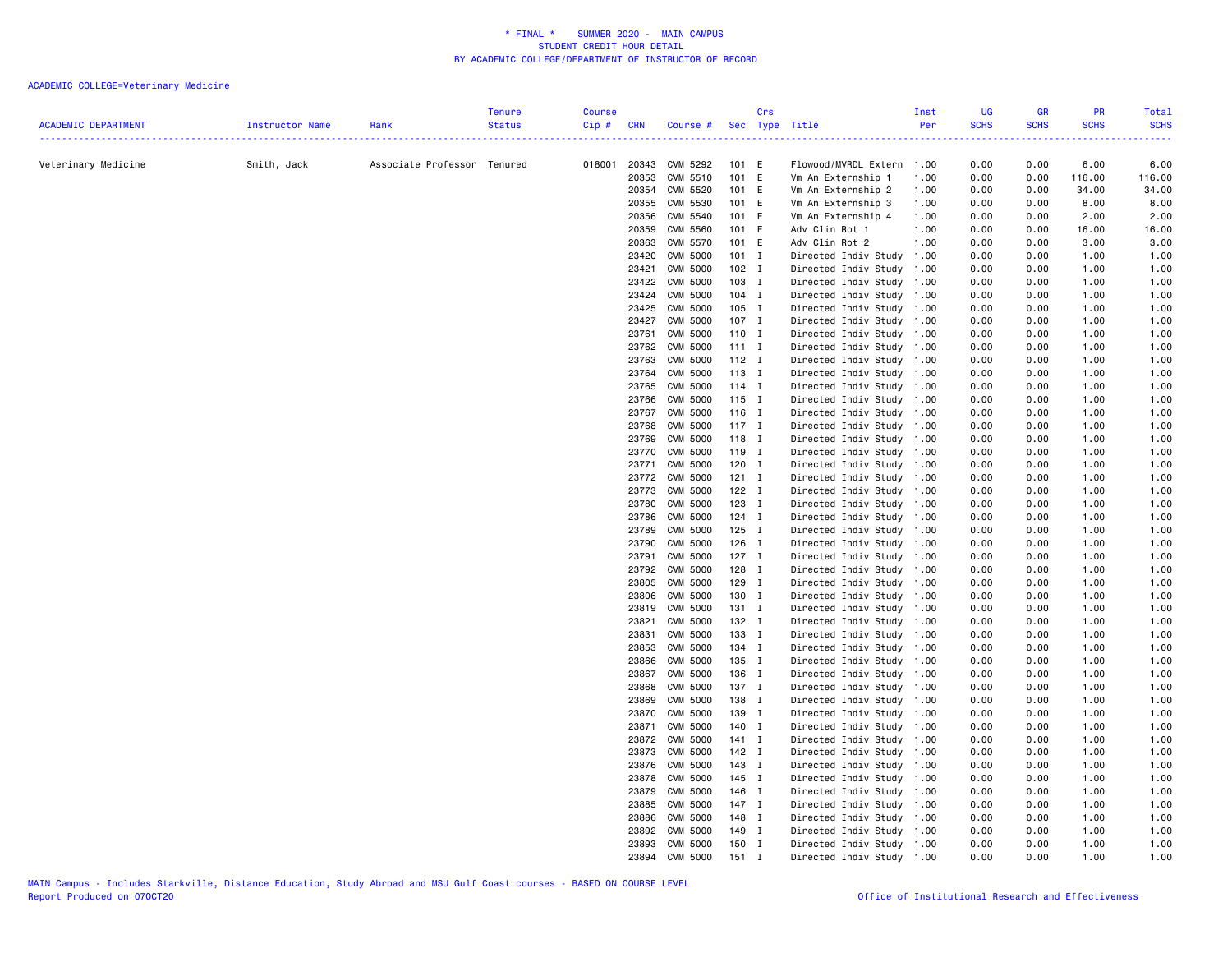| <b>ACADEMIC DEPARTMENT</b> | Instructor Name    | Rank                              | <b>Tenure</b><br><b>Status</b> | <b>Course</b><br>Cip# | <b>CRN</b> | Course #                                |           | Crs          | Sec Type Title                       | Inst<br>Per  | UG<br><b>SCHS</b> | <b>GR</b><br><b>SCHS</b> | PR<br><b>SCHS</b>        | Total<br><b>SCHS</b> |
|----------------------------|--------------------|-----------------------------------|--------------------------------|-----------------------|------------|-----------------------------------------|-----------|--------------|--------------------------------------|--------------|-------------------|--------------------------|--------------------------|----------------------|
| Veterinary Medicine        | Smith, Jack        | Associate Professor Tenured       |                                | 018001                | 23903      | CVM 5000                                | 152 I     |              | Directed Indiv Study 1.00            |              | 0.00              | 0.00                     | 1.00                     | 1.00                 |
|                            |                    |                                   |                                |                       | 23904      | <b>CVM 5000</b>                         | 153 I     |              | Directed Indiv Study 1.00            |              | 0.00              | 0.00                     | 1.00                     | 1.00                 |
|                            |                    |                                   |                                |                       | 23905      | <b>CVM 5000</b>                         | 154 I     |              | Directed Indiv Study 1.00            |              | 0.00              | 0.00                     | 1.00                     | 1.00                 |
|                            |                    |                                   |                                |                       | 23906      | <b>CVM 5000</b>                         | 155 I     |              | Directed Indiv Study 1.00            |              | 0.00              | 0.00                     | 1.00                     | 1.00                 |
|                            |                    |                                   |                                |                       | 23910      | CVM 5000                                | 156 I     |              | Directed Indiv Study 1.00            |              | 0.00              | 0.00                     | 1.00                     | 1.00                 |
|                            |                    |                                   |                                |                       | 23912      | <b>CVM 5000</b>                         | 157 I     |              | Directed Indiv Study 1.00            |              | 0.00              | 0.00                     | 1.00                     | 1.00                 |
|                            |                    |                                   |                                |                       | 23913      | CVM 5000                                | 158 I     |              | Directed Indiv Study 1.00            |              | 0.00              | 0.00                     | 1.00                     | 1.00                 |
|                            |                    |                                   |                                |                       | 23914      | <b>CVM 5000</b>                         | 159 I     |              | Directed Indiv Study 1.00            |              | 0.00              | 0.00                     | 1.00                     | 1.00                 |
|                            |                    |                                   |                                |                       | 23915      | <b>CVM 5000</b>                         | 160 I     |              | Directed Indiv Study 1.00            |              | 0.00              | 0.00                     | 1.00                     | 1.00                 |
|                            |                    |                                   |                                |                       | 23916      | CVM 5000                                | $161$ I   |              | Directed Indiv Study 1.00            |              | 0.00              | 0.00                     | 1.00                     | 1.00                 |
|                            |                    |                                   |                                |                       | 23935      | <b>CVM 5000</b>                         | 162 I     |              | Directed Indiv Study 1.00            |              | 0.00              | 0.00                     | 1.00                     | 1.00                 |
|                            |                    |                                   |                                |                       | 23967      | CVM 5000                                | 165 I     |              | Directed Indiv Study 1.00            |              | 0.00              | 0.00<br>.                | 1.00<br>.                | 1.00                 |
|                            |                    |                                   |                                |                       |            |                                         |           |              |                                      |              | .<br>0.00         | 0.00                     | 1464.00                  | .<br>1464.00         |
|                            | Sullivant, Alyssa  | Assistant Professor Ten Track     |                                |                       |            | 600519 20376 CVM 5882                   | 101 C     |              | Small Animal Gastroe 1.00            |              | 0.00<br>.         | 0.00                     | 52.00<br><u>.</u>        | 52.00<br>.           |
|                            |                    |                                   |                                |                       |            |                                         |           |              |                                      |              | 0.00              | 0.00                     | 52.00                    | 52.00                |
|                            | Swanson, Elizabeth | Assistant Professor Ten Track     |                                |                       |            | 018101 22926 CVM 8000                   | 111 D     |              | Research / Thesis                    | 1.00         | 0.00<br><u>.</u>  | 7.00<br>.                | 0.00<br>.                | 7.00<br>.            |
|                            |                    |                                   |                                |                       |            |                                         |           |              |                                      |              | 0.00              | 7.00                     | 0.00                     | 7.00                 |
|                            | Thomason, John     | Associate Professor Tenured       |                                |                       |            | 018001 20344 CVM 5310                   | 101 E     |              | SM Critical Care Med 1.00            |              | 0.00<br><u>.</u>  | 0.00<br>$- - - -$        | 92.00<br>$- - - - -$     | 92.00<br>$- - - - -$ |
|                            |                    |                                   |                                |                       |            |                                         |           |              |                                      |              | 0.00              | 0.00                     | 92.00                    | 92.00                |
|                            | Walters, Kevin     | Clinical Assist Pro Non-Ten Track |                                |                       |            | 018001 20373 CVM 5764                   | 101 C     |              | Adv Equine Repro                     | 0.50         | 0.00<br>-----     | 0.00<br>.                | 14.00<br>$- - - - -$     | 14.00<br>.           |
|                            |                    |                                   |                                |                       |            |                                         |           |              |                                      |              | 0.00              | 0.00                     | 14.00                    | 14.00                |
|                            | Wan, Xiufeng       | Non-Employee                      | Not Applicable                 |                       |            | 018101 22945 CVM 9000                   | 118 D     |              | Research / Diss                      | 1.00         | 0.00<br>.         | 12.00<br>.               | 0.00<br>.                | 12.00<br>.           |
|                            |                    |                                   |                                |                       |            |                                         |           |              |                                      |              | 0.00              | 12.00                    | 0.00                     | 12.00                |
|                            | Willeford, Bridget | Non-Faculty                       | Not Applicable                 | 018301                | 20325      | CVM 3051                                | 01        | C            | Lab Anim Health Mgt                  | 0.20         | 6.20              | 0.00                     | 0.00                     | 6.20                 |
|                            |                    |                                   |                                |                       |            | 20326 CVM 3061                          | 01        | $\mathsf{L}$ | Lab Anim Tech Skills 0.20            |              | 6.20              | 0.00                     | 0.00                     | 6.20                 |
|                            |                    |                                   |                                |                       |            |                                         |           |              |                                      |              | <u>.</u>          | .                        | .                        | $- - - - -$          |
|                            |                    |                                   |                                |                       |            |                                         |           |              |                                      |              | 12.40             | 0.00                     | 0.00                     | 12.40                |
|                            | Wills, Robert      | Professor                         | Tenured                        |                       |            | 018101 23710 CVM 7000                   | $104$ I   |              | Directed Indiv Study 1.00            |              | 0.00<br><u>.</u>  | 2.00                     | 0.00                     | 2.00                 |
|                            |                    |                                   |                                |                       |            |                                         |           |              |                                      |              | 0.00              | <u>.</u><br>2.00         | .<br>0.00                | -----<br>2.00        |
|                            |                    |                                   |                                |                       |            |                                         |           |              |                                      |              |                   |                          |                          |                      |
|                            | Woodruff, Kimberly | Clinical Assist Pro Non-Ten Track |                                | 010903                | 20340      | CVM 5273                                | 101 B     |              | Population Medicine                  | 0.50         | 0.00              | 0.00                     | 33.00                    | 33.00                |
|                            |                    |                                   |                                |                       |            | 018001 20371 CVM 5640                   | 101 H     |              | Shelter Medicine                     | 1.00         | 0.00              | 0.00                     | 38.00                    | 38.00                |
|                            |                    |                                   |                                |                       |            |                                         |           |              |                                      |              | .<br>0.00         | .<br>0.00                | المتمام المتعاد<br>71.00 | .<br>71.00           |
|                            |                    |                                   |                                |                       |            |                                         |           |              |                                      |              |                   |                          |                          |                      |
|                            | Woolums, Amelia    | Professor                         | Tenured                        |                       |            | 018101 22946 CVM 9000<br>24077 CVM 8000 | 119<br>51 | D<br>D       | Research / Diss<br>Research / Thesis | 1.00<br>1.00 | 0.00<br>0.00      | 25.00<br>3.00            | 0.00<br>0.00             | 25.00<br>3.00        |
|                            |                    |                                   |                                |                       |            |                                         |           |              |                                      |              | <u>.</u>          | .                        | $- - - - -$              | .                    |
|                            |                    |                                   |                                |                       |            |                                         |           |              |                                      |              | 0.00              | 28.00                    | 0.00                     | 28.00                |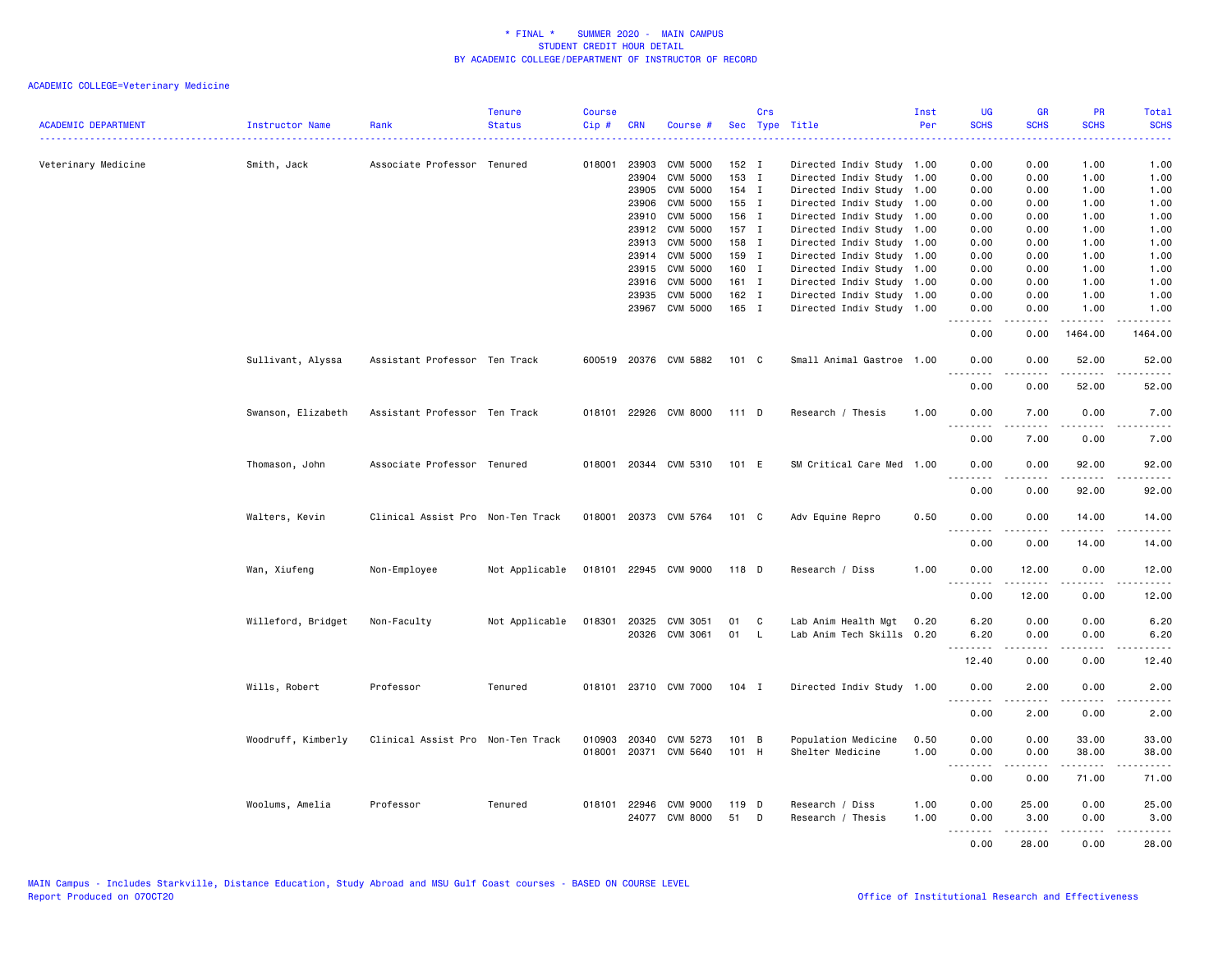### ACADEMIC COLLEGE=Veterinary Medicine

|                     |                 |      | Tenure | Course                            |  |  | Tnst UG         | <b>GR</b>   |                  | <b>PR</b> Total |
|---------------------|-----------------|------|--------|-----------------------------------|--|--|-----------------|-------------|------------------|-----------------|
| ACADEMIC DEPARTMENT | Instructor Name | Rank | Status | Cip # CRN Course # Sec Type Title |  |  | <b>Per</b> SCHS | <b>SCHS</b> | <b>SCHS</b> SCHS |                 |
|                     |                 |      |        |                                   |  |  |                 |             |                  |                 |

 =================================== ======== ======== ======== ========== Veterinary Medicine 220.00 194.00 3112.00 3526.00 =================================== ======== ======== ======== ==========